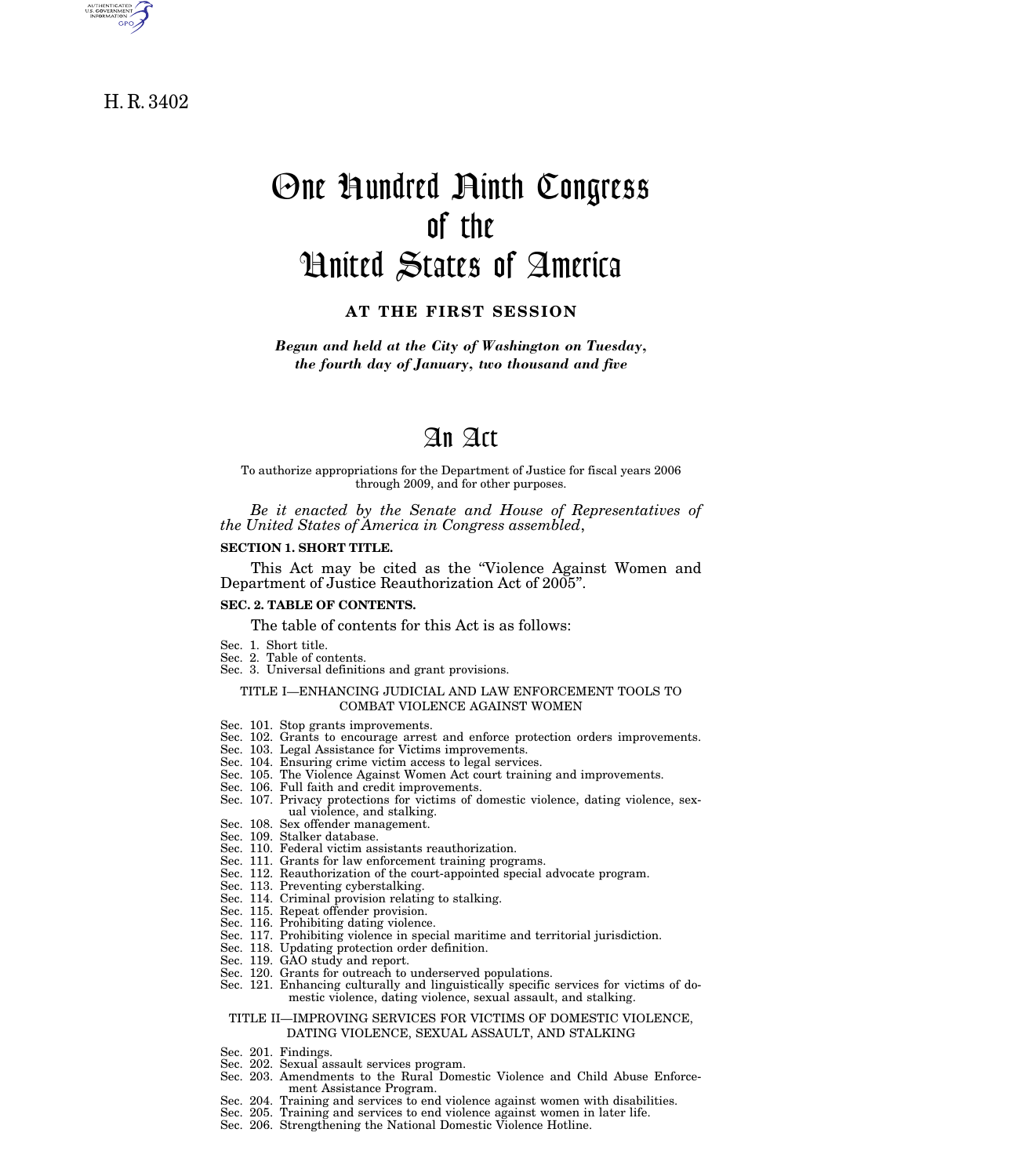#### TITLE III—SERVICES, PROTECTION, AND JUSTICE FOR YOUNG VICTIMS OF VIOLENCE

- Sec. 301. Findings.
- Sec. 302. Rape prevention and education.
- Sec. 303. Services, education, protection, and justice for young victims of violence.
- Sec. 304. Grants to combat violent crimes on campuses.
- Sec. 305. Juvenile justice.
- Sec. 306. Safe havens.

#### TITLE IV—STRENGTHENING AMERICA'S FAMILIES BY PREVENTING VIOLENCE

- Sec. 401. Preventing violence against women and children.
- Sec. 403. Public Awareness Campaign.
- Sec. 402. Study conducted by the Centers for Disease Control and Prevention.

#### TITLE V—STRENGTHENING THE HEALTHCARE SYSTEM'S RESPONSE TO DOMESTIC VIOLENCE, DATING VIOLENCE, SEXUAL ASSAULT, AND STALKING

- Sec. 501. Findings.
- Sec. 502. Purpose.
- Sec. 503. Training and education of health professionals in domestic and sexual violence.
- Sec. 504. Grants to foster public health responses to domestic violence, dating violence, sexual assault, and stalking grants.
- Sec. 505. Research on effective interventions in the healthcare setting.

#### TITLE VI—HOUSING OPPORTUNITIES AND SAFETY FOR BATTERED WOMEN AND CHILDREN

- Sec. 601. Addressing the housing needs of victims of domestic violence, dating violence, sexual assault, and stalking.
- Sec. 602. Transitional housing assistance grants for victims of domestic violence, dating violence, sexual assault, or stalking.
- Sec. 603. Public housing authority plans reporting requirement.
- Sec. 604. Housing strategies.
- Sec. 605. Amendment to the McKinney-Vento Homeless Assistance Act.
- Sec. 606. Amendments to the low-income housing assistance voucher program.
- Sec. 607. Amendments to the public housing program.

#### TITLE VII—PROVIDING ECONOMIC SECURITY FOR VICTIMS OF VIOLENCE

Sec. 701. Grant for National Resource Center on Workplace Responses to assist victims of domestic and sexual violence.

#### TITLE VIII—PROTECTION OF BATTERED AND TRAFFICKED IMMIGRANTS

#### Subtitle A—Victims of Crime

- Sec. 801. Treatment of spouse and children of victims.
- Sec. 802. Presence of victims of a severe form of trafficking in persons.
- Sec. 803. Adjustment of status.
- Sec. 804. Protection and assistance for victims of trafficking.
- Sec. 805. Protecting victims of child abuse.

#### Subtitle B—VAWA Self-Petitioners

- Sec. 811. Definition of VAWA self-petitioner.
- Sec. 812. Application in case of voluntary departure.
- 
- Sec. 813. Removal proceedings. Sec. 814. Eliminating abusers' control over applications and limitation on petitioning for abusers.
- Sec. 815. Application for VAWA-related relief.
- Sec. 816. Self-petitioning parents.
- Sec. 817. VAWA confidentiality nondisclosure.

#### Subtitle C—Miscellaneous Amendments

- Sec. 821. Duration of T and U visas.
- Sec. 822. Technical correction to references in application of special physical presence and good moral character rules.
- Sec. 823. Petitioning rights of certain former spouses under Cuban adjustment.
- Sec. 824. Self-petitioning rights of HRIFA applicants.
- Sec. 825. Motions to reopen.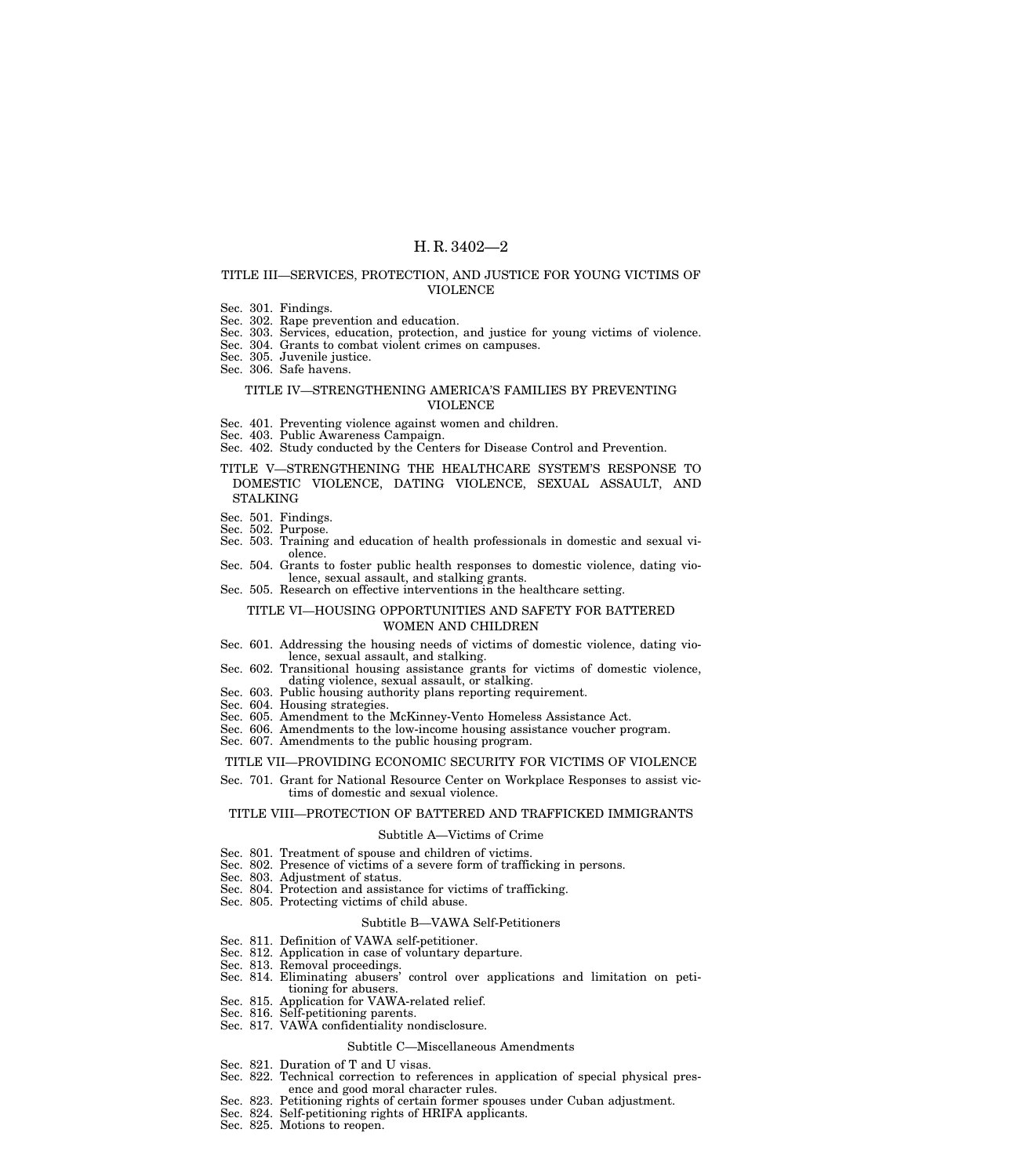- Sec. 826. Protecting abused juveniles.
- Sec. 827. Protection of domestic violence and crime victims from certain disclosures
- of information. Sec. 828. Rulemaking.

#### Subtitle D—International Marriage Broker Regulation

- 
- Sec. 831. Short title. Sec. 832. Access to VAWA protection regardless of manner of entry.
- Sec. 833. Domestic violence information and resources for immigrants and regulation of international marriage brokers.
- Sec. 834. Sharing of certain information.

#### TITLE IX—SAFETY FOR INDIAN WOMEN

- Sec. 901. Findings.
- Sec. 902. Purposes.
- Sec. 903. Consultation.
- 
- Sec. 904. Analysis and research on violence against Indian women. Sec. 905. Tracking of violence against Indian women.
- 
- Sec. 906. Grants to Indian tribal governments. Sec. 907. Tribal deputy in the Office on Violence Against Women.
- Sec. 908. Enhanced criminal law resources.
- Sec. 909. Domestic assault by an habitual offender.

#### TITLE X—DNA FINGERPRINTING

- Sec. 1001. Short title.
- Sec. 1002. Use of opt-out procedure to remove samples from national DNA index.
- Sec. 1003. Expanded use of CODIS grants.
- Sec. 1004. Authorization to conduct DNA sample collection from persons arrested
- or detained under Federal authority.
- Sec. 1005. Tolling of statute of limitations for sexual-abuse offenses.

#### TITLE XI—DEPARTMENT OF JUSTICE REAUTHORIZATION

#### Subtitle A—Authorization of Appropriations

- Sec. 1101. Authorization of appropriations for fiscal year 2006.
- Sec. 1102. Authorization of appropriations for fiscal year 2007.
- Sec. 1103. Authorization of appropriations for fiscal year 2008.
- Sec. 1104. Authorization of appropriations for fiscal year 2009.
- Sec. 1105. Organized retail theft.
- Sec. 1106. United States-Mexico Border Violence Task Force.
- Sec. 1107. National Gang Intelligence Center.

#### Subtitle B—Improving the Department of Justice's Grant Programs

#### CHAPTER 1—ASSISTING LAW ENFORCEMENT AND CRIMINAL JUSTICE AGENCIES

- Sec. 1111. Merger of Byrne Grant Program and Local Law Enforcement Block Grant Program.
- Sec. 1112. Clarification of number of recipients who may be selected in a given year to receive Public Safety Officer Medal of Valor.
- Sec. 1113. Clarification of official to be consulted by Attorney General in considering application for emergency Federal law enforcement assistance.
- Sec. 1114. Clarification of uses for regional information sharing system grants.
- Sec. 1115. Integrity and enhancement of national criminal record databases.
- Sec. 1116. Extension of matching grant program for law enforcement armor vests.

#### CHAPTER 2—BUILDING COMMUNITY CAPACITY TO PREVENT, REDUCE, AND CONTROL

# CRIME

# Sec. 1121. Office of Weed and Seed Strategies.

#### CHAPTER 3—ASSISTING VICTIMS OF CRIME

- Sec. 1131. Grants to local nonprofit organizations to improve outreach services to victims of crime.
- Sec. 1132. Clarification and enhancement of certain authorities relating to crime victims fund.
- Sec. 1133. Amounts received under crime victim grants may be used by State for training purposes.
- Sec. 1134. Clarification of authorities relating to Violence Against Women formula and discretionary grant programs.
- Sec. 1135. Change of certain reports from annual to biennial.
- Sec. 1136. Grants for young witness assistance.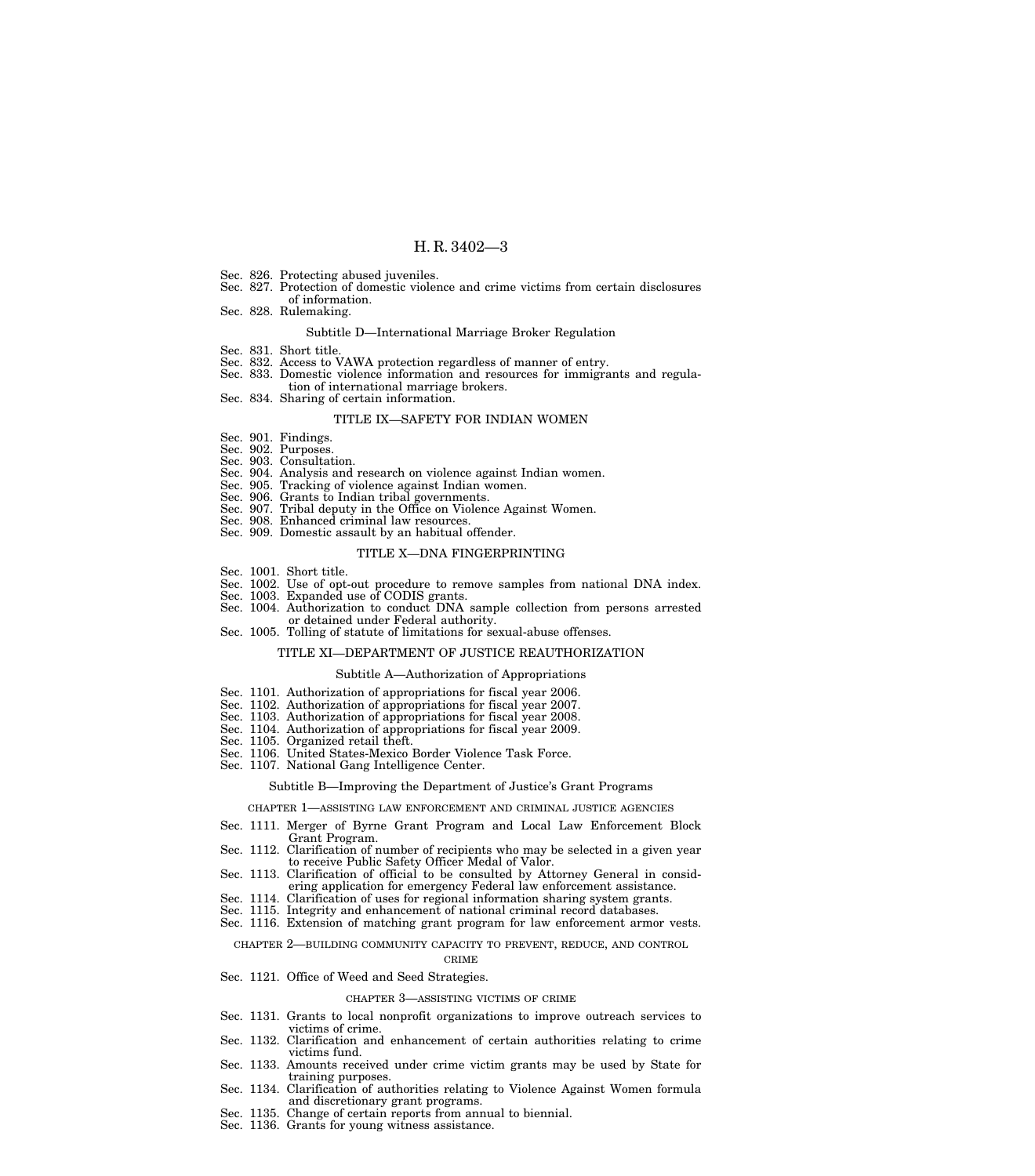#### CHAPTER 4—PREVENTING CRIME

- Sec. 1141. Clarification of definition of violent offender for purposes of juvenile drug courts.
- Sec. 1142. Changes to distribution and allocation of grants for drug courts.<br>Sec. 1143. Eligibility for grants under drug court grants program ext
- Sec. 1143. Eligibility for grants under drug court grants program extended to
- courts that supervise non-offenders with substance abuse problems. Sec. 1144. Term of Residential Substance Abuse Treatment program for local facilities.
- Sec. 1145. Enhanced residential substance abuse treatment program for State pris-
- Sec. 1146. Residential Substance Abuse Treatment Program for Federal facilities.

#### CHAPTER 5—OTHER MATTERS

- Sec. 1151. Changes to certain financial authorities.
- Sec. 1152. Coordination duties of Assistant Attorney General.
- Sec. 1153. Simplification of compliance deadlines under sex-offender registration laws.
- 
- Sec. 1154. Repeal of certain programs. Sec. 1155. Elimination of certain notice and hearing requirements.
- Sec. 1156. Amended definitions for purposes of Omnibus Crime Control and Safe Streets Act of 1968.
- Sec. 1157. Clarification of authority to pay subsistence payments to prisoners for health care items and services.
- Sec. 1158. Office of Audit, Assessment, and Management.
- Sec. 1159. Community Capacity Development Office.
- Sec. 1160. Office of Applied Law Enforcement Technology.
- 
- Sec. 1161. Availability of funds for grants. Sec. 1162. Consolidation of financial management systems of Office of Justice Programs.
- Sec. 1163. Authorization and change of COPS program to single grant program.
- Sec. 1164. Clarification of persons eligible for benefits under public safety officers' death benefits programs. Sec. 1165. Pre-release and post-release programs for juvenile offenders.
- 
- Sec. 1166. Reauthorization of juvenile accountability block grants.
- Sec. 1167. Sex offender management.
- Sec. 1168. Evidence-based approaches.
- Sec. 1169. Reauthorization of matching grant program for school security.
- Sec. 1170. Technical amendments to Aimee's Law.

#### Subtitle C—Miscellaneous Provisions

- Sec. 1171. Technical amendments relating to Public Law 107–56.
- Sec. 1172. Miscellaneous technical amendments.
- Sec. 1173. Use of Federal training facilities.
- Sec. 1174. Privacy officer.
- Sec. 1175. Bankruptcy crimes.
- Sec. 1176. Report to Congress on status of United States persons or residents detained on suspicion of terrorism.
- Sec. 1177. Increased penalties and expanded jurisdiction for sexual abuse offenses in correctional facilities.
- Sec. 1178. Expanded jurisdiction for contraband offenses in correctional facilities.
- Sec. 1179. Magistrate judge's authority to continue preliminary hearing. Sec. 1180. Technical corrections relating to steroids.
- 
- Sec. 1181. Prison Rape Commission extension.<br>Sec. 1182. Longer statute of limitation for hum
- Longer statute of limitation for human trafficking-related offenses.
- Sec. 1183. Use of Center for Criminal Justice Technology. Sec. 1184. SEARCH Grants.
- 
- Sec. 1185. Reauthorization of Law Enforcement Tribute Act.
- 
- Sec. 1186. Amendment regarding bullying and gangs. Sec. 1187. Transfer of provisions relating to the Bureau of Alcohol, Tobacco, Firearms, and Explosives.
- Sec. 1188. Reauthorize the Gang Resistance Education and Training Projects Program.
- Sec. 1189. National Training Center.
- Sec. 1190. Sense of Congress relating to "good time" release.
- Sec. 1191. Public employee uniforms.
- Sec. 1192. Officially approved postage.
- Sec. 1193. Authorization of additional appropriations.<br>Sec. 1194. Assistance to courts.
- 
- Sec. 1194. Assistance to courts.<br>Sec. 1195. Study and report on Study and report on correlation between substance abuse and domestic violence at domestic violence shelters.
- Sec. 1196. Reauthorization of State Criminal Alien Assistance Program.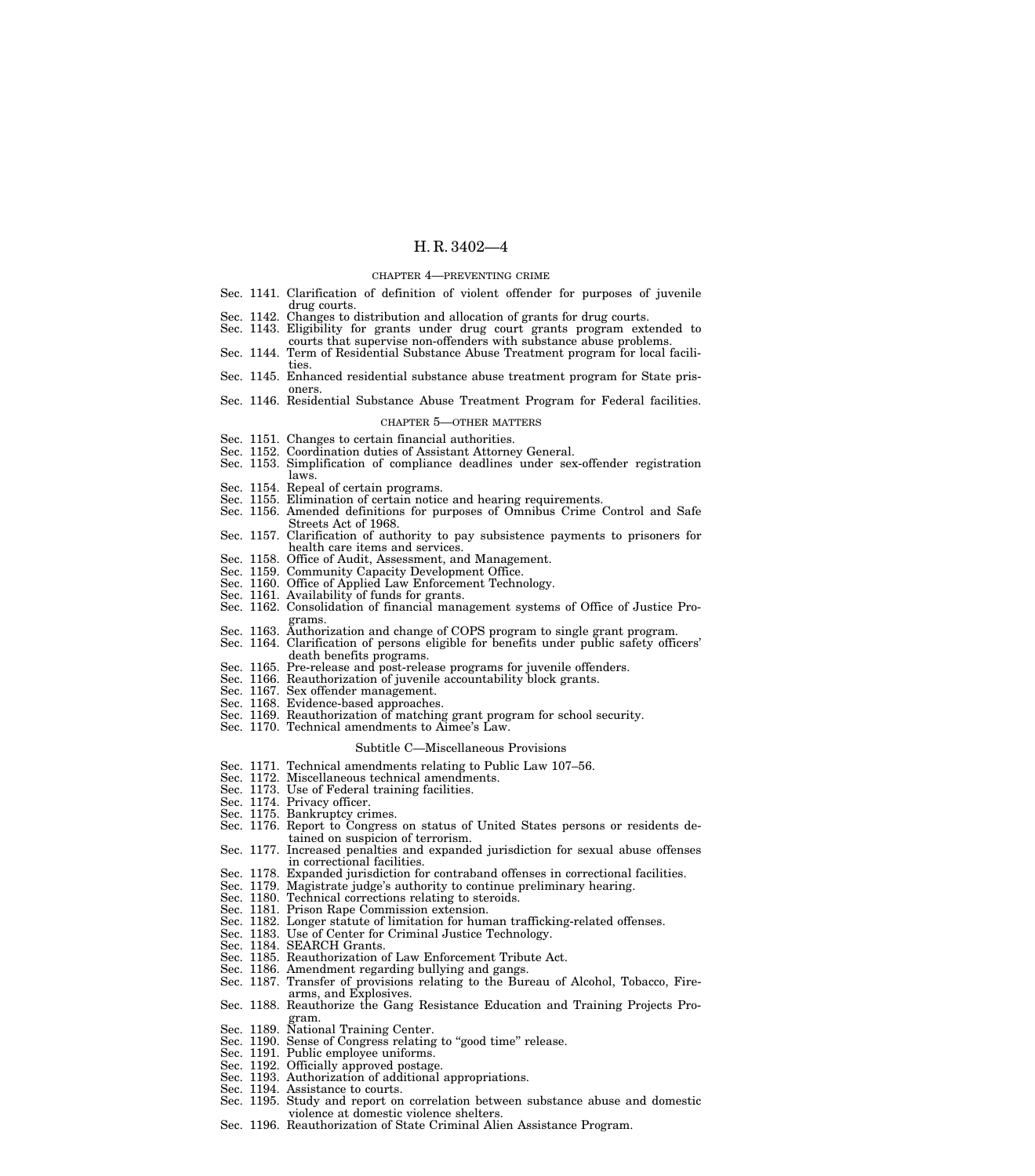Sec. 1197. Extension of Child Safety Pilot Program.

Sec. 1198. Transportation and subsistence for special sessions of District Courts. Sec. 1199. Youth Violence Reduction Demonstration Projects.

# **SEC. 3. UNIVERSAL DEFINITIONS AND GRANT PROVISIONS.**

(a) IN GENERAL.—The Violence Against Women Act of 1994 (108 Stat. 1902 et seq.) is amended by adding after section 40001 the following:

#### **''SEC. 40002. DEFINITIONS AND GRANT PROVISIONS.**

''(a) DEFINITIONS.—In this title:

''(1) COURTS.—The term 'courts' means any civil or criminal, tribal, and Alaskan Village, Federal, State, local or territorial court having jurisdiction to address domestic violence, dating violence, sexual assault or stalking, including immigration, family, juvenile, and dependency courts, and the judicial officers serving in those courts, including judges, magistrate judges, commissioners, justices of the peace, or any other person with decisionmaking authority.

"(2) CHILD ABUSE AND NEGLECT.—The term 'child abuse and neglect' means any recent act or failure to act on the part of a parent or caregiver with intent to cause death, serious physical or emotional harm, sexual abuse, or exploitation, or an act or failure to act which presents an imminent risk of serious harm. This definition shall not be construed to mean that failure to leave an abusive relationship, in the absence of other action constituting abuse or neglect, is itself abuse or neglect.

''(3) COMMUNITY-BASED ORGANIZATION.—The term 'community-based organization' means an organization that—

''(A) focuses primarily on domestic violence, dating violence, sexual assault, or stalking;

''(B) has established a specialized culturally specific program that addresses domestic violence, dating violence, sexual assault, or stalking;

''(C) has a primary focus on underserved populations (and includes representatives of these populations) and domestic violence, dating violence, sexual assault, or stalking; or

 $\mathrm{``(D)}$  obtains expertise, or shows demonstrated capacity to work effectively, on domestic violence, dating violence, sexual assault, and stalking through collaboration.

"(4) CHILD MALTREATMENT.—The term 'child maltreatment' means the physical or psychological abuse or neglect of a child or youth, including sexual assault and abuse.

''(5) COURT-BASED AND COURT-RELATED PERSONNEL.—The term 'court-based' and 'court-related personnel' mean persons working in the court, whether paid or volunteer, including—

''(A) clerks, special masters, domestic relations officers, administrators, mediators, custody evaluators, guardians ad litem, lawyers, negotiators, probation, parole, interpreters, victim assistants, victim advocates, and judicial, administrative, or any other professionals or personnel similarly involved in the legal process;

''(B) court security personnel;

''(C) personnel working in related, supplementary offices or programs (such as child support enforcement); and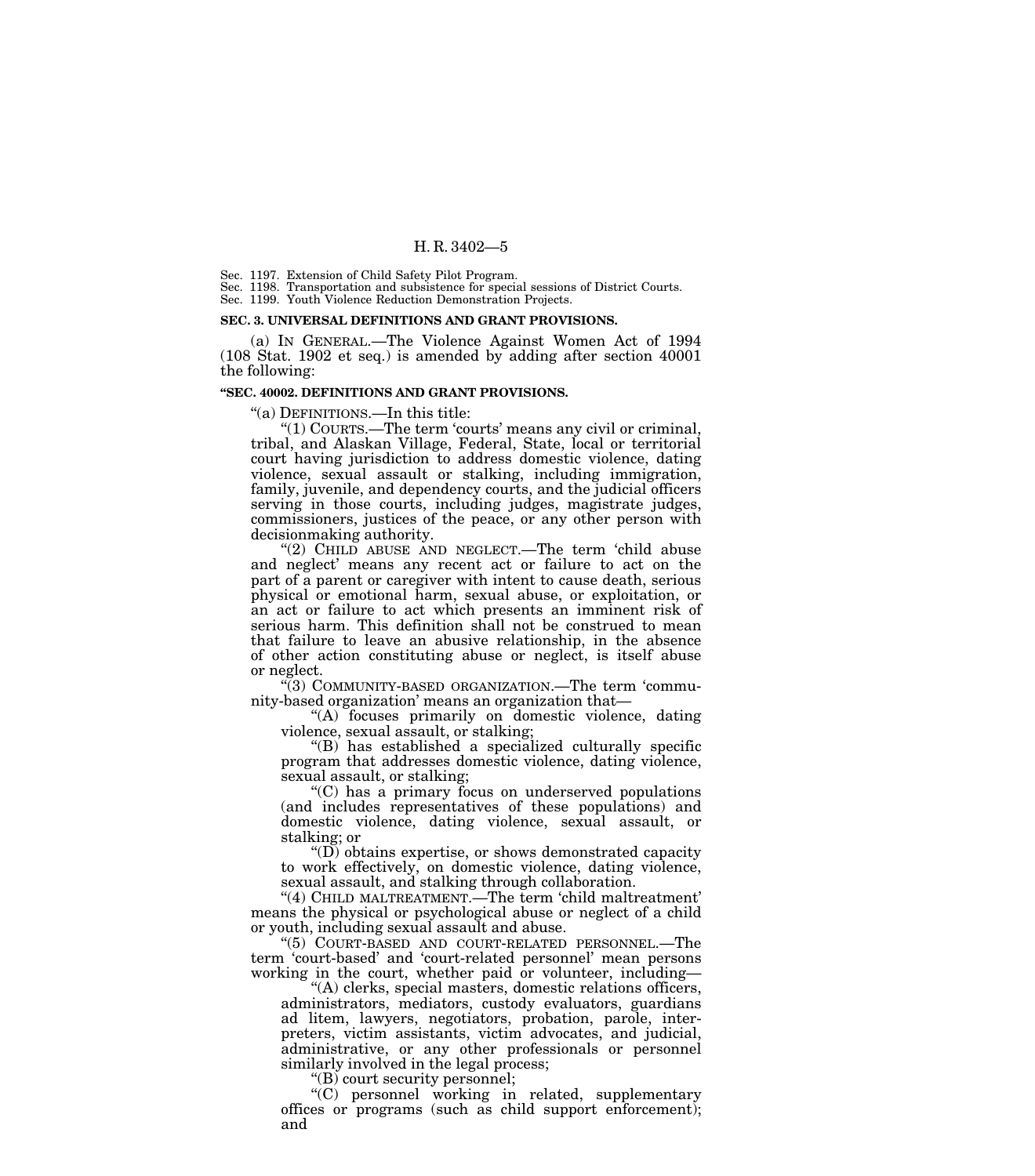''(D) any other court-based or community-based personnel having responsibilities or authority to address domestic violence, dating violence, sexual assault, or stalking in the court system.

''(6) DOMESTIC VIOLENCE.—The term 'domestic violence' includes felony or misdemeanor crimes of violence committed by a current or former spouse of the victim, by a person with whom the victim shares a child in common, by a person who is cohabitating with or has cohabitated with the victim as a spouse, by a person similarly situated to a spouse of the victim under the domestic or family violence laws of the jurisdiction receiving grant monies, or by any other person against an adult or youth victim who is protected from that person's acts under the domestic or family violence laws of the jurisdiction.

"(7) DATING PARTNER.-The term 'dating partner' refers to a person who is or has been in a social relationship of a romantic or intimate nature with the abuser, and where the existence of such a relationship shall be determined based on a consideration of—

''(A) the length of the relationship;

''(B) the type of relationship; and

''(C) the frequency of interaction between the persons involved in the relationship.

"(8) DATING VIOLENCE.—The term 'dating violence' means violence committed by a person—

''(A) who is or has been in a social relationship of a romantic or intimate nature with the victim; and

''(B) where the existence of such a relationship shall be determined based on a consideration of the following factors:

''(i) The length of the relationship.

''(ii) The type of relationship.

"(iii) The frequency of interaction between the persons involved in the relationship.

"(9) ELDER ABUSE.—The term 'elder abuse' means any action against a person who is 50 years of age or older that constitutes the willful—

"(A) infliction of injury, unreasonable confinement, intimidation, or cruel punishment with resulting physical harm, pain, or mental anguish; or

" $(B)$  deprivation by a person, including a caregiver, of goods or services with intent to cause physical harm, mental anguish, or mental illness.

"(10) INDIAN.—The term 'Indian' means a member of an Indian tribe.

"(11) INDIAN COUNTRY.—The term 'Indian country' has the same meaning given such term in section 1151 of title 18, United States Code.

"(12) INDIAN HOUSING.—The term 'Indian housing' means housing assistance described in the Native American Housing Assistance and Self-Determination Act of 1996 (25 U.S.C. 4101 et seq., as amended).

"(13) INDIAN TRIBE.—The term 'Indian tribe' means a tribe, band, pueblo, nation, or other organized group or community of Indians, including any Alaska Native village or regional or village corporation (as defined in, or established pursuant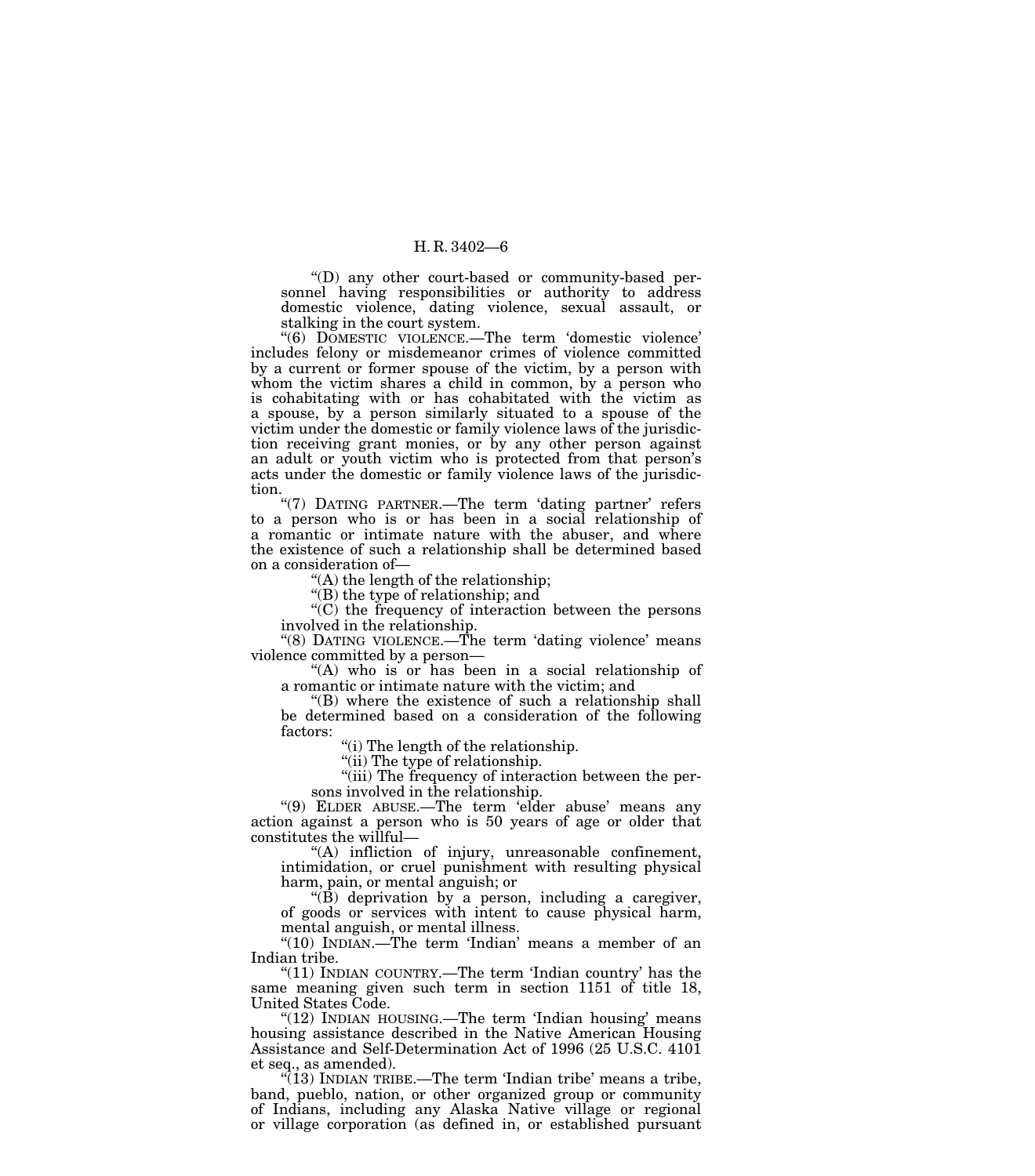to, the Alaska Native Claims Settlement Act (43 U.S.C. 1601 et seq.)), that is recognized as eligible for the special programs and services provided by the United States to Indians because of their status as Indians.

"(14) INDIAN LAW ENFORCEMENT.—The term 'Indian law enforcement' means the departments or individuals under the direction of the Indian tribe that maintain public order.

"(15) LAW ENFORCEMENT.—The term 'law enforcement' means a public agency charged with policing functions, including any of its component bureaus (such as governmental victim services programs), including those referred to in section 3 of the Indian Enforcement Reform Act (25 U.S.C. 2802).

"(16) LEGAL ASSISTANCE.—The term 'legal assistance' includes assistance to adult and youth victims of domestic violence, dating violence, sexual assault, and stalking in—

''(A) family, tribal, territorial, immigration, employment, administrative agency, housing matters, campus administrative or protection or stay away order proceedings, and other similar matters; and

 $\mathrm{``}(\overline{B})$  criminal justice investigations, prosecutions and post-trial matters (including sentencing, parole, and probation) that impact the victim's safety and privacy.<br>"(17) LINGUISTICALLY AND CULTURALLY SPECIFIC SERV-

ICES.—The term 'linguistically and culturally specific services' means community-based services that offer full linguistic access and culturally specific services and resources, including outreach, collaboration, and support mechanisms primarily directed toward underserved communities.

''(18) PERSONALLY IDENTIFYING INFORMATION OR PERSONAL INFORMATION.—The term 'personally identifying information' or 'personal information' means individually identifying information for or about an individual including information likely to disclose the location of a victim of domestic violence, dating violence, sexual assault, or stalking, including—

"(A) a first and last name;

''(B) a home or other physical address;

''(C) contact information (including a postal, e-mail or Internet protocol address, or telephone or facsimile number);

''(D) a social security number; and

 $E(E)$  any other information, including date of birth, racial or ethnic background, or religious affiliation, that, in combination with any of subparagraphs (A) through (D), would serve to identify any individual.

"(19) PROSECUTION.—The term 'prosecution' means any public agency charged with direct responsibility for prosecuting criminal offenders, including such agency's component bureaus (such as governmental victim services programs).

"(20) PROTECTION ORDER OR RESTRAINING ORDER.—The term 'protection order' or 'restraining order' includes—

''(A) any injunction, restraining order, or any other order issued by a civil or criminal court for the purpose of preventing violent or threatening acts or harassment against, sexual violence or contact or communication with or physical proximity to, another person, including any temporary or final orders issued by civil or criminal courts whether obtained by filing an independent action or as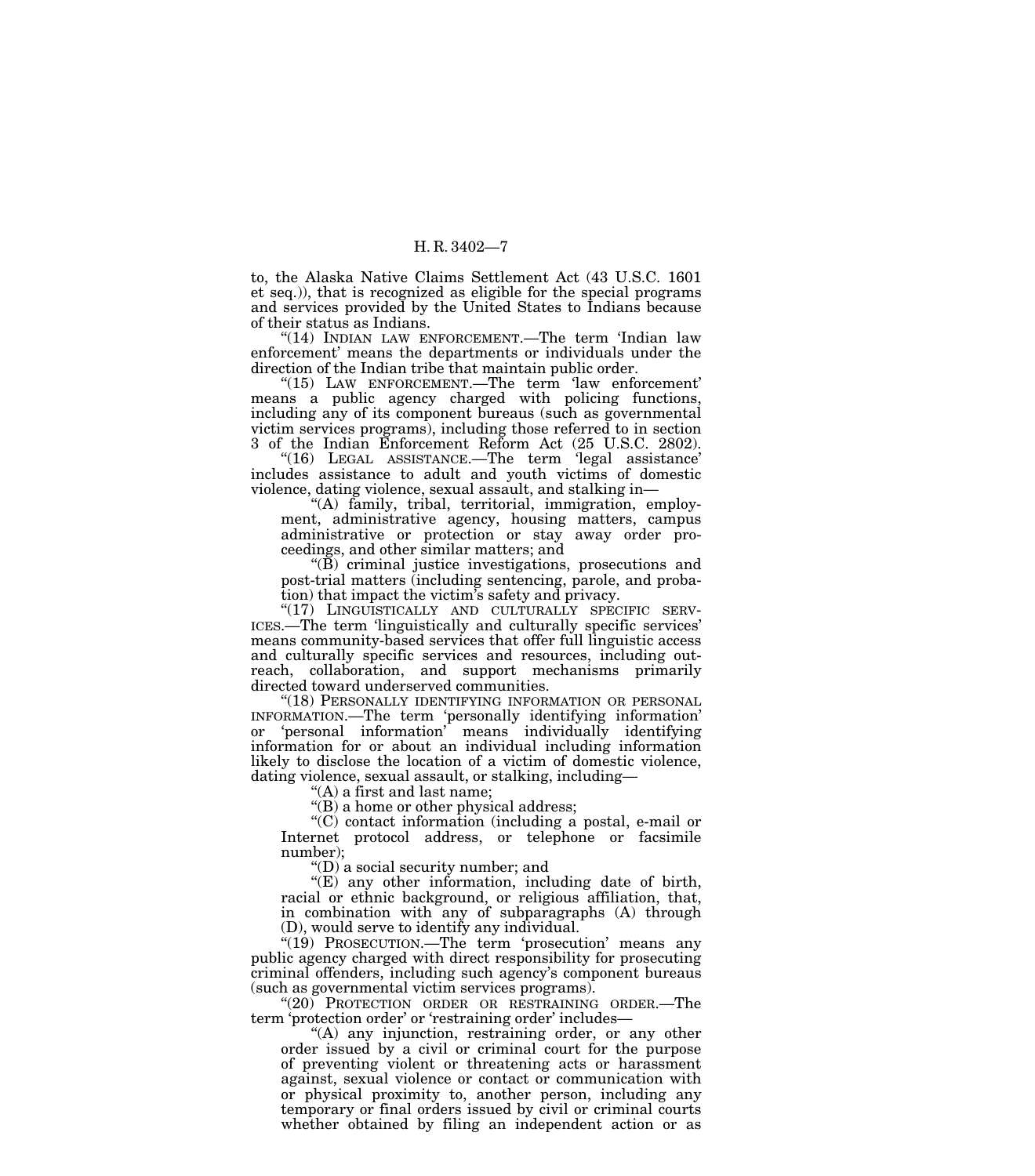a pendente lite order in another proceeding so long as any civil order was issued in response to a complaint, petition, or motion filed by or on behalf of a person seeking protection; and

''(B) any support, child custody or visitation provisions, orders, remedies, or relief issued as part of a protection order, restraining order, or stay away injunction pursuant to State, tribal, territorial, or local law authorizing the issuance of protection orders, restraining orders, or injunctions for the protection of victims of domestic violence, dating violence, sexual assault, or stalking.

"(21) RURAL AREA AND RURAL COMMUNITY.—The term 'rural area' and 'rural community' mean—

"(A) any area or community, respectively, no part of which is within an area designated as a standard metropolitan statistical area by the Office of Management and Budget; or

 $f(B)$  any area or community, respectively, that is

''(i) within an area designated as a metropolitan statistical area or considered as part of a metropolitan statistical area; and

''(ii) located in a rural census tract.

"(22) RURAL STATE.—The term 'rural State' means a State that has a population density of 52 or fewer persons per square mile or a State in which the largest county has fewer than 150,000 people, based on the most recent decennial census.

"(23) SEXUAL ASSAULT.—The term 'sexual assault' means any conduct prescribed by chapter 109A of title 18, United States Code, whether or not the conduct occurs in the special maritime and territorial jurisdiction of the United States or in a Federal prison and includes both assaults committed by offenders who are strangers to the victim and assaults committed by offenders who are known or related by blood or marriage to the victim.

"(24) STALKING.—The term 'stalking' means engaging in a course of conduct directed at a specific person that would cause a reasonable person to—

"(A) fear for his or her safety or the safety of others; or

''(B) suffer substantial emotional distress.

"(25) STATE.—The term 'State' means each of the several States and the District of Columbia, and except as otherwise provided, the Commonwealth of Puerto Rico, Guam, American Samoa, the Virgin Islands, and the Northern Mariana Islands.

"(26) STATE DOMESTIC VIOLENCE COALITION.—The term 'State domestic violence coalition' means a program determined by the Administration for Children and Families under the Family Violence Prevention and Services Act (42 U.S.C.  $10410(b)$ ).

"(27) STATE SEXUAL ASSAULT COALITION.—The term 'State sexual assault coalition' means a program determined by the Center for Injury Prevention and Control of the Centers for Disease Control and Prevention under the Public Health Service Act (42 U.S.C. 280b et seq.).

''(28) TERRITORIAL DOMESTIC VIOLENCE OR SEXUAL ASSAULT COALITION.—The term 'territorial domestic violence or sexual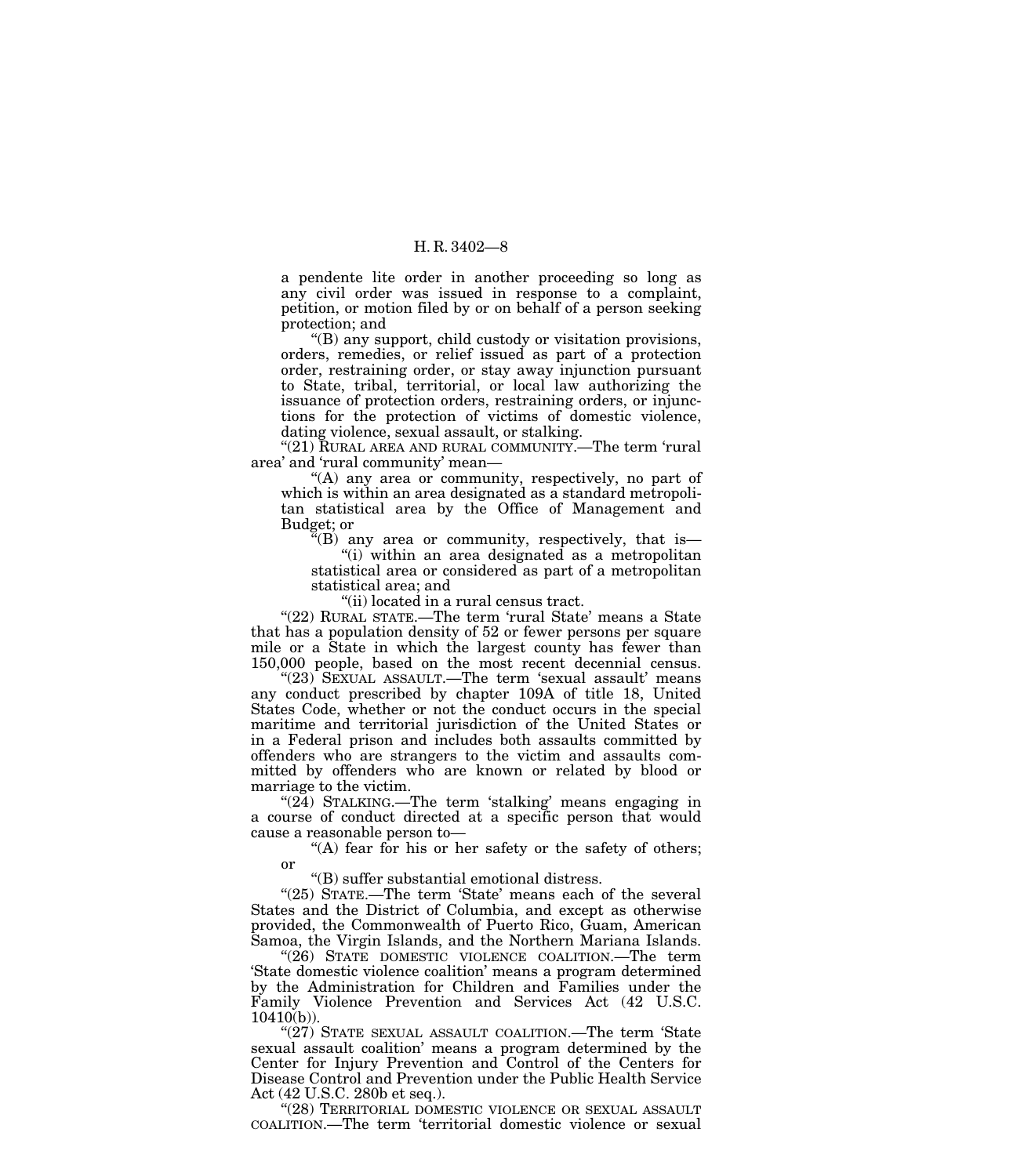assault coalition' means a program addressing domestic or sexual violence that is—

''(A) an established nonprofit, nongovernmental territorial coalition addressing domestic violence or sexual assault within the territory; or

''(B) a nongovernmental organization with a demonstrated history of addressing domestic violence or sexual assault within the territory that proposes to incorporate as a nonprofit, nongovernmental territorial coalition.

"(29) TRIBAL COALITION.—The term 'tribal coalition' means—

''(A) an established nonprofit, nongovernmental tribal coalition addressing domestic violence and sexual assault against American Indian or Alaskan Native women; or

''(B) individuals or organizations that propose to incorporate as nonprofit, nongovernmental tribal coalitions to address domestic violence and sexual assault against American Indian or Alaska Native women.

"(30) TRIBAL GOVERNMENT.—The term 'tribal government' means—

''(A) the governing body of an Indian tribe; or

''(B) a tribe, band, pueblo, nation, or other organized group or community of Indians, including any Alaska Native village or regional or village corporation (as defined in, or established pursuant to, the Alaska Native Claims Settlement Act (43 U.S.C. 1601 et seq.)), that is recognized as eligible for the special programs and services provided by the United States to Indians because of their status as Indians.

''(31) TRIBAL ORGANIZATION.—The term 'tribal organization' means—

''(A) the governing body of any Indian tribe;

''(B) any legally established organization of Indians which is controlled, sanctioned, or chartered by such governing body of a tribe or tribes to be served, or which is democratically elected by the adult members of the Indian community to be served by such organization and which includes the maximum participation of Indians in all phases of its activities; or

''(C) any tribal nonprofit organization.

"(32) UNDERSERVED POPULATIONS.—The term 'underserved populations' includes populations underserved because of geographic location, underserved racial and ethnic populations, populations underserved because of special needs (such as language barriers, disabilities, alienage status, or age), and any other population determined to be underserved by the Attorney General or by the Secretary of Health and Human Services, as appropriate.

"(33) VICTIM ADVOCATE.—The term 'victim advocate' means a person, whether paid or serving as a volunteer, who provides services to victims of domestic violence, sexual assault, stalking, or dating violence under the auspices or supervision of a victim services program.

" $(34)$  VICTIM ASSISTANT.—The term 'victim assistant' means a person, whether paid or serving as a volunteer, who provides services to victims of domestic violence, sexual assault, stalking,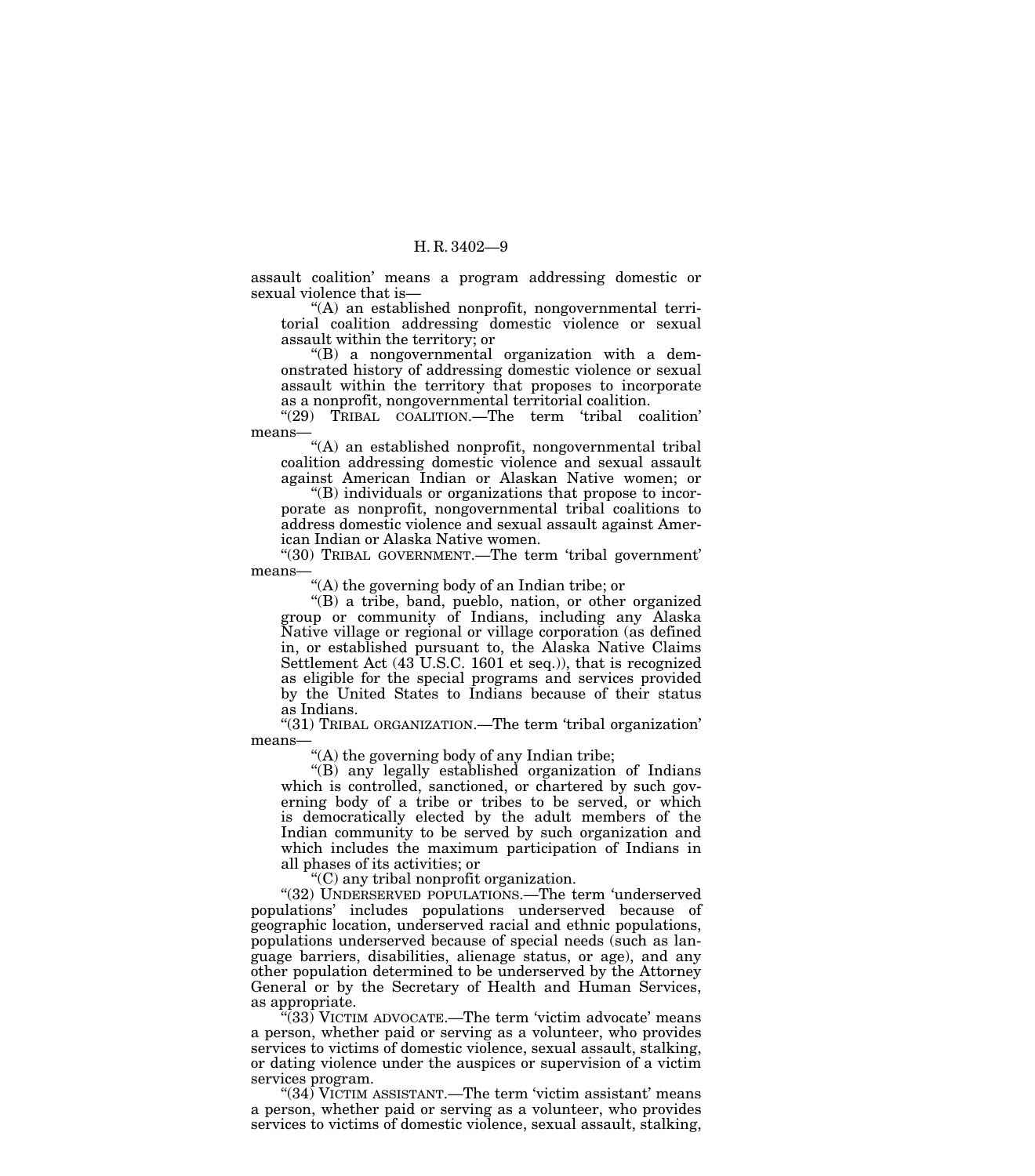or dating violence under the auspices or supervision of a court or a law enforcement or prosecution agency.

"(35) VICTIM SERVICES OR VICTIM SERVICE PROVIDER.—The term 'victim services' or 'victim service provider' means a nonprofit, nongovernmental organization that assists domestic violence, dating violence, sexual assault, or stalking victims, including rape crisis centers, domestic violence shelters, faithbased organizations, and other organizations, with a documented history of effective work concerning domestic violence, dating violence, sexual assault, or stalking.

"(36) YOUTH.—The term 'youth' means teen and young adult victims of domestic violence, dating violence, sexual assault, or stalking.

''(b) GRANT CONDITIONS.—

"(1) MATCH.—No matching funds shall be required for a grant or subgrant made under this title for any tribe, territory, victim service provider, or any entity that the Attorney General determines has adequately demonstrated financial need.

''(2) NONDISCLOSURE OF CONFIDENTIAL OR PRIVATE INFORMATION.—

"(A) In GENERAL.—In order to ensure the safety of adult, youth, and child victims of domestic violence, dating violence, sexual assault, or stalking, and their families, grantees and subgrantees under this title shall protect the confidentiality and privacy of persons receiving services.

"(B) NONDISCLOSURE.—Subject to subparagraphs  $(C)$ and (D), grantees and subgrantees shall not—

 $\mathbf{F}(i)$  disclose any personally identifying information or individual information collected in connection with services requested, utilized, or denied through grantees' and subgrantees' programs; or

"(ii) reveal individual client information without the informed, written, reasonably time-limited consent of the person (or in the case of an unemancipated minor, the minor and the parent or guardian or in the case of persons with disabilities, the guardian) about whom information is sought, whether for this program or any other Federal, State, tribal, or territorial grant program, except that consent for release may not be given by the abuser of the minor, person with disabilities, or the abuser of the other parent of the minor.

''(C) RELEASE.—If release of information described in subparagraph (B) is compelled by statutory or court mandate—

''(i) grantees and subgrantees shall make reasonable attempts to provide notice to victims affected by the disclosure of information; and

''(ii) grantees and subgrantees shall take steps necessary to protect the privacy and safety of the persons affected by the release of the information.

''(D) INFORMATION SHARING.—Grantees and subgrantees may share—

''(i) nonpersonally identifying data in the aggregate regarding services to their clients and nonpersonally identifying demographic information in order to comply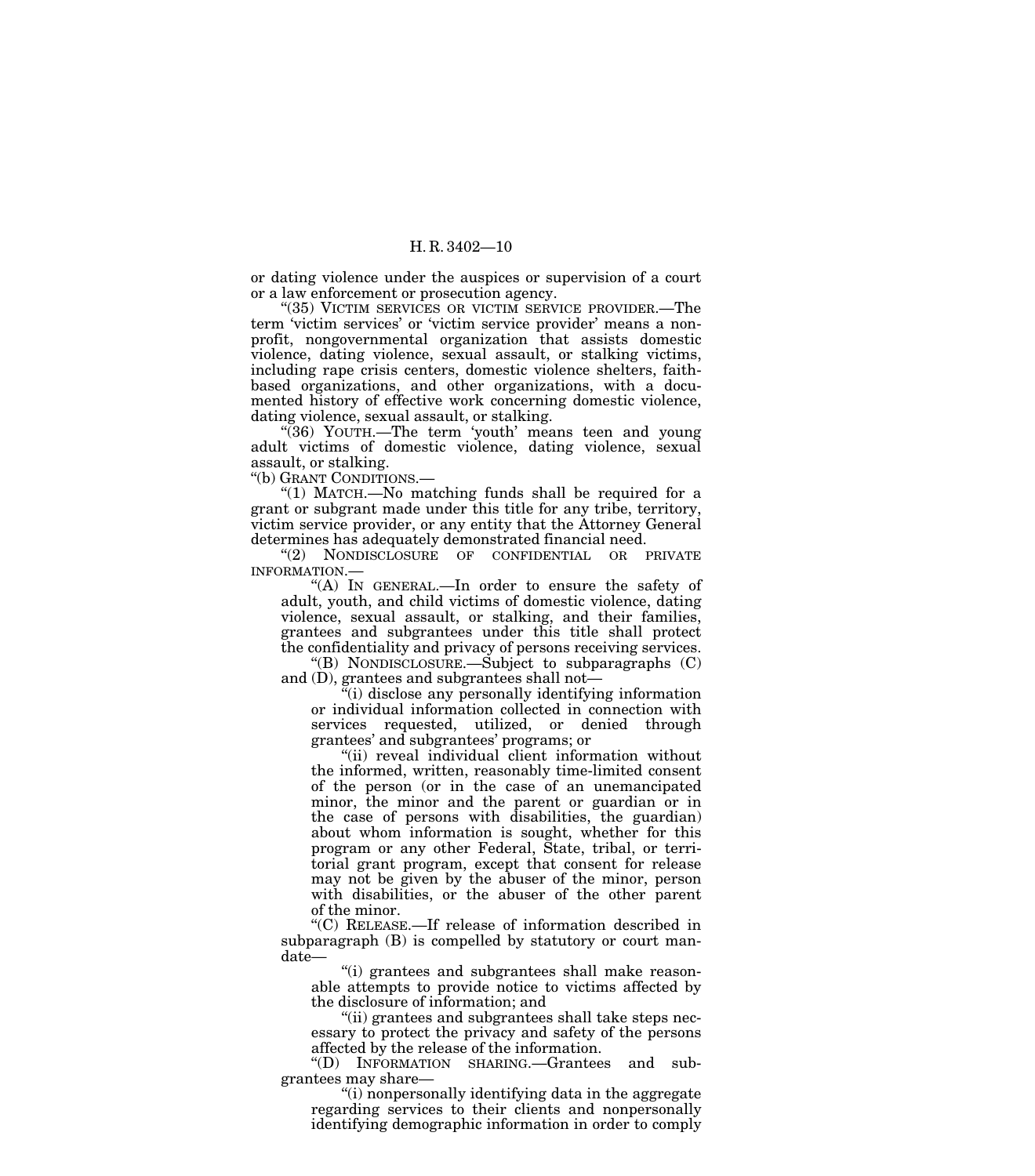with Federal, State, tribal, or territorial reporting, evaluation, or data collection requirements;

''(ii) court-generated information and law-enforcement generated information contained in secure, governmental registries for protection order enforcement purposes; and

''(iii) law enforcement- and prosecution-generated information necessary for law enforcement and prosecution purposes.

''(E) OVERSIGHT.—Nothing in this paragraph shall prevent the Attorney General from disclosing grant activities authorized in this Act to the chairman and ranking members of the Committee on the Judiciary of the House of Representatives and the Committee on the Judiciary of the Senate exercising Congressional oversight authority. All disclosures shall protect confidentiality and omit personally identifying information, including location information about individuals.

''(3) APPROVED ACTIVITIES.—In carrying out the activities under this title, grantees and subgrantees may collaborate with and provide information to Federal, State, local, tribal, and territorial public officials and agencies to develop and implement policies to reduce or eliminate domestic violence, dating violence, sexual assault, and stalking.

"(4) NON-SUPPLANTATION.—Any Federal funds received under this title shall be used to supplement, not supplant, non-Federal funds that would otherwise be available for activities under this title.

''(5) USE OF FUNDS.—Funds authorized and appropriated under this title may be used only for the specific purposes described in this title and shall remain available until expended.

''(6) REPORTS.—An entity receiving a grant under this title shall submit to the disbursing agency a report detailing the activities undertaken with the grant funds, including and providing additional information as the agency shall require.

''(7) EVALUATION.—Federal agencies disbursing funds under this title shall set aside up to 3 percent of such funds in order to conduct—

''(A) evaluations of specific programs or projects funded by the disbursing agency under this title or related research; or

''(B) evaluations of promising practices or problems emerging in the field or related research, in order to inform the agency or agencies as to which programs or projects are likely to be effective or responsive to needs in the field.

''(8) NONEXCLUSIVITY.—Nothing in this title shall be construed to prohibit male victims of domestic violence, dating violence, sexual assault, and stalking from receiving benefits and services under this title.

''(9) PROHIBITION ON TORT LITIGATION.—Funds appropriated for the grant program under this title may not be used to fund civil representation in a lawsuit based on a tort claim. This paragraph should not be construed as a prohibition on providing assistance to obtain restitution in a protection order or criminal case.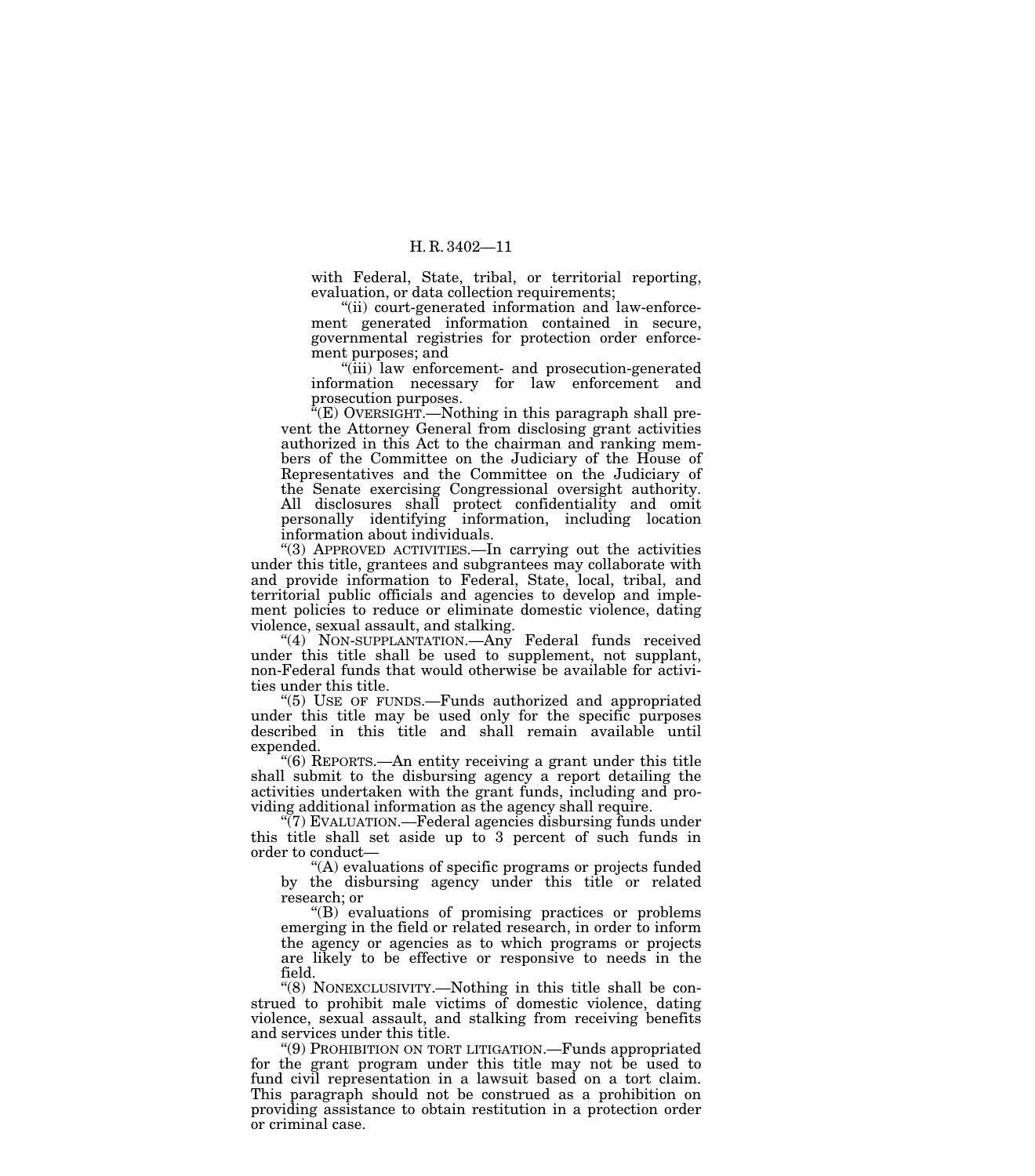''(10) PROHIBITION ON LOBBYING.—Any funds appropriated for the grant program shall be subject to the prohibition in section 1913 of title 18, United States Code, relating to lobbying with appropriated moneys.

"(11) TECHNICAL ASSISTANCE.—If there is a demonstrated history that the Office on Violence Against Women has previously set aside amounts greater than 8 percent for technical assistance and training relating to grant programs authorized under this title, the Office has the authority to continue setting aside amounts greater than 8 percent.''.

(b) CHANGE OF CERTAIN REPORTS FROM ANNUAL TO BIENNIAL.—

(1) STALKING AND DOMESTIC VIOLENCE.—Section 40610 of the Violence Against Women Act of 1994 (42 U.S.C. 14039) is amended by striking ''The Attorney General shall submit to the Congress an annual report, beginning 1 year after the date of the enactment of this Act, that provides'' and inserting ''Each even-numbered fiscal year, the Attorney General shall submit to the Congress a biennial report that provides''.

(2) SAFE HAVENS FOR CHILDREN.—Section 1301(d)(l) of the Victims of Trafficking and Violence Protection Act of 2000  $(42 \text{ U.S.C. } 10420(d)(1))$  is amended in the matter preceding subparagraph (A) by striking ''Not later than 1 year after the last day of the first fiscal year commencing on or after the date of enactment of this Act, and not later than 180 days after the last day of each fiscal year thereafter," and inserting ''Not later than 1 month after the end of each evennumbered fiscal year,".

(3) STOP VIOLENCE AGAINST WOMEN FORMULA GRANTS.— Section 2009(b) of the Omnibus Crime Control and Safe Streets Act of 1968 (42 U.S.C. 3796gg–3) is amended by striking ''Not later than'' and all that follows through ''the Attorney General shall submit" and inserting the following: "Not later than 1 month after the end of each even-numbered fiscal year, the Attorney General shall submit''.

(4) TRANSITIONAL HOUSING ASSISTANCE GRANTS FOR CHILD VICTIMS OF DOMESTIC VIOLENCE, STALKING, OR SEXUAL ASSAULT.—Section 40299(f) of the Violence Against Women Act of 1994 (42 U.S.C. 13975 $(f)$ ) is amended by striking "shall annually prepare and submit to the Committee on the Judiciary of the House of Representatives and the Committee on the Judiciary of the Senate a report that contains a compilation of the information contained in the report submitted under subsection (e) of this section." and inserting "shall prepare and submit to the Committee on the Judiciary of the House of Representatives and the Committee on the Judiciary of the Senate a report that contains a compilation of the information contained in the report submitted under subsection (e) of this section not later than 1 month after the end of each evennumbered fiscal year.''.

(c) DEFINITIONS AND GRANT CONDITIONS IN CRIME CONTROL ACT.—

(1) PART T.—Part T of title I of the Omnibus Crime Control and Safe Streets Act of 1968 (42 U.S.C. 3796gg et seq.) is amended by striking section 2008 and inserting the following: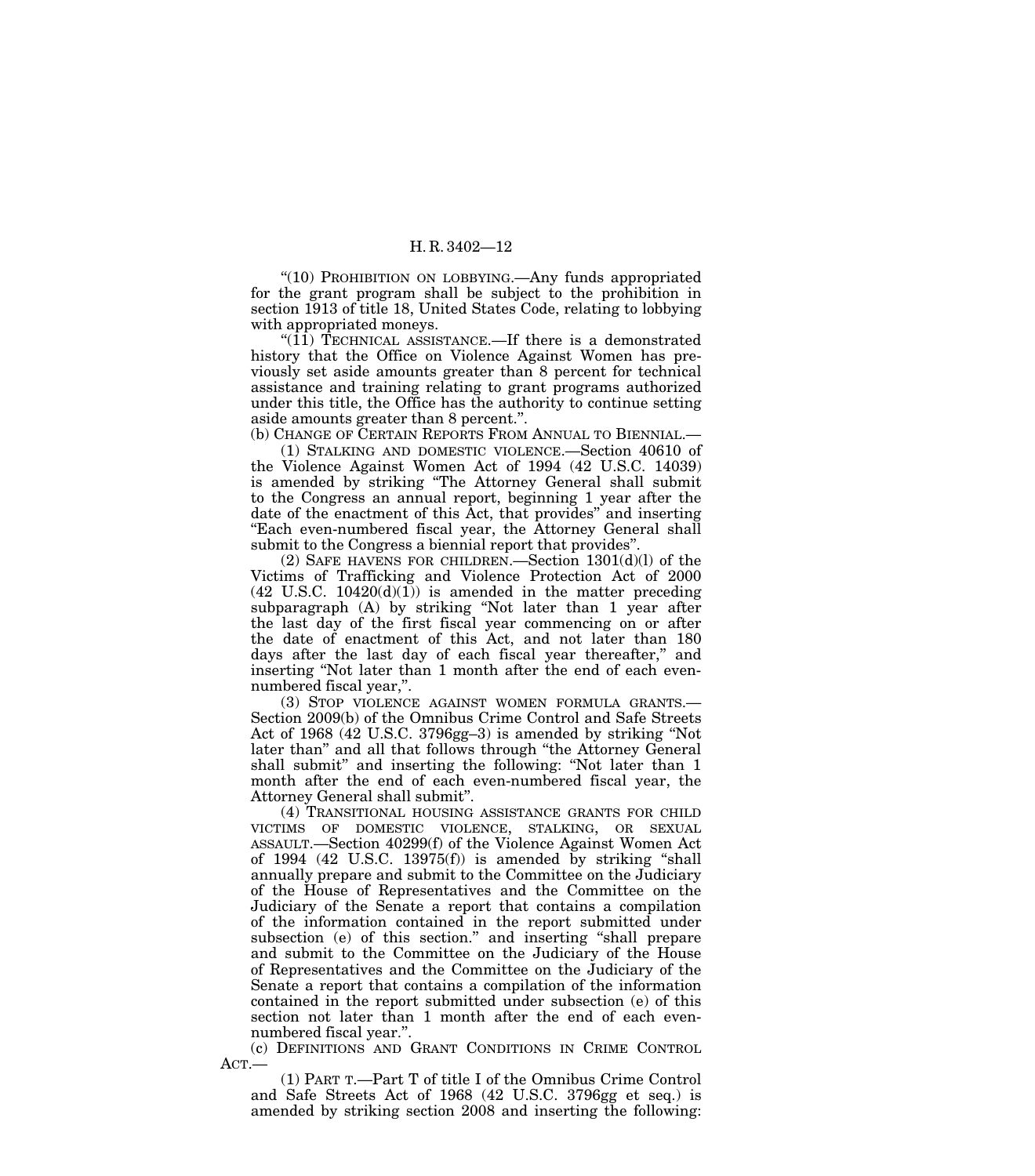#### **''SEC. 2008. DEFINITIONS AND GRANT CONDITIONS.**

''In this part the definitions and grant conditions in section 40002 of the Violence Against Women Act of 1994 shall apply.''.

(2) PART U.—Section 2105 of the Omnibus Crime Control and Safe Streets Act of 1968 is amended to read as follows:

#### **''SEC. 2105. DEFINITIONS AND GRANT CONDITIONS.**

''In this part the definitions and grant conditions in section 40002 of the Violence Against Women Act of 1994 shall apply.''.

(d) DEFINITIONS AND GRANT CONDITIONS IN 2000 ACT.—Section 1002 of the Violence Against Women Act of 2000 (42 U.S.C. 3796gg– 2 note) is amended to read as follows:

#### **''SEC. 1002. DEFINITIONS AND GRANT CONDITIONS.**

''In this division the definitions and grant conditions in section 40002 of the Violence Against Women Act of 1994 shall apply.''.

# **TITLE I—ENHANCING JUDICIAL AND LAW ENFORCEMENT TOOLS TO COM-BAT VIOLENCE AGAINST WOMEN**

# **SEC. 101. STOP GRANTS IMPROVEMENTS.**

(a) AUTHORIZATION OF APPROPRIATIONS.—Section 1001(a)(18) of title I of the Omnibus Crime Control and Safe Streets Act of 1968 (42 U.S.C. 3793(a)(18)) is amended by striking ''\$185,000,000 for each of fiscal years 2001 through 2005'' and inserting " $225,000,000$  for each of fiscal years  $2007$  through  $2011"$ ."

(b) PURPOSE AREA ENHANCEMENTS.—Section 2001(b) of title I of the Omnibus Crime Control and Safe Streets Act of 1968 (42 U.S.C. 3796gg(b)) is amended—

 $(1)$  in paragraph  $(10)$ , by striking "and" after the semicolon; (2) in paragraph (11), by striking the period and inserting a semicolon; and

(3) by adding at the end the following:

"(12) maintaining core victim services and criminal justice initiatives, while supporting complementary new initiatives and emergency services for victims and their families;

"(13) supporting the placement of special victim assistants (to be known as 'Jessica Gonzales Victim Assistants') in local law enforcement agencies to serve as liaisons between victims of domestic violence, dating violence, sexual assault, and stalking and personnel in local law enforcement agencies in order to improve the enforcement of protection orders. Jessica Gonzales Victim Assistants shall have expertise in domestic violence, dating violence, sexual assault, or stalking and may undertake the following activities—

''(A) developing, in collaboration with prosecutors, courts, and victim service providers, standardized response policies for local law enforcement agencies, including triage protocols to ensure that dangerous or potentially lethal cases are identified and prioritized;

''(B) notifying persons seeking enforcement of protection orders as to what responses will be provided by the relevant law enforcement agency;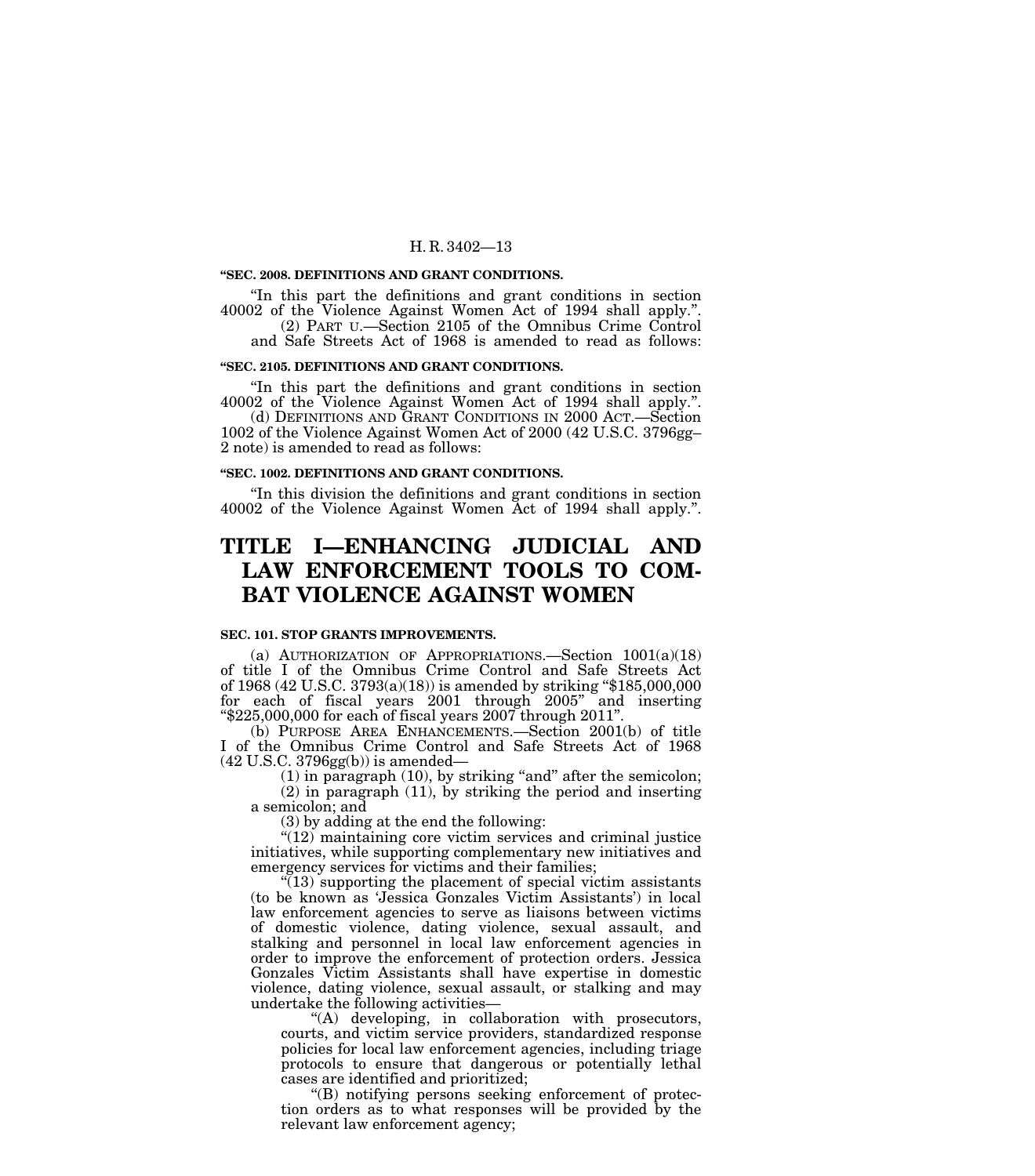''(C) referring persons seeking enforcement of protection orders to supplementary services (such as emergency shelter programs, hotlines, or legal assistance services); and

 $f(D)$  taking other appropriate action to assist or secure the safety of the person seeking enforcement of a protection order; and

 $"$ (14) to provide funding to law enforcement agencies, nonprofit nongovernmental victim services providers, and State, tribal, territorial, and local governments, (which funding stream shall be known as the Crystal Judson Domestic Violence Protocol Program) to promote—

 $\tilde{f}(A)$  the development and implementation of training for local victim domestic violence service providers, and to fund victim services personnel, to be known as 'Crystal Judson Victim Advocates,' to provide supportive services and advocacy for victims of domestic violence committed by law enforcement personnel;

''(B) the implementation of protocols within law enforcement agencies to ensure consistent and effective responses to the commission of domestic violence by personnel within such agencies (such as the model policy promulgated by the International Association of Chiefs of Police ('Domestic Violence by Police Officers: A Policy of the IACP, Police Response to Violence Against Women Project' July 2003));

''(C) the development of such protocols in collaboration with State, tribal, territorial and local victim service providers and domestic violence coalitions.

Any law enforcement, State, tribal, territorial, or local government agency receiving funding under the Crystal Judson Domestic Violence Protocol Program under paragraph (14) shall on an annual basis, receive additional training on the topic of incidents of domestic violence committed by law enforcement personnel from domestic violence and sexual assault nonprofit organizations and, after a period of 2 years, provide a report of the adopted protocol to the Department of Justice, including a summary of progress in implementing such protocol.''.

(c) CLARIFICATION OF ACTIVITIES REGARDING UNDERSERVED POPULATIONS.—Section 2007 of the Omnibus Crime Control and Safe Streets Act of 1968 (42 U.S.C. 3796gg–1) is amended—

 $(1)$  in subsection  $(c)(2)$ , by inserting before the semicolon the following: ''and describe how the State will address the needs of underserved populations''; and

(2) in subsection  $(e)(2)$ , by striking subparagraph (D) and inserting the following:

''(D) recognize and meaningfully respond to the needs of underserved populations and ensure that monies set aside to fund linguistically and culturally specific services and activities for underserved populations are distributed equitably among those populations.''.

(d) TRIBAL AND TERRITORIAL SETASIDES.—Section 2007 of the Omnibus Crime Control and Safe Streets Act of 1968 (42 U.S.C. 3796gg–1) is amended—

 $(1)$  in subsection  $(b)$ –

(A) in paragraph (1), by striking ''5 percent'' and inserting " $10$  percent";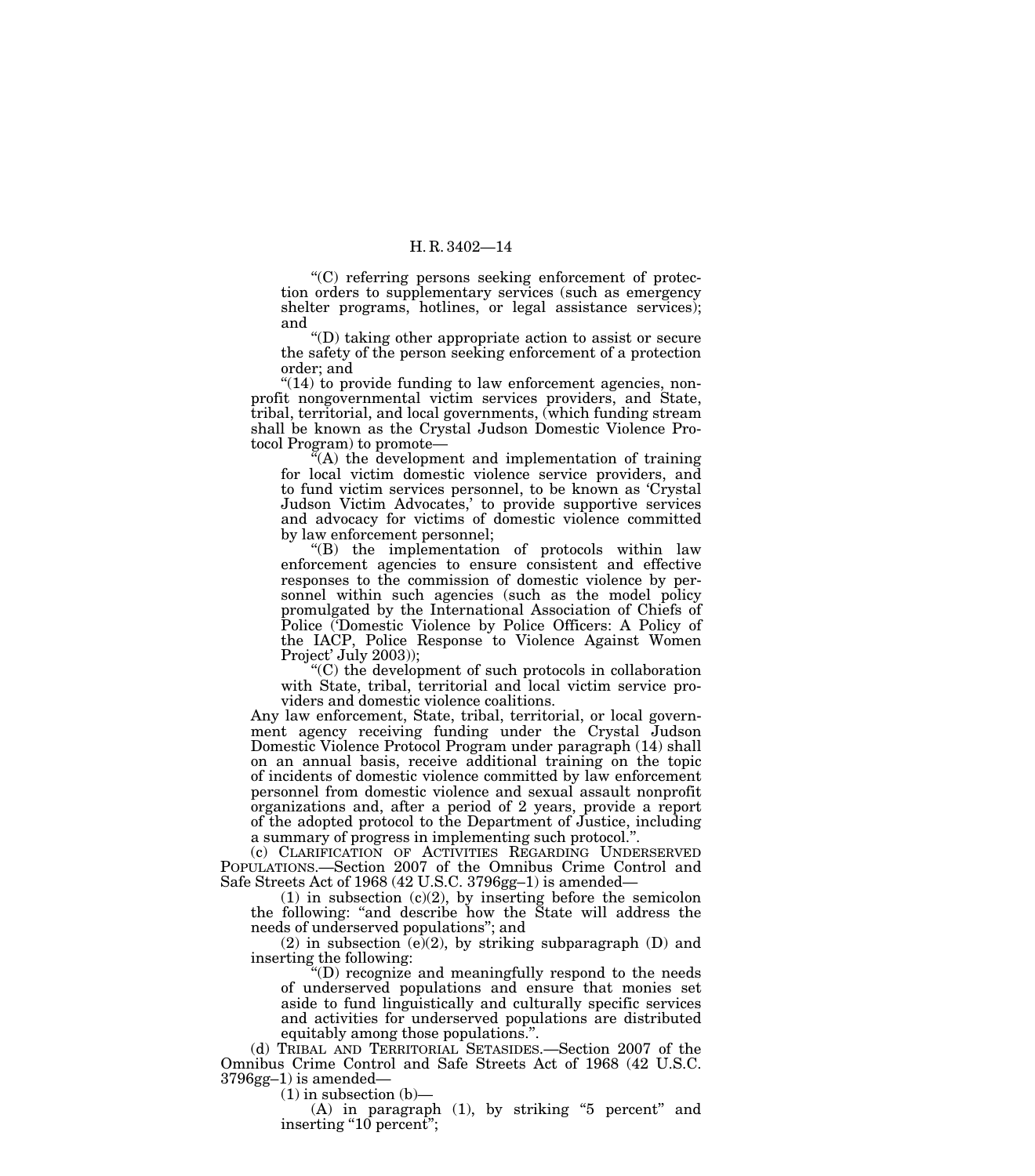(B) in paragraph (2), striking by  $4/54$ " and inserting  $``\frac{1}{56}"$ 

 $(C)$  in paragraph  $(3)$ , by striking "and the coalition for the combined Territories of the United States, each receiving an amount equal to  $\frac{1}{54}$ " and inserting "coalitions" for Guam, American Samoa, the United States Virgin Islands, and the Commonwealth of the Northern Mariana Islands, each receiving an amount equal to  $\frac{1}{56}$ , and

(D) in paragraph (4), by striking " $\frac{1}{54}$ " and inserting ''1⁄56'';

 $(2)$  in subsection  $(c)(3)(B)$ , by inserting after "victim services" the following: ", of which at least 10 percent shall be distributed to culturally specific community-based organization''; and

 $(3)$  in subsection  $(d)$ —

(A) in paragraph (3), by striking the period and inserting "; and"; and

(B) by adding at the end the following:

''(4) documentation showing that tribal, territorial, State or local prosecution, law enforcement, and courts have consulted with tribal, territorial, State, or local victim service programs during the course of developing their grant applications in order to ensure that proposed services, activities and equipment acquisitions are designed to promote the safety, confidentiality, and economic independence of victims of domestic violence, sexual assault, stalking, and dating violence.''.

(e) TRAINING, TECHNICAL ASSISTANCE, AND DATA COLLECTION.— Section 2007 of the Omnibus Crime Control and Safe Streets Act of 1968 (42 U.S.C. 3796gg–1) is amended by adding at the end the following:

''(i) TRAINING, TECHNICAL ASSISTANCE, AND DATA COLLEC-TION.—

''(1) IN GENERAL.—Of the total amounts appropriated under this part, not less than 3 percent and up to 8 percent shall be available for providing training and technical assistance relating to the purpose areas of this part to improve the capacity of grantees, subgrantees and other entities.

''(2) INDIAN TRAINING.—The Director of the Office on Violence Against Women shall ensure that training or technical assistance regarding violence against Indian women will be developed and provided by entities having expertise in tribal law, customary practices, and Federal Indian law.''.

(f) AVAILABILITY OF FORENSIC MEDICAL EXAMS.—Section 2010 of the Omnibus Crime Control and Safe Streets Act of 1968 (42 U.S.C. 3796gg–4) is amended by adding at the end the following:

''(c) USE OF FUNDS.—A State or Indian tribal government may use Federal grant funds under this part to pay for forensic medical exams performed by trained examiners for victims of sexual assault, except that such funds may not be used to pay for forensic medical exams by any State, Indian tribal government, or territorial government that requires victims of sexual assault to seek reimbursement for such exams from their insurance carriers.

''(d) RULE OF CONSTRUCTION.—Nothing in this section shall be construed to permit a State, Indian tribal government, or territorial government to require a victim of sexual assault to participate in the criminal justice system or cooperate with law enforcement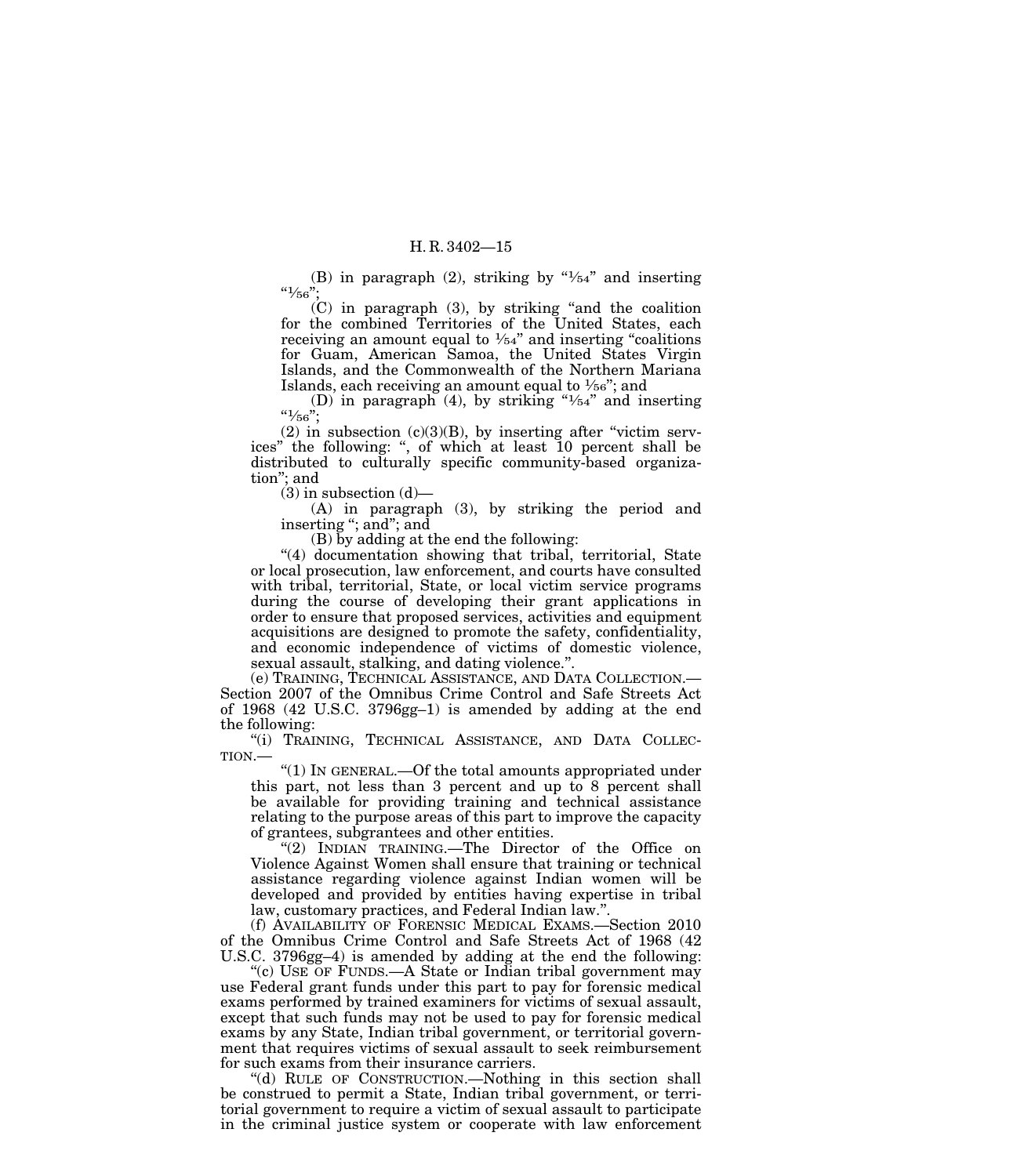in order to be provided with a forensic medical exam, reimbursement for charges incurred on account of such an exam, or both.

''(e) JUDICIAL NOTIFICATION.—

" $(1)$  In GENERAL.—A State or unit of local government shall not be entitled to funds under this part unless the State or unit of local government—

''(A) certifies that its judicial administrative policies and practices include notification to domestic violence offenders of the requirements delineated in section  $922(g)(8)$  and  $(g)(9)$  of title 18, United States Code, and any applicable related Federal, State, or local laws; or

" $(\overline{B})$  gives the Attorney General assurances that its judicial administrative policies and practices will be in compliance with the requirements of subparagraph (A) within the later of—

''(i) the period ending on the date on which the next session of the State legislature ends; or

"(ii)  $2$  years.

"(2) REDISTRIBUTION.—Funds withheld from a State or unit of local government under subsection (a) shall be distributed to other States and units of local government, pro rata.''.

(g) POLYGRAPH TESTING PROHIBITION.—Part T of title I of the Omnibus Crime Control and Safe Streets Act of 1968 (42 U.S.C. 3796gg et seq.) is amended by adding at the end the following:

# **''SEC. 2013. POLYGRAPH TESTING PROHIBITION.**

''(a) IN GENERAL.—In order to be eligible for grants under this part, a State, Indian tribal government, territorial government, or unit of local government shall certify that, not later than 3 years after the date of enactment of this section, their laws, policies, or practices will ensure that no law enforcement officer, prosecuting officer or other government official shall ask or require an adult, youth, or child victim of an alleged sex offense as defined under Federal, tribal, State, territorial, or local law to submit to a polygraph examination or other truth telling device as a condition for proceeding with the investigation of such an offense.

''(b) PROSECUTION.—The refusal of a victim to submit to an examination described in subsection (a) shall not prevent the investigation, charging, or prosecution of the offense.''.

#### **SEC. 102. GRANTS TO ENCOURAGE ARREST AND ENFORCE PROTEC-TION ORDERS IMPROVEMENTS.**

(a) AUTHORIZATION OF APPROPRIATIONS.—Section  $1001(a)(19)$ of title I of the Omnibus Crime Control and Safe Streets Act of 1968 (42 U.S.C. 3793(a)(19)) is amended by striking ''\$65,000,000 for each of fiscal years 2001 through 2005'' and inserting " $$75,000,000$  for each of fiscal years  $2007$  through 2011. Funds appropriated under this paragraph shall remain available until expended.''.

(b) GRANTEE REQUIREMENTS.—Section 2101 of the Omnibus Crime Control and Safe Streets Act of 1968 (42 U.S.C. 3796hh) is amended—

(1) in subsection (a), by striking ''to treat domestic violence as a serious violation'' and inserting ''to treat domestic violence, dating violence, sexual assault, and stalking as serious violations'';

 $(2)$  in subsection  $(b)$ —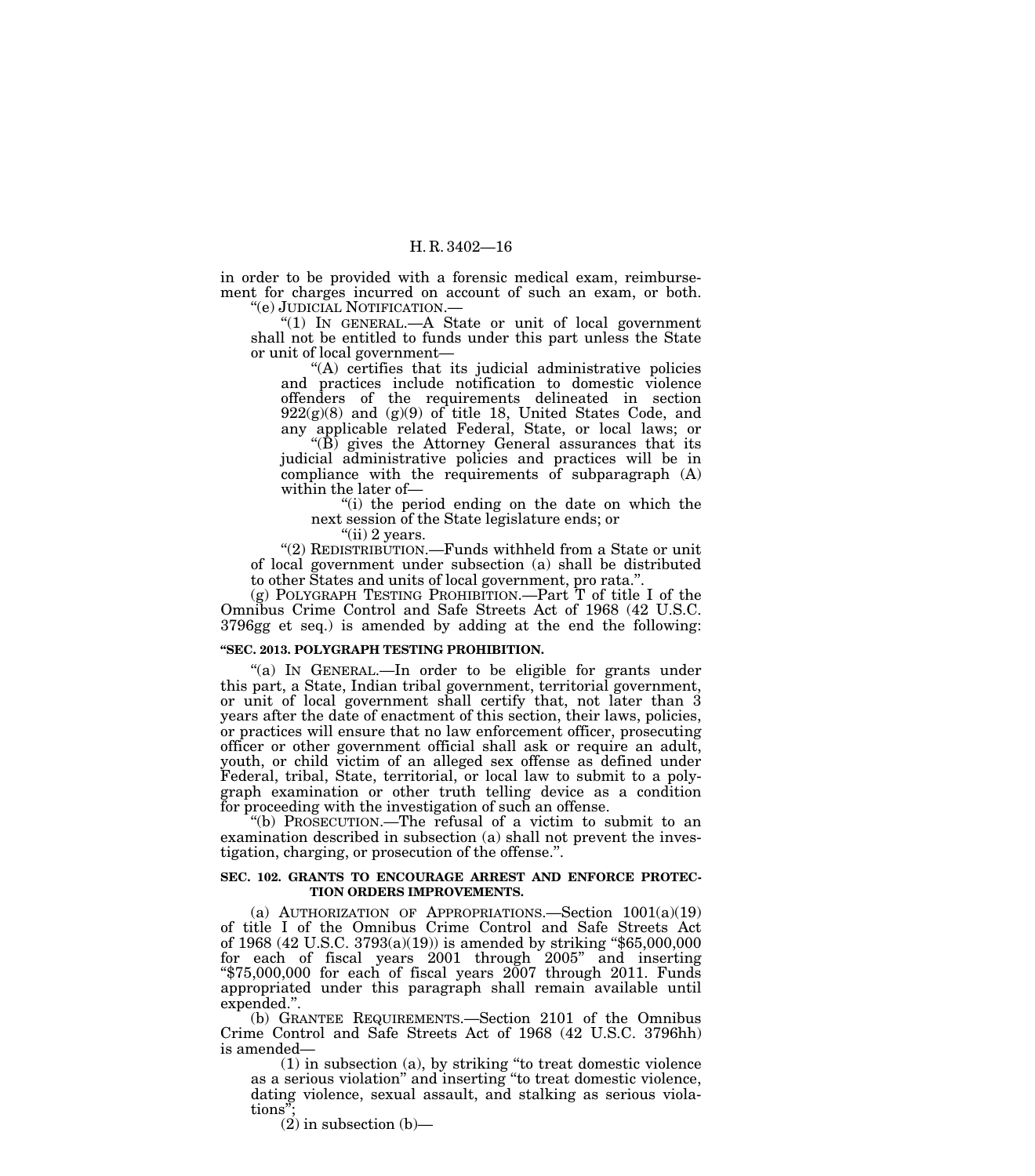(A) in the matter before paragraph (1), by inserting after "State" the following: ", tribal, territorial,";

 $(B)$  in paragraph  $(1)$ , by-

(i) striking ''mandatory arrest or''; and

(ii) striking "mandatory arrest programs and";  $(C)$  in paragraph  $(2)$ , by-

(i) inserting after ''educational programs,'' the following: "protection order registries,";

(ii) striking ''domestic violence and dating violence'' and inserting ''domestic violence, dating violence, sexual assault, and stalking. Policies, educational programs, protection order registries, and training described in this paragraph shall incorporate confidentiality, and privacy protections for victims of domestic violence, dating violence, sexual assault, and stalking'';  $(D)$  in paragraph  $(3)$ , by

(i) striking ''domestic violence cases'' and inserting ''domestic violence, dating violence, sexual assault, and stalking cases''; and

(ii) striking "groups" and inserting "teams";

(E) in paragraph (5), by striking ''domestic violence and dating violence'' and inserting ''domestic violence, dating violence, sexual assault, and stalking'';

 $(F)$  in paragraph  $(6)$ , by-

(i) striking "other" and inserting "civil"; and

(ii) inserting after ''domestic violence'' the following: ", dating violence, sexual assault, and stalking"; and

(G) by adding at the end the following:

''(9) To develop State, tribal, territorial, or local policies, procedures, and protocols for preventing dual arrests and prosecutions in cases of domestic violence, dating violence, sexual assault, and stalking, and to develop effective methods for identifying the pattern and history of abuse that indicates which party is the actual perpetrator of abuse.

" $(10)$  To plan, develop and establish comprehensive victim service and support centers, such as family justice centers, designed to bring together victim advocates from non-profit, non-governmental victim services organizations, law enforcement officers, prosecutors, probation officers, governmental victim assistants, forensic medical professionals, civil legal attorneys, chaplains, legal advocates, representatives from community-based organizations and other relevant public or private agencies or organizations into one centralized location, in order to improve safety, access to services, and confidentiality for victims and families. Although funds may be used to support the colocation of project partners under this paragraph, funds may not support construction or major renovation expenses or activities that fall outside of the scope of the other statutory purpose areas.

"(11) To develop and implement policies and training for police, prosecutors, probation and parole officers, and the judiciary in recognizing, investigating, and prosecuting instances of sexual assault, with an emphasis on recognizing the threat to the community for repeat crime perpetration by such individuals.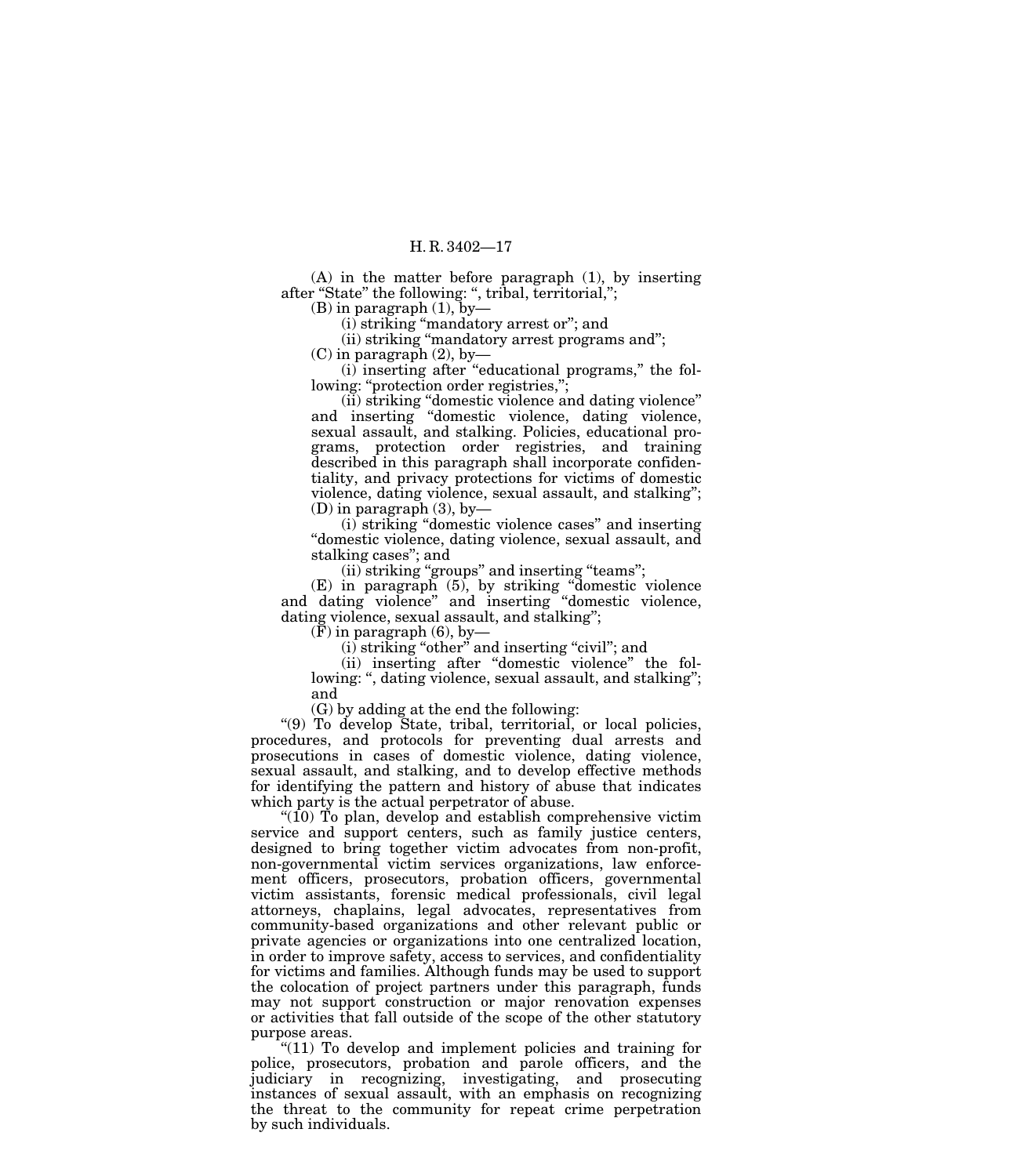" $(12)$  To develop, enhance, and maintain protection order registries.

"(13) To develop human immunodeficiency virus (HIV) testing programs for sexual assault perpetrators and notification and counseling protocols.'';

 $(3)$  in subsection  $(c)$ —

 $(A)$  in paragraph  $(3)$ , by striking "and" after the semicolon;

(B) in paragraph (4), by striking the period and inserting ''; and''; and

(C) by adding at the end the following:

''(5) certify that, not later than 3 years after the date of enactment of this section, their laws, policies, or practices will ensure that—

''(A) no law enforcement officer, prosecuting officer or other government official shall ask or require an adult, youth, or child victim of a sex offense as defined under Federal, tribal, State, territorial, or local law to submit to a polygraph examination or other truth telling device as a condition for proceeding with the investigation of such an offense; and

''(B) the refusal of a victim to submit to an examination described in subparagraph (A) shall not prevent the investigation of the offense.''; and

(4) by striking subsections (d) and (e) and inserting the following:

"(d) SPEEDY NOTICE TO VICTIMS.—A State or unit of local government shall not be entitled to 5 percent of the funds allocated under this part unless the State or unit of local government— " $(1)$  certifies that it has a law or regulation that requires—

''(A) the State or unit of local government at the request of a victim to administer to a defendant, against whom an information or indictment is presented for a crime in which by force or threat of force the perpetrator compels the victim to engage in sexual activity, testing for the immunodeficiency virus (HIV) not later than 48 hours after the date on which the information or indictment is presented;

 $f'(B)$  as soon as practicable notification to the victim, or parent and guardian of the victim, and defendant of the testing results; and

''(C) follow-up tests for HIV as may be medically appropriate, and that as soon as practicable after each such test the results be made available in accordance with subparagraph (B); or

" $(2)$  gives the Attorney General assurances that it laws and regulations will be in compliance with requirements of paragraph (1) within the later of—

''(A) the period ending on the date on which the next session of the State legislature ends; or

"(B)  $2$  years.

''(e) ALLOTMENT FOR INDIAN TRIBES.—Not less than 10 percent of the total amount made available for grants under this section for each fiscal year shall be available for grants to Indian tribal governments.''.

(c) APPLICATIONS.—Section 2102(b) of the Omnibus Crime Control and Safe Streets Act of 1968 (42 U.S.C. 3796hh–1(b)) is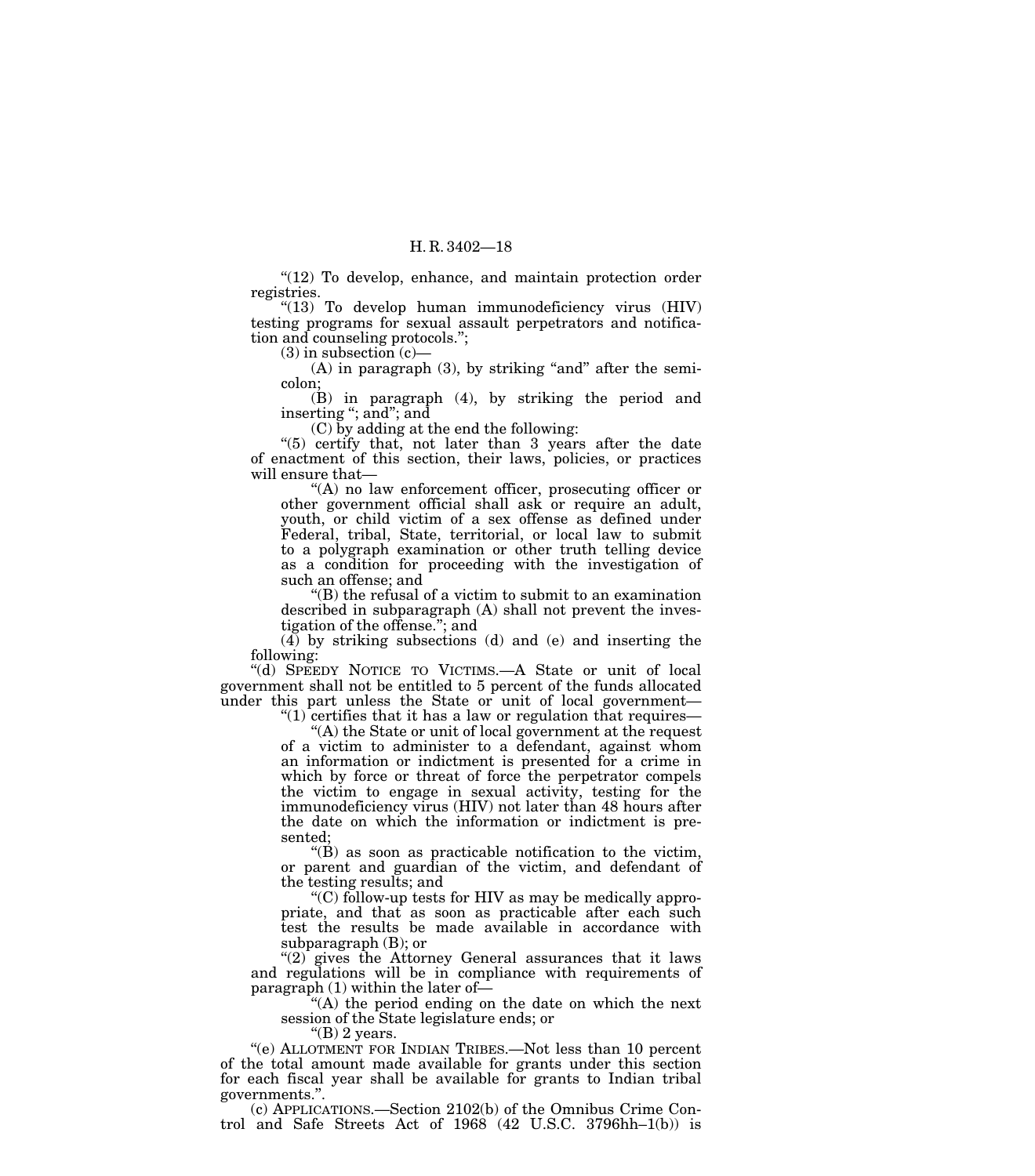amended in each of paragraphs (1) and (2) by inserting after "involving domestic violence" the following: ", dating violence, sexual assault, or stalking''.

(d) TRAINING, TECHNICAL ASSISTANCE, CONFIDENTIALITY.—Part U of title I of the Omnibus Crime Control and Safe Streets Act of 1968 (42 U.S.C. 3796hh et seq.) is amended by adding at the end the following:

#### **''SEC. 2106. TRAINING AND TECHNICAL ASSISTANCE.**

''Of the total amounts appropriated under this part, not less than 5 percent and up to 8 percent shall be available for providing training and technical assistance relating to the purpose areas of this part to improve the capacity of grantees and other entities.''.

#### **SEC. 103. LEGAL ASSISTANCE FOR VICTIMS IMPROVEMENTS.**

Section 1201 of the Violence Against Women Act of 2000 (42 U.S.C. 3796gg–6) is amended—

 $(1)$  in subsection  $(a)$ , by

(A) inserting before "legal assistance" the following: "civil and criminal";

(B) inserting after "effective aid to" the following: "adult and youth"; and

(C) inserting at the end the following: ''Criminal legal assistance provided for under this section shall be limited to criminal matters relating to domestic violence, sexual assault, dating violence, and stalking.'';

(2) by striking subsection (b) and inserting the following: ''(b) DEFINITIONS.—In this section, the definitions provided in section 40002 of the Violence Against Women Act of 1994 shall apply.'';

(3) in subsection (c), by inserting ''and tribal organizations, territorial organizations'' after ''Indian tribal governments'';

(4) in subsection (d) by striking paragraph (2) and inserting the following:

" $(2)$  any training program conducted in satisfaction of the requirement of paragraph (1) has been or will be developed with input from and in collaboration with a tribal, State, territorial, or local domestic violence, dating violence, sexual assault or stalking organization or coalition, as well as appropriate tribal, State, territorial, and local law enforcement officials;''.

 $(5)$  in subsection  $(e)$ , by inserting "dating violence," after ''domestic violence,''; and

 $(6)$  in subsection  $(f)$ —

(A) by striking paragraph (1) and inserting the following:

" $(1)$  IN GENERAL.—There is authorized to be appropriated to carry out this section \$65,000,000 for each of fiscal years 2007 through 2011.''; and

 $(B)$  in paragraph  $(2)(A)$ , by-

(i) striking "5 percent" and inserting "10 percent"; and

(ii) inserting "adult and youth" after "that assist". **SEC. 104. ENSURING CRIME VICTIM ACCESS TO LEGAL SERVICES.** 

(a) IN GENERAL.—Section 502 of the Department of Commerce, Justice, and State, the Judiciary, and Related Agencies Appropriations Act, 1998 (Public Law 105–119; 111 Stat. 2510) is amended—  $(1)$  in subsection  $(a)(2)(C)$ —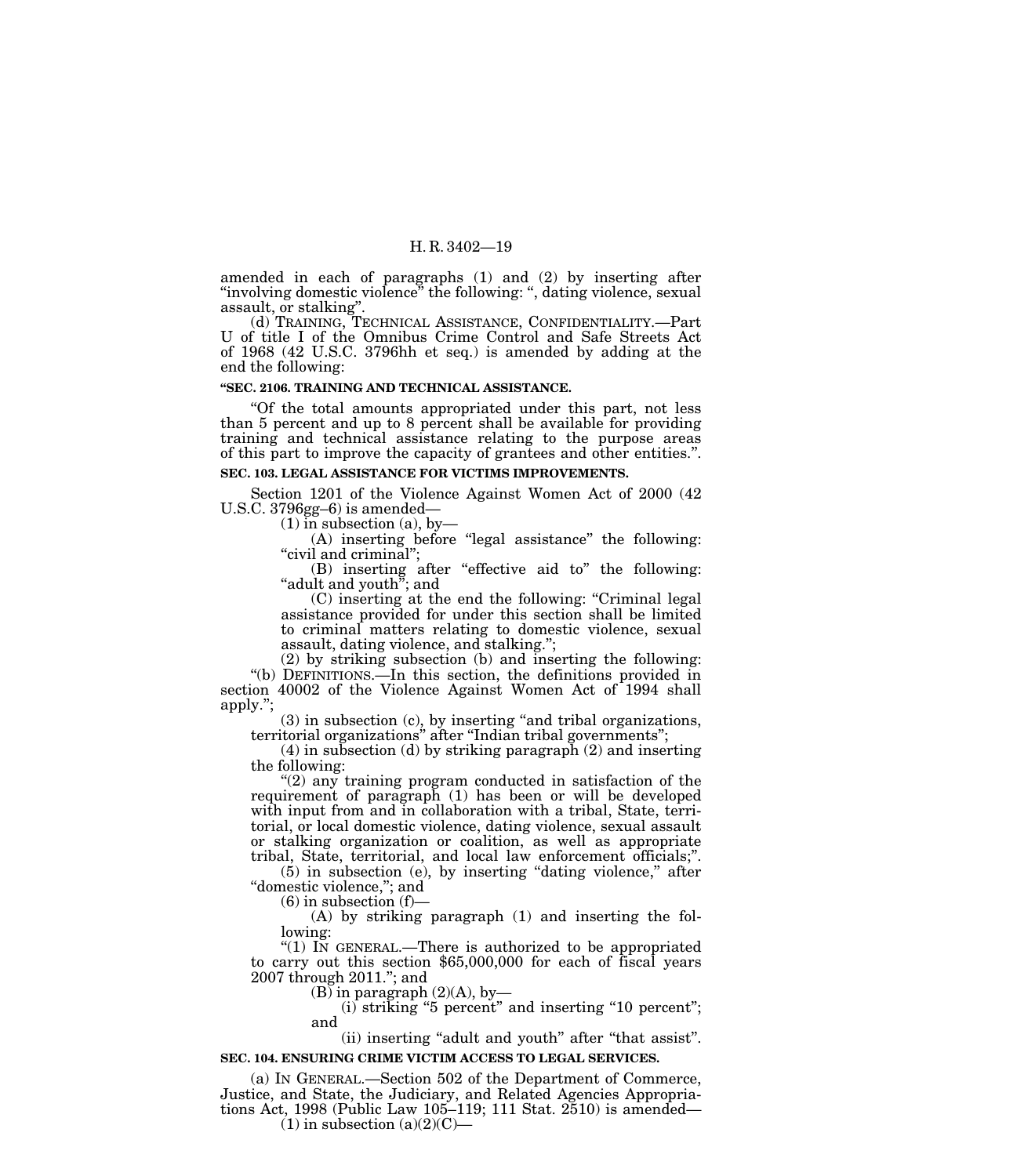(A) in the matter preceding clause (i), by striking ''using funds derived from a source other than the Corporation to provide'' and inserting ''providing'';

(B) in clause (i), by striking ''in the United States'' and all that follows and inserting ''or a victim of sexual assault or trafficking in the United States, or qualifies for immigration relief under section 101(a)(15)(U) of the Immigration and Nationality Act (8 U.S.C. 1101(a)(15)(U)); or''; and

(C) in clause (ii), by striking ''has been battered'' and all that follows and inserting '', without the active participation of the alien, has been battered or subjected to extreme cruelty or a victim of sexual assault or trafficking in the United States, or qualifies for immigration relief under section  $101(a)(15)(U)$  of the Immigration and Nationality Act (8 U.S.C.  $1101(a)(15)(U)$ )."; and

(2) in subsection  $(b)(2)$ , by striking "described in such subsection'' and inserting '', sexual assault or trafficking, or the crimes listed in section  $101(a)(15)(U)(iii)$  of the Immigration and Nationality Act (8 U.S.C.  $1101(a)(15)(U)(iii)$ ".

(b) SAVINGS PROVISION.—Nothing in this Act, or the amendments made by this Act, shall be construed to restrict the legal assistance provided to victims of trafficking and certain family members authorized under section 107(b)(1) of the Trafficking Victims Protection Act of 2000 (22 U.S.C. 7105(b)(1)).

#### **SEC. 105. THE VIOLENCE AGAINST WOMEN ACT COURT TRAINING AND IMPROVEMENTS.**

(a) VIOLENCE AGAINST WOMEN ACT COURT TRAINING AND IMPROVEMENTS.—The Violence Against Women Act of 1994 (108 Stat. 1902 et seq.) is amended by adding at the end the following:

# **''Subtitle J—Violence Against Women Act Court Training and Improvements**

# **''SEC. 41001. SHORT TITLE.**

''This subtitle may be cited as the 'Violence Against Women Act Court Training and Improvements Act of 2005'.

#### **''SEC. 41002. PURPOSE.**

''The purpose of this subtitle is to enable the Attorney General, though the Director of the Office on Violence Against Women, to award grants to improve court responses to adult and youth domestic violence, dating violence, sexual assault, and stalking to be used for—

''(1) improved internal civil and criminal court functions, responses, practices, and procedures;

''(2) education for court-based and court-related personnel on issues relating to victims' needs, including safety, security, privacy, confidentiality, and economic independence, as well as information about perpetrator behavior and best practices for holding perpetrators accountable;

''(3) collaboration and training with Federal, State, tribal, territorial, and local public agencies and officials and nonprofit, nongovernmental organizations to improve implementation and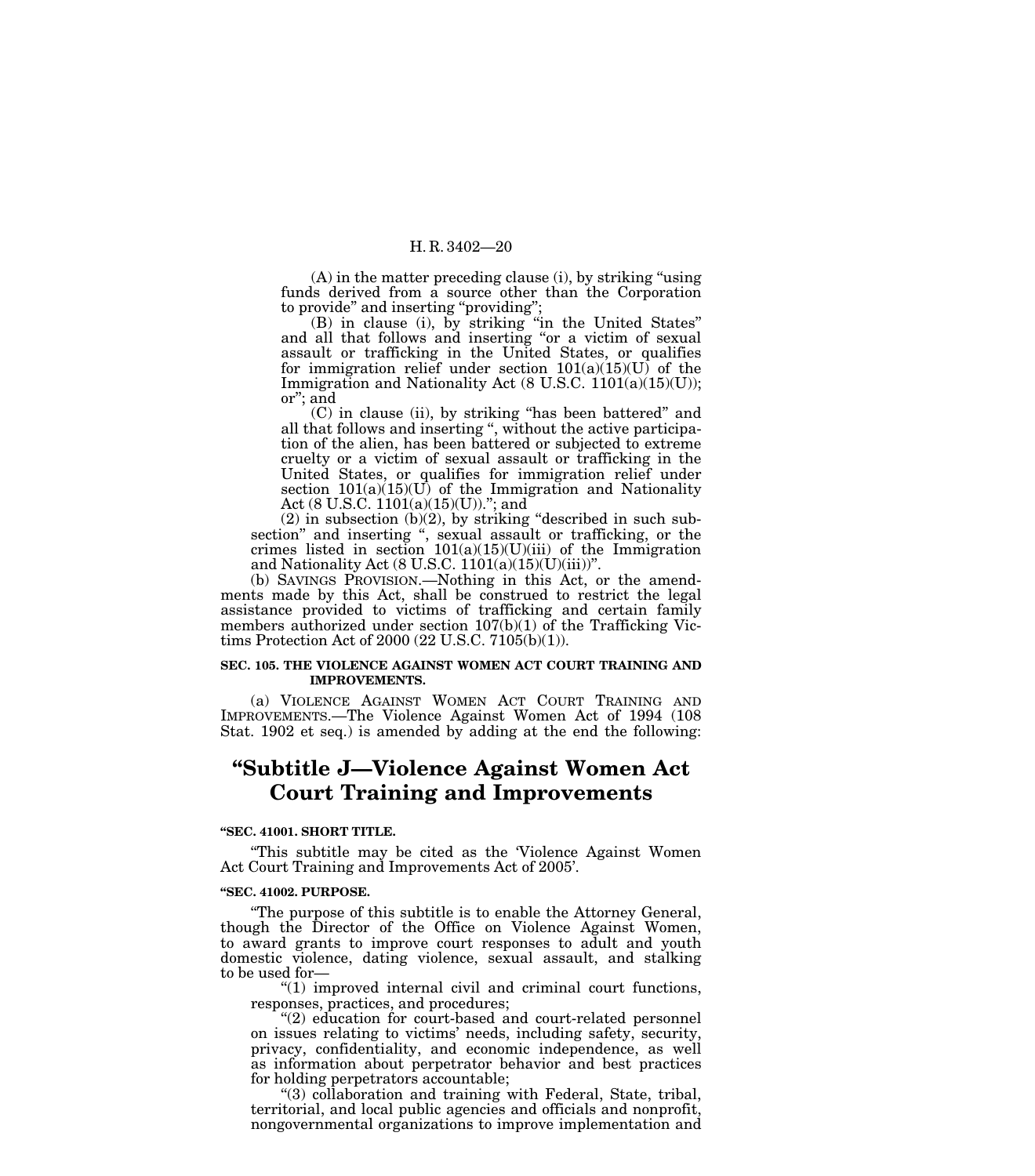enforcement of relevant Federal, State, tribal, territorial, and local law;

''(4) enabling courts or court-based or court-related programs to develop new or enhance current—

"(A) court infrastructure (such as specialized courts, dockets, intake centers, or interpreter services);

''(B) community-based initiatives within the court system (such as court watch programs, victim assistants, or community-based supplementary services);

''(C) offender management, monitoring, and accountability programs;

 $\sqrt[\alpha]{D}$  safe and confidential information-storage and -sharing databases within and between court systems;

''(E) education and outreach programs to improve community access, including enhanced access for underserved populations; and

 $\sqrt[4]{F}$  other projects likely to improve court responses to domestic violence, dating violence, sexual assault, and stalking; and

''(5) providing technical assistance to Federal, State, tribal, territorial, or local courts wishing to improve their practices and procedures or to develop new programs.

#### **''SEC. 41003. GRANT REQUIREMENTS.**

''Grants awarded under this subtitle shall be subject to the following conditions:

''(1) ELIGIBLE GRANTEES.—Eligible grantees may include—

''(A) Federal, State, tribal, territorial, or local courts or court-based programs; and

''(B) national, State, tribal, territorial, or local private, nonprofit organizations with demonstrated expertise in developing and providing judicial education about domestic violence, dating violence, sexual assault, or stalking.

''(2) CONDITIONS OF ELIGIBILITY.—To be eligible for a grant under this section, applicants shall certify in writing that—

"(A) any courts or court-based personnel working directly with or making decisions about adult or youth parties experiencing domestic violence, dating violence, sexual assault, and stalking have completed or will complete education about domestic violence, dating violence, sexual assault, and stalking;

''(B) any education program developed under section 41002 has been or will be developed with significant input from and in collaboration with a national, tribal, State, territorial, or local victim services provider or coalition; and

''(C) the grantee's internal organizational policies, procedures, or rules do not require mediation or counseling between offenders and victims physically together in cases where domestic violence, dating violence, sexual assault, or stalking is an issue.

#### **''SEC. 41004. NATIONAL EDUCATION CURRICULA.**

"(a) IN GENERAL.—The Attorney General, through the Director of the Office on Violence Against Women, shall fund efforts to develop a national education curriculum for use by State and national judicial educators to ensure that all courts and court personnel have access to information about relevant Federal, State,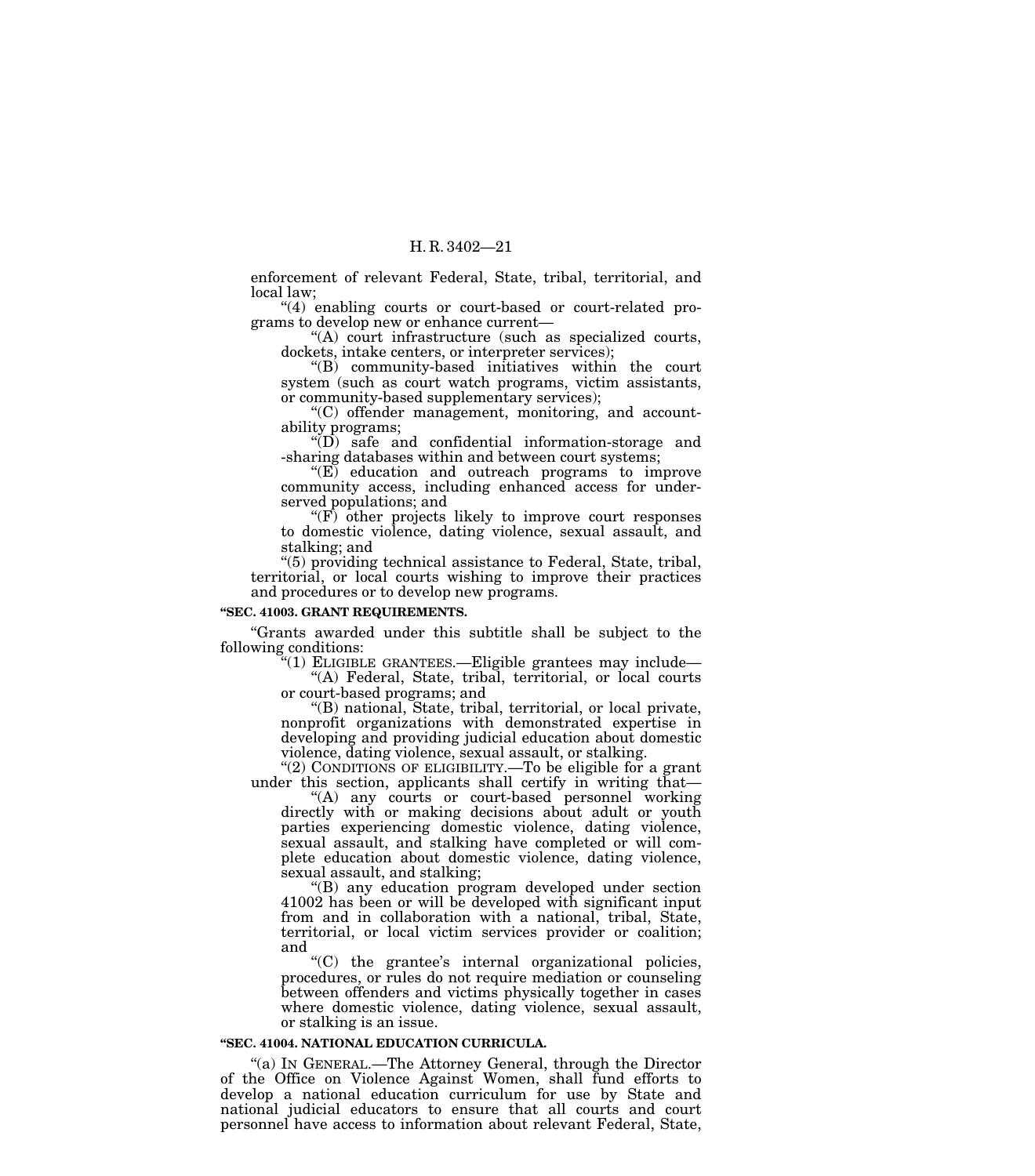territorial, or local law, promising practices, procedures, and policies regarding court responses to adult and youth domestic violence, dating violence, sexual assault, and stalking.

''(b) ELIGIBLE ENTITIES.—Any curricula developed under this section—

"(1) shall be developed by an entity or entities having demonstrated expertise in developing judicial education curricula on issues relating to domestic violence, dating violence, sexual assault, and stalking; or

" $(2)$  if the primary grantee does not have demonstrated expertise with such issues, shall be developed by the primary grantee in partnership with an organization having such expertise.

#### **''SEC. 41005. TRIBAL CURRICULA.**

"(a) IN GENERAL.—The Attorney General, through the Office on Violence Against Women, shall fund efforts to develop education curricula for tribal court judges to ensure that all tribal courts have relevant information about promising practices, procedures, policies, and law regarding tribal court responses to adult and youth domestic violence, dating violence, sexual assault, and stalking.

''(b) ELIGIBLE ENTITIES.—Any curricula developed under this section—

"(1) shall be developed by a tribal organization having demonstrated expertise in developing judicial education curricula on issues relating to domestic violence, dating violence, sexual assault, and stalking; or

" $(2)$  if the primary grantee does not have such expertise, the curricula shall be developed by the primary grantee through partnership with organizations having such expertise.

# **''SEC. 41006. AUTHORIZATION OF APPROPRIATIONS.**

''(a) IN GENERAL.—There is authorized to be appropriated to carry out this subtitle \$5,000,000 for each of fiscal years 2007 to 2011.

''(b) AVAILABILITY.—Funds appropriated under this section shall remain available until expended and may only be used for the specific programs and activities described in this subtitle.

"(c) SET ASIDE.—Of the amounts made available under this subsection in each fiscal year, not less than 10 percent shall be used for grants for tribal courts, tribal court-related programs, and tribal nonprofits.''.

# **SEC. 106. FULL FAITH AND CREDIT IMPROVEMENTS.**

(a) ENFORCEMENT OF PROTECTION ORDERS ISSUED BY TERRI- TORIES.—Section 2265 of title 18, United States Code, is amended by—

(1) striking ''or Indian tribe'' each place it appears and inserting ", Indian tribe, or territory"; and

(2) striking ''State or tribal'' each place it appears and inserting ''State, tribal, or territorial''.

(b) CLARIFICATION OF ENTITIES HAVING ENFORCEMENT AUTHORITY AND RESPONSIBILITIES.—Section 2265(a) of title 18, United States Code, is amended by striking ''and enforced as if it were'' and inserting ''and enforced by the court and law enforcement personnel of the other State, Indian tribal government or Territory as if it were''.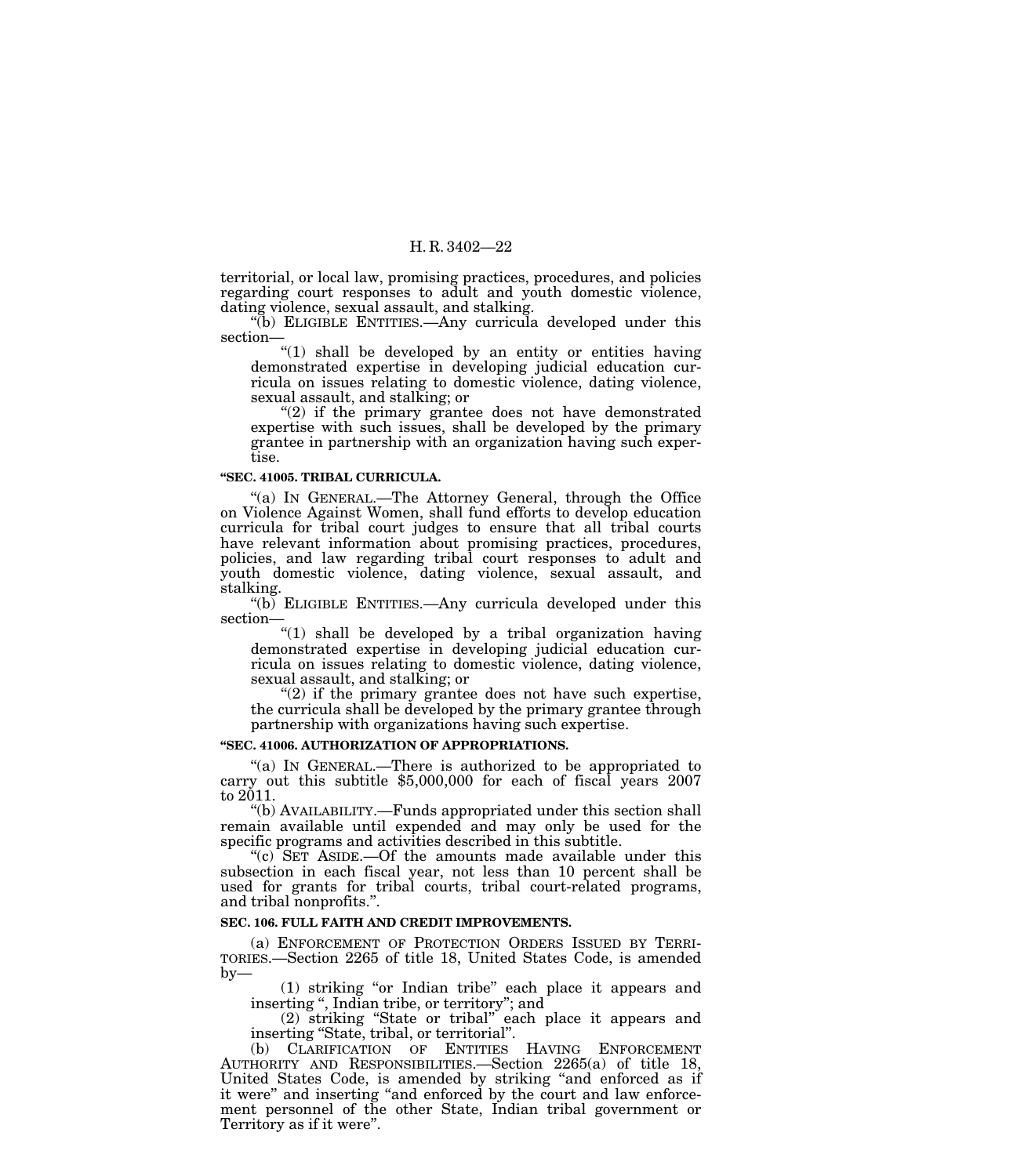(c) LIMITS ON INTERNET PUBLICATION OF PROTECTION ORDER INFORMATION.—Section 2265(d) of title 18, United States Code, is amended by adding at the end the following:

"(3) LIMITS ON INTERNET PUBLICATION OF REGISTRATION INFORMATION.—A State, Indian tribe, or territory shall not make available publicly on the Internet any information regarding the registration or filing of a protection order, restraining order, or injunction in either the issuing or enforcing State, tribal or territorial jurisdiction, if such publication would be likely to publicly reveal the identity or location of the party protected under such order. A State, Indian tribe, or territory may share court-generated and law enforcement-generated information contained in secure, governmental registries for protection order enforcement purposes.''.

(d) DEFINITIONS.—Section 2266 of title 18, United States Code, is amended—

(1) by striking paragraph (5) and inserting the following: ''(5) PROTECTION ORDER.—The term 'protection order' includes—

"(A) any injunction, restraining order, or any other order issued by a civil or criminal court for the purpose of preventing violent or threatening acts or harassment against, sexual violence, or contact or communication with or physical proximity to, another person, including any temporary or final order issued by a civil or criminal court whether obtained by filing an independent action or as a pendente lite order in another proceeding so long as any civil or criminal order was issued in response to a complaint, petition, or motion filed by or on behalf of a person seeking protection; and

''(B) any support, child custody or visitation provisions, orders, remedies or relief issued as part of a protection order, restraining order, or injunction pursuant to State, tribal, territorial, or local law authorizing the issuance of protection orders, restraining orders, or injunctions for the protection of victims of domestic violence, sexual assault, dating violence, or stalking.''; and

 $(2)$  in clauses (i) and (ii) of paragraph  $(7)(A)$ , by striking "2261A, a spouse or former spouse of the abuser, a person who shares a child in common with the abuser, and a person who cohabits or has cohabited as a spouse with the abuser'' and inserting "2261A-

> ''(I) a spouse or former spouse of the abuser, a person who shares a child in common with the abuser, and a person who cohabits or has cohabited as a spouse with the abuser; or

> ''(II) a person who is or has been in a social relationship of a romantic or intimate nature with the abuser, as determined by the length of the relationship, the type of relationship, and the frequency of interaction between the persons involved in the relationship''.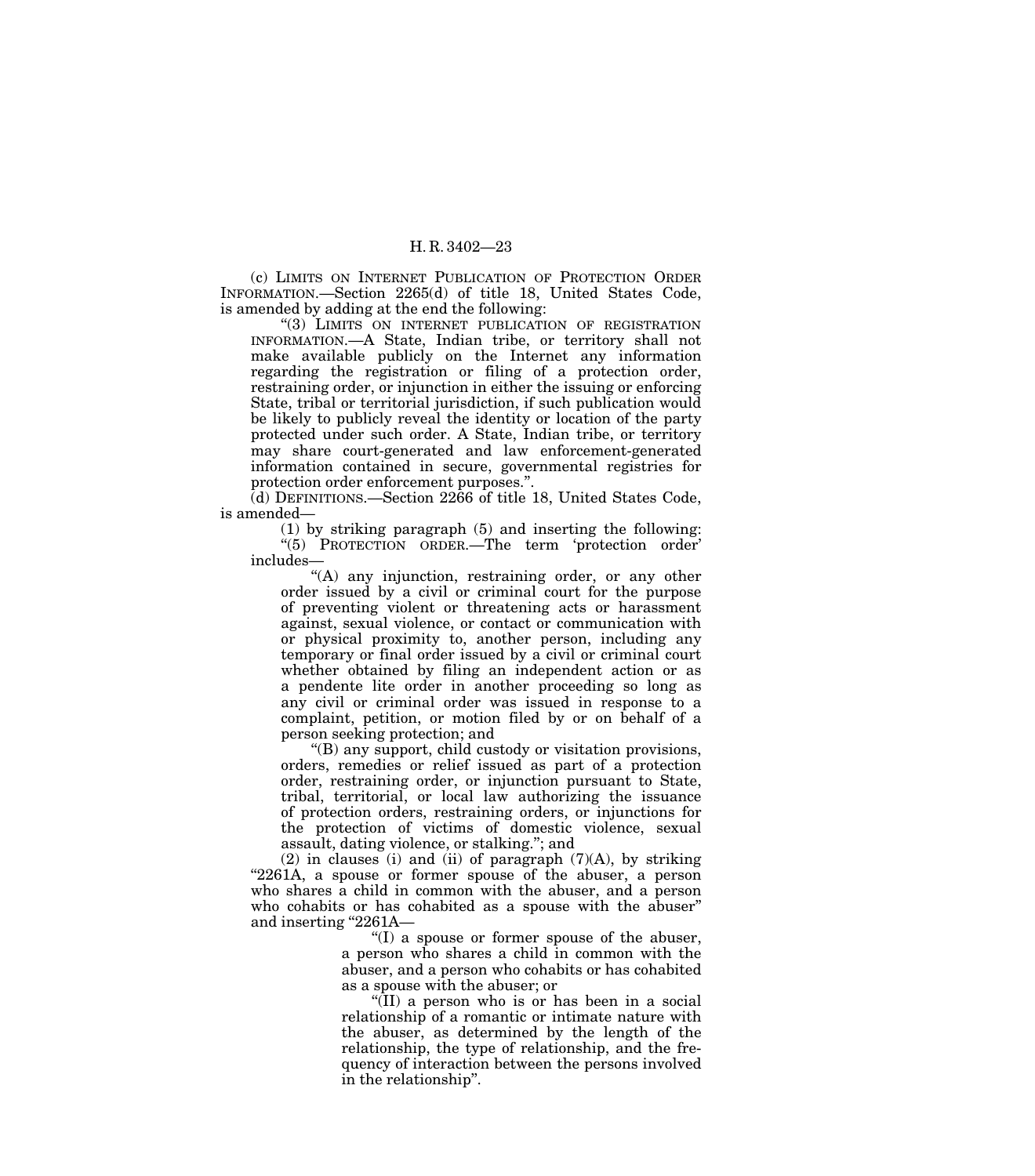## **SEC. 107. PRIVACY PROTECTIONS FOR VICTIMS OF DOMESTIC VIOLENCE, DATING VIOLENCE, SEXUAL VIOLENCE, AND STALKING.**

The Violence Against Women Act of 1994 (108 Stat. 1902 et seq.) is amended by adding at the end the following:

# **''Subtitle K—Privacy Protections for Victims of Domestic Violence, Dating Violence, Sexual Violence, and Stalking**

# **''SEC. 41101. GRANTS TO PROTECT THE PRIVACY AND CONFIDEN-TIALITY OF VICTIMS OF DOMESTIC VIOLENCE, DATING VIOLENCE, SEXUAL ASSAULT, AND STALKING.**

''The Attorney General, through the Director of the Office on Violence Against Women, may award grants under this subtitle to States, Indian tribes, territories, or local agencies or nonprofit, nongovernmental organizations to ensure that personally identifying information of adult, youth, and child victims of domestic violence, sexual violence, stalking, and dating violence shall not be released or disclosed to the detriment of such victimized persons.

# **''SEC. 41102. PURPOSE AREAS.**

''Grants made under this subtitle may be used—

 $(1)$  to develop or improve protocols, procedures, and policies for the purpose of preventing the release of personally identifying information of victims (such as developing alternative identifiers);

" $(2)$  to defray the costs of modifying or improving existing databases, registries, and victim notification systems to ensure that personally identifying information of victims is protected from release, unauthorized information sharing and disclosure;

''(3) to develop confidential opt out systems that will enable victims of violence to make a single request to keep personally identifying information out of multiple databases, victim notification systems, and registries; or

"(4) to develop safe uses of technology (such as notice requirements regarding electronic surveillance by government entities), to protect against abuses of technology (such as electronic or GPS stalking), or providing training for law enforcement on high tech electronic crimes of domestic violence, dating violence, sexual assault, and stalking.

# **''SEC. 41103. ELIGIBLE ENTITIES.**

''Entities eligible for grants under this subtitle include—

"(1) jurisdictions or agencies within jurisdictions having authority or responsibility for developing or maintaining public databases, registries or victim notification systems;

 $\degree$ (2) nonprofit nongovernmental victim advocacy organizations having expertise regarding confidentiality, privacy, and information technology and how these issues are likely to impact the safety of victims;

''(3) States or State agencies;

"(4) local governments or agencies;

- ''(5) Indian tribal governments or tribal organizations;
- ''(6) territorial governments, agencies, or organizations; or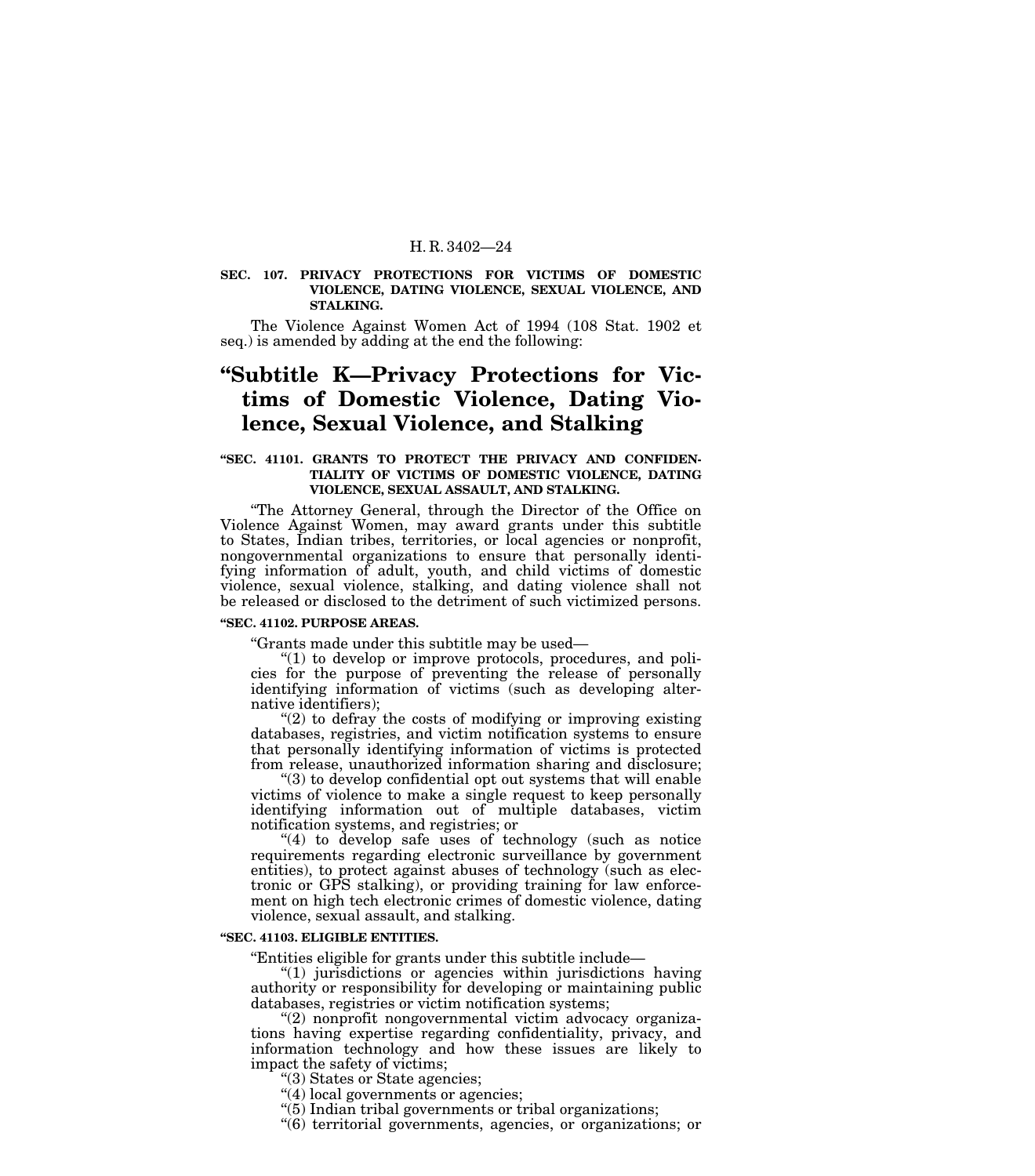''(7) nonprofit nongovernmental victim advocacy organizations, including statewide domestic violence and sexual assault coalitions.

#### **''SEC. 41104. GRANT CONDITIONS.**

''Applicants described in paragraph (1) and paragraphs (3) through (6) shall demonstrate that they have entered into a significant partnership with a State, tribal, territorial, or local victim service or advocacy organization or condition in order to develop safe, confidential, and effective protocols, procedures, policies, and systems for protecting personally identifying information of victims.

#### **''SEC. 41105. AUTHORIZATION OF APPROPRIATIONS.**

''(a) IN GENERAL.—There is authorized to be appropriated to carry out this subtitle \$5,000,000 for each of fiscal years 2007 through 2011.

''(b) TRIBAL ALLOCATION.—Of the amount made available under this section in each fiscal year, 10 percent shall be used for grants to Indian tribes for programs that assist victims of domestic violence, dating violence, stalking, and sexual assault.

"(c) TECHNICAL ASSISTANCE AND TRAINING.—Of the amount made available under this section in each fiscal year, not less than 5 percent shall be used for grants to organizations that have expertise in confidentiality, privacy, and technology issues impacting victims of domestic violence, dating violence, sexual assault, and stalking to provide technical assistance and training to grantees and non-grantees on how to improve safety, privacy, confidentiality, and technology to protect victimized persons.''.

#### **SEC. 108. SEX OFFENDER MANAGEMENT.**

Section 40152 of the Violent Crime Control and Law Enforcement Act of 1994 (42 U.S.C. 13941) is amended by striking subsection (c) and inserting the following:

''(c) AUTHORIZATION OF APPROPRIATIONS.—There are authorized to be appropriated to carry out this section \$3,000,000 for each of fiscal years 2007 through 2011.''.

#### **SEC. 109. STALKER DATABASE.**

Section 40603 of the Violence Against Women Act of 1994 (42 U.S.C. 14032) is amended—

 $(1)$  by striking "2001" and inserting "2007"; and

 $(2)$  by striking "2006" and inserting "2011".

#### **SEC. 110. FEDERAL VICTIM ASSISTANTS REAUTHORIZATION.**

Section 40114 of the Violence Against Women Act of 1994 (Public Law 103–322) is amended to read as follows:

# **''SEC. 40114. AUTHORIZATION FOR FEDERAL VICTIM ASSISTANTS.**

''There are authorized to be appropriated for the United States attorneys for the purpose of appointing victim assistants for the prosecution of sex crimes and domestic violence crimes where applicable (such as the District of Columbia), \$1,000,000 for each of fiscal years 2007 through 2011.''.

# **SEC. 111. GRANTS FOR LAW ENFORCEMENT TRAINING PROGRAMS.**

(a) DEFINITIONS.—In this section:

(1) ACT OF TRAFFICKING.—The term ''act of trafficking'' means an act or practice described in paragraph (8) of section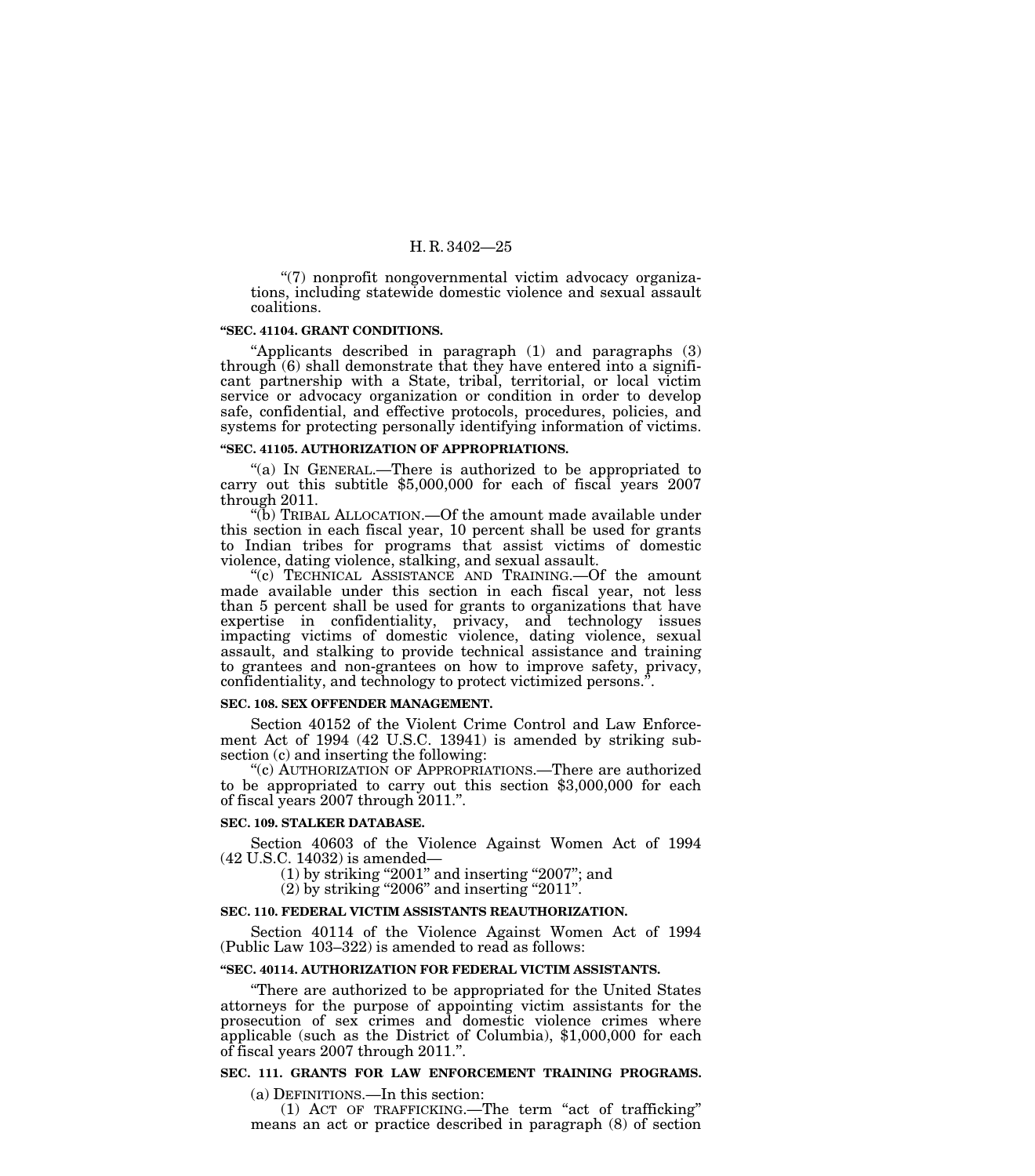103 of the Trafficking Victims Protection Act of 2000 (22 U.S.C. 7102).

(2) ELIGIBLE ENTITY.—The term ''eligible entity'' means a State or a local government.

(3) STATE.—The term ''State'' means any State of the United States, the District of Columbia, the Commonwealth of Puerto Rico, Guam, the United States Virgin Islands, the Commonwealth of the Northern Mariana Islands, American Samoa, and any other territory or possession of the United States.

(4) VICTIM OF TRAFFICKING.—The term ''victim of trafficking'' means a person subjected to an act of trafficking.

(b) GRANTS AUTHORIZED.—The Attorney General may award grants to eligible entities to provide training to State and local law enforcement personnel to identify and protect victims of trafficking.

(c) USE OF FUNDS.—A grant awarded under this section shall be used to—

(1) train law enforcement personnel to identify and protect victims of trafficking, including training such personnel to utilize Federal, State, or local resources to assist victims of trafficking;

(2) train law enforcement or State or local prosecutors to identify, investigate, or prosecute acts of trafficking; or

(3) train law enforcement or State or local prosecutors to utilize laws that prohibit acts of trafficking and to assist in the development of State and local laws to prohibit acts of trafficking.

(d) RESTRICTIONS.—

(1) ADMINISTRATIVE EXPENSES.—An eligible entity that receives a grant under this section may use not more than 5 percent of the total amount of such grant for administrative expenses.

(2) NONEXCLUSIVITY.—Nothing in this section may be construed to restrict the ability of an eligible entity to apply for or obtain funding from any other source to carry out the training described in subsection (c).

(e) AUTHORIZATION OF APPROPRIATIONS.—There are authorized to be appropriated \$10,000,000 for each of the fiscal years 2007 through 2011 to carry out the provisions of this section.

# **SEC. 112. REAUTHORIZATION OF THE COURT-APPOINTED SPECIAL ADVOCATE PROGRAM.**

(a) FINDINGS.—Section 215 of the Victims of Child Abuse Act of 1990 (42 U.S.C. 13011) is amended by striking paragraphs (1) and (2) and inserting the following:

"(1) Court Appointed Special Advocates, who may serve as guardians ad litem, are trained volunteers appointed by courts to advocate for the best interests of children who are involved in the juvenile and family court system due to abuse or neglect; and

"(2) in 2003, Court Appointed Special Advocate volunteers represented 288,000 children, more than 50 percent of the estimated 540,000 children in foster care because of substantiated cases of child abuse or neglect.''.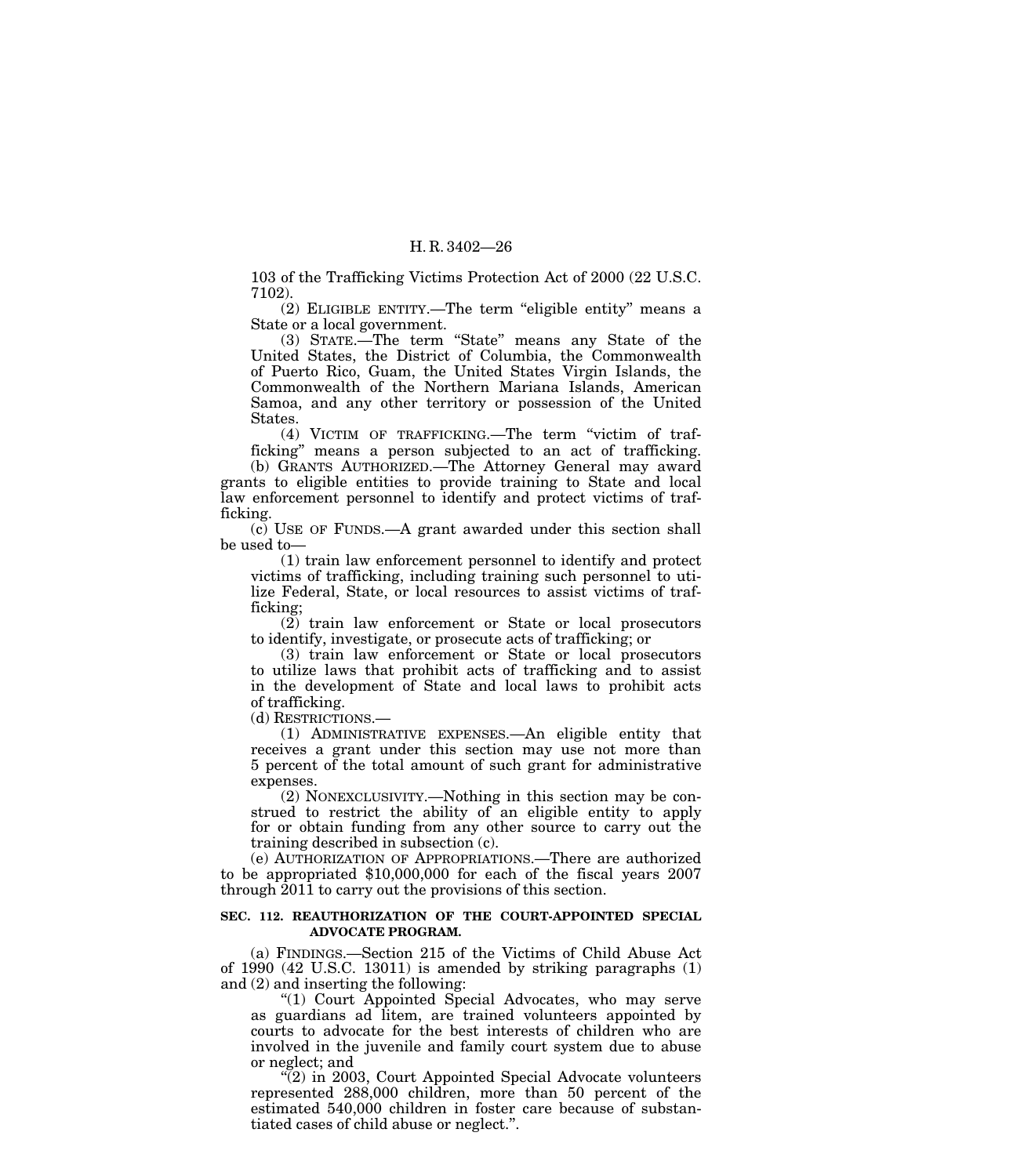(b) IMPLEMENTATION DATE.—Section 216 of the Victims of Child Abuse Act of 1990 (42 U.S.C. 13012) is amended by striking ''January 1, 1995'' and inserting ''January 1, 2010''.

(c) CLARIFICATION OF PROGRAM GOALS.—Section 217 of the Victims of Child Abuse Act of 1990 (42 U.S.C. 13013) is amended—

(1) in subsection (a), by striking ''to expand'' and inserting ''to initiate, sustain, and expand'';

(2) subsection (b)—

 $(A)$  in paragraph  $(1)$ —

(i) by striking ''subsection (a) shall be'' and inserting the following: "subsection  $(a)$ —

"(A) shall be";

(ii) by striking " $(2)$  may be" and inserting the following:

" $(B)$  may be"; and

(iii) in subparagraph (B) (as redesignated), by striking "to initiate or expand" and inserting "to initiate, sustain, and expand''; and

(B) in the first sentence of paragraph (2)—

(i) by striking " $(1)(a)$ " and inserting " $(1)(A)$ "; and (ii) striking ''to initiate and to expand'' and

inserting ''to initiate, sustain, and expand''; and  $(3)$  by adding at the end the following:

''(d) BACKGROUND CHECKS.—State and local Court Appointed Special Advocate programs are authorized to request fingerprintbased criminal background checks from the Federal Bureau of Investigation's criminal history database for prospective volunteers. The requesting program is responsible for the reasonable costs associated with the Federal records check.''.

(d) REPORT.—Subtitle B of title II of the Victims of Child Abuse Act of 1990 (42 U.S.C. 13011 et seq.) is amended—

(1) by redesignating section 218 as section 219; and

(2) by inserting after section 217 the following new section:

# **''SEC. 218. REPORT.**

"(a) REPORT REQUIRED.—Not later than December 31, 2006, the Inspector General of the Department of Justice shall submit to Congress a report on the types of activities funded by the National Court-Appointed Special Advocate Association and a comparison of outcomes in cases where court-appointed special advocates are involved and cases where court-appointed special advocates are not involved.

''(b) ELEMENTS OF REPORT.—The report submitted under subsection (a) shall include information on the following:

" $(1)$  The types of activities the National Court-Appointed Special Advocate Association has funded since 1993.

" $(2)$  The outcomes in cases where court-appointed special advocates are involved as compared to cases where courtappointed special advocates are not involved, including—

" $(A)$  the length of time a child spends in foster care;

''(B) the extent to which there is an increased provision of services;

''(C) the percentage of cases permanently closed; and ''(D) achievement of the permanent plan for reunification or adoption.''.

(e) AUTHORIZATION OF APPROPRIATIONS.—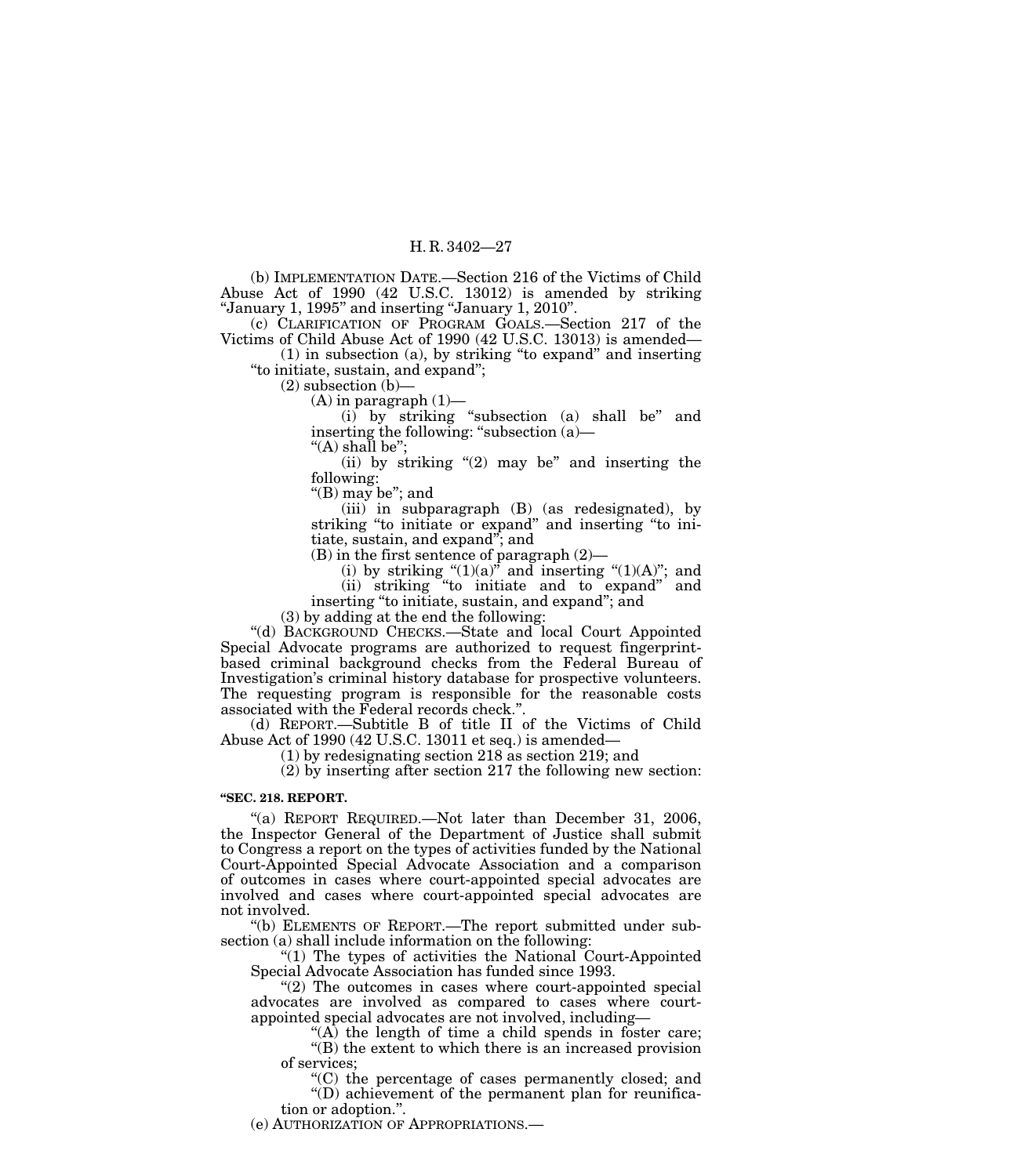(1) AUTHORIZATION.—Section 219 of the Victims of Child Abuse Act of 1990, as redesignated by subsection (d), is amended by striking subsection (a) and inserting the following:

''(a) AUTHORIZATION.—There is authorized to be appropriated to carry out this subtitle \$12,000,000 for each of fiscal years 2007 through 2011.''.

(2) PROHIBITION ON LOBBYING.—Section 219 of the Victims of Child Abuse Act of 1990, as redesignated by subsection (d) and amended by paragraphs  $(1)$  and  $(2)$ , is further amended by adding at the end the following new subsection:

"(c) PROHIBITION ON LOBBYING.—No funds authorized under this subtitle may be used for lobbying activities in contravention of OMB Circular No. A–122.''.

# **SEC. 113. PREVENTING CYBERSTALKING.**

(a) IN GENERAL.—Paragraph (1) of section 223(h) of the Communications Act of 1934 (47 U.S.C.  $223(h)(1)$ ) is amended—

(1) in subparagraph (A), by striking "and" at the end; (2) in subparagraph (B), by striking the period at the

end and inserting "; and"; and (3) by adding at the end the following new subparagraph:

 $\cdot^{\alpha}$ (C) in the case of subparagraph (C) of subsection  $(a)(1)$ , includes any device or software that can be used to originate telecommunications or other types of communications that are transmitted, in whole or in part, by the Internet (as such term is defined in section 1104 of the Internet Tax Freedom Act (47 U.S.C. 151 note)).''.

(b) RULE OF CONSTRUCTION.—This section and the amendment made by this section may not be construed to affect the meaning given the term "telecommunications device" in section  $223(h)(1)$ of the Communications Act of 1934, as in effect before the date of the enactment of this section.

# **SEC. 114. CRIMINAL PROVISION RELATING TO STALKING.**

(a) INTERSTATE STALKING.—Section 2261A of title 18, United States Code, is amended to read as follows:

# **''§ 2261A. Stalking**

''Whoever—

 $''(1)$  travels in interstate or foreign commerce or within the special maritime and territorial jurisdiction of the United States, or enters or leaves Indian country, with the intent to kill, injure, harass, or place under surveillance with intent to kill, injure, harass, or intimidate another person, and in the course of, or as a result of, such travel places that person in reasonable fear of the death of, or serious bodily injury to, or causes substantial emotional distress to that person, a member of the immediate family (as defined in section 115) of that person, or the spouse or intimate partner of that person; or

 $''(2)$  with the intent—

''(A) to kill, injure, harass, or place under surveillance with intent to kill, injure, harass, or intimidate, or cause substantial emotional distress to a person in another State or tribal jurisdiction or within the special maritime and territorial jurisdiction of the United States; or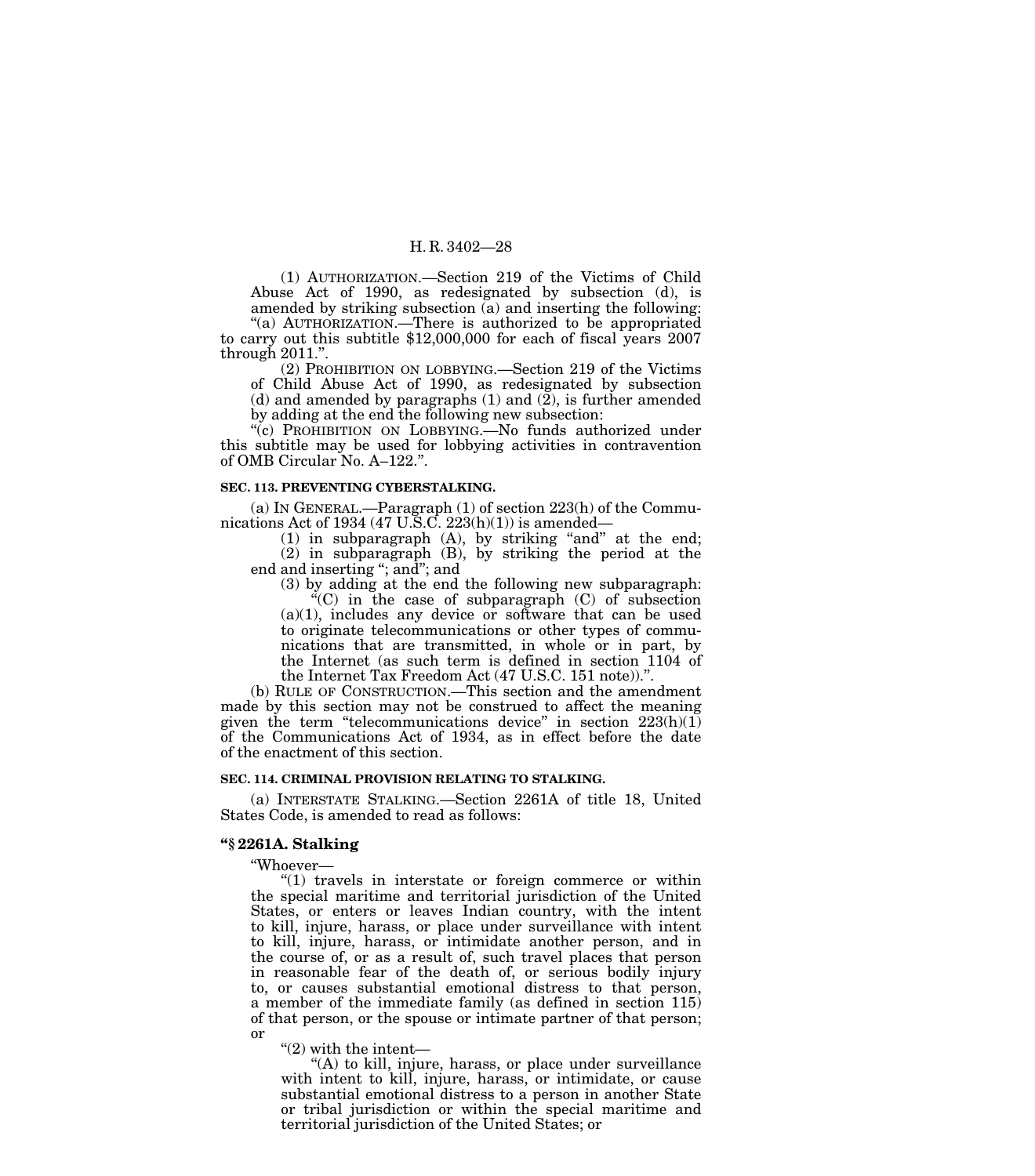$\mathrm{``(B)}$  to place a person in another State or tribal jurisdiction, or within the special maritime and territorial jurisdiction of the United States, in reasonable fear of the death of, or serious bodily injury to—

''(i) that person;

"(ii) a member of the immediate family (as defined in section 115 of that person; or

"(iii) a spouse or intimate partner of that person; uses the mail, any interactive computer service, or any facility of interstate or foreign commerce to engage in a course of conduct that causes substantial emotional distress to that person or places that person in reasonable fear of the death of, or serious bodily injury to, any of the persons described in clauses (i) through (iii) of subparagraph (B);

shall be punished as provided in section 2261(b) of this title.''. (b) ENHANCED PENALTIES FOR STALKING.—Section 2261(b) of

title 18, United States Code, is amended by adding at the end the following:

 $\mathfrak{m}(6)$  Whoever commits the crime of stalking in violation of a temporary or permanent civil or criminal injunction, restraining order, no-contact order, or other order described in section 2266 of title 18, United States Code, shall be punished by imprisonment for not less than 1 year.''.

#### **SEC. 115. REPEAT OFFENDER PROVISION.**

Chapter 110A of title 18, United States Code, is amended by adding after section 2265 the following:

#### **''§ 2265A. Repeat offenders**

''(a) MAXIMUM TERM OF IMPRISONMENT.—The maximum term of imprisonment for a violation of this chapter after a prior domestic violence or stalking offense shall be twice the term otherwise provided under this chapter.

''(b) DEFINITION.—For purposes of this section—

" $(1)$  the term 'prior domestic violence or stalking offense' means a conviction for an offense—

"(A) under section 2261, 2261A, or 2262 of this chapter; or

''(B) under State law for an offense consisting of conduct that would have been an offense under a section referred to in subparagraph (A) if the conduct had occurred within the special maritime and territorial jurisdiction of the United States, or in interstate or foreign commerce; and

"(2) the term 'State' means a State of the United States, the District of Columbia, or any commonwealth, territory, or possession of the United States."

### **SEC. 116. PROHIBITING DATING VIOLENCE.**

(a) IN GENERAL.—Section 2261(a) of title 18, United States Code, is amended—

(1) in paragraph (1), striking ''or intimate partner'' and inserting '', intimate partner, or dating partner''; and

(2) in paragraph (2), striking ''or intimate partner'' and inserting ", intimate partner, or dating partner".

(b) DEFINITION.—Section 2266 of title 18, United States Code, is amended by adding at the end the following: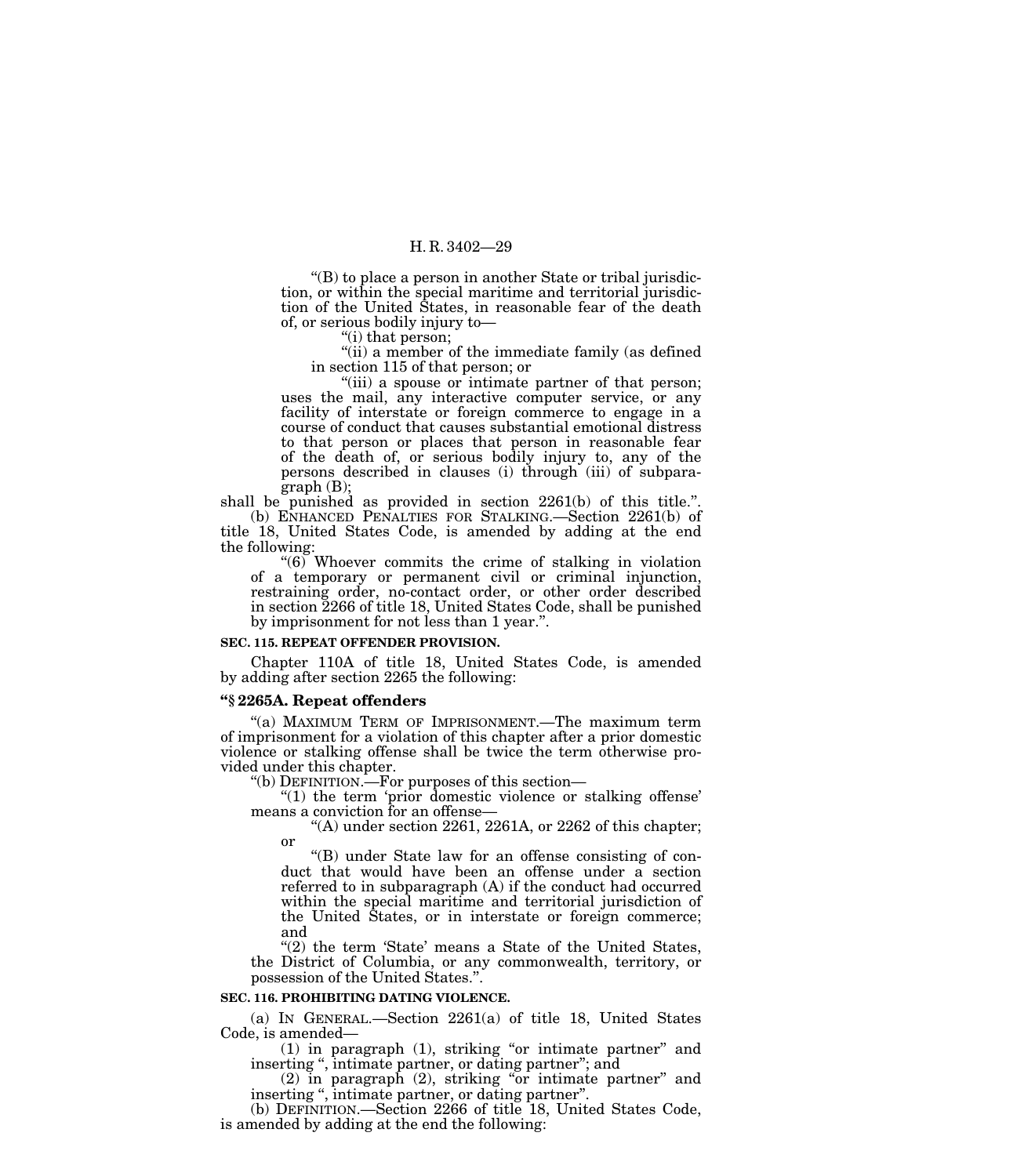"(10) DATING PARTNER.—The term 'dating partner' refers to a person who is or has been in a social relationship of a romantic or intimate nature with the abuser and the existence of such a relationship based on a consideration of—

 $(A)$  the length of the relationship; and

''(B) the type of relationship; and

''(C) the frequency of interaction between the persons involved in the relationship.''.

#### **SEC. 117. PROHIBITING VIOLENCE IN SPECIAL MARITIME AND TERRI-TORIAL JURISDICTION.**

(a) DOMESTIC VIOLENCE.—Section 2261(a)(1) of title 18, United States Code, is amended by inserting after ''Indian country'' the following: "or within the special maritime and territorial jurisdiction of the United States''.

(b) PROTECTION ORDER.—Section 2262(a)(1) of title 18, United States Code, is amended by inserting after ''Indian country'' the following: ''or within the special maritime and territorial jurisdiction of the United States''.

#### **SEC. 118. UPDATING PROTECTION ORDER DEFINITION.**

Section 534 of title 28, United States Code, is amended by striking subsection  $(e)(3)(B)$  and inserting the following:

''(B) the term 'protection order' includes—

''(i) any injunction, restraining order, or any other order issued by a civil or criminal court for the purpose of preventing violent or threatening acts or harassment against, sexual violence or contact or communication with or physical proximity to, another person, including any temporary or final orders issued by civil or criminal courts whether obtained by filing an independent action or as a pendente lite order in another proceeding so long as any civil order was issued in response to a complaint, petition, or motion filed by or on behalf of a person seeking protection; and

''(ii) any support, child custody or visitation provisions, orders, remedies, or relief issued as part of a protection order, restraining order, or stay away injunction pursuant to State, tribal, territorial, or local law authorizing the issuance of protection orders, restraining orders, or injunctions for the protection of victims of domestic violence, dating violence, sexual assault, or stalking.''.

# **SEC. 119. GAO STUDY AND REPORT.**

(a) STUDY REQUIRED.—The Comptroller General shall conduct a study to establish the extent to which men, women, youth, and children are victims of domestic violence, dating violence, sexual assault, and stalking and the availability to all victims of shelter, counseling, legal representation, and other services commonly provided to victims of domestic violence.

(b) ACTIVITIES UNDER STUDY.—In conducting the study, the following shall apply:

(1) CRIME STATISTICS.—The Comptroller General shall not rely only on crime statistics, but may also use existing research available, including public health studies and academic studies.

(2) SURVEY.—The Comptroller General shall survey the Department of Justice, as well as any recipients of Federal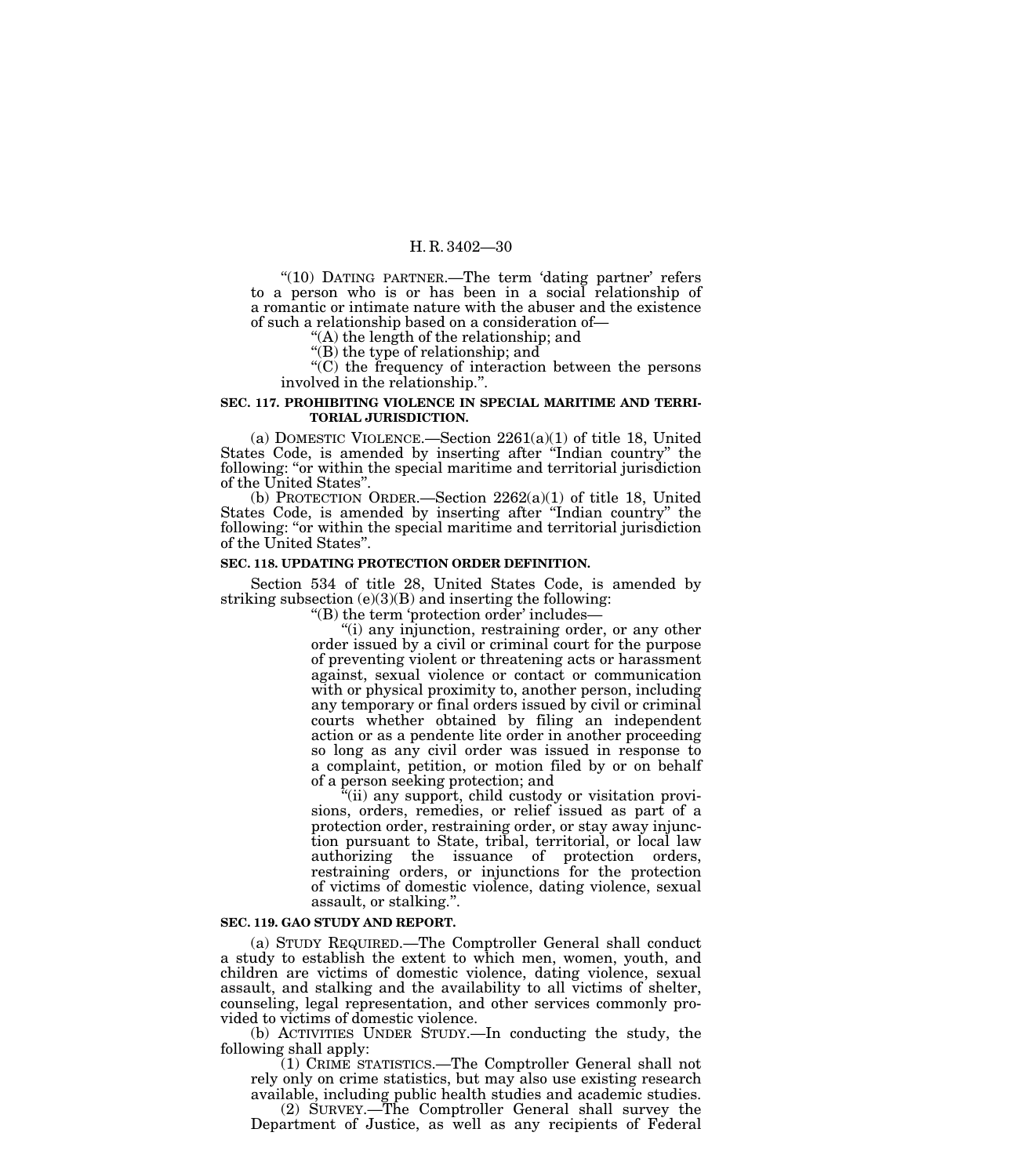funding for any purpose or an appropriate sampling of recipients, to determine—

(A) what services are provided to victims of domestic violence, dating violence, sexual assault, and stalking;

(B) whether those services are made available to youth, child, female, and male victims; and

(C) the number, age, and gender of victims receiving each available service.

(c) REPORT.—Not later than 1 year after the date of the enactment of this Act, the Comptroller General shall submit to Congress a report on the activities carried out under this section.

#### **SEC. 120. GRANTS FOR OUTREACH TO UNDERSERVED POPULATIONS.**

(a) GRANTS AUTHORIZED.—

(1) IN GENERAL.—From amounts made available to carry out this section, the Attorney General, acting through the Director of the Office on Violence Against Women, shall award grants to eligible entities described in subsection (b) to carry out local, regional, or national public information campaigns focused on addressing adult, youth, or minor domestic violence, dating violence, sexual assault, stalking, or trafficking within tribal and underserved populations and immigrant communities, including information on services available to victims and ways to prevent or reduce domestic violence, dating violence, sexual assault, and stalking.

(2) TERM.—The Attorney General shall award grants under this section for a period of 1 fiscal year.

(b) ELIGIBLE ENTITIES.—Eligible entities under this section are—

(1) nonprofit, nongovernmental organizations or coalitions that represent the targeted tribal and underserved populations or immigrant community that—

 $(A)$  have a documented history of creating and administering effective public awareness campaigns addressing domestic violence, dating violence, sexual assault, and stalking; or

(B) work in partnership with an organization that has a documented history of creating and administering effective public awareness campaigns addressing domestic violence, dating violence, sexual assault, and stalking; or (2) a governmental entity that demonstrates a partnership

with organizations described in paragraph (1).

(c) ALLOCATION OF FUNDS.—Of the amounts appropriated for grants under this section—

(1) not more than 20 percent shall be used for national model campaign materials targeted to specific tribal and underserved populations or immigrant community, including American Indian tribes and Alaskan native villages for the purposes of research, testing, message development, and preparation of materials; and

(2) the balance shall be used for not less than 10 State, regional, territorial, tribal, or local campaigns targeting specific communities with information and materials developed through the national campaign or, if appropriate, new materials to reach an underserved population or a particularly isolated community.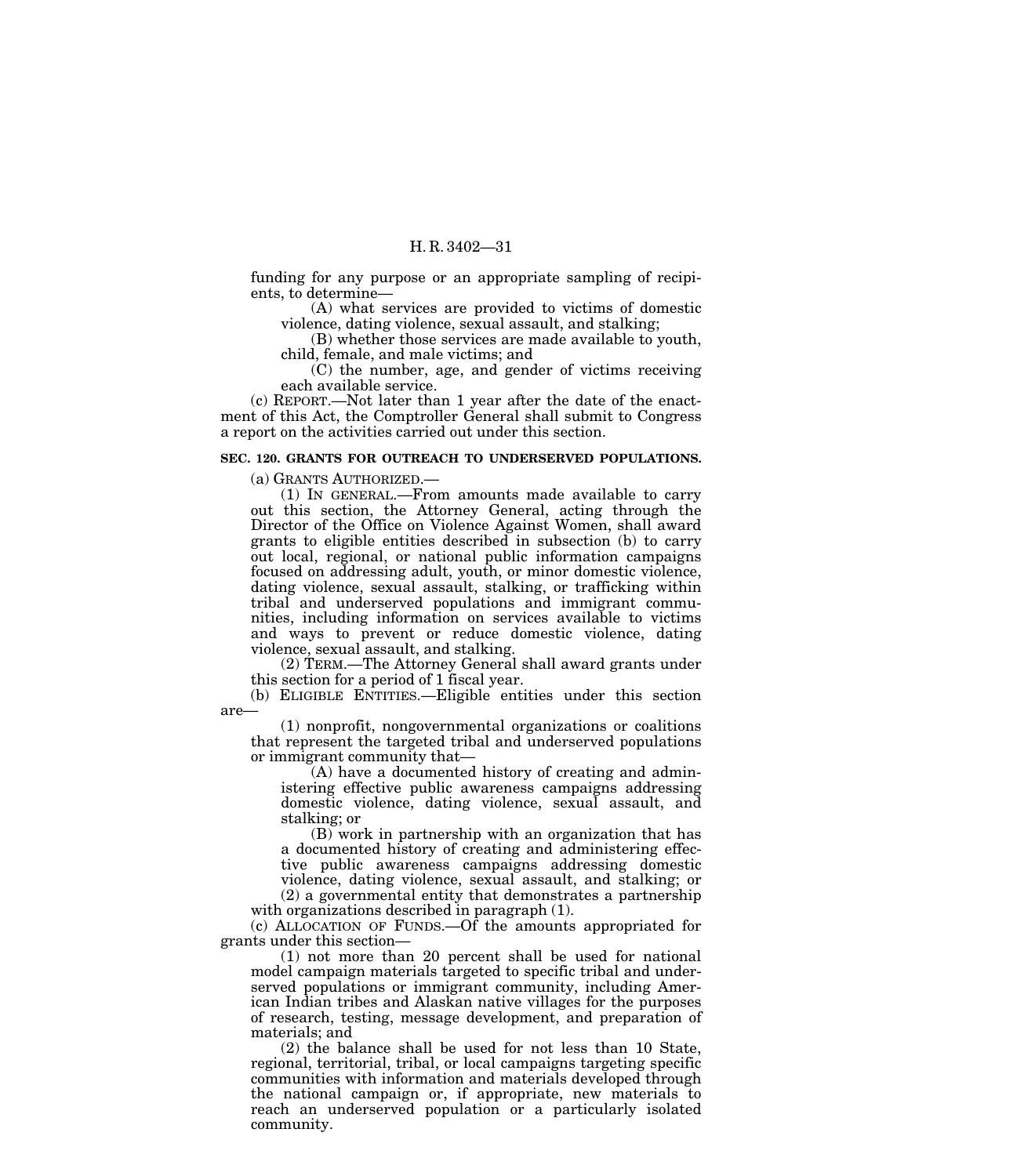(d) USE OF FUNDS.—Funds appropriated under this section shall be used to conduct a public information campaign and build the capacity and develop leadership of racial, ethnic populations, or immigrant community members to address domestic violence, dating violence, sexual assault, and stalking.

(e) APPLICATION.—An eligible entity desiring a grant under this section shall submit an application to the Director of the Office on Violence Against Women at such time, in such form, and in such manner as the Director may prescribe.

(f) CRITERIA.—In awarding grants under this section, the Attorney General shall ensure—

(1) reasonable distribution among eligible grantees representing various underserved and immigrant communities;

(2) reasonable distribution among State, regional, territorial, tribal, and local campaigns; and

(3) that not more than 8 percent of the total amount appropriated under this section for each fiscal year is set aside for training, technical assistance, and data collection.

(g) REPORTS.—Each eligible entity receiving a grant under this section shall submit to the Director of the Office of Violence Against Women, every 18 months, a report that describes the activities carried out with grant funds.

(h) AUTHORIZATION OF APPROPRIATIONS.—There are authorized to be appropriated to carry out this section \$2,000,000 for each of fiscal years 2007 through 2011.

#### **SEC. 121. ENHANCING CULTURALLY AND LINGUISTICALLY SPECIFIC SERVICES FOR VICTIMS OF DOMESTIC VIOLENCE, DATING VIOLENCE, SEXUAL ASSAULT, AND STALKING.**

(a) ESTABLISHMENT.— (1) IN GENERAL.—Of the amounts appropriated under certain grant programs identified in paragraph  $(a)(2)$  of this Section, the Attorney General, through the Director of the Violence Against Women Office (referred to in this section as the "Director"), shall take 5 percent of such appropriated amounts and combine them to establish a new grant program to enhance culturally and linguistically specific services for victims of domestic violence, dating violence, sexual assault, and stalking. Grants made under this new program shall be administered by the Director.

(2) PROGRAMS COVERED.—The programs covered by paragraph (1) are the programs carried out under the following provisions:

(A) Section 2101 (42 U.S.C. 3796hh), Grants to Encourage Arrest Policies.

(B) Section 1201 of the Violence Against Women Act of 2000 (42 U.S.C. 3796gg–6), Legal Assistance for Victims.

(C) Section 40295 of the Violence Against Women Act of 1994 (42 U.S.C. 13971), Rural Domestic Violence and Child Abuser Enforcement Assistance.

(D) Section of the Violence Against Women Act of 1994 (42 U.S.C. ), Older Battered Women.

 $994 (42 U.S.C. ...)$  Older Battered Women.<br>
(E) Section of the Violence Against Wo (E) Section of the Violence Against Women Act of  $2000 (42 \text{ U.S. C.})$ , Disabled Women Program. of 2000 (42 U.S.C. \_\_\_\_\_\_), Disabled Women Program.<br>(b) PURPOSE OF PROGRAM AND GRANTS.—

(1) GENERAL PROGRAM PURPOSE.—The purpose of the program required by this section is to promote: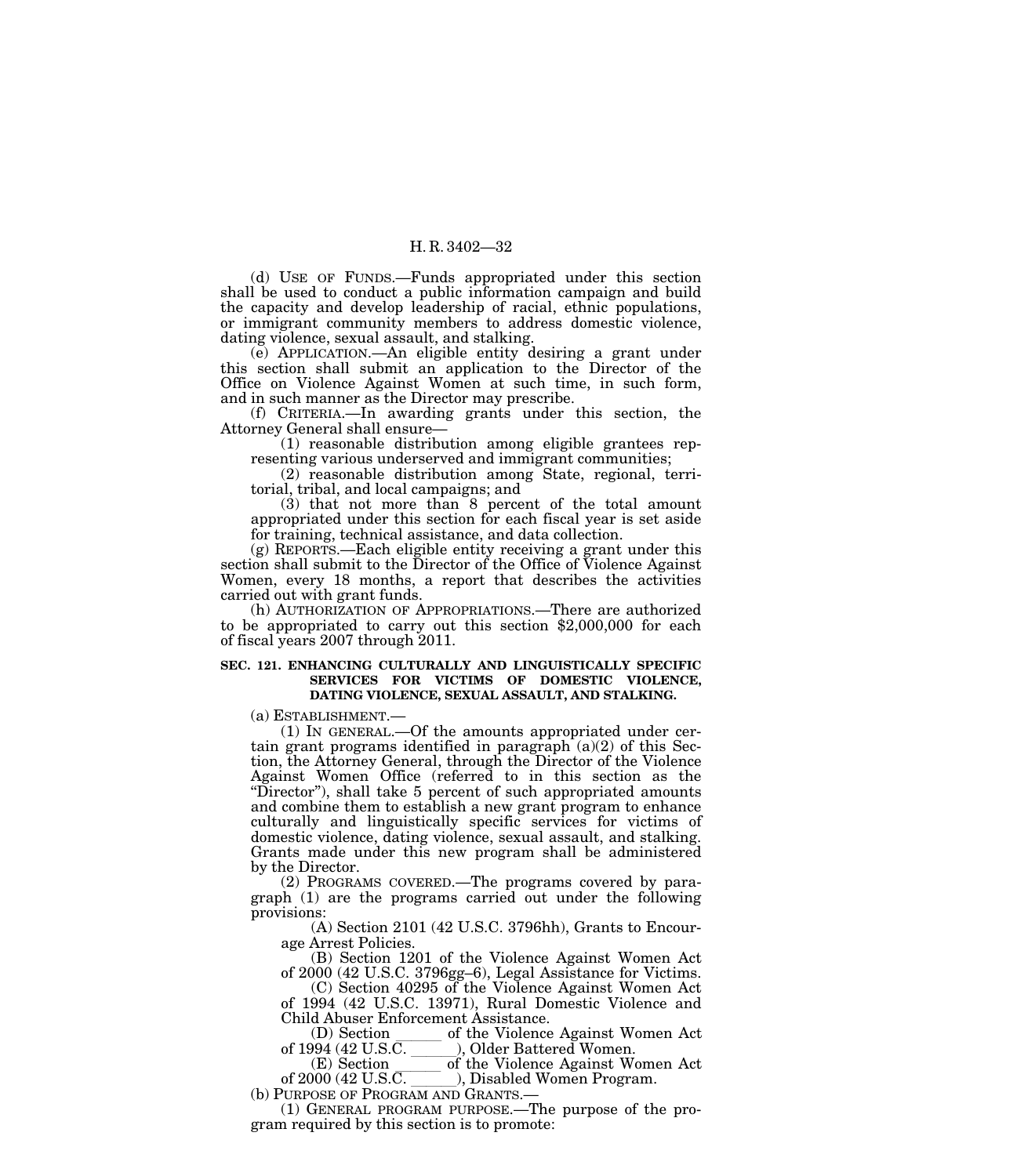(A) The maintenance and replication of existing successful services in domestic violence, dating violence, sexual assault, and stalking community-based programs providing culturally and linguistically specific services and other resources.

(B) The development of innovative culturally and linguistically specific strategies and projects to enhance access to services and resources for victims of domestic violence, dating violence, sexual assault, and stalking who face obstacles to using more traditional services and resources.

(2) PURPOSES FOR WHICH GRANTS MAY BE USED.—The Director shall make grants to community-based programs for the purpose of enhancing culturally and linguistically specific services for victims of domestic violence, dating violence, sexual assault, and stalking. Grants under the program shall support community-based efforts to address distinctive cultural and linguistic responses to domestic violence, dating violence, sexual assault, and stalking.

(3) TECHNICAL ASSISTANCE AND TRAINING.—The Director shall provide technical assistance and training to grantees of this and other programs under this Act regarding the development and provision of effective culturally and linguistically specific community-based services by entering into cooperative agreements or contracts with an organization or organizations having a demonstrated expertise in and whose primary purpose is addressing the development and provision of culturally and linguistically specific community-based services to victims of domestic violence, dating violence, sexual assault, and stalking. (c) ELIGIBLE ENTITIES.—Eligible entities for grants under this

Section include—

(1) community-based programs whose primary purpose is providing culturally and linguistically specific services to victims of domestic violence, dating violence, sexual assault, and stalking; and

(2) community-based programs whose primary purpose is providing culturally and linguistically specific services who can partner with a program having demonstrated expertise in serving victims of domestic violence, dating violence, sexual assault, and stalking.

(d) REPORTING.—The Director shall issue a biennial report on the distribution of funding under this section, the progress made in replicating and supporting increased services to victims of domestic violence, dating violence, sexual assault, and stalking who face obstacles to using more traditional services and resources, and the types of culturally and linguistically accessible programs, strategies, technical assistance, and training developed or enhanced through this program.

(e) GRANT PERIOD.—The Director shall award grants for a 2-year period, with a possible extension of another 2 years to implement projects under the grant.

(f) EVALUATION.—The Director shall award a contract or cooperative agreement to evaluate programs under this section to an entity with the demonstrated expertise in and primary goal of providing enhanced cultural and linguistic access to services and resources for victims of domestic violence, dating violence,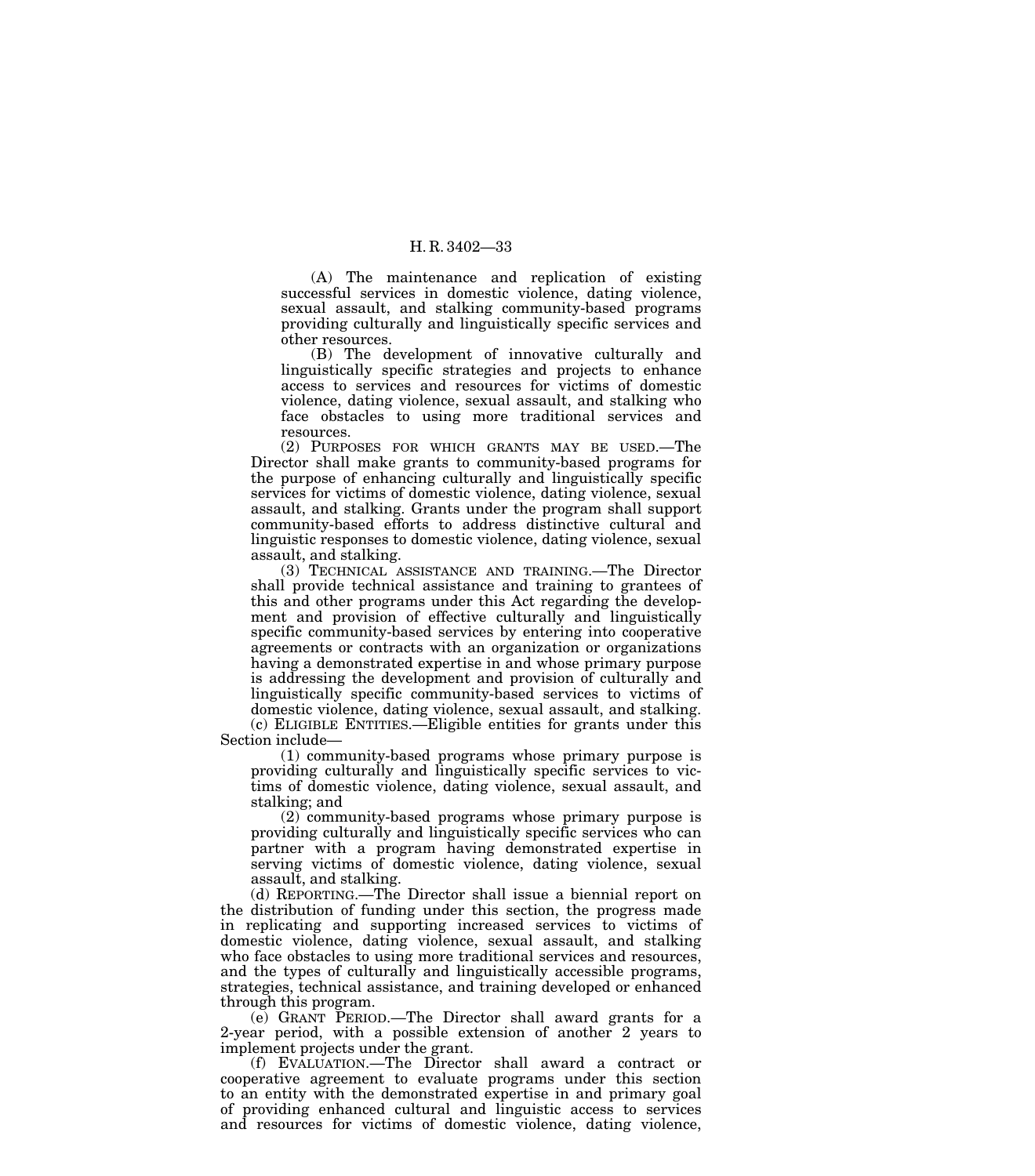sexual assault, and stalking who face obstacles to using more traditional services and resources.

(g) NON-EXCLUSIVITY.—Nothing in this Section shall be interpreted to exclude linguistic and culturally specific community-based programs from applying to other grant programs authorized under this Act.

# **TITLE II—IMPROVING SERVICES FOR VICTIMS OF DOMESTIC VIOLENCE, DATING VIOLENCE, SEXUAL ASSAULT, AND STALKING**

#### **SEC. 201. FINDINGS.**

Congress finds the following:

 $(1)$  Nearly  $\frac{1}{3}$  of American women report physical or sexual abuse by a husband or boyfriend at some point in their lives.

(2) According to the National Crime Victimization Survey, 248,000 Americans 12 years of age and older were raped or sexually assaulted in 2002.

(3) Rape and sexual assault in the United States is estimated to cost \$127,000,000,000 per year, including—

(A) lost productivity;

(B) medical and mental health care;

(C) police and fire services;

(D) social services;

(E) loss of and damage to property; and

(F) reduced quality of life.

(4) Nonreporting of sexual assault in rural areas is a particular problem because of the high rate of nonstranger sexual assault.

(5) Geographic isolation often compounds the problems facing sexual assault victims. The lack of anonymity and accessible support services can limit opportunities for justice for victims.

(6) Domestic elder abuse is primarily family abuse. The National Elder Abuse Incidence Study found that the perpetrator was a family member in 90 percent of cases.

(7) Barriers for older victims leaving abusive relationships include—

(A) the inability to support themselves;

(B) poor health that increases their dependence on the abuser;

(C) fear of being placed in a nursing home; and

(D) ineffective responses by domestic abuse programs and law enforcement.

(8) Disabled women comprise another vulnerable population with unmet needs. Women with disabilities are more likely to be the victims of abuse and violence than women without disabilities because of their increased physical, economic, social, or psychological dependence on others.

(9) Many women with disabilities also fail to report the abuse, since they are dependent on their abusers and fear being abandoned or institutionalized.

 $(10)$  Of the 598 battered women's programs surveyed—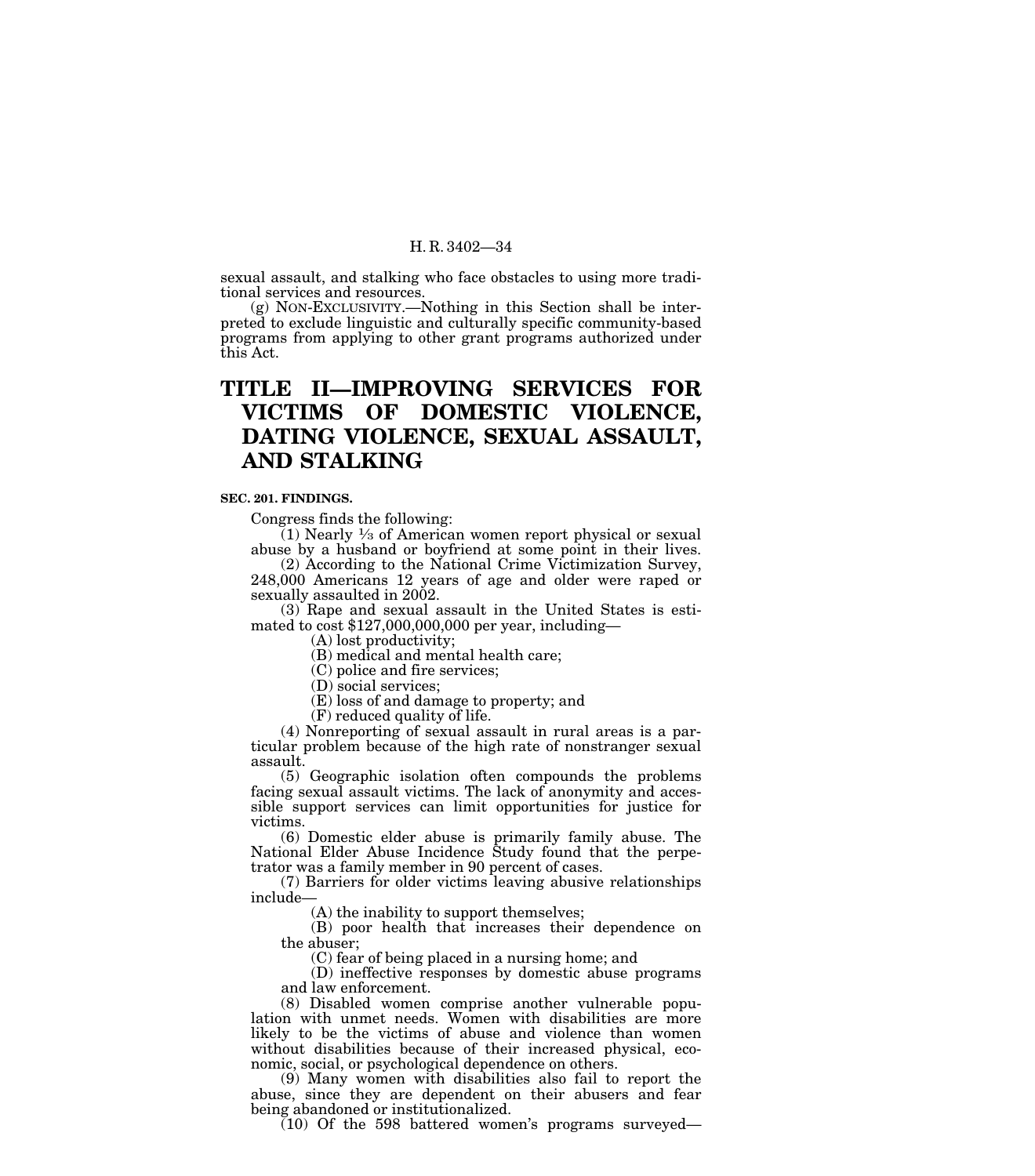(A) only 35 percent of these programs offered disability awareness training for their staff; and

(B) only 16 percent dedicated a staff member to provide services to women with disabilities.

(11) Problems of domestic violence are exacerbated for immigrants when spouses control the immigration status of their family members, and abusers use threats of refusal to file immigration papers and threats to deport spouses and children as powerful tools to prevent battered immigrant women from seeking help, trapping battered immigrant women in violent homes because of fear of deportation.

(12) Battered immigrant women who attempt to flee abusive relationships may not have access to bilingual shelters or bilingual professionals, and face restrictions on public or financial assistance. They may also lack assistance of a certified interpreter in court, when reporting complaints to the police or a 9–1–1 operator, or even in acquiring information about their rights and the legal system.

(13) More than 500 men and women call the National Domestic Violence Hotline every day to get immediate, informed, and confidential assistance to help deal with family violence.

(14) The National Domestic Violence Hotline service is available, toll-free, 24 hours a day and 7 days a week, with bilingual staff, access to translators in 150 languages, and a TTY line for the hearing-impaired.

(15) With access to over  $5,000$  shelters and service providers across the United States, Puerto Rico, and the United States Virgin Islands, the National Domestic Violence Hotline provides crisis intervention and immediately connects callers with sources of help in their local community.

(16) Approximately 60 percent of the callers indicate that calling the Hotline is their first attempt to address a domestic violence situation and that they have not called the police or any other support services.

 $(17)$  Between 2000 and 2003, there was a 27 percent increase in call volume at the National Domestic Violence Hotline.

(18) Improving technology infrastructure at the National Domestic Violence Hotline and training advocates, volunteers, and other staff on upgraded technology will drastically increase the Hotline's ability to answer more calls quickly and effectively.

# **SEC. 202. SEXUAL ASSAULT SERVICES PROGRAM.**

Part T of title I of the Omnibus Crime Control and Safe Streets Act of 1968 (42 U.S.C. 3796gg et seq.) is amended by inserting after section 2012, as added by this Act, the following:

# **''SEC. 2014. SEXUAL ASSAULT SERVICES.**

''(a) PURPOSES.—The purposes of this section are—

"(1) to assist States, Indian tribes, and territories in providing intervention, advocacy, accompaniment, support services, and related assistance for—

''(A) adult, youth, and child victims of sexual assault;

''(B) family and household members of such victims; and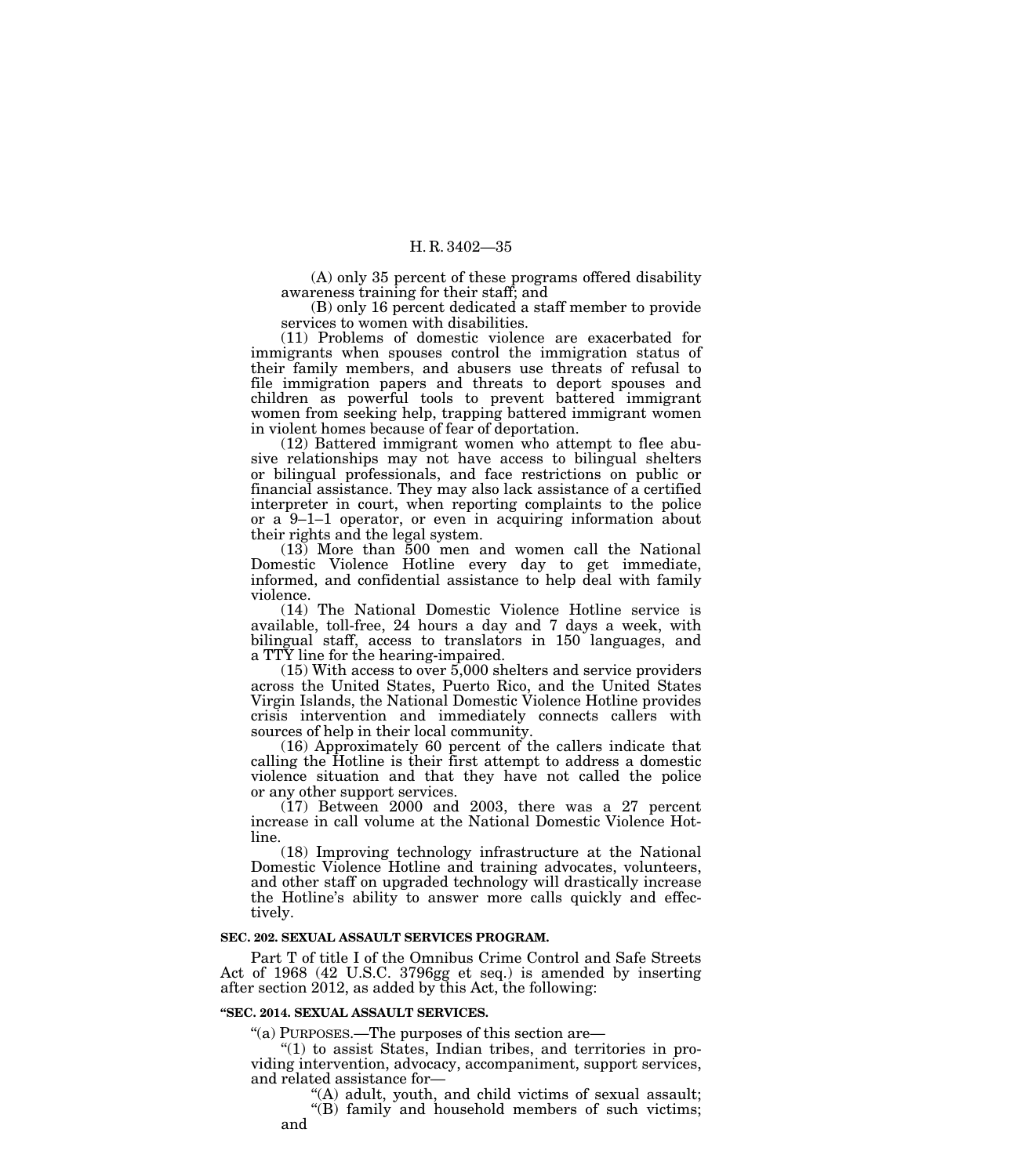''(C) those collaterally affected by the victimization, except for the perpetrator of such victimization;

 $(2)$  to provide for technical assistance and training relating to sexual assault to—

''(A) Federal, State, tribal, territorial and local governments, law enforcement agencies, and courts;

''(B) professionals working in legal, social service, and health care settings;

''(C) nonprofit organizations;

''(D) faith-based organizations; and

"(E) other individuals and organizations seeking such assistance.

''(b) GRANTS TO STATES AND TERRITORIES.—

''(1) GRANTS AUTHORIZED.—The Attorney General shall award grants to States and territories to support the establishment, maintenance, and expansion of rape crisis centers and other programs and projects to assist those victimized by sexual assault.

''(2) ALLOCATION AND USE OF FUNDS.—

''(A) ADMINISTRATIVE COSTS.—Not more than 5 percent of the grant funds received by a State or territory governmental agency under this subsection for any fiscal year may be used for administrative costs.

''(B) GRANT FUNDS.—Any funds received by a State or territory under this subsection that are not used for administrative costs shall be used to provide grants to rape crisis centers and other nonprofit, nongovernmental organizations for programs and activities within such State or territory that provide direct intervention and related assistance.

''(C) INTERVENTION AND RELATED ASSISTANCE.—Intervention and related assistance under subparagraph (B) may include—

"(i) 24 hour hotline services providing crisis intervention services and referral;

"(ii) accompaniment and advocacy through medical, criminal justice, and social support systems, including medical facilities, police, and court proceedings;

"(iii) crisis intervention, short-term individual and group support services, and comprehensive service coordination and supervision to assist sexual assault victims and family or household members;

"(iv) information and referral to assist the sexual assault victim and family or household members;

''(v) community-based, linguistically and culturally specific services and support mechanisms, including outreach activities for underserved communities; and

"(vi) the development and distribution of materials on issues related to the services described in clauses (i) through (v).

''(3) APPLICATION.—

''(A) IN GENERAL.—Each eligible entity desiring a grant under this subsection shall submit an application to the Attorney General at such time and in such manner as the Attorney General may reasonably require.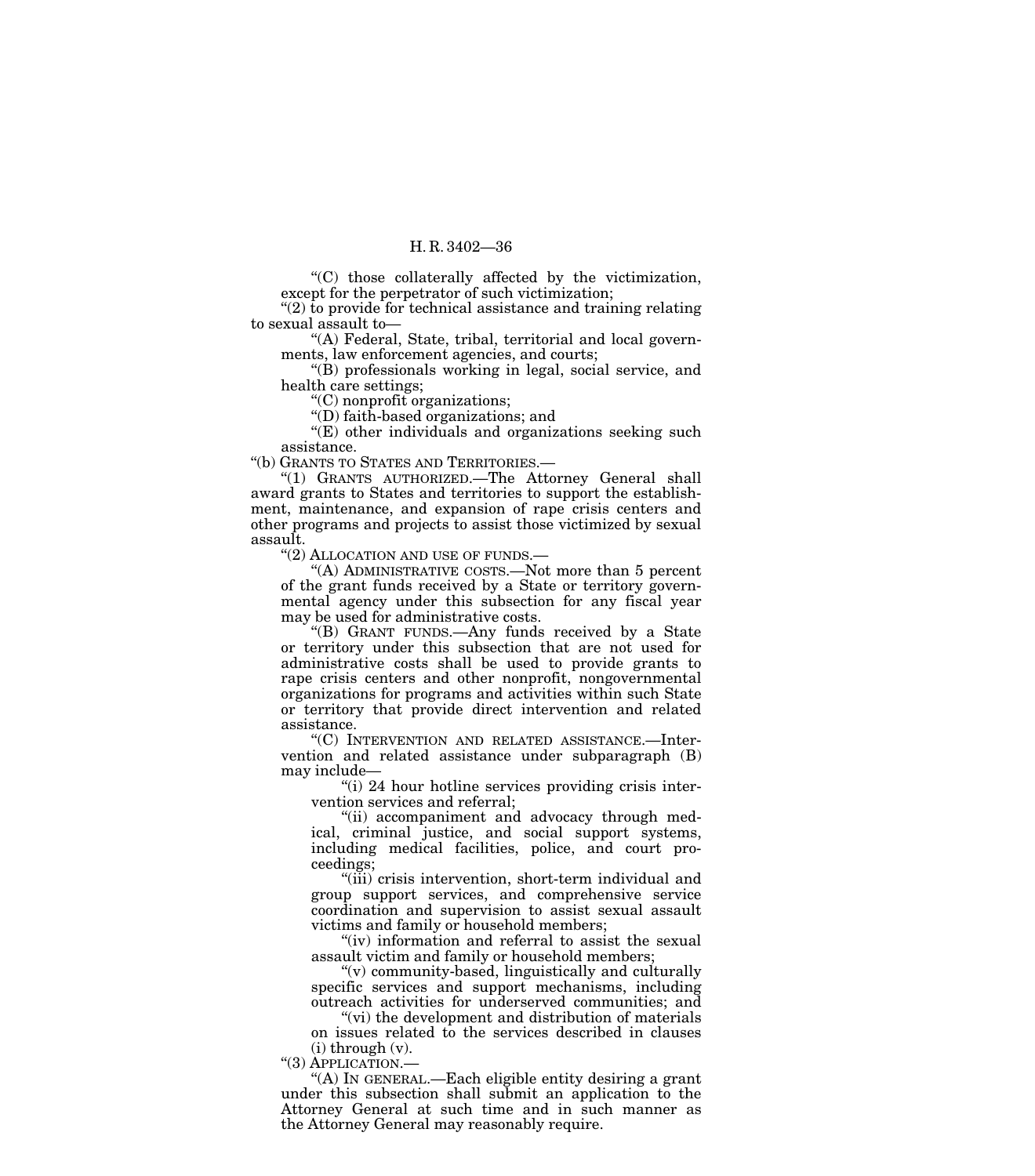''(B) CONTENTS.—Each application submitted under subparagraph (A) shall—

''(i) set forth procedures designed to ensure meaningful involvement of the State or territorial sexual assault coalition and representatives from underserved communities in the development of the application and the implementation of the plans;

''(ii) set forth procedures designed to ensure an equitable distribution of grants and grant funds within the State or territory and between urban and rural areas within such State or territory;

''(iii) identify the State or territorial agency that is responsible for the administration of programs and activities; and

"(iv) meet other such requirements as the Attorney" General reasonably determines are necessary to carry out the purposes and provisions of this section.

"(4) MINIMUM AMOUNT.—The Attorney General shall allocate to each State not less than 1.50 percent of the total amount appropriated in a fiscal year for grants under this section, except that the United States Virgin Islands, American Samoa, Guam, the District of Columbia, Puerto Rico, and the Commonwealth of the Northern Mariana Islands shall each be allocated 0.125 percent of the total appropriations. The remaining funds shall be allotted to each State and each territory in an amount that bears the same ratio to such remaining funds as the population of such State and such territory bears to the population of the combined States or the population of the combined territories.

''(c) GRANTS FOR CULTURALLY SPECIFIC PROGRAMS ADDRESSING SEXUAL ASSAULT.—

"(1) GRANTS AUTHORIZED. The Attorney General shall award grants to eligible entities to support the establishment, maintenance, and expansion of culturally specific intervention and related assistance for victims of sexual assault.

"(2) ELIGIBLE ENTITIES.—To be eligible to receive a grant under this section, an entity shall—

"(A) be a private nonprofit organization that focuses primarily on culturally specific communities;

''(B) must have documented organizational experience in the area of sexual assault intervention or have entered into a partnership with an organization having such expertise;

''(C) have expertise in the development of communitybased, linguistically and culturally specific outreach and intervention services relevant for the specific communities to whom assistance would be provided or have the capacity to link to existing services in the community tailored to the needs of culturally specific populations; and

''(D) have an advisory board or steering committee and staffing which is reflective of the targeted culturally specific community.

"(3) AWARD BASIS.—The Attorney General shall award grants under this section on a competitive basis.

''(4) DISTRIBUTION.—

"(A) The Attorney General shall not use more than 2.5 percent of funds appropriated under this subsection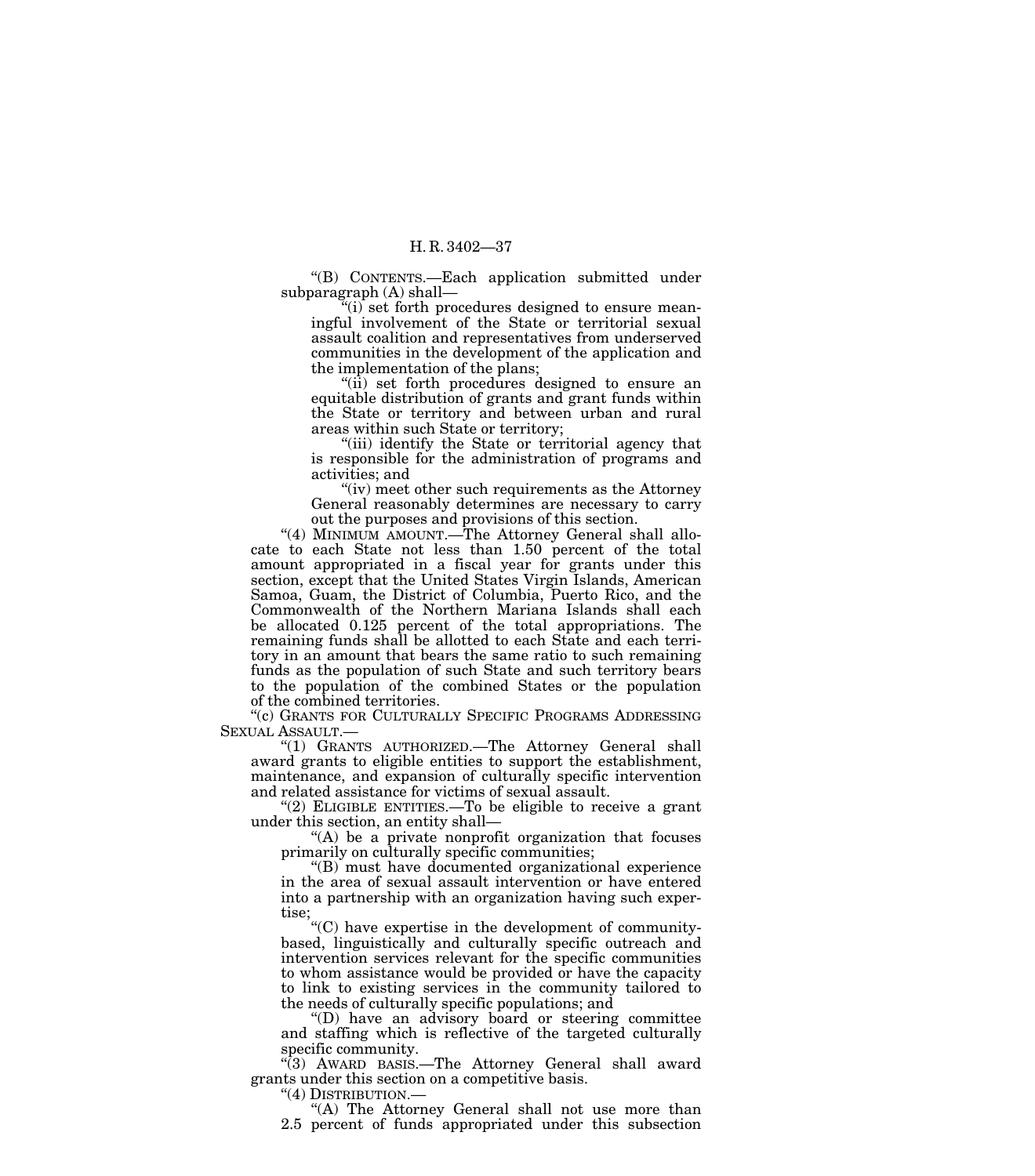in any year for administration, monitoring, and evaluation of grants made available under this subsection.

"(B) Up to 5 percent of funds appropriated under this subsection in any year shall be available for technical assistance by a national, nonprofit, nongovernmental organization or organizations whose primary focus and expertise is in addressing sexual assault within underserved culturally specific populations.

''(5) TERM.—The Attorney General shall make grants under this section for a period of no less than 2 fiscal years.

''(6) REPORTING.—Each entity receiving a grant under this subsection shall submit a report to the Attorney General that describes the activities carried out with such grant funds.

''(d) GRANTS TO STATE, TERRITORIAL, AND TRIBAL SEXUAL ASSAULT COALITIONS.—

''(1) GRANTS AUTHORIZED.—

''(A) IN GENERAL.—The Attorney General shall award grants to State, territorial, and tribal sexual assault coalitions to assist in supporting the establishment, maintenance, and expansion of such coalitions.

''(B) MINIMUM AMOUNT.—Not less than 10 percent of the total amount appropriated to carry out this section shall be used for grants under subparagraph (A).

''(C) ELIGIBLE APPLICANTS.—Each of the State, territorial, and tribal sexual assault coalitions.

" $(2)$  USE OF FUNDS.—Grant funds received under this subsection may be used to—

" $(\tilde{A})$  work with local sexual assault programs and other providers of direct services to encourage appropriate responses to sexual assault within the State, territory, or tribe;

''(B) work with judicial and law enforcement agencies to encourage appropriate responses to sexual assault cases;

''(C) work with courts, child protective services agencies, and children's advocates to develop appropriate responses to child custody and visitation issues when sexual assault has been determined to be a factor;

''(D) design and conduct public education campaigns; "(E) plan and monitor the distribution of grants and grant funds to their State, territory, or tribe; or

''(F) collaborate with and inform Federal, State, or local public officials and agencies to develop and implement policies to reduce or eliminate sexual assault.

''(3) ALLOCATION AND USE OF FUNDS.—From amounts appropriated for grants under this subsection for each fiscal year—

" $(A)$  not less than 10 percent of the funds shall be available for grants to tribal sexual assault coalitions; and

"(B) the remaining funds shall be available for grants to State and territorial coalitions, and the Attorney General shall allocate an amount equal to  $\frac{1}{56}$  of the amounts so appropriated to each of those State and territorial coalitions.

"(4) APPLICATION.—Each eligible entity desiring a grant under this subsection shall submit an application to the Attorney General at such time, in such manner, and containing such information as the Attorney General determines to be essential to carry out the purposes of this section.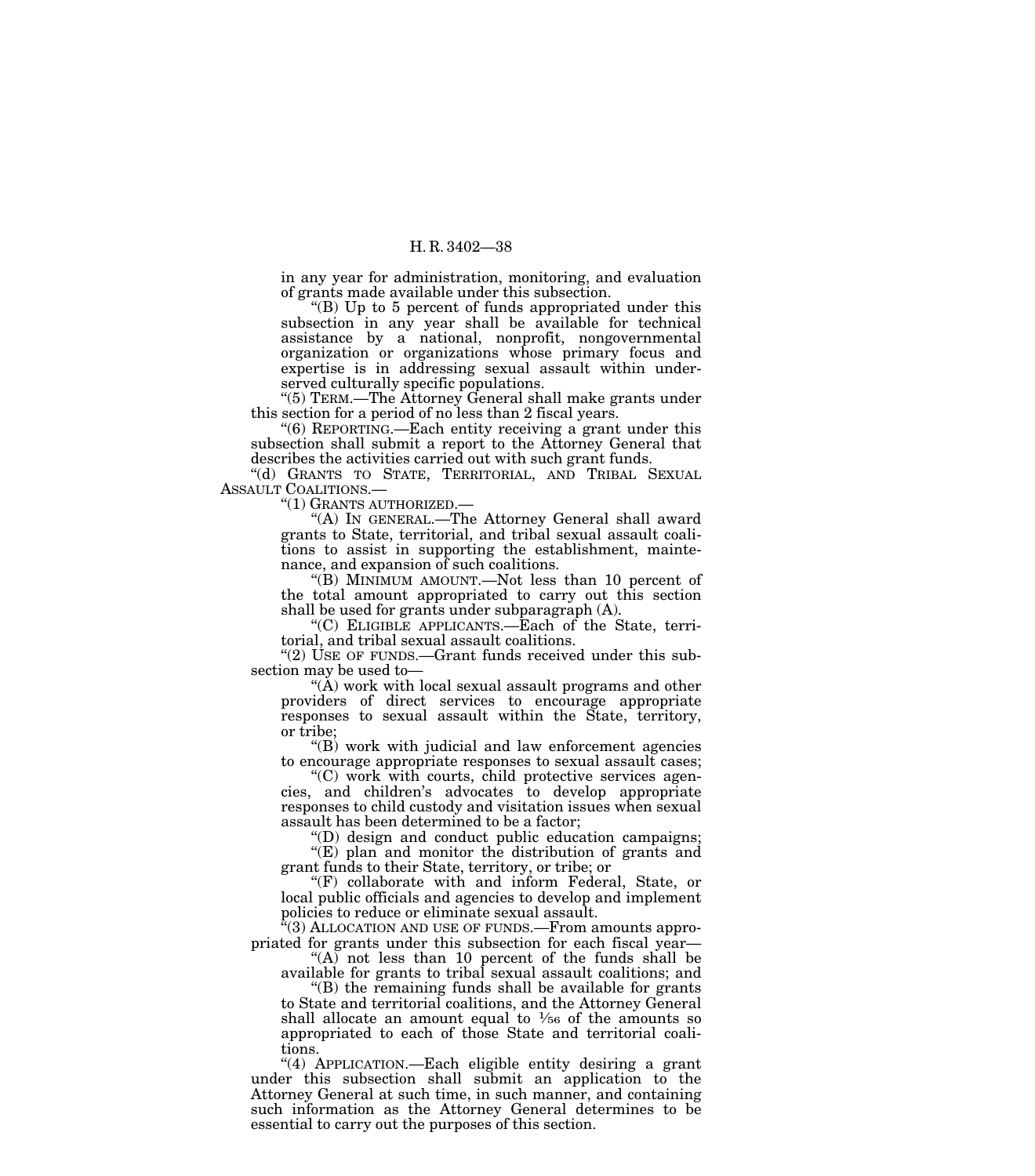''(5) FIRST-TIME APPLICANTS.—No entity shall be prohibited from submitting an application under this subsection during any fiscal year for which funds are available under this subsection because such entity has not previously applied or received funding under this subsection.

''(e) GRANTS TO TRIBES.—

''(1) GRANTS AUTHORIZED.—The Attorney General may award grants to Indian tribes, tribal organizations, and nonprofit tribal organizations for the operation of sexual assault programs or projects in Indian country and Alaska Native villages to support the establishment, maintenance, and expansion of programs and projects to assist those victimized by sexual assault.

''(2) ALLOCATION AND USE OF FUNDS.—

''(A) ADMINISTRATIVE COSTS.—Not more than 5 percent of the grant funds received by an Indian tribe, tribal organization, and nonprofit tribal organization under this subsection for any fiscal year may be used for administrative costs.

''(B) GRANT FUNDS.—Any funds received under this subsection that are not used for administrative costs shall be used to provide grants to tribal organizations and nonprofit tribal organizations for programs and activities within Indian country and Alaskan native villages that provide direct intervention and related assistance.<br>"(f) AUTHORIZATION OF APPROPRIATIONS.—

"(1) IN GENERAL.—There are authorized to be appropriated  $$50,000,000$  for each of the fiscal years 2007 through 2011 to carry out the provisions of this section.

" $(2)$  ALLOCATIONS.—Of the total amounts appropriated for each fiscal year to carry out this section—

" $(\dot{A})$  not more than 2.5 percent shall be used by the Attorney General for evaluation, monitoring, and other administrative costs under this section;

''(B) not more than 2.5 percent shall be used for the provision of technical assistance to grantees and subgrantees under this section;

 $(C)$  not less than 65 percent shall be used for grants to States and territories under subsection (b);

''(D) not less than 10 percent shall be used for making grants to State, territorial, and tribal sexual assault coalitions under subsection (d);

 $E(E)$  not less than 10 percent shall be used for grants to tribes under subsection (e); and

" $(F)$  not less than 10 percent shall be used for grants for culturally specific programs addressing sexual assault under subsection (c).''.

## **SEC. 203. AMENDMENTS TO THE RURAL DOMESTIC VIOLENCE AND CHILD ABUSE ENFORCEMENT ASSISTANCE PROGRAM.**

Section 40295 of the Safe Homes for Women Act of 1994 (42 U.S.C. 13971) is amended to read as follows:

## **''SEC. 40295. RURAL DOMESTIC VIOLENCE, DATING VIOLENCE, SEXUAL ASSAULT, STALKING, AND CHILD ABUSE ENFORCEMENT ASSISTANCE.**

''(a) PURPOSES.—The purposes of this section are—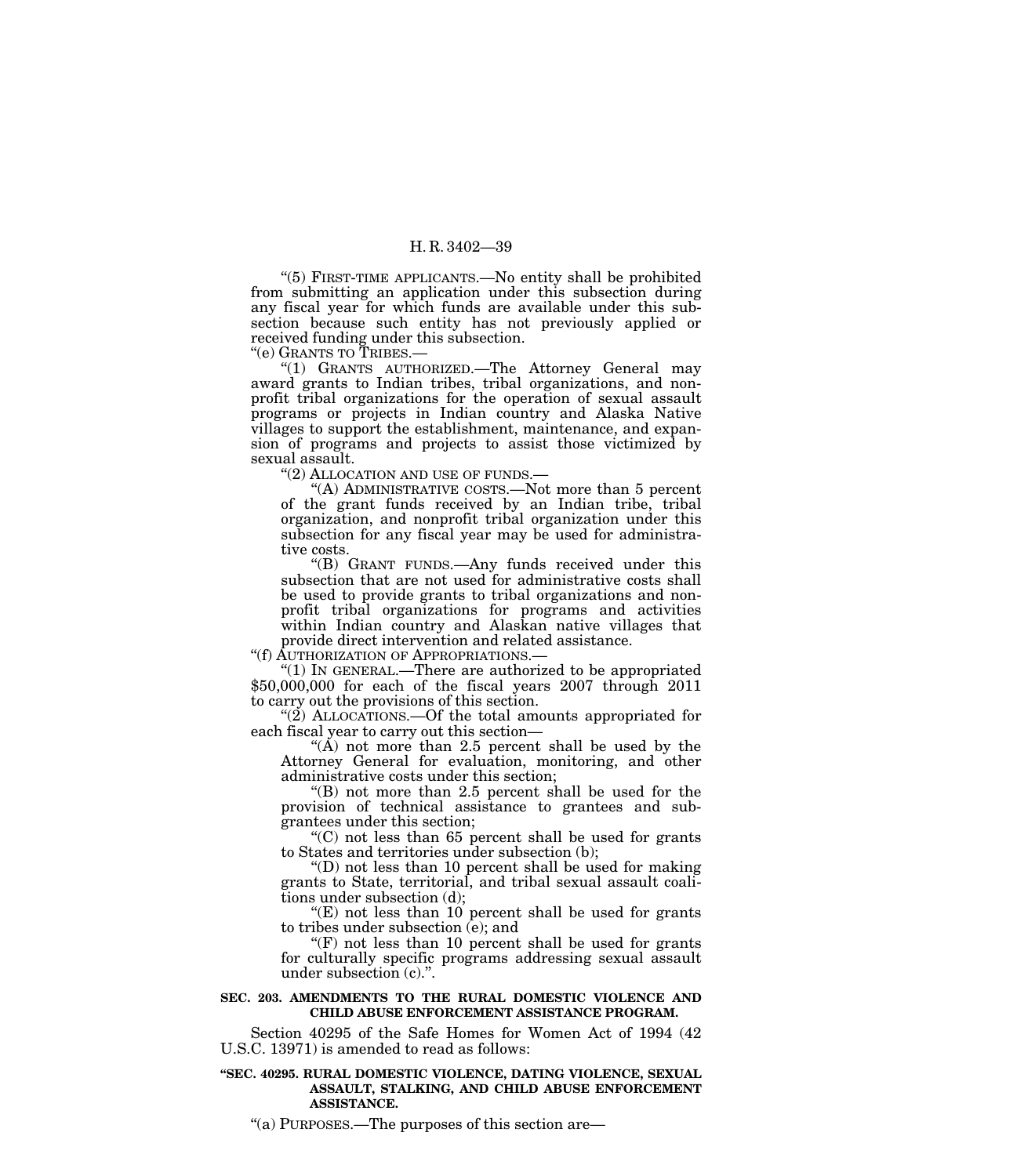$(1)$  to identify, assess, and appropriately respond to child, youth, and adult victims of domestic violence, sexual assault, dating violence, and stalking in rural communities, by encouraging collaboration among—

''(A) domestic violence, dating violence, sexual assault, and stalking victim service providers;

''(B) law enforcement agencies;

" $\overline{^nC}$ ) prosecutors;

''(D) courts;

''(E) other criminal justice service providers;

"(F) human and community service providers;

''(G) educational institutions; and

"(H) health care providers;

 $(2)$  to establish and expand nonprofit, nongovernmental, State, tribal, territorial, and local government victim services in rural communities to child, youth, and adult victims; and

 $(3)$  to increase the safety and well-being of women and children in rural communities, by—

"(A) dealing directly and immediately with domestic violence, sexual assault, dating violence, and stalking occurring in rural communities; and

''(B) creating and implementing strategies to increase awareness and prevent domestic violence, sexual assault, dating violence, and stalking.

''(b) GRANTS AUTHORIZED.—The Attorney General, acting through the Director of the Office on Violence Against Women (referred to in this section as the 'Director'), may award grants to States, Indian tribes, local governments, and nonprofit, public or private entities, including tribal nonprofit organizations, to carry out programs serving rural areas or rural communities that address domestic violence, dating violence, sexual assault, and stalking  $by-$ 

''(1) implementing, expanding, and establishing cooperative efforts and projects among law enforcement officers, prosecutors, victim advocacy groups, and other related parties to investigate and prosecute incidents of domestic violence, dating violence, sexual assault, and stalking;

"(2) providing treatment, counseling, advocacy, and other long- and short-term assistance to adult and minor victims of domestic violence, dating violence, sexual assault, and stalking in rural communities, including assistance in immigration matters; and

''(3) working in cooperation with the community to develop education and prevention strategies directed toward such issues.

"(c) USE OF FUNDS.—Funds appropriated pursuant to this section shall be used only for specific programs and activities expressly described in subsection (a).<br>"(d) ALLOTMENTS AND PRIORITIES.

"(1) ALLOTMENT FOR INDIAN TRIBES.—Not less than 10 percent of the total amount made available for each fiscal year to carry out this section shall be allocated for grants to Indian tribes or tribal organizations.

''(2) ALLOTMENT FOR SEXUAL ASSAULT.—

''(A) IN GENERAL.—Not less than 25 percent of the total amount appropriated in a fiscal year under this section shall fund services that meaningfully address sexual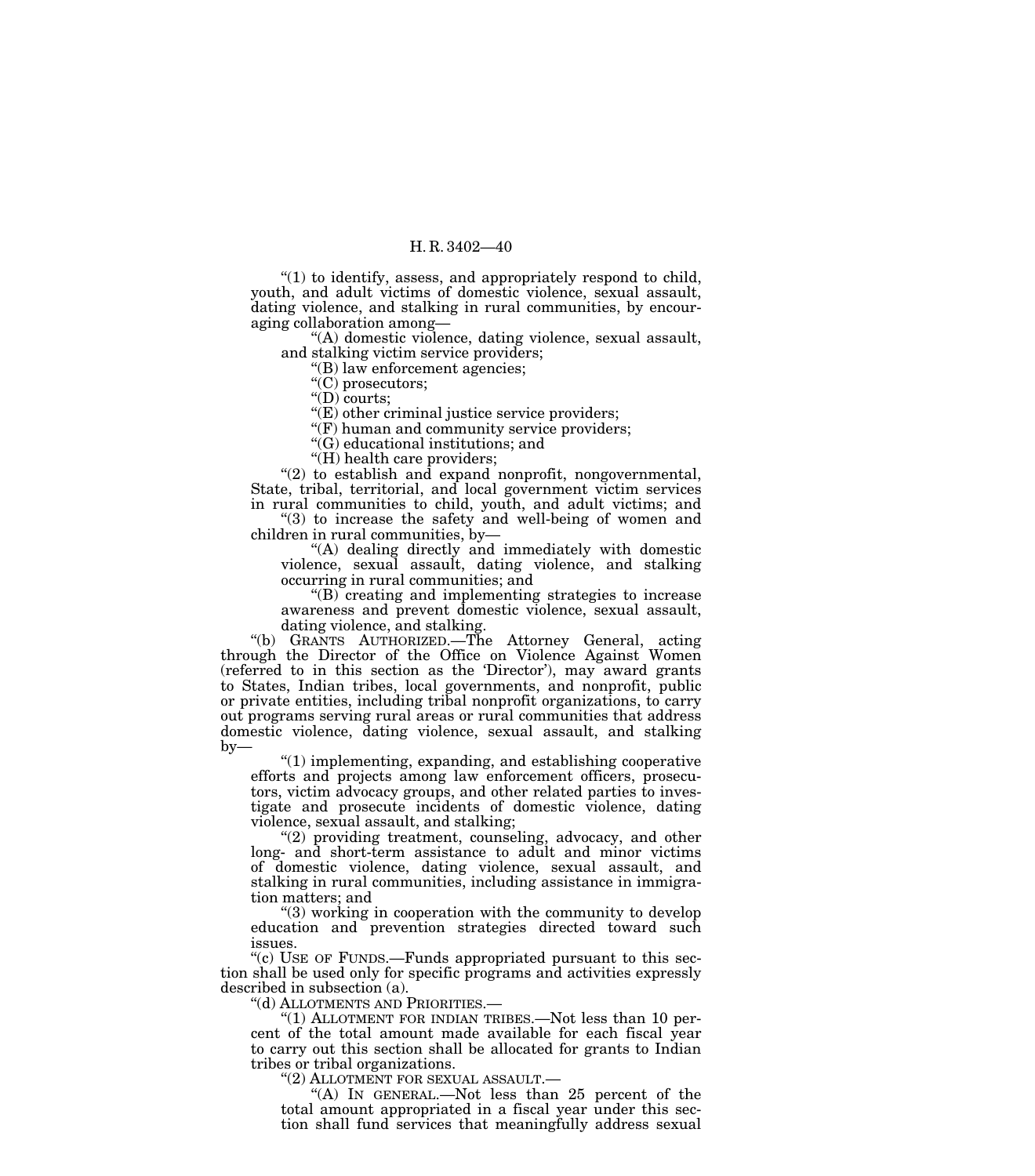assault in rural communities, however at such time as the amounts appropriated reach the amount of \$45,000,000, the percentage allocated shall rise to 30 percent of the total amount appropriated, at such time as the amounts appropriated reach the amount of \$50,000,000, the percentage allocated shall rise to 35 percent of the total amount appropriated, and at such time as the amounts appropriated reach the amount of \$55,000,000, the percentage allocated shall rise to 40 percent of the amounts appropriated.

''(B) MULTIPLE PURPOSE APPLICATIONS.—Nothing in this section shall prohibit any applicant from applying for funding to address sexual assault, domestic violence, stalking, or dating violence in the same application.

"(3) ALLOTMENT FOR TECHNICAL ASSISTANCE.—Of the amounts appropriated for each fiscal year to carry out this section, not more than 8 percent may be used by the Director for technical assistance costs. Of the amounts appropriated in this subsection, no less than 25 percent of such amounts shall be available to a nonprofit, nongovernmental organization or organizations whose focus and expertise is in addressing sexual assault to provide technical assistance to sexual assault grantees.

''(4) UNDERSERVED POPULATIONS.—In awarding grants under this section, the Director shall give priority to the needs of underserved populations.

''(5) ALLOCATION OF FUNDS FOR RURAL STATES.—Not less than 75 percent of the total amount made available for each fiscal year to carry out this section shall be allocated to eligible entities located in rural States.<br>"(e) AUTHORIZATION OF APPROPRIATIONS.—

"(1) IN GENERAL.—There are authorized to be appropriated  $$55,000,000$  for each of the fiscal years 2007 through 2011 to carry out this section.

" $(2)$  ADDITIONAL FUNDING.—In addition to funds received through a grant under subsection (b), a law enforcement agency may use funds received through a grant under part Q of title I of the Omnibus Crime Control and Safe Streets Act of 1968 (42 U.S.C. 3796dd et seq.) to accomplish the objectives of this section.''.

## **SEC. 204. TRAINING AND SERVICES TO END VIOLENCE AGAINST WOMEN WITH DISABILITIES.**

(a) IN GENERAL.—Section 1402 of the Violence Against Women Act of 2000 (42 U.S.C. 3796gg–7) is amended to read as follows:

# **''SEC. 1402. EDUCATION, TRAINING, AND ENHANCED SERVICES TO END VIOLENCE AGAINST AND ABUSE OF WOMEN WITH DISABILITIES.**

''(a) IN GENERAL.—The Attorney General, in consultation with the Secretary of Health and Human Services, may award grants to eligible entities—

''(1) to provide training, consultation, and information on domestic violence, dating violence, stalking, and sexual assault against individuals with disabilities (as defined in section 3 of the Americans with Disabilities Act of 1990 (42 U.S.C. 12102)); and

 $''(2)$  to enhance direct services to such individuals.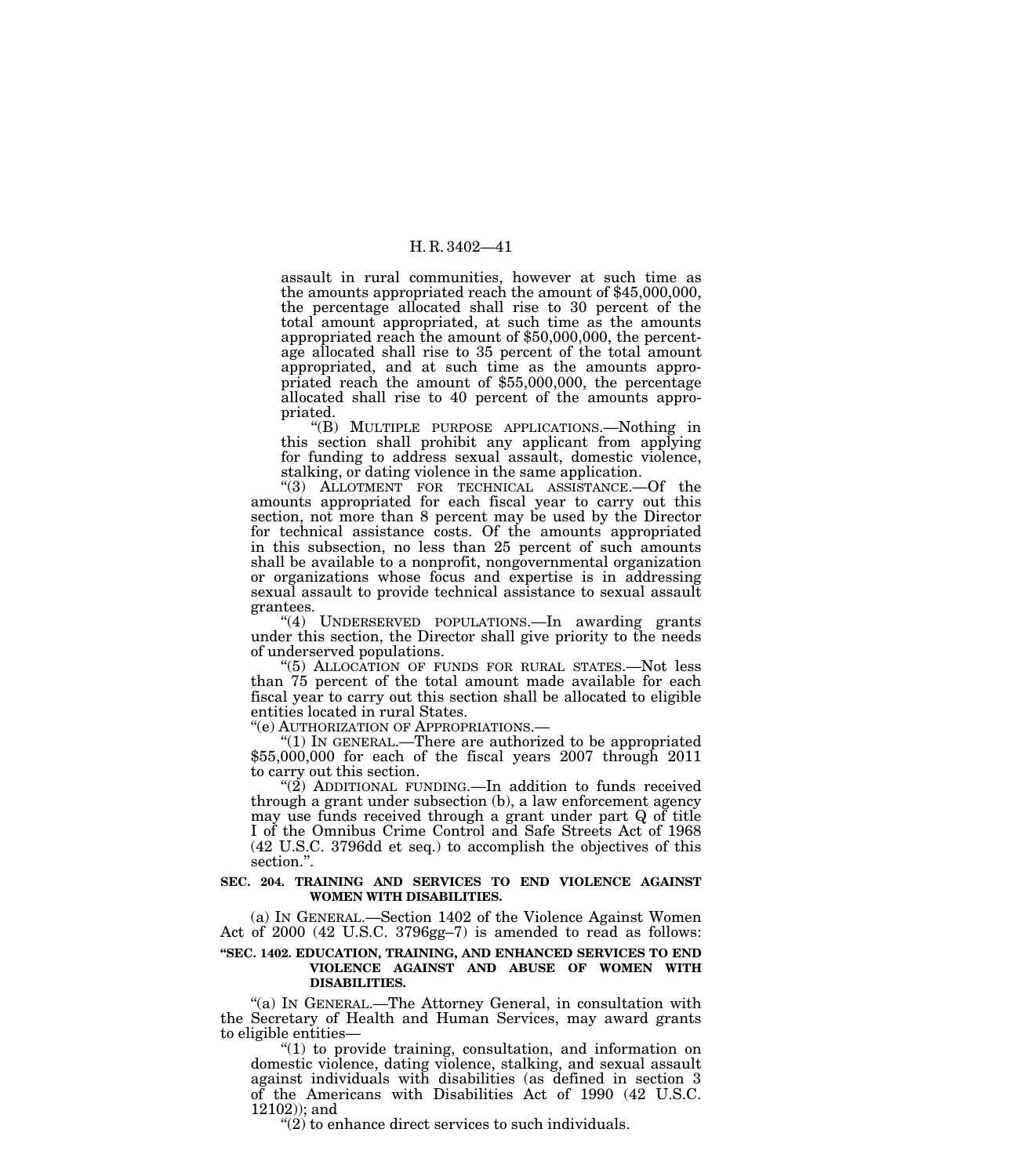''(b) USE OF FUNDS.—Grants awarded under this section shall be used—

 $''(1)$  to provide personnel, training, technical assistance, advocacy, intervention, risk reduction and prevention of domestic violence, dating violence, stalking, and sexual assault against disabled individuals;

 $''(2)$  to conduct outreach activities to ensure that disabled individuals who are victims of domestic violence, dating violence, stalking, or sexual assault receive appropriate assistance;

" $(3)$  to conduct cross-training for victim service organizations, governmental agencies, courts, law enforcement, and nonprofit, nongovernmental organizations serving individuals with disabilities about risk reduction, intervention, prevention and the nature of domestic violence, dating violence, stalking, and sexual assault for disabled individuals;

 $(4)$  to provide technical assistance to assist with modifications to existing policies, protocols, and procedures to ensure equal access to the services, programs, and activities of victim service organizations for disabled individuals;

 $(5)$  to provide training and technical assistance on the requirements of shelters and victim services organizations under Federal antidiscrimination laws, including—

''(A) the Americans with Disabilities Act of 1990; and

''(B) section 504 of the Rehabilitation Act of 1973; ''(6) to modify facilities, purchase equipment, and provide personnel so that shelters and victim service organizations

can accommodate the needs of disabled individuals;  $\degree$ (7) to provide advocacy and intervention services for dis-

abled individuals who are victims of domestic violence, dating violence, stalking, or sexual assault; or

''(8) to develop model programs providing advocacy and intervention services within organizations serving disabled individuals who are victims of domestic violence, dating violence, sexual assault, or stalking.

''(c) ELIGIBLE ENTITIES.—

" $(1)$  In GENERAL.—An entity shall be eligible to receive a grant under this section if the entity is—

''(A) a State;

''(B) a unit of local government;

''(C) an Indian tribal government or tribal organization; or

''(D) a nonprofit and nongovernmental victim services organization, such as a State domestic violence or sexual assault coalition or a nonprofit, nongovernmental organization serving disabled individuals.

"(2) LIMITATION.—A grant awarded for the purpose described in subsection  $(b)(8)$  shall only be awarded to an eligible agency (as defined in section 410 of the Rehabilitation Act of 1973 (29 U.S.C. 796f–5)).

''(d) UNDERSERVED POPULATIONS.—In awarding grants under this section, the Director shall ensure that the needs of underserved populations are being addressed.

''(e) AUTHORIZATION OF APPROPRIATIONS.—There are authorized to be appropriated \$10,000,000 for each of the fiscal years 2007 through 2011 to carry out this section.''.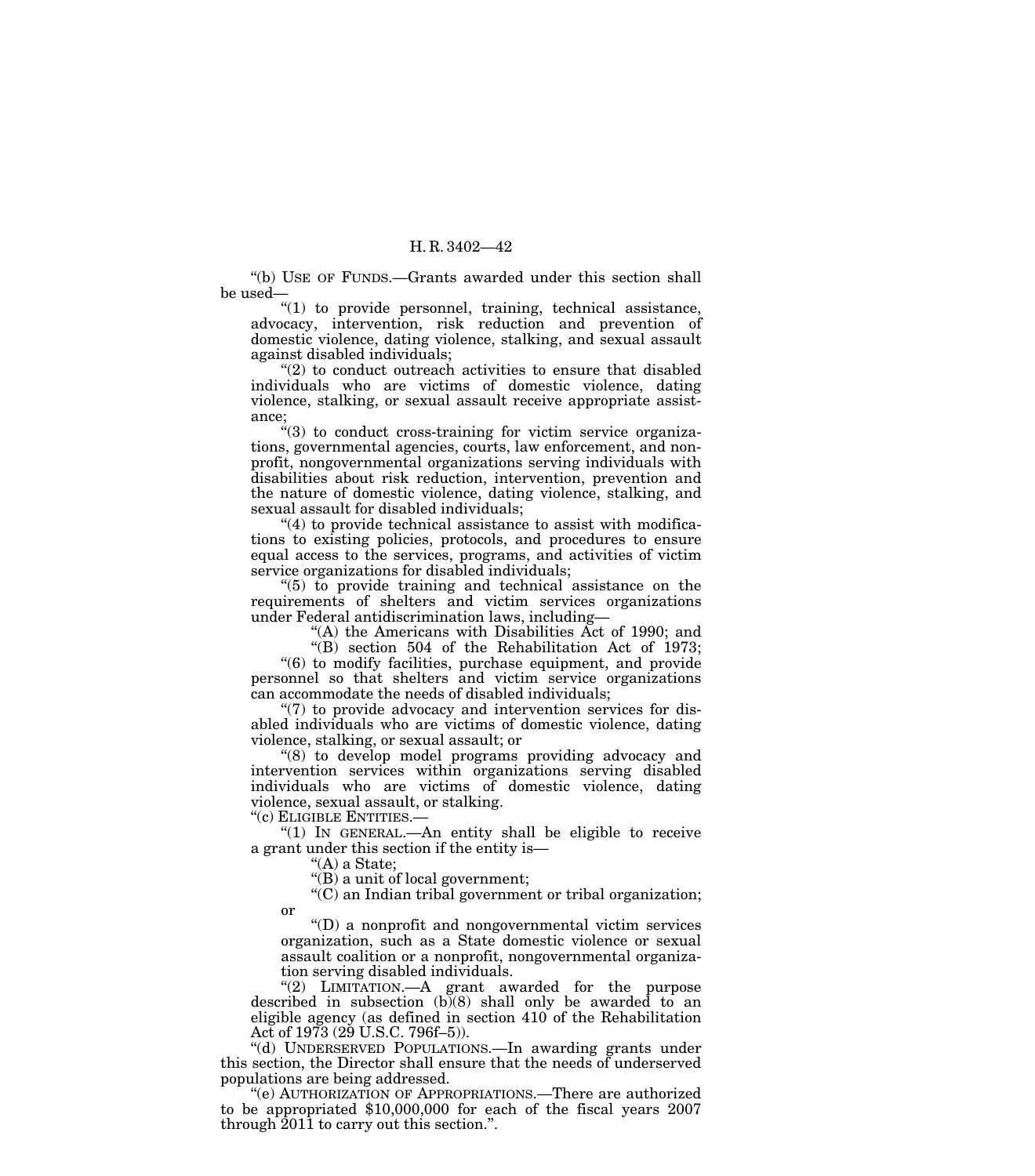## **SEC. 205. TRAINING AND SERVICES TO END VIOLENCE AGAINST WOMEN IN LATER LIFE.**

(a) TRAINING PROGRAMS.—Section 40802 of the Violence Against Women Act of 1994 (42 U.S.C. 14041a) is amended to read as follows:

## **''SEC. 40802. ENHANCED TRAINING AND SERVICES TO END VIOLENCE AGAINST AND ABUSE OF WOMEN LATER IN LIFE.**

''(a) GRANTS AUTHORIZED.—The Attorney General, through the Director of the Office on Violence Against Women, may award grants, which may be used for—

''(1) training programs to assist law enforcement, prosecutors, governmental agencies, victim assistants, and relevant officers of Federal, State, tribal, territorial, and local courts in recognizing, addressing, investigating, and prosecuting instances of elder abuse, neglect, and exploitation, including domestic violence, dating violence, sexual assault, or stalking against victims who are 50 years of age or older;

"(2) providing or enhancing services for victims of elder abuse, neglect, and exploitation, including domestic violence, dating violence, sexual assault, or stalking, who are 50 years of age or older;

''(3) creating or supporting multidisciplinary collaborative community responses to victims of elder abuse, neglect, and exploitation, including domestic violence, dating violence, sexual assault, and stalking, who are 50 years of age or older; and

 $"$ (4) conducting cross-training for victim service organizations, governmental agencies, courts, law enforcement, and nonprofit, nongovernmental organizations serving victims of elder abuse, neglect, and exploitation, including domestic violence, dating violence, sexual assault, and stalking, who are 50 years of age or older.

''(b) ELIGIBLE ENTITIES.—An entity shall be eligible to receive a grant under this section if the entity is—

" $(1)$  a State;

''(2) a unit of local government;

"(3) an Indian tribal government or tribal organization; or

"(4) a nonprofit and nongovernmental victim services organization with demonstrated experience in assisting elderly women or demonstrated experience in addressing domestic violence, dating violence, sexual assault, and stalking.

''(c) UNDERSERVED POPULATIONS.—In awarding grants under this section, the Director shall ensure that services are culturally and linguistically relevant and that the needs of underserved populations are being addressed.''.

(b) AUTHORIZATION OF APPROPRIATIONS.—Section 40803 of the Violence Against Women Act of 1994 (42 U.S.C. 14041b) is amended by striking ''\$5,000,000 for each of fiscal years 2001 through 2005'' and inserting ''\$10,000,000 for each of the fiscal years 2007 through 2011''.

## **SEC. 206. STRENGTHENING THE NATIONAL DOMESTIC VIOLENCE HOT-LINE.**

Section 316 of the Family Violence Prevention and Services Act (42 U.S.C. 10416) is amended—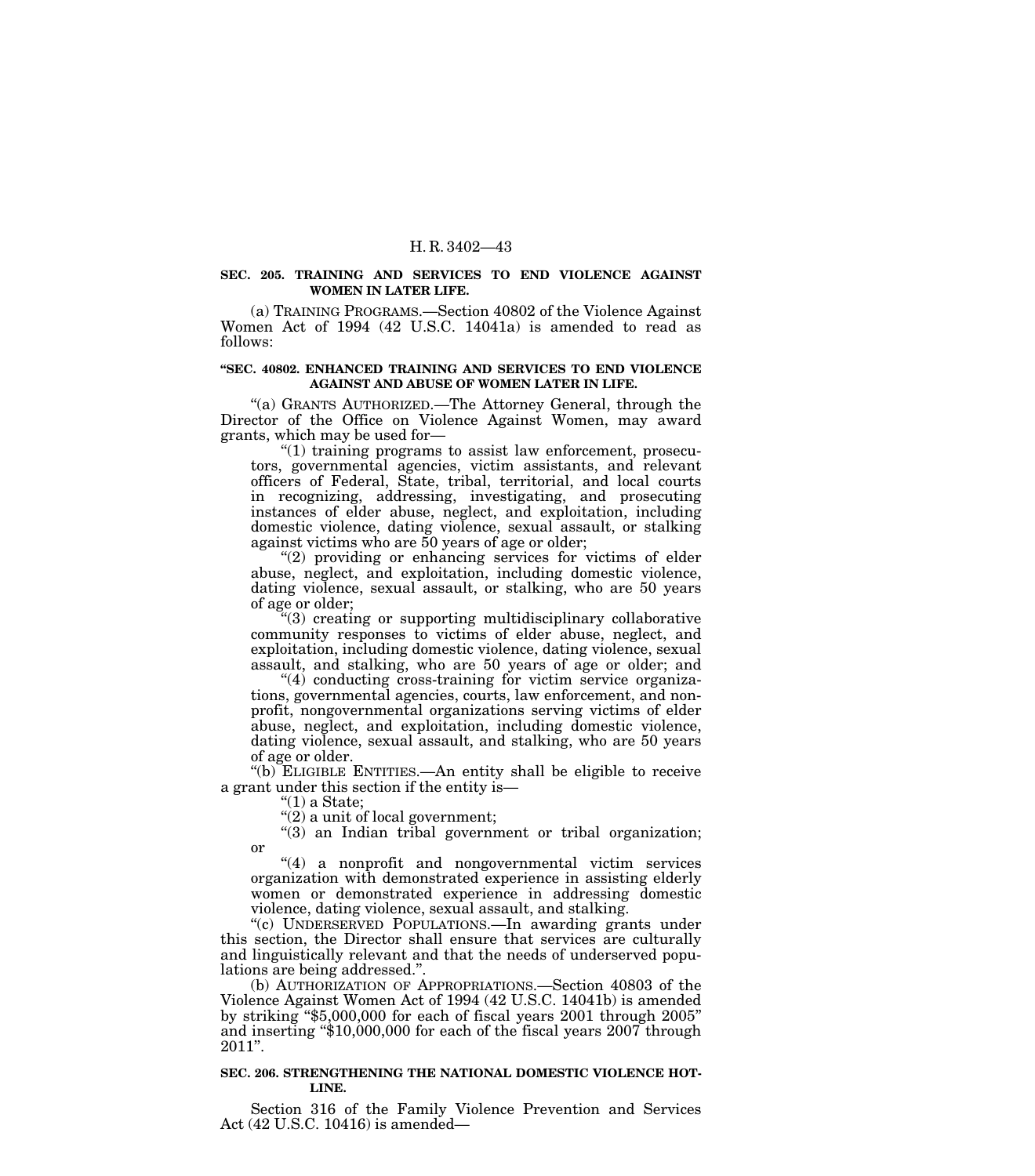(1) in subsection  $(d)(2)$ , by inserting "(including technology training)'' after ''train;'';

 $(2)$  in subsection  $(f)(2)(A)$ , by inserting ", including technology training to ensure that all persons affiliated with the hotline are able to effectively operate any technological systems used by the hotline'' after ''hotline personnel''; and

 $(3)$  in subsection  $(g)(2)$ , by striking "shall" and inserting " $max'$ .

# **TITLE III—SERVICES, PROTECTION, AND JUSTICE FOR YOUNG VICTIMS OF VIOLENCE**

#### **SEC. 301. FINDINGS.**

Congress finds the following:

 $(1)$  Youth, under the age of 18, account for 67 percent of all sexual assault victimizations reported to law enforcement officials.

(2) The Department of Justice consistently finds that young women between the ages of 16 and 24 experience the highest rate of non-fatal intimate partner violence.

 $(3)$  In 1 year, over  $4,000$  incidents of rape or sexual assault occurred in public schools across the country.

(4) Young people experience particular obstacles to seeking help. They often do not have access to money, transportation, or shelter services. They must overcome issues such as distrust of adults, lack of knowledge about available resources, or pressure from peers and parents.

(5) A needs assessment on teen relationship abuse for the State of California, funded by the California Department of Health Services, identified a desire for confidentiality and confusion about the law as 2 of the most significant barriers to young victims of domestic and dating violence seeking help.

(6) Only one State specifically allows for minors to petition the court for protection orders.

(7) Many youth are involved in dating relationships, and these relationships can include the same kind of domestic violence and dating violence seen in the adult population. In fact, more than 40 percent of all incidents of domestic violence involve people who are not married.

(8) 40 percent of girls ages 14 to 17 report knowing someone their age who has been hit or beaten by a boyfriend, and 13 percent of college women report being stalked.

(9) Of college women who said they had been the victims of rape or attempted rape, 12.8 percent of completed rapes, 35 percent of attempted rapes, and 22.9 percent of threatened rapes took place on a date. Almost 60 percent of the completed rapes that occurred on campus took place in the victim's residence.

(10) According to a 3-year study of student-athletes at 10 Division I universities, male athletes made up only 3.3 percent of the general male university population, but they accounted for 19 percent of the students reported for sexual assault and 35 percent of domestic violence perpetrators.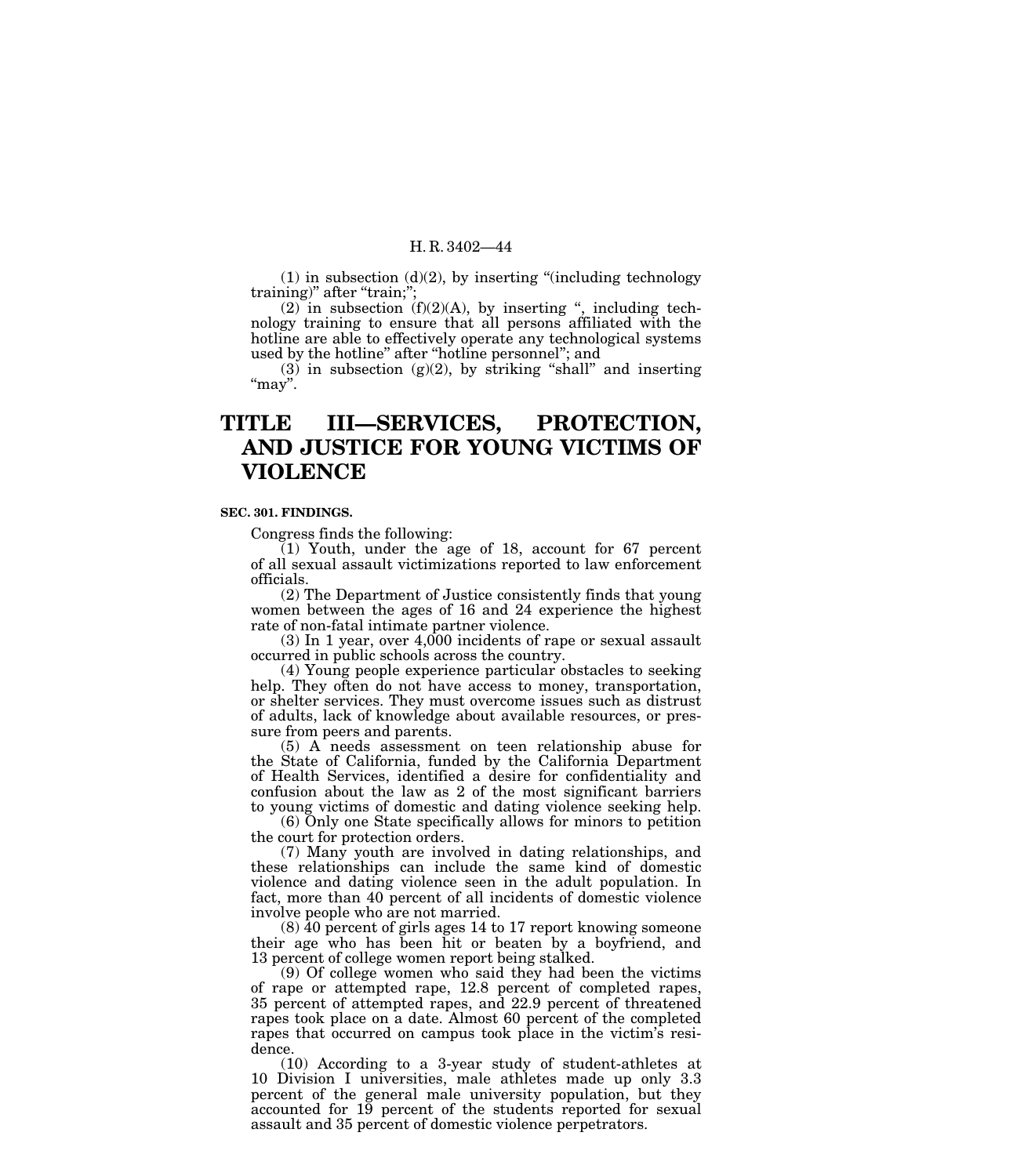## **SEC. 302. RAPE PREVENTION AND EDUCATION.**

Section 393B(c) of part J of title III of the Public Health Service Act  $(42 \text{ U.S.C. } 280b-1c(c))$  is amended to read as follows: ''(c) AUTHORIZATION OF APPROPRIATIONS.—

''(1) IN GENERAL.—There is authorized to be appropriated to carry out this section \$80,000,000 for each of fiscal years 2007 through 2011.

''(2) NATIONAL SEXUAL VIOLENCE RESOURCE CENTER ALLOT-MENT.—Of the total amount made available under this subsection in each fiscal year, not less than \$1,500,000 shall be available for allotment under subsection (b).''.

### **SEC. 303. SERVICES, EDUCATION, PROTECTION, AND JUSTICE FOR YOUNG VICTIMS OF VIOLENCE.**

The Violence Against Women Act of 1994 (Public Law 103– 322, Stat. 1902 et seq.) is amended by adding at the end the following:

# **''Subtitle L—Services, Education, Protection and Justice for Young Victims of Violence**

# **''SEC. 41201. SERVICES TO ADVOCATE FOR AND RESPOND TO YOUTH.**

''(a) GRANTS AUTHORIZED.—The Attorney General, in consultation with the Department of Health and Human Services, shall award grants to eligible entities to conduct programs to serve youth victims of domestic violence, dating violence, sexual assault, and stalking. Amounts appropriated under this section may only be used for programs and activities described under subsection (c).

''(b) ELIGIBLE GRANTEES.—To be eligible to receive a grant under this section, an entity shall be—

" $(1)$  a nonprofit, nongovernmental entity, the primary purpose of which is to provide services to teen and young adult victims of domestic violence, dating violence, sexual assault, or stalking;

 $\degree(2)$  a community-based organization specializing in intervention or violence prevention services for youth;

''(3) an Indian Tribe or tribal organization providing services primarily to tribal youth or tribal victims of domestic violence, dating violence, sexual assault or stalking; or

''(4) a nonprofit, nongovernmental entity providing services for runaway or homeless youth affected by domestic or sexual abuse.

''(c) USE OF FUNDS.—

"(1) In GENERAL.—An entity that receives a grant under this section shall use amounts provided under the grant to design or replicate, and implement, programs and services, using domestic violence, dating violence, sexual assault, and stalking intervention models to respond to the needs of youth who are victims of domestic violence, dating violence, sexual assault or stalking.

''(2) TYPES OF PROGRAMS.—Such a program—

''(A) shall provide direct counseling and advocacy for youth and young adults, who have experienced domestic violence, dating violence, sexual assault or stalking;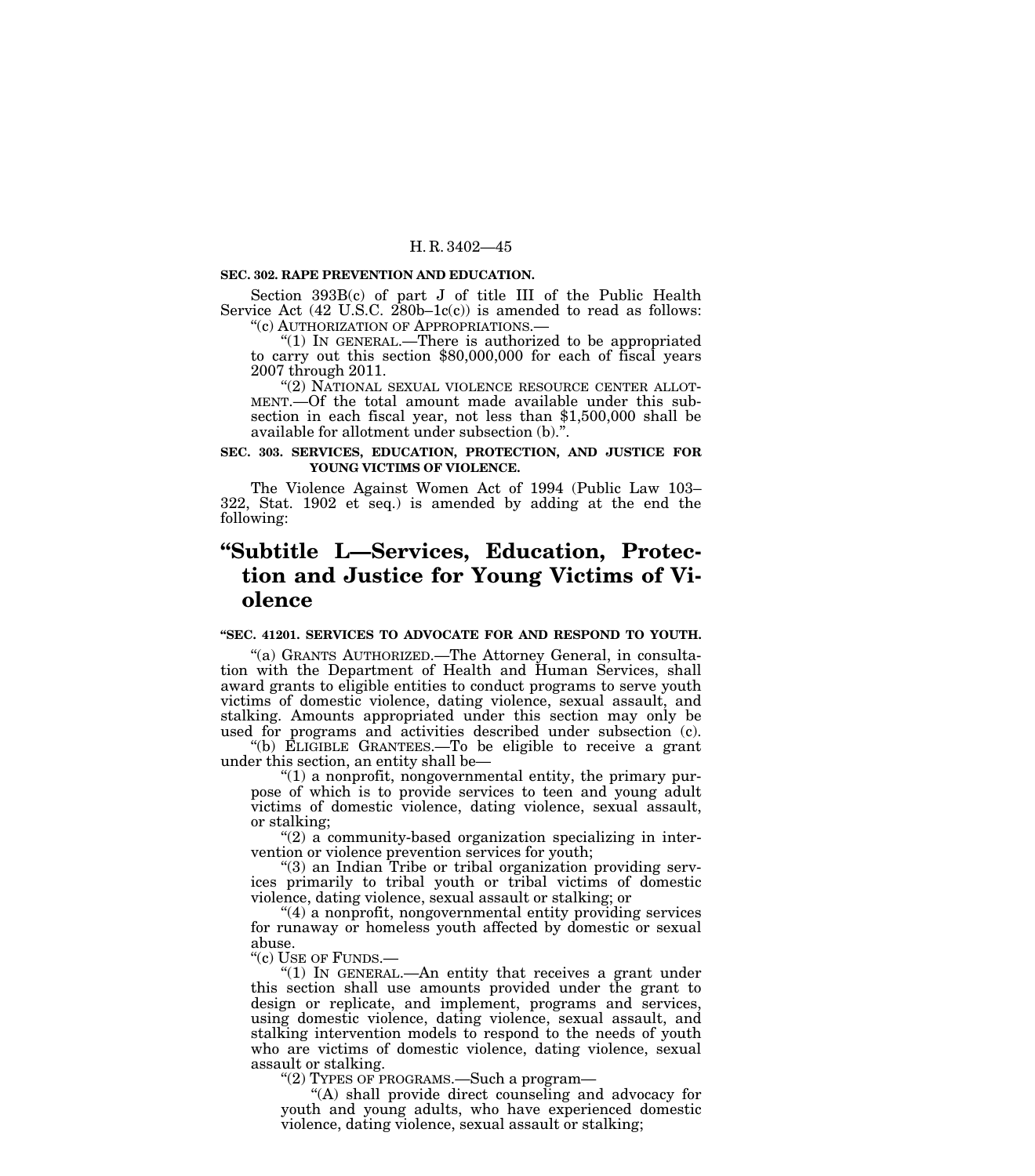''(B) shall include linguistically, culturally, and community relevant services for underserved populations or linkages to existing services in the community tailored to the needs of underserved populations;

''(C) may include mental health services for youth and young adults who have experienced domestic violence, dating violence, sexual assault, or stalking;

''(D) may include legal advocacy efforts on behalf of youth and young adults with respect to domestic violence, dating violence, sexual assault or stalking;

 $\sqrt{\text{E}}$  may work with public officials and agencies to develop and implement policies, rules, and procedures in order to reduce or eliminate domestic violence, dating violence, sexual assault, and stalking against youth and young adults; and

 $\sqrt{\text{F}}$ ) may use not more than 25 percent of the grant funds to provide additional services and resources for youth, including childcare, transportation, educational support, and respite care.<br>
"(d) AWARDS BASIS.

"(1) GRANTS TO INDIAN TRIBES.—Not less than 7 percent of funds appropriated under this section in any year shall be available for grants to Indian Tribes or tribal organizations.

"(2) ADMINISTRATION.—The Attorney General shall not use more than 2.5 percent of funds appropriated under this section in any year for administration, monitoring, and evaluation of grants made available under this section.

''(3) TECHNICAL ASSISTANCE.—Not less than 5 percent of funds appropriated under this section in any year shall be available to provide technical assistance for programs funded under this section.

''(e) TERM.—The Attorney General shall make the grants under this section for a period of 3 fiscal years.

''(f) AUTHORIZATION OF APPROPRIATIONS.—There is authorized to be appropriated to carry out this section, \$15,000,000 for each of fiscal years 2007 through 2011.

# **''SEC. 41202. ACCESS TO JUSTICE FOR YOUTH.**

"(a) PURPOSE.—It is the purpose of this section to encourage cross training and collaboration between the courts, domestic violence and sexual assault service providers, youth organizations and service providers, violence prevention programs, and law enforcement agencies, so that communities can establish and implement policies, procedures, and practices to protect and more comprehensively and effectively serve young victims of dating violence, domestic violence, sexual assault, and stalking who are between the ages of 12 and 24, and to engage, where necessary, other entities addressing the safety, health, mental health, social service, housing, and economic needs of young victims of domestic violence, dating violence, sexual assault, and stalking, including communitybased supports such as schools, local health centers, community action groups, and neighborhood coalitions.

''(b) GRANT AUTHORITY.—

''(1) IN GENERAL.—The Attorney General, through the Director of the Office on Violence Against Women (in this section referred to as the 'Director'), shall make grants to eligible entities to carry out the purposes of this section.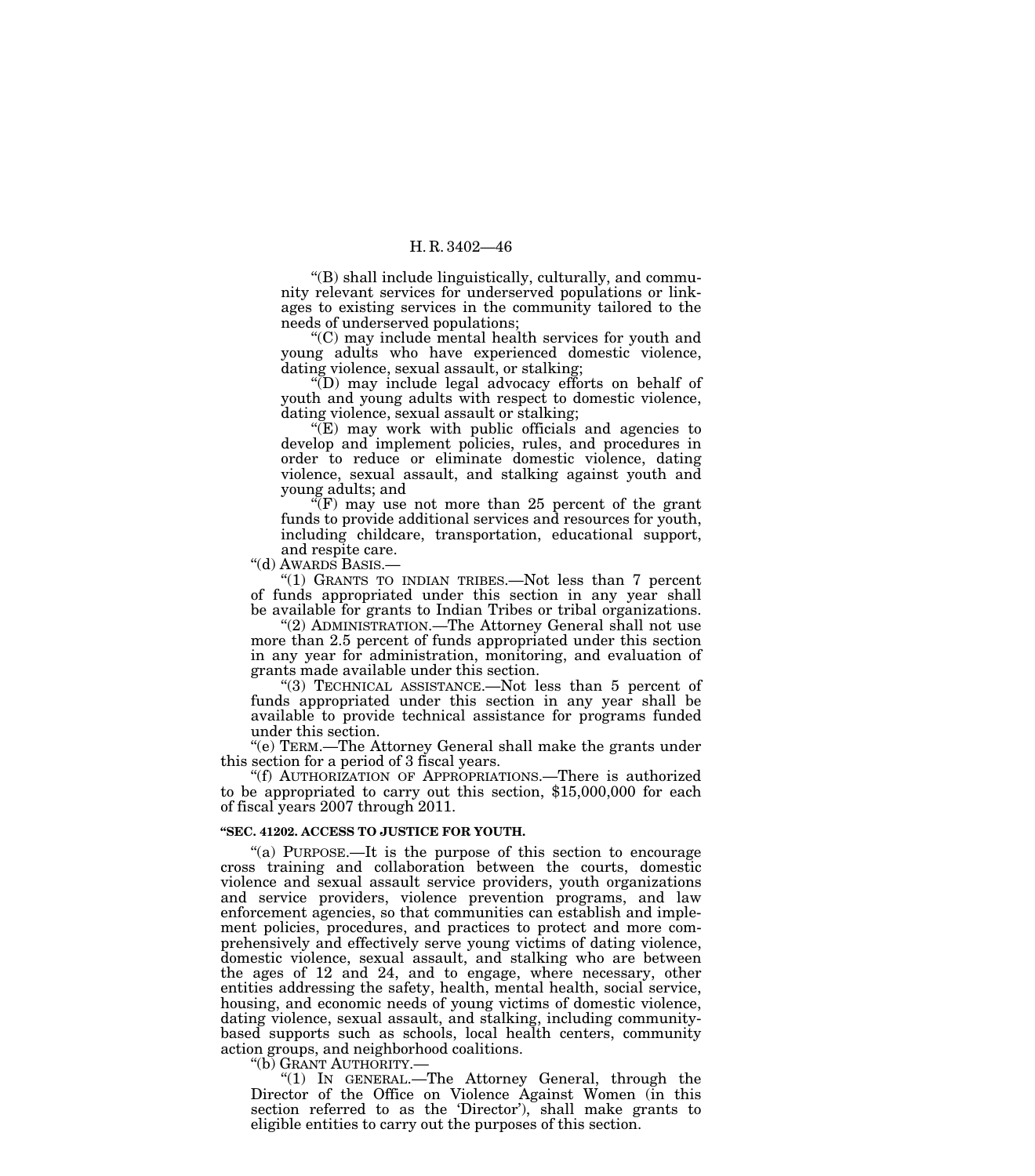"(2) GRANT PERIODS.—Grants shall be awarded under this section for a period of 2 fiscal years.

"(3) ELIGIBLE ENTITIES.—To be eligible for a grant under this section, a grant applicant shall establish a collaboration that—

"(A) shall include a victim service provider that has a documented history of effective work concerning domestic violence, dating violence, sexual assault, or stalking and the effect that those forms of abuse have on young people;

"(B) shall include a court or law enforcement agency" partner; and

''(C) may include—

''(i) batterer intervention programs or sex offender treatment programs with specialized knowledge and experience working with youth offenders;

''(ii) community-based youth organizations that deal specifically with the concerns and problems faced by youth, including programs that target teen parents and underserved communities;

''(iii) schools or school-based programs designed to provide prevention or intervention services to youth experiencing problems;

"(iv) faith-based entities that deal with the concerns and problems faced by youth;

 $''(v)$  healthcare entities eligible for reimbursement under title XVIII of the Social Security Act, including providers that target the special needs of youth;

"(vi) education programs on HIV and other sexually transmitted diseases that are designed to target teens;

''(vii) Indian Health Service, tribal child protective services, the Bureau of Indian Affairs, or the Federal Bureau of Investigations; or

''(viii) law enforcement agencies of the Bureau of Indian Affairs providing tribal law enforcement.

"(c) USES OF FUNDS.—An entity that receives a grant under this section shall use the funds made available through the grant for cross-training and collaborative efforts—

''(1) addressing domestic violence, dating violence, sexual assault, and stalking, assessing and analyzing currently available services for youth and young adult victims, determining relevant barriers to such services in a particular locality, and developing a community protocol to address such problems collaboratively;

''(2) to establish and enhance linkages and collaboration between—

"(A) domestic violence and sexual assault service providers; and

''(B) where applicable, law enforcement agencies, courts, Federal agencies, and other entities addressing the safety, health, mental health, social service, housing, and economic needs of young victims of abuse, including community-based supports such as schools, local health centers, community action groups, and neighborhood coalitions—

''(i) to respond effectively and comprehensively to the varying needs of young victims of abuse;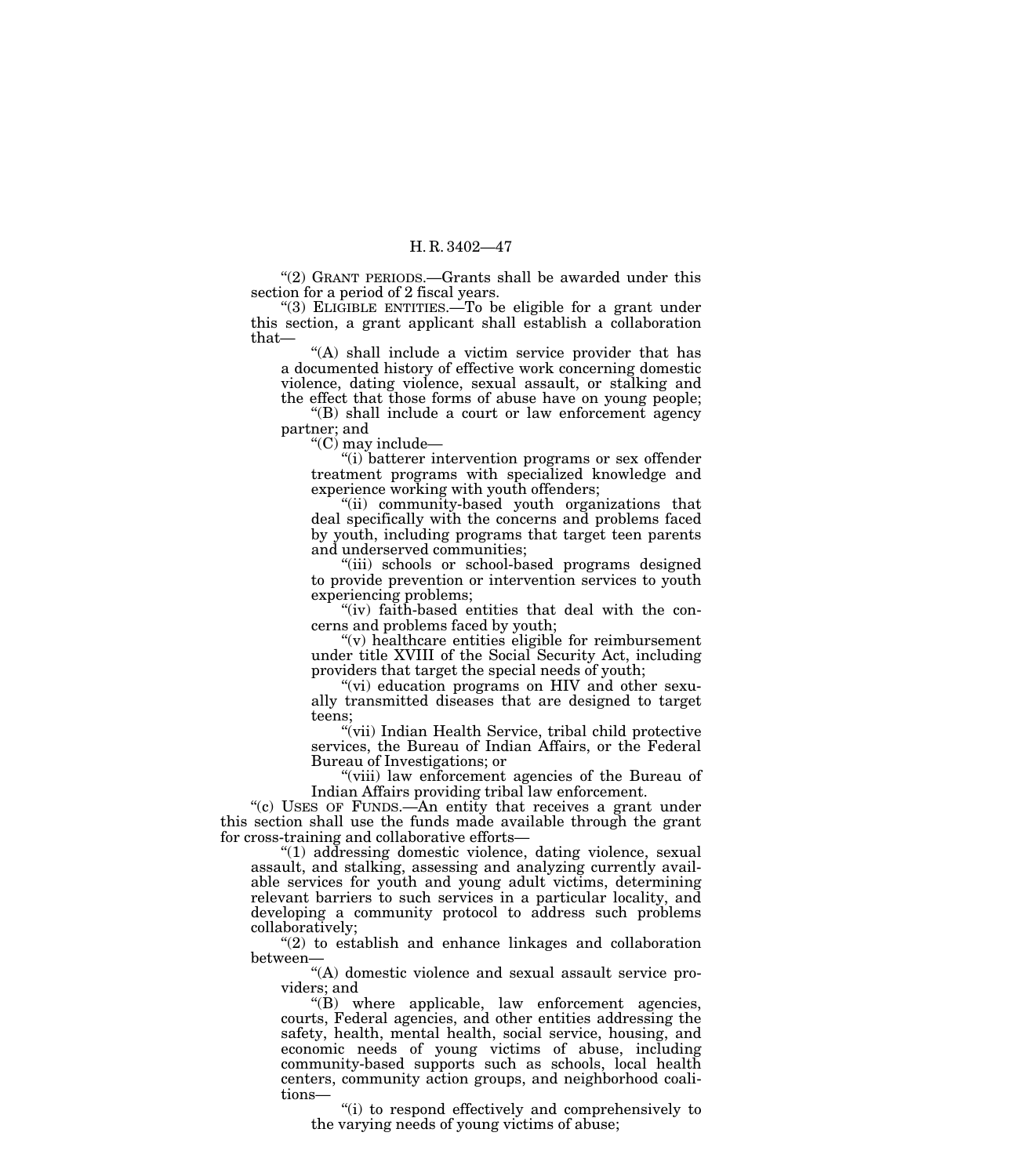''(ii) to include linguistically, culturally, and community relevant services for underserved populations or linkages to existing services in the community tailored to the needs of underserved populations; and

''(iii) to include where appropriate legal assistance, referral services, and parental support;

 $(3)$  to educate the staff of courts, domestic violence and sexual assault service providers, and, as applicable, the staff of law enforcement agencies, Indian child welfare agencies, youth organizations, schools, healthcare providers, and other community prevention and intervention programs to responsibly address youth victims and perpetrators of domestic violence, dating violence, sexual assault, and stalking;

''(4) to identify, assess, and respond appropriately to dating violence, domestic violence, sexual assault, or stalking against teens and young adults and meet the needs of young victims of violence; and

 $(5)$  to provide appropriate resources in juvenile court matters to respond to dating violence, domestic violence, sexual assault, and stalking and ensure necessary services dealing with the health and mental health of victims are available.

''(d) GRANT APPLICATIONS.—To be eligible for a grant under this section, the entities that are members of the applicant collaboration described in subsection (b)(3) shall jointly submit an application to the Director at such time, in such manner, and containing such information as the Director may require.

''(e) PRIORITY.—In awarding grants under this section, the Director shall give priority to entities that have submitted applications in partnership with community organizations and service providers that work primarily with youth, especially teens, and who have demonstrated a commitment to coalition building and cooperative problem solving in dealing with problems of dating violence, domestic violence, sexual assault, and stalking in teen populations.

''(f) DISTRIBUTION.—In awarding grants under this section—

 $"(1)$  not less than 10 percent of funds appropriated under this section in any year shall be available to Indian tribal governments to establish and maintain collaborations involving the appropriate tribal justice and social services departments or domestic violence or sexual assault service providers, the purpose of which is to provide culturally appropriate services to American Indian women or youth;

" $(2)$  the Director shall not use more than 2.5 percent of funds appropriated under this section in any year for monitoring and evaluation of grants made available under this section;

''(3) the Attorney General of the United States shall not use more than 2.5 percent of funds appropriated under this section in any year for administration of grants made available under this section; and

 $"(4)$  up to 8 percent of funds appropriated under this section in any year shall be available to provide technical assistance for programs funded under this section.

" $(g)$  DISSEMINATION OF INFORMATION.—Not later than 12 months after the end of the grant period under this section, the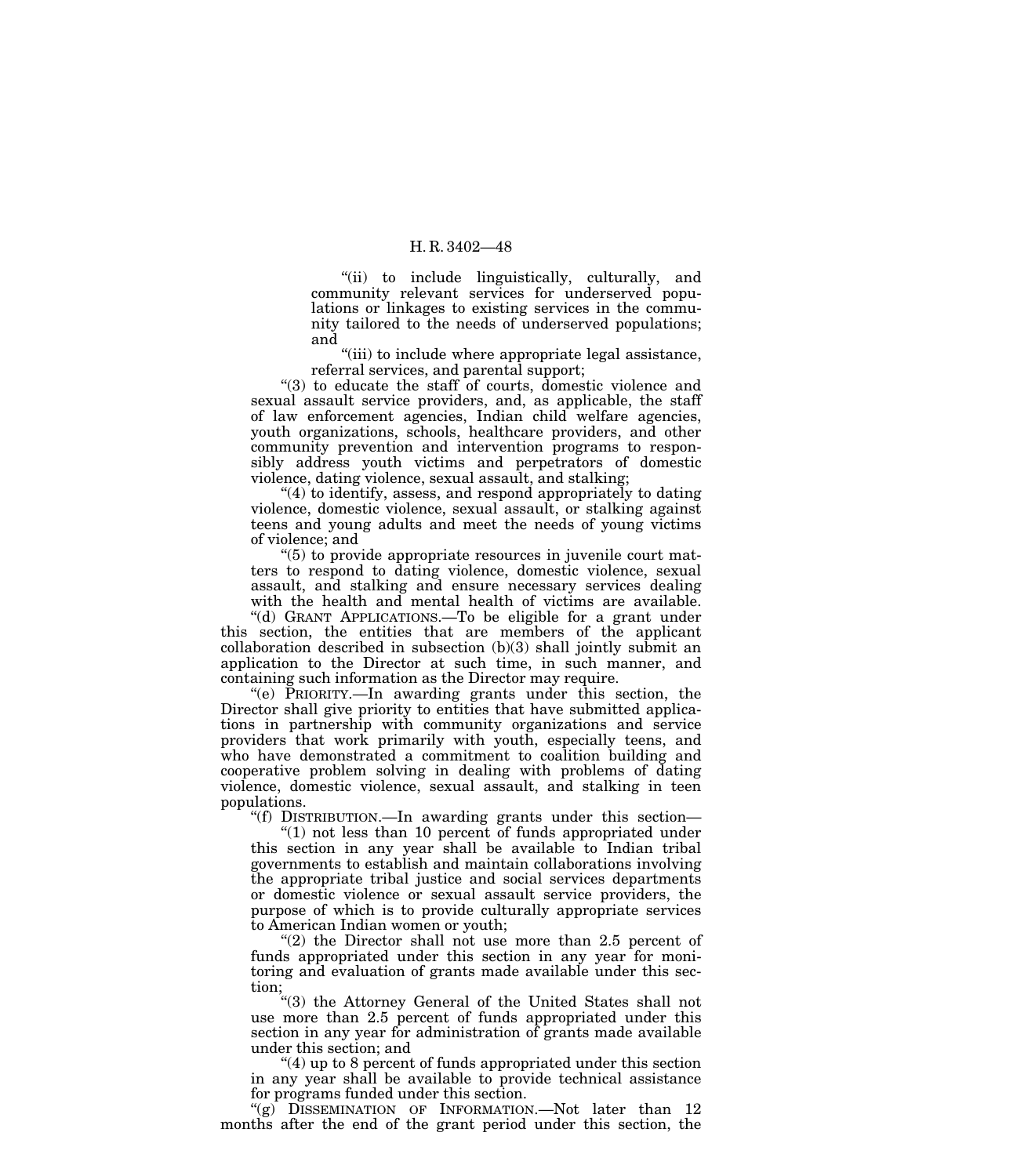Director shall prepare, submit to Congress, and make widely available, including through electronic means, summaries that contain information on—

 $''(1)$  the activities implemented by the recipients of the grants awarded under this section; and

 $''(2)$  related initiatives undertaken by the Director to promote attention to dating violence, domestic violence, sexual assault, and stalking and their impact on young victims by—

''(A) the staffs of courts;

''(B) domestic violence, dating violence, sexual assault, and stalking victim service providers; and

''(C) law enforcement agencies and community organizations.

''(h) AUTHORIZATION OF APPROPRIATIONS.—There are authorized to be appropriated to carry out this section, \$5,000,000 in each of fiscal years 2007 through 2011.

# **''SEC. 41203. GRANTS FOR TRAINING AND COLLABORATION ON THE INTERSECTION BETWEEN DOMESTIC VIOLENCE AND CHILD MALTREATMENT.**

''(a) PURPOSE.—The purpose of this section is to support efforts by child welfare agencies, domestic violence or dating violence victim services providers, courts, law enforcement, and other related professionals and community organizations to develop collaborative responses and services and provide cross-training to enhance community responses to families where there is both child maltreatment and domestic violence.

''(b) GRANTS AUTHORIZED.—The Secretary of the Department of Health and Human Services (in this section referred to as the 'Secretary'), through the Family and Youth Services Bureau, and in consultation with the Office on Violence Against Women, shall award grants on a competitive basis to eligible entities for the purposes and in the manner described in this section.

''(c) AUTHORIZATION OF APPROPRIATIONS.—There are authorized to be appropriated to carry out this section \$5,000,000 for each of fiscal years 2007 through 2011. Funds appropriated under this section shall remain available until expended. Of the amounts appropriated to carry out this section for each fiscal year, the Secretary shall—

 $(1)$  use not more than 3 percent for evaluation, monitoring, site visits, grantee conferences, and other administrative costs associated with conducting activities under this section;

" $(2)$  set aside not more than 7 percent for grants to Indian tribes to develop programs addressing child maltreatment and domestic violence or dating violence that are operated by, or in partnership with, a tribal organization; and

''(3) set aside up to 8 percent for technical assistance and training to be provided by organizations having demonstrated expertise in developing collaborative community and system responses to families in which there is both child maltreatment and domestic violence or dating violence, which technical assistance and training may be offered to jurisdictions in the process of developing community responses to families in which children are exposed to child maltreatment and domestic violence or dating violence, whether or not they are receiving funds under this section.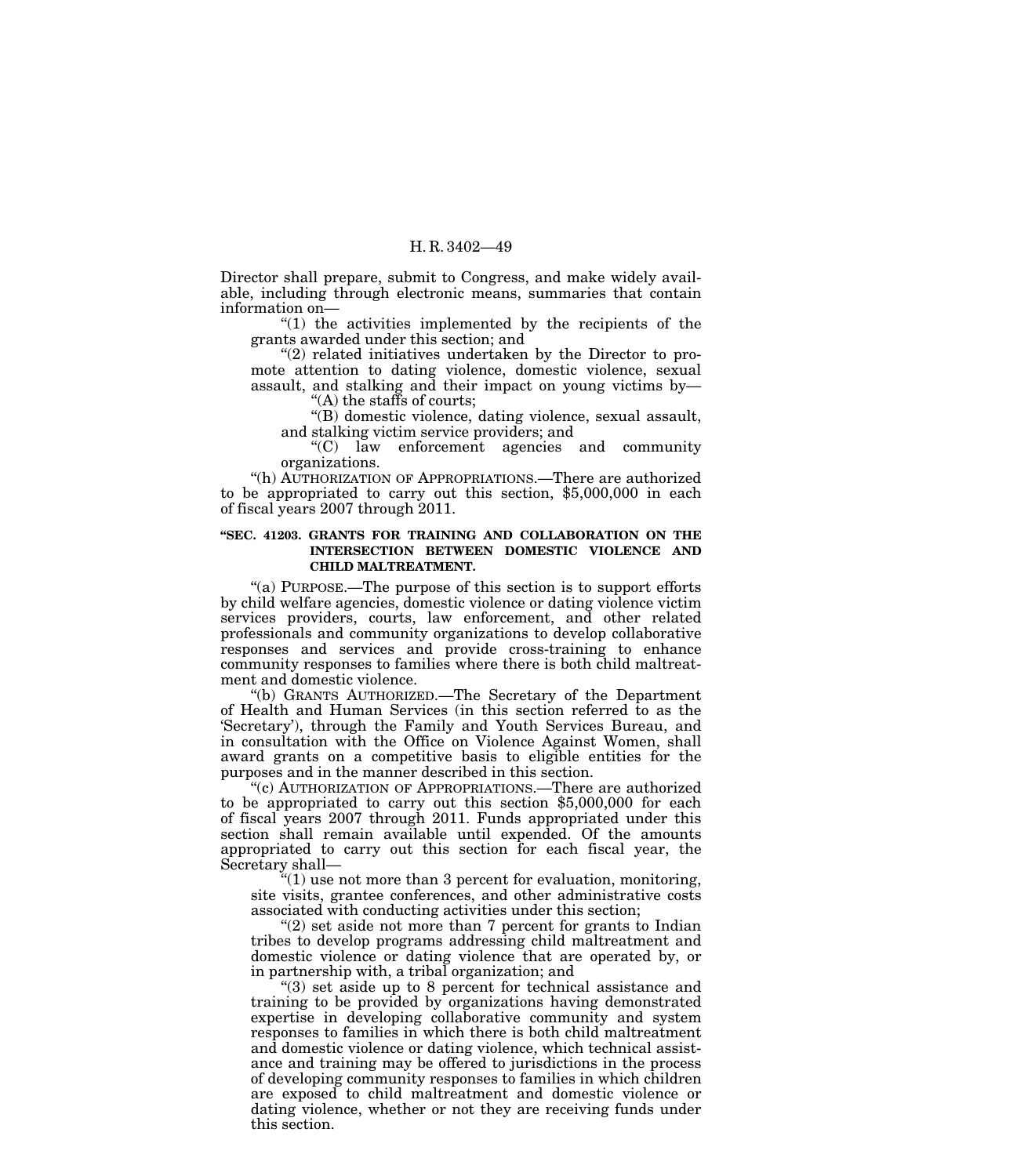''(d) UNDERSERVED POPULATIONS.—In awarding grants under this section, the Secretary shall consider the needs of underserved populations.

''(e) GRANT AWARDS.—The Secretary shall award grants under this section for periods of not more than 2 fiscal years.

''(f) USES OF FUNDS.—Entities receiving grants under this section shall use amounts provided to develop collaborative responses and services and provide cross-training to enhance community responses to families where there is both child maltreatment and domestic violence or dating violence. Amounts distributed under this section may only be used for programs and activities described in subsection (g).

 $\gamma$ (g) PROGRAMS AND ACTIVITIES.—The programs and activities developed under this section shall—

''(1) encourage cross training, education, service development, and collaboration among child welfare agencies, domestic violence victim service providers, and courts, law enforcement agencies, community-based programs, and other entities, in order to ensure that such entities have the capacity to and will identify, assess, and respond appropriately to—

"(A) domestic violence or dating violence in homes where children are present and may be exposed to the violence;

''(B) domestic violence or dating violence in child protection cases; and

 $C$ ) the needs of both the child and nonabusing parent; ''(2) establish and implement policies, procedures, programs, and practices for child welfare agencies, domestic violence victim service providers, courts, law enforcement agencies, and other entities, that are consistent with the principles of protecting and increasing the immediate and long-term safety and well being of children and non-abusing parents and caretakers;

''(3) increase cooperation and enhance linkages between child welfare agencies, domestic violence victim service providers, courts, law enforcement agencies, and other entities to provide more comprehensive community-based services (including health, mental health, social service, housing, and neighborhood resources) to protect and to serve both child and adult victims;

''(4) identify, assess, and respond appropriately to domestic violence or dating violence in child protection cases and to child maltreatment when it co-occurs with domestic violence or dating violence;

''(5) analyze and change policies, procedures, and protocols that contribute to overrepresentation of certain populations in the court and child welfare system; and

''(6) provide appropriate referrals to community-based programs and resources, such as health and mental health services, shelter and housing assistance for adult and youth victims and their children, legal assistance and advocacy for adult and youth victims, assistance for parents to help their children cope with the impact of exposure to domestic violence or dating violence and child maltreatment, appropriate intervention and treatment for adult perpetrators of domestic violence or dating violence whose children are the subjects of child protection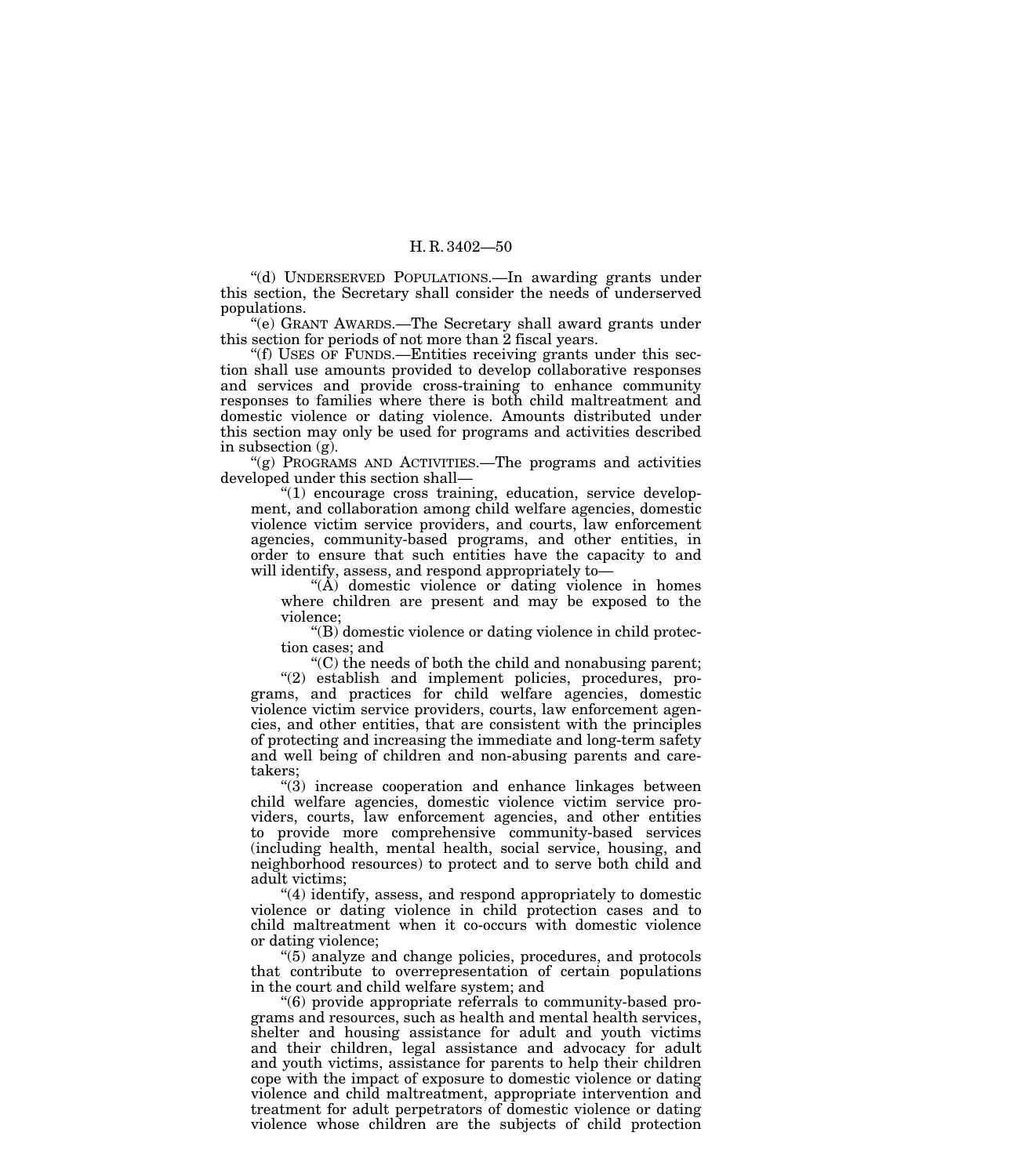cases, programs providing support and assistance to underserved populations, and other necessary supportive services. ''(h) GRANTEE REQUIREMENTS.—

''(1) APPLICATIONS.—Under this section, an entity shall prepare and submit to the Secretary an application at such time, in such manner, and containing such information as the Secretary may require, consistent with the requirements described herein. The application shall—

 $f(A)$  ensure that communities impacted by these systems or organizations are adequately represented in the development of the application, the programs and activities to be undertaken, and that they have a significant role in evaluating the success of the project;

''(B) describe how the training and collaboration activities will enhance or ensure the safety and economic security of families where both child maltreatment and domestic violence or dating violence occurs by providing appropriate resources, protection, and support to the victimized parents of such children and to the children themselves; and

''(C) outline methods and means participating entities will use to ensure that all services are provided in a developmentally, linguistically and culturally competent manner and will utilize community-based supports and resources.

" $(2)$  ELIGIBLE ENTITIES.—To be eligible for a grant under this section, an entity shall be a collaboration that—

"(A) shall include a State or local child welfare agency or Indian Tribe;

''(B) shall include a domestic violence or dating violence victim service provider;

''(C) shall include a law enforcement agency or Bureau of Indian Affairs providing tribal law enforcement;

''(D) may include a court; and

"(E) may include any other such agencies or private nonprofit organizations and faith-based organizations, including community-based organizations, with the capacity to provide effective help to the child and adult victims served by the collaboration.

### **''SEC. 41204. GRANTS TO COMBAT DOMESTIC VIOLENCE, DATING VIOLENCE, SEXUAL ASSAULT, AND STALKING IN MIDDLE AND HIGH SCHOOLS.**

''(a) SHORT TITLE.—This section may be cited as the 'Supporting Teens through Education and Protection Act of 2005' or the 'STEP Act'.

''(b) GRANTS AUTHORIZED.—The Attorney General, through the Director of the Office on Violence Against Women, is authorized to award grants to middle schools and high schools that work with domestic violence and sexual assault experts to enable the schools—

''(1) to provide training to school administrators, faculty, counselors, coaches, healthcare providers, security personnel, and other staff on the needs and concerns of students who experience domestic violence, dating violence, sexual assault, or stalking, and the impact of such violence on students;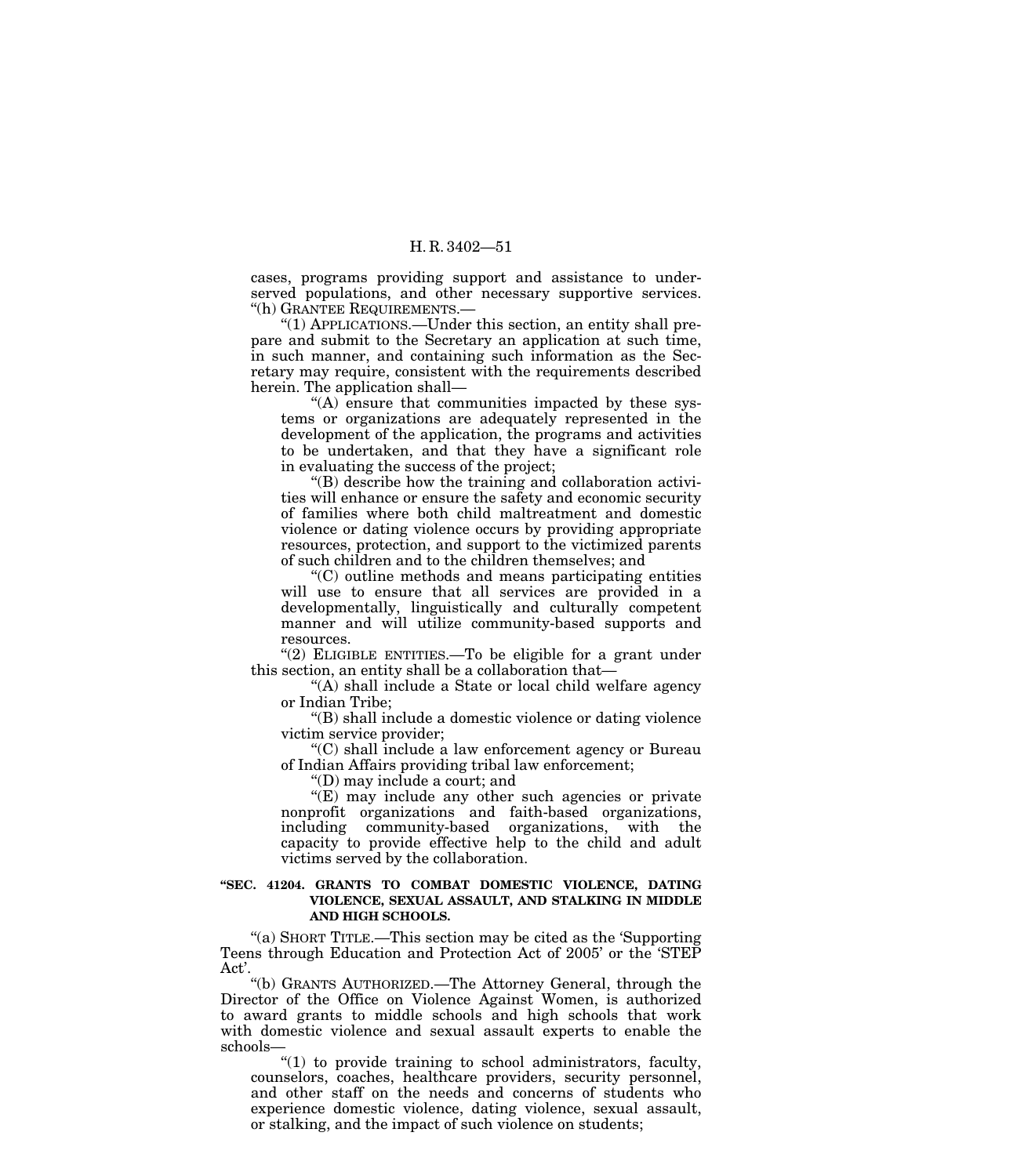$(2)$  to develop and implement policies in middle and high schools regarding appropriate, safe responses to, and identification and referral procedures for, students who are experiencing or perpetrating domestic violence, dating violence, sexual assault, or stalking, including procedures for handling the requirements of court protective orders issued to or against students or school personnel, in a manner that ensures the safety of the victim and holds the perpetrator accountable;

 $(3)$  to provide support services for students and school personnel, such as a resource person who is either on-site or on-call, and who is an expert described in subsections  $(i)(2)$ and (i)(3), for the purpose of developing and strengthening effective prevention and intervention strategies for students and school personnel experiencing domestic violence, dating violence, sexual assault or stalking;

"(4) to provide developmentally appropriate educational programming to students regarding domestic violence, dating violence, sexual assault, and stalking, and the impact of experiencing domestic violence, dating violence, sexual assault, and stalking on children and youth by adapting existing curricula activities to the relevant student population;

''(5) to work with existing mentoring programs and develop strong mentoring programs for students, including student athletes, to help them understand and recognize violence and violent behavior, how to prevent it and how to appropriately address their feelings; and

''(6) to conduct evaluations to assess the impact of programs and policies assisted under this section in order to enhance the development of the programs.

''(c) AWARD BASIS.—The Director shall award grants and contracts under this section on a competitive basis.

''(d) POLICY DISSEMINATION.—The Director shall disseminate to middle and high schools any existing Department of Justice, Department of Health and Human Services, and Department of Education policy guidance and curricula regarding the prevention of domestic violence, dating violence, sexual assault, and stalking,

and the impact of the violence on children and youth.<br>"(e) NONDISCLOSURE OF CONFIDENTIAL OR PRIVATE INFORMA-TION.—In order to ensure the safety of adult, youth, and minor victims of domestic violence, dating violence, sexual assault, or stalking and their families, grantees and subgrantees shall protect the confidentiality and privacy of persons receiving services. Grantees and subgrantees pursuant to this section shall not disclose any personally identifying information or individual information collected in connection with services requested, utilized, or denied through grantees' and subgrantees' programs. Grantees and subgrantees shall not reveal individual client information without the informed, written, reasonably time-limited consent of the person (or in the case of unemancipated minor, the minor and the parent or guardian, except that consent for release may not be given by the abuser of the minor or of the other parent of the minor) about whom information is sought, whether for this program or any other Tribal, Federal, State or Territorial grant program. If release of such information is compelled by statutory or court mandate, grantees and subgrantees shall make reasonable attempts to provide notice to victims affected by the disclosure of information. If such personally identifying information is or will be revealed,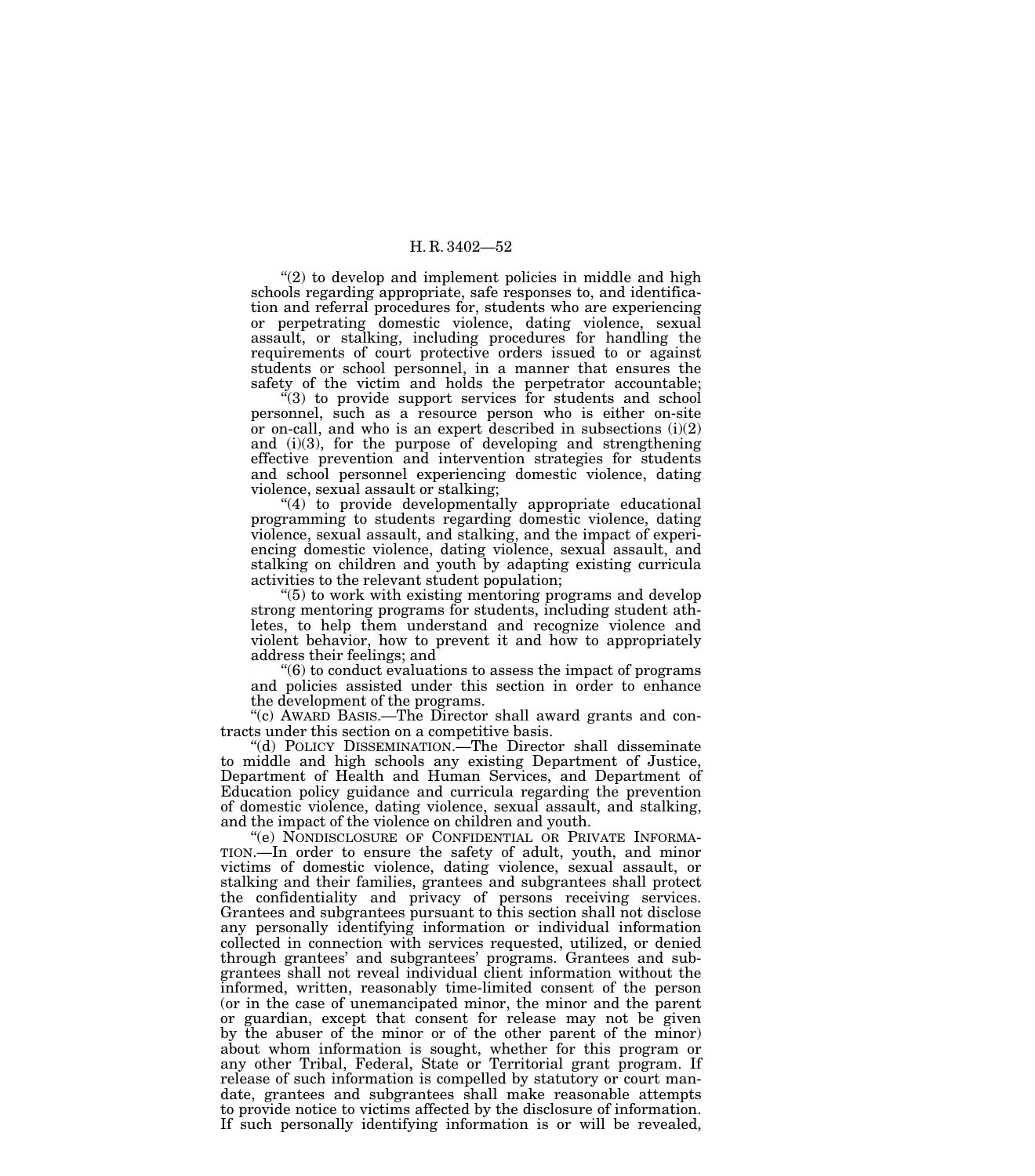grantees and subgrantees shall take steps necessary to protect the privacy and safety of the persons affected by the release of the information. Grantees may share non-personally identifying data in the aggregate regarding services to their clients and nonpersonally identifying demographic information in order to comply with Tribal, Federal, State or Territorial reporting, evaluation, or data collection requirements. Grantees and subgrantees may share court-generated information contained in secure, governmental registries for protection order enforcement purposes.

''(f) GRANT TERM AND ALLOCATION.—

 $''(1)$  TERM.—The Director shall make the grants under this section for a period of 3 fiscal years.

"(2) ALLOCATION.—Not more than 15 percent of the funds available to a grantee in a given year shall be used for the purposes described in subsection  $(b)(4)(D)$ ,  $(b)(5)$ , and  $(b)(6)$ . ''(g) DISTRIBUTION.—

" $(1)$  IN GENERAL.—Not less than 5 percent of funds appropriated under subsection (l) in any year shall be available for grants to tribal schools, schools on tribal lands or schools whose student population is more than 25 percent Native American.

''(2) ADMINISTRATION.—The Director shall not use more than 5 percent of funds appropriated under subsection (l) in any year for administration, monitoring and evaluation of grants made available under this section.

"(3) TRAINING, TECHNICAL ASSISTANCE, AND DATA COLLEC-TION.—Not less than 5 percent of funds appropriated under subsection (l) in any year shall be available to provide training, technical assistance, and data collection for programs funded under this section.

''(h) APPLICATION.—To be eligible to be awarded a grant or contract under this section for any fiscal year, a middle or secondary school, in consultation with an expert as described in subsections (i)(2) and (i)(3), shall submit an application to the Director at such time and in such manner as the Director shall prescribe.

''(i) ELIGIBLE ENTITIES.—To be eligible to receive a grant under this section, an entity shall be a partnership that—

 $(1)$  shall include a public, charter, tribal, or nationally accredited private middle or high school, a school administered by the Department of Defense under 10 U.S.C. 2164 or 20 U.S.C. 921, a group of schools, or a school district;

''(2) shall include a domestic violence victim service provider that has a history of working on domestic violence and the impact that domestic violence and dating violence have on children and youth;

''(3) shall include a sexual assault victim service provider, such as a rape crisis center, program serving tribal victims of sexual assault, or coalition or other nonprofit nongovernmental organization carrying out a community-based sexual assault program, that has a history of effective work concerning sexual assault and the impact that sexual assault has on children and youth; and

"(4) may include a law enforcement agency, the State, Tribal, Territorial or local court, nonprofit nongovernmental organizations and service providers addressing sexual harassment, bullying or gang-related violence in schools, and any other such agencies or nonprofit nongovernmental organizations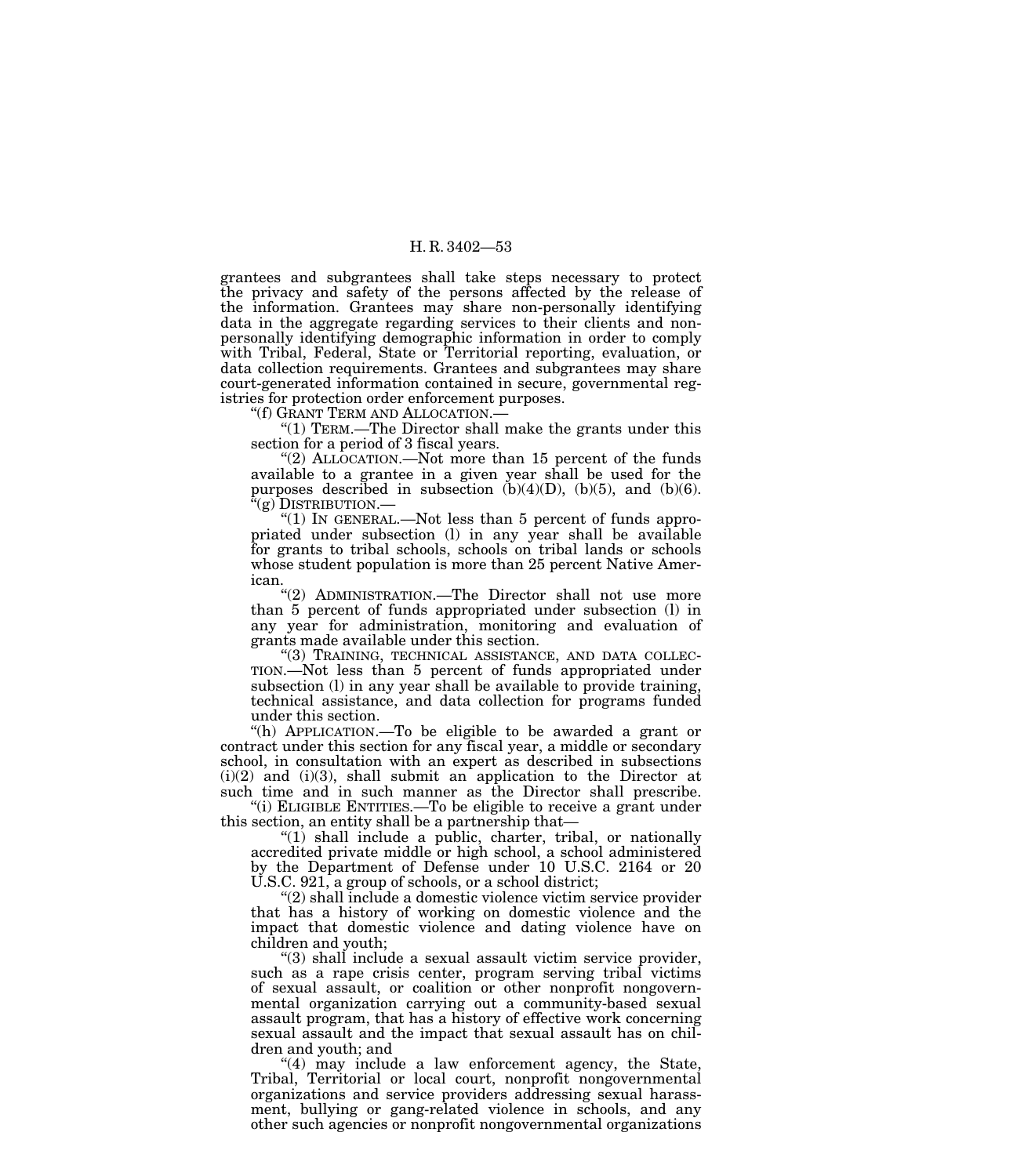with the capacity to provide effective assistance to the adult, youth, and minor victims served by the partnership.

''(j) PRIORITY.—In awarding grants under this section, the Director shall give priority to entities that have submitted applications in partnership with relevant courts or law enforcement agencies.

"(k) REPORTING AND DISSEMINATION OF INFORMATION.-

''(1) REPORTING.—Each of the entities that are members of the applicant partnership described in subsection (i), that receive a grant under this section shall jointly prepare and submit to the Director every 18 months a report detailing the activities that the entities have undertaken under the grant and such additional information as the Director shall require.

''(2) DISSEMINATION OF INFORMATION.—Within 9 months of the completion of the first full grant cycle, the Director shall publicly disseminate, including through electronic means, model policies and procedures developed and implemented in middle and high schools by the grantees, including information on the impact the policies have had on their respective schools and communities.

''(l) AUTHORIZATION OF APPROPRIATIONS.—

" $(1)$  In GENERAL.—There is authorized to be appropriated to carry out this section, \$5,000,000 for each of fiscal years 2007 through 2011.

''(2) AVAILABILITY.—Funds appropriated under paragraph (1) shall remain available until expended.''.

#### **SEC. 304. GRANTS TO COMBAT VIOLENT CRIMES ON CAMPUSES.**

(a) GRANTS AUTHORIZED.—

(1) IN GENERAL.—The Attorney General is authorized to make grants to institutions of higher education, for use by such institutions or consortia consisting of campus personnel, student organizations, campus administrators, security personnel, and regional crisis centers affiliated with the institution, to develop and strengthen effective security and investigation strategies to combat domestic violence, dating violence, sexual assault, and stalking on campuses, and to develop and strengthen victim services in cases involving such crimes against women on campuses, which may include partnerships with local criminal justice authorities and community-based victim services agencies.

(2) AWARD BASIS.—The Attorney General shall award grants and contracts under this section on a competitive basis for a period of 3 years. The Attorney General, through the Director of the Office on Violence Against Women, shall award the grants in amounts of not more than \$500,000 for individual institutions of higher education and not more than \$1,000,000 for consortia of such institutions.

(3) EQUITABLE PARTICIPATION.—The Attorney General shall make every effort to ensure—

(A) the equitable participation of private and public institutions of higher education in the activities assisted under this section;

(B) the equitable geographic distribution of grants under this section among the various regions of the United States; and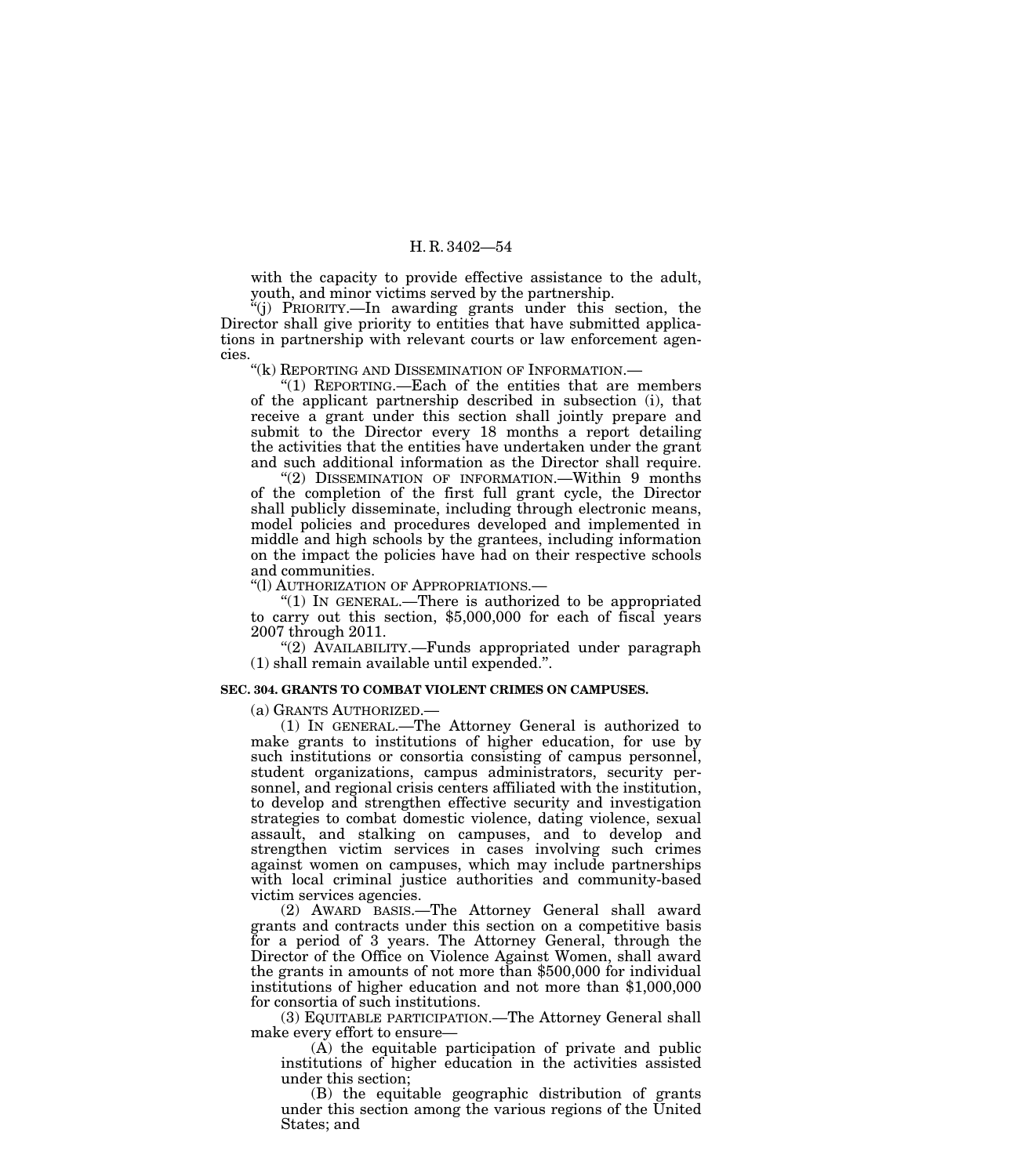(C) the equitable distribution of grants under this section to tribal colleges and universities and traditionally black colleges and universities.

(b) USE OF GRANT FUNDS.—Grant funds awarded under this section may be used for the following purposes:

(1) To provide personnel, training, technical assistance, data collection, and other equipment with respect to the increased apprehension, investigation, and adjudication of persons committing domestic violence, dating violence, sexual assault, and stalking on campus.

(2) To train campus administrators, campus security personnel, and personnel serving on campus disciplinary or judicial boards to develop and implement campus policies, protocols, and services that more effectively identify and respond to the crimes of domestic violence, dating violence, sexual assault, and stalking. Within 90 days after the date of enactment of this Act, the Attorney General shall issue and make available minimum standards of training relating to domestic violence, dating violence, sexual assault, and stalking on campus, for all campus security personnel and personnel serving on campus disciplinary or judicial boards.

(3) To implement and operate education programs for the prevention of domestic violence, dating violence, sexual assault, and stalking.

(4) To develop, enlarge, or strengthen victim services programs on the campuses of the institutions involved, including programs providing legal, medical, or psychological counseling, for victims of domestic violence, dating violence, sexual assault, and stalking, and to improve delivery of victim assistance on campus. To the extent practicable, such an institution shall collaborate with any entities carrying out nonprofit and other victim services programs, including domestic violence, dating violence, sexual assault, and stalking victim services programs in the community in which the institution is located. If appropriate victim services programs are not available in the community or are not accessible to students, the institution shall, to the extent practicable, provide a victim services program on campus or create a victim services program in collaboration with a community-based organization. The institution shall use not less than 20 percent of the funds made available through the grant for a victim services program provided in accordance with this paragraph.

(5) To create, disseminate, or otherwise provide assistance and information about victims' options on and off campus to bring disciplinary or other legal action, including assistance to victims in immigration matters.

(6) To develop, install, or expand data collection and communication systems, including computerized systems, linking campus security to the local law enforcement for the purpose of identifying and tracking arrests, protection orders, violations of protection orders, prosecutions, and convictions with respect to the crimes of domestic violence, dating violence, sexual assault, and stalking on campus.

(7) To provide capital improvements (including improved lighting and communications facilities but not including the construction of buildings) on campuses to address the crimes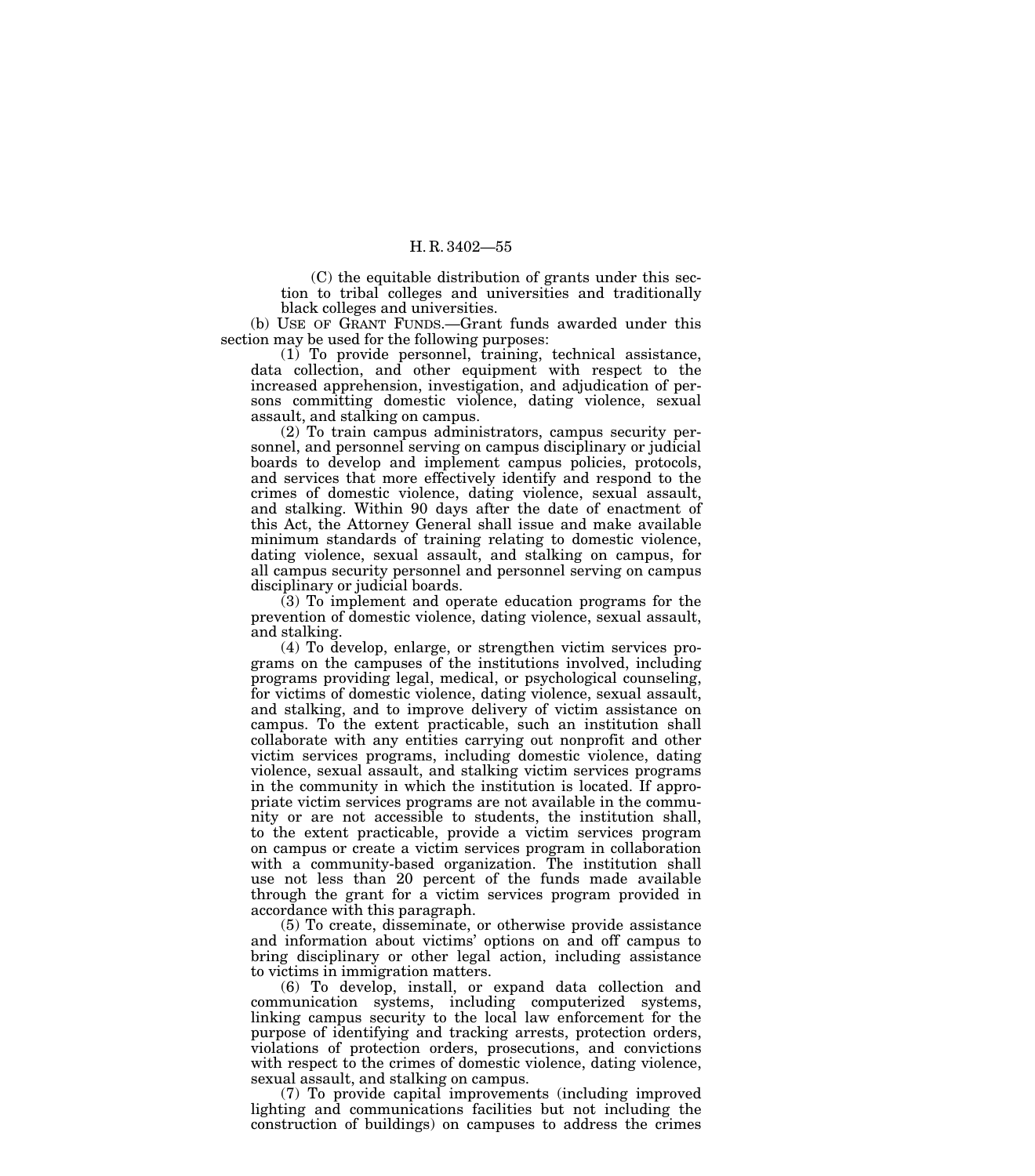of domestic violence, dating violence, sexual assault, and stalking.

(8) To support improved coordination among campus administrators, campus security personnel, and local law enforcement to reduce domestic violence, dating violence, sexual assault, and stalking on campus.

(c) APPLICATIONS.—

(1) IN GENERAL.—In order to be eligible to be awarded a grant under this section for any fiscal year, an institution of higher education shall submit an application to the Attorney General at such time and in such manner as the Attorney General shall prescribe.

(2) CONTENTS.—Each application submitted under paragraph (1) shall—

(A) describe the need for grant funds and the plan for implementation for any of the purposes described in subsection (b);

(B) include proof that the institution of higher education collaborated with any non-profit, nongovernmental entities carrying out other victim services programs, including domestic violence, dating violence, sexual assault, and stalking victim services programs in the community in which the institution is located;

(C) describe the characteristics of the population being served, including type of campus, demographics of the population, and number of students;

(D) provide measurable goals and expected results from the use of the grant funds;

(E) provide assurances that the Federal funds made available under this section shall be used to supplement and, to the extent practical, increase the level of funds that would, in the absence of Federal funds, be made available by the institution for the purposes described in subsection (b); and

(F) include such other information and assurances as the Attorney General reasonably determines to be necessary.

(3) COMPLIANCE WITH CAMPUS CRIME REPORTING REQUIRED.—No institution of higher education shall be eligible for a grant under this section unless such institution is in compliance with the requirements of section 485(f) of the Higher Education Act of 1965 (20 U.S.C. 1092(f)). Up to \$200,000 of the total amount of grant funds appropriated under this section for fiscal years 2007 through 2011 may be used to provide technical assistance in complying with the mandatory reporting requirements of section 485(f) of such Act.

(d) GENERAL TERMS AND CONDITIONS.—

(1) NONMONETARY ASSISTANCE.—In addition to the assistance provided under this section, the Attorney General may request any Federal agency to use the agency's authorities and the resources granted to the agency under Federal law (including personnel, equipment, supplies, facilities, and managerial, technical, and advisory services) in support of campus security, and investigation and victim service efforts.

(2) GRANTEE REPORTING.—

(A) ANNUAL REPORT.—Each institution of higher education receiving a grant under this section shall submit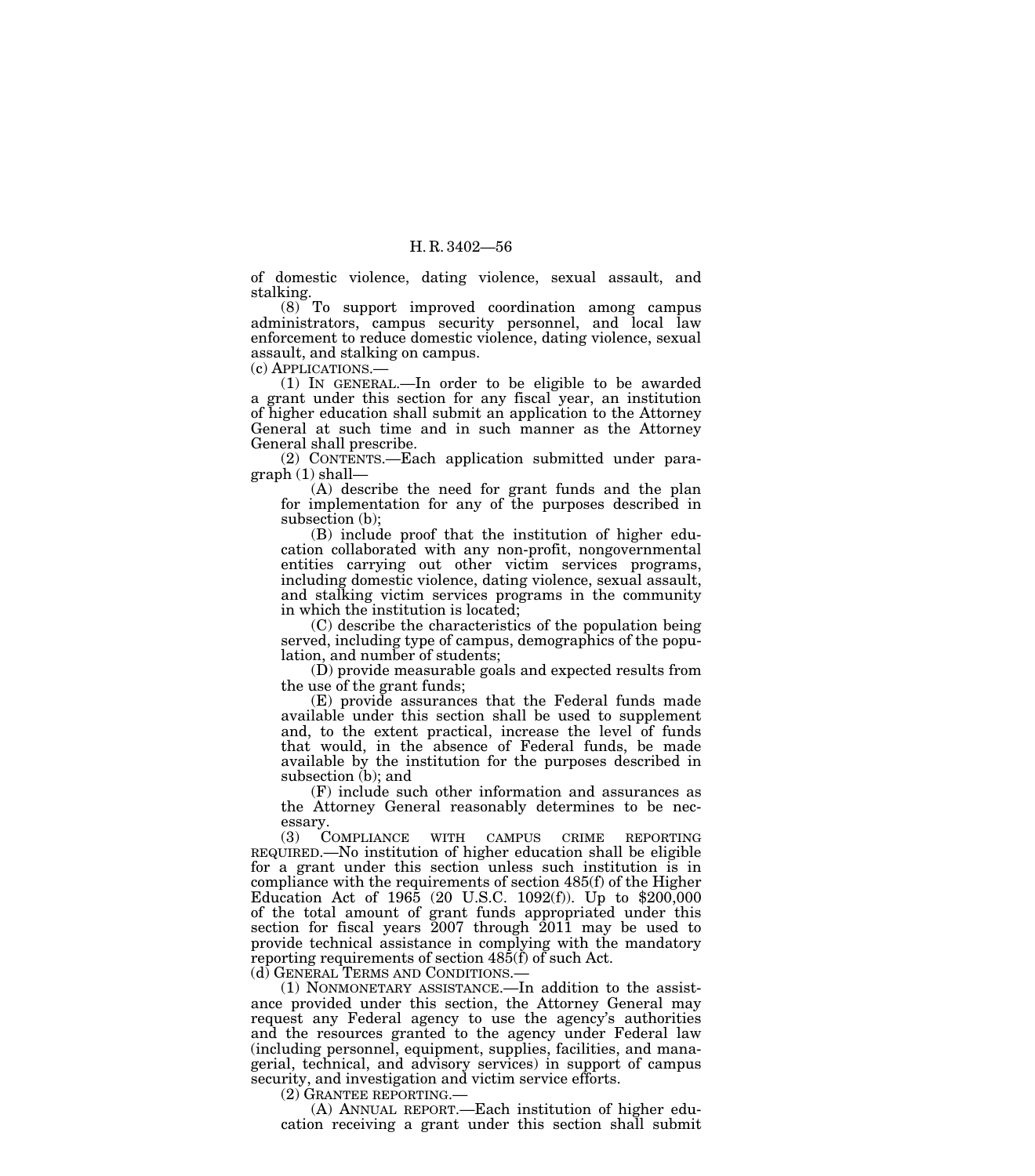a biennial performance report to the Attorney General. The Attorney General shall suspend funding under this section for an institution of higher education if the institution fails to submit such a report.

(B) FINAL REPORT.—Upon completion of the grant period under this section, the institution shall file a performance report with the Attorney General and the Secretary of Education explaining the activities carried out under this section together with an assessment of the effectiveness of those activities in achieving the purposes described in subsection (b).

(3) REPORT TO CONGRESS.—Not later than 180 days after the end of the fiscal year for which grants are awarded under this section, the Attorney General shall submit to Congress a report that includes—

(A) the number of grants, and the amount of funds, distributed under this section;

(B) a summary of the purposes for which the grants were provided and an evaluation of the progress made under the grant;

(C) a statistical summary of the persons served, detailing the nature of victimization, and providing data on age, sex, race, ethnicity, language, disability, relationship to offender, geographic distribution, and type of campus; and

(D) an evaluation of the effectiveness of programs funded under this part.

(e) AUTHORIZATION OF APPROPRIATIONS.—For the purpose of carrying out this section, there are authorized to be appropriated \$12,000,000 for fiscal year 2007 and \$15,000,000 for each of fiscal years 2008 through 2011.

(f) REPEAL.—Section 826 of the Higher Education Amendments of 1998 (20 U.S.C. 1152) is repealed.

### **SEC. 305. JUVENILE JUSTICE.**

Section 223(a) of the Juvenile Justice and Delinquency Prevention Act of 1974 (42 U.S.C. 5633(a)) is amended—

 $(1)$  in paragraph  $(7)(B)$ —

 $(\hat{A})$  by redesignating clauses (i), (ii) and (iii), as clauses (ii), (iii), and (iv), respectively; and

(B) by inserting before clause (ii) the following:

"(i) an analysis of gender-specific services for the prevention and treatment of juvenile delinquency, including the types of such services available and the need for such services;".

### **SEC. 306. SAFE HAVENS.**

Section 1301 of the Victims of Trafficking and Violence Protection Act of 2000 (42 U.S.C. 10420) is amended—

(1) by striking the section heading and inserting the following:

### **''SEC. 10402. SAFE HAVENS FOR CHILDREN.'';**

 $(2)$  in subsection  $(a)$ 

(A) by inserting '', through the Director of the Office on Violence Against Women," after "Attorney General";

(B) by inserting ''dating violence,'' after ''domestic violence,'';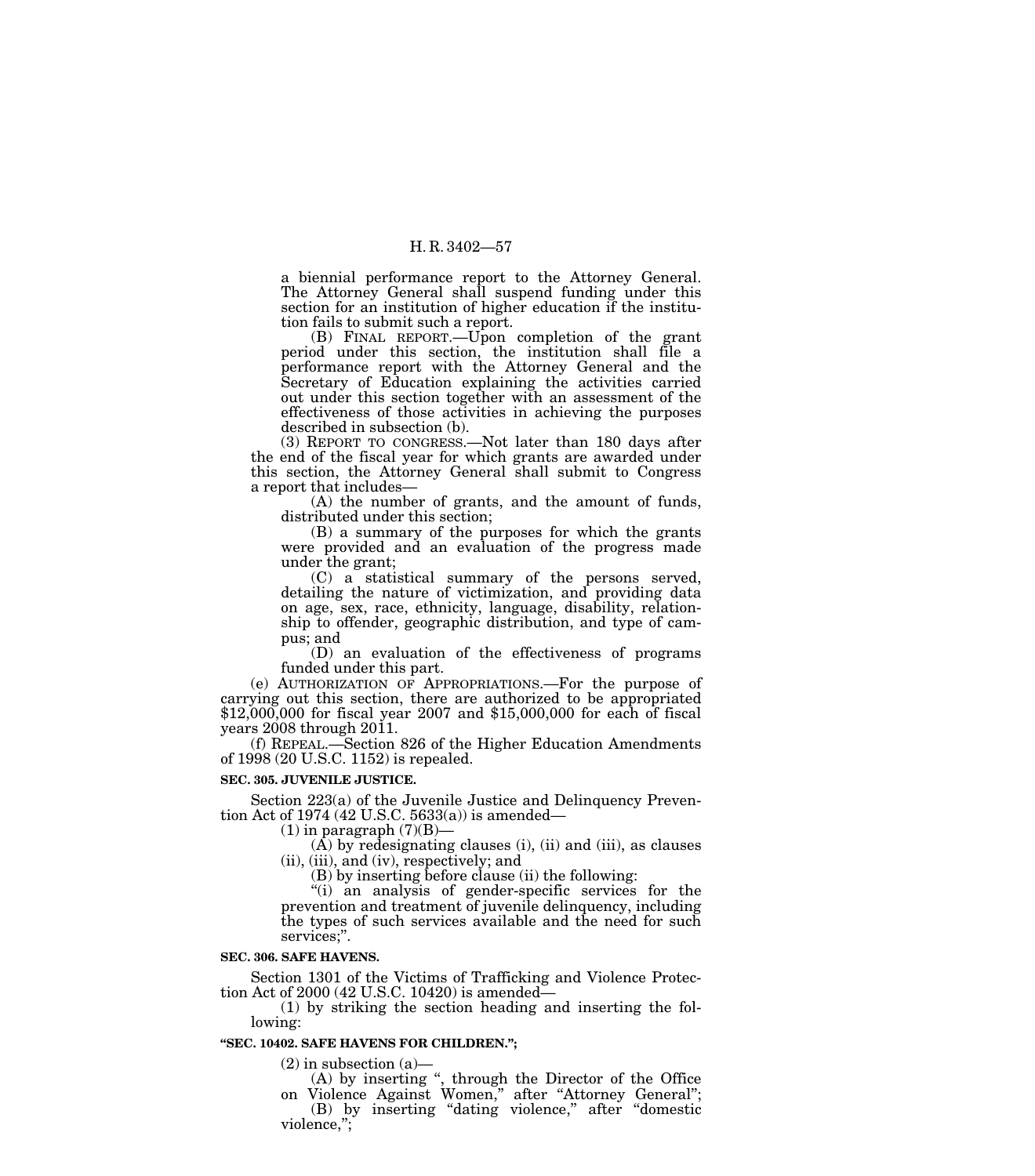(C) by striking ''to provide'' and inserting the following: " $(1)$  to provide";

(D) by striking the period at the end and inserting a semicolon; and

(E) by adding at the end the following:

 $''(2)$  to protect children from the trauma of witnessing domestic or dating violence or experiencing abduction, injury, or death during parent and child visitation exchanges;

"(3) to protect parents or caretakers who are victims of domestic and dating violence from experiencing further violence, abuse, and threats during child visitation exchanges; and

 $(4)$  to protect children from the trauma of experiencing sexual assault or other forms of physical assault or abuse during parent and child visitation and visitation exchanges.''; and

(3) by striking subsection (e) and inserting the following: ''(e) AUTHORIZATION OF APPROPRIATIONS.—

" $(1)$  IN GENERAL.—There is authorized to be appropriated to carry out this section, \$20,000,000 for each of fiscal years 2007 through 2011. Funds appropriated under this section shall remain available until expended.

" $(2)$  USE OF FUNDS.—Of the amounts appropriated to carry out this section for each fiscal year, the Attorney General shall—

"(A) set aside not less than  $7$  percent for grants to Indian tribal governments or tribal organizations;

"(B) use not more than 3 percent for evaluation, monitoring, site visits, grantee conferences, and other administrative costs associated with conducting activities under this section; and

''(C) set aside not more than 8 percent for technical assistance and training to be provided by organizations having nationally recognized expertise in the design of safe and secure supervised visitation programs and visitation exchange of children in situations involving domestic violence, dating violence, sexual assault, or stalking.''.

# **TITLE IV—STRENGTHENING AMERICA'S FAMILIES BY PREVENTING VIOLENCE**

# **SEC. 401. PREVENTING VIOLENCE AGAINST WOMEN AND CHILDREN.**

The Violence Against Women Act of 1994 (108 Stat. 1902 et seq.) is amended by adding at the end the following:

# **''Subtitle M—Strengthening America's Families by Preventing Violence Against Women and Children**

# **''SEC. 41301. FINDINGS.**

''Congress finds that—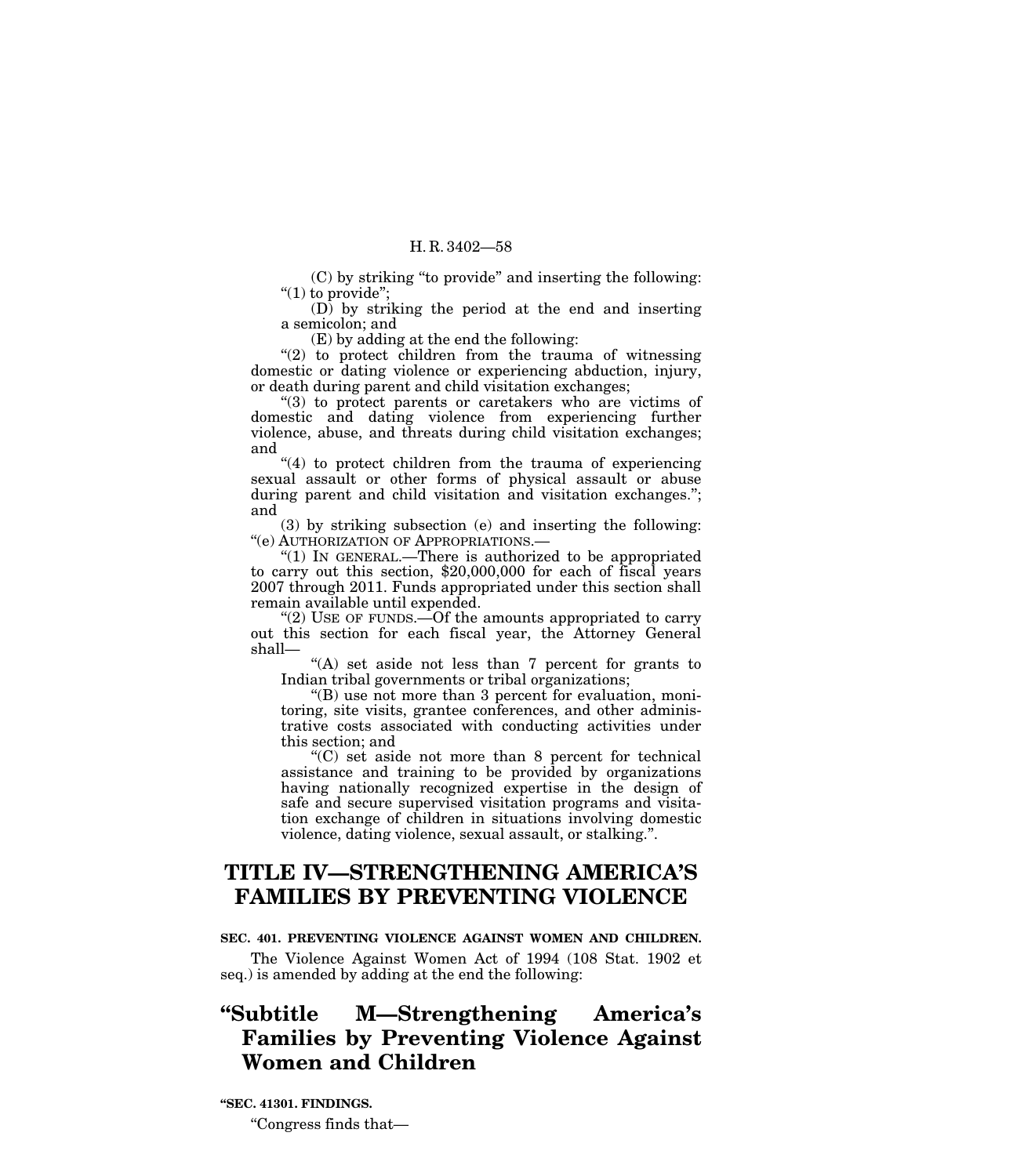''(1) the former United States Advisory Board on Child Abuse suggests that domestic violence may be the single major precursor to child abuse and neglect fatalities in this country;

" $(2)$  studies suggest that as many as  $10,000,000$  children witness domestic violence every year;

"(3) studies suggest that among children and teenagers, recent exposure to violence in the home was a significant factor in predicting a child's violent behavior;

''(4) a study by the Nurse-Family Partnership found that children whose parents did not participate in home visitation programs that provided coaching in parenting skills, advice and support, were almost 5 times more likely to be abused in their first 2 years of life;

''(5) a child's exposure to domestic violence seems to pose the greatest independent risk for being the victim of any act of partner violence as an adult;

''(6) children exposed to domestic violence are more likely to believe that using violence is an effective means of getting one's needs met and managing conflict in close relationships;

" $(7)$  children exposed to abusive parenting, harsh or erratic discipline, or domestic violence are at increased risk for juvenile crime; and

''(8) in a national survey of more than 6,000 American families, 50 percent of men who frequently assaulted their wives also frequently abused their children.

#### **''SEC. 41302. PURPOSE.**

''The purpose of this subtitle is to—

 $\sqrt{\ }$ (1) prevent crimes involving violence against women, children, and youth;

"(2) increase the resources and services available to prevent violence against women, children, and youth;

''(3) reduce the impact of exposure to violence in the lives of children and youth so that the intergenerational cycle of violence is interrupted;

''(4) develop and implement education and services programs to prevent children in vulnerable families from becoming victims or perpetrators of domestic violence, dating violence, sexual assault, or stalking;

''(5) promote programs to ensure that children and youth receive the assistance they need to end the cycle of violence and develop mutually respectful, nonviolent relationships; and

''(6) encourage collaboration among community-based organizations and governmental agencies serving children and youth, providers of health and mental health services and providers of domestic violence, dating violence, sexual assault, and stalking victim services to prevent violence against women and children.

#### **''SEC. 41303. GRANTS TO ASSIST CHILDREN AND YOUTH EXPOSED TO VIOLENCE.**

''(a) GRANTS AUTHORIZED.— ''(1) IN GENERAL.—The Attorney General, acting through the Director of the Office on Violence Against Women, and in collaboration with the Department of Health and Human Services, is authorized to award grants on a competitive basis to eligible entities for the purpose of mitigating the effects of domestic violence, dating violence, sexual assault, and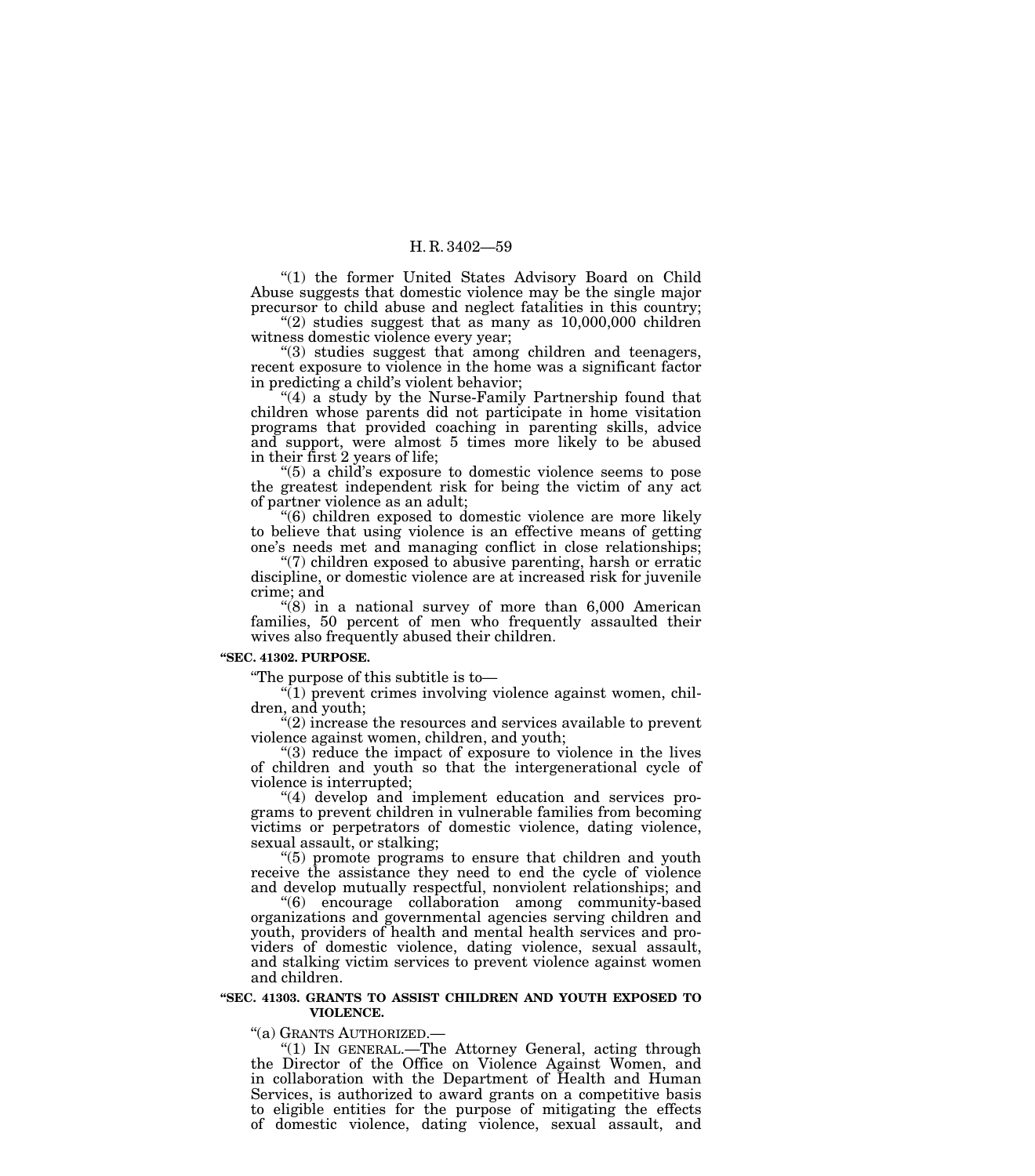stalking on children exposed to such violence, and reducing the risk of future victimization or perpetration of domestic violence, dating violence, sexual assault, and stalking.

" $(2)$  TERM.—The Director shall make grants under this section for a period of 2 fiscal years.

''(3) AWARD BASIS.—The Director shall award grants—

''(A) considering the needs of underserved populations;

''(B) awarding not less than 10 percent of such amounts to Indian tribes for the funding of tribal projects from the amounts made available under this section for a fiscal year;

 $C'$ (C) awarding up to 8 percent for the funding of technical assistance programs from the amounts made available under this section for a fiscal year; and

''(D) awarding not less than 66 percent to programs described in subsection (c)(1) from the amounts made available under this section for a fiscal year.

''(b) AUTHORIZATION OF APPROPRIATIONS.—There is authorized to be appropriated to carry out this section \$20,000,000 for each of fiscal years 2007 through 2011.

"(c) USE OF FUNDS.—The funds appropriated under this section shall be used for—

 $''(1)$  programs that provide services for children exposed to domestic violence, dating violence, sexual assault, or stalking, which may include direct counseling, advocacy, or mentoring, and must include support for the nonabusing parent or the child's caretaker; or

 $"(2)$  training, coordination, and advocacy for programs that serve children and youth (such as Head Start, child care, and after-school programs) on how to safely and confidentially identify children and families experiencing domestic violence and properly refer them to programs that can provide direct services to the family and children, and coordination with other domestic violence or other programs serving children exposed to domestic violence, dating violence, sexual assault, or stalking that can provide the training and direct services referenced in this subsection.

''(d) ELIGIBLE ENTITIES.—To be eligible to receive a grant under this section, an entity shall be a—

 $"(1)$  a victim service provider, tribal nonprofit organization or community-based organization that has a documented history of effective work concerning children or youth exposed to domestic violence, dating violence, sexual assault, or stalking, including programs that provide culturally specific services, Head Start, childcare, faith-based organizations, after school programs, and health and mental health providers; or

''(2) a State, territorial, or tribal, or local unit of government agency that is partnered with an organization described in paragraph (1).

 $e^{\alpha}(e)$  GRANTEE REQUIREMENTS.—Under this section, an entity shall—

" $(1)$  prepare and submit to the Director an application at such time, in such manner, and containing such information as the Director may require; and

 $(2)$  at a minimum, describe in the application the policies and procedures that the entity has or will adopt to—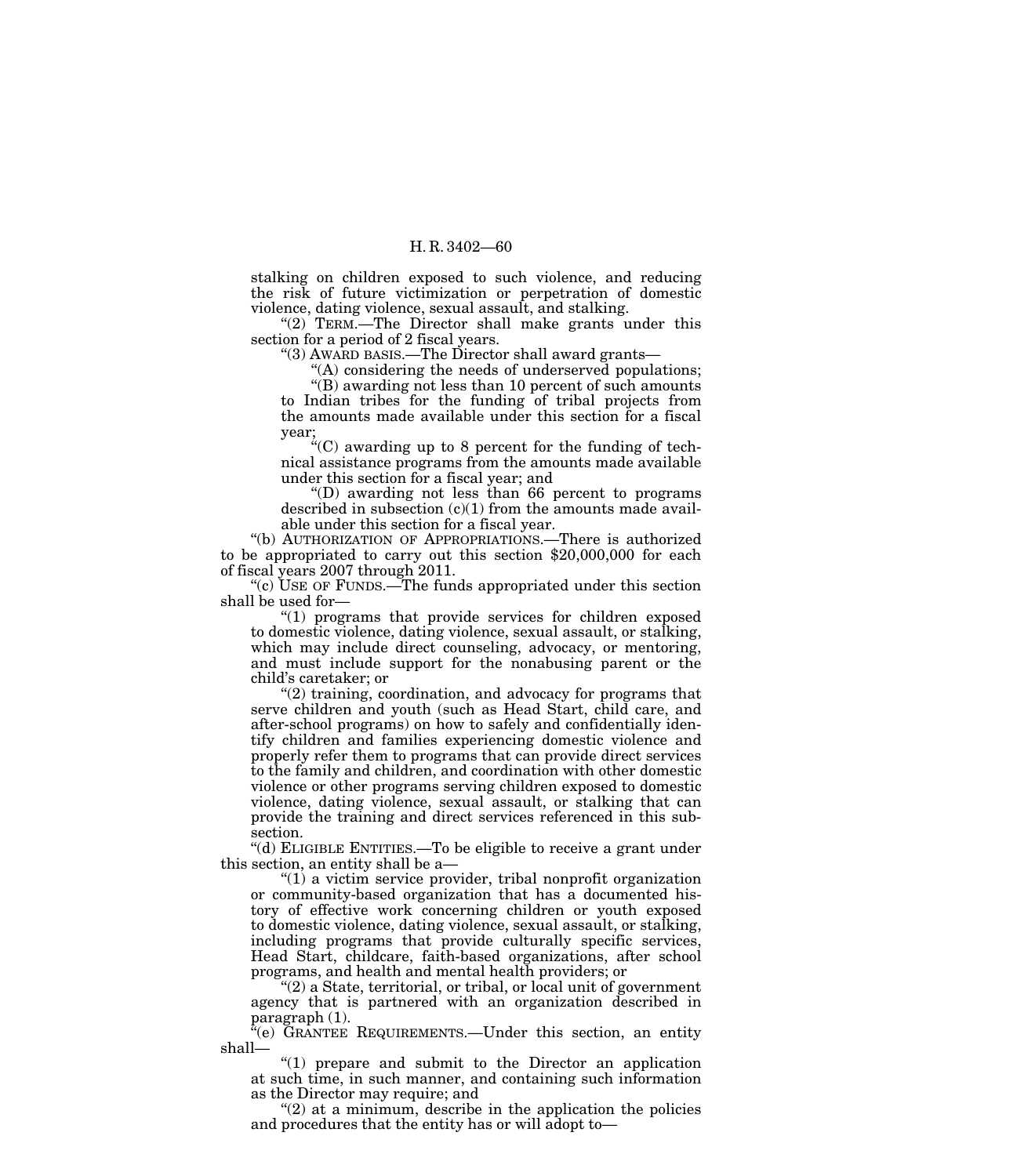''(A) enhance or ensure the safety and security of children who have been or are being exposed to violence and their nonabusing parent, enhance or ensure the safety and security of children and their nonabusing parent in homes already experiencing domestic violence, dating violence, sexual assault, or stalking; and

''(B) ensure linguistically, culturally, and community relevant services for underserved communities.

## **''SEC. 41304. DEVELOPMENT OF CURRICULA AND PILOT PROGRAMS FOR HOME VISITATION PROJECTS.**

''(a) GRANTS AUTHORIZED.—

" $(1)$  In GENERAL.—The Attorney General, acting through the Director of the Office on Violence Against Women, and in collaboration with the Department of Health and Human Services, shall award grants on a competitive basis to home visitation programs, in collaboration with victim service providers, for the purposes of developing and implementing model policies and procedures to train home visitation service providers on addressing domestic violence, dating violence, sexual assault, and stalking in families experiencing violence, or at risk of violence, to reduce the impact of that violence on children, maintain safety, improve parenting skills, and break intergenerational cycles of violence.

 $\sqrt{\ }$ (2) TERM.—The Director shall make the grants under this section for a period of 2 fiscal years.

''(3) AWARD BASIS.—The Director shall—

 $(A)$  consider the needs of underserved populations;

''(B) award not less than 7 percent of such amounts for the funding of tribal projects from the amounts made available under this section for a fiscal year; and

''(C) award up to 8 percent for the funding of technical assistance programs from the amounts made available under this section for a fiscal year.

''(b) AUTHORIZATION OF APPROPRIATIONS.—There is authorized to be appropriated to carry out this section \$7,000,000 for each of fiscal years 2007 through 2011.

 $C$ ) ELIGIBLE ENTITIES.—To be eligible to receive a grant under this section, an entity shall be a national, Federal, State, local, territorial, or tribal—

 $''(1)$  home visitation program that provides services to pregnant women and to young children and their parent or primary caregiver that are provided in the permanent or temporary residence or in other familiar surroundings of the individual or family receiving such services; or

"(2) victim services organization or agency in collaboration with an organization or organizations listed in paragraph (1). ''(d) GRANTEE REQUIREMENTS.—Under this section, an entity shall—

 $''(1)$  prepare and submit to the Director an application at such time, in such manner, and containing such information as the Director may require; and

 $(2)$  describe in the application the policies and procedures that the entity has or will adopt to—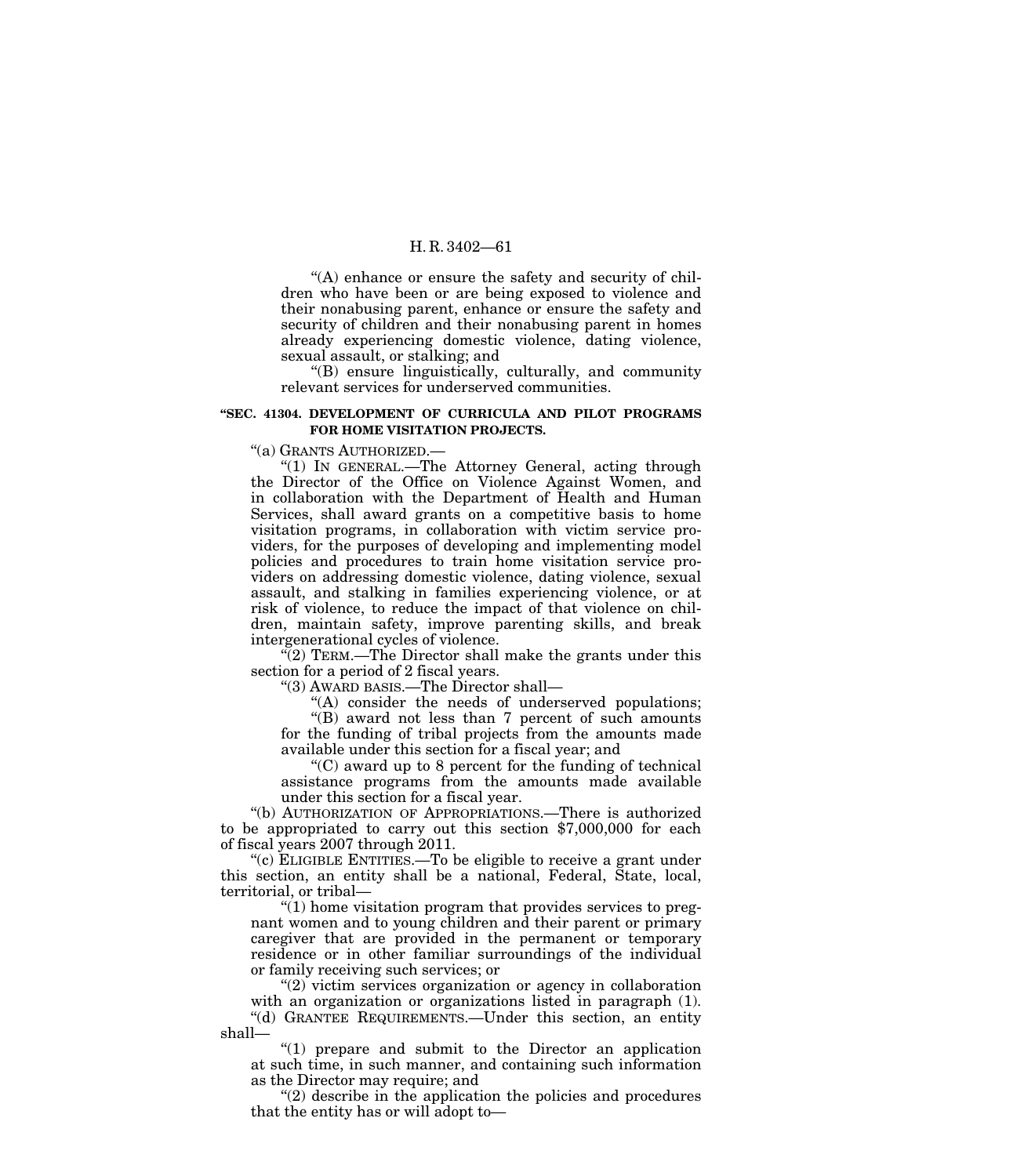''(A) enhance or ensure the safety and security of children and their nonabusing parent in homes already experiencing domestic violence, dating violence, sexual assault, or stalking;

''(B) ensure linguistically, culturally, and community relevant services for underserved communities;

 $C$ ) ensure the adequate training by domestic violence, dating violence, sexual assault or stalking victim service providers of home visitation grantee program staff to—

"(i) safely screen for and/or recognize domestic violence, dating violence, sexual assault, and stalking;

"(ii) understand the impact of domestic violence or sexual assault on children and protective actions taken by a nonabusing parent or caretaker in response to violence against anyone in the household; and

''(iii) link new parents with existing community resources in communities where resources exist; and

''(D) ensure that relevant State and local domestic violence, dating violence, sexual assault, and stalking victim service providers and coalitions are aware of the efforts of organizations receiving grants under this section, and are included as training partners, where possible.

# **''SEC. 41305. ENGAGING MEN AND YOUTH IN PREVENTING DOMESTIC VIOLENCE, DATING VIOLENCE, SEXUAL ASSAULT, AND STALKING.**

''(a) GRANTS AUTHORIZED.—

''(1) IN GENERAL—The Attorney General, acting through the Director of the Office on Violence Against Women, and in collaboration with the Department of Health and Human Services, shall award grants on a competitive basis to eligible entities for the purpose of developing or enhancing programs related to engaging men and youth in preventing domestic violence, dating violence, sexual assault, and stalking by helping them to develop mutually respectful, nonviolent relationships.

" $(2)$  TERM.—The Director shall make grants under this section for a period of 2 fiscal years.

''(3) AWARD BASIS.—The Director shall award grants—

"(A) considering the needs of underserved populations;

''(B) awarding not less than 10 percent of such amounts for the funding of Indian tribes from the amounts made available under this section for a fiscal year; and

 $C$ ) awarding up to 8 percent for the funding of technical assistance for grantees and non-grantees working in this area from the amounts made available under this section for a fiscal year.

''(b) AUTHORIZATION OF APPROPRIATIONS.—There is authorized to be appropriated to carry out this section \$10,000,000 for each of fiscal years 2007 through 2011.

''(c) USE OF FUNDS.—

''(1) PROGRAMS.—The funds appropriated under this section shall be used by eligible entities—

''(A) to develop or enhance community-based programs, including gender-specific programs in accordance with applicable laws that—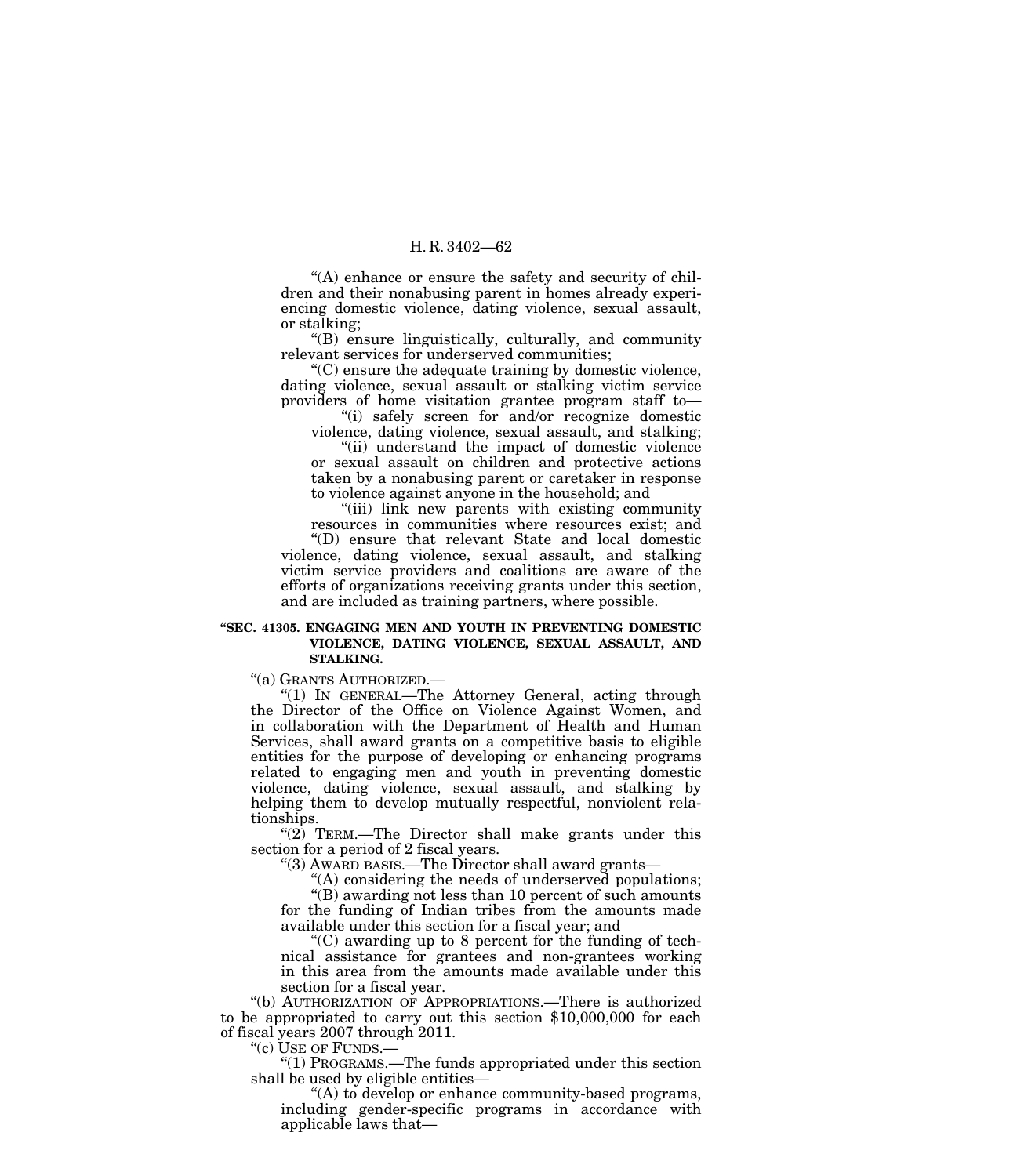''(i) encourage children and youth to pursue nonviolent relationships and reduce their risk of becoming victims or perpetrators of domestic violence, dating violence, sexual assault, or stalking; and

''(ii) that include at a minimum—

''(I) information on domestic violence, dating violence, sexual assault, stalking, or child sexual abuse and how they affect children and youth; and

''(II) strategies to help participants be as safe as possible; or

''(B) to create public education campaigns and community organizing to encourage men and boys to work as allies with women and girls to prevent violence against women and girls conducted by entities that have experience in conducting public education campaigns that address domestic violence, dating violence, sexual assault, or stalking.

"(2) MEDIA LIMITS.—No more than 40 percent of funds received by a grantee under this section may be used to create and distribute media materials.

''(d) ELIGIBLE ENTITIES.—

''(1) RELATIONSHIPS.—Eligible entities under subsection  $(c)(1)(A)$  are-

''(A) nonprofit, nongovernmental domestic violence, dating violence, sexual assault, or stalking victim service providers or coalitions;

''(B) community-based child or youth services organizations with demonstrated experience and expertise in addressing the needs and concerns of young people;

''(C) a State, territorial, tribal, or unit of local governmental entity that is partnered with an organization described in subparagraph (A) or (B); or

 $f(D)$  a program that provides culturally specific services.

''(2) AWARENESS CAMPAIGN.—Eligible entities under subsection  $(c)(1)(B)$  are-

''(A) nonprofit, nongovernmental organizations or coalitions that have a documented history of creating and administering effective public education campaigns addressing the prevention of domestic violence, dating violence, sexual assault or stalking; or

''(B) a State, territorial, tribal, or unit of local governmental entity that is partnered with an organization described in subparagraph (A).

''(e) GRANTEE REQUIREMENTS.—Under this section, an entity shall—

"(1) prepare and submit to the Director an application at such time, in such manner, and containing such information as the Director may require; and

"(2) eligible entities pursuant to subsection  $(c)(1)(A)$  shall describe in the application the policies and procedures that the entity has or will adopt to—

 $\mathcal{L}^*(A)$  enhance or ensure the safety and security of children and youth already experiencing domestic violence, dating violence, sexual assault, or stalking in their lives;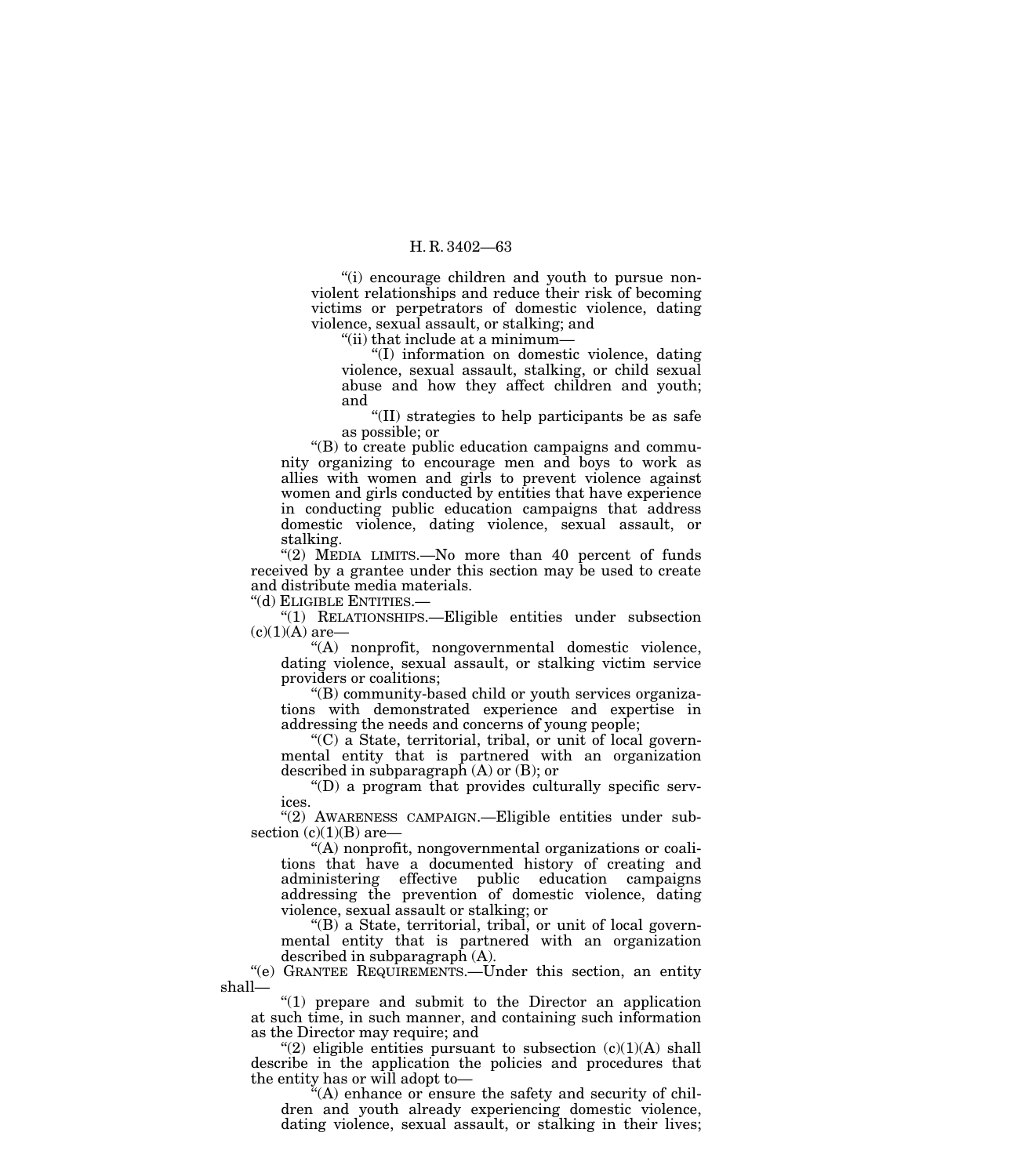''(B) ensure linguistically, culturally, and community relevant services for underserved communities;

''(C) inform participants about laws, services, and resources in the community, and make referrals as appropriate; and

''(D) ensure that State and local domestic violence, dating violence, sexual assault, and stalking victim service providers and coalitions are aware of the efforts of organizations receiving grants under this section.''.

#### **SEC. 402. STUDY CONDUCTED BY THE CENTERS FOR DISEASE CON-TROL AND PREVENTION.**

(a) PURPOSES.—The Secretary of Health and Human Services acting through the National Center for Injury Prevention and Control at the Centers for Disease Control Prevention shall make grants to entities, including domestic and sexual assault coalitions and programs, research organizations, tribal organizations, and academic institutions to support research to examine prevention and intervention programs to further the understanding of sexual and domestic violence by and against adults, youth, and children.

(b) USE OF FUNDS.—The research conducted under this section shall include evaluation and study of best practices for reducing and preventing violence against women and children addressed by the strategies included in Department of Health and Human Services-related provisions this title, including strategies addressing underserved communities.

(c) AUTHORIZATION OF APPROPRIATIONS.—There shall be authorized to be appropriated to carry out this title \$2,000,000 for each of the fiscal years 2007 through 2011.

#### **SEC. 403. PUBLIC AWARENESS CAMPAIGN.**

(a) IN GENERAL.—The Attorney General, acting through the Office on Violence Against Women], shall make grants to States for carrying out a campaign to increase public awareness of issues regarding domestic violence against pregnant women.

(b) AUTHORIZATION OF APPROPRIATIONS.—For the purpose of carrying out this section, there are authorized to be appropriated such sums as may be necessary for each of the fiscal years 2006 through 2010.

# **TITLE V—STRENGTHENING THE HEALTHCARE SYSTEM'S RESPONSE TO DOMESTIC VIOLENCE, DATING VI-OLENCE, SEXUAL ASSAULT, AND STALKING**

# **SEC. 501. FINDINGS.**

Congress makes the following findings:

 $(1)$  The health-related costs of intimate partner violence in the United States exceed \$5,800,000,000 annually.

(2) Thirty-seven percent of all women who sought care in hospital emergency rooms for violence-related injuries were injured by a current or former spouse, boyfriend, or girlfriend.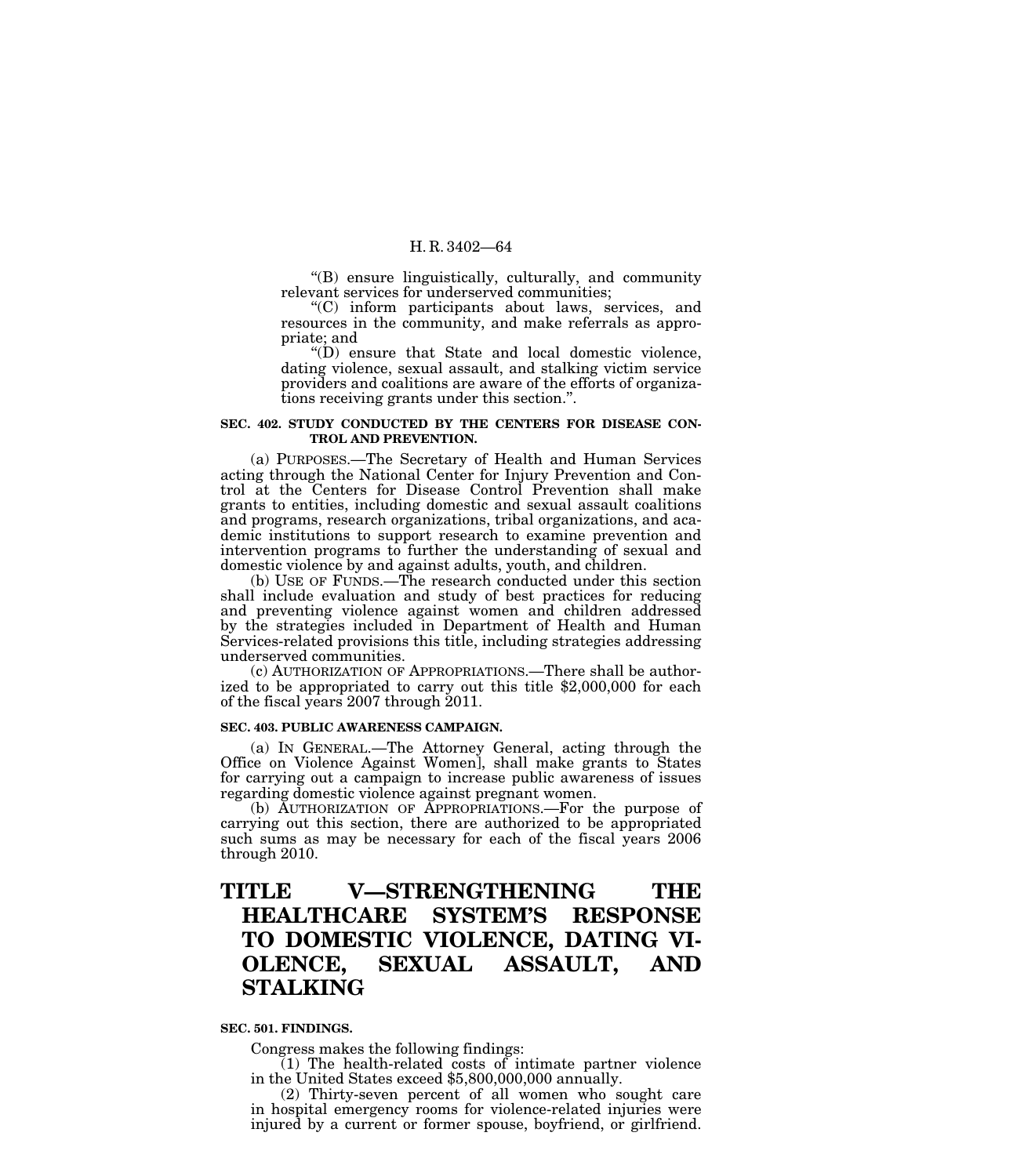(3) In addition to injuries sustained during violent episodes, physical and psychological abuse is linked to a number of adverse physical and mental health effects. Women who have been abused are much more likely to suffer from chronic pain, diabetes, depression, unintended pregnancies, substance abuse and sexually transmitted infections, including HIV/AIDS.

(4) Health plans spend an average of \$1,775 more a year on abused women than on general enrollees.

(5) Each year about 324,000 pregnant women in the United States are battered by the men in their lives. This battering leads to complications of pregnancy, including low weight gain, anemia, infections, and first and second trimester bleeding.

(6) Pregnant and recently pregnant women are more likely to be victims of homicide than to die of any other pregnancyrelated cause, and evidence exists that a significant proportion of all female homicide victims are killed by their intimate partners.

(7) Children who witness domestic violence are more likely to exhibit behavioral and physical health problems including depression, anxiety, and violence towards peers. They are also more likely to attempt suicide, abuse drugs and alcohol, run away from home, engage in teenage prostitution, and commit sexual assault crimes.

(8) Recent research suggests that women experiencing domestic violence significantly increase their safety-promoting behaviors over the short- and long-term when health care providers screen for, identify, and provide followup care and information to address the violence.

(9) Currently, only about 10 percent of primary care physicians routinely screen for intimate partner abuse during new patient visits and 9 percent routinely screen for intimate partner abuse during periodic checkups.

(10) Recent clinical studies have proven the effectiveness of a 2-minute screening for early detection of abuse of pregnant women. Additional longitudinal studies have tested a 10-minute intervention that was proven highly effective in increasing the safety of pregnant abused women. Comparable research does not yet exist to support the effectiveness of screening men.

 $(11)$  Seventy to  $\overline{81}$  percent of the patients studied reported that they would like their healthcare providers to ask them privately about intimate partner violence.

### **SEC. 502. PURPOSE.**

It is the purpose of this title to improve the health care system's response to domestic violence, dating violence, sexual assault, and stalking through the training and education of health care providers, developing comprehensive public health responses to violence against women and children, increasing the number of women properly screened, identified, and treated for lifetime exposure to violence, and expanding research on effective interventions in the health care setting.

## **SEC. 503. TRAINING AND EDUCATION OF HEALTH PROFESSIONALS IN DOMESTIC AND SEXUAL VIOLENCE.**

Part D of title VII of the Public Health Service Act (42 U.S.C. 294 et seq.) is amended by adding at the end the following: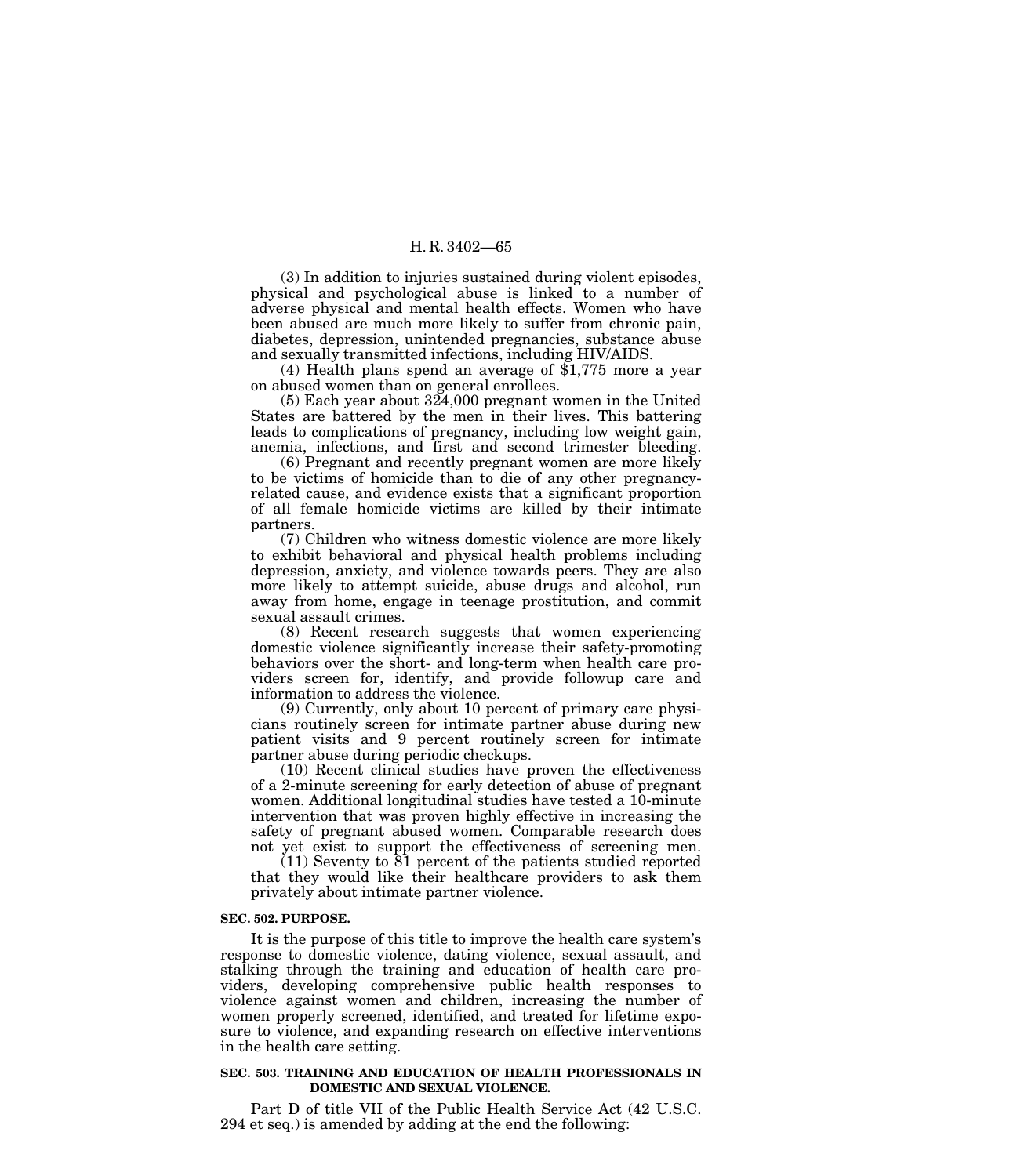## **''SEC. 758. INTERDISCIPLINARY TRAINING AND EDUCATION ON DOMESTIC VIOLENCE AND OTHER TYPES OF VIOLENCE AND ABUSE.**

''(a) GRANTS.—The Secretary, acting through the Director of the Health Resources and Services Administration, shall award grants under this section to develop interdisciplinary training and education programs that provide undergraduate, graduate, postgraduate medical, nursing (including advanced practice nursing students), and other health professions students with an understanding of, and clinical skills pertinent to, domestic violence, sexual assault, stalking, and dating violence.

"(b) ELIGIBILITY.—To be eligible to receive a grant under this section an entity shall—

''(1) be an accredited school of allopathic or osteopathic medicine;

 $(2)$  prepare and submit to the Secretary an application at such time, in such manner, and containing such information as the Secretary may require, including—

''(A) information to demonstrate that the applicant includes the meaningful participation of a school of nursing and at least one other school of health professions or graduate program in public health, dentistry, social work, midwifery, or behavioral and mental health;

''(B) strategies for the dissemination and sharing of curricula and other educational materials developed under the grant to other interested medical and nursing schools and national resource repositories for materials on domestic violence and sexual assault; and

 $C$ ) a plan for consulting with community-based coalitions or individuals who have experience and expertise in issues related to domestic violence, sexual assault, dating violence, and stalking for services provided under the program carried out under the grant.

''(c) USE OF FUNDS.—

''(1) REQUIRED USES.—Amounts provided under a grant under this section shall be used to—

''(A) fund interdisciplinary training and education projects that are designed to train medical, nursing, and other health professions students and residents to identify and provide health care services (including mental or behavioral health care services and referrals to appropriate community services) to individuals who are or who have experienced domestic violence, sexual assault, and stalking or dating violence; and

''(B) plan and develop culturally competent clinical components for integration into approved residency training programs that address health issues related to domestic violence, sexual assault, dating violence, and stalking, along with other forms of violence as appropriate, and include the primacy of victim safety and confidentiality. "(2) PERMISSIVE USES.—Amounts provided under a grant

under this section may be used to—

''(A) offer community-based training opportunities in rural areas for medical, nursing, and other students and residents on domestic violence, sexual assault, stalking, and dating violence, and other forms of violence and abuse, which may include the use of distance learning networks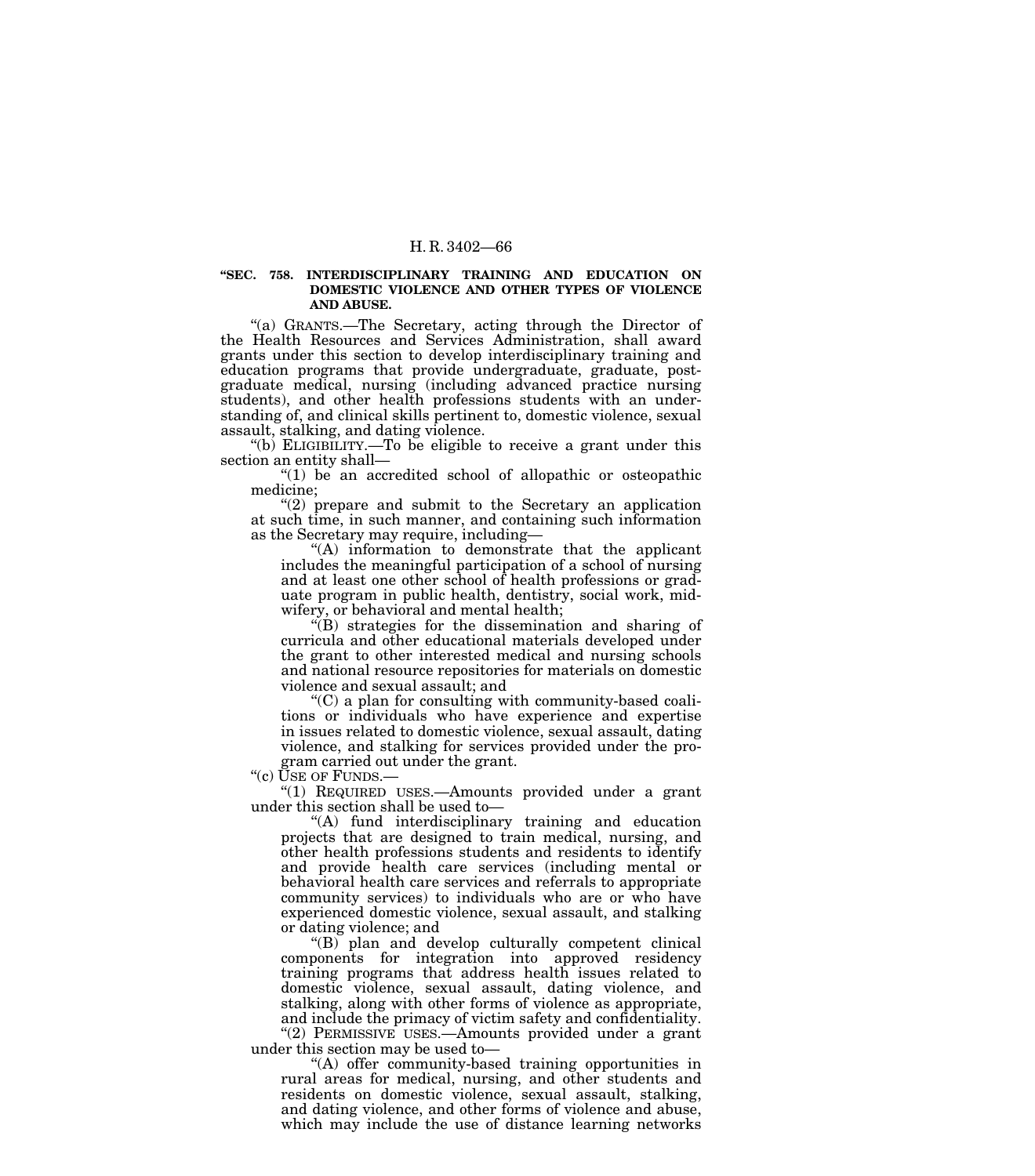and other available technologies needed to reach isolated rural areas; or

''(B) provide stipends to students who are underrepresented in the health professions as necessary to promote and enable their participation in clerkships, preceptorships, or other offsite training experiences that are designed to develop health care clinical skills related to domestic violence, sexual assault, dating violence, and stalking.

"(A) CONFIDENTIALITY AND SAFETY.—Grantees under this section shall ensure that all educational programs developed with grant funds address issues of confidentiality and patient safety, and that faculty and staff associated with delivering educational components are fully trained in procedures that will protect the immediate and ongoing security of the patients, patient records, and staff. Advocacy-based coalitions or other expertise available in the community shall be consulted on the development and adequacy of confidentially and security procedures, and shall be fairly compensated by grantees for their services.

''(B) RURAL PROGRAMS.—Rural training programs carried out under paragraph (2)(A) shall reflect adjustments in protocols and procedures or referrals that may be needed to protect the confidentiality and safety of patients who live in small or isolated communities and who are currently or have previously experienced violence or abuse.

"(4) CHILD AND ELDER ABUSE.—Issues related to child and elder abuse may be addressed as part of a comprehensive programmatic approach implemented under a grant under this section.<br>"(d) Requirements of Grantees.—

" $(1)$  LIMITATION ON ADMINISTRATIVE EXPENSES.—A grantee shall not use more than 10 percent of the amounts received under a grant under this section for administrative expenses.

"(2) CONTRIBUTION OF FUNDS.—A grantee under this section, and any entity receiving assistance under the grant for training and education, shall contribute non-Federal funds, either directly or through in-kind contributions, to the costs of the activities to be funded under the grant in an amount that is not less than 25 percent of the total cost of such activities.

''(e) AUTHORIZATION OF APPROPRIATIONS.—There is authorized to be appropriated to carry out this section, \$3,000,000 for each of fiscal years 2007 through 2011. Amounts appropriated under this subsection shall remain available until expended.''.

## **SEC. 504. GRANTS TO FOSTER PUBLIC HEALTH RESPONSES TO DOMESTIC VIOLENCE, DATING VIOLENCE, SEXUAL ASSAULT, AND STALKING GRANTS.**

Part P of title III of the Public Health Service Act (42 U.S.C. 280g et seq.) is amended by adding at the end the following:

# **''SEC. 399O. GRANTS TO FOSTER PUBLIC HEALTH RESPONSES TO DOMESTIC VIOLENCE, DATING VIOLENCE, SEXUAL ASSAULT, AND STALKING.**

''(a) AUTHORITY TO AWARD GRANTS.—

''(1) IN GENERAL.—The Secretary, acting through the Director of the Centers for Disease Control and Prevention,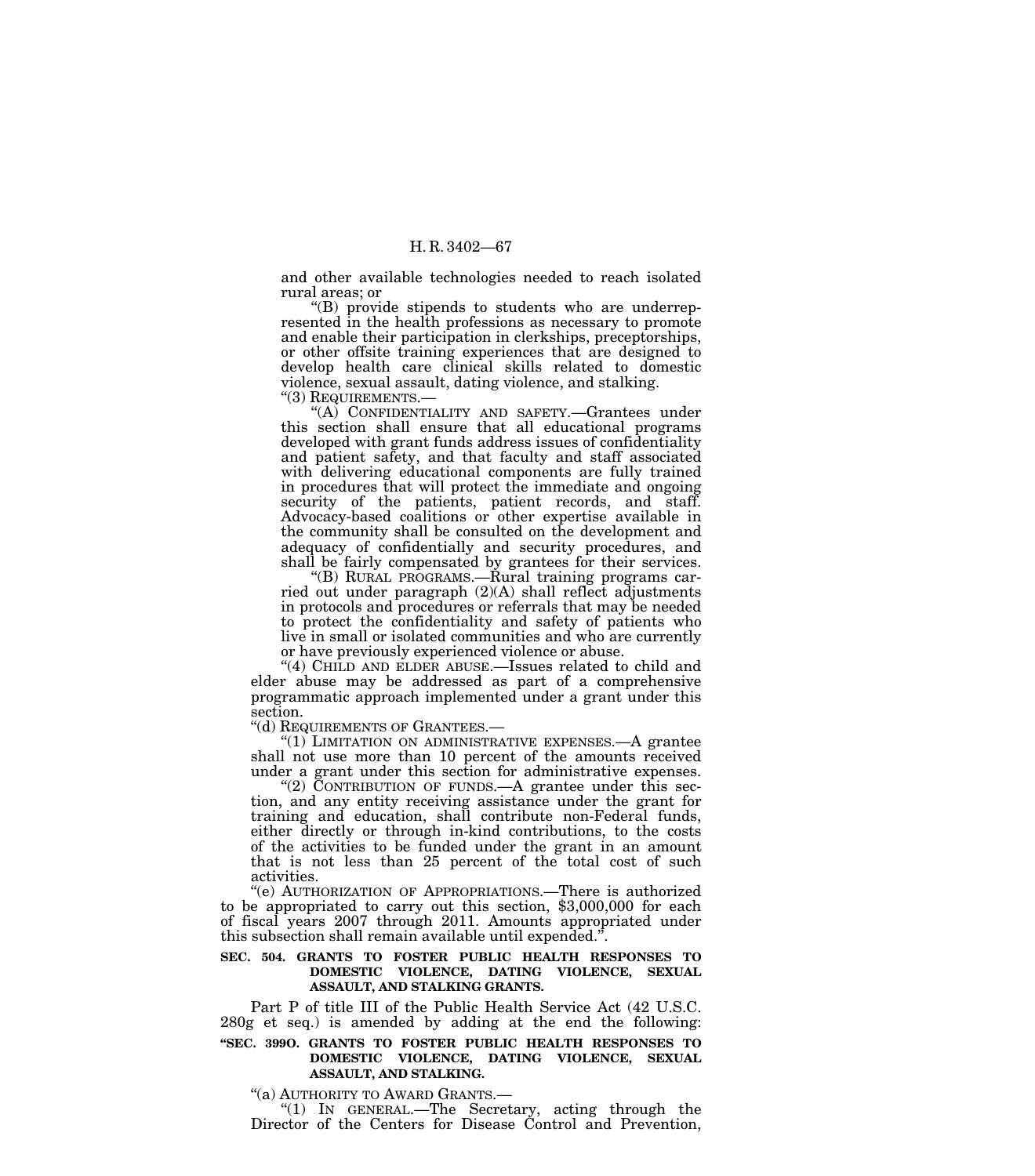shall award grants to eligible State, tribal, territorial, or local entities to strengthen the response of State, tribal, territorial, or local health care systems to domestic violence, dating violence, sexual assault, and stalking.

" $(2)$  ELIGIBLE ENTITIES.—To be eligible to receive a grant under this section, an entity shall—

" $(A)$  be—

 $f(i)$  a State department (or other division) of health, a State domestic or sexual assault coalition or servicebased program, State law enforcement task force, or any other nonprofit, nongovernmental, tribal, territorial, or State entity with a history of effective work in the fields of domestic violence, dating violence, sexual assault or stalking, and health care; or

"(ii) a local, nonprofit domestic violence, dating violence, sexual assault, or stalking service-based program, a local department (or other division) of health, a local health clinic, hospital, or health system, or any other nonprofit, tribal, or local entity with a history of effective work in the field of domestic or sexual violence and health;

''(B) prepare and submit to the Secretary an application at such time, in such manner, and containing such agreements, assurances, and information as the Secretary determines to be necessary to carry out the purposes for which the grant is to be made; and

 $f(C)$  demonstrate that the entity is representing a team of organizations and agencies working collaboratively to strengthen the response of the health care system involved to domestic violence, dating violence, sexual assault, or stalking and that such team includes domestic violence, dating violence, sexual assault or stalking and health care organizations.

" $(3)$  DURATION.—A program conducted under a grant awarded under this section shall not exceed 2 years.<br>"(b) USE OF FUNDS.—

"(1) IN GENERAL.—An entity shall use amounts received under a grant under this section to design and implement comprehensive strategies to improve the response of the health care system involved to domestic or sexual violence in clinical and public health settings, hospitals, clinics, managed care settings (including behavioral and mental health), and other health settings.

''(2) MANDATORY STRATEGIES.—Strategies implemented under paragraph (1) shall include the following:

" $(A)$  The implementation, dissemination, and evaluation of policies and procedures to guide health care professionals and behavioral and public health staff in responding to domestic violence, dating violence, sexual assault, and stalking, including strategies to ensure that health information is maintained in a manner that protects the patient's privacy and safety and prohibits insurance discrimination.

''(B) The development of on-site access to services to address the safety, medical, mental health, and economic needs of patients either by increasing the capacity of existing health care professionals and behavioral and public health staff to address domestic violence, dating violence,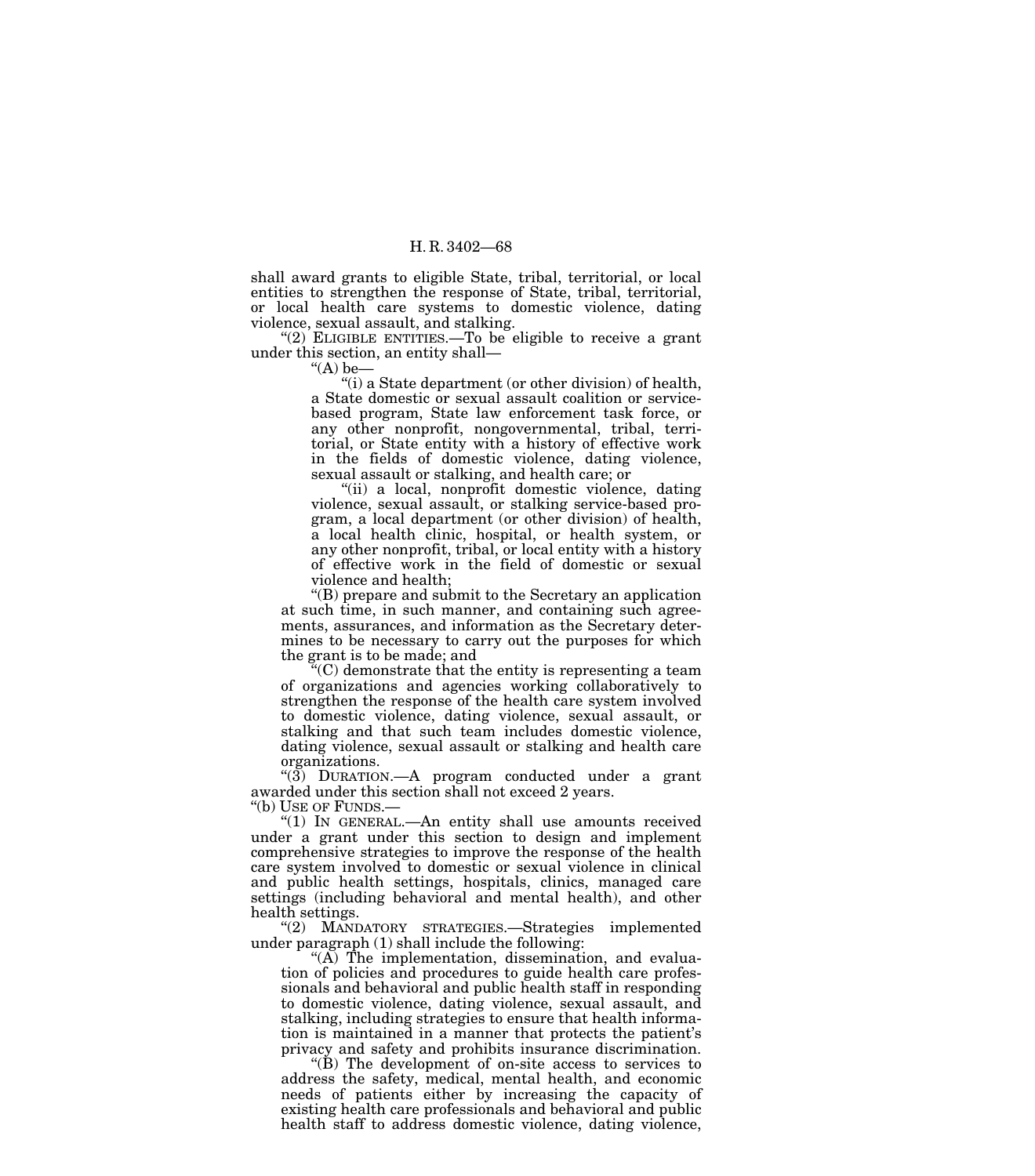sexual assault, and stalking, by contracting with or hiring domestic or sexual assault advocates to provide the services, or to model other services appropriate to the geographic and cultural needs of a site.

" $(\overline{C})$  The evaluation of practice and the institutionalization of identification, intervention, and documentation including quality improvement measurements.

''(D) The provision of training and followup technical assistance to health care professionals, behavioral and public health staff, and allied health professionals to identify, assess, treat, and refer clients who are victims of domestic violence, dating violence, sexual violence, or stalking.

''(3) PERMISSIVE STRATEGIES.—Strategies implemented under paragraph (1) may include the following:

" $(A)$  Where appropriate, the development of training modules and policies that address the overlap of child abuse, domestic violence, dating violence, sexual assault, and stalking and elder abuse as well as childhood exposure to domestic violence.

''(B) The creation, adaptation, and implementation of public education campaigns for patients concerning domestic violence, dating violence, sexual assault, and stalking prevention.

''(C) The development, adaptation, and dissemination of domestic violence, dating violence, sexual assault, and stalking education materials to patients and health care professionals and behavioral and public health staff.

''(D) The promotion of the inclusion of domestic violence, dating violence, sexual assault, and stalking into health professional training schools, including medical, dental, nursing school, social work, and mental health curriculum.

"(E) The integration of domestic violence, dating violence, sexual assault, and stalking into health care accreditation and professional licensing examinations, such as medical, dental, social work, and nursing boards.

"(c) ALLOCATION OF FUNDS.—Funds appropriated under this section shall be distributed equally between State and local programs.

''(d) AUTHORIZATION OF APPROPRIATIONS.—There is authorized to be appropriated to award grants under this section, \$5,000,000 for each of fiscal years 2007 through 2011.''.

# **SEC. 505. RESEARCH ON EFFECTIVE INTERVENTIONS IN THE HEALTHCARE SETTING.**

Subtitle B of the Violence Against Women Act of 1994 (Public Law 103–322; 108 Stat. 1902 et seq.), as amended by the Violence Against Women Act of 2000 (114 Stat. 1491 et seq.), and as amended by this Act, is further amended by adding at the end the following: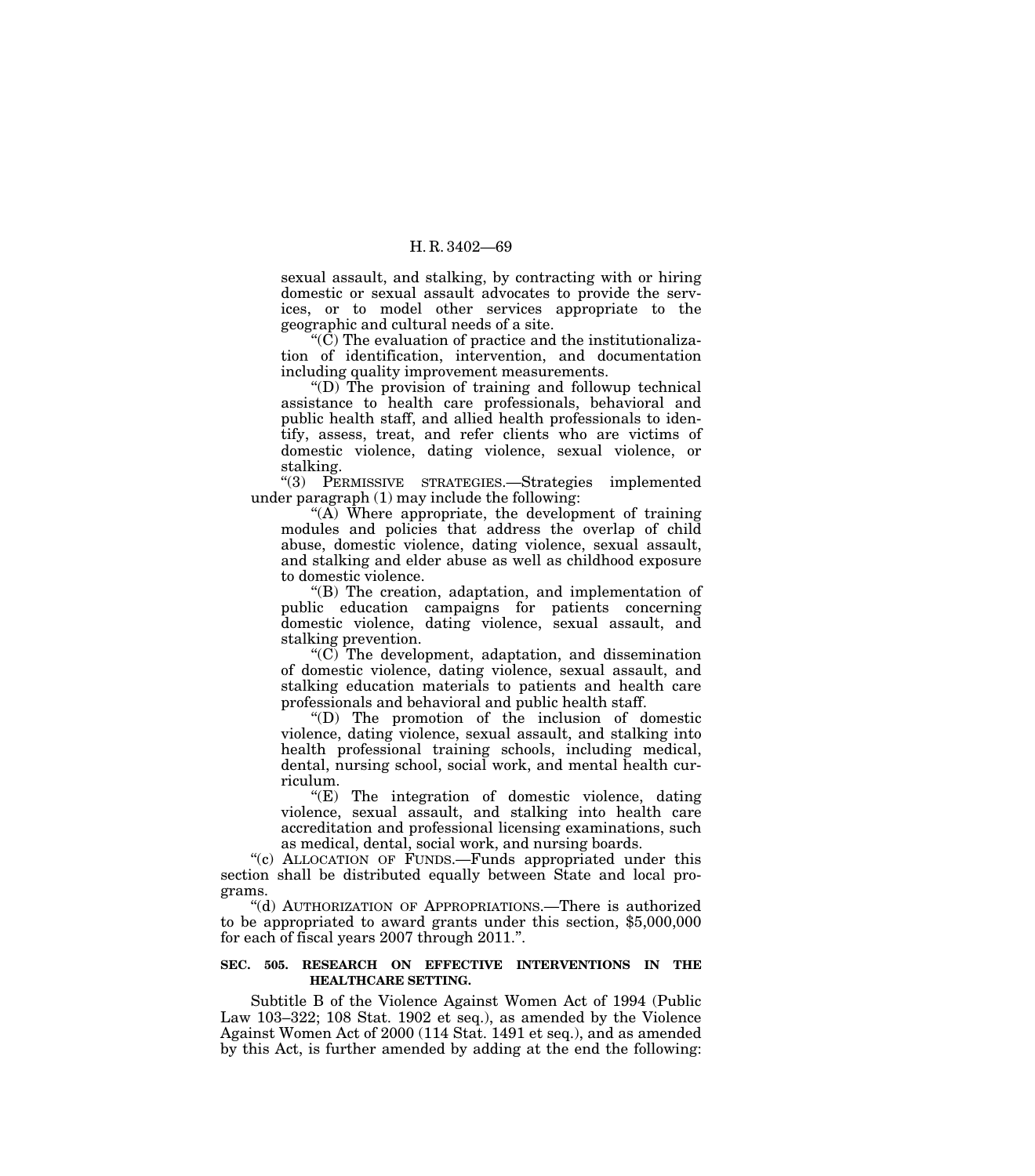# **''CHAPTER 11—RESEARCH ON EFFECTIVE INTERVEN-TIONS TO ADDRESS VIOLENCE AGAINST WOMEN**

## **''SEC. 40297. RESEARCH ON EFFECTIVE INTERVENTIONS IN THE HEALTH CARE SETTING.**

''(a) PURPOSE.—The Secretary, acting through the Director of the Centers for Disease Control and Prevention and the Director of the Agency for Healthcare Research and Quality, shall award grants and contracts to fund research on effective interventions in the health care setting that prevent domestic violence, dating violence, and sexual assault across the lifespan and that prevent the health effects of such violence and improve the safety and health of individuals who are currently being victimized.

''(b) USE OF FUNDS.—Research conducted with amounts received under a grant or contract under this section shall include the following:

" $(1)$  With respect to the authority of the Centers for Disease" Control and Prevention—

''(A) research on the effects of domestic violence, dating violence, sexual assault, and childhood exposure to domestic, dating, or sexual violence, on health behaviors, health conditions, and the health status of individuals, families, and populations;

''(B) research and testing of best messages and strategies to mobilize public and health care provider action concerning the prevention of domestic, dating, or sexual violence; and

 $(C)$  measure the comparative effectiveness and outcomes of efforts under this Act to reduce violence and increase women's safety.

" $(2)$  With respect to the authority of the Agency for Healthcare Research and Quality—

''(A) research on the impact on the health care system, health care utilization, health care costs, and health status of domestic violence, dating violence, and childhood exposure to domestic and dating violence, sexual violence and stalking and childhood exposure; and

 $\mathcal{F}(B)$  research on effective interventions within primary care and emergency health care settings and with health care settings that include clinical partnerships within community domestic violence providers for adults and children exposed to domestic or dating violence.

''(c) USE OF DATA.—Research funded under this section shall be utilized by eligible entities under section 399O of the Public Health Service Act.

''(d) AUTHORIZATION OF APPROPRIATIONS.—There is authorized to be appropriated to carry out this section, \$5,000,000 for each of fiscal years 2007 through 2011.''.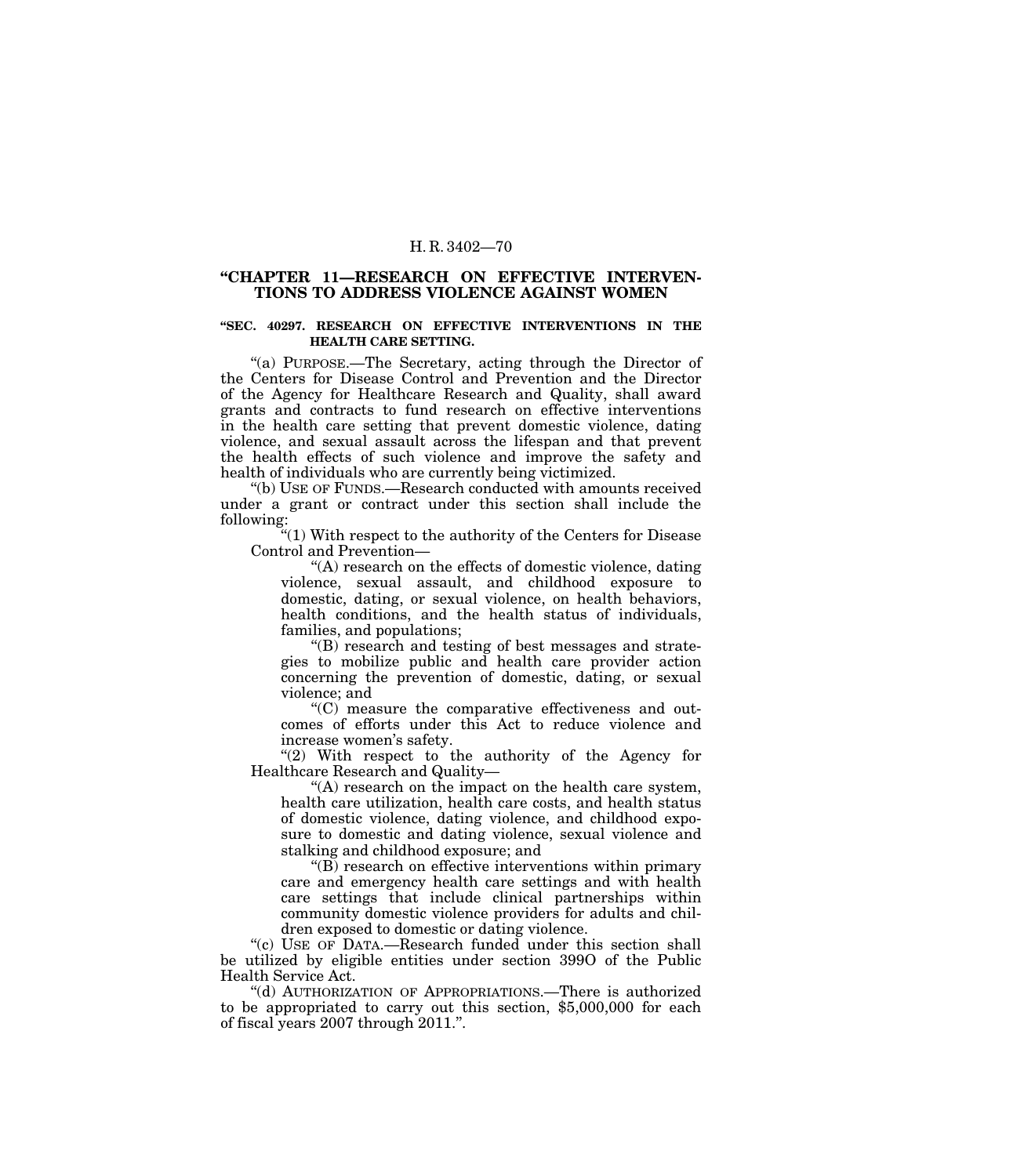# **TITLE VI—HOUSING OPPORTUNITIES AND SAFETY FOR BATTERED WOMEN AND CHILDREN**

# **SEC. 601. ADDRESSING THE HOUSING NEEDS OF VICTIMS OF DOMESTIC VIOLENCE, DATING VIOLENCE, SEXUAL ASSAULT, AND STALKING.**

The Violence Against Women Act of 1994 (42 U.S.C. 13701 et seq.) is amended by adding at the end the following:

# **''Subtitle N—Addressing the Housing Needs of Victims of Domestic Violence, Dating Violence, Sexual Assault, and Stalking**

# **''SEC. 41401. FINDINGS.**

''Congress finds that:

" $(1)$  There is a strong link between domestic violence and homelessness. Among cities surveyed, 44 percent identified domestic violence as a primary cause of homelessness.

"(2) Ninety-two percent of homeless women have experienced severe physical or sexual abuse at some point in their lives. Of all homeless women and children, 60 percent had been abused by age 12, and 63 percent have been victims of intimate partner violence as adults.

"(3) Women and families across the country are being discriminated against, denied access to, and even evicted from public and subsidized housing because of their status as victims of domestic violence.

"(4) A recent survey of legal service providers around the country found that these providers have responded to almost 150 documented eviction cases in the last year alone where the tenant was evicted because of the domestic violence crimes committed against her. In addition, nearly 100 clients were denied housing because of their status as victims of domestic violence.

"(5) Women who leave their abusers frequently lack adequate emergency shelter options. The lack of adequate emergency options for victims presents a serious threat to their safety and the safety of their children. Requests for emergency shelter by homeless women with children increased by 78 percent of United States cities surveyed in 2004. In the same year, 32 percent of the requests for shelter by homeless families went unmet due to the lack of available emergency shelter beds.

''(6) The average stay at an emergency shelter is 60 days, while the average length of time it takes a homeless family to secure housing is 6 to 10 months.

"(7) Victims of domestic violence often return to abusive partners because they cannot find long-term housing.

"(8) There are not enough Federal housing rent vouchers available to accommodate the number of people in need of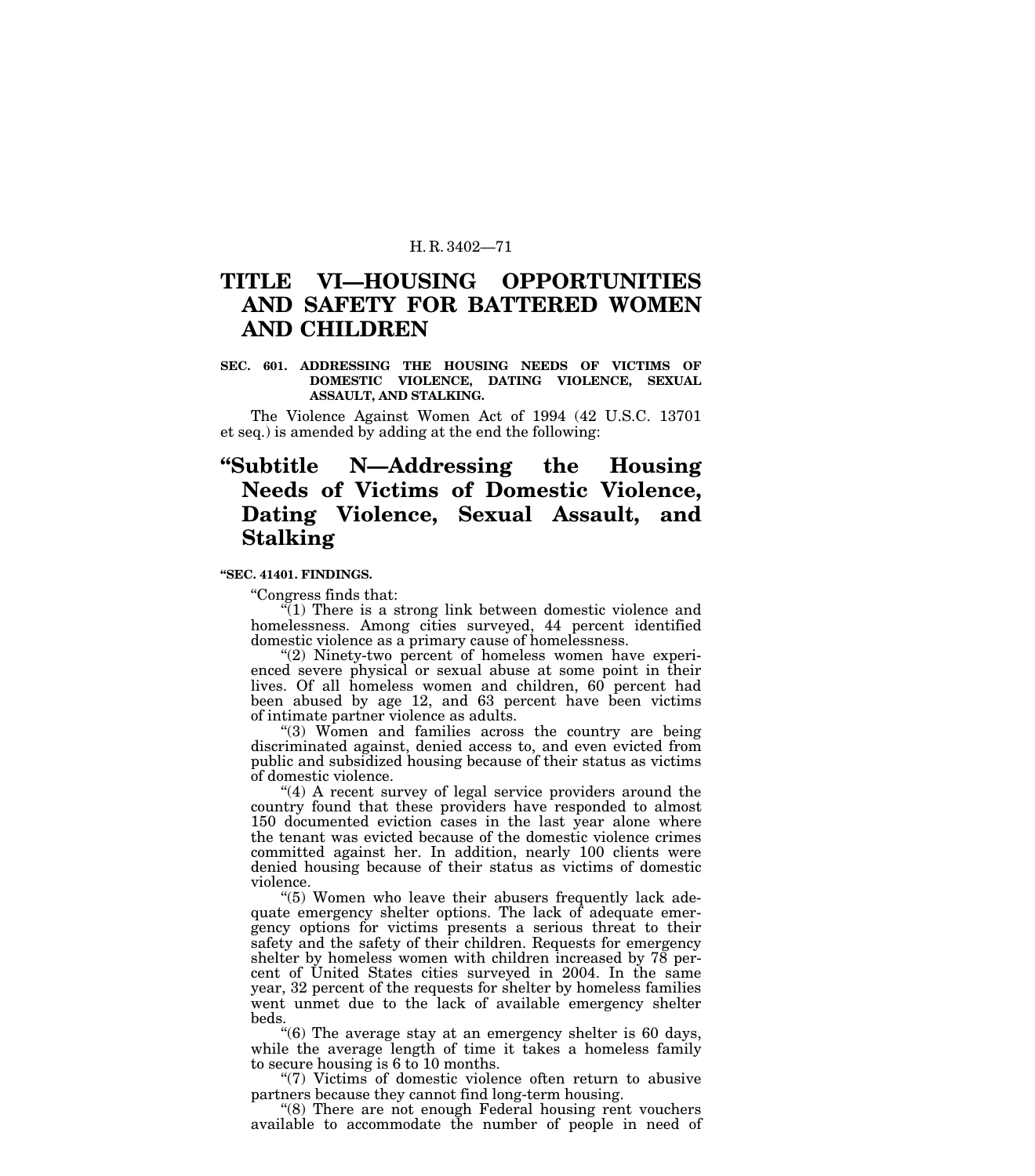long-term housing. Some people remain on the waiting list for Federal housing rent vouchers for years, while some lists are closed.

''(9) Transitional housing resources and services provide an essential continuum between emergency shelter provision and independent living. A majority of women in transitional housing programs stated that had these programs not existed, they would have likely gone back to abusive partners.

''(10) Because abusers frequently manipulate finances in an effort to control their partners, victims often lack steady income, credit history, landlord references, and a current address, all of which are necessary to obtain long-term permanent housing.

"(11) Victims of domestic violence in rural areas face additional barriers, challenges, and unique circumstances, such as geographical isolation, poverty, lack of public transportation systems, shortages of health care providers, under-insurance or lack of health insurance, difficulty ensuring confidentiality in small communities, and decreased access to many resources (such as advanced education, job opportunities, and adequate childcare).

"(12) Congress and the Secretary of Housing and Urban" Development have recognized in recent years that families experiencing domestic violence have unique needs that should be addressed by those administering the Federal housing programs.

# **''SEC. 41402. PURPOSE.**

''The purpose of this subtitle is to reduce domestic violence, dating violence, sexual assault, and stalking, and to prevent homelessness by—

" $(1)$  protecting the safety of victims of domestic violence, dating violence, sexual assault, and stalking who reside in homeless shelters, public housing, assisted housing, tribally designated housing, or other emergency, transitional, permanent, or affordable housing, and ensuring that such victims have meaningful access to the criminal justice system without jeopardizing such housing;

 $(2)$  creating long-term housing solutions that develop communities and provide sustainable living solutions for victims of domestic violence, dating violence, sexual assault, and stalking;

 $\degree$ (3) building collaborations among victim service providers, homeless service providers, housing providers, and housing agencies to provide appropriate services, interventions, and training to address the housing needs of victims of domestic violence, dating violence, sexual assault, and stalking; and

"(4) enabling public and assisted housing agencies, tribally designated housing entities, private landlords, property management companies, and other housing providers and agencies to respond appropriately to domestic violence, dating violence, sexual assault, and stalking, while maintaining a safe environment for all housing residents.

# **''SEC. 41403. DEFINITIONS.**

''For purposes of this subtitle—

 $\sqrt{\ }$ (1) the term 'assisted housing' means housing assisted—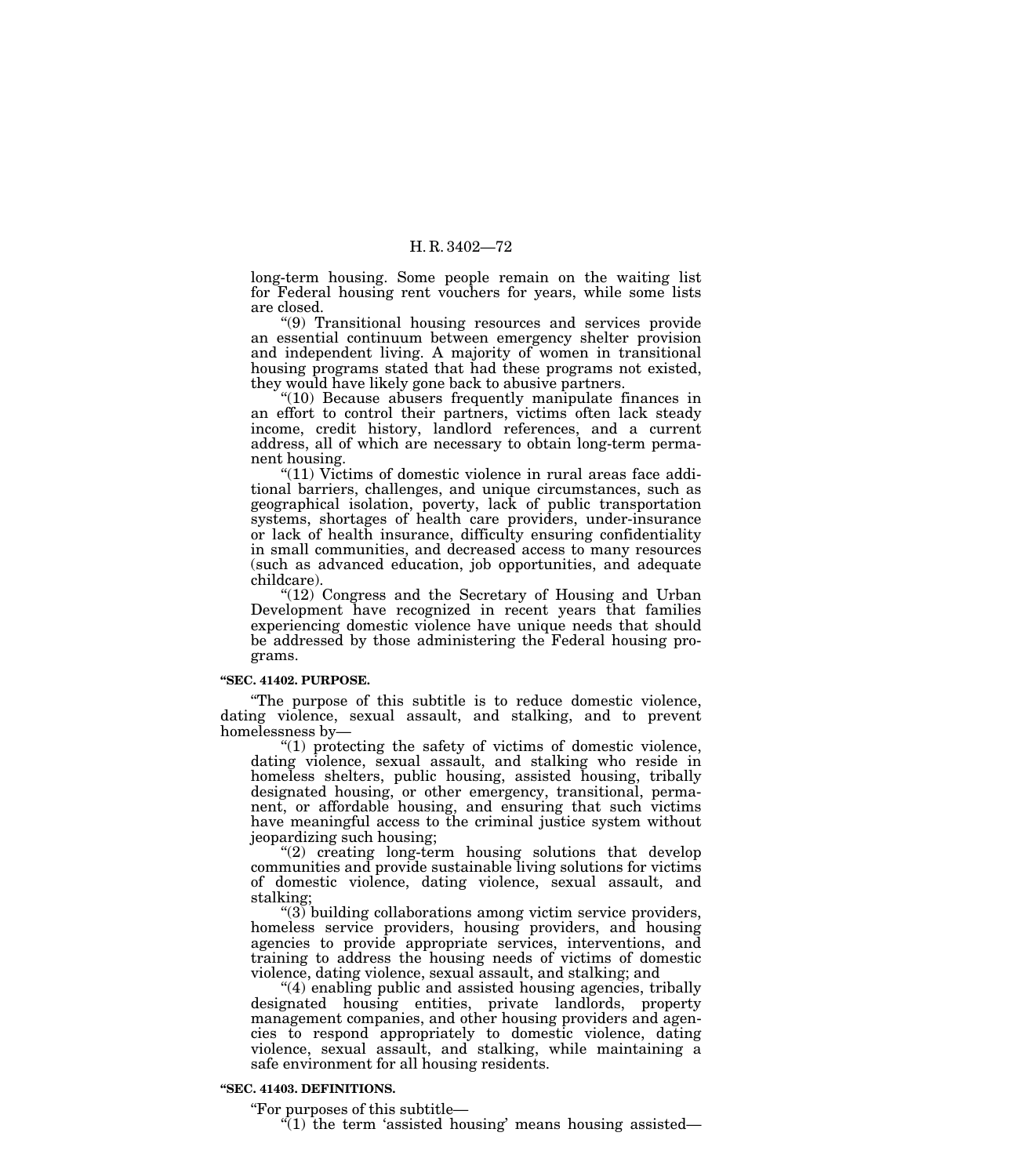"(A) under sections 213, 220, 221(d)(3), 221(d)(4), 223(e), 231, or 236 of the National Housing Act (12 U.S.C.  $1715l(d)(3)$ , (d)(4), or  $1715z-1$ );

''(B) under section 101 of the Housing and Urban Development Act of 1965 (12 U.S.C. 1701s);

" $(\dot{C})$  under section 202 of the Housing Act of 1959" (12 U.S.C. 1701q);

''(D) under section 811 of the Cranston-Gonzales National Affordable Housing Act (42 U.S.C. 8013);

''(E) under title II of the Cranston-Gonzales National Affordable Housing Act (42 U.S.C. 12701 et seq.);

" $(F)$  under subtitle D of title VIII of the Cranston-Gonzalez National Affordable Housing Act (42 U.S.C. 12901 et seq.);

''(G) under title I of the Housing and Community Development Act of 1974 (42 U.S.C. 5301 et seq.); or

''(H) under section 8 of the United States Housing Act of 1937 (42 U.S.C. 1437f);

"(2) the term 'continuum of care' means a community plan developed to organize and deliver housing and services to meet the specific needs of people who are homeless as they move to stable housing and achieve maximum self-sufficiency;

"(3) the term 'low-income housing assistance voucher' means housing assistance described in section 8 of the United States Housing Act of 1937 (42 U.S.C. 1437f);

"(4) the term 'public housing' means housing described in section  $3(b)(1)$  of the United States Housing Act of 1937 (42 U.S.C. 1437a(b)(1));

" $(5)$  the term 'public housing agency' means an agency described in section 3(b)(6) of the United States Housing Act of 1937 (42 U.S.C. 1437a(b)(6));

"(6) the terms 'homeless', 'homeless individual', and 'homeless person'—

''(A) mean an individual who lacks a fixed, regular, and adequate nighttime residence; and

''(B) includes—

''(i) an individual who—

''(I) is sharing the housing of other persons due to loss of housing, economic hardship, or a similar reason;

''(II) is living in a motel, hotel, trailer park, or campground due to the lack of alternative adequate accommodations;

''(III) is living in an emergency or transitional shelter;

" $(IV)$  is abandoned in a hospital; or

''(V) is awaiting foster care placement;

"(ii) an individual who has a primary nighttime residence that is a public or private place not designed for or ordinarily used as a regular sleeping accommodation for human beings; or

''(iii) migratory children (as defined in section 1309 of the Elementary and Secondary Education Act of 1965; 20 U.S.C. 6399) who qualify as homeless under this section because the children are living in circumstances described in this paragraph;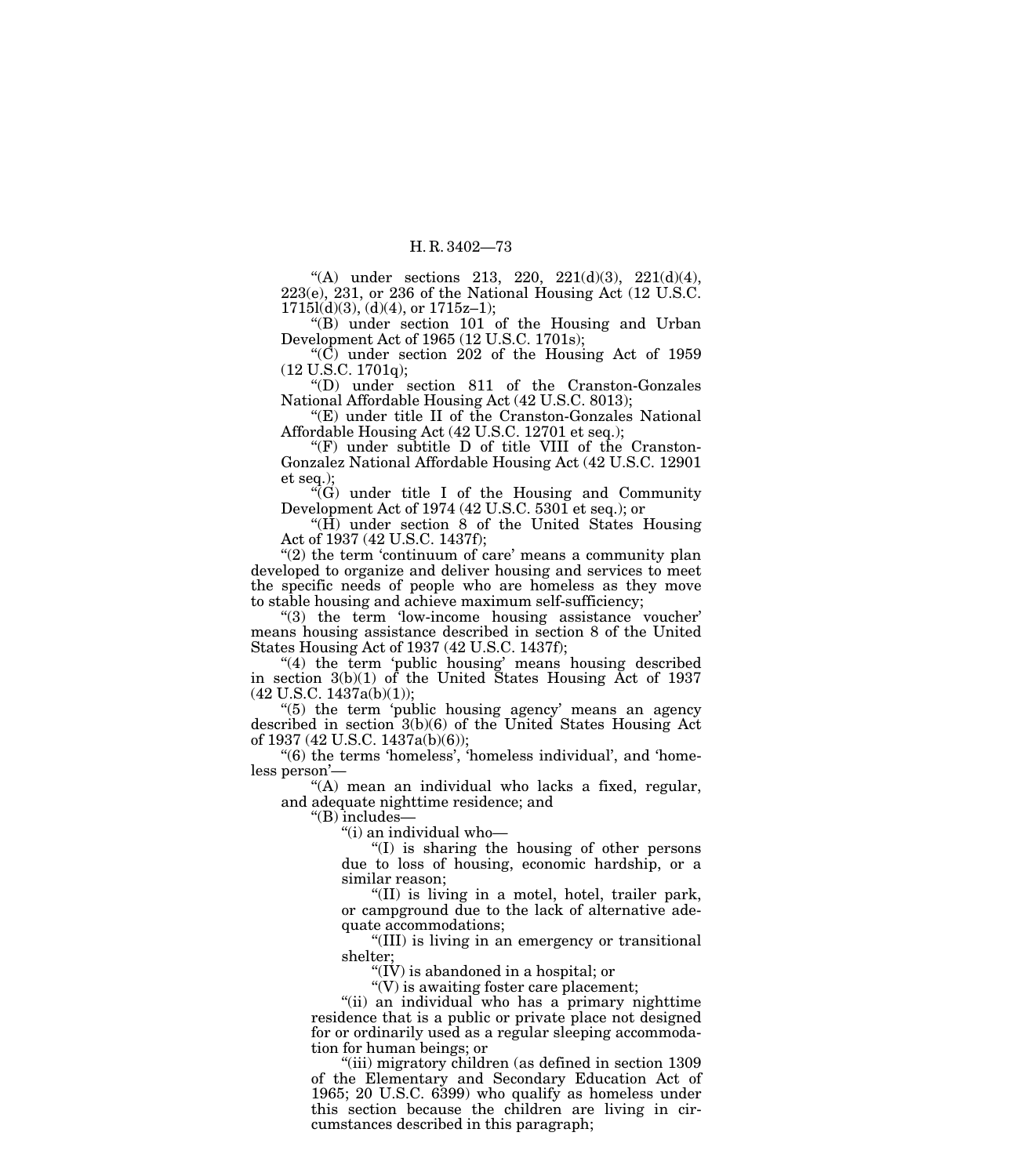$\degree$ (7) the term 'homeless service provider' means a nonprofit, nongovernmental homeless service provider, such as a homeless shelter, a homeless service or advocacy program, a tribal organization serving homeless individuals, or coalition or other nonprofit, nongovernmental organization carrying out a community-based homeless or housing program that has a documented history of effective work concerning homelessness;

" $(8)$  the term 'tribally designated housing' means housing assistance described in the Native American Housing Assistance and Self-Determination Act of 1996 (25 U.S.C. 4101 et seq.); and

"(9) the term 'tribally designated housing entity' means a housing entity described in the Native American Housing Assistance and Self-Determination Act of 1996 (25 U.S.C. 4103(21));

#### **''SEC. 41404. COLLABORATIVE GRANTS TO INCREASE THE LONG-TERM STABILITY OF VICTIMS.**

''(a) GRANTS AUTHORIZED.—

''(1) IN GENERAL.—The Secretary of Health and Human Services, acting through the Administration of Children and Families, in partnership with the Secretary of Housing and Urban Development, shall award grants, contracts, or cooperative agreements for a period of not less than 2 years to eligible entities to develop long-term sustainability and self-sufficiency options for adult and youth victims of domestic violence, dating violence, sexual assault, and stalking who are currently homeless or at risk for becoming homeless.

"(2) AMOUNT.—The Secretary of Health and Human Services shall award funds in amounts—

"(A) not less than  $$25,000$  per year; and

"(B) not more than  $$1,000,000$  per year.

''(b) ELIGIBLE ENTITIES.—To be eligible to receive funds under this section, an entity shall demonstrate that it is a coalition or partnership, applying jointly, that—

 $\sqrt[4]{(1)}$  shall include a domestic violence victim service provider;

 $\degree$ (2) shall include—

''(A) a homeless service provider;

 $\mathcal{L}(B)$  a nonprofit, nongovernmental community housing development organization or a Department of Agriculture rural housing service program; or

''(C) in the absence of a homeless service provider on tribal lands or nonprofit, nongovernmental community housing development organization on tribal lands, a tribally designated housing entity or tribal housing consortium;

"(3) may include a dating violence, sexual assault, or stalking victim service provider;

''(4) may include housing developers, housing corporations, State housing finance agencies, other housing agencies, and associations representing landlords;

 $\degree$ (5) may include a public housing agency or tribally designated housing entity;

''(6) may include tenant organizations in public or tribally designated housing, as well as nonprofit, nongovernmental tenant organizations;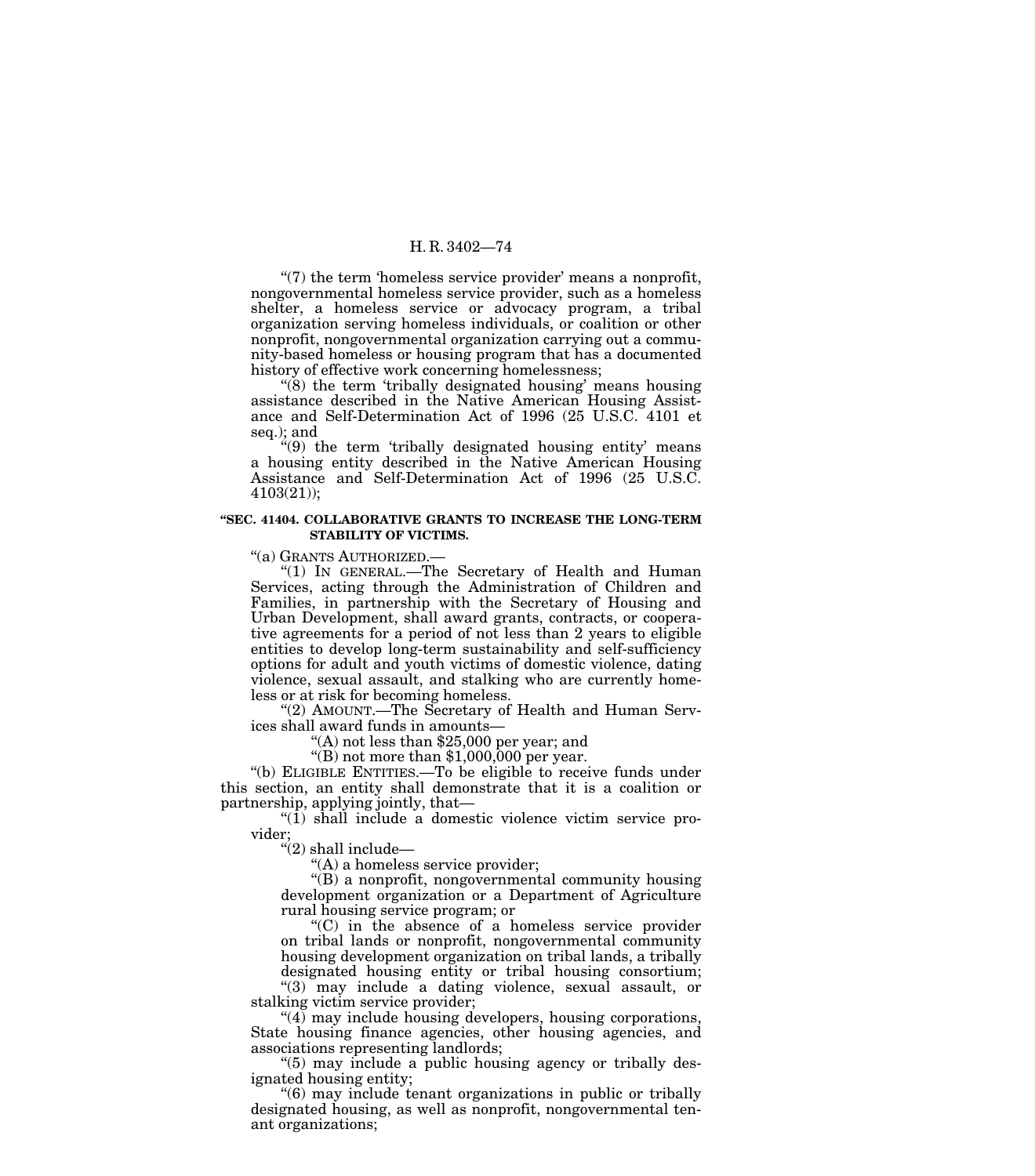''(7) may include other nonprofit, nongovernmental organizations participating in the Department of Housing and Urban Development's Continuum of Care process;

''(8) may include a State, tribal, territorial, or local government or government agency; and

"(9) may include any other agencies or nonprofit, nongovernmental organizations with the capacity to provide effective help to adult and youth victims of domestic violence, dating violence, sexual assault, or stalking.

''(c) APPLICATION.—Each eligible entity seeking funds under this section shall submit an application to the Secretary of Health and Human Services at such time, in such manner, and containing such information as the Secretary of Health and Human Services may require.

"(d) USE OF FUNDS.—

''(1) IN GENERAL.—Funds awarded to eligible entities under subsection (a) shall be used to design or replicate and implement new activities, services, and programs to increase the stability and self-sufficiency of, and create partnerships to develop long-term housing options for adult and youth victims of domestic violence, dating violence, sexual assault, or stalking, and their dependents, who are currently homeless or at risk of becoming homeless.

''(2) ACTIVITIES, SERVICES, PROGRAMS.—Such activities, services, or programs described in paragraph (1) shall develop sustainable long-term living solutions in the community by—

"(A) coordinating efforts and resources among the various groups and organizations comprised in the entity to access existing private and public funding;

''(B) assisting with the placement of individuals and families in long-term housing; and

''(C) providing services to help individuals or families find and maintain long-term housing, including financial assistance and support services;

''(3) may develop partnerships with individuals, organizations, corporations, or other entities that provide capital costs for the purchase, preconstruction, construction, renovation, repair, or conversion of affordable housing units;

"(4) may use funds for the administrative expenses related to the continuing operation, upkeep, maintenance, and use of housing described in paragraph (3); and

''(5) may provide to the community information about housing and housing programs, and the process to locate and obtain long-term housing.

''(e) LIMITATION.—Funds provided under paragraph (a) shall not be used for construction, modernization or renovation.

''(f) UNDERSERVED POPULATIONS AND PRIORITIES.—In awarding grants under this section, the Secretary of Health and Human Services shall—

" $(1)$  give priority to linguistically and culturally specific services;

" $(2)$  give priority to applications from entities that include a sexual assault service provider as described in subsection (b)(3); and

 $\degree$ (3) award a minimum of 15 percent of the funds appropriated under this section in any fiscal year to tribal organizations.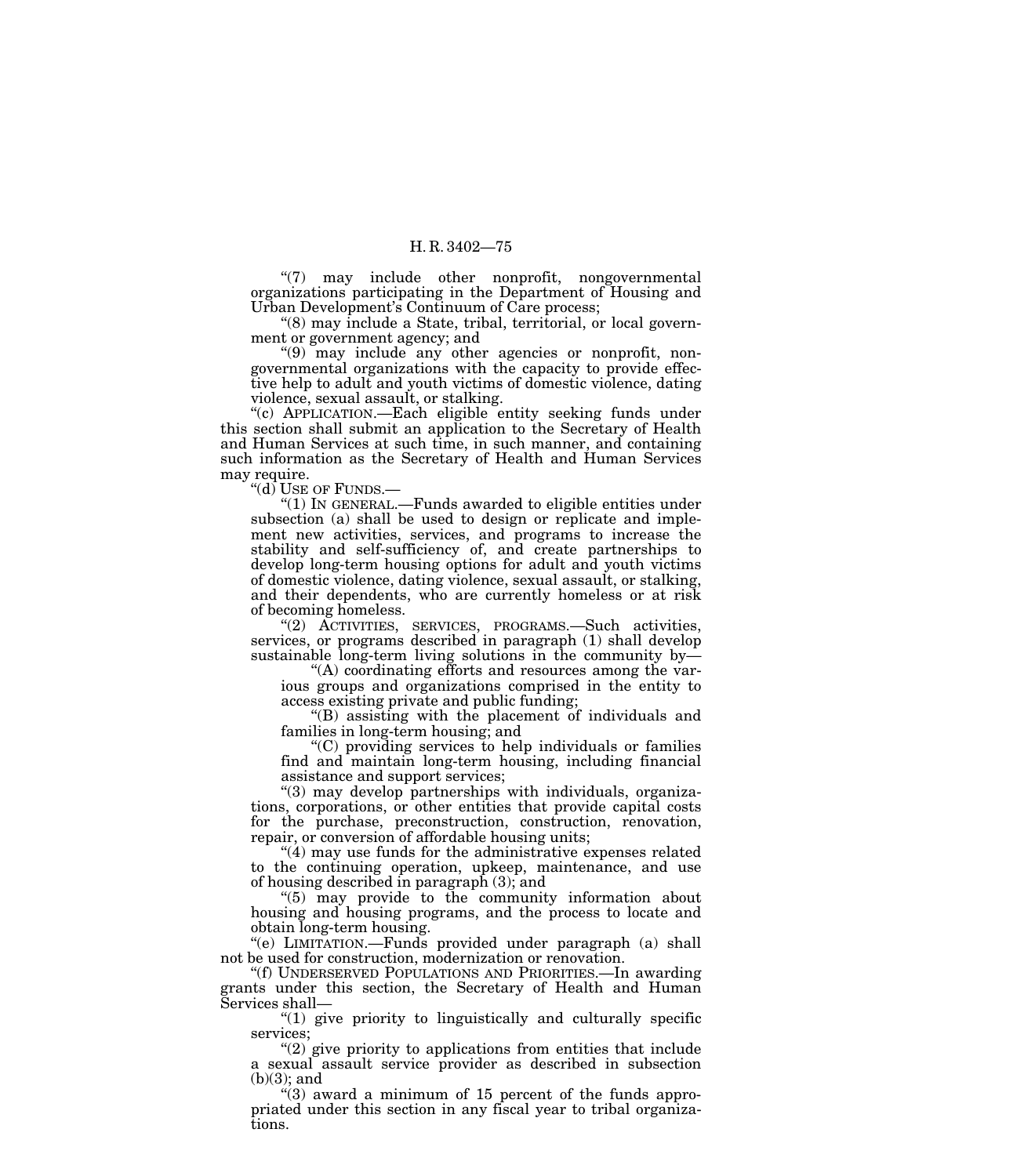" $(g)$  DEFINITIONS.—For purposes of this section:

"(1) AFFORDABLE HOUSING.—The term 'affordable housing' means housing that complies with the conditions set forth in section 215 of the Cranston-Gonzalez National Affordable Housing Act (42 U.S.C. 12745).

" $(2)$  LONG-TERM HOUSING.—The term 'long-term housing' means housing that is sustainable, accessible, affordable, and safe for the foreseeable future and is—

 $(A)$  rented or owned by the individual;

 $f(B)$  subsidized by a voucher or other program which is not time-limited and is available for as long as the individual meets the eligibility requirements for the voucher or program; or

''(C) provided directly by a program, agency, or organization and is not time-limited and is available for as long as the individual meets the eligibility requirements for the program, agency, or organization.

''(h) EVALUATION, MONITORING, ADMINISTRATION, AND TECH-NICAL ASSISTANCE.—For purposes of this section—

" $(1)$  up to 5 percent of the funds appropriated under subsection (i) for each fiscal year may be used by the Secretary of Health and Human Services for evaluation, monitoring, and administration costs under this section; and

" $(2)$  up to 8 percent of the funds appropriated under subsection (i) for each fiscal year may be used to provide technical assistance to grantees under this section.

''(i) AUTHORIZATION OF APPROPRIATIONS.—There are authorized to be appropriated \$10,000,000 for each of fiscal years 2007 through 2011 to carry out the provisions of this section.

#### **''SEC. 41405. GRANTS TO COMBAT VIOLENCE AGAINST WOMEN IN PUBLIC AND ASSISTED HOUSING.**

''(a) PURPOSE.—It is the purpose of this section to assist eligible grantees in responding appropriately to domestic violence, dating violence, sexual assault, and stalking so that the status of being a victim of such a crime is not a reason for the denial or loss of housing. Such assistance shall be accomplished through—

''(1) education and training of eligible entities;

"(2) development and implementation of appropriate housing policies and practices;

''(3) enhancement of collaboration with victim service providers and tenant organizations; and

"(4) reduction of the number of victims of such crimes" who are evicted or denied housing because of crimes and lease violations committed or directly caused by the perpetrators of such crimes.

''(b) GRANTS AUTHORIZED.—

"(1) In GENERAL.—The Attorney General, acting through the Director of the Violence Against Women Office of the Department of Justice ('Director'), and in consultation with the Secretary of Housing and Urban Development ('Secretary'), and the Secretary of Health and Human Services, acting through the Administration for Children, Youth and Families ('ACYF'), shall award grants and contracts for not less than 2 years to eligible grantees to promote the full and equal access to and use of housing by adult and youth victims of domestic violence, dating violence, sexual assault, and stalking.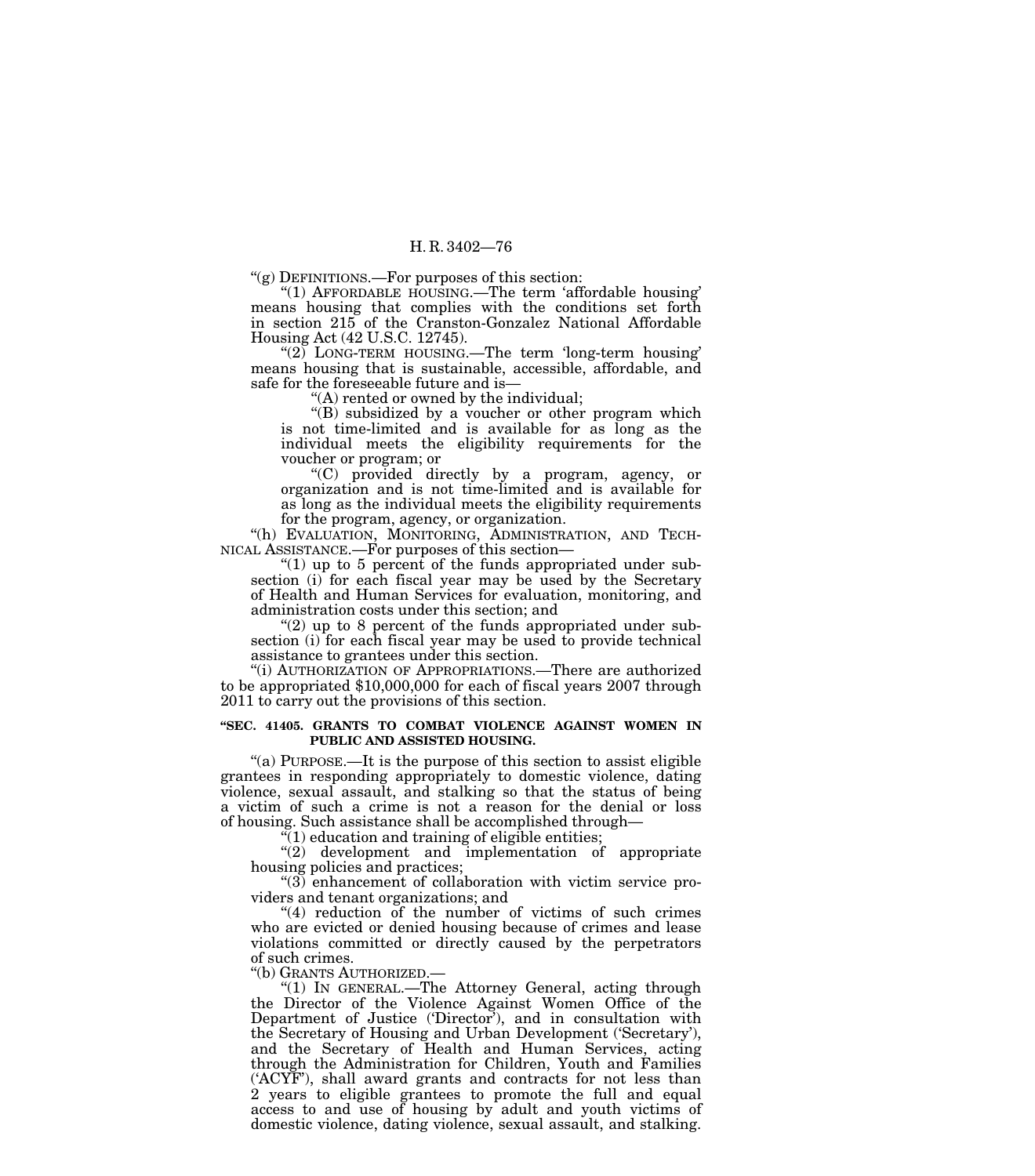"(2) AMOUNTS.—Not less than 15 percent of the funds appropriated to carry out this section shall be available for grants to tribally designated housing entities.

''(3) AWARD BASIS.—The Attorney General shall award grants and contracts under this section on a competitive basis.

"(4) LIMITATION.—Appropriated funds may only be used for the purposes described in subsection (f).

''(c) ELIGIBLE GRANTEES.—

''(1) IN GENERAL.—Eligible grantees are—

 $(A)$  public housing agencies;

"(B) principally managed public housing resident management corporations, as determined by the Secretary;

 $\rm ^{\prime\prime}(C)$  public housing projects owned by public housing agencies;

''(D) tribally designated housing entities; and

''(E) private, for-profit, and nonprofit owners or managers of assisted housing.

''(2) SUBMISSION REQUIRED FOR ALL GRANTEES.—To receive assistance under this section, an eligible grantee shall certify that—

''(A) its policies and practices do not prohibit or limit a resident's right to summon police or other emergency assistance in response to domestic violence, dating violence, sexual assault, or stalking;

''(B) programs and services are developed that give a preference in admission to adult and youth victims of such violence, consistent with local housing needs, and applicable law and the Secretary's instructions;

''(C) it does not discriminate against any person—

"(i) because that person is or is perceived to be, or has a family or household member who is or is perceived to be, a victim of such violence; or

"(ii) because of the actions or threatened actions of the individual who the victim, as certified in subsection (e), states has committed or threatened to commit acts of such violence against the victim, or against the victim's family or household member;

 $\widetilde{P}(D)$  plans are developed that establish meaningful consultation and coordination with local victim service providers, tenant organizations, linguistically and culturally specific service providers, State domestic violence and sexual assault coalitions, and, where they exist, tribal domestic violence and sexual assault coalitions; and

''(E) its policies and practices will be in compliance with those described in this paragraph within the later of 1 year or a period selected by the Attorney General in consultation with the Secretary and ACYF.

''(d) APPLICATION.—Each eligible entity seeking a grant under this section shall submit an application to the Attorney General at such a time, in such a manner, and containing such information as the Attorney General may require.

''(e) CERTIFICATION.—

"(1) IN GENERAL.—A public housing agency, tribally designated housing entity, or assisted housing provider receiving funds under this section may request that an individual claiming relief under this section certify that the individual is a victim of domestic violence, dating violence, sexual assault,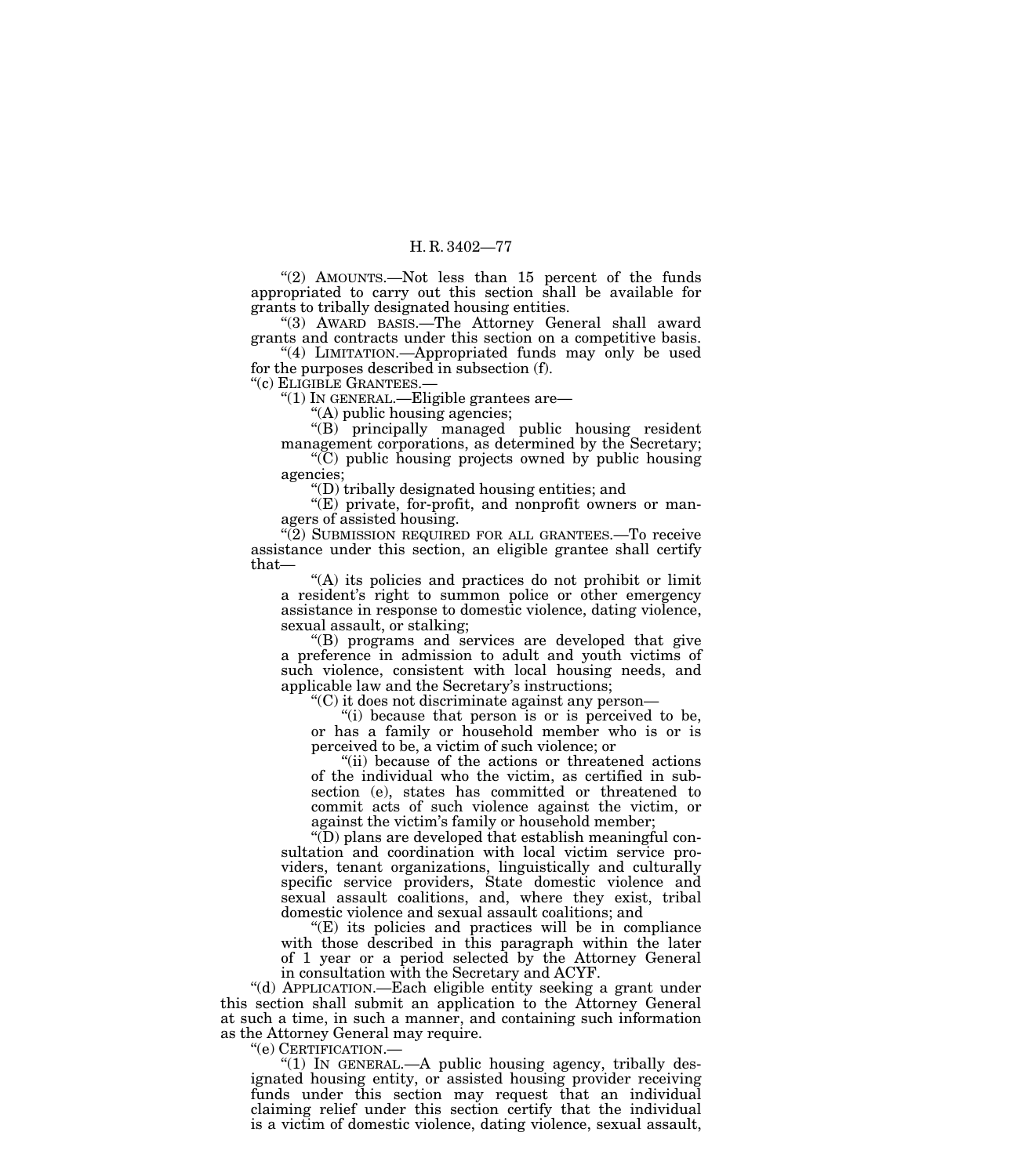or stalking. The individual shall provide a copy of such certification to the public housing agency, tribally designated housing entity, or assisted housing provider within a reasonable period of time after the agency or authority requests such certification.

''(2) CONTENTS.—An individual may satisfy the certification requirement of paragraph (1) by—

"(A) providing the public housing agency, tribally designated housing entity, or assisted housing provider with documentation, signed by an employee, agent, or volunteer of a victim service provider, an attorney, a member of the clergy, a medical professional, or any other professional from whom the victim has sought assistance in addressing domestic violence, dating violence, sexual assault, or stalking, or the effects of abuse; or

''(B) producing a Federal, State, tribal, territorial, or local police or court record.

''(3) LIMITATION.—Nothing in this subsection shall be construed to require any housing agency, assisted housing provider, tribally designated housing entity, owner, or manager to demand that an individual produce official documentation or physical proof of the individual's status as a victim of domestic violence, dating violence, sexual assault, or stalking, in order to receive any of the benefits provided in this section. A housing agency, assisted housing provider, tribally designated housing entity, owner, or manager may provide benefits to an individual based solely on the individual's statement or other corroborating evidence.

''(4) CONFIDENTIALITY.—

''(A) IN GENERAL.—All information provided to any housing agency, assisted housing provider, tribally designated housing entity, owner, or manager pursuant to paragraph (1), including the fact that an individual is a victim of domestic violence, dating violence, sexual assault, or stalking, shall be retained in confidence by such agency, and shall neither be entered into any shared database, nor provided to any related housing agency, assisted housing provider, tribally designated housing entity, owner, or manager, except to the extent that disclosure is—

''(i) requested or consented to by the individual in writing; or

''(ii) otherwise required by applicable law.

''(B) NOTIFICATION.—Public housing agencies must provide notice to tenants of their rights under this section, including their right to confidentiality and the limits thereof, and to owners and managers of their rights and obligations under this section.

''(f) USE OF FUNDS.—Grants and contracts awarded pursuant to subsection (a) shall provide to eligible entities personnel, training, and technical assistance to develop and implement policies, practices, and procedures, making physical improvements or changes, and developing or enhancing collaborations for the purposes of—

 $\degree$ (1) enabling victims of domestic violence, dating violence, sexual assault, and stalking with otherwise disqualifying rental, credit, or criminal histories to be eligible to obtain housing or housing assistance, if such victims would otherwise qualify for housing or housing assistance and can provide documented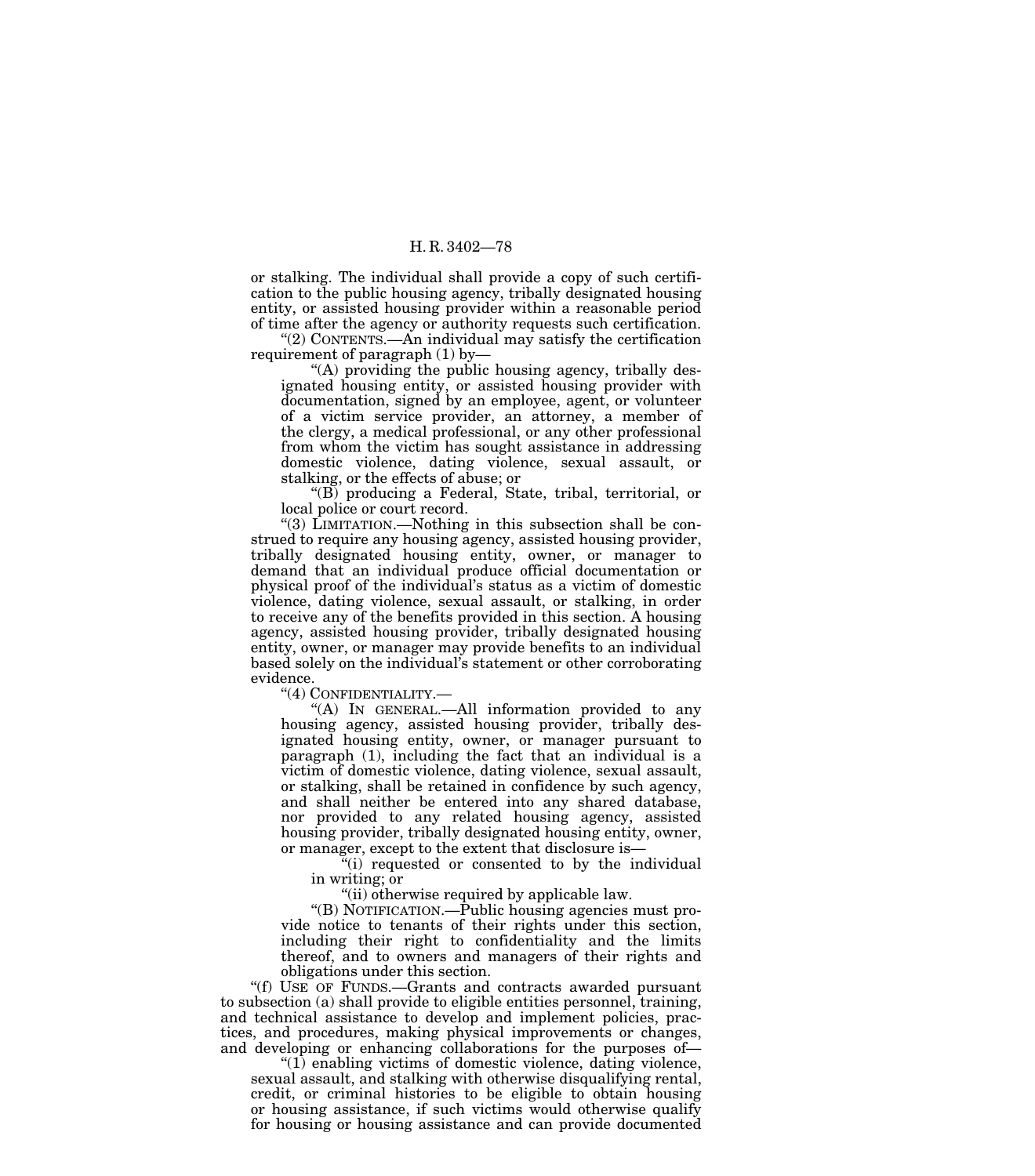evidence that demonstrates the causal connection between such violence or abuse and the victims' negative histories;

''(2) permitting applicants for housing or housing assistance to provide incomplete rental and employment histories, otherwise required as a condition of admission or assistance, if the victim believes that providing such rental and employment history would endanger the victim's or the victim children's safety;

 $\cdot$ <sup>"(3)</sup> protecting victims' confidentiality, including protection of victims' personally identifying information, address, or rental history;

 $\mathcal{L}(4)$  assisting victims who need to leave a public housing, tribally designated housing, or assisted housing unit quickly to protect their safety, including those who are seeking transfer to a new public housing unit, tribally designated housing unit, or assisted housing unit, whether in the same or a different neighborhood or jurisdiction;

''(5) enabling the public housing agency, tribally designated housing entity, or assisted housing provider, or the victim, to remove, consistent with applicable State law, the perpetrator of domestic violence, dating violence, sexual assault, or stalking without evicting, removing, or otherwise penalizing the victim;

 $(6)$  enabling the public housing agency, tribally designated housing entity, or assisted housing provider, when notified, to honor court orders addressing rights of access to or control of the property, including civil protection orders issued to protect the victim and issued to address the distribution or possession of property among the household members in cases where a family breaks up;

"(7) developing and implementing more effective security policies, protocols, and services;

''(8) allotting not more than 15 percent of funds awarded under the grant to make modest physical improvements to enhance safety;

''(9) training personnel to more effectively identify and respond to victims of domestic violence, dating violence, sexual assault, and stalking; and

''(10) effectively providing notice to applicants and residents of the above housing policies, practices, and procedures.

''(g) AUTHORIZATION OF APPROPRIATIONS.—There are authorized to be appropriated \$10,000,000 for each of fiscal years 2007 through 2011 to carry out the provisions of this section.

''(h) TECHNICAL ASSISTANCE.—Up to 12 percent of the amount appropriated under subsection (g) for each fiscal year shall be used by the Attorney General for technical assistance costs under this section.''.

#### **SEC. 602. TRANSITIONAL HOUSING ASSISTANCE GRANTS FOR VICTIMS OF DOMESTIC VIOLENCE, DATING VIOLENCE, SEXUAL ASSAULT, OR STALKING.**

(a) IN GENERAL.—Section 40299 of the Violence Against Women Act of 1994 (42 U.S.C. 13975) is amended—

 $(1)$  in subsection  $(a)$ 

(A) by inserting ''the Department of Housing and Urban Development, and the Department of Health and Human Services," after "Department of Justice,";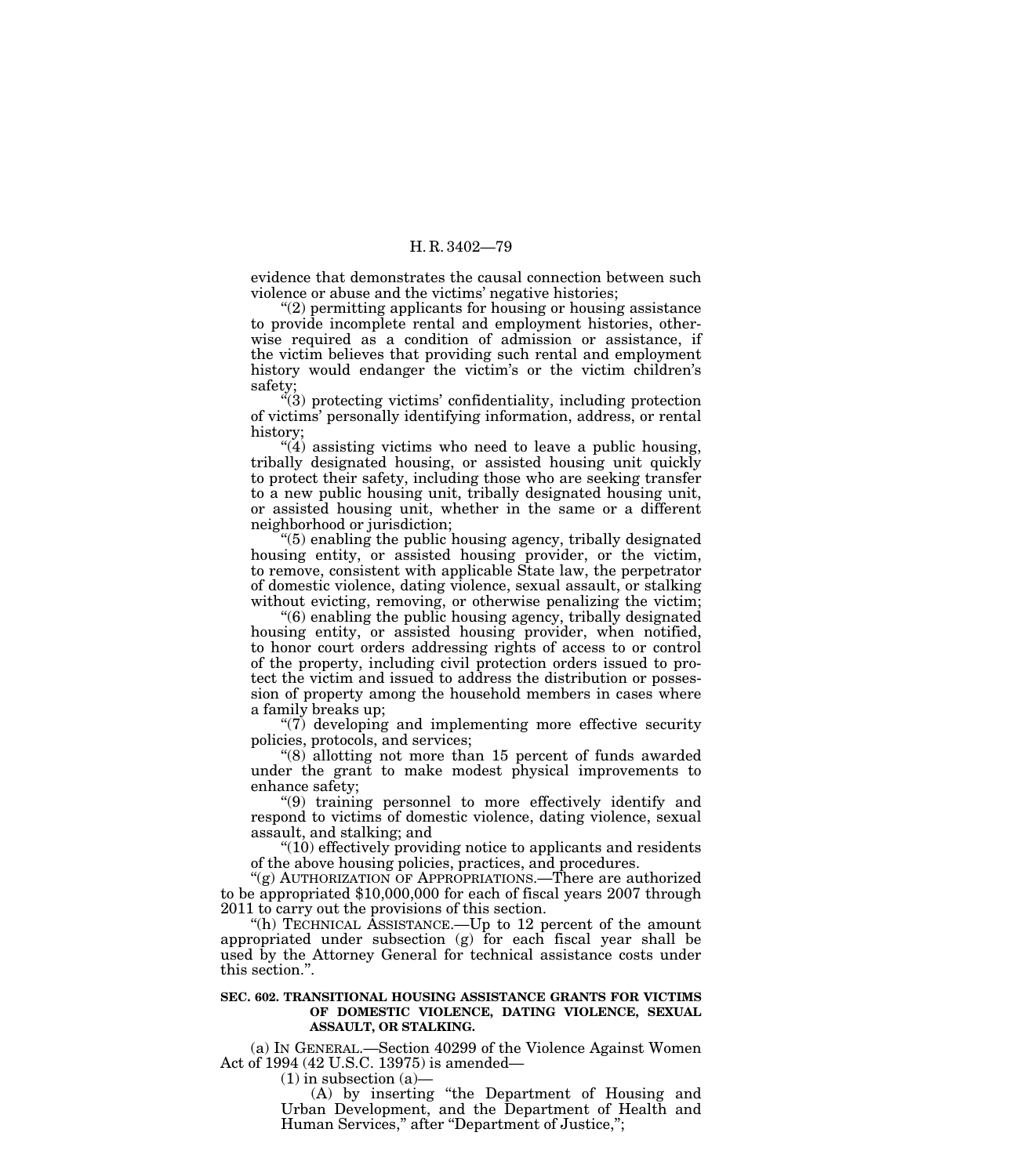(B) by inserting '', including domestic violence and sexual assault victim service providers, domestic violence and sexual assault coalitions, other nonprofit, nongovernmental organizations, or community-based and culturally specific organizations, that have a documented history of effective work concerning domestic violence, dating violence, sexual assault, or stalking" after "other organizations''; and

(C) in paragraph (1), by inserting '', dating violence, sexual assault, or stalking'' after ''domestic violence''; (2) in subsection (b)—

(A) by redesignating paragraphs (1) and (2) as paragraphs  $(2)$  and  $(3)$ , respectively;

(B) in paragraph (3), as redesignated, by inserting dating violence, sexual assault, or stalking" after ''violence'';

(C) by inserting before paragraph (2), as redesignated, the following:

 $''(1)$  transitional housing, including funding for the operating expenses of newly developed or existing transitional housing.''; and

(D) in paragraph (3)(B) as redesignated, by inserting ''Participation in the support services shall be voluntary. Receipt of the benefits of the housing assistance described in paragraph (2) shall not be conditioned upon the participation of the youth, adults, or their dependents in any or all of the support services offered them." after "assistance.'';

 $(3)$  in paragraph  $(1)$  of subsection  $(c)$ , by striking "18 months" and inserting "24 months";

 $(4)$  in subsection  $(d)(2)$ —

(A) by striking "and" at the end of subparagraph  $(A)$ ; (B) by redesignating subparagraph (B) as subparagraph (C); and

(C) by inserting after subparagraph (A) the following: ''(B) provide assurances that any supportive services

offered to participants in programs developed under subsection (b)(3) are voluntary and that refusal to receive such services shall not be grounds for termination from the program or eviction from the victim's housing; and'';  $(5)$  in subsection  $(e)(2)$ —

(A) in subparagraph (A), by inserting ''purpose and'' before "amount";

 $(B)$  in clause (ii) of subparagraph  $(C)$ , by striking "and"; (C) in subparagraph (D), by striking the period and

inserting "; and"; and (D) by adding at the end the following new subpara-

graph:  $E(E)$  the client population served and the number of individuals requesting services that the transitional housing program is unable to serve as a result of a lack of resources.''; and

 $(6)$  in subsection  $(g)$ 

(A) in paragraph  $(1)$ , by striking "\$30,000,000" and inserting "\$40,000,000";

(B) in paragraph (1), by striking "2004" and inserting ''2007'';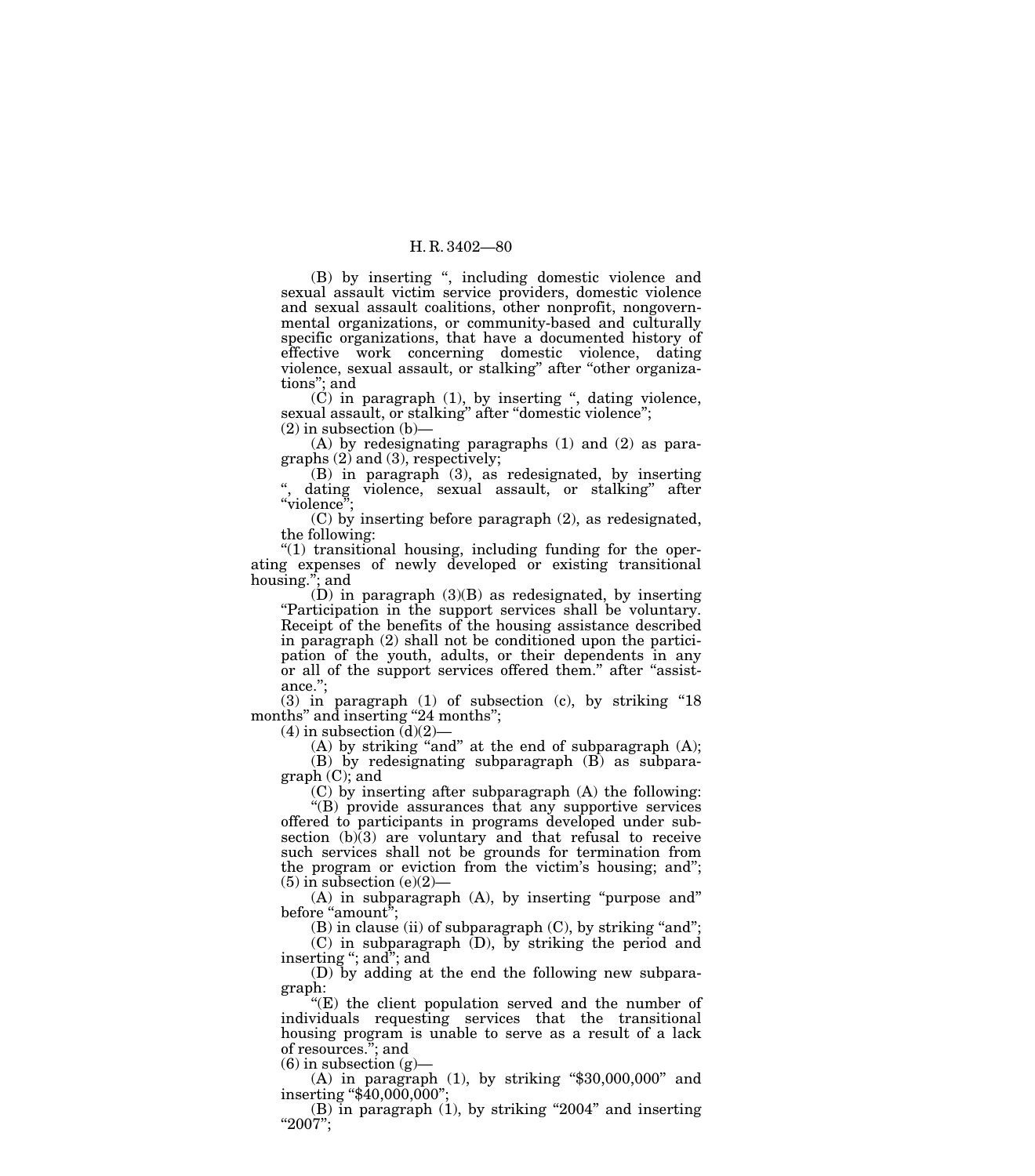(C) in paragraph (1), by striking ''2008'' and inserting ''2011'';

(D) in paragraph (2), by striking ''not more than 3 percent'' and inserting ''up to 5 percent'';

(E) in paragraph (2), by inserting ''evaluation, monitoring, technical assistance,'' before ''salaries''; and

 $(F)$  in paragraph (3), by adding at the end the following new subparagraphs:<br>"(C) UNDERSERVED POPULATIONS.—

"(i) A minimum of 7 percent of the total amount appropriated in any fiscal year shall be allocated to tribal organizations serving adult and youth victims of domestic violence, dating violence, sexual assault, or stalking, and their dependents.

"(ii) Priority shall be given to projects developed under subsection (b) that primarily serve underserved populations.''.

#### **SEC. 603. PUBLIC HOUSING AUTHORITY PLANS REPORTING REQUIRE-MENT.**

Section 5A of the United States Housing Act of 1937 (42 U.S.C. 1437c–1) is amended—

 $(1)$  in subsection  $(a)$ —

(A) in paragraph  $(1)$ , by striking "paragraph  $(2)$ " and inserting "paragraph (3)";

(B) by redesignating paragraph (2) as paragraph (3); and

(C) by inserting after paragraph (1) the following:

"(2) STATEMENT OF GOALS.—The  $5$ -year plan shall include a statement by any public housing agency of the goals, objectives, policies, or programs that will enable the housing authority to serve the needs of child and adult victims of domestic violence, dating violence, sexual assault, or stalking.'';

(2) in subsection  $(d)$ , by redesignating paragraphs  $(13)$ , (14), (15), (16), (17), and (18), as paragraphs (14), (15), (16), (17), (18), and (19), respectively; and

(3) by inserting after paragraph (12) the following:

"(13) DOMESTIC VIOLENCE, DATING VIOLENCE, SEXUAL ASSAULT, OR STALKING PROGRAMS.—A description of—

''(A) any activities, services, or programs provided or offered by an agency, either directly or in partnership with other service providers, to child or adult victims of domestic violence, dating violence, sexual assault, or stalking;

''(B) any activities, services, or programs provided or offered by a public housing agency that helps child and adult victims of domestic violence, dating violence, sexual assault, or stalking, to obtain or maintain housing; and

''(C) any activities, services, or programs provided or offered by a public housing agency to prevent domestic violence, dating violence, sexual assault, and stalking, or to enhance victim safety in assisted families.''.

#### **SEC. 604. HOUSING STRATEGIES.**

Section 105(b)(1) of the Cranston-Gonzalez National Affordable Housing Act (42 U.S.C. 12705(b)(1)) is amended by inserting after ''immunodeficiency syndrome,'' the following: ''victims of domestic violence, dating violence, sexual assault, and stalking''.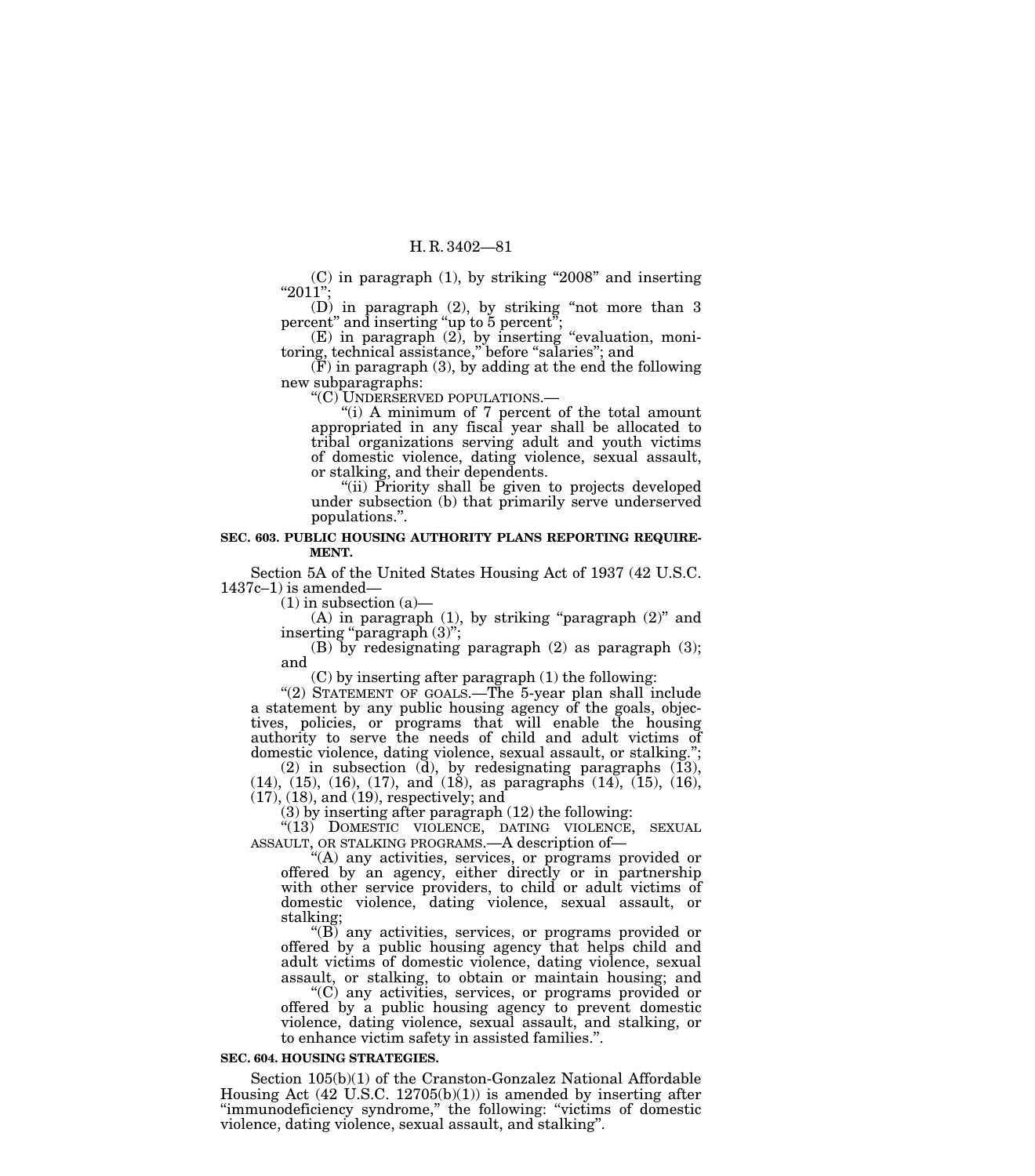#### **SEC. 605. AMENDMENT TO THE MCKINNEY-VENTO HOMELESS ASSIST-ANCE ACT.**

Section 423 of the Stewart B. McKinney Homeless Assistance Act (42 U.S.C. 11383) is amended—

> (1) by adding at the end of subsection (a) the following: ''(8) CONFIDENTIALITY.—

> ''(A) VICTIM SERVICE PROVIDERS.—In the course of awarding grants or implementing programs under this subsection, the Secretary shall instruct any victim service provider that is a recipient or subgrantee not to disclose for purposes of a Homeless Management Information System personally identifying information about any client. The Secretary may, after public notice and comment, require or ask such recipients and subgrantees to disclose for purposes of a Homeless Management Information System nonpersonally identifying data that has been de-identified, encrypted, or otherwise encoded. Nothing in this section shall be construed to supersede any provision of any Federal, State, or local law that provides greater protection than this paragraph for victims of domestic violence, dating violence, sexual assault, or stalking.

''(B) DEFINITIONS.—

"(i) PERSONALLY IDENTIFYING INFORMATION OR PER-SONAL INFORMATION.—The term 'personally identifying information' or 'personal information' means individually identifying information for or about an individual including information likely to disclose the location of a victim of domestic violence, dating violence, sexual assault, or stalking, including—

''(I) a first and last name;

''(II) a home or other physical address;

''(III) contact information (including a postal, e-mail or Internet protocol address, or telephone or facsimile number);

''(IV) a social security number; and

''(V) any other information, including date of birth, racial or ethnic background, or religious affiliation, that, in combination with any other non-personally identifying information would serve to identify any individual.

''(ii) VICTIM SERVICE PROVIDER.—The term 'victim service provider' or 'victim service providers' means a nonprofit, nongovernmental organization including rape crisis centers, battered women's shelters, domestic violence transitional housing programs, and other programs whose primary mission is to provide services to victims of domestic violence, dating violence, sexual assault, or stalking.''.

#### **SEC. 606. AMENDMENTS TO THE LOW-INCOME HOUSING ASSISTANCE VOUCHER PROGRAM.**

Section 8 of the United States Housing Act of 1937 (42 U.S.C. 1437f) is amended—

(1) in subsection (c), by adding at the end the following new paragraph:

 $C(9)(\overline{A})$  That an applicant or participant is or has been a victim of domestic violence, dating violence, or stalking is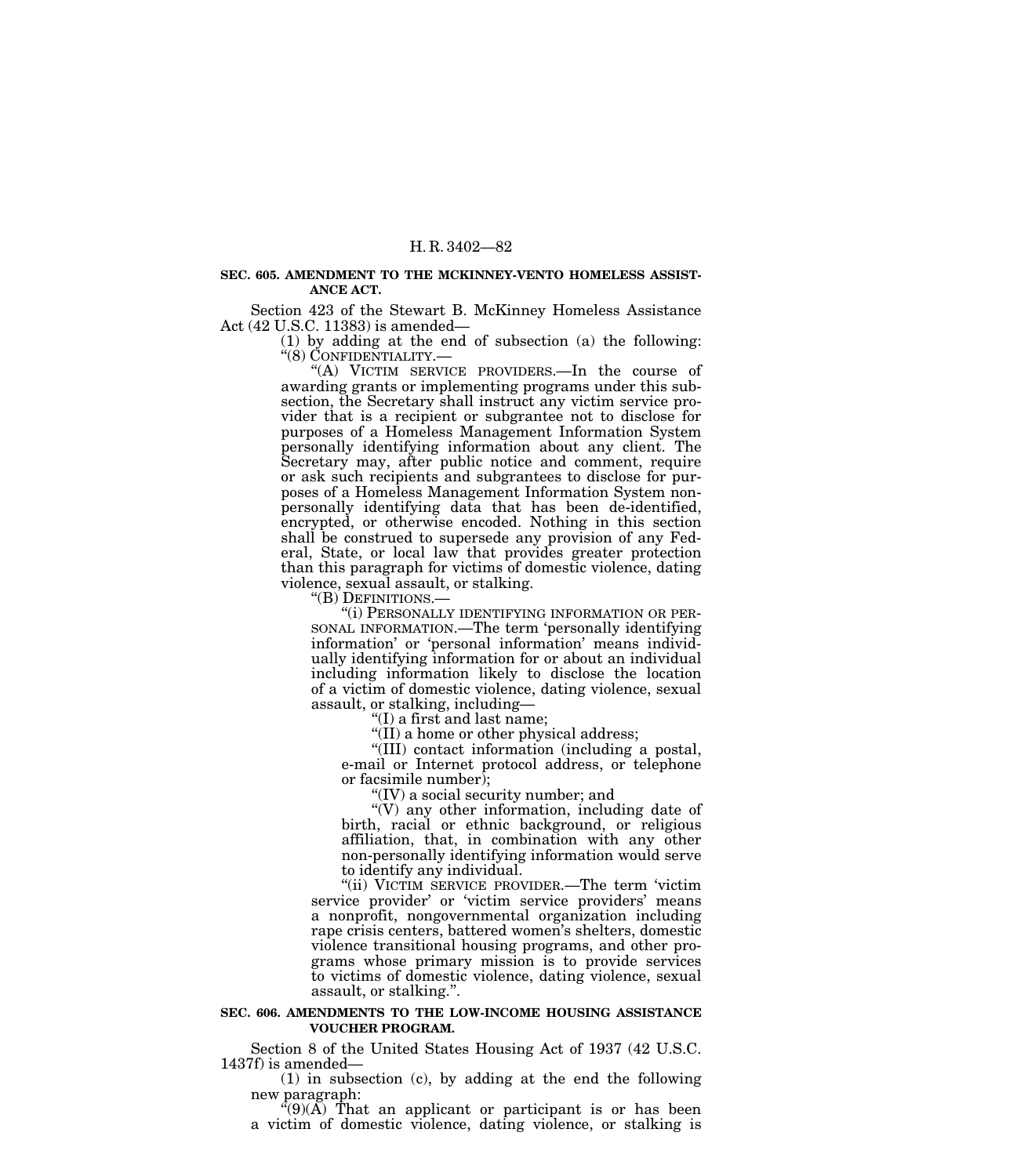not an appropriate basis for denial of program assistance or for denial of admission, if the applicant otherwise qualifies for assistance or admission.

''(B) An incident or incidents of actual or threatened domestic violence, dating violence, or stalking will not be construed as a serious or repeated violation of the lease by the victim or threatened victim of that violence and shall not be good cause for terminating the assistance, tenancy, or occupancy rights of the victim of such violence.

 ${}^{\alpha}$ (C)(I) Criminal activity directly relating to domestic violence, dating violence, or stalking, engaged in by a member of a tenant's household or any guest or other person under the tenant's control shall not be cause for termination of assistance, tenancy, or occupancy rights if the tenant or an immediate member of the tenant's family is the victim or threatened victim of that domestic violence, dating violence, or stalking.

''(ii) Notwithstanding clause (i), an owner or manager may bifurcate a lease under this section, in order to evict, remove, or terminate assistance to any individual who is a tenant or lawful occupant and who engages in criminal acts of physical violence against family members or others, without evicting, removing, terminating assistance to, or otherwise penalizing the victim of such violence who is also a tenant or lawful occupant.

"(iii) Nothing in clause (i) may be construed to limit the authority of a public housing agency, owner, or manager, when notified, to honor court orders addressing rights of access to or control of the property, including civil protection orders issued to protect the victim and issued to address the distribution or possession of property among the household members in cases where a family breaks up.

"(iv) Nothing in clause (i) limits any otherwise available authority of an owner or manager to evict or the public housing agency to terminate assistance to a tenant for any violation of a lease not premised on the act or acts of violence in question against the tenant or a member of the tenant's household, provided that the owner or manager does not subject an individual who is or has been a victim of domestic violence, dating violence, or stalking to a more demanding standard than other tenants in determining whether to evict or terminate.

"(v) Nothing in clause (i) may be construed to limit the authority of an owner, manager, or public housing agency to evict or terminate from assistance any tenant or lawful occupant if the owner, manager or public housing agency can demonstrate an actual and imminent threat to other tenants or those employed at or providing service to the property if that tenant is not evicted or terminated from assistance.

"(vi) Nothing in this section shall be construed to supersede" any provision of any Federal, State, or local law that provides greater protection than this section for victims of domestic violence, dating violence, or stalking.'';

 $(2)$  in subsection  $(d)$ –

 $(A)$  in paragraph  $(1)(A)$ , by inserting after "public housing agency" the following: "and that an applicant or participant is or has been a victim of domestic violence, dating violence, or stalking is not an appropriate basis for denial of program assistance or for denial of admission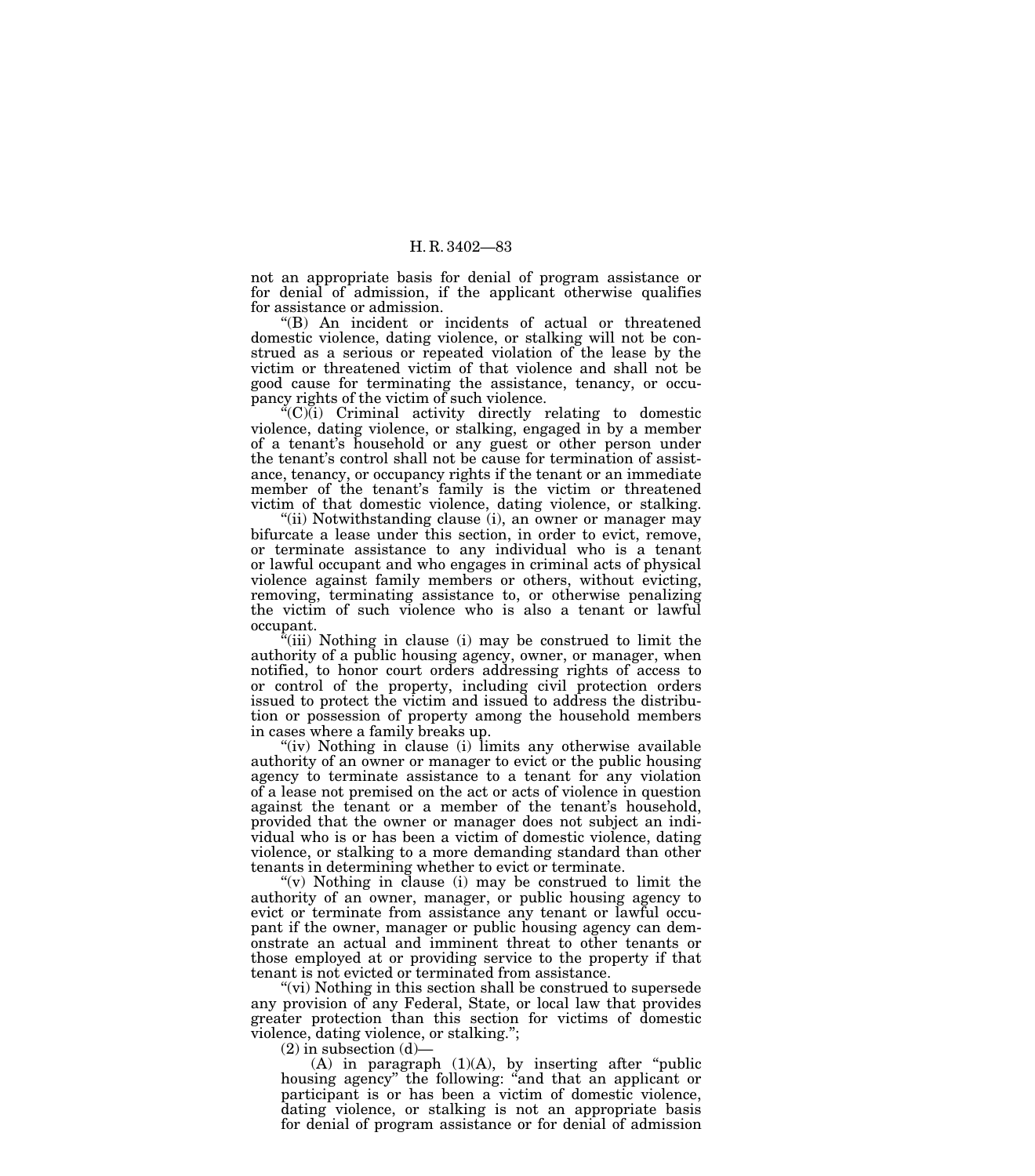if the applicant otherwise qualifies for assistance or admission'';

(B) in paragraph  $(1)(B)(ii)$ , by inserting after "other good cause'' the following: '', and that an incident or incidents of actual or threatened domestic violence, dating violence, or stalking will not be construed as a serious or repeated violation of the lease by the victim or threatened victim of that violence and will not be good cause for terminating the tenancy or occupancy rights of the victim of such violence''; and

(C) in paragraph  $(1)(B)(iii)$ , by inserting after "termination of tenancy" the following: ", except that: (I) criminal activity directly relating to domestic violence, dating violence, or stalking, engaged in by a member of a tenant's household or any guest or other person under the tenant's control, shall not be cause for termination of the tenancy or occupancy rights or program assistance, if the tenant or immediate member of the tenant's family is a victim of that domestic violence, dating violence, or stalking; (II) notwithstanding subclause (I), a public housing agency may terminate assistance to any individual who is a tenant or lawful occupant and who engages in criminal acts of physical violence against family members or others, or an owner or manager under this section may bifurcate a lease, in order to evict, remove, or terminate assistance to any individual who is a tenant or lawful occupant and who engages in criminal acts of physical violence against family members or others, without evicting, removing, terminating assistance to, or otherwise penalizing the victim of such violence who is also a tenant or lawful occupant; (III) nothing in subclause (I) may be construed to limit the authority of a public housing agency, owner, or manager, when notified, to honor court orders addressing rights of access to or control of the property, including civil protection orders issued to protect the victim and issued to address the distribution or possession of property among the household members in cases where a family breaks up; (IV) nothing in subclause (I) limits any otherwise available authority of an owner or manager to evict or the public housing agency to terminate assistance to a tenant for any violation of a lease not premised on the act or acts of violence in question against the tenant or a member of the tenant's household, provided that the owner, manager, or public housing agency does not subject an individual who is or has been a victim of domestic violence, dating violence, or stalking to a more demanding standard than other tenants in determining whether to evict or terminate; (V) nothing in subclause (I) may be construed to limit the authority of an owner or manager to evict, or the public housing agency to terminate assistance, to any tenant if the owner, manager, or public housing agency can demonstrate an actual and imminent threat to other tenants or those employed at or providing service to the property if that tenant is not evicted or terminated from assistance; and (VI) nothing in this section shall be construed to supersede any provision of any Federal, State, or local law that provides greater protection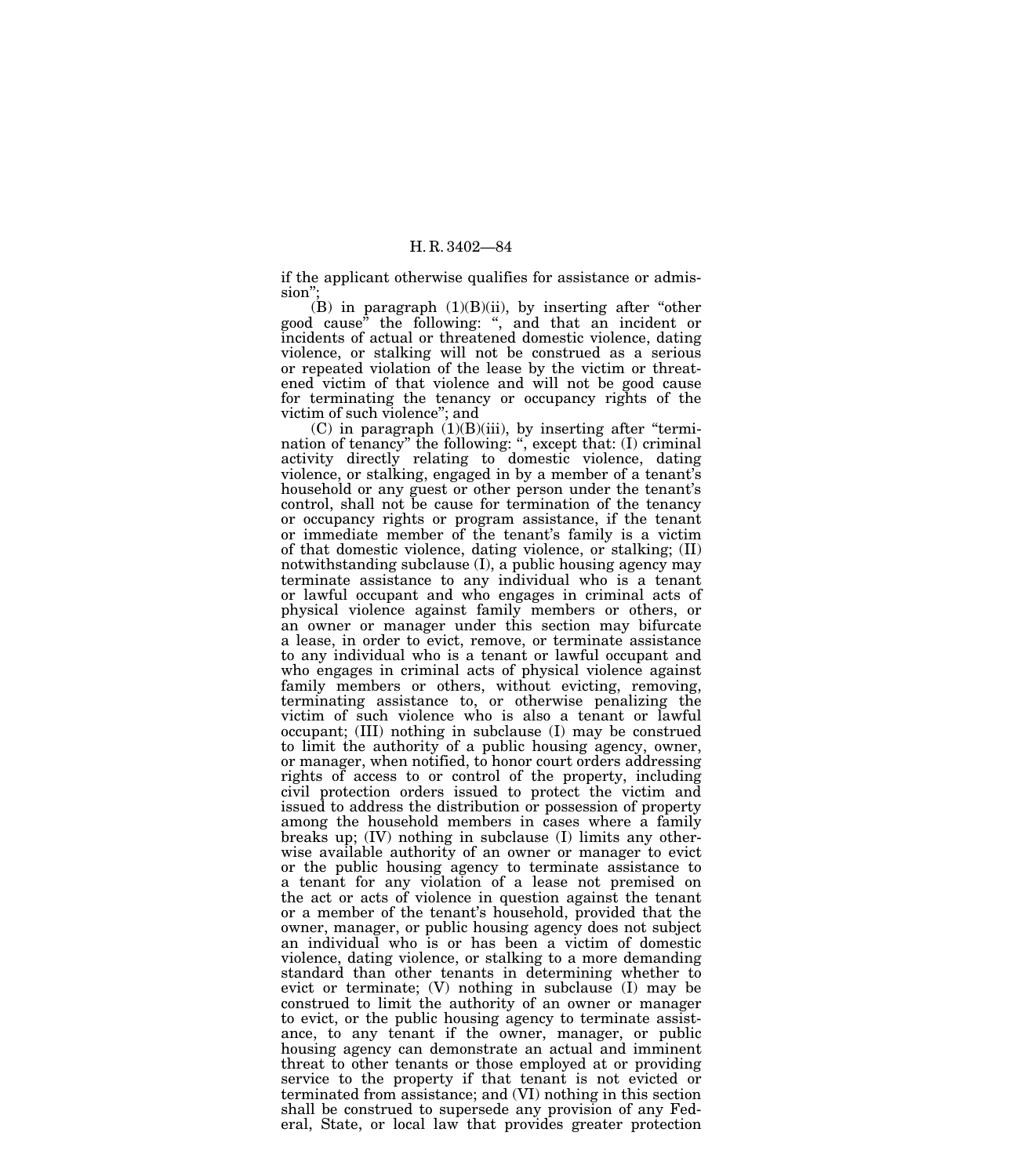than this section for victims of domestic violence, dating violence, or stalking.'';

 $(3)$  in subsection  $(f)$ —

 $(A)$  in paragraph  $(6)$ , by striking "and";

(B) in paragraph (7), by striking the period at the end and inserting a semicolon; and

 $(C)$  by adding at the end the following new paragraphs: ''(8) the term 'domestic violence' has the same meaning given the term in section 40002 of the Violence Against Women Act of 1994;

''(9) the term 'dating violence' has the same meaning given the term in section  $40002$  of the Violence Against Women Act of 1994; and

 $''(10)$  the term 'stalking' means—

 $(A)(i)$  to follow, pursue, or repeatedly commit acts with the intent to kill, injure, harass, or intimidate another person; and

''(ii) to place under surveillance with the intent to kill, injure, harass, or intimidate another person; and

"(B) in the course of, or as a result of, such following, pursuit, surveillance, or repeatedly committed acts, to place a person in reasonable fear of the death of, or serious bodily injury to, or to cause substantial emotional harm to—

"(i) that person;

"(ii) a member of the immediate family of that person; or

''(iii) the spouse or intimate partner of that person; and

" $(11)$  the term 'immediate family member' means, with respect to a person—

''(A) a spouse, parent, brother or sister, or child of that person, or an individual to whom that person stands in loco parentis; or

''(B) any other person living in the household of that person and related to that person by blood and marriage.'';  $(4)$  in subsection  $(0)$ —

(A) by inserting at the end of paragraph (6)(B) the following new sentence: "That an applicant or participant is or has been a victim of domestic violence, dating violence, or stalking is not an appropriate basis for denial of program assistance by or for denial of admission if the applicant otherwise qualifies for assistance for admission, and that nothing in this section shall be construed to supersede any provision of any Federal, State, or local law that provides greater protection than this section for victims of domestic violence, dating violence, or stalking.'';

 $(B)$  in paragraph  $(7)(C)$ , by inserting after "other good" cause'' the following: '', and that an incident or incidents of actual or threatened domestic violence, dating violence, or stalking shall not be construed as a serious or repeated violation of the lease by the victim or threatened victim of that violence and shall not be good cause for terminating the tenancy or occupancy rights of the victim of such violence'';

 $(C)$  in paragraph  $(7)(D)$ , by inserting after "termination" of tenancy<sup> $\bar{y}$ </sup> the following: "; except that (i) criminal activity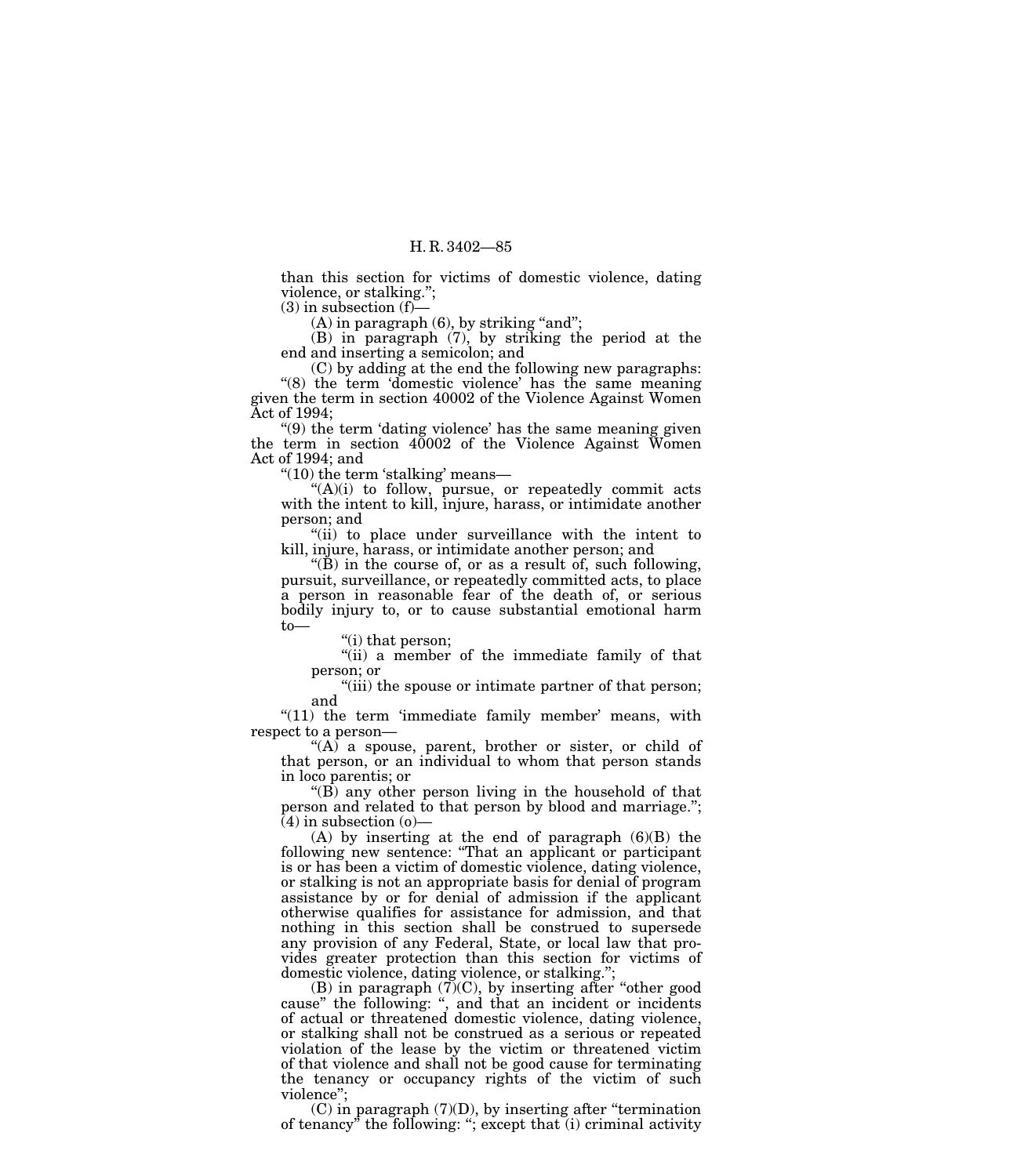directly relating to domestic violence, dating violence, or stalking, engaged in by a member of a tenant's household or any guest or other person under the tenant's control shall not be cause for termination of the tenancy or occupancy rights, if the tenant or immediate member of the tenant's family is a victim of that domestic violence, dating violence, or stalking; (ii) notwithstanding clause (i), a public housing agency may terminate assistance to any individual who is a tenant or lawful occupant and who engages in criminal acts of physical violence against family members or others, or an owner or manager may bifurcate a lease under this section, in order to evict, remove, or terminate assistance to any individual who is a tenant or lawful occupant and who engages in criminal acts of physical violence against family members or others, without evicting, removing, terminating assistance to, or otherwise penalizing the victim of such violence who is also a tenant or lawful occupant; (iii) nothing in clause (i) may be construed to limit the authority of a public housing agency, owner, or manager, when notified, to honor court orders addressing rights of access to control of the property, including civil protection orders issued to protect the victim and issued to address the distribution or possession of property among the household members in cases where a family breaks up; (iv) nothing in clause (i) limits any otherwise available authority of an owner or manager to evict or the public housing agency to terminate assistance to a tenant for any violation of a lease not premised on the act or acts of violence in question against the tenant or a member of the tenant's household, provided that the owner, manager, or public housing agency does not subject an individual who is or has been a victim of domestic violence, dating violence, or stalking to a more demanding standard than other tenants in determining whether to evict or terminate; (v) nothing in clause (i) may be construed to limit the authority of an owner or manager to evict, or the public housing agency to terminate, assistance to any tenant if the owner, manager, or public housing agency can demonstrate an actual and imminent threat to other tenants or those employed at or providing service to the property if that tenant is not evicted or terminated from assistance; and (vi) nothing in this section shall be construed to supersede any provision of any Federal, State, or local law that provides greater protection than this section for victims of domestic violence, dating violence, or stalking.''; and

(D) by adding at the end the following new paragraph:<br>"(20) PROHIBITED BASIS FOR TERMINATION OF ASSISTANCE.—

"(A) IN GENERAL.—A public housing agency may not terminate assistance to a participant in the voucher program on the basis of an incident or incidents of actual or threatened domestic violence, dating violence, or stalking against that participant.

" $(B)$  CONSTRUAL OF LEASE PROVISIONS.—Criminal activity directly relating to domestic violence, dating violence, or stalking shall not be considered a serious or repeated violation of the lease by the victim or threatened victim of that criminal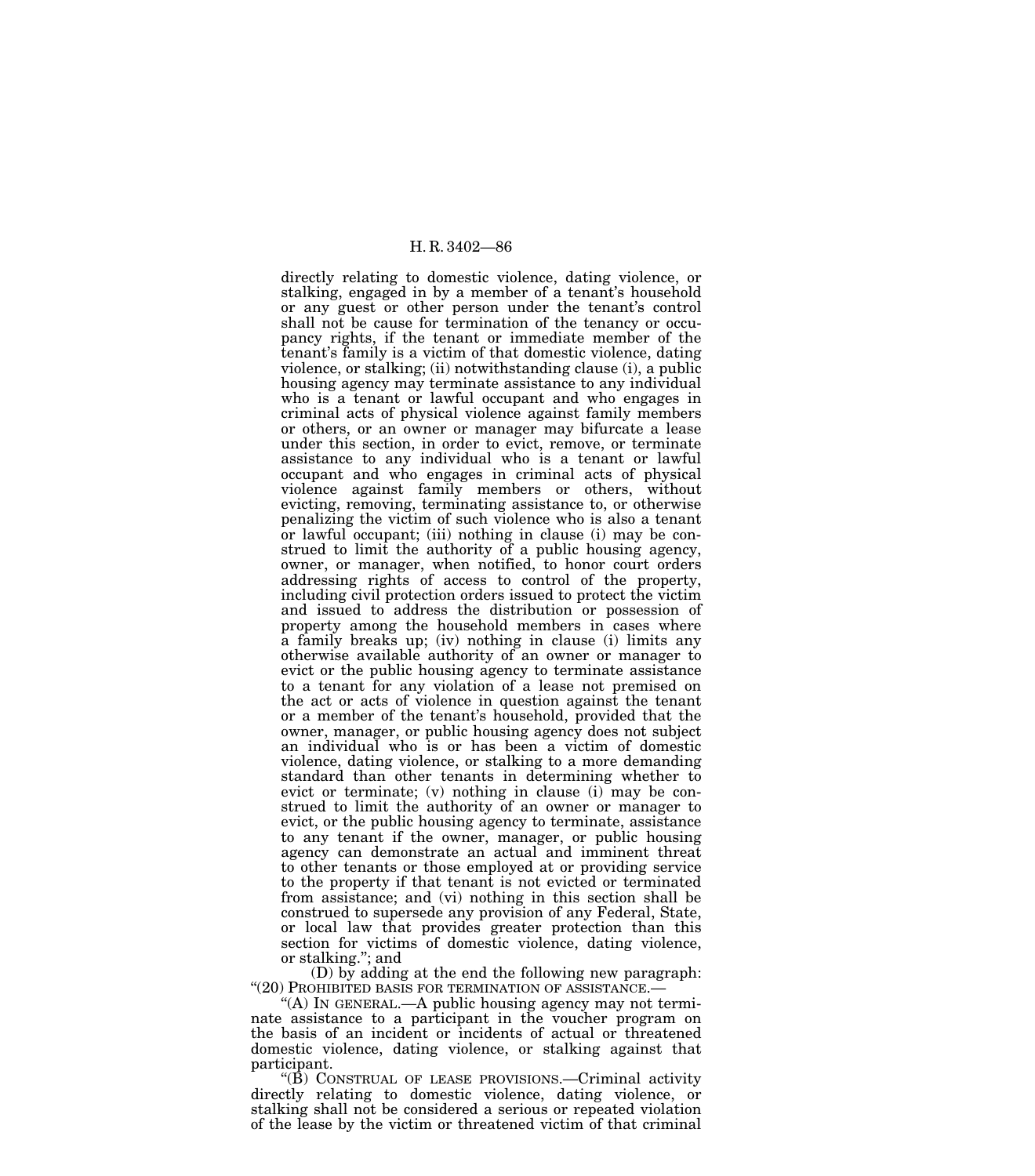activity justifying termination of assistance to the victim or threatened victim.

''(C) TERMINATION ON THE BASIS OF CRIMINAL ACTIVITY.— Criminal activity directly relating to domestic violence, dating violence, or stalking shall not be considered cause for termination of assistance for any participant or immediate member of a participant's family who is a victim of the domestic violence, dating violence, or stalking.

''(D) EXCEPTIONS.—

"(i) PUBLIC HOUSING AUTHORITY RIGHT TO TERMINATE FOR CRIMINAL ACTS.—Nothing in subparagraph (A), (B), or (C) may be construed to limit the authority of the public housing agency to terminate voucher assistance to individuals who engage in criminal acts of physical violence against family members or others.

''(ii) COMPLIANCE WITH COURT ORDERS.—Nothing in subparagraph  $(A)$ ,  $(B)$ , or  $(C)$  may be construed to limit the authority of a public housing agency, when notified, to honor court orders addressing rights of access to or control of the property, including civil protection orders issued to protect the victim and issued to address the distribution possession of property among the household members in cases where a family breaks up.

"(iii) PUBLIC HOUSING AUTHORITY RIGHT TO TERMINATE VOUCHER ASSISTANCE FOR LEASE VIOLATIONS.—Nothing in subparagraph (A), (B), or (C) limit any otherwise available authority of the public housing agency to terminate voucher assistance to a tenant for any violation of a lease not premised on the act or acts of violence in question against the tenant or a member of the tenant's household, provided that the public housing agency does not subject an individual who is or has been a victim of domestic violence, dating violence, or stalking to a more demanding standard than other tenants in determining whether to terminate.

"(iv) PUBLIC HOUSING AUTHORITY RIGHT TO TERMINATE VOUCHER ASSISTANCE FOR IMMINENT THREAT.—Nothing in subparagraph  $(A)$ ,  $(B)$ , or  $(C)$  may be construed to limit the authority of the public housing agency to terminate voucher assistance to a tenant if the public housing agency can demonstrate an actual and imminent threat to other tenants or those employed at or providing service to the property or public housing agency if that tenant is not evicted or terminated from assistance.

" $(v)$  PREEMPTION.—Nothing in this section shall be construed to supersede any provision of any Federal, State, or local law that provides greater protection than this section for victims of domestic violence, dating violence, or stalking.'';

 $(5)$  in subsection  $(r)(5)$ , by inserting after "violation of a lease" the following: ", except that a family may receive a voucher from a public housing agency and move to another jurisdiction under the tenant-based assistance program if the family has complied with all other obligations of the section 8 program and has moved out of the assisted dwelling unit in order to protect the health or safety of an individual who is or has been the victim of domestic violence, dating violence, or stalking and who reasonably believed he or she was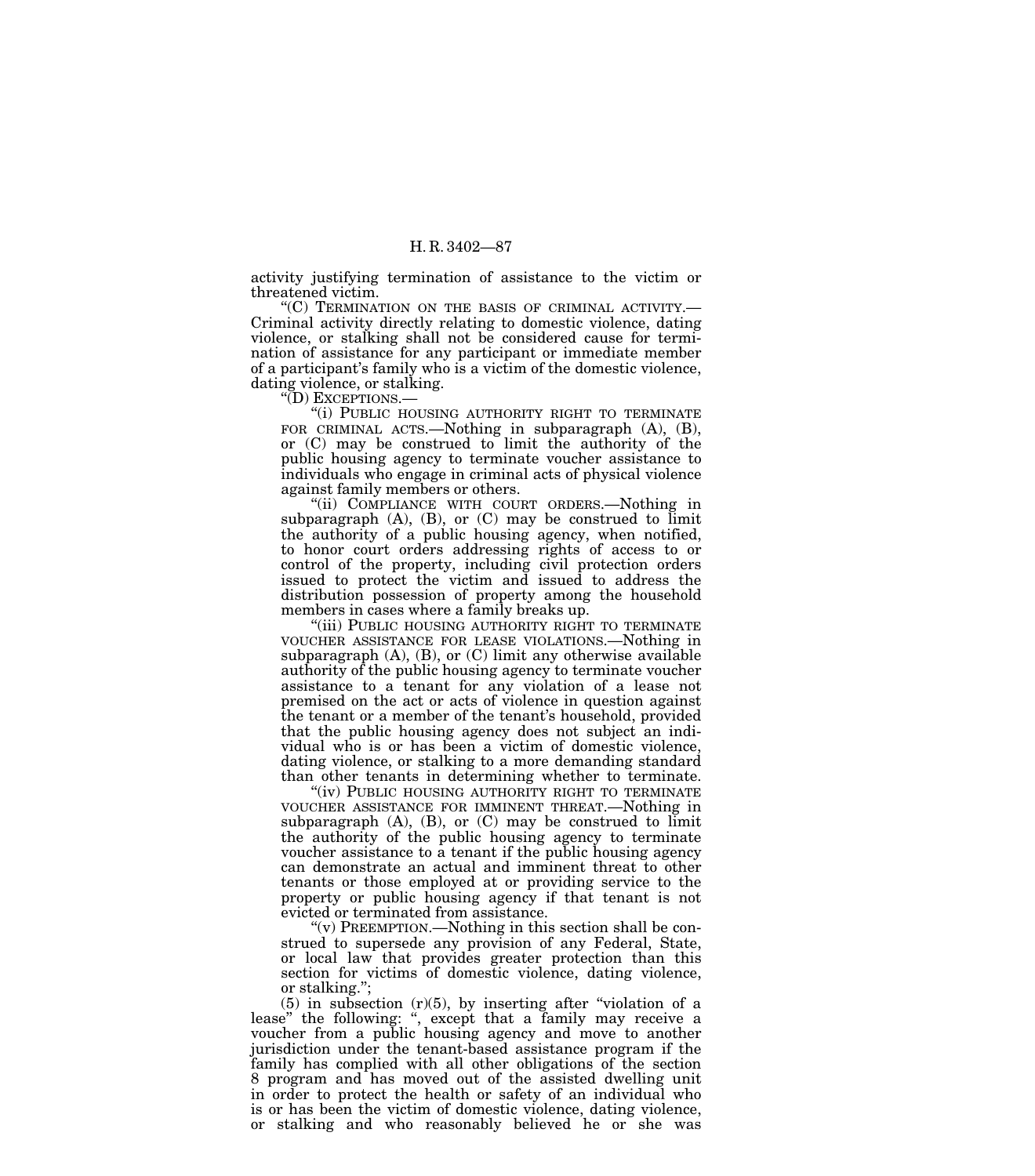imminently threatened by harm from further violence if he or she remained in the assisted dwelling unit''; and

(6) by adding at the end the following new subsection: ''(ee) CERTIFICATION AND CONFIDENTIALITY.—

''(1) CERTIFICATION.—

''(A) IN GENERAL.—An owner, manager, or public housing agency responding to subsections (c)(9),  $(d)(1)(\overrightarrow{B})(ii), (d)(1)(B)(iii), (o)(7)(C), (o)(7)(D), (o)(20), and$ (r)(5) may request that an individual certify via a HUD approved certification form that the individual is a victim of domestic violence, dating violence, or stalking, and that the incident or incidents in question are bona fide incidents of such actual or threatened abuse and meet the requirements set forth in the aforementioned paragraphs. Such certification shall include the name of the perpetrator. The individual shall provide such certification within 14 business days after the owner, manager, or public housing agency requests such certification.

''(B) FAILURE TO PROVIDE CERTIFICATION.—If the individual does not provide the certification within 14 business days after the owner, manager, public housing agency, or assisted housing provider has requested such certification in writing, nothing in this subsection or in subsection (c)(9), (d)(1)(B)(ii), (d)(1)(B)(iii), (o)(7)(C), (o)(7)(D), (o)(20), or  $(r)(5)$  may be construed to limit the authority of an owner or manager to evict, or the public housing agency or assisted housing provider to terminate voucher assistance for, any tenant or lawful occupant that commits violations of a lease. The owner, manager, public housing agency, or assisted housing provider may extend the 14 day deadline at their discretion.

''(C) CONTENTS.—An individual may satisfy the certification requirement of subparagraph  $(A)$  by

''(i) providing the requesting owner, manager, or public housing agency with documentation signed by an employee, agent, or volunteer of a victim service provider, an attorney, or a medical professional, from whom the victim has sought assistance in addressing domestic violence, dating violence, sexual assault, or stalking, or the effects of the abuse, in which the professional attests under penalty of perjury (28 U.S.C. 1746) to the professional's belief that the incident or incidents in question are bona fide incidents of abuse, and the victim of domestic violence, dating violence, or stalking has signed or attested to the documentation; or

''(ii) producing a Federal, State, tribal, territorial, or local police or court record.

''(D) LIMITATION.—Nothing in this subsection shall be construed to require an owner, manager, or public housing agency to demand that an individual produce official documentation or physical proof of the individual's status as a victim of domestic violence, dating violence, sexual assault, or stalking in order to receive any of the benefits provided in this section. At their discretion, the owner, manager, or public housing agency may provide benefits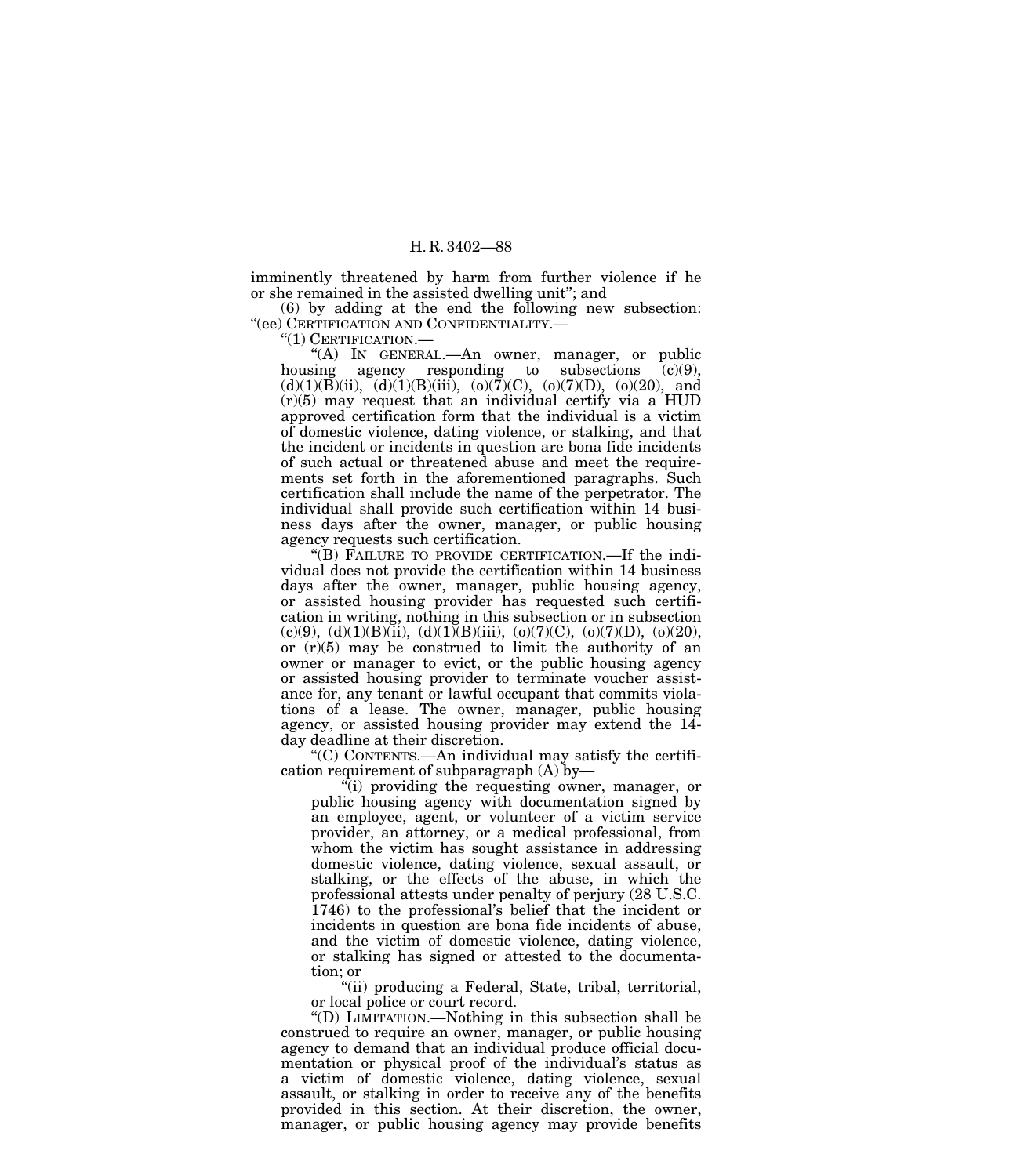to an individual based solely on the individual's statement or other corroborating evidence.

"(E) COMPLIANCE NOT SUFFICIENT TO CONSTITUTE EVI-DENCE OF UNREASONABLE ACT.—Compliance with this statute by an owner, manager, public housing agency, or assisted housing provider based on the certification specified in paragraphs  $(1)(A)$  and  $(B)$  of this subsection or based solely on the victim's statement or other corroborating evidence, as permitted by paragraph  $(1)(C)$  of this subsection, shall not alone be sufficient to constitute evidence of an unreasonable act or omission by an owner, manger, public housing agency, or assisted housing provider, or employee thereof. Nothing in this subparagraph shall be construed to limit liability for failure to comply with the requirements of subsection  $(c)(9)$ ,  $(d)(1)(B)(ii)$ ,  $(d)(1)(B)(iii), (o)(7)(C), (o)(7)(D), (o)(20), or (r)(5).$ 

"(F) PREEMPTION.—Nothing in this section shall be construed to supersede any provision of any Federal, State, or local law that provides greater protection than this section for victims of domestic violence, dating violence, or stalking.<br>"(2) CONFIDENTIALITY.—

"(A) In GENERAL.—All information provided to an owner, manager, or public housing agency pursuant to paragraph (1), including the fact that an individual is a victim of domestic violence, dating violence, or stalking, shall be retained in confidence by an owner, manager, or public housing agency, and shall neither be entered into any shared database nor provided to any related entity, except to the extent that disclosure is—

''(i) requested or consented to by the individual in writing;

"(ii) required for use in an eviction proceeding under subsection  $(c)(9)$ ,  $(d)(1)(B(ii)$ ,  $(d)(1)(B(iii)$ ,  $(o)(7)(C), (o)(7)(D), or (o)(20);$  or

''(iii) otherwise required by applicable law.

''(B) NOTIFICATION.—Public housing agencies must provide notice to tenants assisted under Section 8 of the United States Housing Act of 1937 of their rights under this subsection and subsections  $(c)(9)$ ,  $(d)(1)(B(ii), (d)(1)(B(iii))$ ,  $(o)(7)(C)$ ,  $(o)(7)(D)$ ,  $(o)(20)$ , and  $(r)(5)$ , including their right to confidentiality and the limits thereof, and to owners and managers of their rights and obligations under this subsection and subsections  $(c)(9)$ ,  $(d)(1)(B(ii), (d)(1)(B(iii))$ ,  $(0)(7)(C)$ ,  $(0)(7)(D)$ ,  $(0)(20)$ , and  $(r)(5)$ .".

## **SEC. 607. AMENDMENTS TO THE PUBLIC HOUSING PROGRAM.**

Section 6 of the United States Housing Act of 1937 (42 U.S.C. 1437d) is amended—

(1) in subsection (c), by redesignating paragraph (3) and  $(4)$ , as paragraphs  $(4)$  and  $(5)$ , respectively;

 $(2)$  by inserting after paragraph  $(2)$  the following:

"(3) the public housing agency shall not deny admission to the project to any applicant on the basis that the applicant is or has been a victim of domestic violence, dating violence, or stalking if the applicant otherwise qualifies for assistance or admission, and that nothing in this section shall be construed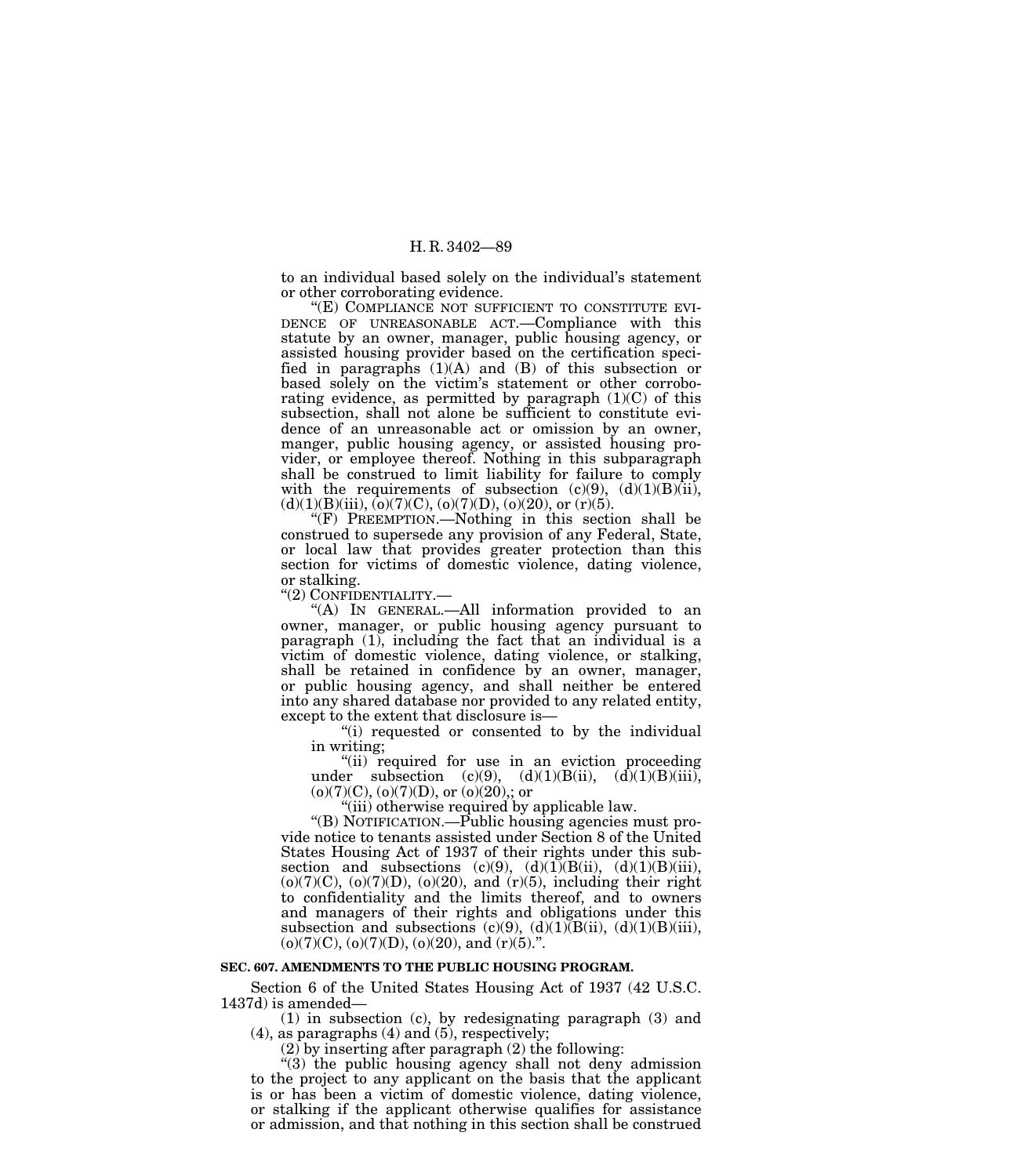to supersede any provision of any Federal, State, or local law that provides greater protection than this section for victims of domestic violence, dating violence, or stalking'';

 $(3)$  in subsection  $(l)(5)$ , by inserting after "other good cause" the following: ", and that an incident or incidents of actual or threatened domestic violence, dating violence, or stalking will not be construed as a serious or repeated violation of the lease by the victim or threatened victim of that violence and will not be good cause for terminating the tenancy or occupancy rights of the victim of such violence'

 $(4)$  in subsection  $(1)(6)$ , by inserting after "termination of tenancy'' the following: ''; except that: (A) criminal activity directly relating to domestic violence, dating violence, or stalking, engaged in by a member of a tenant's household or any guest or other person under the tenant's control, shall not be cause for termination of the tenancy or occupancy rights, if the tenant or immediate member of the tenant's family is a victim of that domestic violence, dating violence, or stalking; (B) notwithstanding subparagraph (A), a public housing agency under this section may bifurcate a lease under this section, in order to evict, remove, or terminate assistance to any individual who is a tenant or lawful occupant and who engages in criminal acts of physical violence against family members or others, without evicting, removing, terminating assistance to, or otherwise penalizing the victim of such violence who is also a tenant or lawful occupant; (C) nothing in subparagraph (A) may be construed to limit the authority of a public housing agency, when notified, to honor court orders addressing rights of access to or control of the property, including civil protection orders issued to protect the victim and issued to address the distribution or possession of property among the household members in cases where a family breaks up; (D) nothing in subparagraph (A) limits any otherwise available authority of a public housing agency to evict a tenant for any violation of a lease not premised on the act or acts of violence in question against the tenant or a member of the tenant's household, provided that the public housing agency does not subject an individual who is or has been a victim of domestic violence, dating violence, or stalking to a more demanding standard than other tenants in determining whether to evict or terminate; (E) nothing in subparagraph (A) may be construed to limit the authority of a public housing agency to terminate the tenancy of any tenant if the public housing agency can demonstrate an actual and imminent threat to other tenants or those employed at or providing service to the property if that tenant's tenancy is not terminated; and (F) nothing in this section shall be construed to supersede any provision of any Federal, State, or local law that provides greater protection than this section for victims of domestic violence, dating violence, or stalking.''; and

(5) by inserting at the end of subsection (t) the following new subsection:

''(u) CERTIFICATION AND CONFIDENTIALITY.—

''(1) CERTIFICATION.—

''(A) IN GENERAL.—A public housing agency responding to subsection  $(l)(5)$  and  $(6)$  may request that an individual certify via a HUD approved certification form that the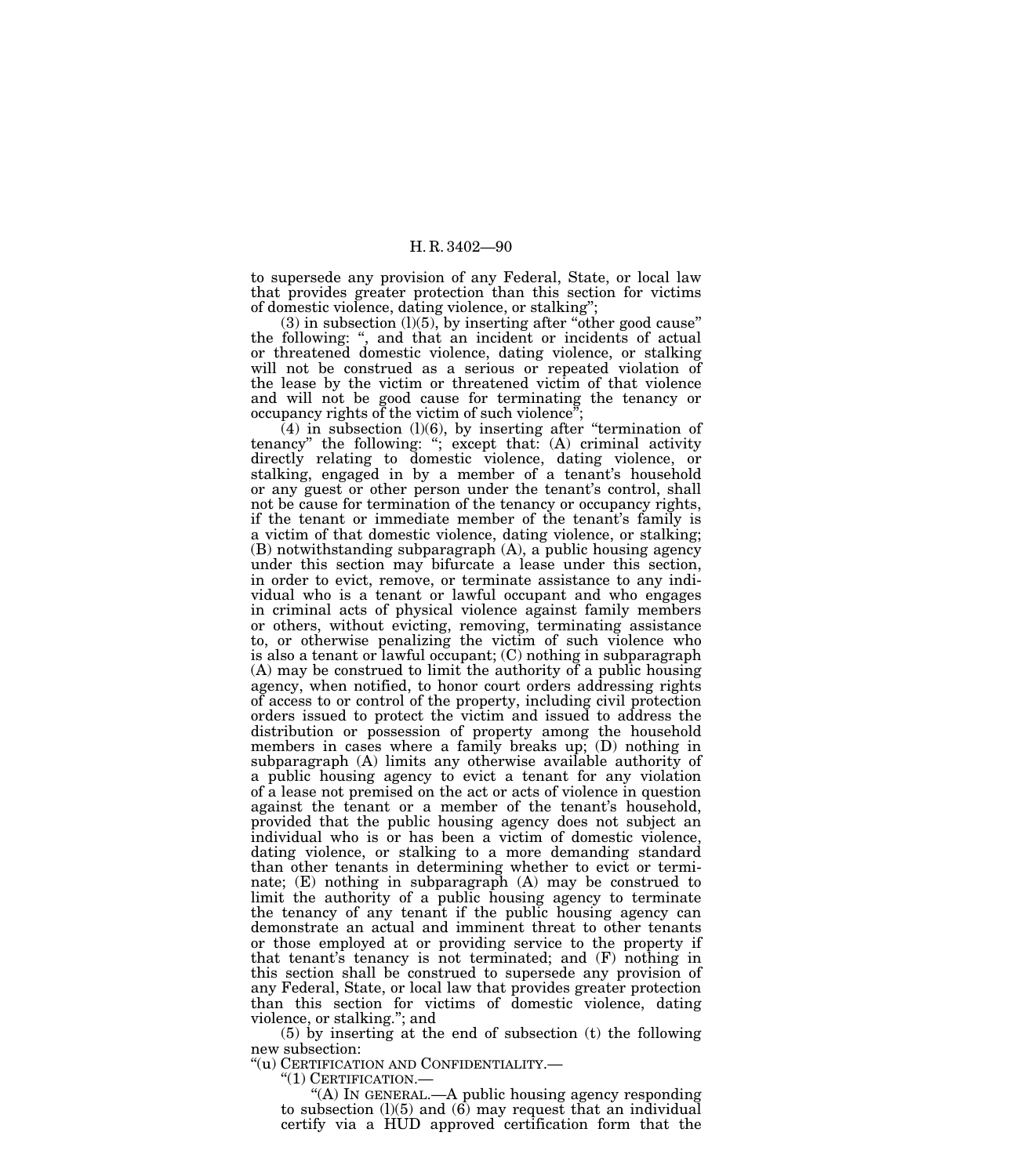individual is a victim of domestic violence, dating violence, or stalking, and that the incident or incidents in question are bona fide incidents of such actual or threatened abuse and meet the requirements set forth in the aforementioned paragraphs. Such certification shall include the name of the perpetrator. The individual shall provide such certification within 14 business days after the public housing agency requests such certification.

''(B) FAILURE TO PROVIDE CERTIFICATION.—If the individual does not provide the certification within 14 business days after the public housing agency has requested such certification in writing, nothing in this subsection, or in paragraph (5) or (6) of subsection (l), may be construed to limit the authority of the public housing agency to evict any tenant or lawful occupant that commits violations of a lease. The public housing agency may extend the 14 day deadline at its discretion.

 $C$ <sup>''</sup>(C) CONTENTS.—An individual may satisfy the certification requirement of subparagraph (A) by—

''(i) providing the requesting public housing agency with documentation signed by an employee, agent, or volunteer of a victim service provider, an attorney, or a medical professional, from whom the victim has sought assistance in addressing domestic violence, dating violence, or stalking, or the effects of the abuse, in which the professional attests under penalty of perjury (28 U.S.C. 1746) to the professional's belief that the incident or incidents in question are bona fide incidents of abuse, and the victim of domestic violence, dating violence, or stalking has signed or attested to the documentation; or

''(ii) producing a Federal, State, tribal, territorial, or local police or court record.

''(D) LIMITATION.—Nothing in this subsection shall be construed to require any public housing agency to demand that an individual produce official documentation or physical proof of the individual's status as a victim of domestic violence, dating violence, or stalking in order to receive any of the benefits provided in this section. At the public housing agency's discretion, a public housing agency may provide benefits to an individual based solely on the individual's statement or other corroborating evidence.

''(E) PREEMPTION.—Nothing in this section shall be construed to supersede any provision of any Federal, State, or local law that provides greater protection than this section for victims of domestic violence, dating violence, or stalking.<br>
"(F) COMPLIANCE NOT SUFFICIENT TO CONSTITUTE EVI-

DENCE OF UNREASONABLE ACT.—Compliance with this statute by a public housing agency, or assisted housing provider based on the certification specified in subparagraphs (A) and (B) of this subsection or based solely on the victim's statement or other corroborating evidence, as permitted by subparagraph (D) of this subsection, shall not alone be sufficient to constitute evidence of an unreasonable act or omission by a public housing agency or employee thereof. Nothing in this subparagraph shall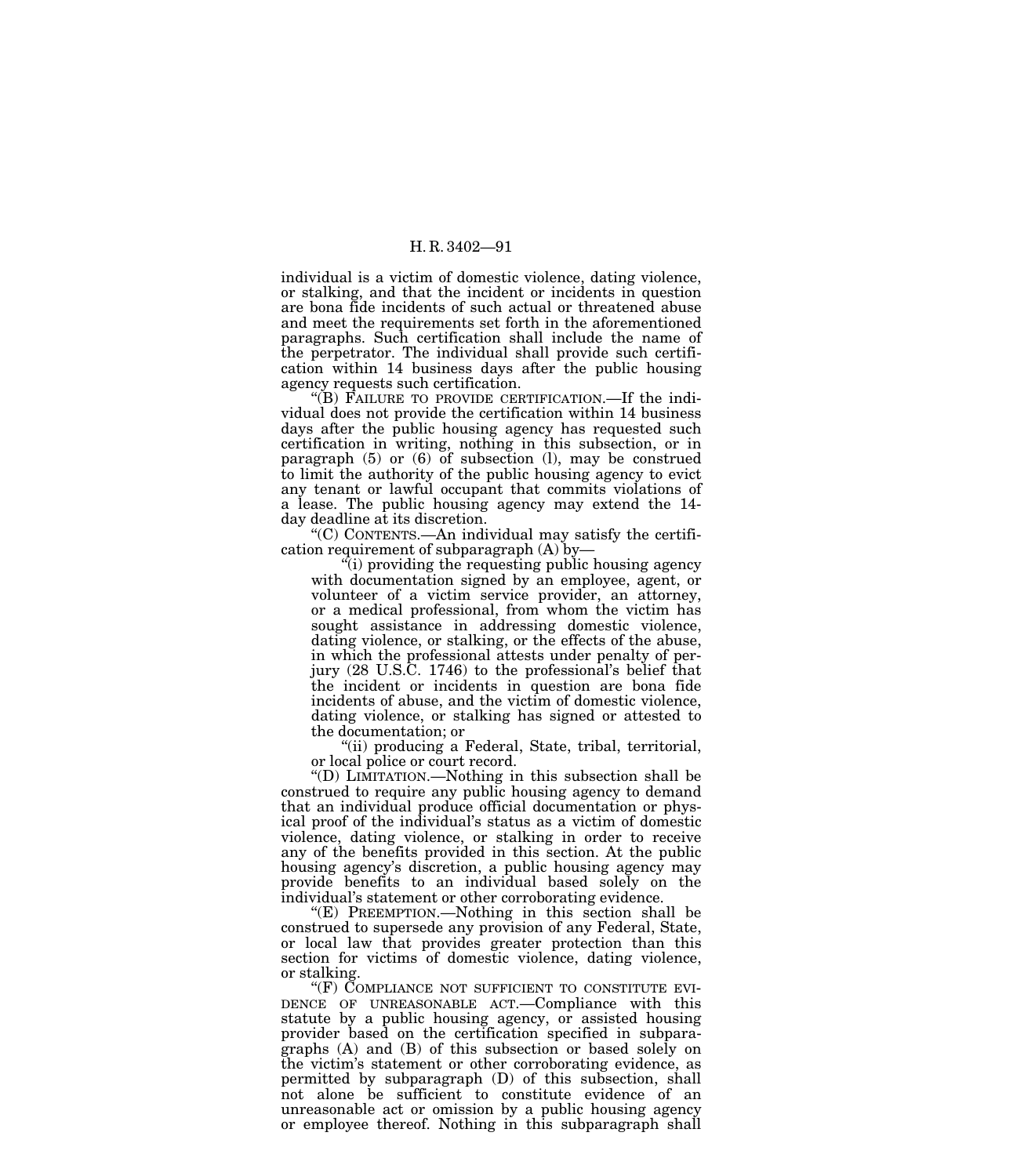be construed to limit liability for failure to comply with the requirements of subsection  $(l)(5)$  and  $(6)$ .

''(2) CONFIDENTIALITY.—

''(A) IN GENERAL.—All information provided to any public housing agency pursuant to paragraph (1), including the fact that an individual is a victim of domestic violence, dating violence, or stalking, shall be retained in confidence by such public housing agency, and shall neither be entered into any shared database nor provided to any related entity, except to the extent that disclosure is—

''(i) requested or consented to by the individual in writing;

"(ii) required for use in an eviction proceeding under subsection  $(l)(5)$  or  $(6)$ ; or

''(iii) otherwise required by applicable law.

''(B) NOTIFICATION.—Public housing agencies must provide notice to tenants assisted under section 6 of the United States Housing Act of 1937 of their rights under this subsection and subsection  $(l)(5)$  and  $(6)$ , including their right to confidentiality and the limits thereof.

''(3) DEFINITIONS.—For purposes of this subsection, subsection (c)(3), and subsection  $(1)(5)$  and  $(6)$ —

''(A) the term 'domestic violence' has the same meaning given the term in section 40002 of the Violence Against Women Act of 1994;

''(B) the term 'dating violence' has the same meaning given the term in section 40002 of the Violence Against Women Act of 1994;

''(C) the term 'stalking' means—

 $(ii)(I)$  to follow, pursue, or repeatedly commit acts with the intent to kill, injure, harass, or intimidate; or

''(II) to place under surveillance with the intent to kill, injure, harass, or intimidate another person; and

"(ii) in the course of, or as a result of, such following, pursuit, surveillance, or repeatedly committed acts, to place a person in reasonable fear of the death of, or serious bodily injury to, or to cause substantial emotional harm to—

''(I) that person;

''(II) a member of the immediate family of that person; or

''(III) the spouse or intimate partner of that person; and

''(D) the term 'immediate family member' means, with respect to a person—

"(i) a spouse, parent, brother or sister, or child of that person, or an individual to whom that person stands in loco parentis; or

"(ii) any other person living in the household of that person and related to that person by blood and marriage.''.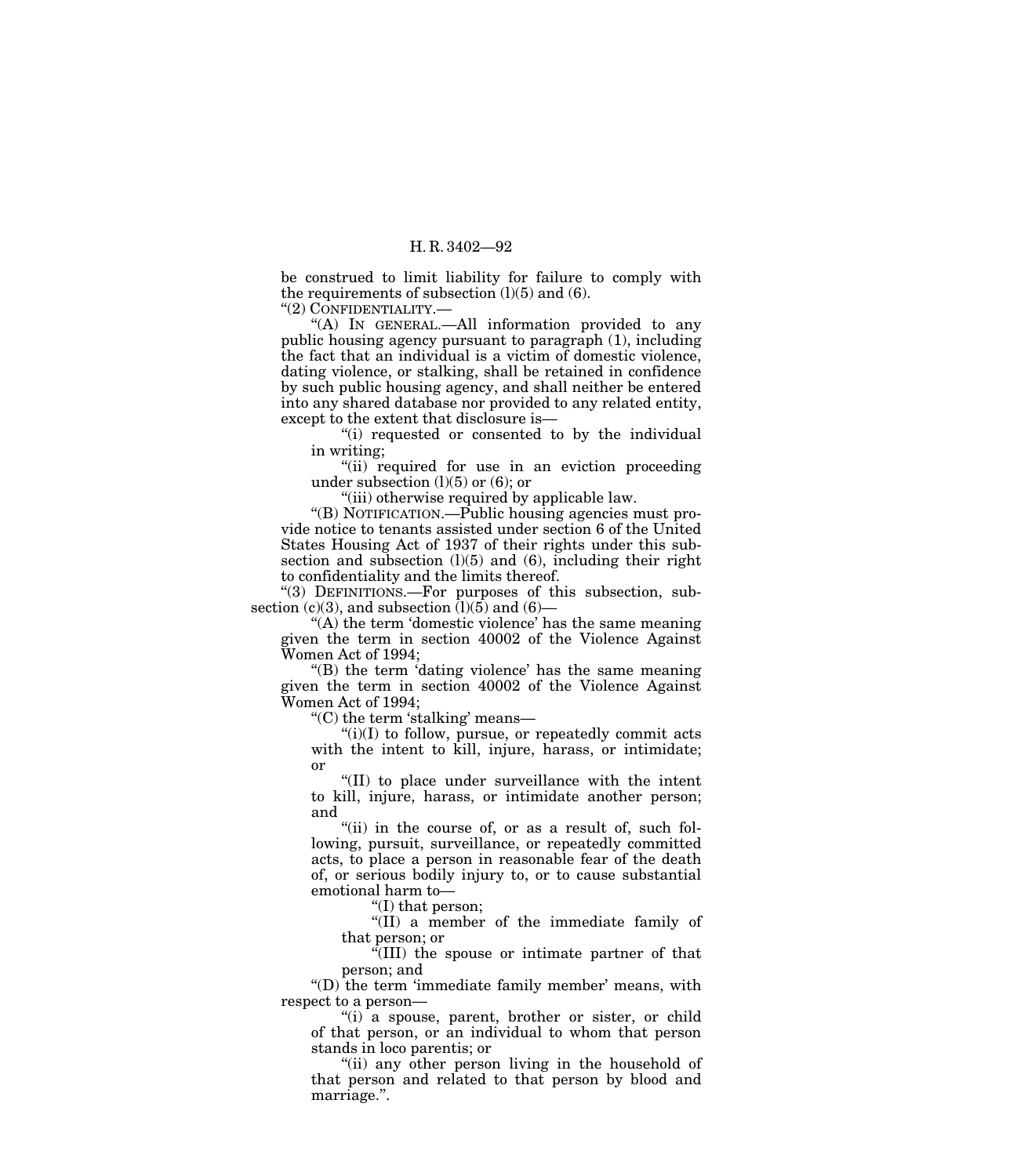# **TITLE VII—PROVIDING ECONOMIC SECURITY FOR VICTIMS OF VIOLENCE**

#### **SEC. 701. GRANT FOR NATIONAL RESOURCE CENTER ON WORKPLACE RESPONSES TO ASSIST VICTIMS OF DOMESTIC AND SEXUAL VIOLENCE.**

Subtitle N of the Violence Against Women Act of 1994 (Public Law 103–322; 108 Stat. 1902) is amended by adding at the end the following:

## **''Subtitle O—National Resource Center**

#### **''SEC. 41501. GRANT FOR NATIONAL RESOURCE CENTER ON WORK-PLACE RESPONSES TO ASSIST VICTIMS OF DOMESTIC AND SEXUAL VIOLENCE.**

"(a) AUTHORITY.—The Attorney General, acting through the Director of the Office on Violence Against Women, may award a grant to an eligible nonprofit nongovernmental entity or tribal organization, in order to provide for the establishment and operation of a national resource center on workplace responses to assist victims of domestic and sexual violence. The resource center shall provide information and assistance to employers and labor organizations to aid in their efforts to develop and implement responses to such violence.

''(b) APPLICATIONS.—To be eligible to receive a grant under this section, an entity or organization shall submit an application to the Attorney General at such time, in such manner, and containing such information as the Attorney General may require, including—

''(1) information that demonstrates that the entity or organization has nationally recognized expertise in the area of domestic or sexual violence;

 $(2)$  a plan to maximize, to the extent practicable, outreach to employers (including private companies and public entities such as public institutions of higher education and State and local governments) and labor organizations described in subsection (a) concerning developing and implementing workplace responses to assist victims of domestic or sexual violence; and

 $(3)$  a plan for developing materials and training for materials for employers that address the needs of employees in cases of domestic violence, dating violence, sexual assault, and stalking impacting the workplace, including the needs of underserved communities.

"(c) USE OF GRANT AMOUNT.—

" $(1)$  In GENERAL.—An entity or organization that receives a grant under this section may use the funds made available through the grant for staff salaries, travel expenses, equipment, printing, and other reasonable expenses necessary to develop, maintain, and disseminate to employers and labor organizations described in subsection (a), information and assistance concerning workplace responses to assist victims of domestic or sexual violence.

" $(2)$  RESPONSES.—Responses referred to in paragraph  $(1)$ may include—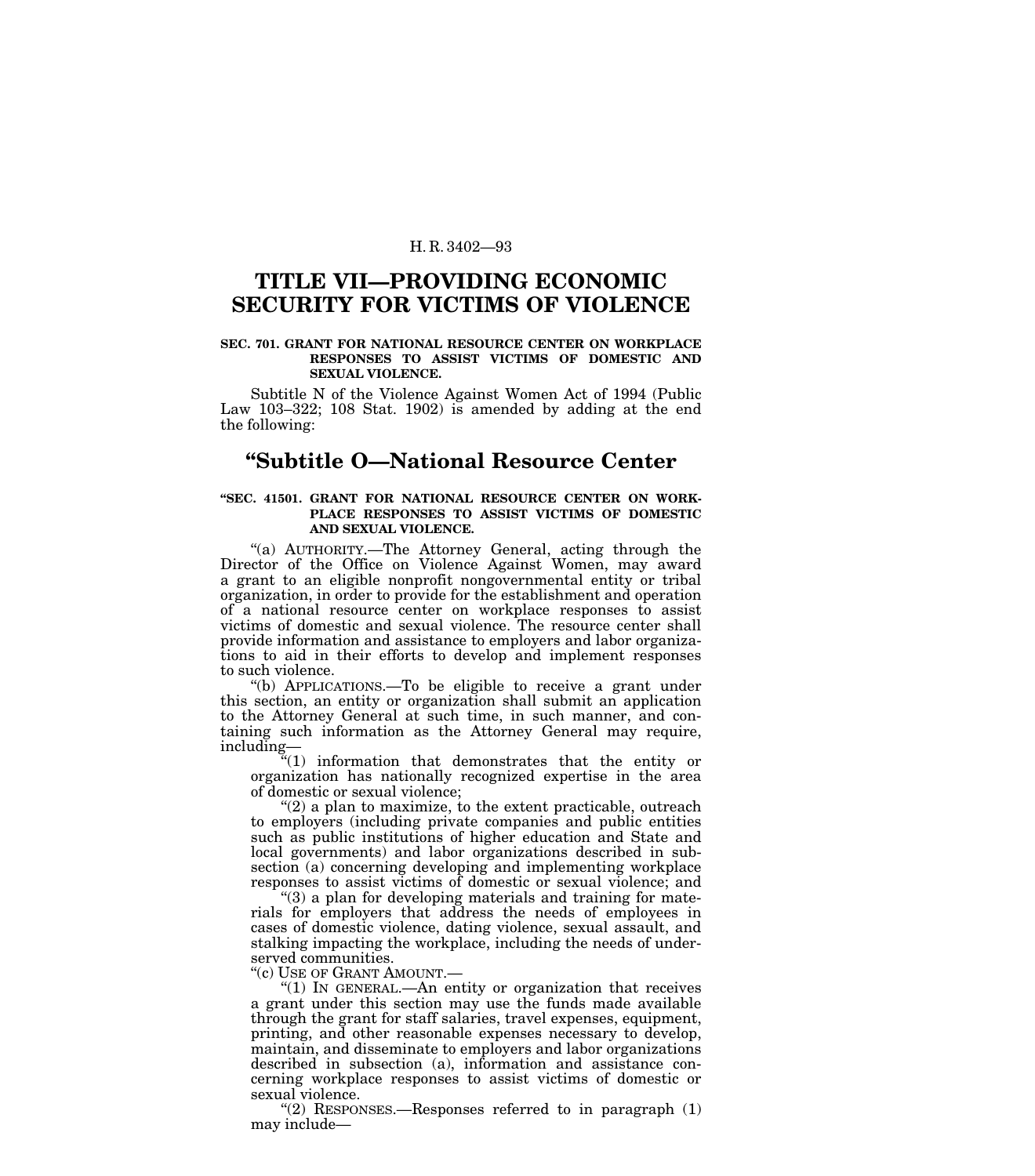"(A) providing training to promote a better understanding of workplace assistance to victims of domestic or sexual violence;

''(B) providing conferences and other educational opportunities; and

''(C) developing protocols and model workplace policies. "(d) LIABILITY.—The compliance or noncompliance of any employer or labor organization with any protocol or policy developed by an entity or organization under this section shall not serve as a basis for liability in tort, express or implied contract, or by any other means. No protocol or policy developed by an entity or organization under this section shall be referenced or enforced as a workplace safety standard by any Federal, State, or other governmental agency.

''(e) AUTHORIZATION OF APPROPRIATIONS.—There is authorized to be appropriated to carry out this section \$1,000,000 for each of fiscal years 2007 through 2011.

''(f) AVAILABILITY OF GRANT FUNDS.—Funds appropriated under this section shall remain available until expended.''.

# **TITLE VIII—PROTECTION OF BATTERED AND TRAFFICKED IMMIGRANTS**

## **Subtitle A—Victims of Crime**

#### **SEC. 801. TREATMENT OF SPOUSE AND CHILDREN OF VICTIMS.**

(a) TREATMENT OF SPOUSE AND CHILDREN OF VICTIMS OF TRAF-FICKING.—Section  $101(a)(15)(T)$  of the Immigration and Nationality Act (8 U.S.C. 1101(a)(15)(T)) is amended—

 $(1)$  in clause  $(i)$ —

(A) in the matter preceding subclause (I), by striking "Attorney General" and inserting "Secretary of Homeland Security, or in the case of subclause (III)(aa) the Secretary of Homeland Security and the Attorney General jointly;''; (B) in subclause (III)(aa)—

(i) by inserting ''Federal, State, or local'' before "investigation"; and

(ii) by striking ", or" and inserting "or the investigation of crime where acts of trafficking are at least one central reason for the commission of that crime; or''; and

 $(C)$  in subclause  $(IV)$ , by striking "and" at the end; (2) by amending clause (ii) to read as follows:

"(ii) if accompanying, or following to join, the alien described in clause (i)—

''(I) in the case of an alien described in clause (i) who is under 21 years of age, the spouse, children, unmarried siblings under 18 years of age on the date on which such alien applied for status under such clause, and parents of such alien; or

 $\mathcal{H}(II)$  in the case of an alien described in clause (i) who is 21 years of age or older, the spouse and children of such alien; and''; and

(3) by inserting after clause (ii) the following: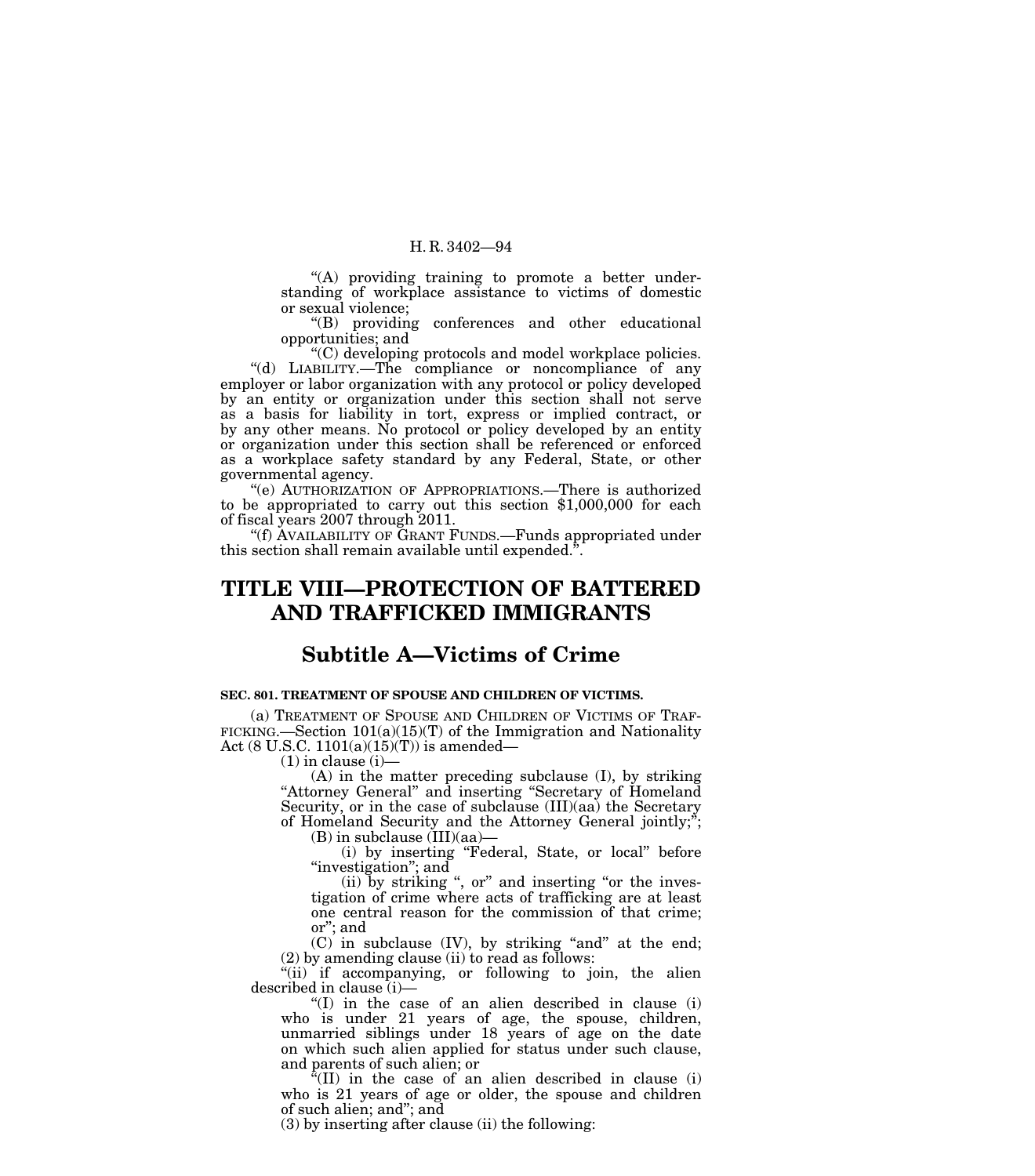"(iii) if the Secretary of Homeland Security, in his or her discretion and with the consultation of the Attorney General, determines that a trafficking victim, due to psychological or physical trauma, is unable to cooperate with a request for assistance described in clause  $(i)(III)(aa)$ , the request is unreasonable.''.

(b) TREATMENT OF SPOUSES AND CHILDREN OF VICTIMS OF ABUSE.—Section  $101(a)(15)(U)$  of the Immigration and Nationality Act (8 U.S.C. 1101(a)(15)(U)) is amended—

(1) in clause (i), by striking ''Attorney General'' and inserting ''Secretary of Homeland Security''; and

 $(2)$  by amending clause (ii) to read as follows:

"(ii) if accompanying, or following to join, the alien described in clause (i)—

''(I) in the case of an alien described in clause (i) who is under 21 years of age, the spouse, children, unmarried siblings under 18 years of age on the date on which such alien applied for status under such clause, and parents of such alien; or

 $^*(II)$  in the case of an alien described in clause (i) who is 21 years of age or older, the spouse and children of such alien; and''.

(c) TECHNICAL AMENDMENTS.—Section 101(i) of the Immigration and Nationality Act (8 U.S.C. 1101(i)) is amended—

(1) in paragraph (1), by striking ''Attorney General'' and inserting ''Secretary of Homeland Security, the Attorney General,''; and

(2) in paragraph (2), by striking ''Attorney General'' and inserting ''Secretary of Homeland Security''.

#### **SEC. 802. PRESENCE OF VICTIMS OF A SEVERE FORM OF TRAFFICKING IN PERSONS.**

(a) IN GENERAL.—Section  $212(a)(9)(B)(iii)$  of the Immigration and Nationality Act  $(8 \text{ U.S.C. } 1182(a)(9)(B)(iii))$  is amended by adding at the end the following:

"(V) VICTIMS OF A SEVERE FORM OF TRAFFICKING IN PERSONS.—Clause (i) shall not apply to an alien who demonstrates that the severe form of trafficking (as that term is defined in section 103 of the Trafficking Victims Protection Act of 2000 (22 U.S.C. 7102)) was at least one central reason for the alien's unlawful presence in the United States.''.

(b) TECHNICAL AMENDMENT.—Paragraphs (13) and (14) of section 212(d) of the Immigration and Nationality Act (8 U.S.C. 1182(d)) are amended by striking ''Attorney General'' each place it appears and inserting ''Secretary of Homeland Security''.

#### **SEC. 803. ADJUSTMENT OF STATUS.**

(a) VICTIMS OF TRAFFICKING.—Section 245(l) of the Immigration and Nationality Act (8 U.S.C. 1255(l)) is amended—

 $(1)$  in paragraph  $(1)$ —

(A) by striking ''Attorney General'' each place it appears and inserting ''Secretary of Homeland Security, or in the case of subparagraph (C)(i), the Attorney General,''; and

 $(B)$  in subparagraph (A), by inserting at the end "or has been physically present in the United States for a continuous period during the investigation or prosecution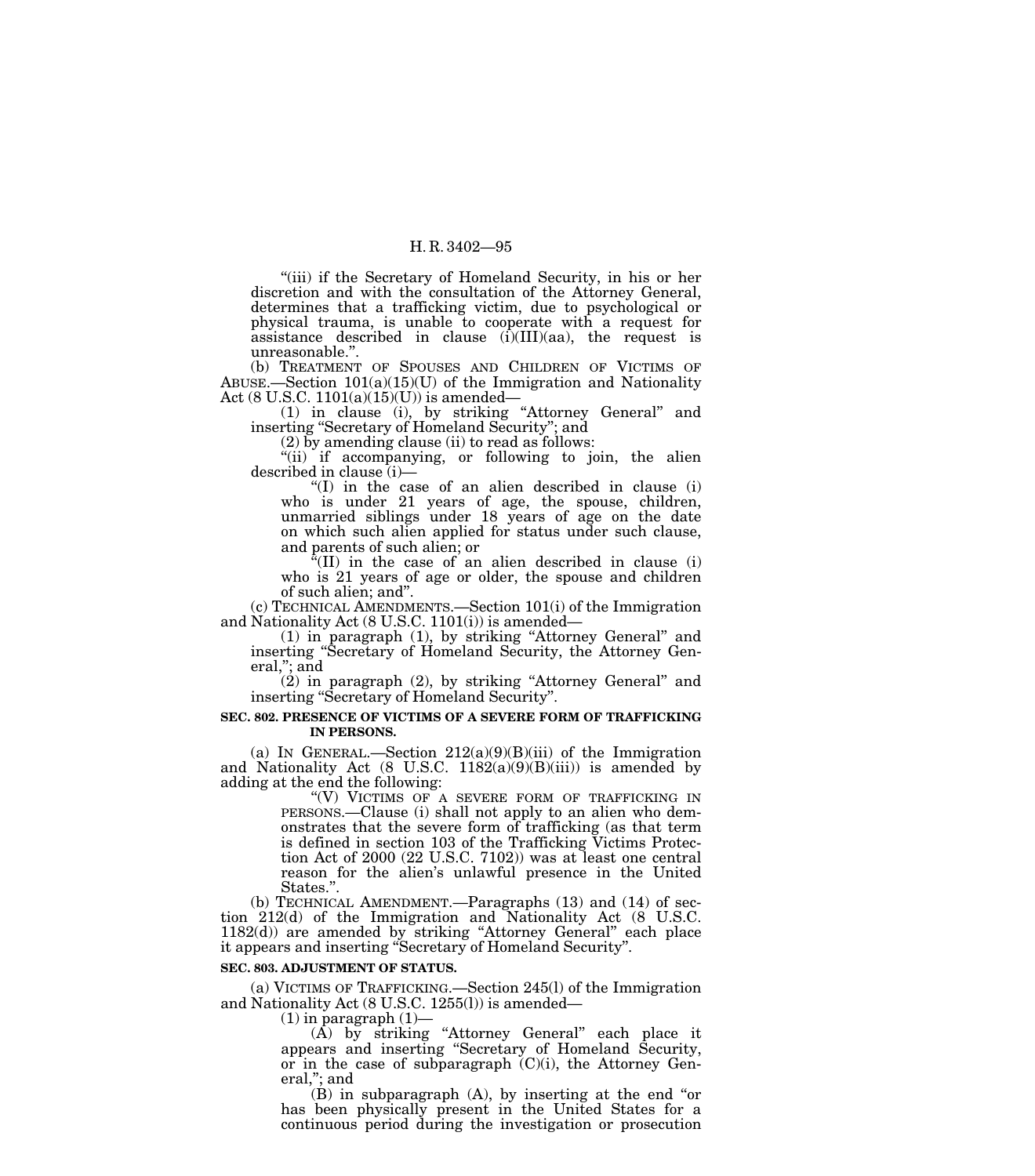of acts of trafficking and that, in the opinion of the Attorney General, the investigation or prosecution is complete, whichever period of time is less;";

(2) in paragraph (2), by striking ''Attorney General'' each place it appears and inserting ''Secretary of Homeland Security''; and

(3) in paragraph (5), by striking ''Attorney General'' and inserting ''Secretary of Homeland Security''.

(b) VICTIMS OF CRIMES AGAINST WOMEN.—Section 245(m) of the Immigration and Nationality Act (8 U.S.C. 12255(m)) is amended—

 $(1)$  in paragraph  $(1)$ —

(A) by striking ''Attorney General may adjust'' and inserting ''Secretary of Homeland Security may adjust''; and

(B) in subparagraph (B), by striking ''Attorney General'' and inserting ''Secretary of Homeland Security'';

 $(2)$  in paragraph  $(3)$ —

(A) by striking ''Attorney General may adjust'' and inserting "Secretary of Homeland Security may adjust"; and

(B) by striking ''Attorney General considers'' and inserting "Secretary considers"; and

(3) in paragraph (4), by striking ''Attorney General'' and inserting ''Secretary of Homeland Security''.

#### **SEC. 804. PROTECTION AND ASSISTANCE FOR VICTIMS OF TRAF-FICKING.**

(a) CLARIFICATION OF DEPARTMENT OF JUSTICE AND DEPART-MENT OF HOMELAND SECURITY ROLES.—Section 107 of the Trafficking Victims Protection Act of 2000 (22 U.S.C. 7105) is amended—

(1) in subsections  $(b)(1)(E)$ ,  $(e)(5)$ , and  $(g)$ , by striking "Attorney General" each place it appears and inserting "Secretary of Homeland Security''; and

(2) in subsection (c), by inserting '', the Secretary of Homeland Security'' after ''Attorney General''.

(b) CERTIFICATION PROCESS.—Section  $107(b)(1)(E)$  of the Trafficking Victims Protection Act of  $2000$  (22 U.S.C.  $7105(b)(1)(E)$ ) is amended—

 $(1)$  in clause  $(i)$ —

(A) in the matter preceding subclause (I), by inserting "and the Secretary of Homeland Security" after "Attorney" General''; and

(B) in subclause (II)(bb), by inserting ''and the Secretary of Homeland Security'' after ''Attorney General''. (2) in clause (ii), by inserting ''Secretary of Homeland Security" after "Attorney General";

 $(3)$  in clause  $(iii)$ 

 $(A)$  in subclause  $(II)$ , by striking "and" at the end; (B) in subclause (III), by striking the period at the end and inserting ''; or''; and

(C) by adding at the end the following:

" $(IV)$  responding to and cooperating with requests for evidence and information.''.

(c) PROTECTION FROM REMOVAL FOR CERTAIN CRIME VICTIMS.— Section 107(e) of the Trafficking Victims Protection Act of 2000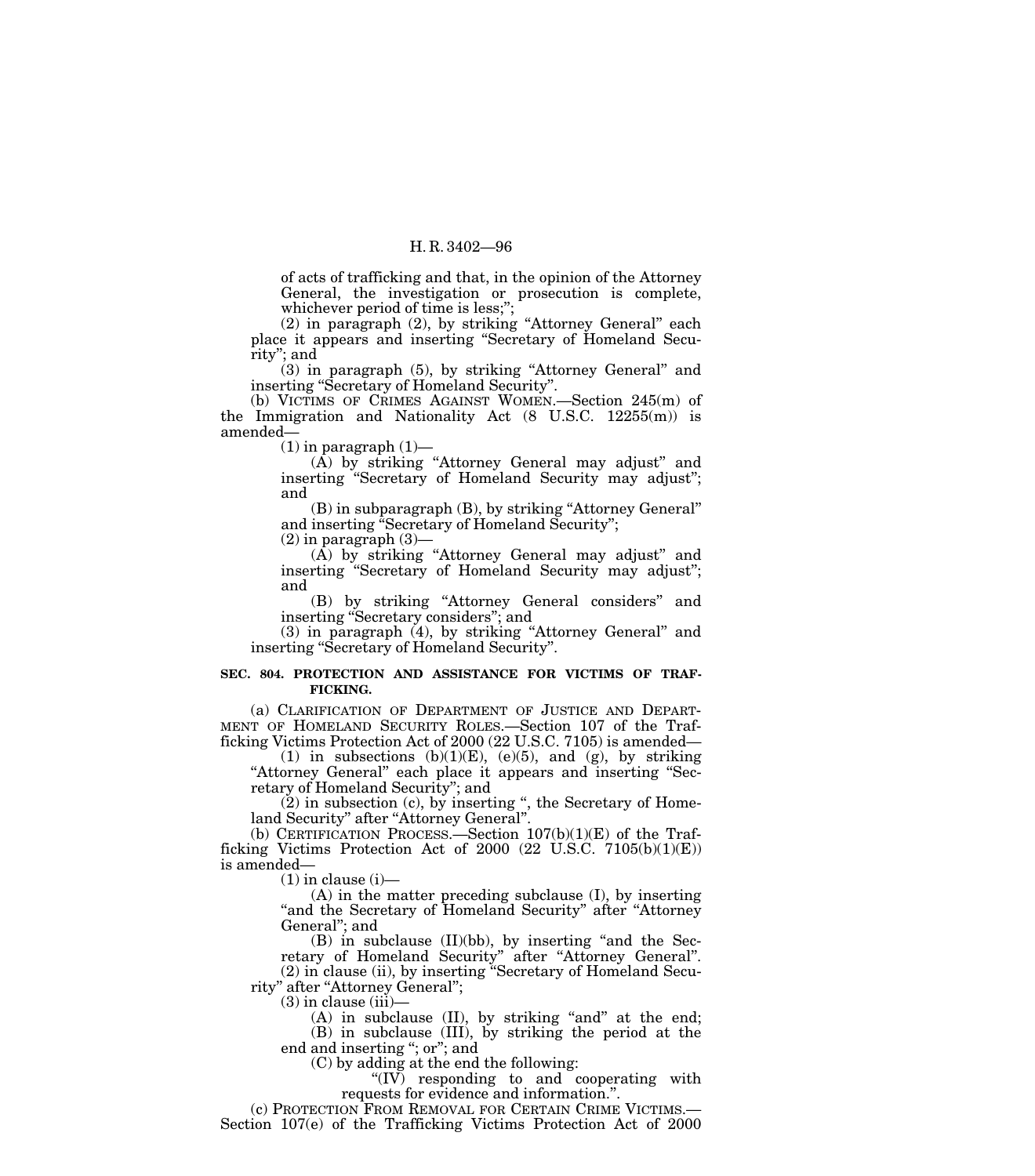(22 U.S.C. 7105(e)) is amended by striking ''Attorney General'' each place it occurs and inserting ''Secretary of Homeland Security''.

(d) ANNUAL REPORT.—Section  $107(g)$  of the Trafficking Victims Protection Act of 2000 (22 U.S.C. 7105(g)) is amended by inserting "or the Secretary of Homeland Security" after "Attorney General".

#### **SEC. 805. PROTECTING VICTIMS OF CHILD ABUSE.**

(a) AGING OUT CHILDREN.—Section  $204(a)(1)(D)$  of the Immigration and Nationality Act  $(8 \text{ U.S.C. } 1154(a)(1)(D))$  is amended—

 $(1)$  in clause  $(i)$ —

(A) in subclause (I), by inserting ''or section  $204(a)(1)(B)(iii)$ " after " $204(a)(1)(A)$ " each place it appears; and

(B) in subclause (III), by striking ''a petitioner for preference status under paragraph  $(1)$ ,  $(2)$ , or  $(3)$  of section  $203(a)$ , whichever paragraph is applicable," and inserting "a VAWA self-petitioner"; and

(2) by adding at the end the following:

"(iv) Any alien who benefits from this subparagraph may adjust status in accordance with subsections (a) and  $(c)$  of section 245 as an alien having an approved petition for classification under subparagraph  $(A)(iii)$ ,  $(A)(iv)$ ,  $(B)(ii)$ , or  $(B)(iii)$ .".

(b) APPLICATION OF CSPA PROTECTIONS.— (1) IMMEDIATE RELATIVE RULES.—Section 201(f) of the Immigration and Nationality Act (8 U.S.C. 1151(f)) is amended by adding at the end the following:

"(4) APPLICATION TO SELF-PETITIONS.—Paragraphs (1) through (3) shall apply to self-petitioners and derivatives of self-petitioners.''.

 $(2)$  CHILDREN RULES.—Section 203(h) of the Immigration and Nationality Act (8 U.S.C. 1153(h)) is amended by adding at the end the following:

"(4) APPLICATION TO SELF-PETITIONS.—Paragraphs (1) through (3) shall apply to self-petitioners and derivatives of self-petitioners.''.

(c) LATE PETITION PERMITTED FOR IMMIGRANT SONS AND DAUGHTERS BATTERED AS CHILDREN.— DAUGHTERS BATTERED AS CHILDREN.—<br>(1) IN GENERAL.—Section 204(a)(1)(D) of the Immigration

and Nationality Act  $(8 \text{ U.S.C. } 1154(a)(1)(D))$ , as amended by subsection (a), is further amended by adding at the end the following:

"(v) For purposes of this paragraph, an individual who is not less than 21 years of age, who qualified to file a petition under subparagraph  $(A)(iv)$  as of the day before the date on which the individual attained 21 years of age, and who did not file such a petition before such day, shall be treated as having filed a petition under such subparagraph as of such day if a petition is filed for the status described in such subparagraph before the individual attains 25 years of age and the individual shows that the abuse was at least one central reason for the filing delay. Clauses (i) through (iv) of this subparagraph shall apply to an individual described in this clause in the same manner as an individual filing a petition under subparagraph  $(A)(iv)$ .".

(d) REMOVING A 2-YEAR CUSTODY AND RESIDENCY REQUIREMENT FOR BATTERED ADOPTED CHILDREN.—Section  $101(b)(1)(E)(i)$  of the Immigration and Nationality Act  $(8 \text{ U.S.C. } 1101(b)(1)(E)(i))$  is amended by inserting before the colon the following: "or if the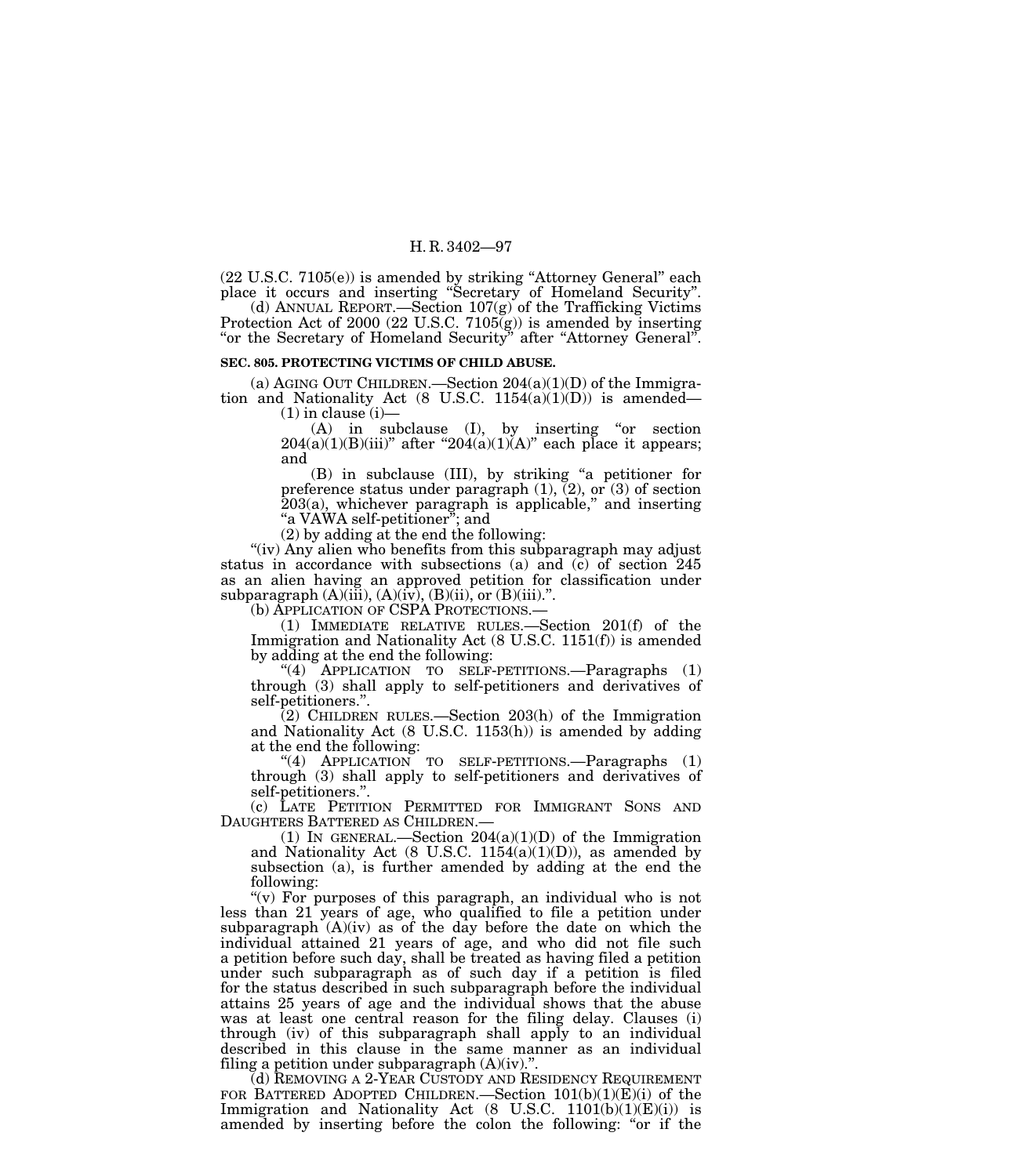child has been battered or subject to extreme cruelty by the adopting parent or by a family member of the adopting parent residing in the same household''.

## **Subtitle B—VAWA Self-Petitioners**

#### **SEC. 811. DEFINITION OF VAWA SELF-PETITIONER.**

Section 101(a) of the Immigration and Nationality Act (8 U.S.C.  $1101(a)$  is amended by adding at the end the following:

"(51) The term 'VAWA self-petitioner' means an alien, or a child of the alien, who qualifies for relief under—

"(A) clause (iii), (iv), or (vii) of section  $204(a)(1)(A);$ 

"(B) clause (ii) or (iii) of section  $204(a)(1)(B)$ ;

 $C'$ ) section 216(c)(4)(C);

''(D) the first section of Public Law 89–732 (8 U.S.C. 1255 note) (commonly known as the Cuban Adjustment Act) as a child or spouse who has been battered or subjected to extreme cruelty;

"(E) section  $902(d)(1)(B)$  of the Haitian Refugee Immigration Fairness Act of 1998 (8 U.S.C. 1255 note);  $\sqrt{\text{F}}$ ) section 202(d)(1) of the Nicaraguan Adjustment

and Central American Relief Act; or

''(G) section 309 of the Illegal Immigration Reform and Immigrant Responsibility Act of 1996 (division C of Public Law 104–208).''.

#### **SEC. 812. APPLICATION IN CASE OF VOLUNTARY DEPARTURE.**

Section 240B(d) of the Immigration and Nationality Act (8 U.S.C. 1229c(d)) is amended to read as follows:<br>"(d) CIVIL PENALTY FOR FAILURE TO DEPART.—

"(1) IN GENERAL.—Subject to paragraph  $(2)$ , if an alien is permitted to depart voluntarily under this section and voluntarily fails to depart the United States within the time period specified, the alien—

 $*(A)$  shall be subject to a civil penalty of not less than \$1,000 and not more than \$5,000; and

''(B) shall be ineligible, for a period of 10 years, to receive any further relief under this section and sections 240A, 245, 248, and 249.

"(2) APPLICATION OF VAWA PROTECTIONS.—The restrictions on relief under paragraph (1) shall not apply to relief under section 240A or 245 on the basis of a petition filed by a VAWA self-petitioner, or a petition filed under section 240A(b)(2), or under section  $244(a)\overline{3}$  (as in effect prior to March 31, 1997), if the extreme cruelty or battery was at least one central reason for the alien's overstaying the grant of voluntary departure.

''(3) NOTICE OF PENALTIES.—The order permitting an alien to depart voluntarily shall inform the alien of the penalties under this subsection.''.

#### **SEC. 813. REMOVAL PROCEEDINGS.**

(a) EXCEPTIONAL CIRCUMSTANCES.—

(1) IN GENERAL.—Section 240(e)(1) of the Immigration and Nationality Act  $(8 \text{ U.S.C. } 1229a(e)(1))$  is amended by striking ''serious illness of the alien'' and inserting ''battery or extreme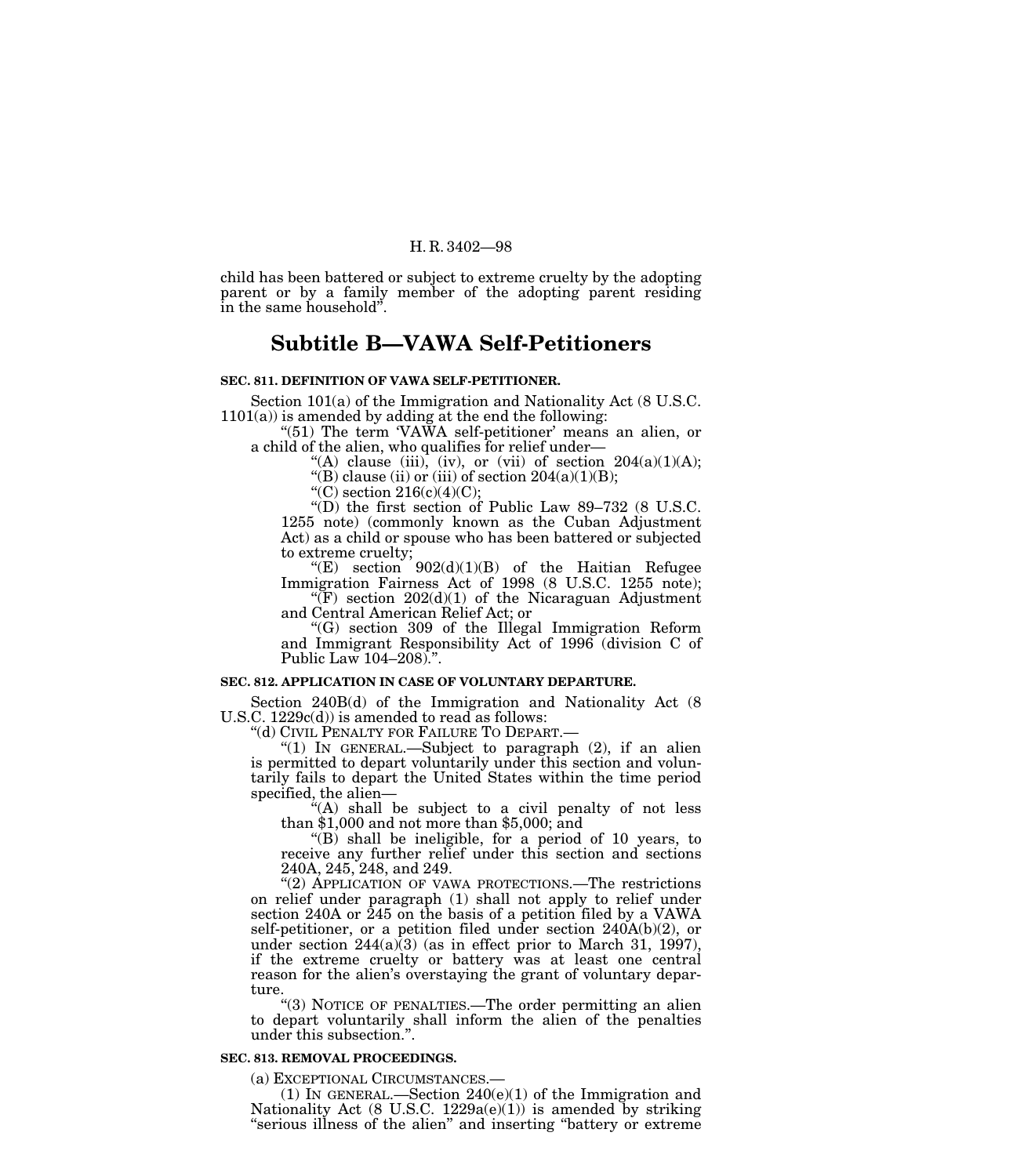cruelty to the alien or any child or parent of the alien, serious illness of the alien,''.

(2) EFFECTIVE DATE.—The amendment made by paragraph (1) shall apply to a failure to appear that occurs before, on, or after the date of the enactment of this Act.

(b) DISCRETION TO CONSENT TO AN ALIEN'S REAPPLICATION FOR ADMISSION.—

(1) IN GENERAL.—The Secretary of Homeland Security, the Attorney General, and the Secretary of State shall continue to have discretion to consent to an alien's reapplication for admission after a previous order of removal, deportation, or exclusion.

(2) SENSE OF CONGRESS.—It is the sense of Congress that the officials described in paragraph (1) should particularly consider exercising this authority in cases under the Violence Against Women Act of 1994, cases involving nonimmigrants described in subparagraph  $(T)$  or  $(U)$  of section 101(a)(15) of the Immigration and Nationality Act (8 U.S.C. 1101(a)(15)), and relief under section 240A(b)(2) or 244(a)(3) of such Act (as in effect on March 31, 1997) pursuant to regulations under section 212.2 of title 8, Code of Federal Regulations.

(c) CLARIFYING APPLICATION OF DOMESTIC VIOLENCE WAIVER AUTHORITY IN CANCELLATION OF REMOVAL.—<br>(1) IN GENERAL.—Section 240A(b) of the Immigration and

Nationality Act (8 U.S.C. 1229b(b)) is amended—

 $(A)$  in paragraph  $(1)(C)$ , by striking "(except in a case described in section 237(a)(7) where the Attorney General exercises discretion to grant a waiver)" and inserting ", subject to paragraph (5)'';

(B) in paragraph  $(2)(A)(iv)$ , by striking "(except in a case described in section 237(a)(7) where the Attorney General exercises discretion to grant a waiver)'' and inserting '', subject to paragraph (5)''; and

 $(C)$  by adding at the end the following:<br>"(5) APPLICATION OF DOMESTIC VIO

APPLICATION OF DOMESTIC VIOLENCE WAIVER AUTHORITY.—The authority provided under section 237(a)(7) may apply under paragraphs  $(1)(B)$ ,  $(1)(C)$ , and  $(2)(A)(iv)$  in a cancellation of removal and adjustment of status proceeding.''.

#### **SEC. 814. ELIMINATING ABUSERS' CONTROL OVER APPLICATIONS AND LIMITATION ON PETITIONING FOR ABUSERS.**

(a) APPLICATION OF VAWA DEPORTATION PROTECTIONS TO ALIENS ELIGIBLE FOR RELIEF UNDER CUBAN ADJUSTMENT AND HAI-TIAN REFUGEE IMMIGRATION FAIRNESS ACT.—Section 1506(c)(2) of the Violence Against Women Act of 2000 (8 U.S.C. 1229a note; division B of Public Law 106–386) is amended—

(1) in subparagraph (A)—

(A) by amending clause (i) to read as follows:

"(i) if the basis of the motion is to apply for relief under—

"(I) clause (iii) or (iv) of section  $204(a)(1)(A)$ of the Immigration and Nationality Act (8 U.S.C.  $1154(a)(1)(A);$ 

"(II) clause (ii) or (iii) of section  $204(a)(1)(B)$ of such Act (8 U.S.C. 1154(a)(1)(B));

"(III) section  $244(a)(3)$  of such Act (8 U.S.C.) 8 U.S.C. 1254(a)(3));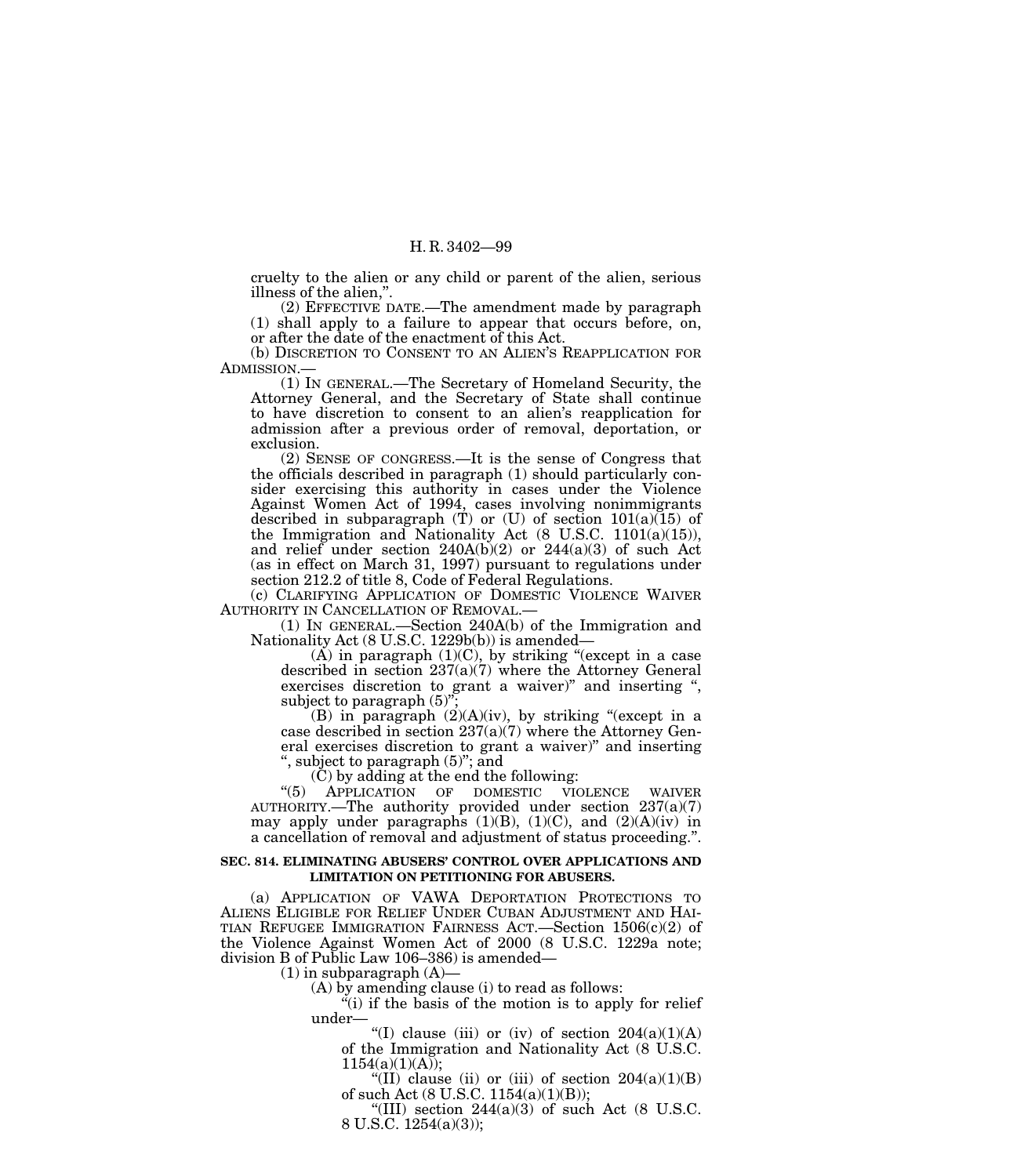''(IV) the first section of Public Law 89–732 (8 U.S.C. 1255 note) (commonly known as the Cuban Adjustment Act) as a child or spouse who has been battered or subjected to extreme cruelty; or

"(V) section  $902(d)(1)(B)$  of the Haitian Refugee Immigration Fairness Act of 1998 (8 U.S.C. 1255 note); and''; and

(B) in clause (ii), by inserting ''or adjustment of status'' after ''suspension of deportation''; and

(2) in subparagraph  $(B)(ii)$ , by striking "for relief" and all that follows through "1101 note))" and inserting "for relief described in subparagraph  $(A)(i)$ ".<br>
(b) EMPLOYMENT AUTHORIZATION FOR VAWA SELF-PETI-

TIONERS.—Section  $204(a)(1)$  of the Immigration and Nationality Act  $(8 \text{ U.S.C. } 1154(a)(1))$  is amended by adding at the end the following:

" $(K)$  Upon the approval of a petition as a VAWA self-petitioner, the alien—

''(i) is eligible for work authorization; and

"(ii) may be provided an 'employment authorized' endorsement or appropriate work permit incidental to such approval.''.

(c) EMPLOYMENT AUTHORIZATION FOR BATTERED SPOUSES OF CERTAIN NONIMMIGRANTS.—Title I of the Immigration and Nationality Act is amended by adding at the end the following new section:

#### **''SEC. 106. EMPLOYMENT AUTHORIZATION FOR BATTERED SPOUSES OF CERTAIN NONIMMIGRANTS.**

''(a) IN GENERAL.—In the case of an alien spouse admitted under subparagraph  $(A)$ ,  $(E)(iii)$ ,  $(G)$ , or  $(H)$  of section  $101(a)(15)$ who is accompanying or following to join a principal alien admitted under subparagraph  $(A)$ ,  $(E)(iii)$ ,  $(G)$ , or  $(H)$  of such section, respectively, the Secretary of Homeland Security may authorize the alien spouse to engage in employment in the United States and provide the spouse with an 'employment authorized' endorsement or other appropriate work permit if the alien spouse demonstrates that during the marriage the alien spouse or a child of the alien spouse has been battered or has been the subject of extreme cruelty perpetrated by the spouse of the alien spouse. Requests for relief under this section shall be handled under the procedures that apply to aliens seeking relief under section  $204(a)(1)(A)(iii)$ .

''(b) CONSTRUCTION.—The grant of employment authorization pursuant to this section shall not confer upon the alien any other form of relief.''.

(d) CLERICAL AMENDMENT.—The table of contents of such Act is amended by inserting after the item relating to section 105 the following new item:

''Sec. 106. Employment authorization for battered spouses of certain nonimmigrants.''.

(e) LIMITATION ON PETITIONING FOR ABUSER.—Section 204(a)(1) of the Immigration and Nationality Act  $(8 \text{ U.S.C. } 1154(a)(1))$  is amended by adding at the end the following new subparagraph:

''(L) Notwithstanding the previous provisions of this paragraph, an individual who was a VAWA petitioner or who had the status of a nonimmigrant under subparagraph (T) or (U) of section  $101(a)(15)$  may not file a petition for classification under this section or section 214 to classify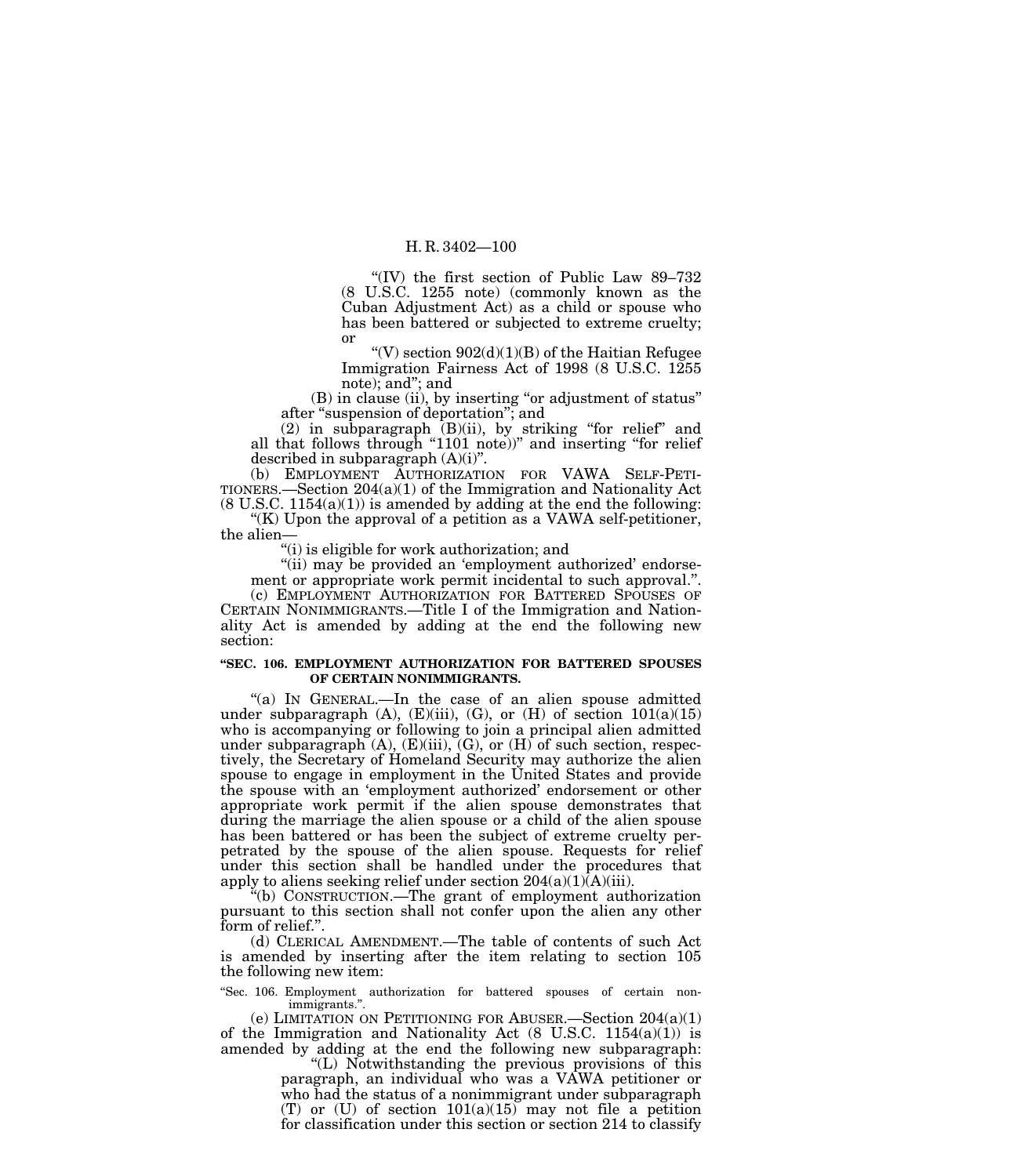any person who committed the battery or extreme cruelty or trafficking against the individual (or the individual's child) which established the individual's (or individual's child) eligibility as a VAWA petitioner or for such nonimmigrant status.''.

#### **SEC. 815. APPLICATION FOR VAWA-RELATED RELIEF.**

(a) IN GENERAL.—Section  $202(d)(1)$  of the Nicaraguan Adjustment and Central American Relief Act (8 U.S.C. 1255 note; Public Law 105–100) is amended—

 $(1)$  in subparagraph  $(B)(ii)$ , by inserting ", or was eligible for adjustment,'' after ''whose status is adjusted''; and

 $(2)$  in subparagraph  $(E)$ , by inserting ", or, in the case of an alien who qualifies under subparagraph (B)(ii), applies for such adjustment during the 18-month period beginning on the date of enactment of the Violence Against Women and Department of Justice Reauthorization Act of 2005'' after ''April  $1, \overline{2}000$ ".

(b) TECHNICAL AMENDMENT.—Section 202(d)(3) of such Act (8 U.S.C. 1255 note; Public Law 105–100) is amended by striking " $204(a)(1)(H)$ " and inserting " $204(a)(1)(J)$ ".

(c) EFFECTIVE DATE.—The amendment made by subsection (b) shall take effect as if included in the enactment of the Violence Against Women Act of 2000 (division B of Public Law 106–386; 114 Stat. 1491).

#### **SEC. 816. SELF-PETITIONING PARENTS.**

Section  $204(a)(1)(A)$  of the Immigration and Nationality Act  $(8 \text{ U.S.C. } 1154(a)(1)(A))$  is amended by adding at the end the following:

"(vii) An alien may file a petition with the Secretary of Homeland Security under this subparagraph for classification of the alien under section  $201(b)(2)(A)(i)$  if the alien—

''(I) is the parent of a citizen of the United States or was a parent of a citizen of the United States who, within the past 2 years, lost or renounced citizenship status related to an incident of domestic violence or died;

''(II) is a person of good moral character;

''(III) is eligible to be classified as an immediate relative under section  $20I(b)(2)(A)(i);$ 

"(IV) resides, or has resided, with the citizen daughter or son; and

 $\mathcal{H}(V)$  demonstrates that the alien has been battered or subject to extreme cruelty by the citizen daughter or son.''.

#### **SEC. 817. VAWA CONFIDENTIALITY NONDISCLOSURE.**

Section 384 of the Illegal Immigration Reform and Immigrant Responsibility Act of 1996 (8 U.S.C. 1367) is amended—

 $(1)$  in subsection  $(a)$ —

(A) in the matter preceding paragraph (1), by striking ''(including any bureau or agency of such Department)'' and inserting '', the Secretary of Homeland Security, the Secretary of State, or any other official or employee of the Department of Homeland Security or Department of State (including any bureau or agency of either of such Departments)''; and

 $(B)$  in paragraph  $(1)$ —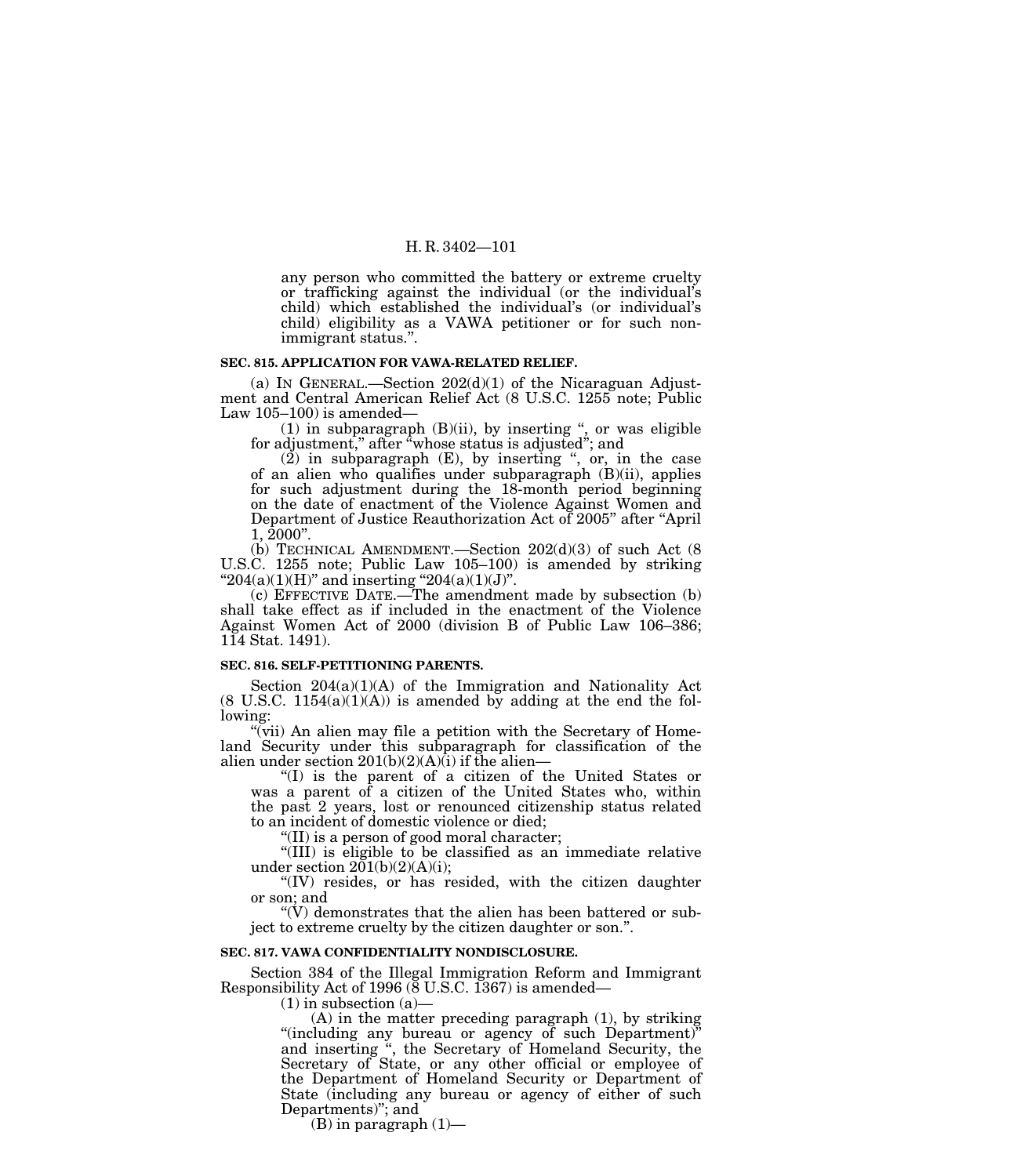$(i)$  in subparagraph  $(D)$ , by striking "or" at the end; and

(ii) by inserting after subparagraph (E) the following:

 $f(F)$  in the case of an alien applying for status under section  $101(a)(15)(T)$  of the Immigration and Nationality Act (8 U.S.C. 1101(a)(15)(T)), under section  $107(b)(1)(E)(i)(II)(bb)$  of the Trafficking Victims Protection Act of 2000 (22 U.S.C. 7105), under section 244(a)(3) of the Immigration and Nationality Act (8 U.S.C. 1254a(a)(3)), as in effect prior to March 31, 1999, or as a VAWA selfpetitioner (as defined in section  $101(a)(51)$  of the Immigration and Nationality Act (8 U.S.C. 1101(a)(51)), the trafficker or perpetrator,'';

(2) in subsection (b), by adding at the end the following new paragraphs:

''(6) Subsection (a) may not be construed to prevent the Attorney General and the Secretary of Homeland Security from disclosing to the chairmen and ranking members of the Committee on the Judiciary of the Senate or the Committee on the Judiciary of the House of Representatives, for the exercise of congressional oversight authority, information on closed cases under this section in a manner that protects the confidentiality of such information and that omits personally identifying information (including locational information about individuals).

''(7) Government entities adjudicating applications for relief under subsection (a)(2), and government personnel carrying out mandated duties under section 101(i)(1) of the Immigration and Nationality Act, may, with the prior written consent of the alien involved, communicate with nonprofit, nongovernmental victims' service providers for the sole purpose of assisting victims in obtaining victim services from programs with expertise working with immigrant victims. Agencies receiving referrals are bound by the provisions of this section. Nothing in this paragraph shall be construed as affecting the ability of an applicant to designate a safe organization through whom governmental agencies may communicate with the applicant.'';

 $(3)$  in subsection  $(c)$ , by inserting "or who knowingly makes a false certification under section 239(e) of the Immigration and Nationality Act'' after ''in violation of this section''; and

(4) by adding at the end the following new subsection:

''(d) GUIDANCE.—The Attorney General and the Secretary of Homeland Security shall provide guidance to officers and employees of the Department of Justice or the Department of Homeland Security who have access to information covered by this section regarding the provisions of this section, including the provisions to protect victims of domestic violence from harm that could result from the inappropriate disclosure of covered information.''.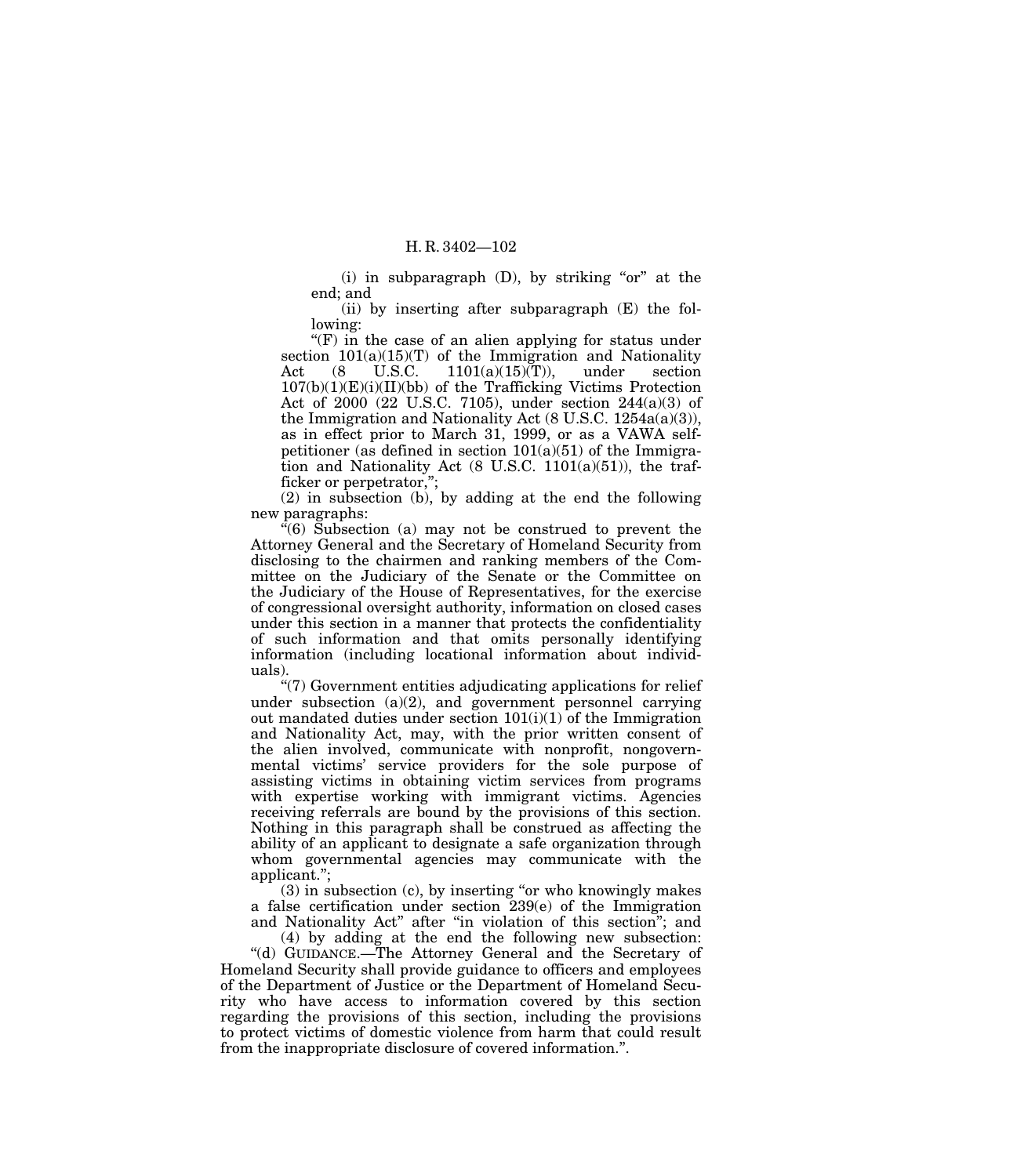## **Subtitle C—Miscellaneous Amendments**

#### **SEC. 821. DURATION OF T AND U VISAS.**

(a) T VISAS.—Section 214(o) of the Immigration and Nationality Act (8 U.S.C. 1184(o)) is amended by adding at the end the following:

 $\sqrt{\gamma}$ (A) Except as provided in subparagraph (B), an alien who is issued a visa or otherwise provided nonimmigrant status under section  $101(a)(15)(T)$  may be granted such status for a period of not more than 4 years.

''(B) An alien who is issued a visa or otherwise provided nonimmigrant status under section  $101(a)(15)(T)$  may extend the period of such status beyond the period described in subparagraph (A) if a Federal, State, or local law enforcement official, prosecutor, judge, or other authority investigating or prosecuting activity relating to human trafficking or certifies that the presence of the alien in the United States is necessary to assist in the investigation or prosecution of such activity.''.

(b) U VISAS.—Section 214(p) of the Immigration and Nationality Act (8 U.S.C. 1184(p)) is amended by adding at the end the following:

''(6) DURATION OF STATUS.—The authorized period of status of an alien as a nonimmigrant under section  $101(a)(15)(U)$ shall be for a period of not more than 4 years, but shall be extended upon certification from a Federal, State, or local law enforcement official, prosecutor, judge, or other Federal, State, or local authority investigating or prosecuting criminal activity described in section  $10\bar{1}(a)(15)(U)(iii)$  that the alien's presence in the United States is required to assist in the investigation or prosecution of such criminal activity.''.

(c) PERMITTING CHANGE OF NONIMMIGRANT STATUS TO T AND U NONIMMIGRANT STATUS.—

(1) IN GENERAL.—Section 248 of the Immigration and Nationality Act (8 U.S.C. 1258) is amended—

(A) by striking ''The Attorney General'' and inserting ''(a) The Secretary of Homeland Security'';

(B) by inserting "(subject to subsection (b))" after ''except''; and

(C) by adding at the end the following:

"(b) The exceptions specified in paragraphs  $(1)$  through  $(4)$ of subsection (a) shall not apply to a change of nonimmigrant classification to that of a nonimmigrant under subparagraph (T) or (U) of section  $101(a)(15)$ ."

(2) CONFORMING AMENDMENT.—Section  $214(1)(2)(A)$  of the Immigration and Nationality Act  $(8 \text{ U.S.C. } 1184(l)(2)(\text{A}))$  is amended by striking "248 $(2)$ " and inserting "248 $(a)(2)$ ".

## **SEC. 822. TECHNICAL CORRECTION TO REFERENCES IN APPLICATION OF SPECIAL PHYSICAL PRESENCE AND GOOD MORAL CHARACTER RULES.**

(a) PHYSICAL PRESENCE RULES.—Section 240A(b)(2)(B) of the Immigration and Nationality Act (8 U.S.C. 1229b(b)(2)(B)) is amended—

(1) in the first sentence, by striking " $(A)(i)(II)$ " and inserting " $(A)(ii)$ "; and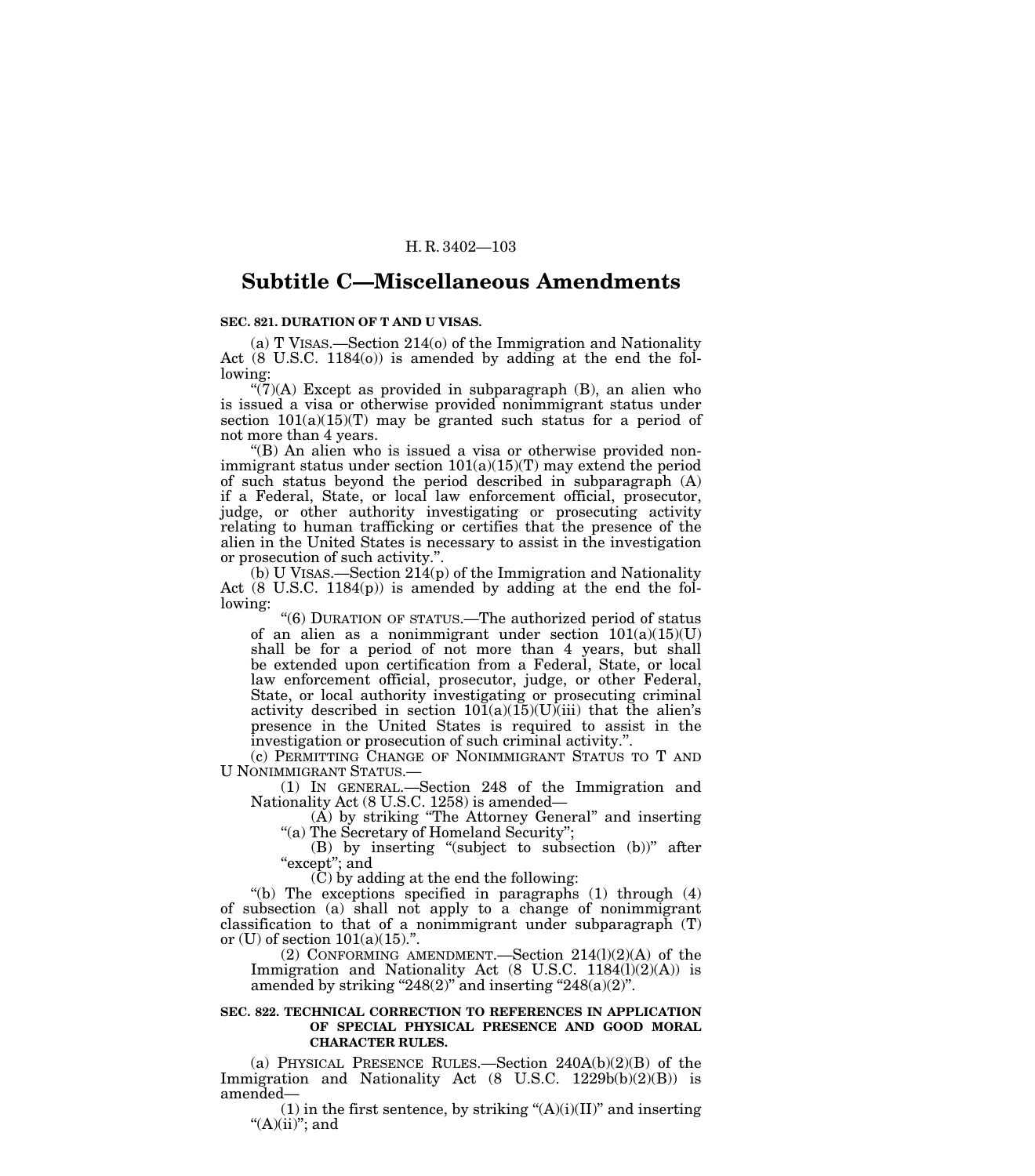(2) in the fourth sentence, by striking "subsection  $(b)(2)(B)$ of this section'' and inserting ''this subparagraph, subparagraph  $(A)(ii)$ ,".

(b) MORAL CHARACTER RULES.—Section 240A(b)(2)(C) of the Immigration and Nationality Act  $(8 \text{ U.S.C. } 1229b(b)(2)(C))$  is amended by striking " $(A)(i)(III)$ " and inserting " $(A)(iii)$ ".

(c) CORRECTION OF CROSS-REFERENCE ERROR IN APPLYING GOOD

MORAL CHARACTER.— (1) IN GENERAL.—Section 101(f)(3) of the Immigration and Nationality Act  $(8 \text{ U.S.C. } 1101 \text{ (f)} \text{)}$  is amended by striking " $(9)(A)$ " and inserting " $(10)(A)$ ".

(2) EFFECTIVE DATE.—The amendment made by paragraph (1) shall be effective as if included in section  $603(a)(1)$  of the Immigration Act of 1990 (Public Law 101–649; 104 Stat. 5082).

#### **SEC. 823. PETITIONING RIGHTS OF CERTAIN FORMER SPOUSES UNDER CUBAN ADJUSTMENT.**

(a) IN GENERAL.—The first section of Public Law 89–732 (8 U.S.C. 1255 note) (commonly known as the Cuban Adjustment Act) is amended—

(1) in the last sentence, by striking " $204(a)(1)(H)$ " and inserting " $204(a)(1)(J)$ "; and

(2) by adding at the end the following: ''An alien who was the spouse of any Cuban alien described in this section and has resided with such spouse shall continue to be treated as such a spouse for 2 years after the date on which the Cuban alien dies (or, if later, 2 years after the date of enactment of Violence Against Women and Department of Justice Reauthorization Act of 2005), or for 2 years after the date of termination of the marriage (or, if later, 2 years after the date of enactment of Violence Against Women and Department of Justice Reauthorization Act of 2005) if there is demonstrated a connection between the termination of the marriage and the battering or extreme cruelty by the Cuban alien.''.

(b) EFFECTIVE DATE.—The amendment made by subsection  $(a)(1)$  shall take effect as if included in the enactment of the Violence Against Women Act of 2000 (division B of Public Law 106–386; 114 Stat. 1491).

#### **SEC. 824. SELF-PETITIONING RIGHTS OF HRIFA APPLICANTS.**

(a) IN GENERAL.—Section  $902(d)(1)(B)$  of the Haitian Refugee Immigration Fairness Act of 1998 (8 U.S.C. 1255 note) is amended—

(1) in clause (i), by striking ''whose status is adjusted to that of an alien lawfully admitted for permanent residence'' and inserting "who is or was eligible for classification";

(2) in clause (ii), by striking ''whose status is adjusted to that of an alien lawfully admitted for permanent residence'' and inserting ''who is or was eligible for classification''; and

(3) in clause (iii), by striking " $204(a)(1)(H)$ " and inserting " $204(a)(1)(J)$ ".

(b) EFFECTIVE DATE.—The amendment made by subsection  $(a)(3)$  shall take effect as if included in the enactment of the Violence Against Women Act of 2000 (division B of Public Law 106–386; 114 Stat. 1491).

#### **SEC. 825. MOTIONS TO REOPEN.**

(a) REMOVAL PROCEEDINGS.—Section  $240(c)(7)$  of the Immigration and Nationality Act (8 U.S.C. 1229a(c)(7)), as redesignated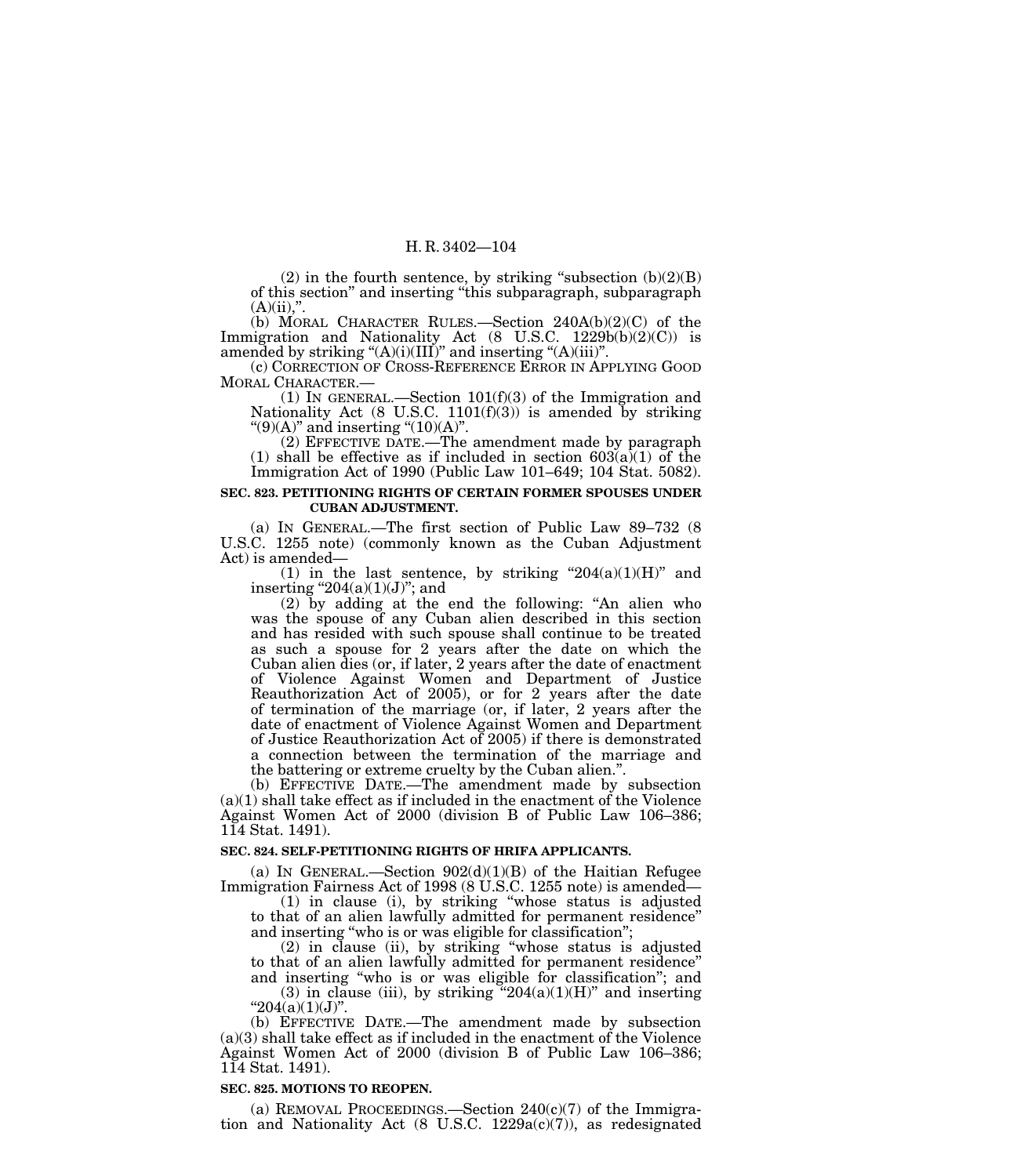by section  $101(d)(1)$  of the REAL ID Act of 2005 (division B of Public Law 109–13), is amended—

(1) in subparagraph (A), by inserting '', except that this limitation shall not apply so as to prevent the filing of one motion to reopen described in subparagraph  $(C)(iv)$  before the period at the end; and

 $(2)$  in subparagraph  $(C)$ —

(A) in the heading of clause (iv), by striking ''SPOUSES AND CHILDREN'' and inserting ''SPOUSES, CHILDREN, AND PARENTS'';

(B) in the matter before subclause (I) of clause (iv), by striking "The deadline specified in subsection  $(b)(5)(C)$ for filing a motion to reopen does not apply'' and inserting "Any limitation under this section on the deadlines for filing such motions shall not apply'';

(C) in clause (iv)(I), by striking "or section  $240A(b)$ " and inserting ", section  $240A(b)$ , or section  $244(a)(3)$  (as in effect on March 31, 1997)'';

(D) by striking "and" at the end of clause  $(iv)(II);$ (E) by striking the period at the end of clause (iv)(III)

and inserting ''; and''; and (F) by adding at the end the following:

" $(IV)$  if the alien is physically present in the United States at the time of filing the motion. The filing of a motion to reopen under this clause shall only stay the removal of a qualified alien (as defined in section  $\overline{431(c)(1)(B)}$  of the Personal Responsibility and Work Opportunity Reconciliation Act of 1996 (8 U.S.C.  $1641(c)(1)(B)$  pending the final disposition of the motion, including exhaustion of all appeals if the motion establishes that the alien is a qualified alien.''.

(b) DEPORTATION AND EXCLUSION PROCEEDINGS.—Section 1506(c)(2) of the Violence Against Women Act of 2000 (8 U.S.C. 1229a note) is amended—

(1) by striking subparagraph (A) and inserting the following:

 $(A)(i)$  In GENERAL.—Notwithstanding any limitation imposed by law on motions to reopen or rescind deportation proceedings under the Immigration and Nationality Act (as in effect before the title III–A effective date in section 309 of the Illegal Immigration Reform and Immigrant Responsibility Act of 1996 (8 U.S.C. 1101 note))—

''(I) there is no time limit on the filing of a motion to reopen such proceedings, and the deadline specified in section  $242B(c)(3)$  of the Immigration and Nationality Act (as so in effect)  $(8 \text{ U.S. C. } 1252b(c)(3))$  does not apply—

"(aa) if the basis of the motion is to apply for relief under clause (iii) or (iv) of section  $204(a)(1)(A)$  of the Immigration and Nationality Act  $(8 \text{ U.S.C. } 1154(a)(1)(\text{A}))$ , clause  $(ii)$  or  $(iii)$  of section  $204(a)(1)(B)$  of such Act  $(8$  U.S.C.  $1154(a)(1)(B)$ ), or section  $244(a)(3)$  of such Act (as so in effect) (8 U.S.C. 1254(a)(3)); and

''(bb) if the motion is accompanied by a suspension of deportation application to be filed with the Secretary of Homeland Security or by a copy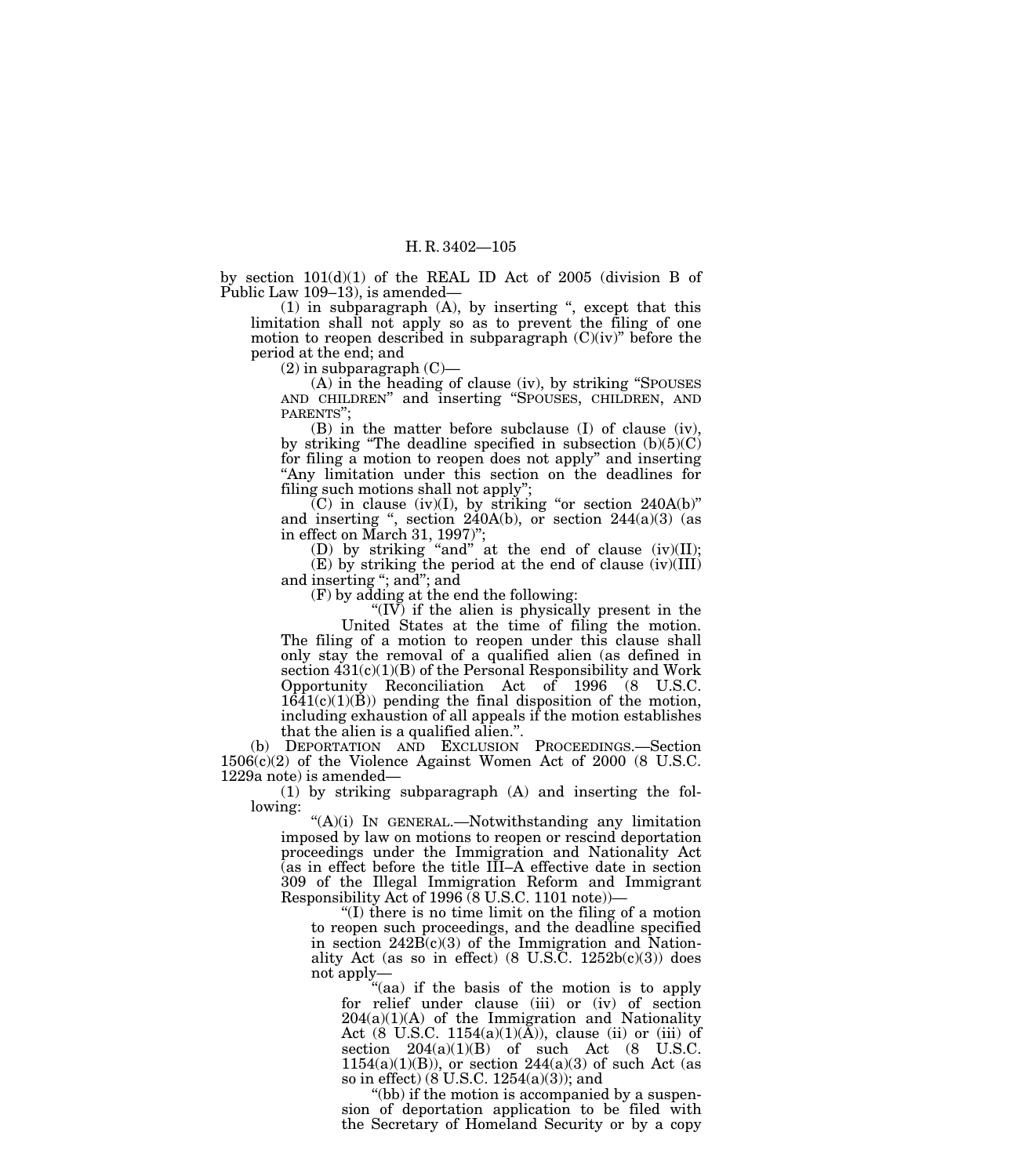of the self-petition that will be filed with the Department of Homeland Security upon the granting of the motion to reopen; and

''(II) any such limitation shall not apply so as to prevent the filing of one motion to reopen described in section  $240(c)(7)(C)(iv)$  of the Immigration and Nationality Act (8 U.S.C. 1229a(c)(7)).

''(ii) PRIMA FACIE CASE.—The filing of a motion to reopen under this subparagraph shall only stay the removal of a qualified alien (as defined in section  $431(c)(1)(B)$  of the Personal Responsibility and Work Opportunity Reconciliation Act of 1996 (8 U.S.C. 1641 $(c)(1)(B)$ ) pending the final disposition of the motion, including exhaustion of all appeals if the motion establishes that the alien is a qualified alien.'';

(2) in subparagraph (B), in the matter preceding clause (i), by inserting ''who are physically present in the United States and'' after ''filed by aliens''; and

 $(3)$  in subparagraph  $(B)(i)$ , by inserting "or exclusion" after "deportation".

(c) CERTIFICATION OF COMPLIANCE IN REMOVAL PROCEEDINGS.—

(1) IN GENERAL.—Section 239 of the Immigration and Nationality Act (8 U.S.C. 1229) is amended by adding at the end the following new subsection:

''(e) CERTIFICATION OF COMPLIANCE WITH RESTRICTIONS ON DISCLOSURE.—

" $(1)$  In GENERAL.—In cases where an enforcement action leading to a removal proceeding was taken against an alien at any of the locations specified in paragraph (2), the Notice to Appear shall include a statement that the provisions of section 384 of the Illegal Immigration Reform and Immigrant Responsibility Act of 1996 (8 U.S.C. 1367) have been complied with.

''(2) LOCATIONS.—The locations specified in this paragraph are as follows:

''(A) At a domestic violence shelter, a rape crisis center, supervised visitation center, family justice center, a victim services, or victim services provider, or a community-based organization.

 $\mathrm{``(B)}$  At a courthouse (or in connection with that appearance of the alien at a courthouse) if the alien is appearing in connection with a protection order case, child custody case, or other civil or criminal case relating to domestic violence, sexual assault, trafficking, or stalking in which the alien has been battered or subject to extreme cruelty or if the alien is described in subparagraph  $(T)$  or  $(\check{V})$ of section  $101(a)(15)$ .".

(2) EFFECTIVE DATE.—The amendment made by paragraph (1) shall take effect on the date that is 30 days after the date of the enactment of this Act and shall apply to apprehensions occurring on or after such date.

#### **SEC. 826. PROTECTING ABUSED JUVENILES.**

Section 287 of the Immigration and Nationality Act (8 U.S.C. 1357), as amended by section 726, is further amended by adding at the end the following new clause: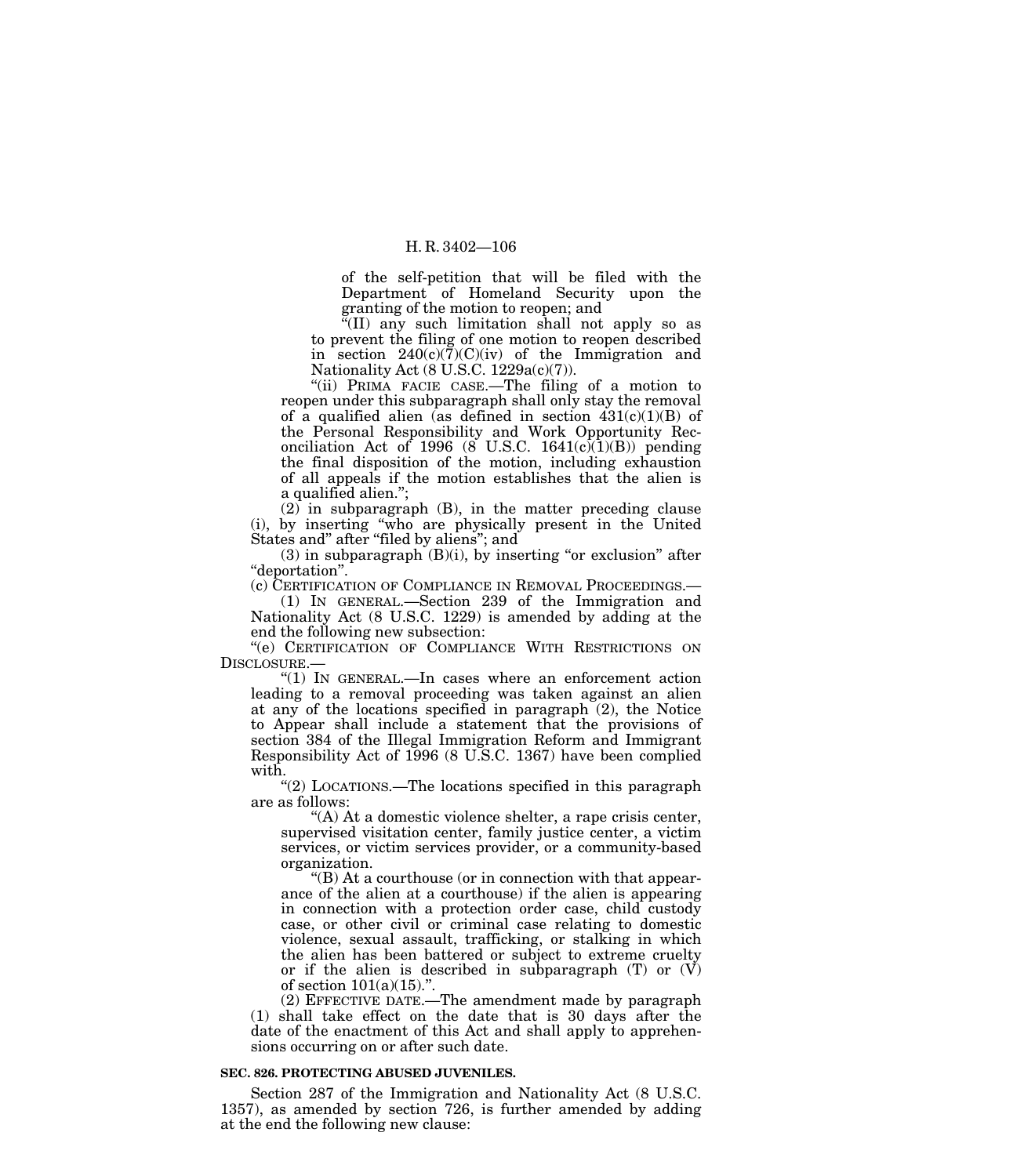"(i) An alien described in section  $101(a)(27)(J)$  of the Immigration and Nationality Act who has been battered, abused, neglected, or abandoned, shall not be compelled to contact the alleged abuser (or family member of the alleged abuser) at any stage of applying for special immigrant juvenile status, including after a request for the consent of the Secretary of Homeland Security under section  $101(a)(27)(J)(iii)(I)$  of such Act.".

#### **SEC. 827. PROTECTION OF DOMESTIC VIOLENCE AND CRIME VICTIMS FROM CERTAIN DISCLOSURES OF INFORMATION.**

In developing regulations or guidance with regard to identification documents, including driver's licenses, the Secretary of Homeland Security, in consultation with the Administrator of Social Security, shall consider and address the needs of victims, including victims of battery, extreme cruelty, domestic violence, dating violence, sexual assault, stalking or trafficking, who are entitled to enroll in State address confidentiality programs, whose addresses are entitled to be suppressed under State or Federal law or suppressed by a court order, or who are protected from disclosure of information pursuant to section 384 of the Illegal Immigration Reform and Immigrant Responsibility Act of 1996 (8 U.S.C. 1367).

#### **SEC. 828. RULEMAKING.**

Not later than 180 days after the date of enactment of this Act, the Attorney General, the Secretary of Homeland Security, and the Secretary of State shall promulgate regulations to implement the provisions contained in the Battered Immigrant Women Protection Act of 2000 (title V of Public Law 106–386), this Act, and the amendments made by this Act.

# **Subtitle D—International Marriage Broker Regulation**

#### **SEC. 831. SHORT TITLE.**

This subtitle may be cited as the ''International Marriage Broker Regulation Act of 2005''.

#### **SEC. 832. ACCESS TO VAWA PROTECTION REGARDLESS OF MANNER OF ENTRY.**

(a) INFORMATION ON CERTAIN CONVICTIONS AND LIMITATION ON PETITIONS FOR K NONIMMIGRANT PETITIONERS.—

(1) 214(d) AMENDMENT.—Section 214(d) of the Immigration and Nationality Act (8 U.S.C. 1184(d)) is amended—

(A) by striking "(d)" and inserting " $(d)(1)$ ";

(B) by inserting after the second sentence ''Such information shall include information on any criminal convictions of the petitioner for any specified crime.'';

(C) by striking ''Attorney General'' and inserting ''Secretary of Homeland Security'' each place it appears; and (D) by adding at the end the following:

" $(2)(A)$  Subject to subparagraphs  $(B)$  and  $(C)$ , a consular officer may not approve a petition under paragraph (1) unless the officer has verified that—

''(i) the petitioner has not, previous to the pending petition, petitioned under paragraph  $(I)$  with respect to two or more applying aliens; and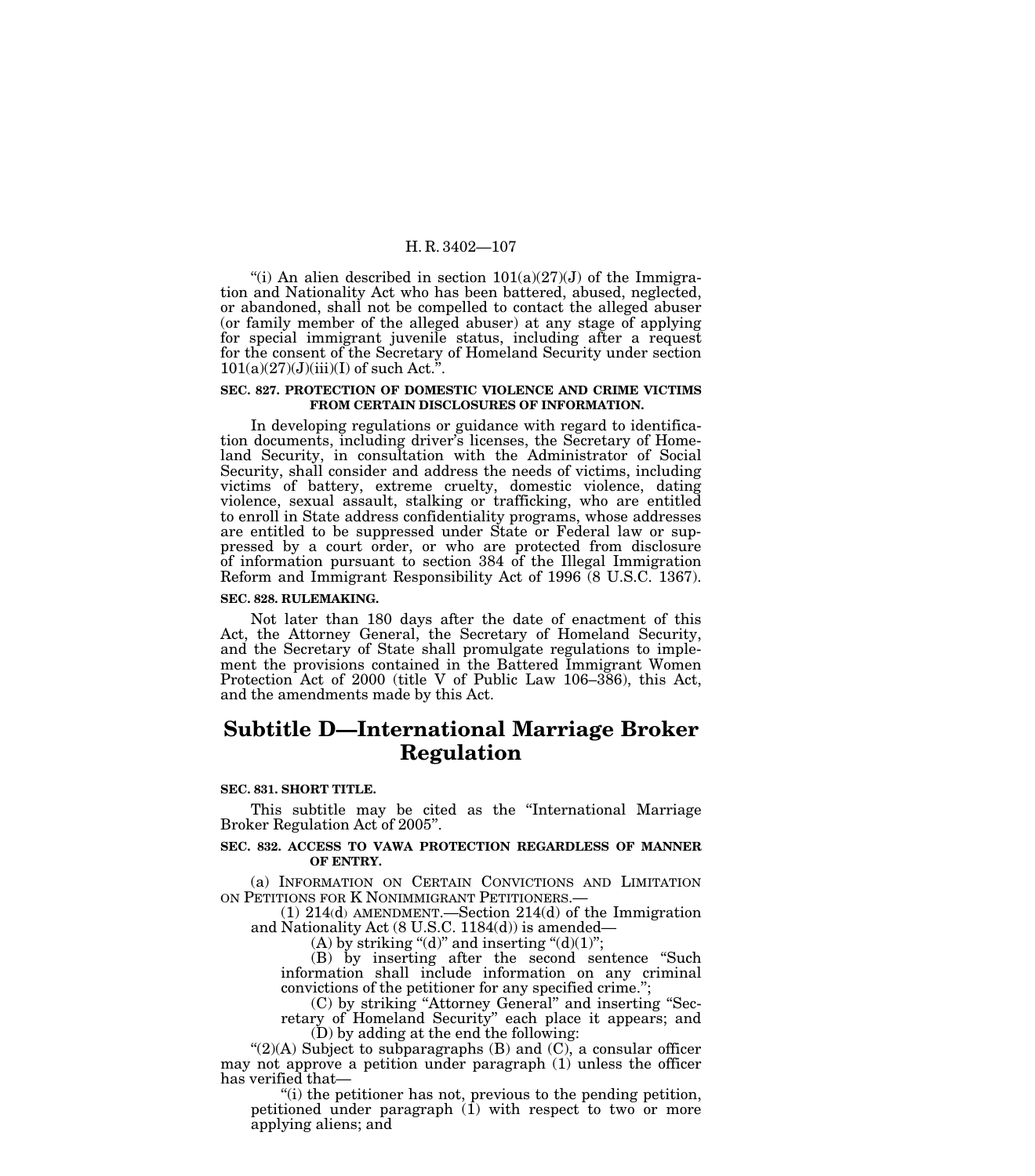"(ii) if the petitioner has had such a petition previously approved, 2 years have elapsed since the filing of such previously approved petition.

''(B) The Secretary of Homeland Security may, in the Secretary's discretion, waive the limitations in subparagraph (A) if justification exists for such a waiver. Except in extraordinary circumstances and subject to subparagraph (C), such a waiver shall not be granted if the petitioner has a record of violent criminal offenses against a person or persons.

 $C'(C)(i)$  The Secretary of Homeland Security is not limited by the criminal court record and shall grant a waiver of the condition described in the second sentence of subparagraph (B) in the case of a petitioner described in clause (ii).

 $\alpha$ <sup>"(ii)</sup> A petitioner described in this clause is a petitioner who has been battered or subjected to extreme cruelty and who is or was not the primary perpetrator of violence in the relationship upon a determination that—

''(I) the petitioner was acting in self-defense;

''(II) the petitioner was found to have violated a protection order intended to protect the petitioner; or

''(III) the petitioner committed, was arrested for, was convicted of, or pled guilty to committing a crime that did not result in serious bodily injury and where there was a connection between the crime and the petitioner's having been battered or subjected to extreme cruelty.

"(iii) In acting on applications under this subparagraph, the Secretary of Homeland Security shall consider any credible evidence relevant to the application. The determination of what evidence is credible and the weight to be given that evidence shall be within the sole discretion of the Secretary.

''(3) In this subsection:

"(A) The terms 'domestic violence', 'sexual assault', 'child abuse and neglect', 'dating violence', 'elder abuse', and 'stalking' have the meaning given such terms in section 3 of the Violence Against Women and Department of Justice Reauthorization Act of 2005.

''(B) The term 'specified crime' means the following:

''(i) Domestic violence, sexual assault, child abuse and neglect, dating violence, elder abuse, and stalking.

"(ii) Homicide, murder, manslaughter, rape, abusive sexual contact, sexual exploitation, incest, torture, trafficking, peonage, holding hostage, involuntary servitude, slave trade, kidnapping, abduction, unlawful criminal restraint, false imprisonment, or an attempt to commit any of the crimes described in this clause.

"(iii) At least three convictions for crimes relating to a controlled substance or alcohol not arising from a single act.''.

 $(2)$  214 $(r)$  AMENDMENT.—Section 214 $(r)$  of such Act (8 U.S.C.  $1184(r)$ ) is amended—

(A) in paragraph (1), by inserting after the second sentence "Such information shall include information on any criminal convictions of the petitioner for any specified crime.''; and

(B) by adding at the end the following:

" $(4)(A)$  The Secretary of Homeland Security shall create a database for the purpose of tracking multiple visa petitions filed for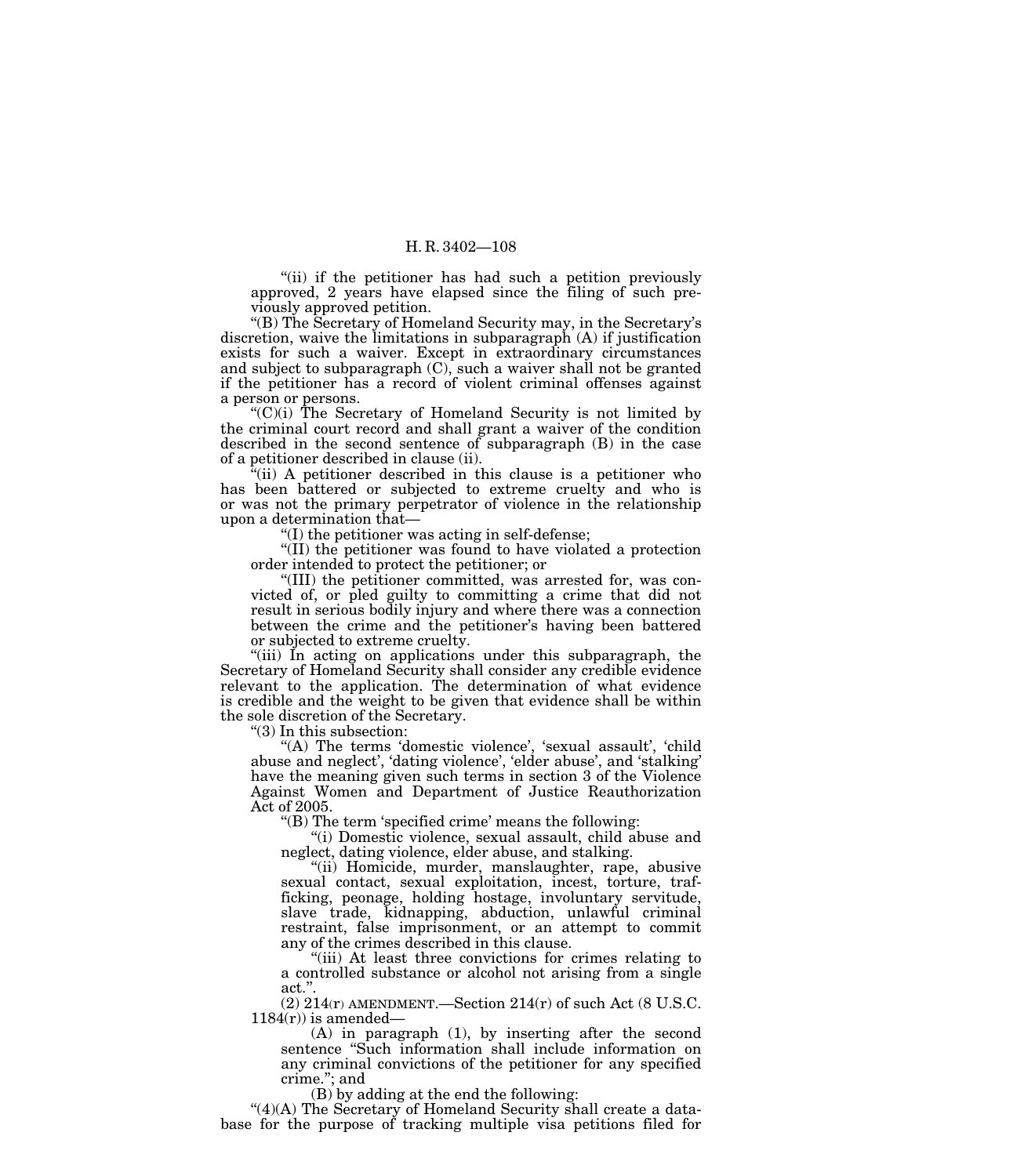$fiance(e)$  and spouses under clauses (i) and (ii) of section  $101(a)(15)(K)$ . Upon approval of a second visa petition under section  $101(a)(15)(K)$  for a fiance (e) or spouse filed by the same United States citizen petitioner, the petitioner shall be notified by the Secretary that information concerning the petitioner has been entered into the multiple visa petition tracking database. All subsequent fiance (e) or spouse nonimmigrant visa petitions filed by that petitioner under such section shall be entered in the database.

"(B)(i) Once a petitioner has had two fiance  $(e)$  or spousal petitions approved under clause (i) or (ii) of section  $101(a)(15)(K)$ , if a subsequent petition is filed under such section less than 10 years after the date the first visa petition was filed under such section, the Secretary of Homeland Security shall notify both the petitioner and beneficiary of any such subsequent petition about the number of previously approved fiance $(e)$  or spousal petitions listed in the database.

"(ii) A copy of the information and resources pamphlet on domestic violence developed under section 833(a) of the International Marriage Broker Regulation Act of 2005 shall be mailed to the beneficiary along with the notification required in clause (i).

''(5) In this subsection:

"(A) The terms 'domestic violence', 'sexual assault', 'child abuse and neglect', 'dating violence', 'elder abuse', and 'stalking' have the meaning given such terms in section 3 of the Violence Against Women and Department of Justice Reauthorization Act of 2005.

''(B) The term 'specified crime' means the following:

''(i) Domestic violence, sexual assault, child abuse and neglect, dating violence, elder abuse, and stalking.

''(ii) Homicide, murder, manslaughter, rape, abusive sexual contact, sexual exploitation, incest, torture, trafficking, peonage, holding hostage, involuntary servitude, slave trade, kidnapping, abduction, unlawful criminal restraint, false imprisonment, or an attempt to commit any of the crimes described in this clause.

"(iii) At least three convictions for crimes relating to a controlled substance or alcohol not arising from a single act.''.

(3) EFFECTIVE DATE.—The amendments made by this subsection shall take effect on the date that is 60 days after the date of the enactment of this Act.

(b) LIMITATION ON USE OF CERTAIN INFORMATION.—The fact that an alien described in clause (i) or (ii) of section  $101(a)(15)(K)$ of the Immigration and Nationality Act  $(8 \text{ U.S.C. } 1101(a)(15)(K))$ is aware of any information disclosed under the amendments made by this section or under section 833 shall not be used to deny the alien eligibility for relief under any other provision of law.

### **SEC. 833. DOMESTIC VIOLENCE INFORMATION AND RESOURCES FOR IMMIGRANTS AND REGULATION OF INTERNATIONAL MARRIAGE BROKERS.**

(a) INFORMATION FOR K NONIMMIGRANTS ON LEGAL RIGHTS AND RESOURCES FOR IMMIGRANT VICTIMS OF DOMESTIC VIOLENCE.—

(1) IN GENERAL.—The Secretary of Homeland Security, in consultation with the Attorney General and the Secretary of State, shall develop an information pamphlet, as described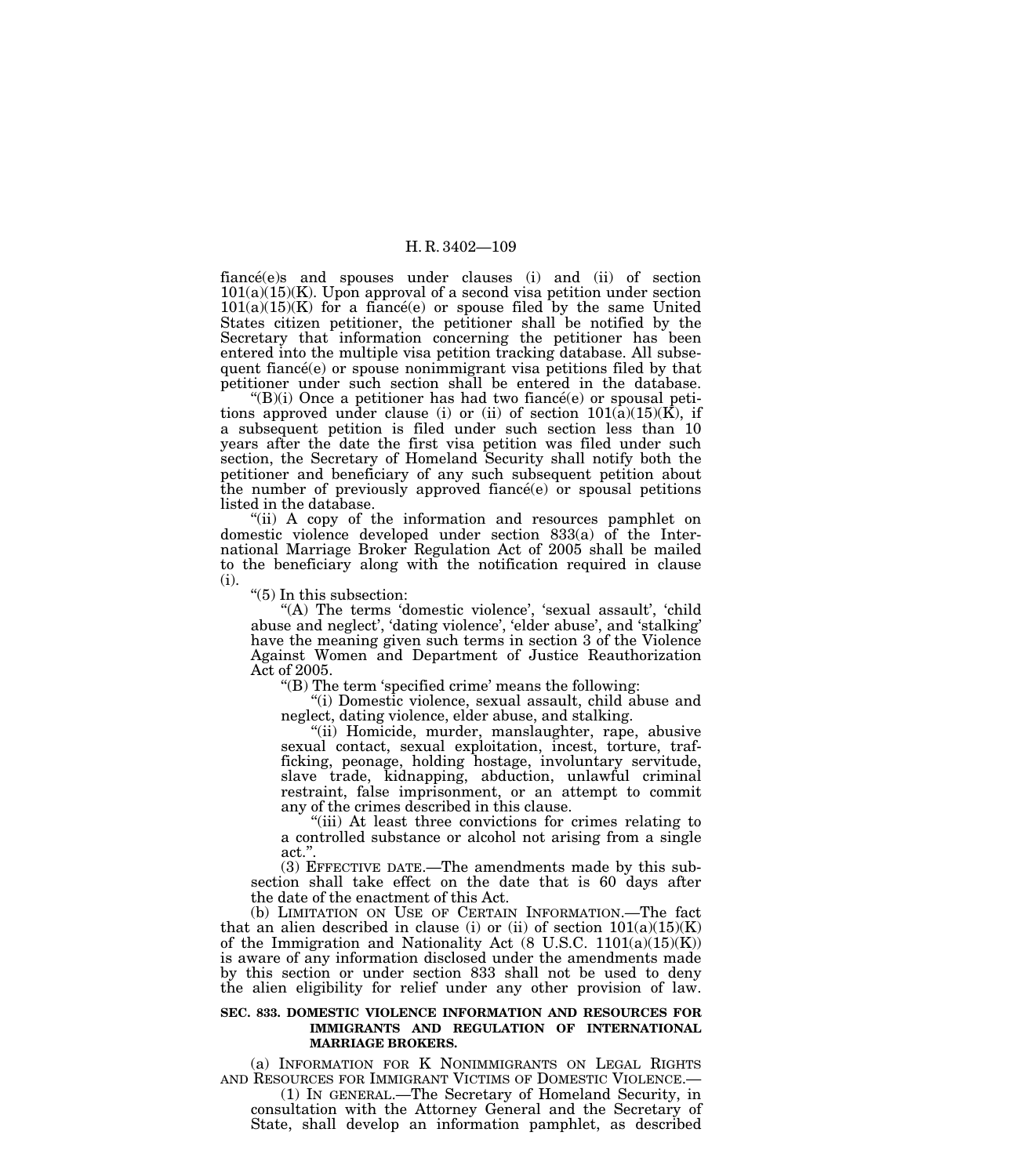in paragraph (2), on legal rights and resources for immigrant victims of domestic violence and distribute and make such pamphlet available as described in paragraph (5). In preparing such materials, the Secretary of Homeland Security shall consult with nongovernmental organizations with expertise on the legal rights of immigrant victims of battery, extreme cruelty, sexual assault, and other crimes.

(2) INFORMATION PAMPHLET.—The information pamphlet developed under paragraph (1) shall include information on the following:

(A) The K nonimmigrant visa application process and the marriage-based immigration process, including conditional residence and adjustment of status.

(B) The illegality of domestic violence, sexual assault, and child abuse in the United States and the dynamics of domestic violence.

(C) Domestic violence and sexual assault services in the United States, including the National Domestic Violence Hotline and the National Sexual Assault Hotline.

(D) The legal rights of immigrant victims of abuse and other crimes in immigration, criminal justice, family law, and other matters, including access to protection orders.

(E) The obligations of parents to provide child support for children.

(F) Marriage fraud under United States immigration laws and the penalties for committing such fraud.

(G) A warning concerning the potential use of K nonimmigrant visas by United States citizens who have a history of committing domestic violence, sexual assault, child abuse, or other crimes and an explanation that such acts may not have resulted in a criminal record for such a citizen.

(H) Notification of the requirement under subsection  $(d)(3)(A)$  that international marriage brokers provide foreign national clients with background information gathered on United States clients from searches of Federal and State sex offender public registries and collected from United States clients regarding their marital history and domestic violence or other violent criminal history, but that such information may not be complete or accurate because the United States client may not have a criminal record or may not have truthfully reported their marital or criminal record.

(3) SUMMARIES.—The Secretary of Homeland Security, in consultation with the Attorney General and the Secretary of State, shall develop summaries of the pamphlet developed under paragraph (1) that shall be used by Federal officials when reviewing the pamphlet in interviews under subsection (b).

(4) TRANSLATION.—

(A) IN GENERAL.—In order to best serve the language groups having the greatest concentration of K nonimmigrant visa applicants, the information pamphlet developed under paragraph (1) shall, subject to subparagraph (B), be translated by the Secretary of State into foreign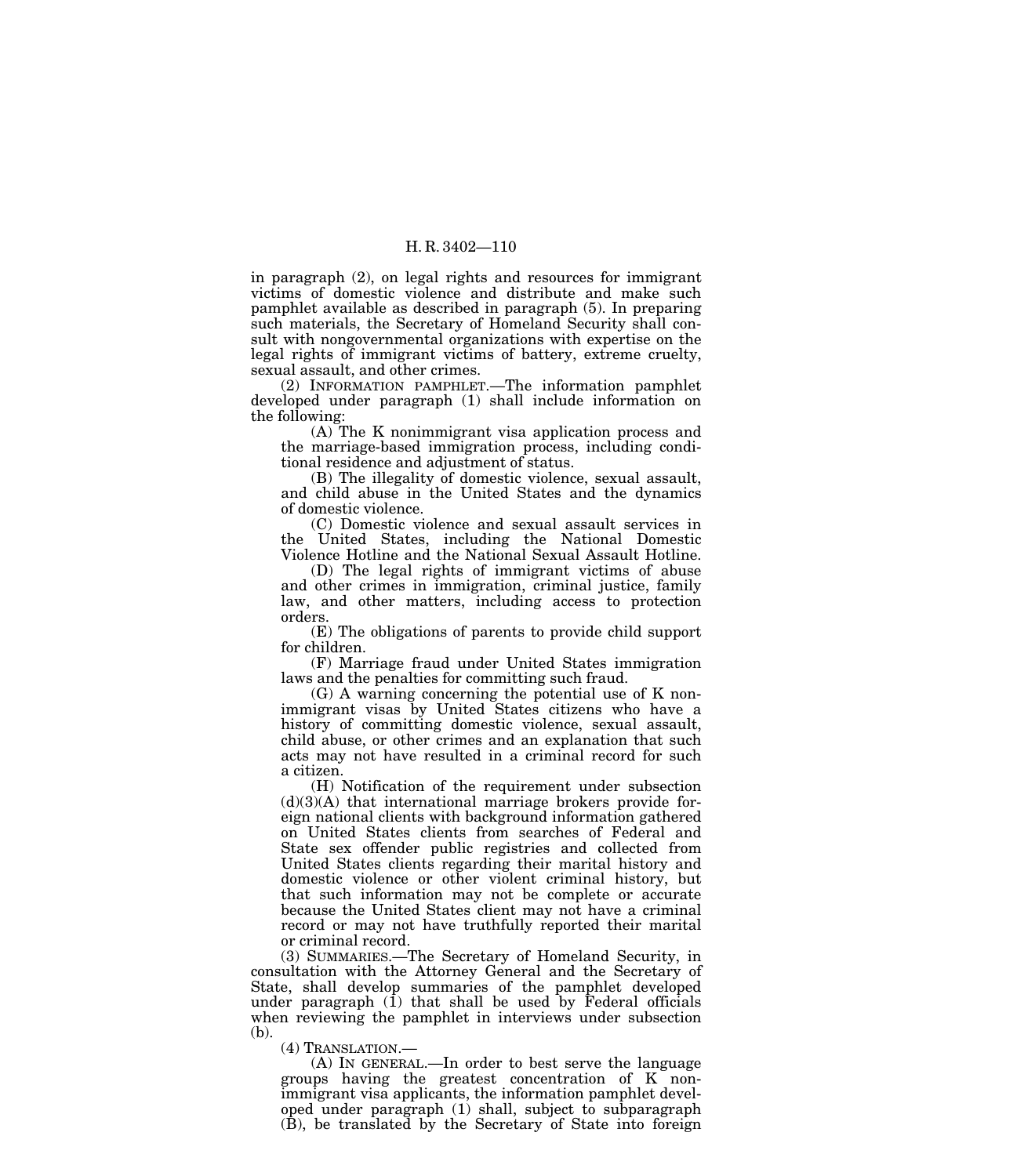languages, including Russian, Spanish, Tagalog, Vietnamese, Chinese, Ukrainian, Thai, Korean, Polish, Japanese, French, Arabic, Portuguese, Hindi, and such other languages as the Secretary of State, in the Secretary's discretion, may specify.

(B) REVISION.—Every 2 years, the Secretary of Homeland Security, in consultation with the Attorney General and the Secretary of State, shall determine at least 14 specific languages into which the information pamphlet is translated based on the languages spoken by the greatest concentrations of K nonimmigrant visa applicants.

(5) AVAILABILITY AND DISTRIBUTION.—The information pamphlet developed under paragraph (1) shall be made available and distributed as follows:

(A) MAILINGS TO K NONIMMIGRANT VISA APPLICANTS.—

(i) The pamphlet shall be mailed by the Secretary of State to each applicant for a K nonimmigrant visa at the same time that the instruction packet regarding the visa application process is mailed to such applicant. The pamphlet so mailed shall be in the primary language of the applicant or in English if no translation into the applicant's primary language is available.

(ii) The Secretary of Homeland Security shall provide to the Secretary of State, for inclusion in the mailing under clause (i), a copy of the petition submitted by the petitioner for such applicant under subsection  $(d)$  or  $(r)$  of section 214 of such Act (8 U.S.C. 1184).

(iii) The Secretary of Homeland Security shall provide to the Secretary of State any criminal background information the Secretary of Homeland Security possesses with respect to a petitioner under subsection (d) or (r) of section 214 of such Act (8 U.S.C. 1184). The Secretary of State, in turn, shall share any such criminal background information that is in government records or databases with the K nonimmigrant visa applicant who is the beneficiary of the petition. The visa applicant shall be informed that such criminal background information is based on available records and may not be complete. The Secretary of State also shall provide for the disclosure of such criminal background information to the visa applicant at the consular interview in the primary language of the visa applicant. Nothing in this clause shall be construed to authorize the Secretary of Homeland Security to conduct any new or additional criminal background check that is not otherwise conducted in the course of adjudicating such petitions.

(B) CONSULAR ACCESS.—The pamphlet developed under paragraph (1) shall be made available to the public at all consular posts. The summaries described in paragraph (3) shall be made available to foreign service officers at all consular posts.

(C) POSTING ON FEDERAL WEBSITES.—The pamphlet developed under paragraph (1) shall be posted on the websites of the Department of State and the Department of Homeland Security, as well as on the websites of all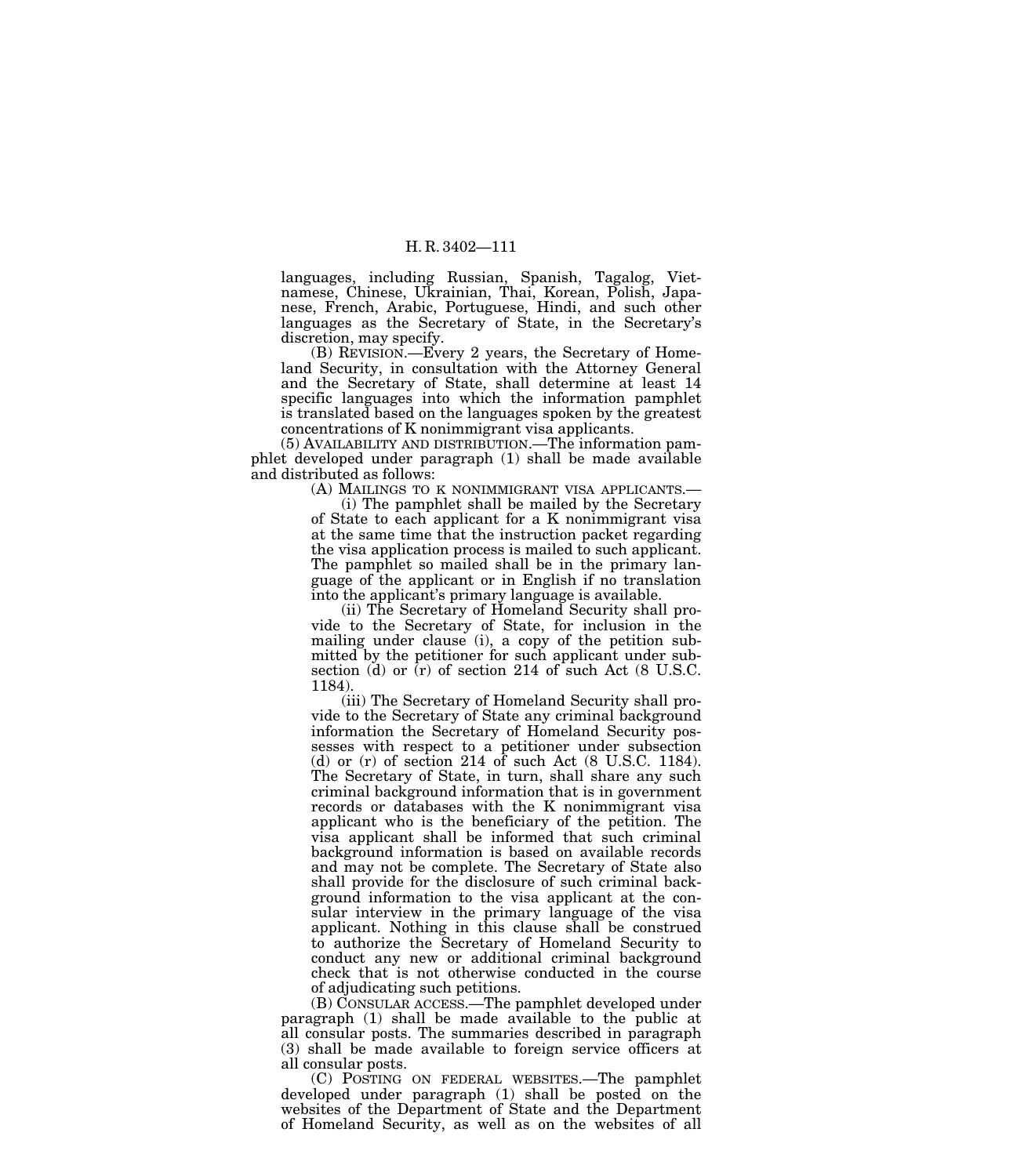consular posts processing applications for K nonimmigrant visas.

(D) INTERNATIONAL MARRIAGE BROKERS AND VICTIM ADVOCACY ORGANIZATIONS.—The pamphlet developed under paragraph (1) shall be made available to any international marriage broker, government agency, or nongovernmental advocacy organization.

(6) DEADLINE FOR PAMPHLET DEVELOPMENT AND DISTRIBU-TION.—The pamphlet developed under paragraph (1) shall be distributed and made available (including in the languages specified under paragraph (4)) not later than 120 days after the date of the enactment of this Act.

(b) VISA AND ADJUSTMENT INTERVIEWS.—

(1) FIANCE´(E)S, SPOUSES AND THEIR DERIVATIVES.—During an interview with an applicant for a K nonimmigrant visa, a consular officers shall—

(A) provide information, in the primary language of the visa applicant, on protection orders or criminal convictions collected under subsection (a)(5)(A)(iii);

(B) provide a copy of the pamphlet developed under subsection  $(a)(1)$  in English or another appropriate language and provide an oral summary, in the primary language of the visa applicant, of that pamphlet; and

(C) ask the applicant, in the primary language of the applicant, whether an international marriage broker has facilitated the relationship between the applicant and the United States petitioner, and, if so, obtain the identity of the international marriage broker from the applicant and confirm that the international marriage broker provided to the applicant the information and materials required under subsection  $(d)(3)(A)(iii)$ .

(2) FAMILY-BASED APPLICANTS.—The pamphlet developed under subsection (a)(1) shall be distributed directly to applicants for family-based immigration petitions at all consular and adjustment interviews for such visas. The Department of State or Department of Homeland Security officer conducting the interview shall review the summary of the pamphlet with the applicant orally in the applicant's primary language, in addition to distributing the pamphlet to the applicant in English or another appropriate language.

(c) CONFIDENTIALITY.—In fulfilling the requirements of this section, no official of the Department of State or the Department of Homeland Security shall disclose to a nonimmigrant visa applicant the name or contact information of any person who was granted a protection order or restraining order against the petitioner or who was a victim of a crime of violence perpetrated by the petitioner, but shall disclose the relationship of the person to the petitioner.<br>(d) REGULATION OF INTERNATIONAL MARRIAGE BROKERS.

(1) PROHIBITION ON MARKETING CHILDREN.—An international marriage broker shall not provide any individual or entity with the personal contact information, photograph, or general information about the background or interests of any individual under the age of 18.

(2) REQUIREMENTS OF INTERNATIONAL MARRIAGE BROKERS WITH RESPECT TO MANDATORY COLLECTION OF BACKGROUND INFORMATION.—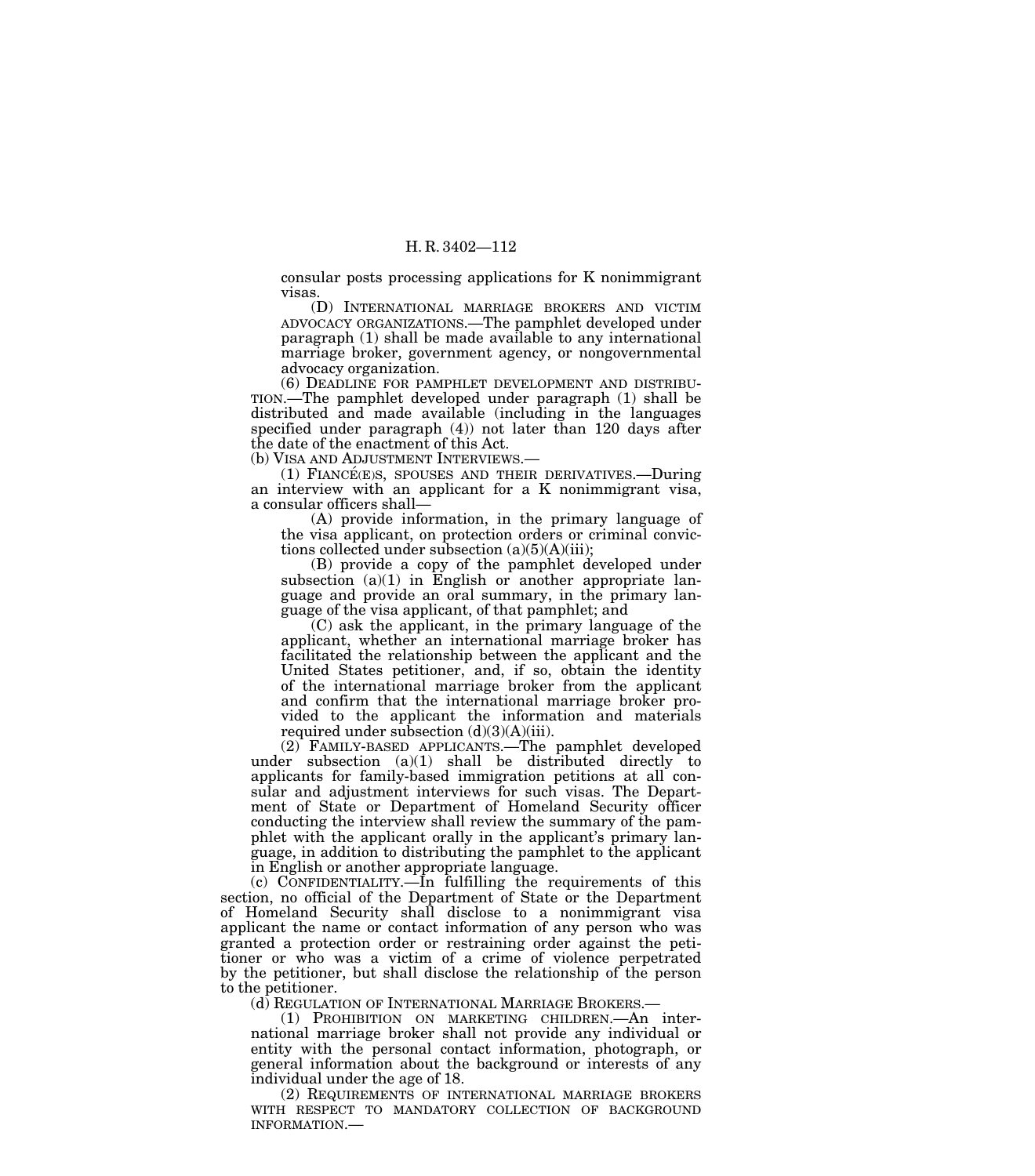(A) IN GENERAL.—

(i) SEARCH OF SEX OFFENDER PUBLIC REGISTRIES.— Each international marriage broker shall search the National Sex Offender Public Registry or State sex offender public registry, as required under paragraph  $(3)(A)(i)$ .

(ii) COLLECTION OF BACKGROUND INFORMATION.— Each international marriage broker shall also collect the background information listed in subparagraph (B) about the United States client to whom the personal contact information of a foreign national client would be provided.

(B) BACKGROUND INFORMATION.—The international marriage broker shall collect a certification signed (in written, electronic, or other form) by the United States client accompanied by documentation or an attestation of the following background information about the United States client:

(i) Any temporary or permanent civil protection order or restraining order issued against the United States client.

(ii) Any Federal, State, or local arrest or conviction of the United States client for homicide, murder, manslaughter, assault, battery, domestic violence, rape, sexual assault, abusive sexual contact, sexual exploitation, incest, child abuse or neglect, torture, trafficking, peonage, holding hostage, involuntary servitude, slave trade, kidnapping, abduction, unlawful criminal restraint, false imprisonment, or stalking.

(iii) Any Federal, State, or local arrest or conviction of the United States client for—

(I) solely, principally, or incidentally engaging in prostitution;

(II) a direct or indirect attempt to procure prostitutes or persons for the purpose of prostitution; or

(III) receiving, in whole or in part, of the proceeds of prostitution.

(iv) Any Federal, State, or local arrest or conviction of the United States client for offenses related to controlled substances or alcohol.

(v) Marital history of the United States client, including whether the client is currently married, whether the client has previously been married and how many times, how previous marriages of the client were terminated and the date of termination, and whether the client has previously sponsored an alien to whom the client was engaged or married.

(vi) The ages of any of the United States client's children who are under the age of 18.

(vii) All States and countries in which the United States client has resided since the client was 18 years of age.

(3) OBLIGATION OF INTERNATIONAL MARRIAGE BROKERS WITH RESPECT TO INFORMED CONSENT.—

(A) LIMITATION ON SHARING INFORMATION ABOUT FOR-EIGN NATIONAL CLIENTS.—An international marriage broker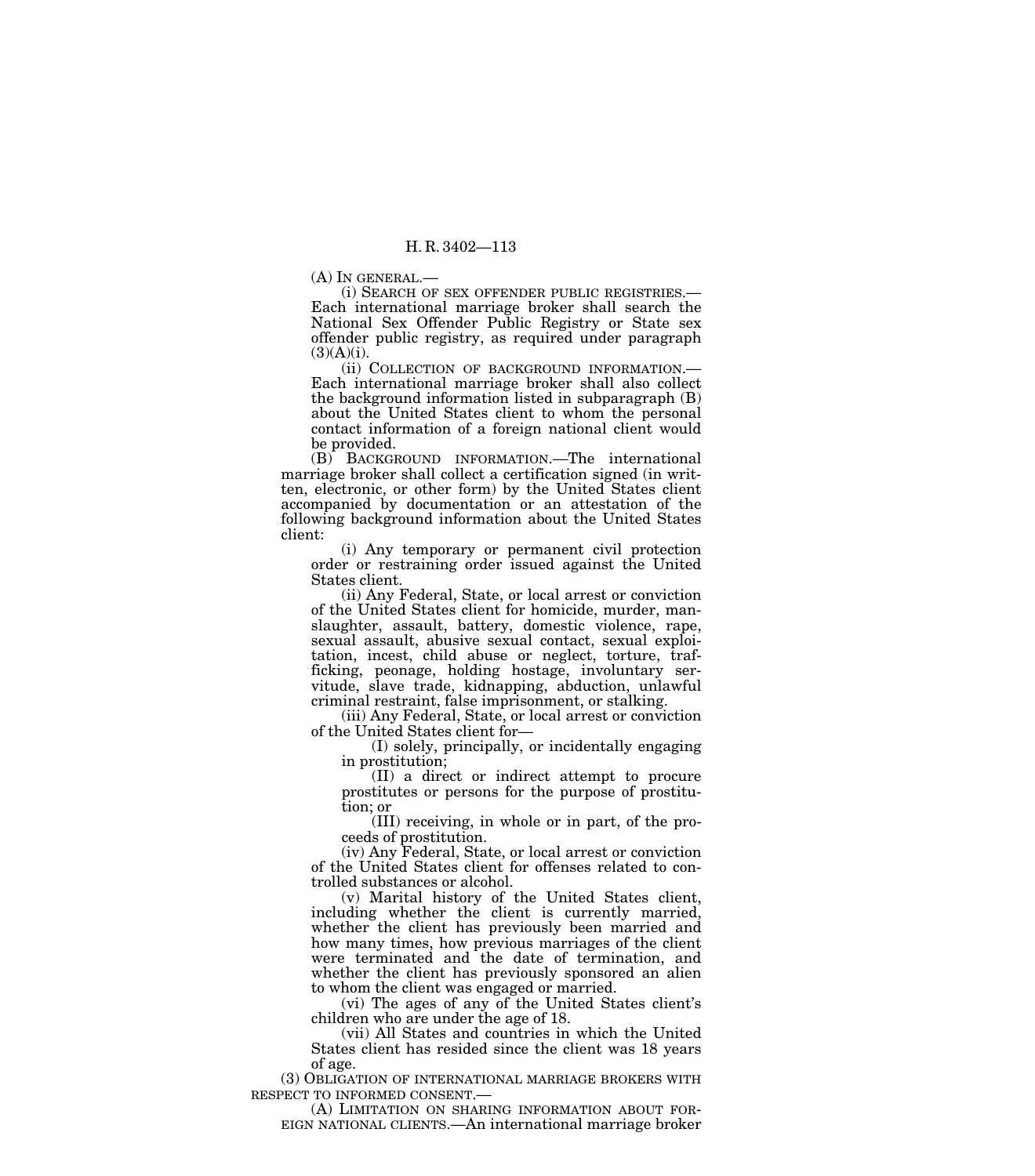shall not provide any United States client or representative with the personal contact information of any foreign national client unless and until the international marriage broker has—

(i) performed a search of the National Sex Offender Public Registry, or of the relevant State sex offender public registry for any State not yet participating in the National Sex Offender Public Registry in which the United States client has resided during the previous 20 years, for information regarding the United States client;

(ii) collected background information about the United States client required under paragraph (2);

(iii) provided to the foreign national client—

(I) in the foreign national client's primary language, a copy of any records retrieved from the search required under paragraph  $(2)(A)(i)$  or documentation confirming that such search retrieved no records;

(II) in the foreign national client's primary language, a copy of the background information collected by the international marriage broker under paragraph  $(2)(B)$ ; and

(III) in the foreign national client's primary language (or in English or other appropriate language if there is no translation available into the client's primary language), the pamphlet developed under subsection  $(a)(1)$ ; and

(iv) received from the foreign national client a signed, written consent, in the foreign national client's primary language, to release the foreign national client's personal contact information to the specific United States client.

(B) CONFIDENTIALITY.—In fulfilling the requirements of this paragraph, an international marriage broker shall disclose the relationship of the United States client to individuals who were issued a protection order or restraining order as described in clause (i) of paragraph (2)(B), or of any other victims of crimes as described in clauses (ii) through (iv) of such paragraph, but shall not disclose the name or location information of such individuals.

(C) PENALTY FOR MISUSE OF INFORMATION.—A person who knowingly discloses, uses, or causes to be used any information obtained by an international marriage broker as a result of the obligations imposed on it under paragraph (2) and this paragraph for any purpose other than the disclosures required under this paragraph shall be fined in accordance with title 18, United States Code, or imprisoned not more than 1 year, or both. These penalties are in addition to any other civil or criminal liability under Federal or State law which a person may be subject to for the misuse of that information, including to threaten, intimidate, or harass any individual. Nothing in this section shall prevent the disclosure of such information to law enforcement or pursuant to a court order.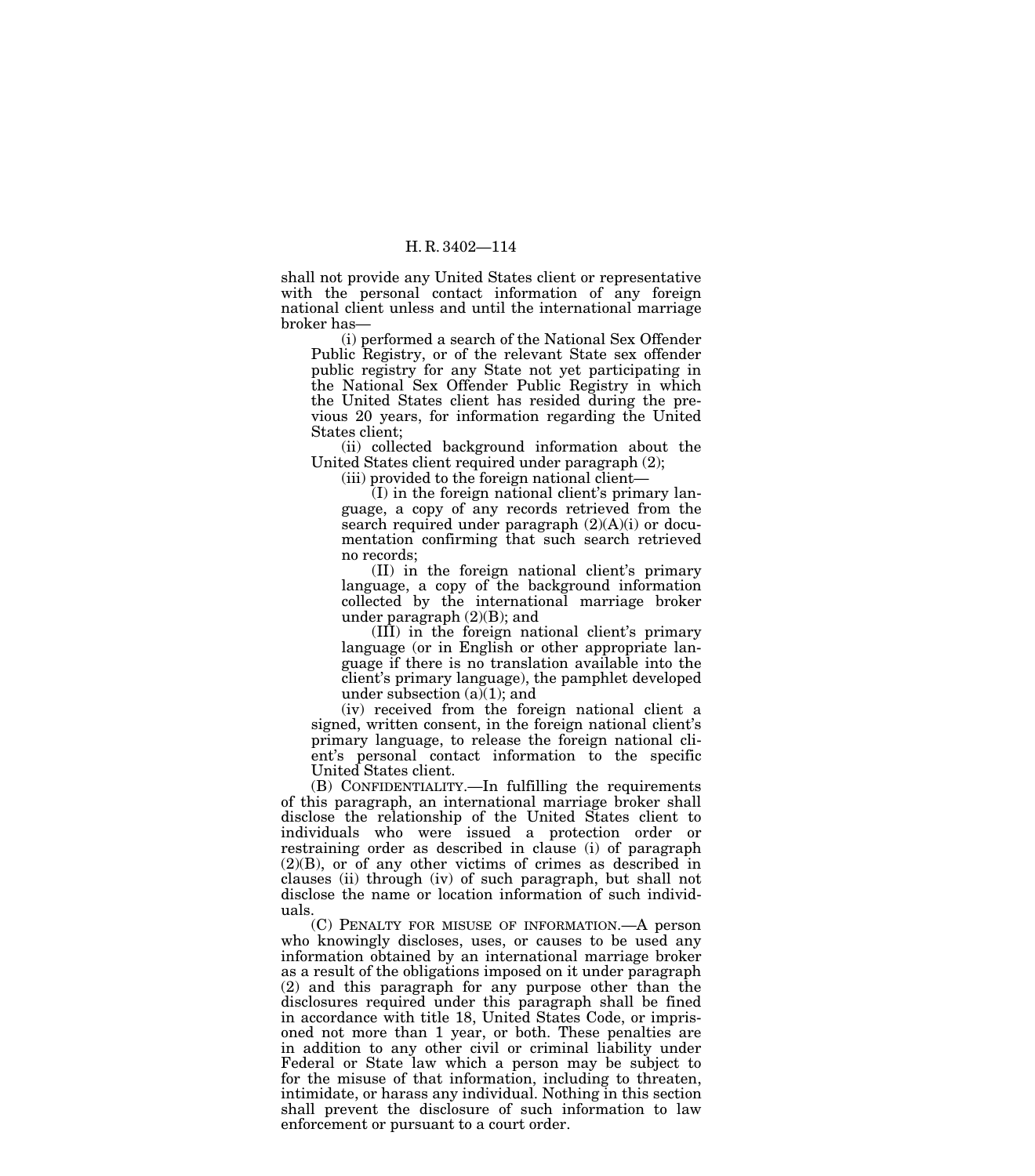(4) LIMITATION ON DISCLOSURE.—An international marriage broker shall not provide the personal contact information of any foreign national client to any person or entity other than a United States client. Such information shall not be disclosed to potential United States clients or individuals who are being recruited to be United States clients or representatives.

(5) PENALTIES.—

(A) FEDERAL CIVIL PENALTY.—

(i) VIOLATION.—An international marriage broker that violates (or attempts to violate) paragraph (1),  $(2)$ ,  $(3)$ , or  $(4)$  is subject to a civil penalty of not less than \$5,000 and not more than \$25,000 for each such violation.

(ii) PROCEDURES FOR IMPOSITION OF PENALTY.— A penalty may be imposed under clause (i) by the Attorney General only after notice and an opportunity for an agency hearing on the record in accordance with subchapter II of chapter 5 of title 5, United States Code (popularly known as the Administrative Procedure Act).

(B) FEDERAL CRIMINAL PENALTY.—In circumstances in or affecting interstate or foreign commerce, an international marriage broker that, within the special maritime and territorial jurisdiction of the United States, violates (or attempts to violate) paragraph  $(1)$ ,  $(2)$ ,  $(3)$ , or  $(4)$  shall be fined in accordance with title 18, United States Code, or imprisoned for not more than 5 years, or both.

(C) ADDITIONAL REMEDIES.—The penalties and remedies under this subsection are in addition to any other penalties or remedies available under law.

(6) NONPREEMPTION.—Nothing in this subsection shall preempt—

(A) any State law that provides additional protections for aliens who are utilizing the services of an international marriage broker; or

(B) any other or further right or remedy available under law to any party utilizing the services of an international marriage broker.

(7) EFFECTIVE DATE.— (A) IN GENERAL.—Except as provided in subparagraph (B), this subsection shall take effect on the date that is 60 days after the date of the enactment of this Act.

(B) ADDITIONAL TIME ALLOWED FOR INFORMATION PAM-PHLET.—The requirement for the distribution of the pamphlet developed under subsection (a)(1) shall not apply until 30 days after the date of its development and initial distribution under subsection (a)(6).

(e) DEFINITIONS.—In this section:

(1) CRIME OF VIOLENCE.—The term ''crime of violence'' has the meaning given such term in section 16 of title 18, United States Code.

(2) DOMESTIC VIOLENCE.—The term ''domestic violence'' has the meaning given such term in section 3 of this Act.

(3) FOREIGN NATIONAL CLIENT.—The term ''foreign national client'' means a person who is not a United States citizen or national or an alien lawfully admitted to the United States for permanent residence and who utilizes the services of an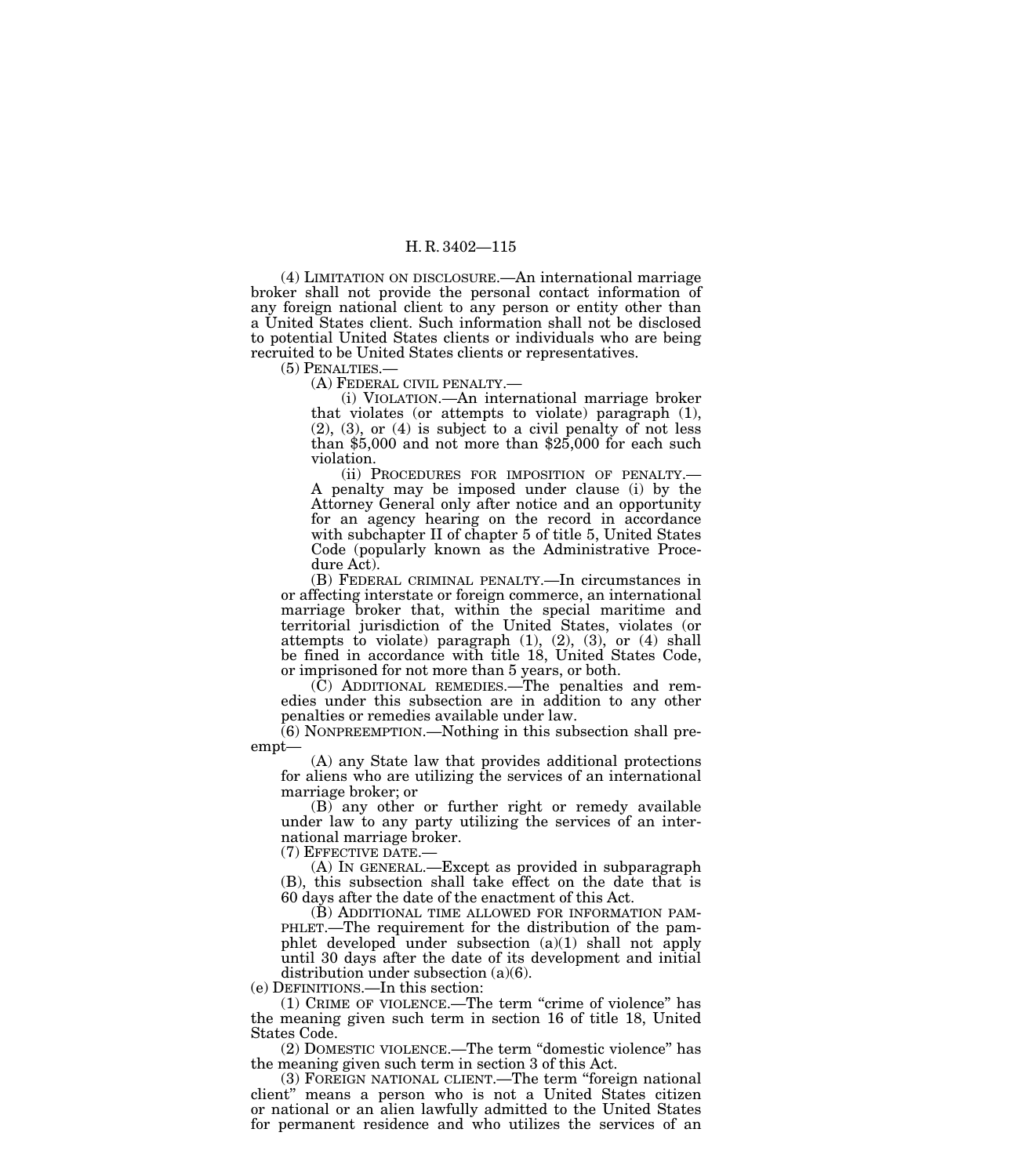international marriage broker. Such term includes an alien residing in the United States who is in the United States as a result of utilizing the services of an international marriage broker and any alien recruited by an international marriage broker or representative of such broker.

(4) INTERNATIONAL MARRIAGE BROKER.—

(A) IN GENERAL.—The term ''international marriage broker'' means a corporation, partnership, business, individual, or other legal entity, whether or not organized under any law of the United States, that charges fees for providing dating, matrimonial, matchmaking services, or social referrals between United States citizens or nationals or aliens lawfully admitted to the United States as permanent residents and foreign national clients by providing personal contact information or otherwise facilitating communication between individuals.

(B) EXCEPTIONS.—Such term does not include—

(i) a traditional matchmaking organization of a cultural or religious nature that operates on a nonprofit basis and otherwise operates in compliance with the laws of the countries in which it operates, including the laws of the United States; or

(ii) an entity that provides dating services if its principal business is not to provide international dating services between United States citizens or United States residents and foreign nationals and it charges comparable rates and offers comparable services to all individuals it serves regardless of the individual's gender or country of citizenship.

(5) K NONIMMIGRANT VISA.—The term ''K nonimmigrant visa'' means a nonimmigrant visa under clause (i) or (ii) of section 101(a)(15)(K) of the Immigration and Nationality Act  $(8 \text{ U.S.C. } 1101(a)(15)(K)).$ 

(6) PERSONAL CONTACT INFORMATION.—

(A) IN GENERAL.—The term ''personal contact information'' means information, or a forum to obtain such information, that would permit individuals to contact each other, including—

(i) the name or residential, postal, electronic mail, or instant message address of an individual;

(ii) the telephone, pager, cellphone, or fax number, or voice message mailbox of an individual; or

(iii) the provision of an opportunity for an in-person meeting.

(B) EXCEPTION.—Such term does not include a photograph or general information about the background or interests of a person.

(7) REPRESENTATIVE.—The term ''representative'' means, with respect to an international marriage broker, the person or entity acting on behalf of such broker. Such a representative may be a recruiter, agent, independent contractor, or other international marriage broker or other person conveying information about or to a United States client or foreign national client, whether or not the person or entity receives remuneration.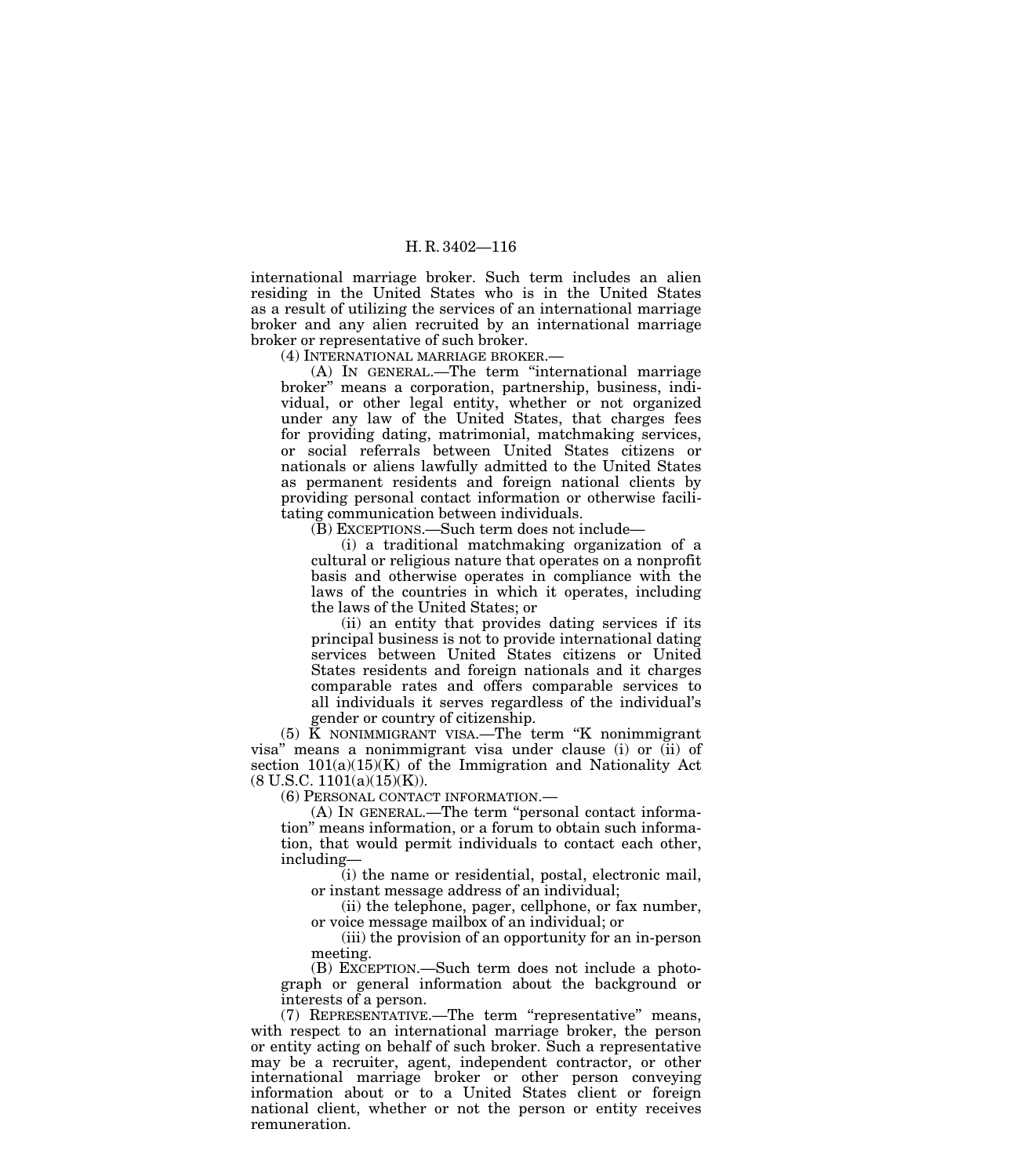(8) STATE.—The term ''State'' includes the District of Columbia, Puerto Rico, the Virgin Islands, Guam, American Samoa, and the Northern Mariana Islands.

(9) UNITED STATES.—The term ''United States'', when used in a geographic sense, includes all the States.

(10) UNITED STATES CLIENT.—The term ''United States client'' means a United States citizen or other individual who resides in the United States and who utilizes the services of an international marriage broker, if a payment is made or a debt is incurred to utilize such services.

(f) GAO STUDY AND REPORT.—

(1) STUDY.—The Comptroller General of the United States shall conduct a study—

(A) on the impact of this section and section 832 on the K nonimmigrant visa process, including specifically—

(i) annual numerical changes in petitions for K nonimmigrant visas;

(ii) the annual number (and percentage) of such petitions that are denied under subsection (d)(2) or  $\bar{r}(r)$  of section 214 of the Immigration and Nationality Act (8 U.S.C. 1184), as amended by this Act;

(iii) the annual number of waiver applications submitted under such a subsection, the number (and percentage) of such applications granted or denied, and the reasons for such decisions;

(iv) the annual number (and percentage) of cases in which the criminal background information collected and provided to the applicant as required by subsection  $(a)(5)(A)(iii)$  contains one or more convictions;

(v) the annual number and percentage of cases described in clause (iv) that were granted or were denied waivers under section  $214(d)(2)$  of the Immigration and Nationality Act, as amended by this Act;

 $(vi)$  the annual number of fiance $(e)$  and spousal K nonimmigrant visa petitions or family-based immigration petitions filed by petitioners or applicants who have previously filed other fiance $(e)$  or spousal K nonimmigrant visa petitions or family-based immigration petitions;

 $(vii)$  the annual number of fiance $(e)$  and spousal K nonimmigrant visa petitions or family-based immigration petitions filed by petitioners or applicants who have concurrently filed other fiance $(e)$  or spousal K nonimmigrant visa petitioners or family-based immigration petitions; and

(viii) the annual and cumulative number of petitioners and applicants tracked in the multiple filings database established under paragraph (4) of section 214(r) of the Immigration and Nationality Act, as added by this Act;

(B) regarding the number of international marriage brokers doing business in the United States, the number of marriages resulting from the services provided, and the extent of compliance with the applicable requirements of this section;

(C) that assesses the accuracy and completeness of information gathered under section 832 and this section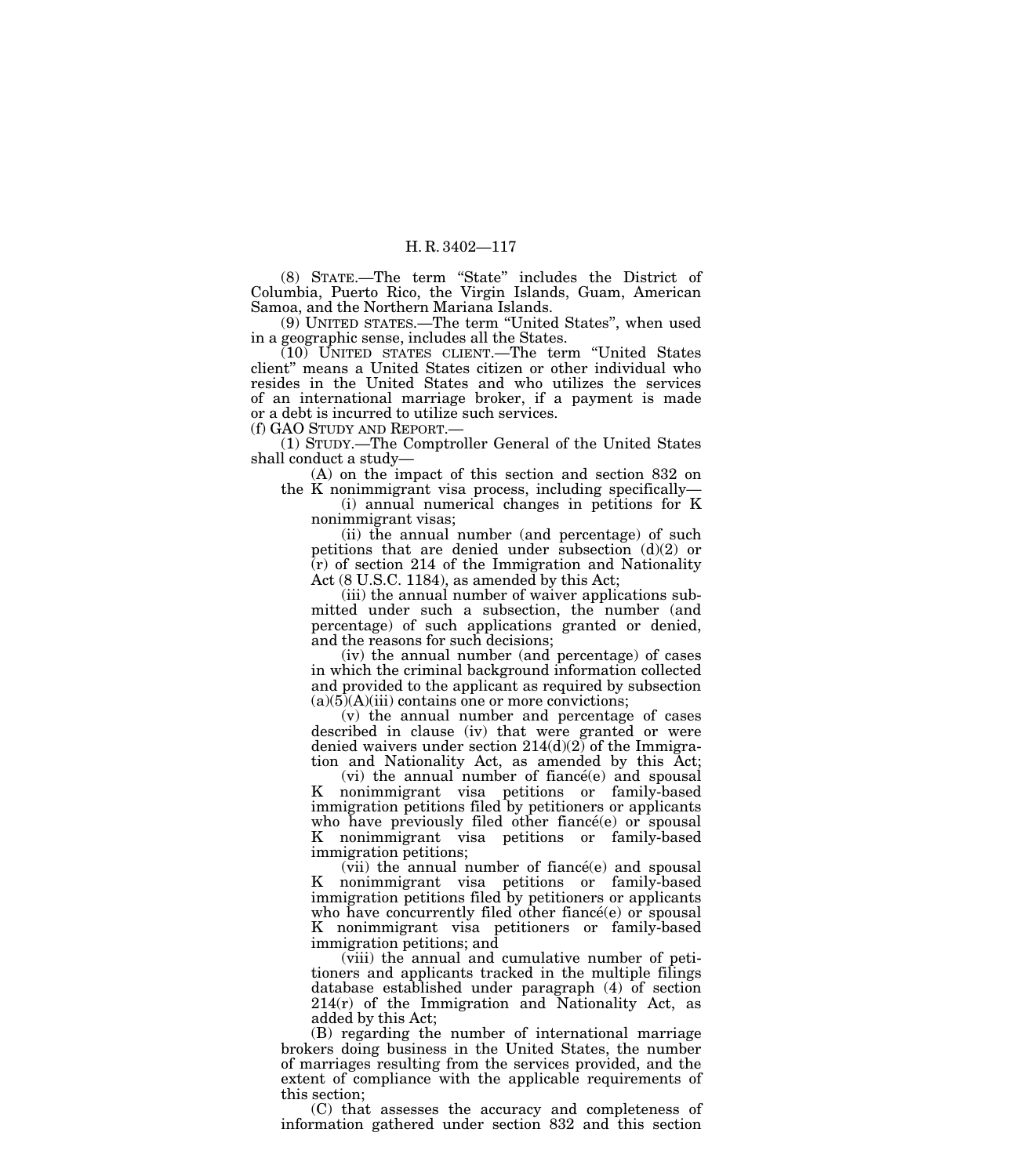from clients and petitioners by international marriage brokers, the Department of State, or the Department of Homeland Security;

(D) that examines, based on the information gathered, the extent to which persons with a history of violence are using either the K nonimmigrant visa process or the services of international marriage brokers, or both, and the extent to which such persons are providing accurate and complete information to the Department of State or the Department of Homeland Security and to international marriage brokers in accordance with subsections (a) and  $(d)(2)(\overline{B})$ ; and

(E) that assesses the accuracy and completeness of the criminal background check performed by the Secretary of Homeland Security at identifying past instances of domestic violence.

(2) REPORT.—Not later than 2 years after the date of enactment of this Act, the Comptroller General shall submit to the Committee on the Judiciary of the Senate and the Committee on the Judiciary of the House of Representatives a report setting forth the results of the study conducted under paragraph (1).

(3) DATA COLLECTION.—The Secretary of Homeland Security and the Secretary of State shall collect and maintain the data necessary for the Comptroller General of the United States to conduct the study required by paragraph (1).

(g) REPEAL OF MAIL-ORDER BRIDE PROVISION.—Section 652 of the Illegal Immigration Reform and Immigrant Responsibility Act of 1996 (division C of Public Law 104–208; 8 U.S.C. 1375) is hereby repealed.

# **SEC. 834. SHARING OF CERTAIN INFORMATION.**

Section 222(f) of the Immigration and Nationality Act (8 U.S.C. 1202(f)) shall not be construed to prevent the sharing of information regarding a United States petitioner for a visa under clause (i) or (ii) of section  $101(a)(15)(K)$  of such Act (8 U.S.C.  $1101(a)(15)(K)$ ) for the limited purposes of fulfilling disclosure obligations imposed by the amendments made by section 832(a) or by section 833, including reporting obligations of the Comptroller General of the United States under section 833(f).

# **TITLE IX—SAFETY FOR INDIAN WOMEN**

#### **SEC. 901. FINDINGS.**

Congress finds that—

(1) 1 out of every 3 Indian (including Alaska Native) women are raped in their lifetimes;

(2) Indian women experience 7 sexual assaults per 1,000, compared with 4 per 1,000 among Black Americans, 3 per 1,000 among Caucasians, 2 per 1,000 among Hispanic women, and 1 per 1,000 among Asian women;

(3) Indian women experience the violent crime of battering at a rate of 23.2 per 1,000, compared with 8 per 1,000 among Caucasian women;

(4) during the period 1979 through 1992, homicide was the third leading cause of death of Indian females aged 15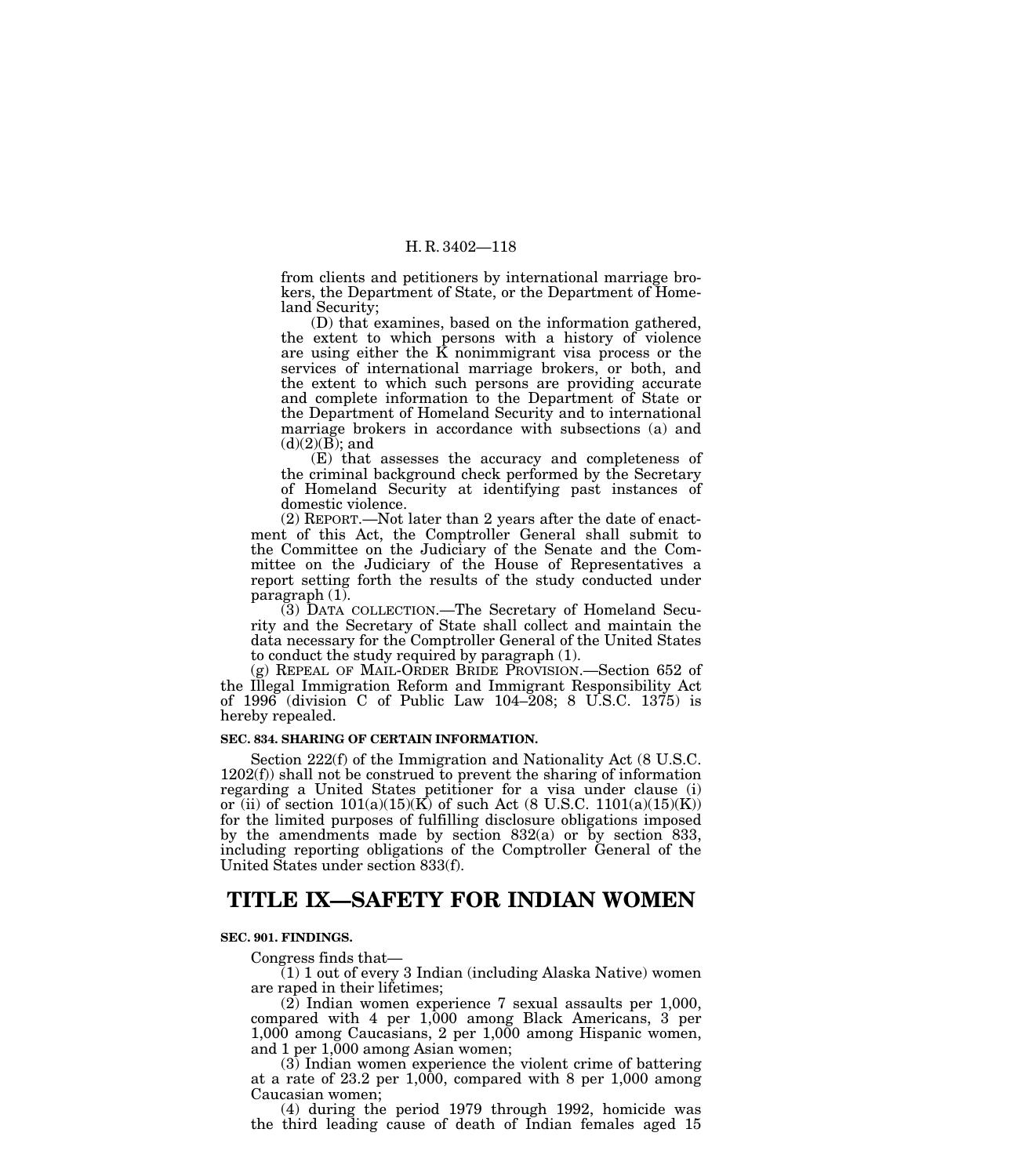to 34, and 75 percent were killed by family members or acquaintances;

(5) Indian tribes require additional criminal justice and victim services resources to respond to violent assaults against women; and

(6) the unique legal relationship of the United States to Indian tribes creates a Federal trust responsibility to assist tribal governments in safeguarding the lives of Indian women.

#### **SEC. 902. PURPOSES.**

The purposes of this title are—

 $(1)$  to decrease the incidence of violent crimes against Indian women;

(2) to strengthen the capacity of Indian tribes to exercise their sovereign authority to respond to violent crimes committed against Indian women; and

(3) to ensure that perpetrators of violent crimes committed against Indian women are held accountable for their criminal behavior.

## **SEC. 903. CONSULTATION.**

(a) IN GENERAL.—The Attorney General shall conduct annual consultations with Indian tribal governments concerning the Federal administration of tribal funds and programs established under this Act, the Violence Against Women Act of 1994 (title IV of Public Law 103–322; 108 Stat. 1902) and the Violence Against Women Act of 2000 (division B of Public Law 106–386; 114 Stat. 1491).

(b) RECOMMENDATIONS.—During consultations under subsection (a), the Secretary of the Department of Health and Human Services and the Attorney General shall solicit recommendations from Indian tribes concerning—

(1) administering tribal funds and programs;

(2) enhancing the safety of Indian women from domestic violence, dating violence, sexual assault, and stalking; and

(3) strengthening the Federal response to such violent crimes.

#### **SEC. 904. ANALYSIS AND RESEARCH ON VIOLENCE AGAINST INDIAN WOMEN.**

(a) NATIONAL BASELINE STUDY.—

(1) IN GENERAL.—The National Institute of Justice, in consultation with the Office on Violence Against Women, shall conduct a national baseline study to examine violence against Indian women in Indian country.

(2) SCOPE.—

(A) IN GENERAL.—The study shall examine violence committed against Indian women, including—

(i) domestic violence;

(ii) dating violence;

(iii) sexual assault;

(iv) stalking; and

(v) murder.

(B) EVALUATION.—The study shall evaluate the effectiveness of Federal, State, tribal, and local responses to the violations described in subparagraph (A) committed against Indian women.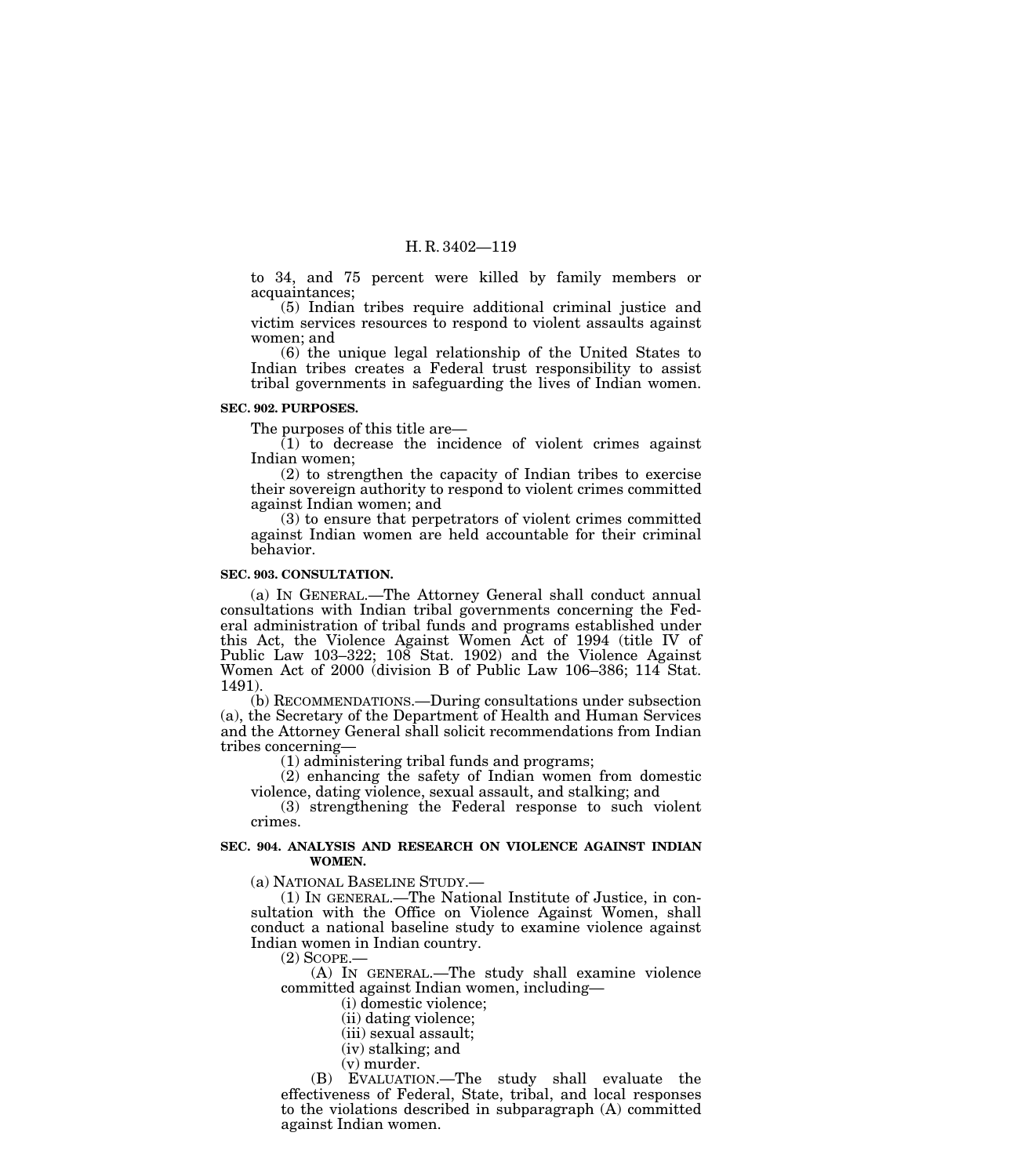(C) RECOMMENDATIONS.—The study shall propose recommendations to improve the effectiveness of Federal, State, tribal, and local responses to the violation described in subparagraph (A) committed against Indian women.

(3) TASK FORCE.—

(A) IN GENERAL.—The Attorney General, acting through the Director of the Office on Violence Against Women, shall establish a task force to assist in the development and implementation of the study under paragraph (1) and guide implementation of the recommendation in paragraph  $(2)(C)$ .

(B) MEMBERS.—The Director shall appoint to the task force representatives from—

(i) national tribal domestic violence and sexual assault nonprofit organizations;

(ii) tribal governments; and

(iii) the national tribal organizations.

(4) REPORT.—Not later than 2 years after the date of enactment of this Act, the Attorney General shall submit to the Committee on Indian Affairs of the Senate, the Committee on the Judiciary of the Senate, and the Committee on the Judiciary of the House of Representatives a report that describes the study.

(5) AUTHORIZATION OF APPROPRIATIONS.—There is authorized to be appropriated to carry out this section \$1,000,000 for each of fiscal years 2007 and 2008, to remain available until expended.

(b) INJURY STUDY.—

(1) IN GENERAL.—The Secretary of Health and Human Services, acting through the Indian Health Service and the Centers for Disease Control and Prevention, shall conduct a study to obtain a national projection of—

(A) the incidence of injuries and homicides resulting from domestic violence, dating violence, sexual assault, or stalking committed against American Indian and Alaska Native women; and

(B) the cost of providing health care for the injuries described in subparagraph (A).

(2) REPORT.—Not later than 2 years after the date of enactment of this Act, the Secretary of Health and Human Services shall submit to the Committee on Indian Affairs of the Senate, the Committee on the Judiciary of the Senate, and the Committee on the Judiciary of the House of Representatives a report that describes the findings made in the study and recommends health care strategies for reducing the incidence and cost of the injuries described in paragraph (1).

(3) AUTHORIZATION OF APPROPRIATIONS.—There is authorized to be appropriated to carry out this section \$500,000 for each of fiscal years 2007 and 2008, to remain available until expended.

#### **SEC. 905. TRACKING OF VIOLENCE AGAINST INDIAN WOMEN.**

(a) ACCESS TO FEDERAL CRIMINAL INFORMATION DATABASES.— Section 534 of title 28, United States Code, is amended—

> (1) by redesignating subsection (d) as subsection (e); and (2) by inserting after subsection (c) the following: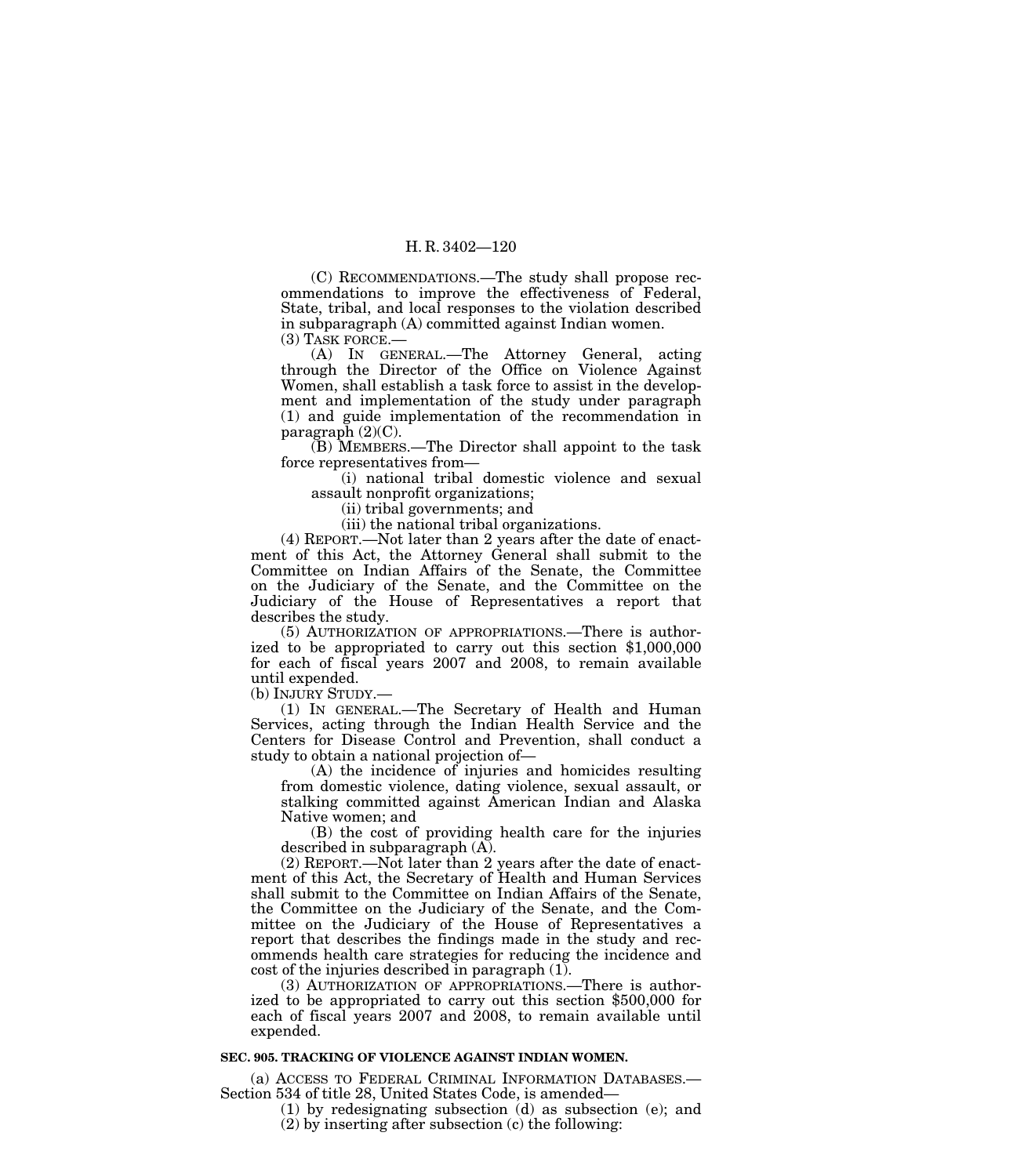''(d) INDIAN LAW ENFORCEMENT AGENCIES.—The Attorney General shall permit Indian law enforcement agencies, in cases of domestic violence, dating violence, sexual assault, and stalking, to enter information into Federal criminal information databases and to obtain information from the databases.''.

(1) ESTABLISHMENT.—The Attorney General shall contract with any interested Indian tribe, tribal organization, or tribal nonprofit organization to develop and maintain—

(A) a national tribal sex offender registry; and

(B) a tribal protection order registry containing civil and criminal orders of protection issued by Indian tribes and participating jurisdictions.

(2) AUTHORIZATION OF APPROPRIATIONS.—There is authorized to be appropriated to carry out this section \$1,000,000 for each of fiscal years 2007 through 2011, to remain available until expended.

#### **SEC. 906. GRANTS TO INDIAN TRIBAL GOVERNMENTS.**

(a) IN GENERAL.—Part T of title I of the Omnibus Crime Control and Safe Streets Act of 1968 (42 U.S.C. 3796gg et seq.) is amended by adding at the end the following:

#### **''SEC. 2007. GRANTS TO INDIAN TRIBAL GOVERNMENTS.**

''(a) GRANTS.—The Attorney General may make grants to Indian tribal governments and tribal organizations to—

''(1) develop and enhance effective governmental strategies to curtail violent crimes against and increase the safety of Indian women consistent with tribal law and custom;

"(2) increase tribal capacity to respond to domestic violence, dating violence, sexual assault, and stalking crimes against Indian women;

''(3) strengthen tribal justice interventions including tribal law enforcement, prosecution, courts, probation, correctional facilities;

 $''(4)$  enhance services to Indian women victimized by domestic violence, dating violence, sexual assault, and stalking;

"(5) work in cooperation with the community to develop education and prevention strategies directed toward issues of domestic violence, dating violence, and stalking programs and to address the needs of children exposed to domestic violence;

''(6) provide programs for supervised visitation and safe visitation exchange of children in situations involving domestic violence, sexual assault, or stalking committed by one parent against the other with appropriate security measures, policies, and procedures to protect the safety of victims and their children; and

 $*(7)$  provide transitional housing for victims of domestic violence, dating violence, sexual assault, or stalking, including rental or utilities payments assistance and assistance with related expenses such as security deposits and other costs incidental to relocation to transitional housing, and support services to enable a victim of domestic violence, dating violence, sexual assault, or stalking to locate and secure permanent housing and integrate into a community.

''(b) COLLABORATION.—All applicants under this section shall demonstrate their proposal was developed in consultation with a nonprofit, nongovernmental Indian victim services program,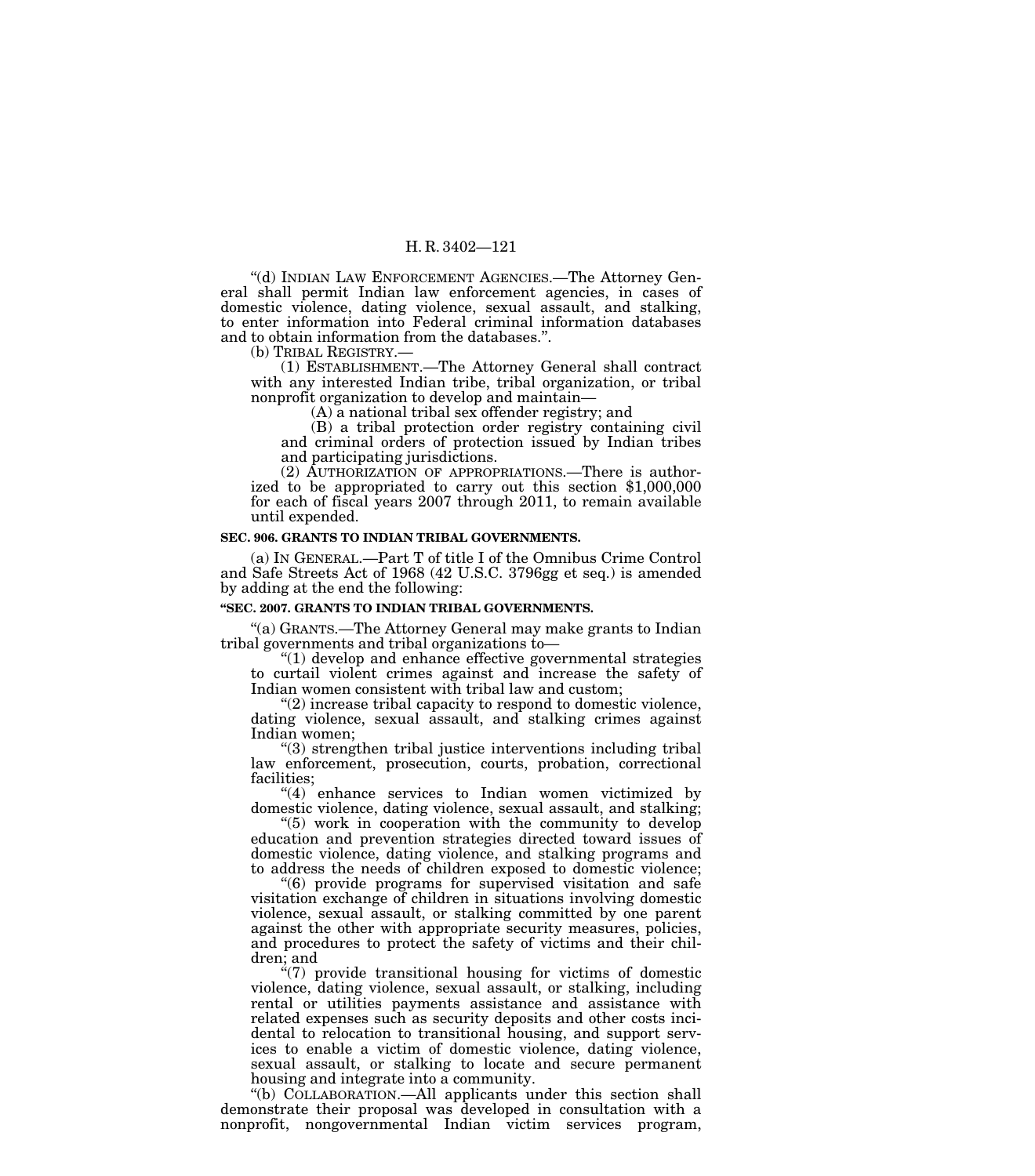including sexual assault and domestic violence victim services providers in the tribal or local community, or a nonprofit tribal domestic violence and sexual assault coalition to the extent that they exist. In the absence of such a demonstration, the applicant may meet the requirement of this subsection through consultation with women in the community to be served.

"(c) NONEXCLUSIVITY.—The Federal share of a grant made under this section may not exceed 90 percent of the total costs of the project described in the application submitted, except that the Attorney General may grant a waiver of this match requirement on the basis of demonstrated financial hardship. Funds appropriated for the activities of any agency of an Indian tribal government or of the Bureau of Indian Affairs performing law enforcement functions on any Indian lands may be used to provide the non-Federal share of the cost of programs or projects funded under this section.''.

(b) AUTHORIZATION OF FUNDS FROM GRANTS TO COMBAT VIO-LENT CRIMES AGAINST WOMEN.—Section 2007(b)(1) of the Omnibus Crime Control and Safe Streets Act of 1968 (42 U.S.C. 3796gg–  $1(b)(1)$  is amended to read as follows:

" $(1)$  Ten percent shall be available for grants under the program authorized in section 2007. The requirements of this part shall not apply to funds allocated for such program.''.

(c) AUTHORIZATION OF FUNDS FROM GRANTS TO ENCOURAGE STATE POLICIES AND ENFORCEMENT OF PROTECTION ORDERS PRO-GRAM.—Section 2101 of the Omnibus Crime Control and Safe Streets Act of 1968 (42 U.S.C. 3796hh) is amended by striking subsection (e) and inserting the following:

''(e) Not less than 10 percent of the total amount available under this section for each fiscal year shall be available for grants under the program authorized in section 2007. The requirements of this part shall not apply to funds allocated for such program.''.

(d) AUTHORIZATION OF FUNDS FROM RURAL DOMESTIC VIOLENCE AND CHILD ABUSE ENFORCEMENT ASSISTANCE GRANTS.—Subsection 40295(c) of the Violence Against Women Act of 1994 (42 U.S.C.  $13971(c)(3)$  is amended by striking paragraph (3) and inserting the following:

" $(3)$  Not less than 10 percent of the total amount available under this section for each fiscal year shall be available for grants under the program authorized in section 2007 of the Omnibus Crime Control and Safe Streets Act of 1968. The requirements of this paragraph shall not apply to funds allocated for such program.''.

(e) AUTHORIZATION OF FUNDS FROM THE SAFE HAVENS FOR CHILDREN PROGRAM.—Section 1301 of the Violence Against Women Act of 2000 (42 U.S.C. 10420) is amended by striking subsection (f) and inserting the following:

''(f) Not less than 10 percent of the total amount available under this section for each fiscal year shall be available for grants under the program authorized in section 2007 of the Omnibus Crime Control and Safe Streets Act of 1968. The requirements of this subsection shall not apply to funds allocated for such program.''.

(f) AUTHORIZATION OF FUNDS FROM THE TRANSITIONAL HOUSING ASSISTANCE GRANTS FOR CHILD VICTIMS OF DOMESTIC VIOLENCE, STALKING, OR SEXUAL ASSAULT PROGRAM.—Section 40299(g) of the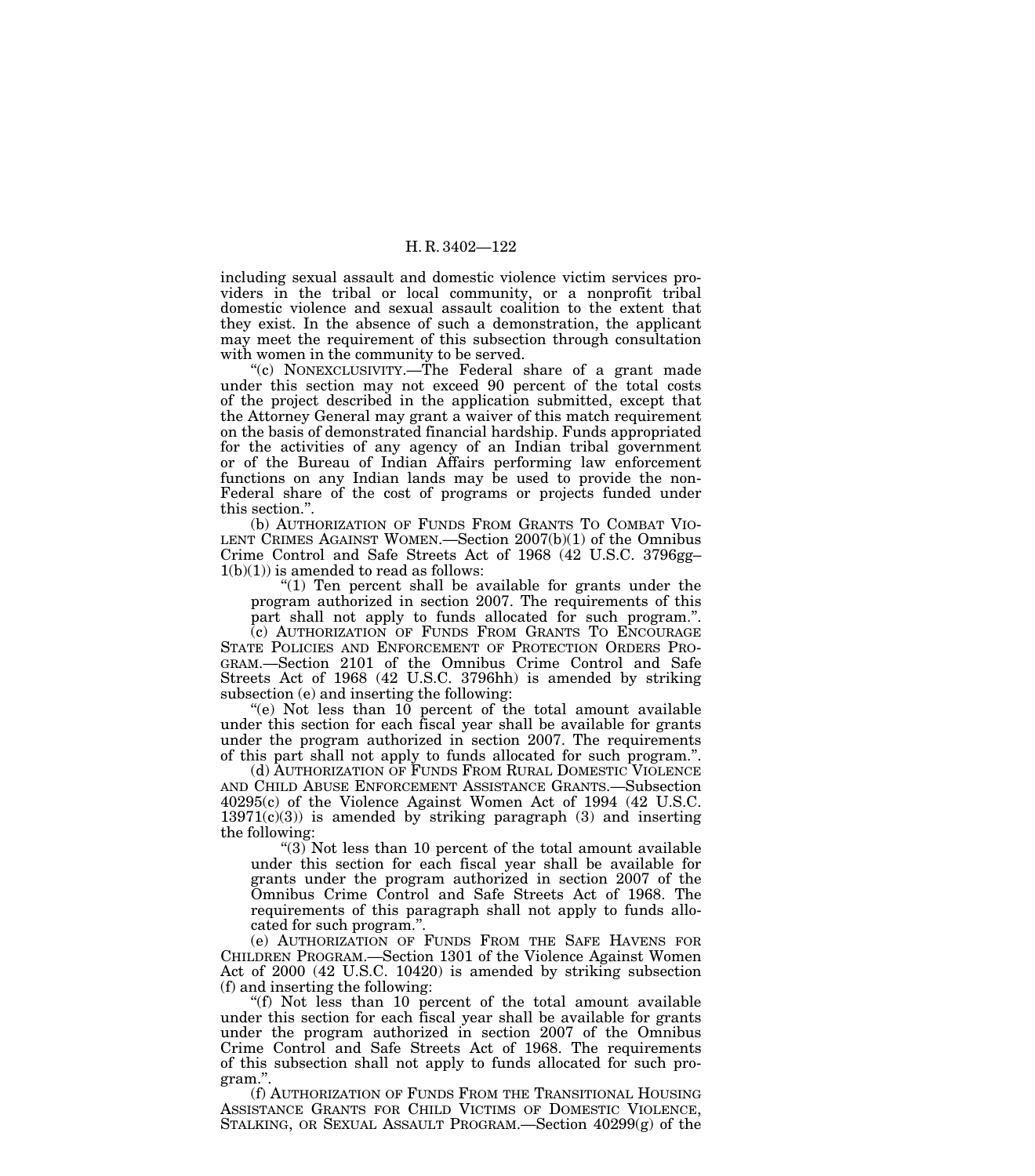Violence Against Women Act of 1994  $(42 \text{ U.S.C. } 13975(g))$  is amended by adding at the end the following:

"(4) TRIBAL PROGRAM.—Not less than 10 percent of the total amount available under this section for each fiscal year shall be available for grants under the program authorized in section 2007 of the Omnibus Crime Control and Safe Streets Act of 1968. The requirements of this paragraph shall not apply to funds allocated for such program.''.

(g) AUTHORIZATION OF FUNDS FROM THE LEGAL ASSISTANCE FOR VICTIMS IMPROVEMENTS PROGRAM.—Section 1201(f) of the Violence Against Women Act of 2000 (42 U.S.C. 3796gg–6) is amended by adding at the end the following:

 $\mathcal{H}(4)$  Not less than 10 percent of the total amount available under this section for each fiscal year shall be available for grants under the program authorized in section 2007 of the Omnibus Crime Control and Safe Streets Act of 1968. The requirements of this paragraph shall not apply to funds allocated for such program.''.

### **SEC. 907. TRIBAL DEPUTY IN THE OFFICE ON VIOLENCE AGAINST WOMEN.**

Part T of title I of the Omnibus Crime Control and Safe Streets Act of 1968 (42 U.S.C. 3796gg et seq.), as amended by section 906, is amended by adding at the end the following:

#### **''SEC. 2008. TRIBAL DEPUTY.**

''(a) ESTABLISHMENT.—There is established in the Office on Violence Against Women a Deputy Director for Tribal Affairs.

''(b) DUTIES.—

"(1) In GENERAL.—The Deputy Director shall under the guidance and authority of the Director of the Office on Violence Against Women—

''(A) oversee and manage the administration of grants to and contracts with Indian tribes, tribal courts, tribal organizations, or tribal nonprofit organizations;

''(B) ensure that, if a grant under this Act or a contract pursuant to such a grant is made to an organization to perform services that benefit more than 1 Indian tribe, the approval of each Indian tribe to be benefitted shall be a prerequisite to the making of the grant or letting of the contract;

''(C) coordinate development of Federal policy, protocols, and guidelines on matters relating to violence against Indian women;

''(D) advise the Director of the Office on Violence Against Women concerning policies, legislation, implementation of laws, and other issues relating to violence against Indian women;

''(E) represent the Office on Violence Against Women in the annual consultations under section 903;

''(F) provide technical assistance, coordination, and support to other offices and bureaus in the Department of Justice to develop policy and to enforce Federal laws relating to violence against Indian women, including through litigation of civil and criminal actions relating to those laws;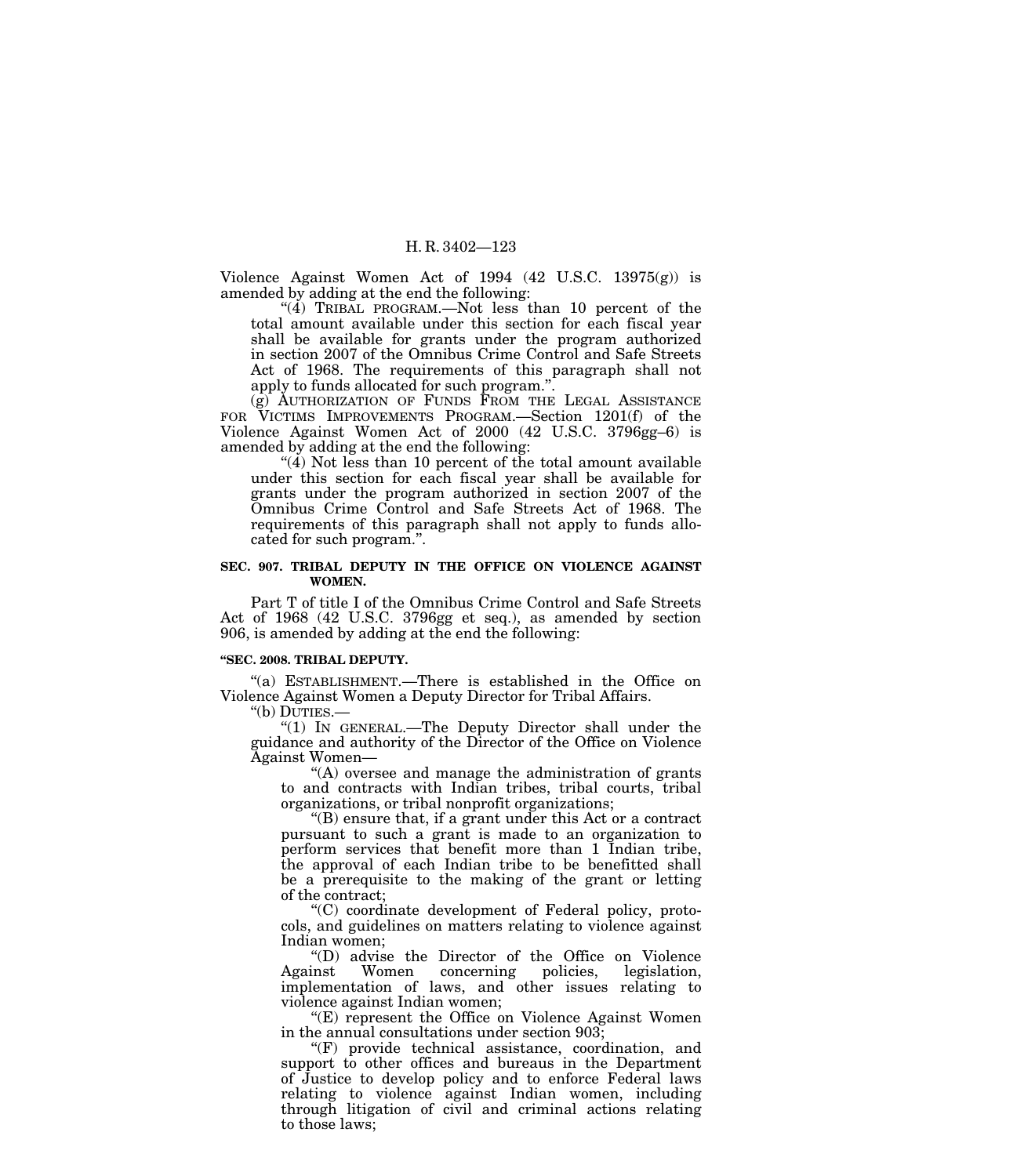''(G) maintain a liaison with the judicial branches of Federal, State, and tribal governments on matters relating to violence against Indian women;

"(H) support enforcement of tribal protection orders and implementation of full faith and credit educational projects and comity agreements between Indian tribes and States; and

''(I) ensure that adequate tribal technical assistance is made available to Indian tribes, tribal courts, tribal organizations, and tribal nonprofit organizations for all programs relating to violence against Indian women.

''(c) AUTHORITY.—

" $(1)$  In GENERAL.—The Deputy Director shall ensure that a portion of the tribal set-aside funds from any grant awarded under this Act, the Violence Against Women Act of 1994 (title IV of Public Law 103–322; 108 Stat. 1902), or the Violence Against Women Act of 2000 (division B of Public Law 106– 386; 114 Stat. 1491) is used to enhance the capacity of Indian tribes to address the safety of Indian women.

"(2) ACCOUNTABILITY.—The Deputy Director shall ensure that some portion of the tribal set-aside funds from any grant made under this part is used to hold offenders accountable through—

''(A) enhancement of the response of Indian tribes to crimes of domestic violence, dating violence, sexual assault, and stalking against Indian women, including legal services for victims and Indian-specific offender programs;

''(B) development and maintenance of tribal domestic violence shelters or programs for battered Indian women, including sexual assault services, that are based upon the unique circumstances of the Indian women to be served;

''(C) development of tribal educational awareness programs and materials;

''(D) support for customary tribal activities to strengthen the intolerance of an Indian tribe to violence against Indian women; and

''(E) development, implementation, and maintenance of tribal electronic databases for tribal protection order registries.''.

#### **SEC. 908. ENHANCED CRIMINAL LAW RESOURCES.**

(a) FIREARMS POSSESSION PROHIBITIONS.—Section 921(33)(A)(i) of title 18, United States Code, is amended to read: ''(i) is a misdemeanor under Federal, State, or Tribal law; and''.

(b) LAW ENFORCEMENT AUTHORITY.—Section 4(3) of the Indian Law Enforcement Reform Act (25 U.S.C. 2803(3) is amended—

 $(1)$  in subparagraph  $(A)$ , by striking "or";

(2) in subparagraph (B), by striking the semicolon and inserting '', or''; and

(3) by adding at the end the following:

 $E^{\text{c}}(C)$  the offense is a misdemeanor crime of domestic violence, dating violence, stalking, or violation of a protection order and has, as an element, the use or attempted use of physical force, or the threatened use of a deadly weapon, committed by a current or former spouse, parent, or guardian of the victim, by a person with whom the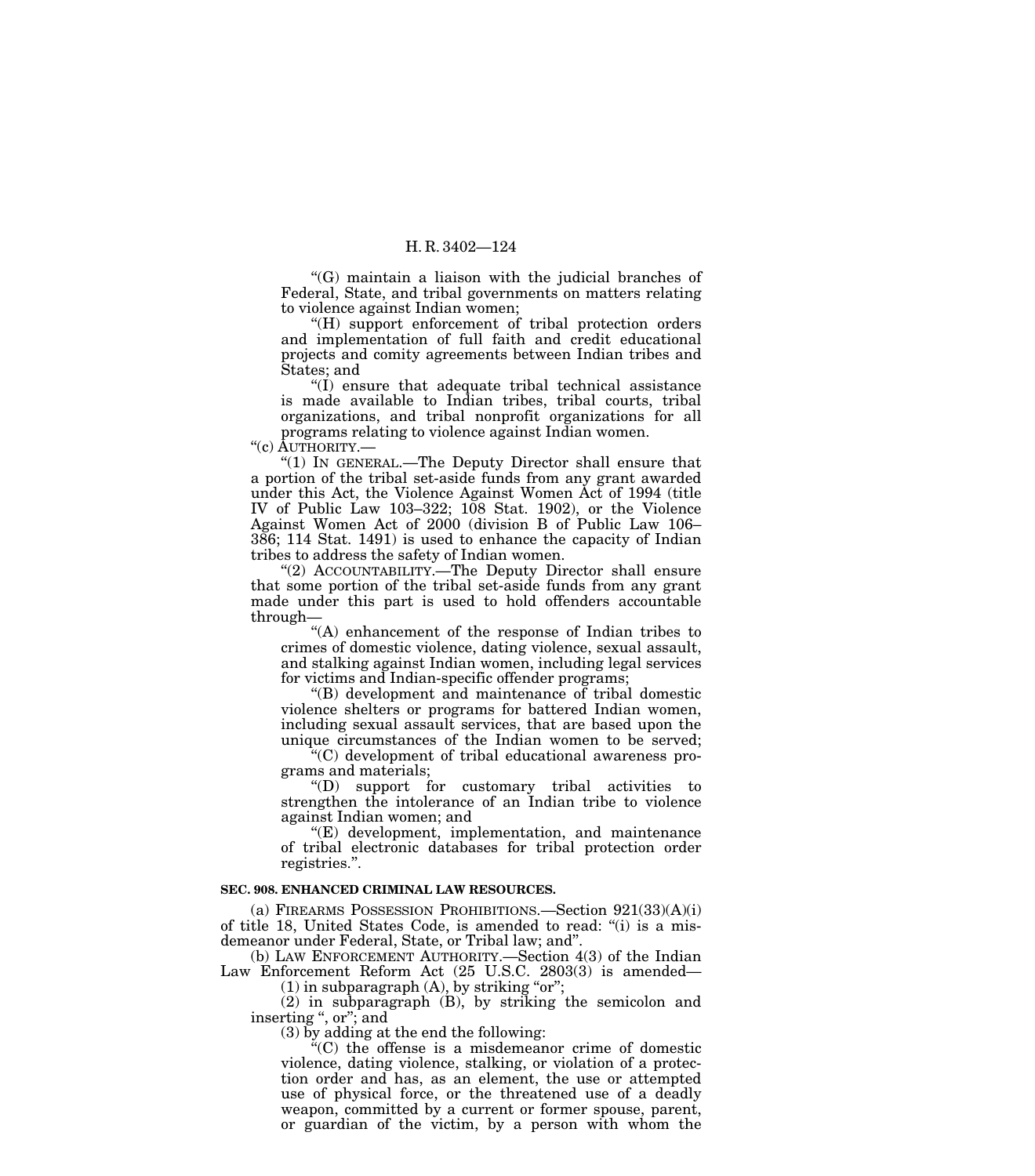victim shares a child in common, by a person who is cohabitating with or has cohabited with the victim as a spouse, parent, or guardian, or by a person similarly situated to a spouse, parent or guardian of the victim, and the employee has reasonable grounds to believe that the person to be arrested has committed, or is committing the crime;''.

#### **SEC. 909. DOMESTIC ASSAULT BY AN HABITUAL OFFENDER.**

Chapter 7 of title 18, United States Code, is amended by adding at the end the following:

# **''§ 117. Domestic assault by an habitual offender**

''(a) IN GENERAL.—Any person who commits a domestic assault within the special maritime and territorial jurisdiction of the United States or Indian country and who has a final conviction on at least 2 separate prior occasions in Federal, State, or Indian tribal court proceedings for offenses that would be, if subject to Federal jurisdiction—

"(1) any assault, sexual abuse, or serious violent felony against a spouse or intimate partner; or

''(2) an offense under chapter 110A,

shall be fined under this title, imprisoned for a term of not more than 5 years, or both, except that if substantial bodily injury results from violation under this section, the offender shall be imprisoned for a term of not more than 10 years.

''(b) DOMESTIC ASSAULT DEFINED.—In this section, the term 'domestic assault' means an assault committed by a current or former spouse, parent, child, or guardian of the victim, by a person with whom the victim shares a child in common, by a person who is cohabitating with or has cohabitated with the victim as a spouse, parent, child, or guardian, or by a person similarly situated to a spouse, parent, child, or guardian of the victim.''.

# **TITLE X—DNA FINGERPRINTING**

## **SEC. 1001. SHORT TITLE.**

This title may be cited as the ''DNA Fingerprint Act of 2005''.

#### **SEC. 1002. USE OF OPT-OUT PROCEDURE TO REMOVE SAMPLES FROM NATIONAL DNA INDEX.**

Section 210304 of the DNA Identification Act of 1994 (42 U.S.C. 14132) is amended—

(1) in subsection  $(a)(1)(C)$ , by striking "DNA profiles" and all that follows through ", and";

(2) in subsection  $(d)(1)$ , by striking subparagraph (A), and inserting the following:

'(A) The Director of the Federal Bureau of Investigation shall promptly expunge from the index described in subsection (a) the DNA analysis of a person included in the index—

"(i) on the basis of conviction for a qualifying Federal offense or a qualifying District of Columbia offense (as determined under sections 3 and 4 of the DNA Analysis Backlog Elimination Act of 2000 (42 U.S.C. 14135a, 14135b), respectively), if the Director receives, for each conviction of the person of a qualifying offense,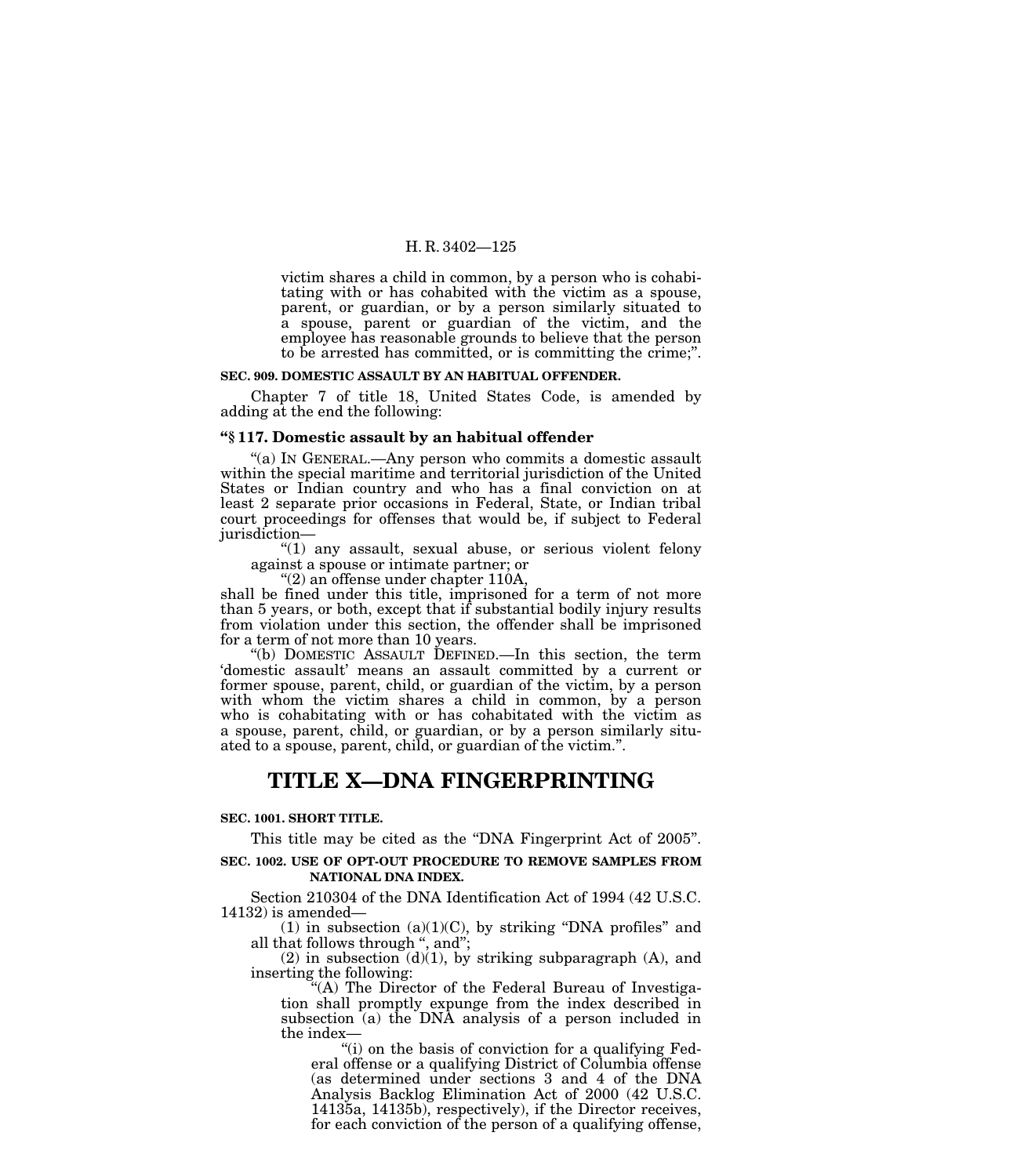a certified copy of a final court order establishing that such conviction has been overturned; or

"(ii) on the basis of an arrest under the authority of the United States, if the Attorney General receives, for each charge against the person on the basis of which the analysis was or could have been included in the index, a certified copy of a final court order establishing that such charge has been dismissed or has resulted in an acquittal or that no charge was filed within the applicable time period.'';

(3) in subsection  $(d)(2)(A)(ii)$ , by striking "all charges for" and all that follows, and inserting the following: ''the responsible agency or official of that State receives, for each charge against the person on the basis of which the analysis was or could have been included in the index, a certified copy of a final court order establishing that such charge has been dismissed or has resulted in an acquittal or that no charge was filed within the applicable time period.''; and

(4) by striking subsection (e).

#### **SEC. 1003. EXPANDED USE OF CODIS GRANTS.**

Section 2(a)(1) of the DNA Analysis Backlog Elimination Act of 2000 (42 U.S.C. 14135(a)(1)) is amended by striking ''taken from individuals convicted of a qualifying State offense (as determined under subsection (b)(3))" and inserting "collected under applicable legal authority''.

#### **SEC. 1004. AUTHORIZATION TO CONDUCT DNA SAMPLE COLLECTION FROM PERSONS ARRESTED OR DETAINED UNDER FED-ERAL AUTHORITY.**

(a) IN GENERAL.—Section 3 of the DNA Analysis Backlog Elimination Act of 2000 (42 U.S.C. 14135a) is amended—

 $(1)$  in subsection  $(a)$ —

(A) in paragraph (1), by striking ''The Director'' and inserting the following:

"(A) The Attorney General may, as prescribed by the Attorney General in regulation, collect DNA samples from individuals who are arrested or from non-United States persons who are detained under the authority of the United States. The Attorney General may delegate this function within the Department of Justice as provided in section 510 of title 28, United States Code, and may also authorize and direct any other agency of the United States that arrests or detains individuals or supervises individuals facing charges to carry out any function and exercise any power of the Attorney General under this section.

"(B) The Director"; and

(B) in paragraphs (3) and (4), by striking ''Director of the Bureau of Prisons'' each place it appears and inserting ''Attorney General, the Director of the Bureau of Prisons,''; and

(2) in subsection (b), by striking ''Director of the Bureau of Prisons'' and inserting ''Attorney General, the Director of the Bureau of Prisons,''.

(b) CONFORMING AMENDMENTS.—Subsections (b) and  $(c)(1)(A)$ of section 3142 of title 18, United States Code, are each amended by inserting ''and subject to the condition that the person cooperate in the collection of a DNA sample from the person if the collection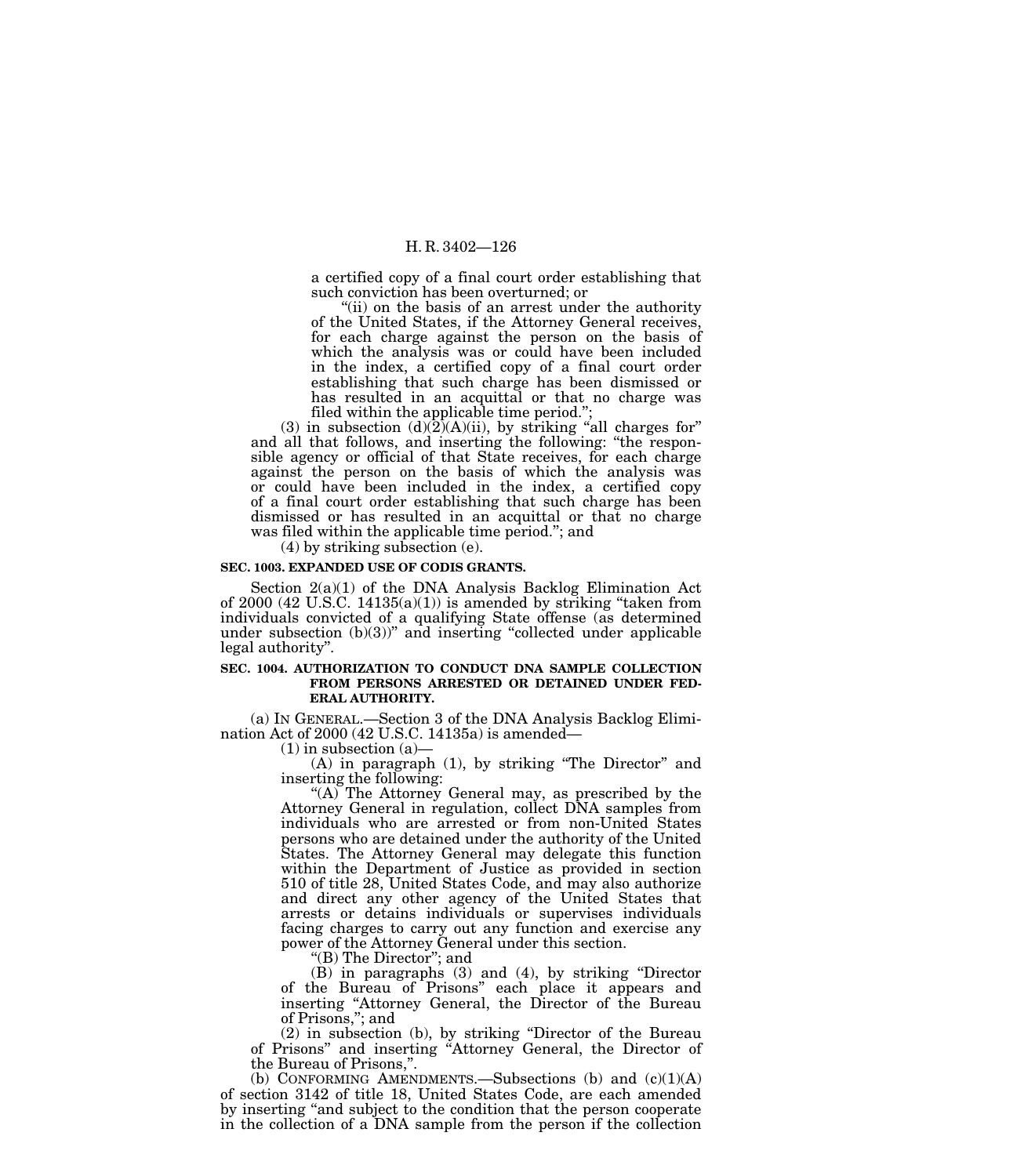of such a sample is authorized pursuant to section 3 of the DNA Analysis Backlog Elimination Act of 2000 (42 U.S.C. 14135a)'' after ''period of release''.

#### **SEC. 1005. TOLLING OF STATUTE OF LIMITATIONS FOR SEXUAL-ABUSE OFFENSES.**

Section 3297 of title 18, United States Code, is amended by striking "except for a felony offense under chapter 109A,".

# **TITLE XI—DEPARTMENT OF JUSTICE REAUTHORIZATION**

# **Subtitle A—AUTHORIZATION OF APPROPRIATIONS**

#### **SEC. 1101. AUTHORIZATION OF APPROPRIATIONS FOR FISCAL YEAR 2006.**

There are authorized to be appropriated for fiscal year 2006, to carry out the activities of the Department of Justice (including any bureau, office, board, division, commission, subdivision, unit, or other component thereof), the following sums:

(1) GENERAL ADMINISTRATION.—For General Administration: \$161,407,000.

(2) ADMINISTRATIVE REVIEW AND APPEALS.—For Administrative Review and Appeals: \$216,286,000 for administration of clemency petitions and for immigration-related activities.

(3) OFFICE OF INSPECTOR GENERAL.—For the Office of Inspector General: \$72,828,000, which shall include not to exceed \$10,000 to meet unforeseen emergencies of a confidential character.

(4) GENERAL LEGAL ACTIVITIES.—For General Legal Activities: \$679,661,000, which shall include—

(A) not less than \$4,000,000 for the investigation and prosecution of denaturalization and deportation cases involving alleged Nazi war criminals;

(B) not less than \$15,000,000 for the investigation and prosecution of violations of title 17 of the United States Code;

(C) not to exceed \$20,000 to meet unforeseen emergencies of a confidential character; and

(D) \$5,000,000 for the investigation and prosecution of violations of chapter 77 of title 18 of the United States Code.

(5) ANTITRUST DIVISION.—For the Antitrust Division: \$144,451,000.

(6) UNITED STATES ATTORNEYS.—For United States Attorneys: \$1,626,146,000.

(7) FEDERAL BUREAU OF INVESTIGATION.—For the Federal Bureau of Investigation: \$5,761,237,000, which shall include not to exceed \$70,000 to meet unforeseen emergencies of a confidential character.

(8) UNITED STATES MARSHALS SERVICE.—For the United States Marshals Service: \$800,255,000.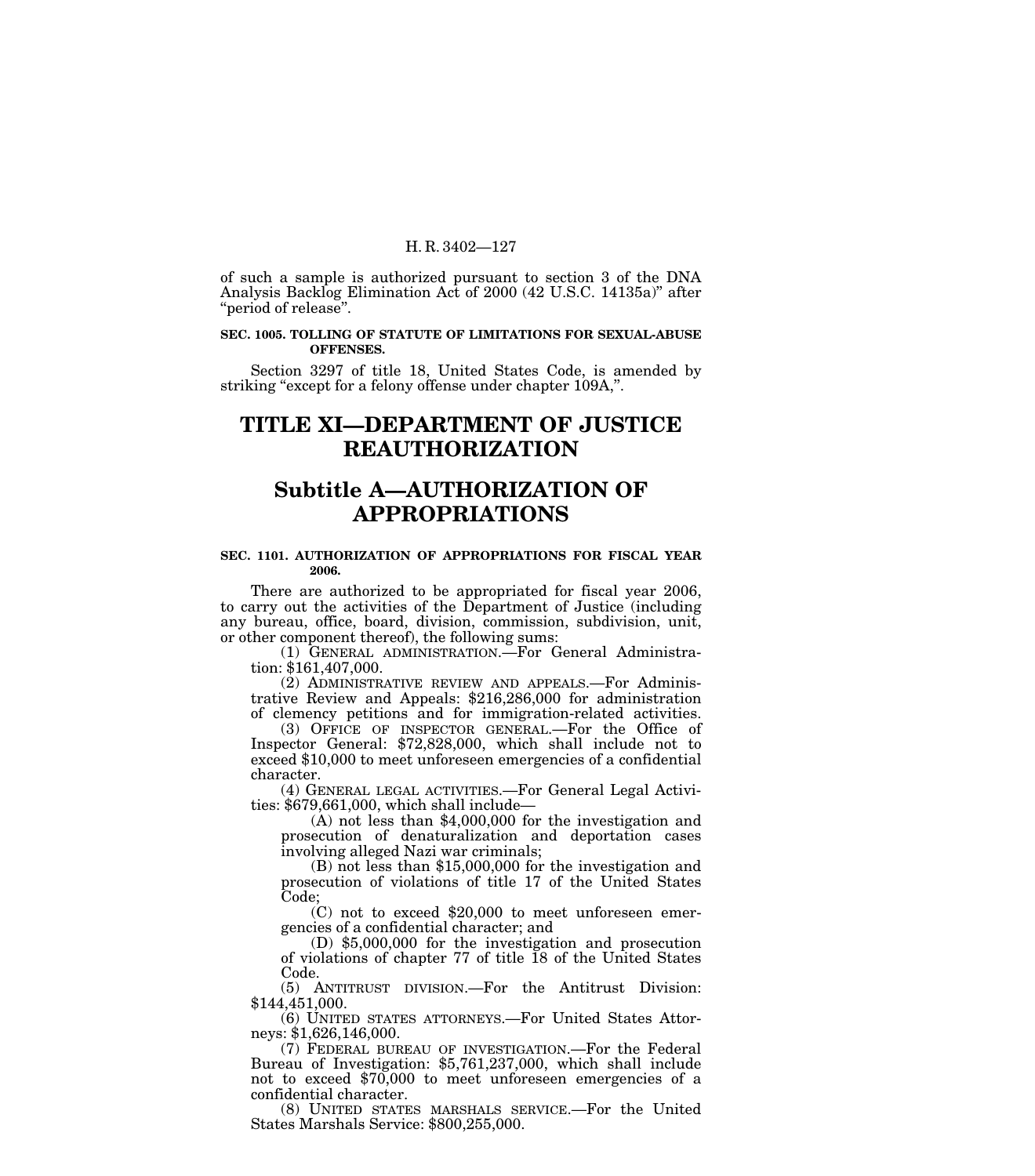(9) FEDERAL PRISON SYSTEM.—For the Federal Prison System, including the National Institute of Corrections: \$5,065,761,000.

(10) DRUG ENFORCEMENT ADMINISTRATION.—For the Drug Enforcement Administration: \$1,716,173,000, which shall include not to exceed \$70,000 to meet unforeseen emergencies of a confidential character.

(11) BUREAU OF ALCOHOL, TOBACCO, FIREARMS AND EXPLO-SIVES.—For the Bureau of Alcohol, Tobacco, Firearms and Explosives: \$923,613,000.

(12) FEES AND EXPENSES OF WITNESSES.—For Fees and Expenses of Witnesses: \$181,137,000, which shall include not to exceed \$8,000,000 for construction of protected witness safesites.

(13) INTERAGENCY CRIME AND DRUG ENFORCEMENT.—For Interagency Crime and Drug Enforcement: \$661,940,000 for expenses not otherwise provided for, for the investigation and prosecution of persons involved in organized crime drug trafficking, except that any funds obligated from appropriations authorized by this paragraph may be used under authorities available to the organizations reimbursed from such funds.

(14) FOREIGN CLAIMS SETTLEMENT COMMISSION.—For the Foreign Claims Settlement Commission: \$1,270,000.

(15) COMMUNITY RELATIONS SERVICE.—For the Community Relations Service: \$9,759,000.

(16) ASSETS FORFEITURE FUND.—For the Assets Forfeiture Fund: \$21,468,000 for expenses authorized by section 524 of title 28, United States Code.

(17) UNITED STATES PAROLE COMMISSION.—For the United States Parole Commission: \$11,300,000.

(18) FEDERAL DETENTION TRUSTEE.—For the necessary expenses of the Federal Detention Trustee: \$1,222,000,000.

(19) JUSTICE INFORMATION SHARING TECHNOLOGY.—For necessary expenses for information sharing technology, including planning, development, and deployment: \$181,490,000.

(20) NARROW BAND COMMUNICATIONS.—For the costs of conversion to narrowband communications, including the cost for operation and maintenance of Land Mobile Radio legacy systems: \$128,701,000.

(21) ADMINISTRATIVE EXPENSES FOR CERTAIN ACTIVITIES.— For the administrative expenses of the Office of Justice Programs, the Office on Violence Against Women, and Office of Community Oriented Policing Services:

(A) \$121,105,000 for the Office of Justice Programs. (B) \$14,172,000 for the Office on Violence Against Women.

(C) \$31,343,000 for the Office of Community Oriented Policing Services.

#### **SEC. 1102. AUTHORIZATION OF APPROPRIATIONS FOR FISCAL YEAR 2007.**

There are authorized to be appropriated for fiscal year 2007, to carry out the activities of the Department of Justice (including any bureau, office, board, division, commission, subdivision, unit, or other component thereof), the following sums:

(1) GENERAL ADMINISTRATION.—For General Administration: \$167,863,000.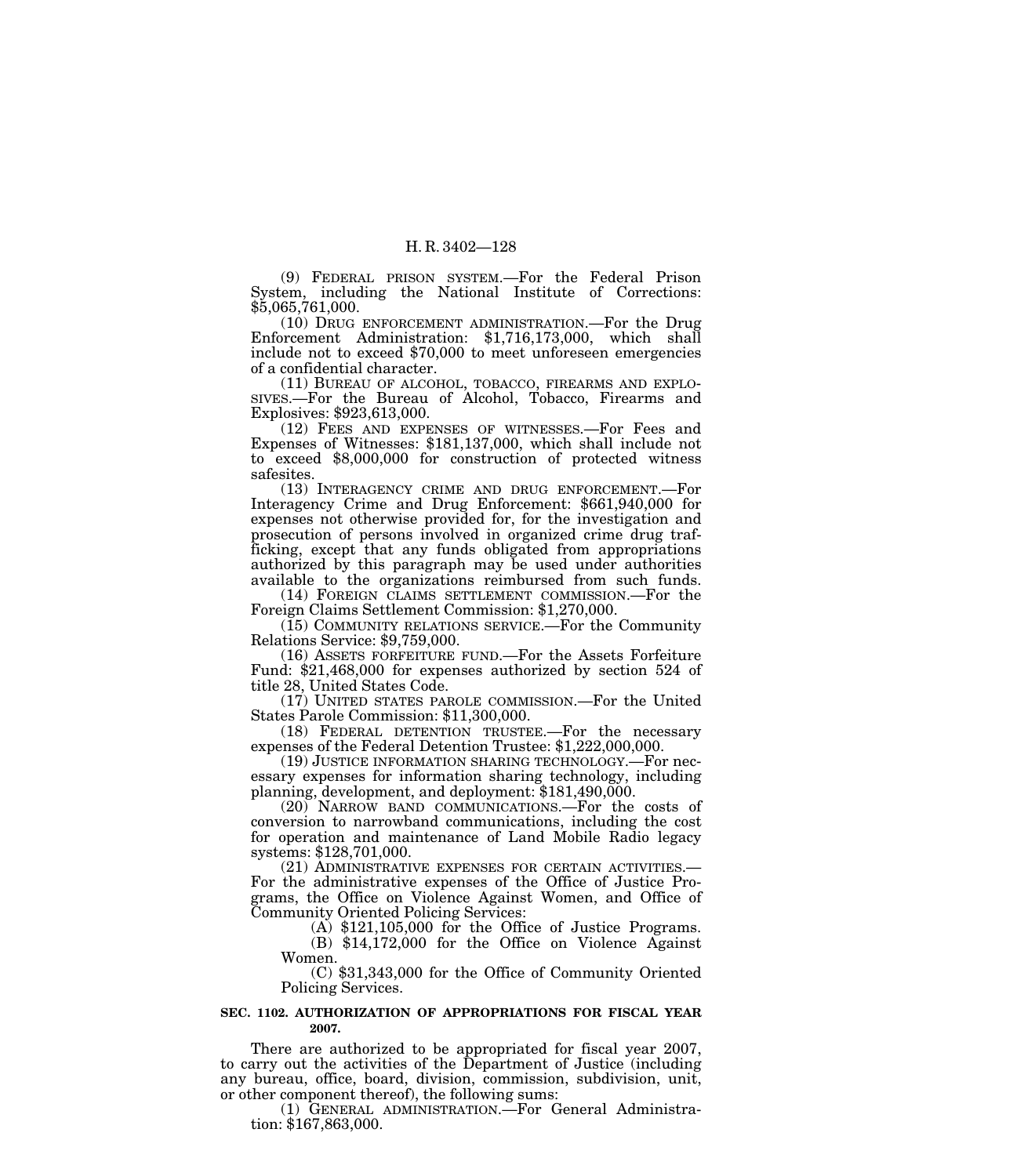(2) ADMINISTRATIVE REVIEW AND APPEALS.—For Administrative Review and Appeals: \$224,937,000 for administration of clemency petitions and for immigration-related activities.

(3) OFFICE OF INSPECTOR GENERAL.—For the Office of Inspector General: \$75,741,000, which shall include not to exceed \$10,000 to meet unforeseen emergencies of a confidential character.

(4) GENERAL LEGAL ACTIVITIES.—For General Legal Activities: \$706,847,000, which shall include—

(A) not less than \$4,000,000 for the investigation and prosecution of denaturalization and deportation cases involving alleged Nazi war criminals;

(B) not less than \$15,600,000 for the investigation and prosecution of violations of title 17 of the United States Code;

(C) not to exceed \$20,000 to meet unforeseen emergencies of a confidential character; and

(D) \$5,000,000 for the investigation and prosecution of violations of chapter 77 of title 18 of the United States Code.

(5) ANTITRUST DIVISION.—For the Antitrust Division: \$150,229,000.

(6) UNITED STATES ATTORNEYS.—For United States Attorneys: \$1,691,192,000.

(7) FEDERAL BUREAU OF INVESTIGATION.—For the Federal Bureau of Investigation: \$5,991,686,000, which shall include not to exceed \$70,000 to meet unforeseen emergencies of a confidential character.

(8) UNITED STATES MARSHALS SERVICE.—For the United States Marshals Service: \$832,265,000.

(9) FEDERAL PRISON SYSTEM.—For the Federal Prison System, including the National Institute of Corrections: \$5,268,391,000.

(10) DRUG ENFORCEMENT ADMINISTRATION.—For the Drug Enforcement Administration: \$1,784,820,000, which shall include not to exceed \$70,000 to meet unforeseen emergencies of a confidential character.

(11) BUREAU OF ALCOHOL, TOBACCO, FIREARMS AND EXPLO-SIVES.—For the Bureau of Alcohol, Tobacco, Firearms and Explosives: \$960,558,000.

(12) FEES AND EXPENSES OF WITNESSES.—For Fees and Expenses of Witnesses: \$188,382,000, which shall include not to exceed \$8,000,000 for construction of protected witness safesites.

(13) INTERAGENCY CRIME AND DRUG ENFORCEMENT.—For Interagency Crime and Drug Enforcement: \$688,418,000, for expenses not otherwise provided for, for the investigation and prosecution of persons involved in organized crime drug trafficking, except that any funds obligated from appropriations authorized by this paragraph may be used under authorities available to the organizations reimbursed from such funds.

(14) FOREIGN CLAIMS SETTLEMENT COMMISSION.—For the Foreign Claims Settlement Commission: \$1,321,000.

(15) COMMUNITY RELATIONS SERVICE.—For the Community Relations Service: \$10,149,000.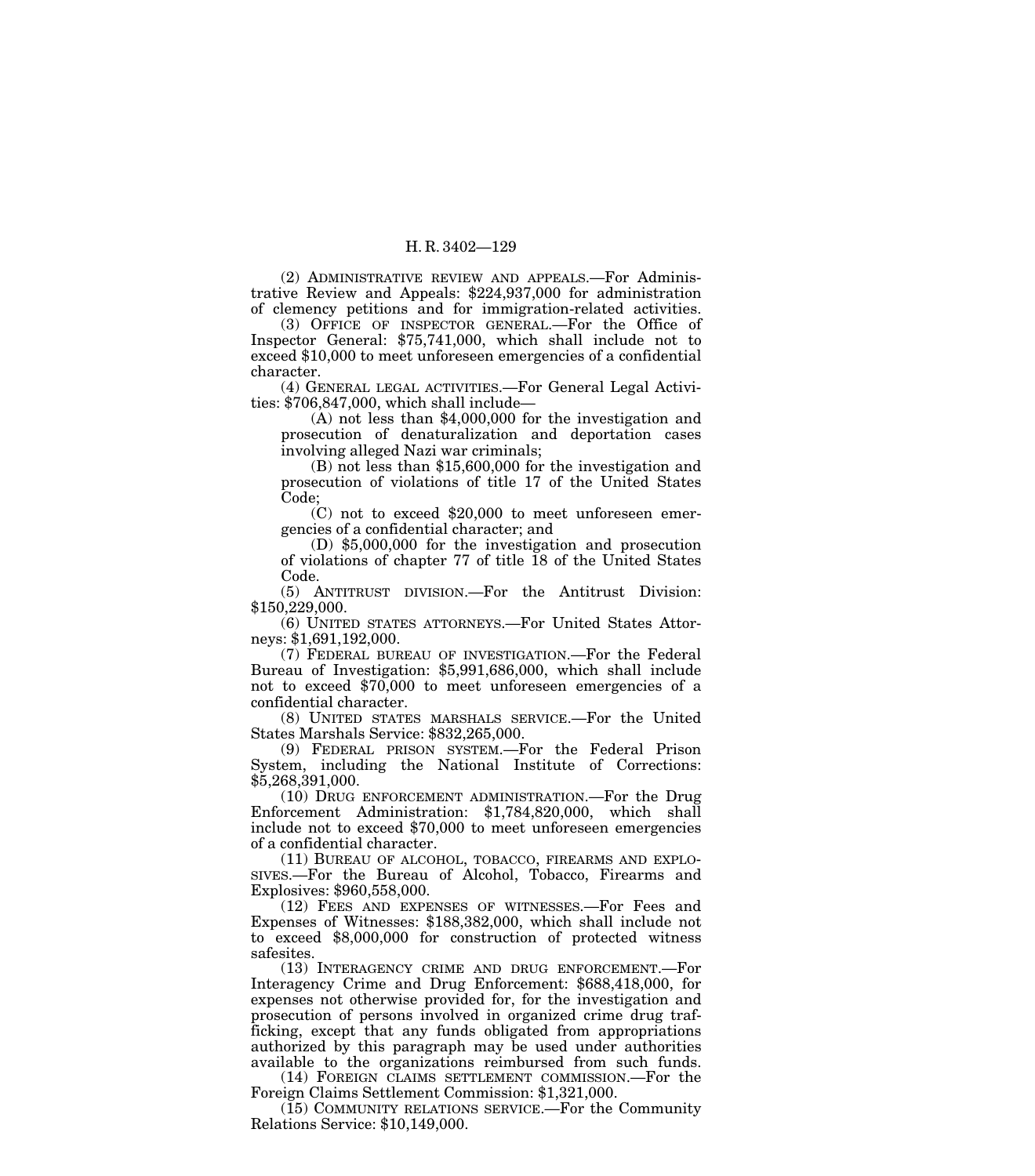(16) ASSETS FORFEITURE FUND.—For the Assets Forfeiture Fund: \$22,000,000 for expenses authorized by section 524 of title 28, United States Code.

(17) UNITED STATES PAROLE COMMISSION.—For the United States Parole Commission: \$11,752,000.

(18) FEDERAL DETENTION TRUSTEE.—For the necessary expenses of the Federal Detention Trustee: \$1,405,300,000.

(19) JUSTICE INFORMATION SHARING TECHNOLOGY.—For necessary expenses for information sharing technology, including planning, development, and deployment: \$188,750,000.

(20) NARROWBAND COMMUNICATIONS.—For the costs of conversion to narrowband communications, including the cost for operation and maintenance of Land Mobile Radio legacy systems: \$133,849,000.

(21) ADMINISTRATIVE EXPENSES FOR CERTAIN ACTIVITIES.— For the administrative expenses of the Office of Justice Programs, the Office on Violence Against Women, and the Office of Community Oriented Policing Services:

(A) \$125,949,000 for the Office of Justice Programs. (B) \$15,600,000 for the Office on Violence Against Women.

(C) \$32,597,000 for the Office of Community Oriented Policing Services.

#### **SEC. 1103. AUTHORIZATION OF APPROPRIATIONS FOR FISCAL YEAR 2008.**

There are authorized to be appropriated for fiscal year 2008, to carry out the activities of the Department of Justice (including any bureau, office, board, division, commission, subdivision, unit, or other component thereof), the following sums:

(1) GENERAL ADMINISTRATION.—For General Administration: \$174,578,000.

(2) ADMINISTRATIVE REVIEW AND APPEALS.—For Administrative Review and Appeals: \$233,934,000 for administration of clemency petitions and for immigration-related activities.

(3) OFFICE OF INSPECTOR GENERAL.—For the Office of Inspector General: \$78,771,000, which shall include not to exceed \$10,000 to meet unforeseen emergencies of a confidential character.

(4) GENERAL LEGAL ACTIVITIES.—For General Legal Activities: \$735,121,000, which shall include—

(A) not less than \$4,000,000 for the investigation and prosecution of denaturalization and deportation cases involving alleged Nazi war criminals;

(B) not less than \$16,224,000 for the investigation and prosecution of violations of title 17 of the United States Code;

(C) not to exceed \$20,000 to meet unforeseen emergencies of a confidential character; and

(D) \$5,000,000 for the investigation and prosecution of violations of chapter 77 of title 18 of the United States Code.

(5) ANTITRUST DIVISION.—For the Antitrust Division: \$156,238,000.

(6) UNITED STATES ATTORNEYS.—For United States Attorneys: \$1,758,840,000.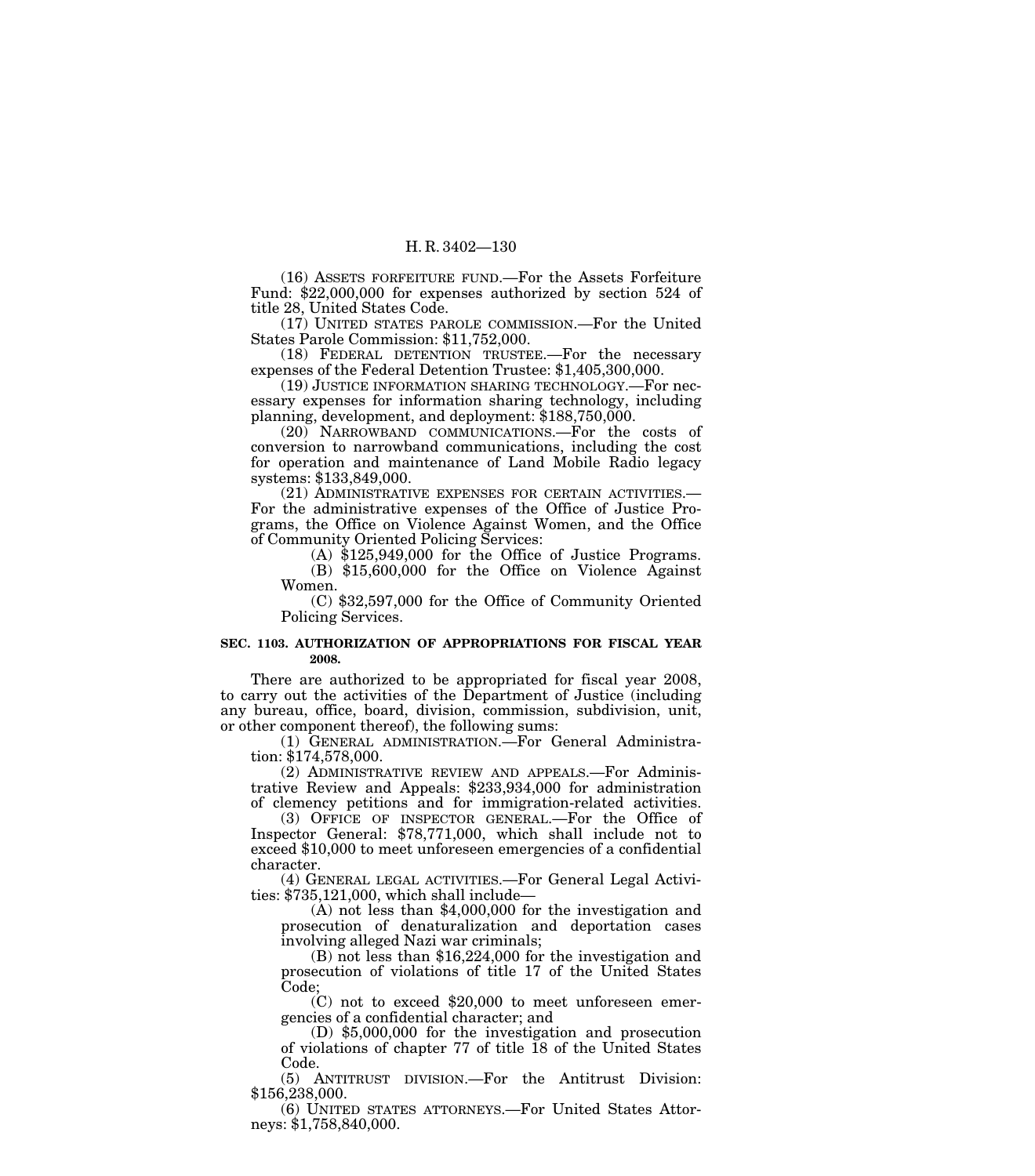(7) FEDERAL BUREAU OF INVESTIGATION.—For the Federal Bureau of Investigation: \$6,231,354,000, which shall include not to exceed \$70,000 to meet unforeseen emergencies of a confidential character.

(8) UNITED STATES MARSHALS SERVICE.—For the United States Marshals Service: \$865,556,000.

(9) FEDERAL PRISON SYSTEM.—For the Federal Prison System, including the National Institute of Corrections: \$5,479,127,000.

(10) DRUG ENFORCEMENT ADMINISTRATION.—For the Drug Enforcement Administration: \$1,856,213,000, which shall include not to exceed \$70,000 to meet unforeseen emergencies of a confidential character.

(11) BUREAU OF ALCOHOL, TOBACCO, FIREARMS AND EXPLO-SIVES.—For the Bureau of Alcohol, Tobacco, Firearms and Explosives: \$998,980,000.

(12) FEES AND EXPENSES OF WITNESSES.—For Fees and Expenses of Witnesses: \$195,918,000, which shall include not to exceed \$8,000,000 for construction of protected witness safesites.

(13) INTERAGENCY CRIME AND DRUG ENFORCEMENT.—For Interagency Crime and Drug Enforcement: \$715,955,000, for expenses not otherwise provided for, for the investigation and prosecution of persons involved in organized crime drug trafficking, except that any funds obligated from appropriations authorized by this paragraph may be used under authorities available to the organizations reimbursed from such funds.

(14) FOREIGN CLAIMS SETTLEMENT COMMISSION.—For the Foreign Claims Settlement Commission: \$1,374,000.

(15) COMMUNITY RELATIONS SERVICE.—For the Community Relations Service: \$10,555,000.

(16) ASSETS FORFEITURE FUND.—For the Assets Forfeiture Fund: \$22,000,000 for expenses authorized by section 524 of title 28, United States Code.

(17) UNITED STATES PAROLE COMMISSION.—For the United States Parole Commission: \$12,222,000.

(18) FEDERAL DETENTION TRUSTEE.—For the necessary expenses of the Federal Detention Trustee: \$1,616,095,000.

(19) JUSTICE INFORMATION SHARING TECHNOLOGY.—For necessary expenses for information sharing technology, including planning, development, and deployment: \$196,300,000.

(20) NARROWBAND COMMUNICATIONS.—For the costs of conversion to narrowband communications, including the cost for operation and maintenance of Land Mobile Radio legacy systems: \$139,203,000.

(21) ADMINISTRATIVE EXPENSES FOR CERTAIN ACTIVITIES.— For the administrative expenses of the Office of Justice Programs, the Office on Violence Against Women, and the Office of Community Oriented Policing Services:

(A) \$130,987,000 for the Office of Justice Programs. (B) \$16,224,000 for the Office on Violence Against Women.

(C) \$33,901,000 for the Office of Community Oriented Policing Services.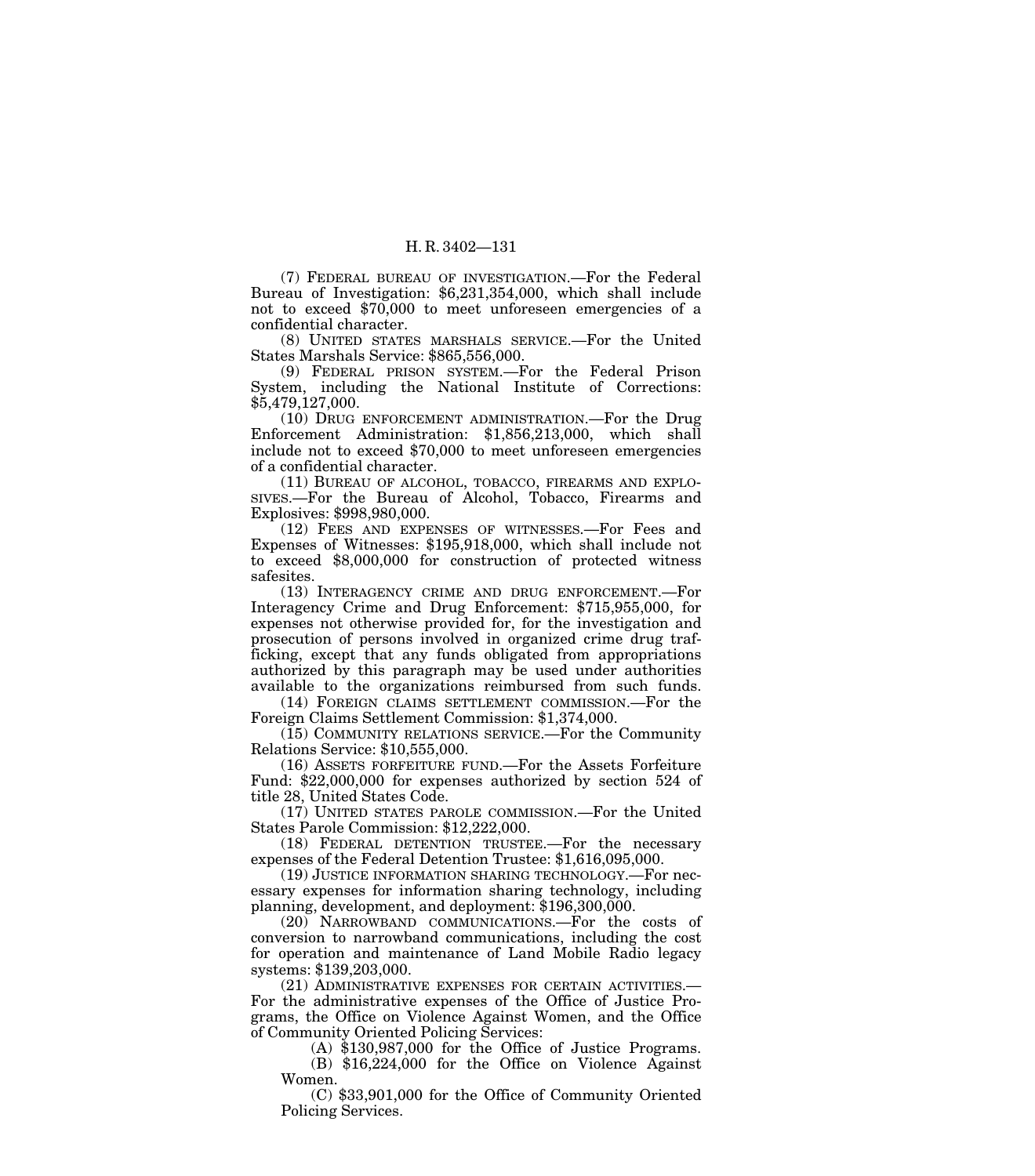#### **SEC. 1104. AUTHORIZATION OF APPROPRIATIONS FOR FISCAL YEAR 2009.**

There are authorized to be appropriated for fiscal year 2009, to carry out the activities of the Department of Justice (including any bureau, office, board, division, commission, subdivision, unit, or other component thereof), the following sums:

(1) GENERAL ADMINISTRATION.—For General Administration: \$181,561,000.

(2) ADMINISTRATIVE REVIEW AND APPEALS.—For Administrative Review and Appeals: \$243,291,000 for administration of pardon and clemency petitions and for immigration-related activities.

(3) OFFICE OF INSPECTOR GENERAL.—For the Office of Inspector General: \$81,922,000, which shall include not to exceed \$10,000 to meet unforeseen emergencies of a confidential character.

(4) GENERAL LEGAL ACTIVITIES.—For General Legal Activities: \$764,526,000, which shall include—

(A) not less than \$4,000,000 for the investigation and prosecution of denaturalization and deportation cases involving alleged Nazi war criminals;

(B) not less than \$16,872,000 for the investigation and prosecution of violations of title 17 of the United States Code;

(C) not to exceed \$20,000 to meet unforeseen emergencies of a confidential character; and

(D) \$5,000,000 for the investigation and prosecution of violations of chapter 77 of title 18 of the United States Code.

(5) ANTITRUST DIVISION.—For the Antitrust Division: \$162,488,000.

(6) UNITED STATES ATTORNEYS.—For United States Attorneys: \$1,829,194,000.

(7) FEDERAL BUREAU OF INVESTIGATION.—For the Federal Bureau of Investigation: \$6,480,608,000, which shall include not to exceed \$70,000 to meet unforeseen emergencies of a confidential character.

(8) UNITED STATES MARSHALS SERVICE.—For the United States Marshals Service: \$900,178,000.

(9) FEDERAL PRISON SYSTEM.—For the Federal Prison System, including the National Institute of Corrections: \$5,698,292,000.

(10) DRUG ENFORCEMENT ADMINISTRATION.—For the Drug Enforcement Administration: \$1,930,462,000, which shall include not to exceed \$70,000 to meet unforeseen emergencies of a confidential character.

(11) BUREAU OF ALCOHOL, TOBACCO, FIREARMS AND EXPLO-SIVES.—For the Bureau of Alcohol, Tobacco, Firearms and Explosives: \$1,038,939,000.

(12) FEES AND EXPENSES OF WITNESSES.—For Fees and Expenses of Witnesses: \$203,755,000, which shall include not to exceed \$8,000,000 for construction of protected witness safesites.

(13) INTERAGENCY CRIME AND DRUG ENFORCEMENT.—For Interagency Crime and Drug Enforcement: \$744,593,000, for expenses not otherwise provided for, for the investigation and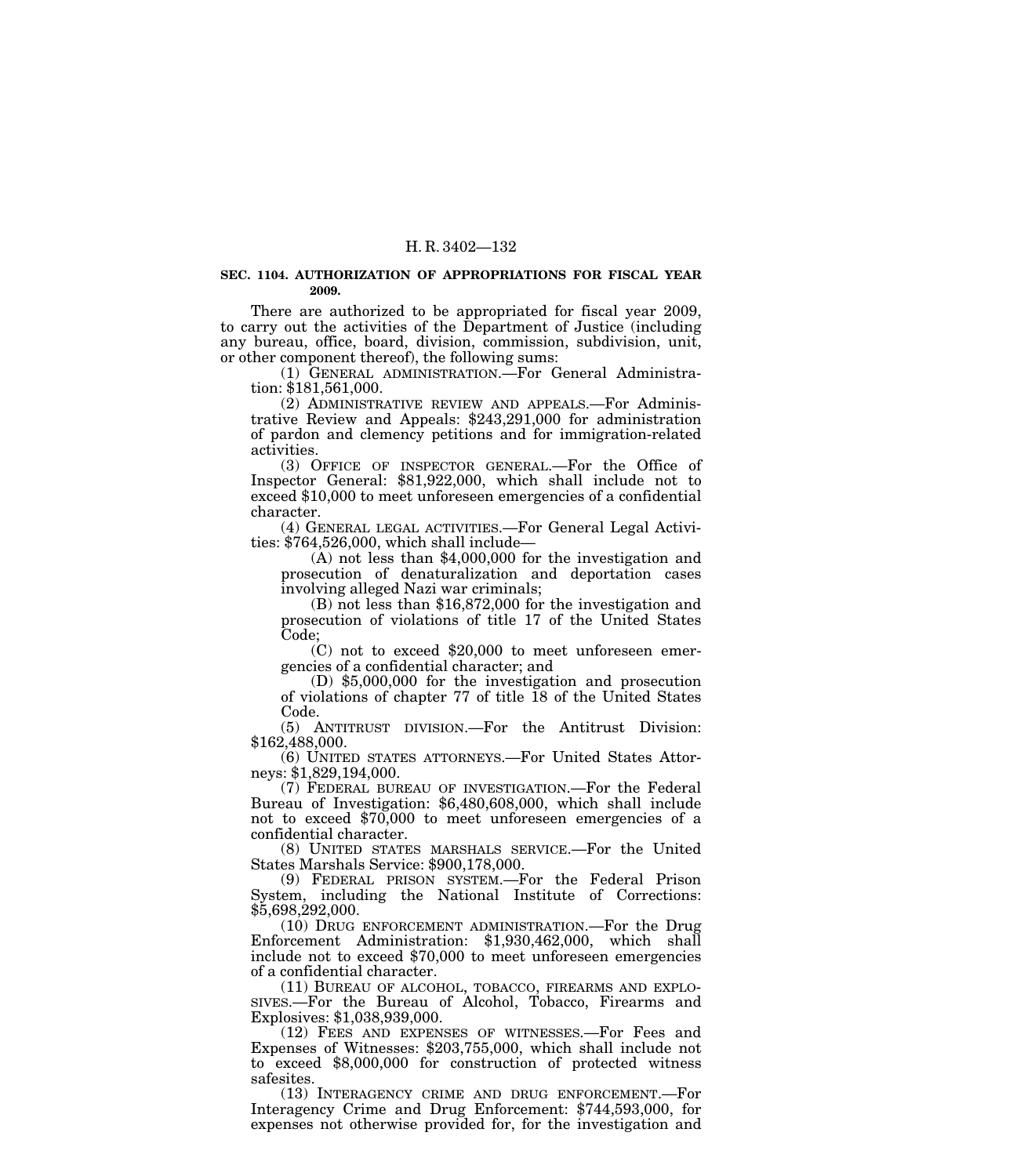prosecution of persons involved in organized crime drug trafficking, except that any funds obligated from appropriations authorized by this paragraph may be used under authorities available to the organizations reimbursed from such funds.

(14) FOREIGN CLAIMS SETTLEMENT COMMISSION.—For the Foreign Claims Settlement Commission: \$1,429,000.

(15) COMMUNITY RELATIONS SERVICE.—For the Community Relations Service: \$10,977,000.

(16) ASSETS FORFEITURE FUND.—For the Assets Forfeiture Fund: \$22,000,000 for expenses authorized by section 524 of title 28, United States Code.

(17) UNITED STATES PAROLE COMMISSION.—For the United States Parole Commission: \$12,711,000.

(18) FEDERAL DETENTION TRUSTEE.—For the necessary expenses of the Federal Detention Trustee: \$1,858,509,000.

(19) JUSTICE INFORMATION SHARING TECHNOLOGY.—For necessary expenses for information sharing technology, including planning, development, and deployment: \$204,152,000.

(20) NARROWBAND COMMUNICATIONS.—For the costs of conversion to narrowband communications, including the cost for operation and maintenance of Land Mobile Radio legacy systems: \$144,771,000.

(21) ADMINISTRATIVE EXPENSES FOR CERTAIN ACTIVITIES.— For the administrative expenses of the Office of Justice Programs, the Office on Violence Against Women, and the Office

 $(A)$  \$132,226,000 for the Office of Justice Programs. (B) \$16,837,000 for the Office on Violence Against

Women.

(C) \$35,257,000 for the Office of Community Oriented Policing Services.

# **SEC. 1105. ORGANIZED RETAIL THEFT.**

(a) NATIONAL DATA.—(1) The Attorney General and the Federal Bureau of Investigation, in consultation with the retail community, shall establish a task force to combat organized retail theft and provide expertise to the retail community for the establishment of a national database or clearinghouse housed and maintained in the private sector to track and identify where organized retail theft type crimes are being committed in the United Sates. The national database shall allow Federal, State, and local law enforcement officials as well as authorized retail companies (and authorized associated retail databases) to transmit information into the database electronically and to review information that has been submitted electronically.

(2) The Attorney General shall make available funds to provide for the ongoing administrative and technological costs to federal law enforcement agencies participating in the database project.

(3) The Attorney General through the Bureau of Justice Assistance in the Office of Justice may make grants to help provide for the administrative and technological costs to State and local law enforcement agencies participating in the data base project.

(b) AUTHORIZATION OF APPROPRIATIONS.—There is authorized to be appropriated for each of fiscal years 2006 through 2009, \$5,000,000 for educating and training federal law enforcement regarding organized retail theft, for investigating, apprehending and prosecuting individuals engaged in organized retail theft, and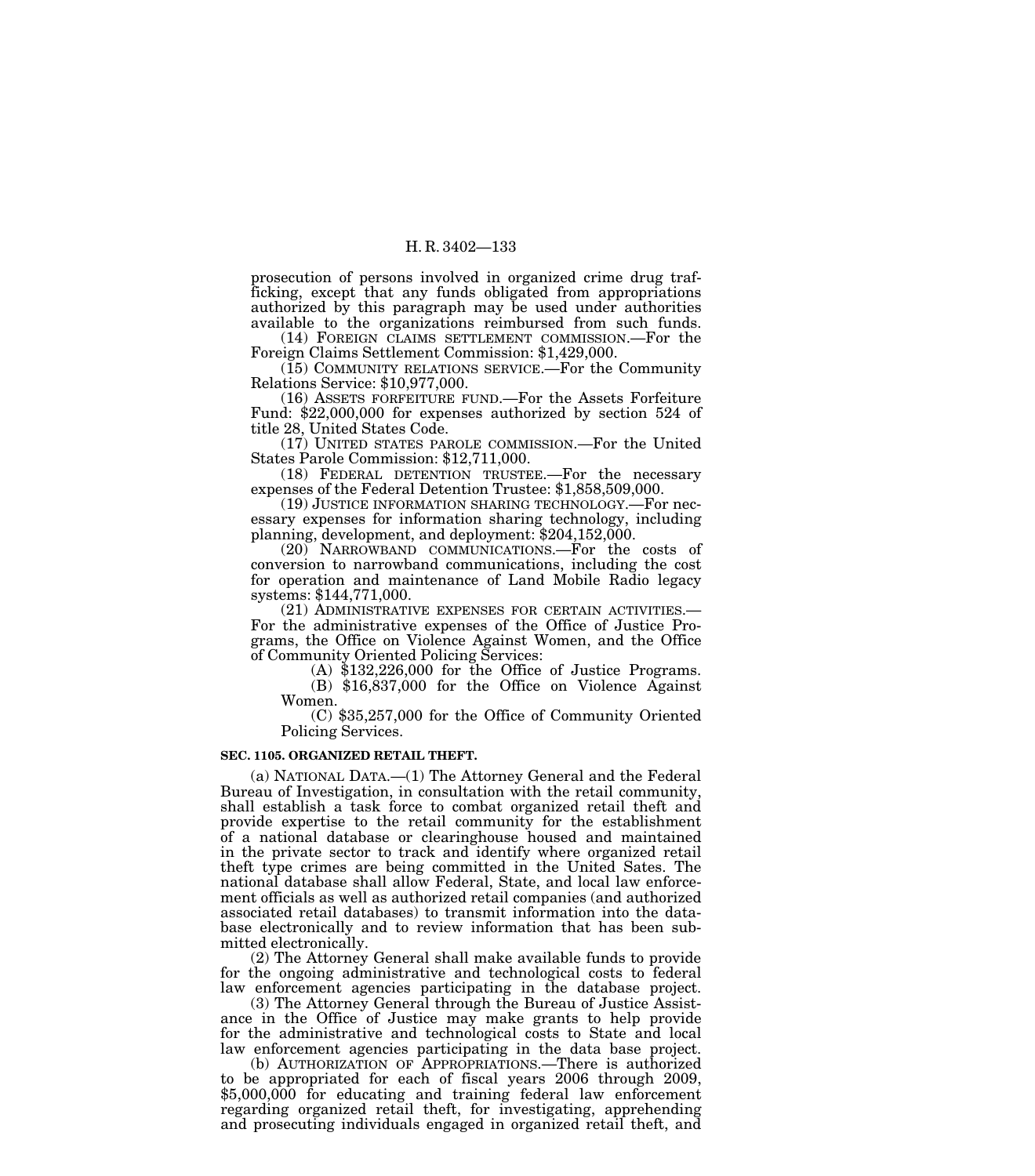for working with the private sector to establish and utilize the database described in subsection (a).

(c) DEFINITION OF ORGANIZED RETAIL THEFT.—For purposes of this section, "organized retail theft" means—

(1) the violation of a State prohibition on retail merchandise theft or shoplifting, if the violation consists of the theft of quantities of items that would not normally be purchased for personal use or consumption and for the purpose of reselling the items or for reentering the items into commerce;

(2) the receipt, possession, concealment, bartering, sale, transport, or disposal of any property that is know or should be known to have been taken in violation of paragraph (1); or

(3) the coordination, organization, or recruitment of persons to undertake the conduct described in paragraph  $(1)$  or  $(2)$ .

#### **SEC. 1106. UNITED STATES-MEXICO BORDER VIOLENCE TASK FORCE.**

(a) TASK FORCE.—(1) The Attorney General shall establish the United States-Mexico Border Violence Task Force in Laredo, Texas, to combat drug and firearms trafficking, violence, and kidnapping along the border between the United States and Mexico and to provide expertise to the law enforcement and homeland security agencies along the border between the United States and Mexico. The Task Force shall include personnel from the Bureau of Alcohol, Tobacco, Firearms, and Explosives, Immigration and Customs Enforcement, the Drug Enforcement Administration, Customs and Border Protection, other Federal agencies (as appropriate), the Texas Department of Public Safety, and local law enforcement agencies.

(2) The Attorney General shall make available funds to provide for the ongoing administrative and technological costs to Federal, State, and local law enforcement agencies participating in the Task Force.

(b) AUTHORIZATION OF APPROPRIATIONS.—There are authorized to be appropriated \$10,000,000 for each of the fiscal years 2006 through 2009, for—

(1) the establishment and operation of the United States-Mexico Border Violence Task Force; and

(2) the investigation, apprehension, and prosecution of individuals engaged in drug and firearms trafficking, violence, and kidnapping along the border between the United States and Mexico.

#### **SEC. 1107. NATIONAL GANG INTELLIGENCE CENTER.**

(a) ESTABLISHMENT.—The Attorney General shall establish a National Gang Intelligence Center and gang information database to be housed at and administered by the Federal Bureau of Investigation to collect, analyze, and disseminate gang activity information from—

(1) the Federal Bureau of Investigation;

(2) the Bureau of Alcohol, Tobacco, Firearms, and Explosives;

(3) the Drug Enforcement Administration;

(4) the Bureau of Prisons;

(5) the United States Marshals Service;

(6) the Directorate of Border and Transportation Security of the Department of Homeland Security;

(7) the Department of Housing and Urban Development;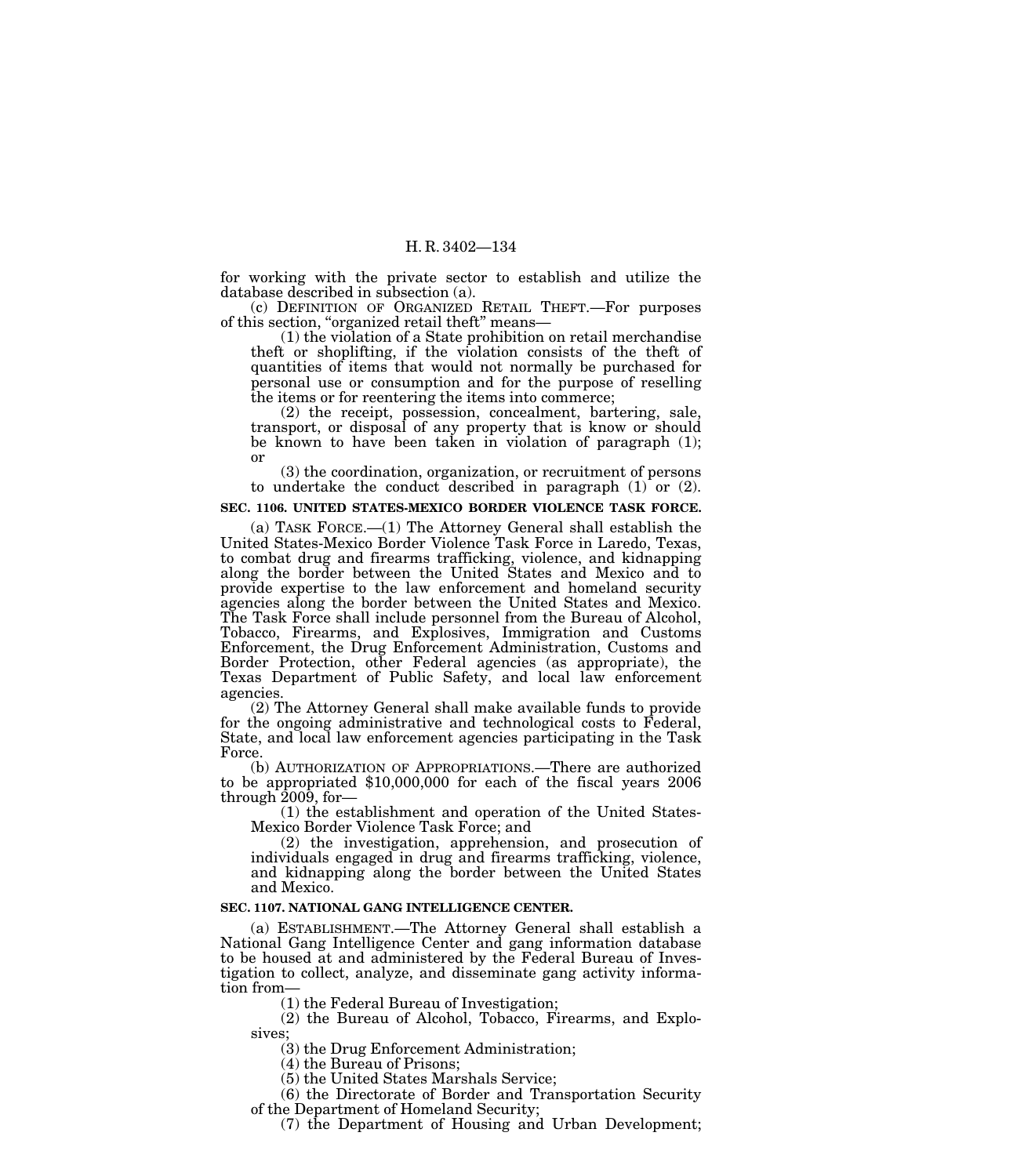(8) State and local law enforcement;

(9) Federal, State, and local prosecutors;

(10) Federal, State, and local probation and parole offices;

(11) Federal, State, and local prisons and jails; and

(12) any other entity as appropriate.

(b) INFORMATION.—The Center established under subsection (a) shall make available the information referred to in subsection  $(a)$  to-

(1) Federal, State, and local law enforcement agencies; (2) Federal, State, and local corrections agencies and penal institutions;

(3) Federal, State, and local prosecutorial agencies; and (4) any other entity as appropriate.

(c) ANNUAL REPORT.—The Center established under subsection shall annually submit to Congress a report on gang activity.

(d) AUTHORIZATION OF APPROPRIATIONS.—There are authorized to be appropriated to carry out this section \$10,000,000 for fiscal year 2006 and for each fiscal year thereafter.

# **Subtitle B—IMPROVING THE DEPART-MENT OF JUSTICE'S GRANT PRO-GRAMS**

# **CHAPTER 1—ASSISTING LAW ENFORCEMENT AND CRIMINAL JUSTICE AGENCIES**

#### **SEC. 1111. MERGER OF BYRNE GRANT PROGRAM AND LOCAL LAW ENFORCEMENT BLOCK GRANT PROGRAM.**

(a) IN GENERAL.—Part E of title I of the Omnibus Crime Control and Safe Streets Act of 1968 is amended as follows:

(1) Subpart 1 of such part (42 U.S.C. 3751–3759) is repealed.

(2) Such part is further amended—

(A) by inserting before section 500 (42 U.S.C. 3750) the following new heading:

# **''Subpart 1—Edward Byrne Memorial Justice Assistance Grant Program'';**

(B) by amending section 500 to read as follows:

# **''SEC. 500. NAME OF PROGRAM.**

"(a) IN GENERAL.—The grant program established under this subpart shall be known as the 'Edward Byrne Memorial Justice Assistance Grant Program'.

''(b) REFERENCES TO FORMER PROGRAMS.—(1) Any reference in a law, regulation, document, paper, or other record of the United States to the Edward Byrne Memorial State and Local Law Enforcement Assistance Programs, or to the Local Government Law Enforcement Block Grants program, shall be deemed to be a reference to the grant program referred to in subsection (a).

"(2) Any reference in a law, regulation, document, paper, or other record of the United States to section 506 of this Act as such section was in effect on the date of the enactment of the Department of Justice Appropriations Authorization Act, Fiscal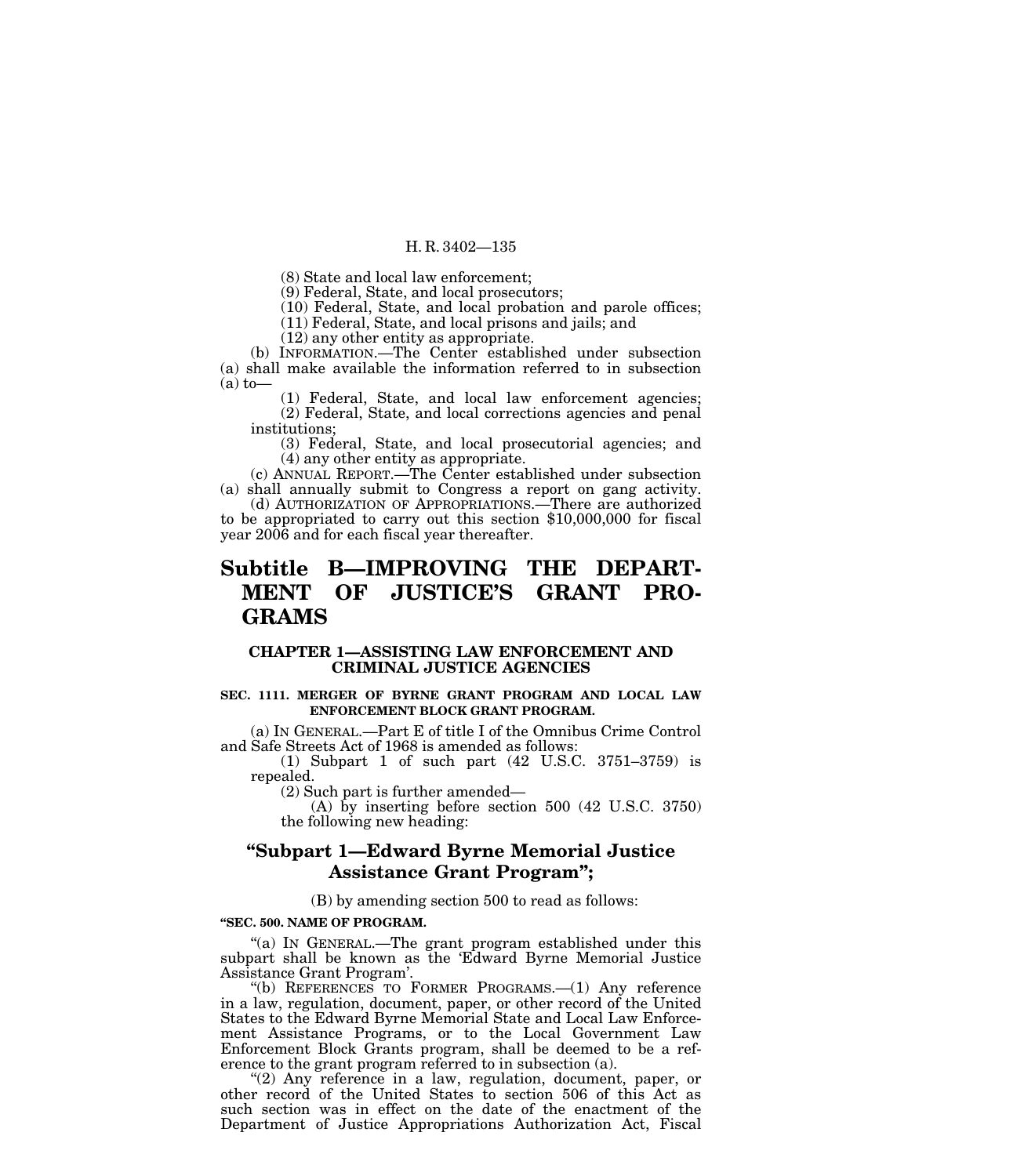Years 2006 through 2009, shall be deemed to be a reference to section 505(a) of this Act as amended by the Department of Justice Appropriations Authorization Act, Fiscal Years 2006 through 2009.''; and

> (C) by inserting after section 500 the following new sections:

#### **''SEC. 501. DESCRIPTION.**

''(a) GRANTS AUTHORIZED.—

''(1) IN GENERAL.—From amounts made available to carry out this subpart, the Attorney General may, in accordance with the formula established under section 505, make grants to States and units of local government, for use by the State or unit of local government to provide additional personnel, equipment, supplies, contractual support, training, technical assistance, and information systems for criminal justice, including for any one or more of the following programs:

''(A) Law enforcement programs.

"(B) Prosecution and court programs.

 $\mathcal{C}(C)$  Prevention and education programs.

"(D) Corrections and community corrections programs.

"(E) Drug treatment and enforcement programs.

"(F) Planning, evaluation, and technology improvement programs.

''(G) Crime victim and witness programs (other than compensation).

" $(2)$  RULE OF CONSTRUCTION.—Paragraph  $(1)$  shall be construed to ensure that a grant under that paragraph may be used for any purpose for which a grant was authorized to be used under either or both of the programs specified in section 500(b), as those programs were in effect immediately before the enactment of this paragraph.

''(b) CONTRACTS AND SUBAWARDS.—A State or unit of local government may, in using a grant under this subpart for purposes authorized by subsection (a), use all or a portion of that grant to contract with or make one or more subawards to one or more—

''(1) neighborhood or community-based organizations that are private and nonprofit;

''(2) units of local government; or

"(3) tribal governments.<br>"(c) PROGRAM ASSESSMENT COMPONENT; WAIVER.—

" $(1)$  Each program funded under this subpart shall contain a program assessment component, developed pursuant to guidelines established by the Attorney General, in coordination with the National Institute of Justice.

"(2) The Attorney General may waive the requirement of paragraph (1) with respect to a program if, in the opinion of the Attorney General, the program is not of sufficient size to justify a full program assessment.

''(d) PROHIBITED USES.—Notwithstanding any other provision of this Act, no funds provided under this subpart may be used, directly or indirectly, to provide any of the following matters:

"(1) Any security enhancements or any equipment to any nongovernmental entity that is not engaged in criminal justice or public safety.

"(2) Unless the Attorney General certifies that extraordinary and exigent circumstances exist that make the use of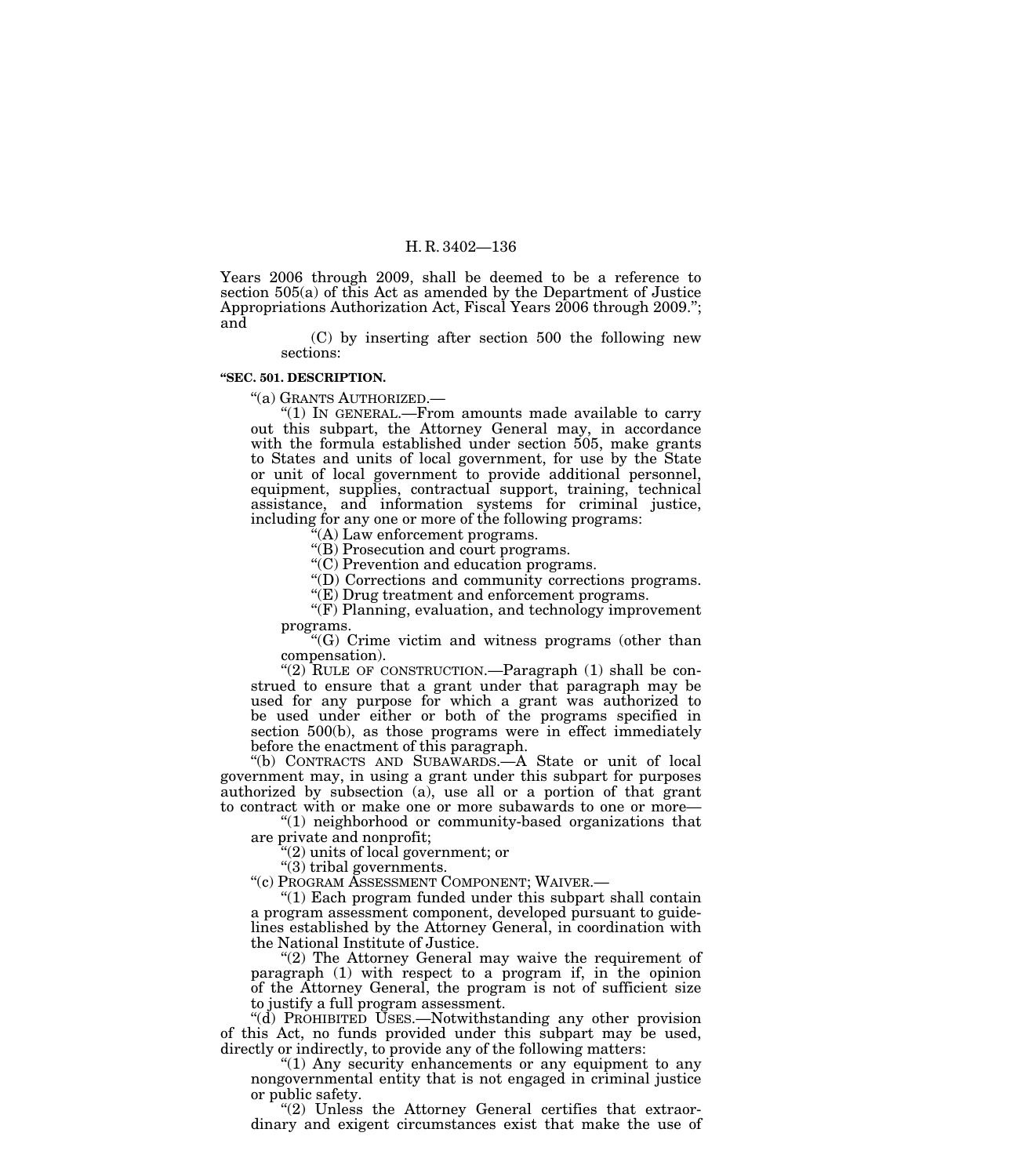such funds to provide such matters essential to the maintenance of public safety and good order—

''(A) vehicles (excluding police cruisers), vessels (excluding police boats), or aircraft (excluding police helicopters);

''(B) luxury items;

"(C) real estate;

''(D) construction projects (other than penal or correctional institutions); or

''(E) any similar matters.

''(e) ADMINISTRATIVE COSTS.—Not more than 10 percent of a grant made under this subpart may be used for costs incurred to administer such grant.

''(f) PERIOD.—The period of a grant made under this subpart shall be four years, except that renewals and extensions beyond that period may be granted at the discretion of the Attorney General.

''(g) RULE OF CONSTRUCTION.—Subparagraph (d)(1) shall not be construed to prohibit the use, directly or indirectly, of funds provided under this subpart to provide security at a public event, such as a political convention or major sports event, so long as such security is provided under applicable laws and procedures.

#### **''SEC. 502. APPLICATIONS.**

''To request a grant under this subpart, the chief executive officer of a State or unit of local government shall submit an application to the Attorney General within 90 days after the date on which funds to carry out this subpart are appropriated for a fiscal year, in such form as the Attorney General may require. Such application shall include the following:

" $(1)$  A certification that Federal funds made available under this subpart will not be used to supplant State or local funds, but will be used to increase the amounts of such funds that would, in the absence of Federal funds, be made available for law enforcement activities.

" $(2)$  An assurance that, not fewer than 30 days before the application (or any amendment to the application) was submitted to the Attorney General, the application (or amendment) was submitted for review to the governing body of the State or unit of local government (or to an organization designated by that governing body).

''(3) An assurance that, before the application (or any amendment to the application) was submitted to the Attorney General—

"(A) the application (or amendment) was made public; and

''(B) an opportunity to comment on the application (or amendment) was provided to citizens and to neighborhood or community-based organizations, to the extent applicable law or established procedure makes such an opportunity available.

 $\sqrt[4]{4}$  An assurance that, for each fiscal year covered by an application, the applicant shall maintain and report such data, records, and information (programmatic and financial) as the Attorney General may reasonably require.

 $(5)$  A certification, made in a form acceptable to the Attorney General and executed by the chief executive officer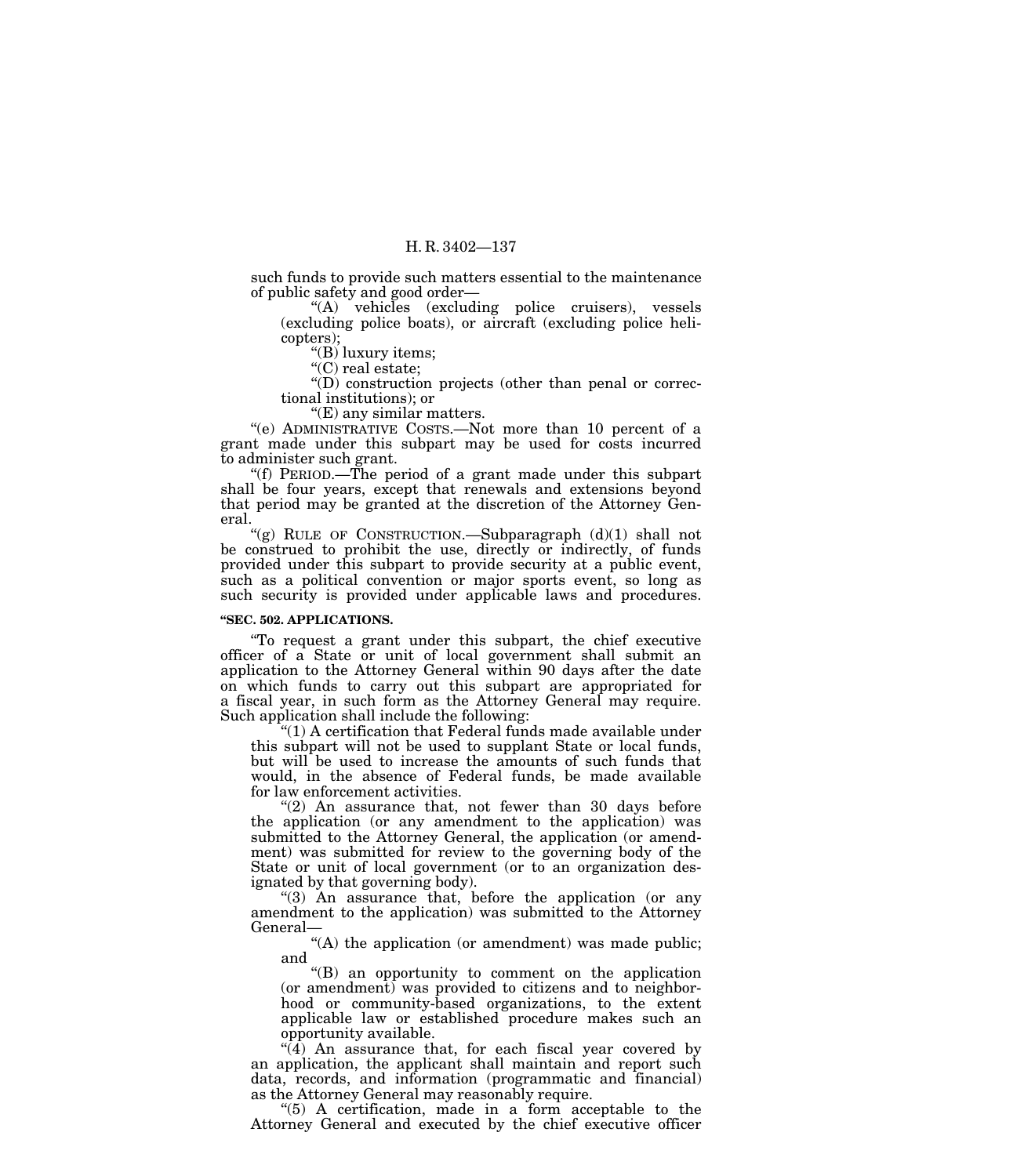of the applicant (or by another officer of the applicant, if qualified under regulations promulgated by the Attorney General), that—

 $f(A)$  the programs to be funded by the grant meet all the requirements of this subpart;

''(B) all the information contained in the application is correct;

 $(C)$  there has been appropriate coordination with affected agencies; and

''(D) the applicant will comply with all provisions of this subpart and all other applicable Federal laws.

#### **''SEC. 503. REVIEW OF APPLICATIONS.**

''The Attorney General shall not finally disapprove any application (or any amendment to that application) submitted under this subpart without first affording the applicant reasonable notice of any deficiencies in the application and opportunity for correction and reconsideration.

#### **''SEC. 504. RULES.**

''The Attorney General shall issue rules to carry out this subpart. The first such rules shall be issued not later than one year after the date on which amounts are first made available to carry out this subpart.

#### **''SEC. 505. FORMULA.**

''(a) ALLOCATION AMONG STATES.—

"(1) IN GENERAL.—Of the total amount appropriated for this subpart, the Attorney General shall, except as provided in paragraph (2), allocate—

"( $\overline{A}$ ) 50 percent of such remaining amount to each State in amounts that bear the same ratio of—

''(i) the total population of a State to—

''(ii) the total population of the United States; and ''(B) 50 percent of such remaining amount to each State in amounts that bear the same ratio of—

"(i) the average annual number of part 1 violent crimes of the Uniform Crime Reports of the Federal Bureau of Investigation reported by such State for the three most recent years reported by such State to—

"(ii) the average annual number of such crimes reported by all States for such years.

"(2) MINIMUM ALLOCATION.—If carrying out paragraph  $(1)$ would result in any State receiving an allocation less than 0.25 percent of the total amount (in this paragraph referred to as a 'minimum allocation State'), then paragraph (1), as so carried out, shall not apply, and the Attorney General shall instead—

"(A) allocate 0.25 percent of the total amount to each State; and

"(B) using the amount remaining after carrying out subparagraph (A), carry out paragraph (1) in a manner that excludes each minimum allocation State, including the population of and the crimes reported by such State. ''(b) ALLOCATION BETWEEN STATES AND UNITS OF LOCAL GOVERNMENT.—Of the amounts allocated under subsection (a)—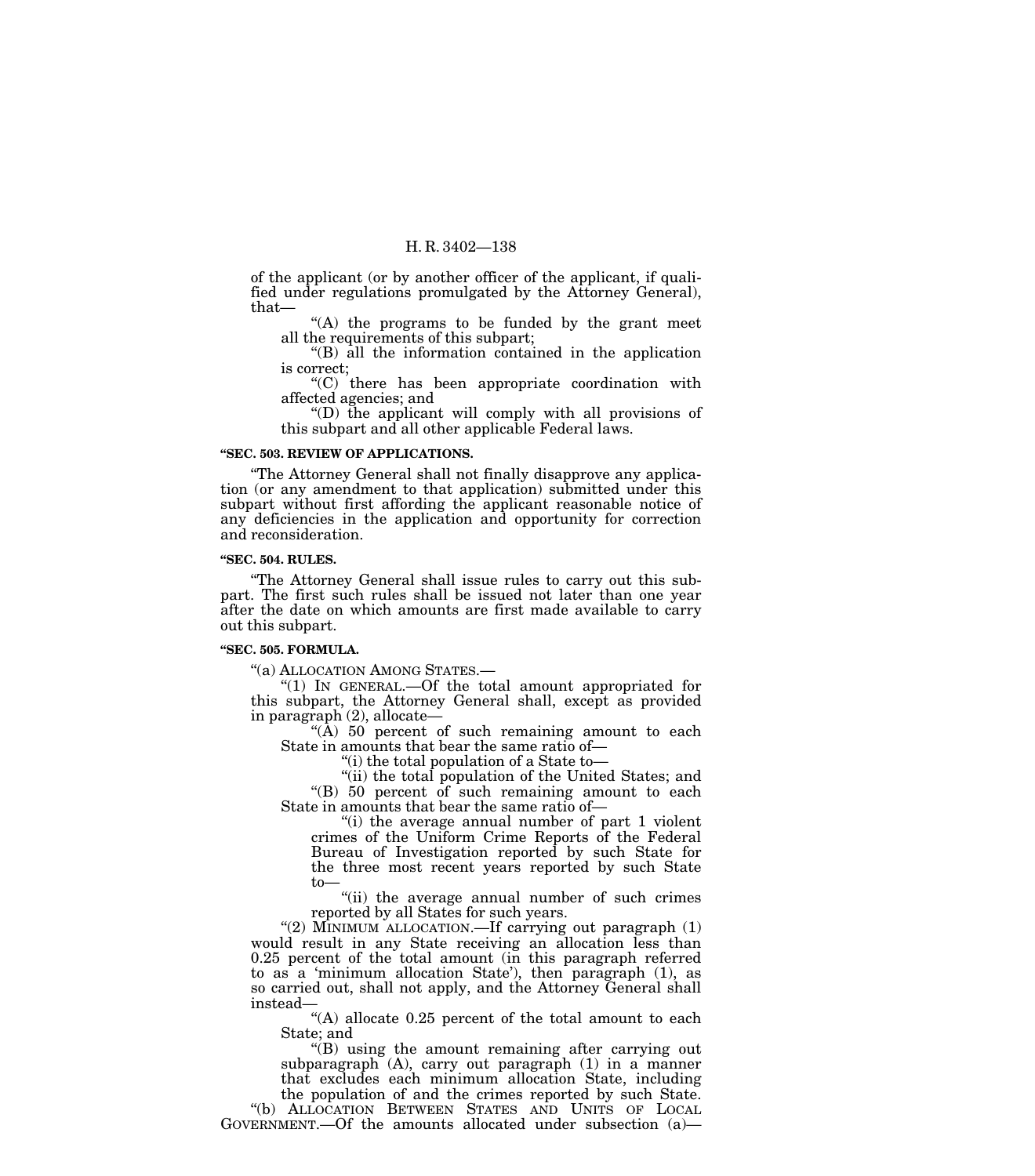"(1) 60 percent shall be for direct grants to States, to be allocated under subsection (c); and

"(2) 40 percent shall be for grants to be allocated under subsection (d).

''(c) ALLOCATION FOR STATE GOVERNMENTS.—

" $(1)$  IN GENERAL.—Of the amounts allocated under subsection (b)(1), each State may retain for the purposes described in section 501 an amount that bears the same ratio of—

''(A) total expenditures on criminal justice by the State government in the most recently completed fiscal year to—

''(B) the total expenditure on criminal justice by the State government and units of local government within the State in such year.

"(2) REMAINING AMOUNTS.—Except as provided in subsection  $(e)(1)$ , any amounts remaining after the allocation required by paragraph (1) shall be made available to units of local government by the State for the purposes described in section 501.

''(d) ALLOCATIONS TO LOCAL GOVERNMENTS.—

" $(1)$  IN GENERAL.—Of the amounts allocated under subsection (b)(2), grants for the purposes described in section 501 shall be made directly to units of local government within each State in accordance with this subsection, subject to subsection (e).

"(2) ALLOCATION.-

''(A) IN GENERAL.—From the amounts referred to in paragraph (1) with respect to a State (in this subsection referred to as the 'local amount'), the Attorney General shall allocate to each unit of local government an amount which bears the same ratio to such share as the average annual number of part 1 violent crimes reported by such unit to the Federal Bureau of Investigation for the 3 most recent calendar years for which such data is available bears to the number of part 1 violent crimes reported by all units of local government in the State in which the unit is located to the Federal Bureau of Investigation for such years.

''(B) TRANSITIONAL RULE.—Notwithstanding subparagraph (A), for fiscal years 2006, 2007, and 2008, the Attorney General shall allocate the local amount to units of local government in the same manner that, under the Local Government Law Enforcement Block Grants program in effect immediately before the date of the enactment of this section, the reserved amount was allocated among reporting and nonreporting units of local government.

" $(3)$  ANNEXED UNITS.—If a unit of local government in the State has been annexed since the date of the collection of the data used by the Attorney General in making allocations pursuant to this section, the Attorney General shall pay the amount that would have been allocated to such unit of local government to the unit of local government that annexed it.

"(4) RESOLUTION OF DISPARATE ALLOCATIONS.—(A) Notwithstanding any other provision of this subpart, if—

"(i) the Attorney General certifies that a unit of local government bears more than 50 percent of the costs of prosecution or incarceration that arise with respect to part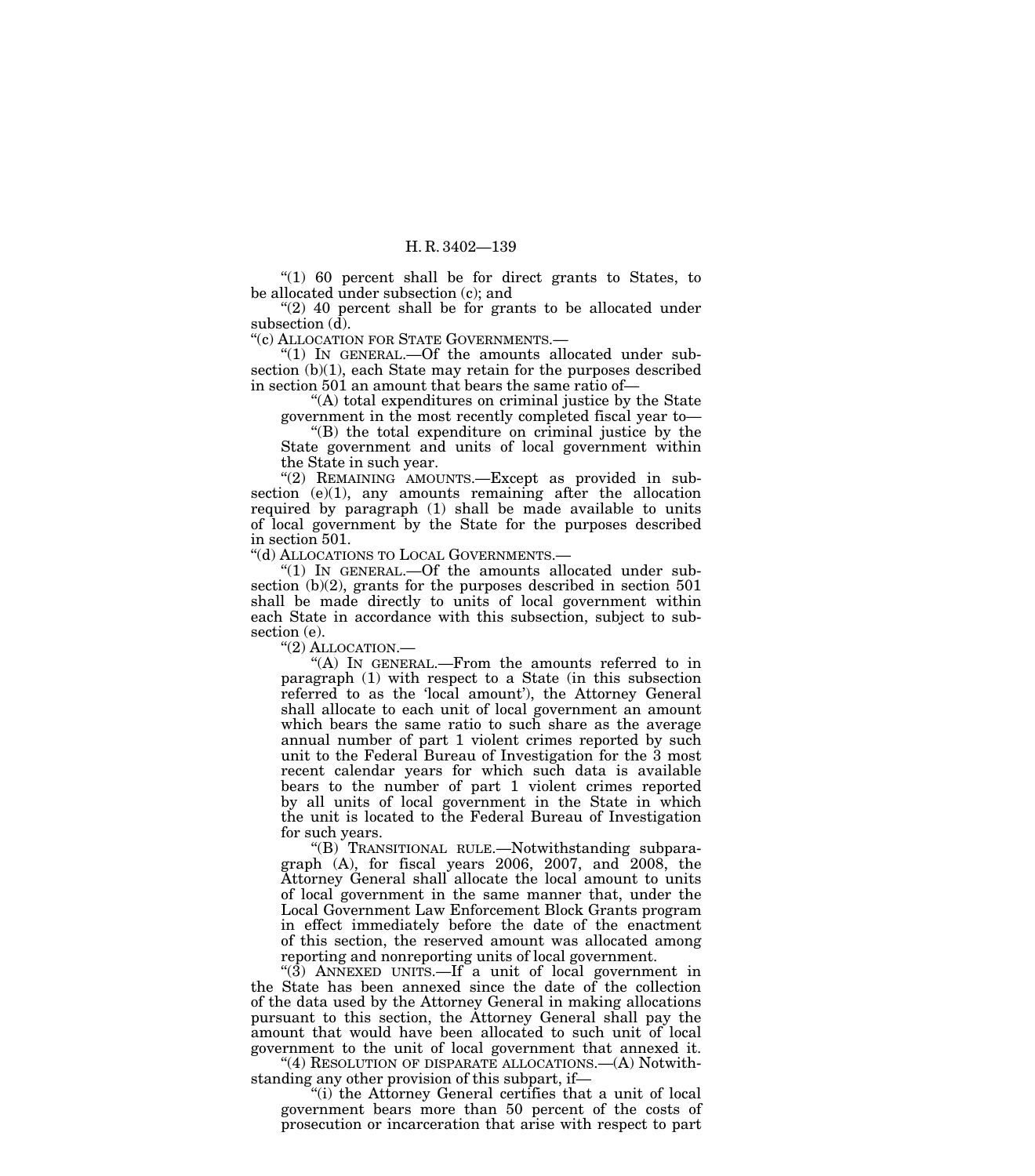1 violent crimes reported by a specified geographically constituent unit of local government; and

"(ii) but for this paragraph, the amount of funds allocated under this section to—

''(I) any one such specified geographically constituent unit of local government exceeds 150 percent of the amount allocated to the unit of local government certified pursuant to clause (i); or

''(II) more than one such specified geographically constituent unit of local government exceeds 400 percent of the amount allocated to the unit of local government certified pursuant to clause (i),

then in order to qualify for payment under this subsection, the unit of local government certified pursuant to clause (i), together with any such specified geographically constituent units of local government described in clause (ii), shall submit to the Attorney General a joint application for the aggregate of funds allocated to such units of local government. Such application shall specify the amount of such funds that are to be distributed to each of the units of local government and the purposes for which such funds are to be used. The units of local government involved may establish a joint local advisory board for the purposes of carrying out this paragraph.

''(B) In this paragraph, the term 'geographically constituent unit of local government' means a unit of local government that has jurisdiction over areas located within the boundaries of an area over which a unit of local government certified pursuant to clause (i) has jurisdiction.

''(e) LIMITATION ON ALLOCATIONS TO UNITS OF LOCAL GOVERN-MENT.—

''(1) MAXIMUM ALLOCATION.—No unit of local government shall receive a total allocation under this section that exceeds such unit's total expenditures on criminal justice services for the most recently completed fiscal year for which data are available. Any amount in excess of such total expenditures shall be allocated proportionally among units of local government whose allocations under this section do not exceed their total expenditures on such services.

" $(2)$  ALLOCATIONS UNDER \$10,000.—If the allocation under this section to a unit of local government is less than \$10,000 for any fiscal year, the direct grant to the State under subsection (c) shall be increased by the amount of such allocation, to be distributed (for the purposes described in section 501) among State police departments that provide criminal justice services to units of local government and units of local government whose allocation under this section is less than \$10,000.

''(3) NON-REPORTING UNITS.—No allocation under this section shall be made to a unit of local government that has not reported at least three years of data on part 1 violent crimes of the Uniform Crime Reports to the Federal Bureau of Investigation within the immediately preceding 10 years.

''(f) FUNDS NOT USED BY THE STATE.—If the Attorney General determines, on the basis of information available during any grant period, that any allocation (or portion thereof) under this section to a State for such grant period will not be required, or that a State will be unable to qualify or receive funds under this subpart, or that a State chooses not to participate in the program established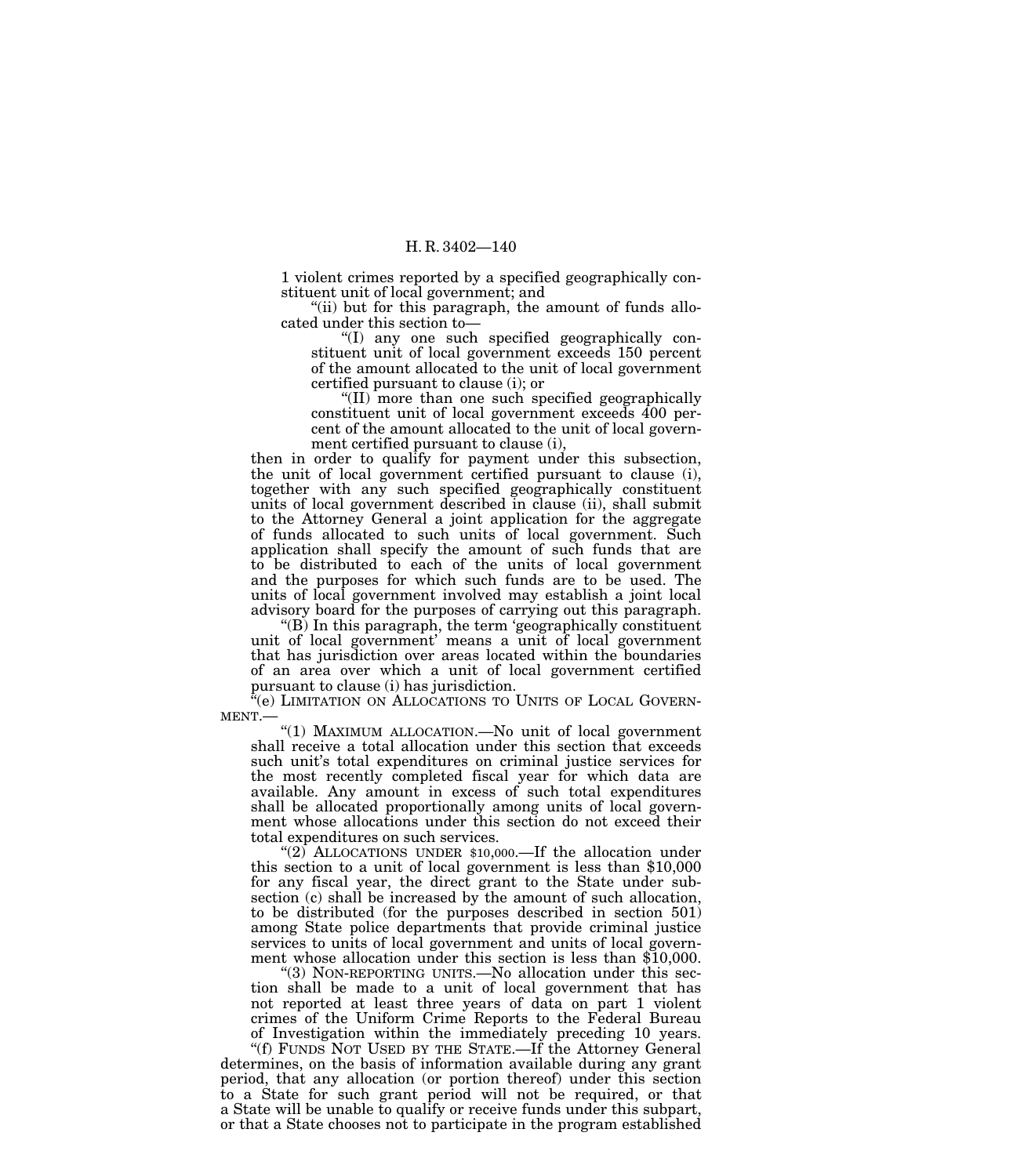under this subpart, then such State's allocation (or portion thereof) shall be awarded by the Attorney General to units of local government, or combinations thereof, within such State, giving priority to those jurisdictions with the highest annual number of part 1 violent crimes of the Uniform Crime Reports reported by the unit of local government to the Federal Bureau of Investigation for the three most recent calendar years for which such data are available.

''(g) SPECIAL RULES FOR PUERTO RICO.—

''(1) ALL FUNDS SET ASIDE FOR COMMONWEALTH GOVERN-MENT.—Notwithstanding any other provision of this subpart, the amounts allocated under subsection (a) to Puerto Rico, 100 percent shall be for direct grants to the Commonwealth government of Puerto Rico.

"(2) NO LOCAL ALLOCATIONS.—Subsections (c) and (d) shall not apply to Puerto Rico.

"(h) UNITS OF LOCAL GOVERNMENT IN LOUISIANA.—In carrying out this section with respect to the State of Louisiana, the term 'unit of local government' means a district attorney or a parish sheriff.

#### **''SEC. 506. RESERVED FUNDS.**

''(a) Of the total amount made available to carry out this subpart for a fiscal year, the Attorney General shall reserve not more than—

" $(1)$  \$20,000,000, for use by the National Institute of Justice in assisting units of local government to identify, select, develop, modernize, and purchase new technologies for use by law enforcement, of which \$1,000,000 shall be for use by the Bureau of Justice Statistics to collect data necessary for carrying out this subpart; and

" $(2)$  \$20,000,000, to be granted by the Attorney General to States and units of local government to develop and implement antiterrorism training programs.

''(b) Of the total amount made available to carry out this subpart for a fiscal year, the Attorney General may reserve not more than 5 percent, to be granted to 1 or more States or units of local government, for 1 or more of the purposes specified in section 501, pursuant to his determination that the same is necessary—

''(1) to combat, address, or otherwise respond to precipitous or extraordinary increases in crime, or in a type or types of crime; or

 $(2)$  to prevent, compensate for, or mitigate significant programmatic harm resulting from operation of the formula established under section 505.

#### **''SEC. 507. INTEREST-BEARING TRUST FUNDS.**

"(a) TRUST FUND REQUIRED.—A State or unit of local government shall establish a trust fund in which to deposit amounts received under this subpart.<br>"(b) EXPENDITURES.—

" $(1)$  In GENERAL.—Each amount received under this subpart (including interest on such amount) shall be expended before the date on which the grant period expires.

"(2) REPAYMENT.—A State or unit of local government that fails to expend an entire amount (including interest on such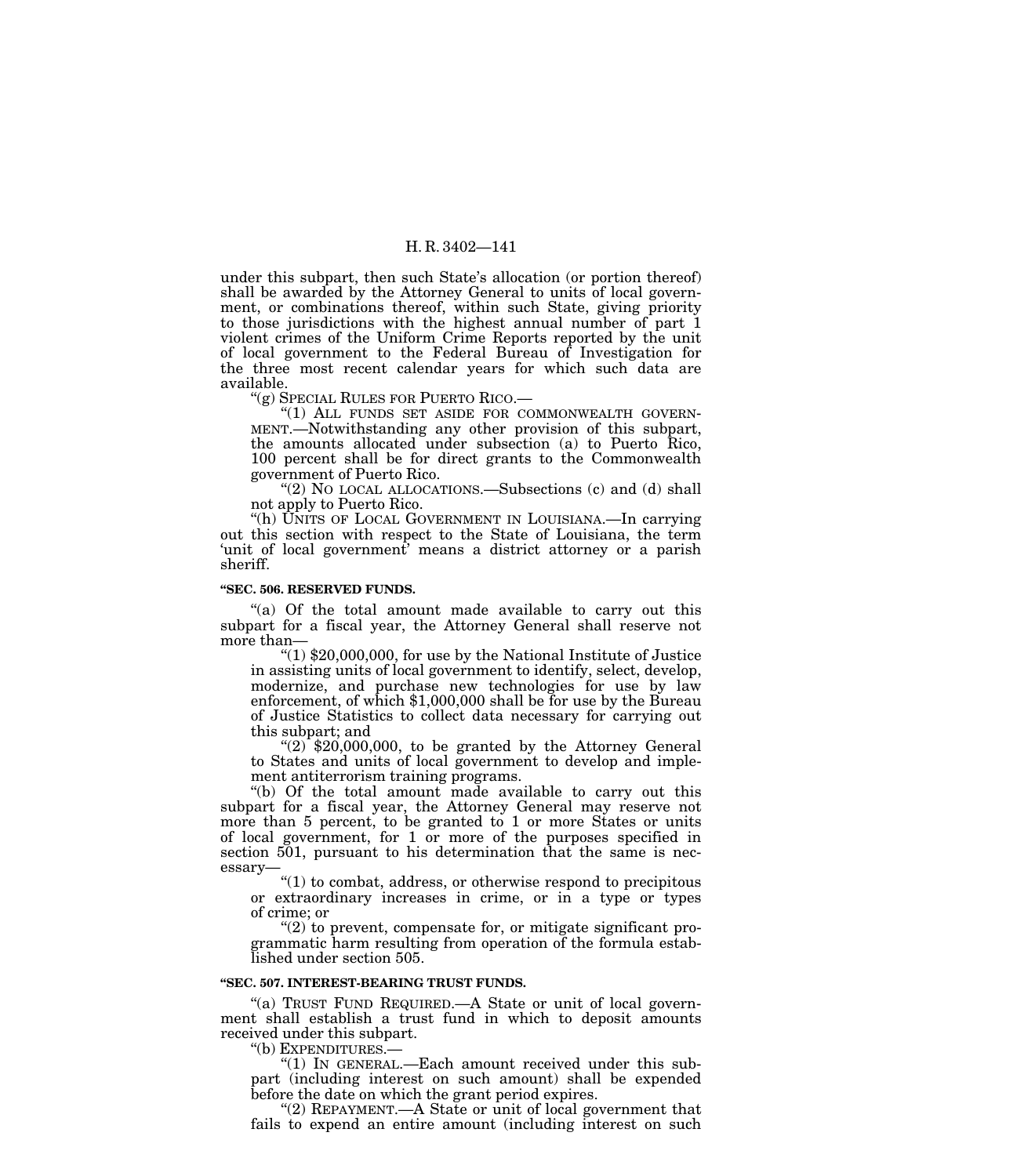amount) as required by paragraph (1) shall repay the unexpended portion to the Attorney General not later than 3 months after the date on which the grant period expires.

''(3) REDUCTION OF FUTURE AMOUNTS.—If a State or unit of local government fails to comply with paragraphs (1) and (2), the Attorney General shall reduce amounts to be provided to that State or unit of local government accordingly.

''(c) REPAID AMOUNTS.—Amounts received as repayments under this section shall be subject to section 108 of this title as if such amounts had not been granted and repaid. Such amounts shall be deposited in the Treasury in a dedicated fund for use by the Attorney General to carry out this subpart. Such funds are hereby made available to carry out this subpart.

#### **''SEC. 508. AUTHORIZATION OF APPROPRIATIONS.**

''There is authorized to be appropriated to carry out this subpart \$1,095,000,000 for fiscal year 2006 and such sums as may be necessary for each of fiscal years 2007 through 2009.''.

(b) REPEALS OF CERTAIN AUTHORITIES RELATING TO BYRNE GRANTS.—<br>
(1) DISCRETIONARY GRANTS TO PUBLIC AND PRIVATE ENTI-

TIES.—Chapter A of subpart 2 of Part E of title I of the Omnibus Crime Control and Safe Streets Act of 1968 (42 U.S.C. 3760–

3762) is repealed.<br>(2) TARGETED GRANTS TO CURB MOTOR VEHICLE THEFT.— Subtitle B of title I of the Anti Car Theft Act of 1992 (42 U.S.C. 3750a-3750d) is repealed.<br>(c) CONFORMING AMENDMENTS.

(1) CRIME IDENTIFICATION TECHNOLOGY ACT.—Subsection  $(c)(2)(G)$  of section 102 of the Crime Identification Technology Act of 1998 (42 U.S.C. 14601) is amended by striking "such as" and all that follows through "the M.O.R.E. program" and inserting ''such as the Edward Byrne Justice Assistance Grant Program and the M.O.R.E. program''.

(2) SAFE STREETS ACT.—Title I of the Omnibus Crime Control and Safe Streets Act of 1968 is amended—

(A) in section 517 (42 U.S.C. 3763), in subsection (a)(1), by striking ''pursuant to section 511 or 515'' and inserting "pursuant to section 515";

(B) in section 520 (42 U.S.C. 3766)—

 $(i)$  in subsection  $(a)(1)$ , by striking "the program evaluations as required by section  $501(c)$  of this part" and inserting "program evaluations";

(ii) in subsection  $(a)(2)$ , by striking "evaluations" of programs funded under section 506 (formula grants) and sections 511 and 515 (discretionary grants) of this part" and inserting "evaluations of programs funded under section 505 (formula grants) and section 515 (discretionary grants) of this part''; and

(iii) in subsection  $(b)(2)$ , by striking "programs" funded under section 506 (formula grants) and section 511 (discretionary grants)'' and inserting ''programs funded under section 505 (formula grants)'';

(C) in section 522 (42 U.S.C. 3766b)—

(i) in subsection (a), in the matter preceding paragraph  $(1)$ , by striking "section 506" and inserting "section 505''; and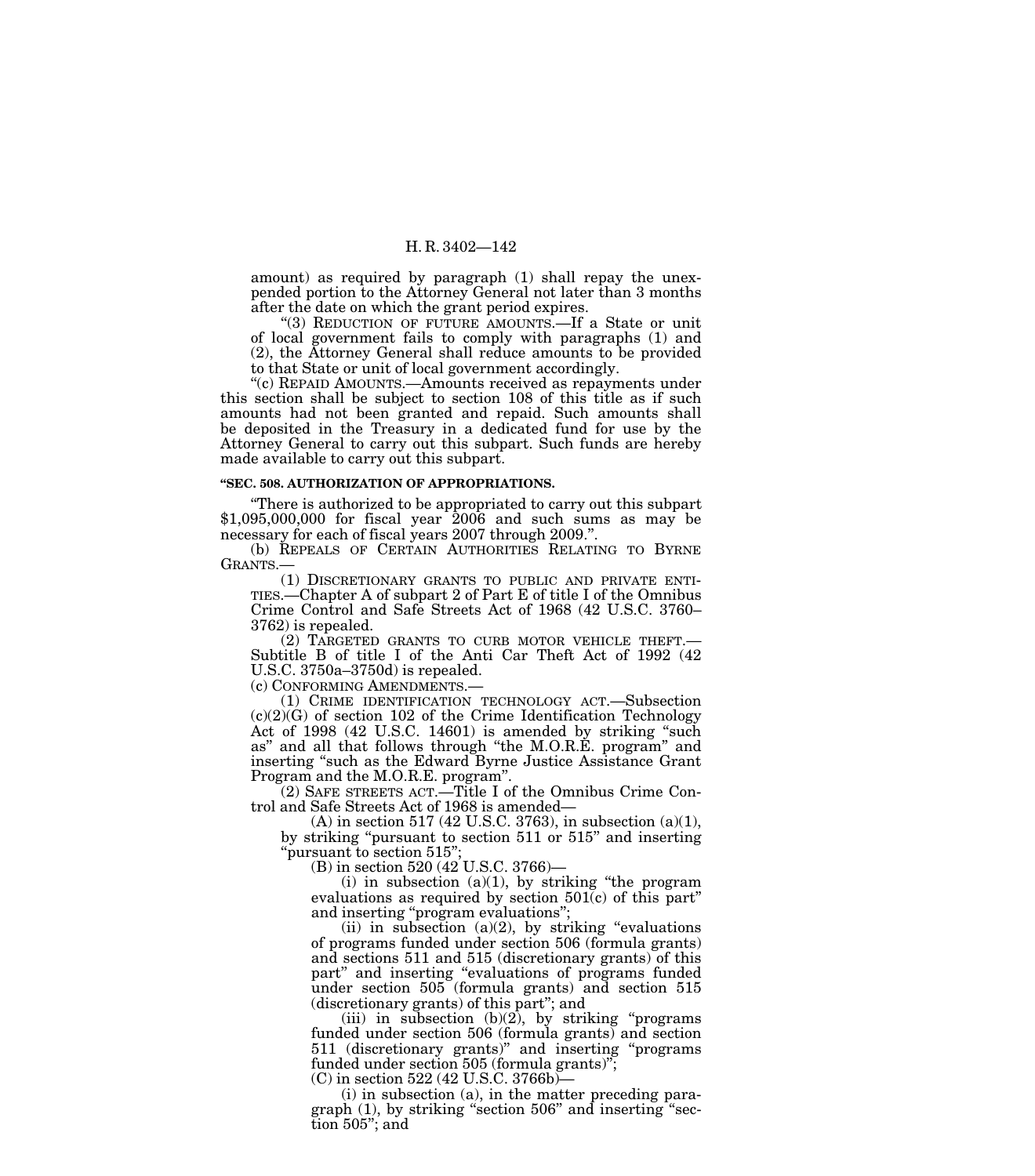(ii) in subsection  $(a)(1)$ , by striking "an assessment" of the impact of such activities on meeting the needs identified in the State strategy submitted under section 503'' and inserting ''an assessment of the impact of such activities on meeting the purposes of subpart  $1$ ";

(D) in section 801(b) (42 U.S.C. 3782(b)), in the matter following paragraph (5)—

(i) by striking ''the purposes of section 501 of this title'' and inserting ''the purposes of such subpart 1''; and

(ii) by striking ''the application submitted pursuant to section 503 of this title.'' and inserting ''the application submitted pursuant to section 502 of this title. Such report shall include details identifying each applicant that used any funds to purchase any cruiser, boat, or helicopter and, with respect to such applicant, specifying both the amount of funds used by such applicant for each purchase of any cruiser, boat, or helicopter and a justification of each such purchase (and the Bureau of Justice Assistance shall submit to the Committee of the Judiciary of the House of Representatives and the Committee of the Judiciary of the Senate, promptly after preparation of such report a written copy of the portion of such report containing the information required by this sentence).'';

 $(E)$  in section 808 (42 U.S.C. 3789), by striking "the State office described in section 507 or 1408'' and inserting ''the State office responsible for the trust fund required by section 507, or the State office described in section 1408,'';

 $(F)$  in section 901 (42 U.S.C. 3791), in subsection (a)(2), by striking "for the purposes of section  $506(a)$ " and inserting "for the purposes of section  $505(a)$ ";

(G) in section 1502 (42 U.S.C. 3796bb–1)—

(i) in paragraph  $(1)$ , by striking "section  $506(a)$ " and inserting "section  $505(a)$ ";

(ii) in paragraph (2)—

 $(I)$  by striking "section 503(a)" and inserting "section  $502$ "; and

(II) by striking ''section 506'' and inserting "section 505'

(H) in section 1602 (42 U.S.C. 3796cc–1), in subsection (b), by striking ''The office designated under section 507 of title I'' and inserting ''The office responsible for the trust fund required by section 507'';

(I) in section 1702 (42 U.S.C. 3796dd–1), in subsection  $(c)(1)$ , by striking "and reflects consideration of the statewide strategy under section  $503(a)(1)$ "; and

(J) in section 1902 (42 U.S.C. 3796ff–1), in subsection (e), by striking ''The Office designated under section 507'' and inserting ''The office responsible for the trust fund required by section 507''.

(d) APPLICABILITY.—The amendments made by this section shall apply with respect to the first fiscal year beginning after the date of the enactment of this Act and each fiscal year thereafter.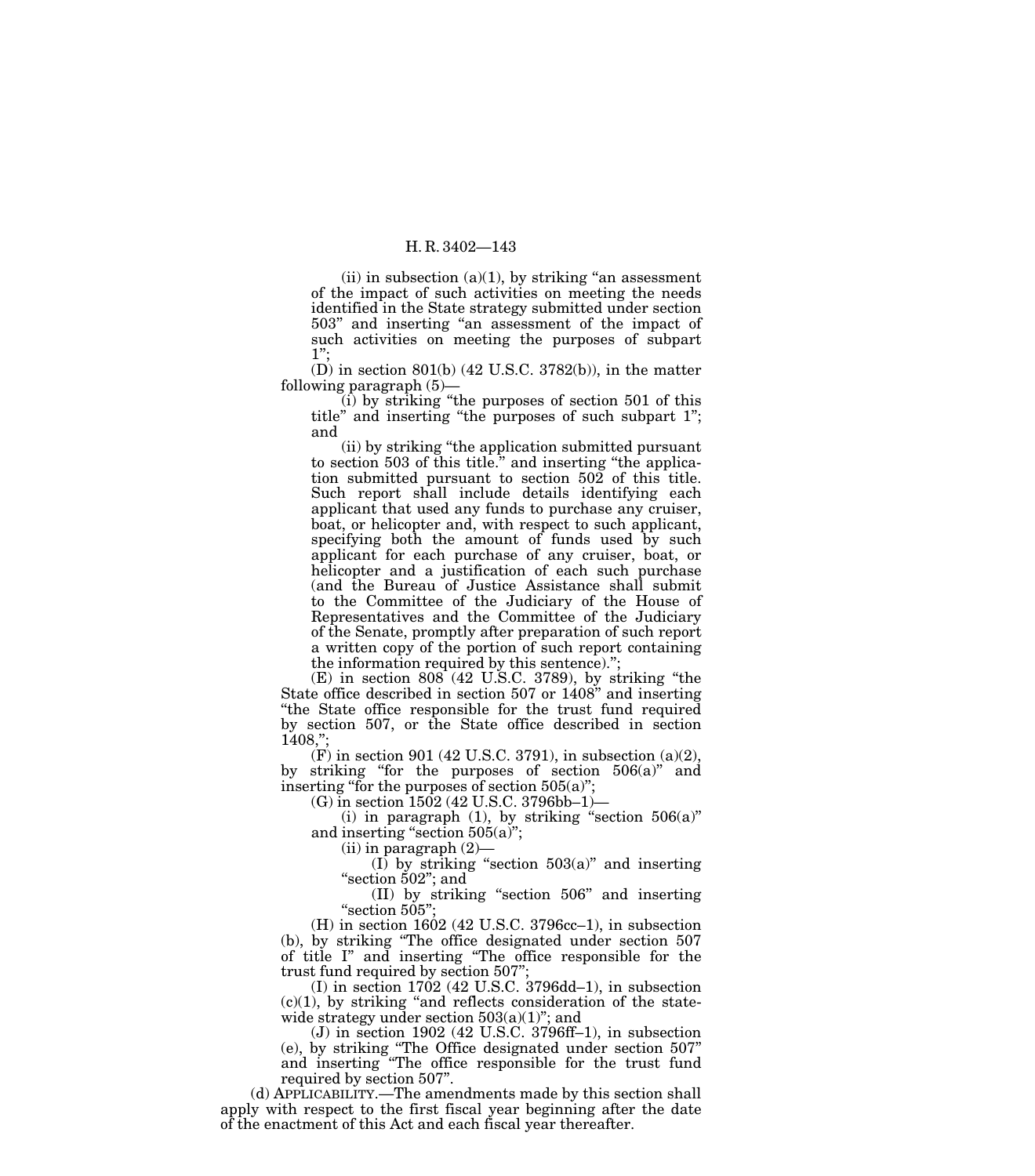#### **SEC. 1112. CLARIFICATION OF NUMBER OF RECIPIENTS WHO MAY BE SELECTED IN A GIVEN YEAR TO RECEIVE PUBLIC SAFETY OFFICER MEDAL OF VALOR.**

Section 3(c) of the Public Safety Officer Medal of Valor Act of  $2001$  (42 U.S.C. 15202(c)) is amended by striking "more than 5 recipients'' and inserting ''more than 5 individuals, or groups of individuals, as recipients''.

#### **SEC. 1113. CLARIFICATION OF OFFICIAL TO BE CONSULTED BY ATTORNEY GENERAL IN CONSIDERING APPLICATION FOR EMERGENCY FEDERAL LAW ENFORCEMENT ASSIST-ANCE.**

Section 609M(b) of the Justice Assistance Act of 1984 (42 U.S.C. 10501(b)) is amended by striking ''the Director of the Office of Justice Assistance'' and inserting ''the Assistant Attorney General for the Office of Justice Programs''.

#### **SEC. 1114. CLARIFICATION OF USES FOR REGIONAL INFORMATION SHARING SYSTEM GRANTS.**

Section 1301(b) of the Omnibus Crime Control and Safe Streets Act of 1968 (42 U.S.C. 3796h(b)), as most recently amended by section 701 of the USA PATRIOT Act (Public Law 107–56; 115 Stat. 374), is amended—

 $(1)$  in paragraph  $(1)$ , by inserting "regional" before "information sharing systems'';

(2) by amending paragraph (3) to read as follows:

''(3) establishing and maintaining a secure telecommunications system for regional information sharing between Federal, State, tribal, and local law enforcement agencies;''; and (3) by striking " $(5)$ " at the end of paragraph  $(4)$ .

#### **SEC. 1115. INTEGRITY AND ENHANCEMENT OF NATIONAL CRIMINAL RECORD DATABASES.**

(a) DUTIES OF DIRECTOR.—Section 302 of the Omnibus Crime Control and Safe Streets Act of 1968 (42 U.S.C. 3732) is amended—

(1) in subsection (b), by inserting after the third sentence the following new sentence: ''The Director shall be responsible for the integrity of data and statistics and shall protect against improper or illegal use or disclosure.'';

(2) by amending paragraph (19) of subsection (c) to read as follows:

 $\degree$ (19) provide for improvements in the accuracy, quality, timeliness, immediate accessibility, and integration of State criminal history and related records, support the development and enhancement of national systems of criminal history and related records including the National Instant Criminal Background Check System, the National Incident-Based Reporting System, and the records of the National Crime Information Center, facilitate State participation in national records and information systems, and support statistical research for critical analysis of the improvement and utilization of criminal history records;''; and

 $(3)$  in subsection  $(d)$ —

(A) by striking "and" at the end of paragraph  $(4)$ ;

(B) by striking the period at the end of paragraph (5) and inserting ''; and''; and

(C) by adding at the end the following: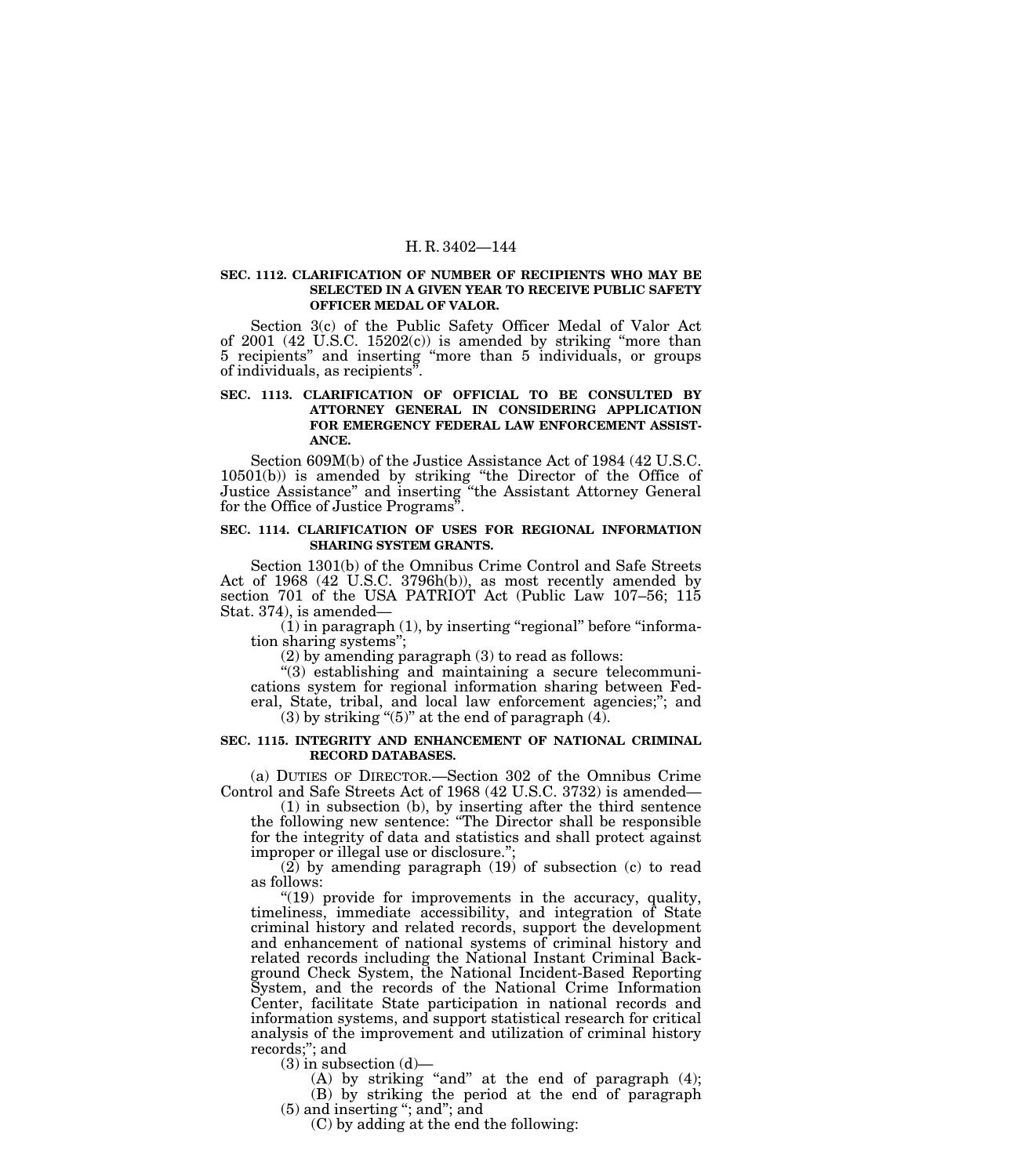''(6) confer and cooperate with Federal statistical agencies as needed to carry out the purposes of this part, including by entering into cooperative data sharing agreements in conformity with all laws and regulations applicable to the disclosure and use of data.''.

(b) USE OF DATA.—Section 304 of such Act (42 U.S.C. 3735) is amended by striking ''particular individual'' and inserting ''private person or public agency''.

(c) CONFIDENTIALITY OF INFORMATION.—Section 812(a) of such Act (42 U.S.C. 3789g(a)) is amended by striking "Except as provided by Federal law other than this title, no" and inserting "No".

## **SEC. 1116. EXTENSION OF MATCHING GRANT PROGRAM FOR LAW ENFORCEMENT ARMOR VESTS.**

Section 1001(a)(23) of title I of the Omnibus Crime Control and Safe Streets Act of 1968 (42 U.S.C. 3793(a)(23)) is amended by striking "2007" and inserting "2009".

## **CHAPTER 2—BUILDING COMMUNITY CAPACITY TO PREVENT, REDUCE, AND CONTROL CRIME**

## **SEC. 1121. OFFICE OF WEED AND SEED STRATEGIES.**

(a) IN GENERAL.—Part A of title I of the Omnibus Crime Control and Safe Streets Act of 1968 is amended by inserting after section 102 (42 U.S.C. 3712) the following new sections:

#### **''SEC. 103. OFFICE OF WEED AND SEED STRATEGIES.**

''(a) ESTABLISHMENT.—There is established within the Office an Office of Weed and Seed Strategies, headed by a Director appointed by the Attorney General.

''(b) ASSISTANCE.—The Director may assist States, units of local government, and neighborhood and community-based organizations in developing Weed and Seed strategies, as provided in section 104.

''(c) AUTHORIZATION OF APPROPRIATIONS.—There is authorized to be appropriated to carry out this section \$60,000,000 for fiscal year 2006, and such sums as may be necessary for each of fiscal years 2007, 2008, and 2009, to remain available until expended.

## **''SEC. 104. WEED AND SEED STRATEGIES.**

''(a) IN GENERAL.—From amounts made available under section 103(c), the Director of the Office of Weed and Seed Strategies may implement strategies, to be known as Weed and Seed strategies, to prevent, control, and reduce violent crime, criminal drugrelated activity, and gang activity in designated Weed-and-Seed communities. Each such strategy shall involve both of the following activities:

"(1) WEEDING.—Activities, to be known as Weeding activities, which shall include promoting and coordinating a broad spectrum of community efforts (especially those of law enforcement agencies and prosecutors) to arrest, and to sanction or incarcerate, persons in that community who participate or engage in violent crime, criminal drug-related activity, and other crimes that threaten the quality of life in that community.

 $"(2)$  SEEDING.—Activities, to be known as Seeding activities, which shall include promoting and coordinating a broad spectrum of community efforts (such as drug abuse education, mentoring, and employment counseling) to provide—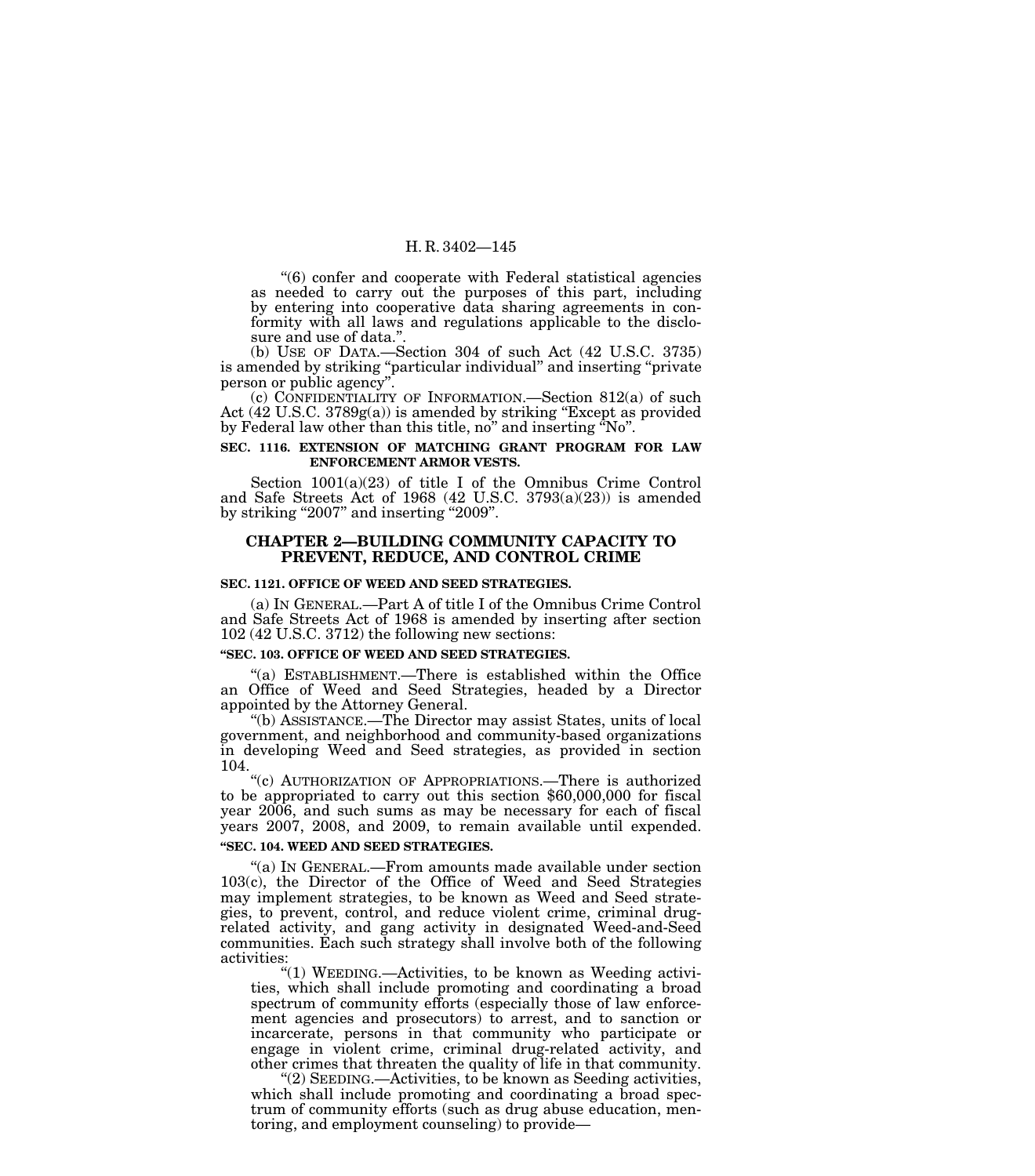''(A) human services, relating to prevention, intervention, or treatment, for at-risk individuals and families; and  $\binom{a}{B}$ 

community revitalization efforts, including enforcement of building codes and development of the economy.

''(b) GUIDELINES.—The Director shall issue guidelines for the development and implementation of Weed and Seed strategies under this section. The guidelines shall ensure that the Weed and Seed strategy for a community referred to in subsection (a) shall—

"(1) be planned and implemented through and under the auspices of a steering committee, properly established in the community, comprised of—

 $(A)$  in a voting capacity, representatives of  $-$ 

 $(i)$  appropriate law enforcement agencies; and

''(ii) other public and private agencies, and neighborhood and community-based organizations, interested in criminal justice and community-based development and revitalization in the community; and ''(B) in a voting capacity, both—

''(i) the Drug Enforcement Administration's special agent in charge for the jurisdiction encompassing the community; and

''(ii) the United States Attorney for the District encompassing the community;

 $''(2)$  describe how law enforcement agencies, other public and private agencies, neighborhood and community-based organizations, and interested citizens are to cooperate in implementing the strategy; and

''(3) incorporate a community-policing component that shall serve as a bridge between the Weeding activities under subsection  $(a)(1)$  and the Seeding activities under subsection  $(a)(2)$ .

" $(c)$  DESIGNATION.—For a community to be designated as a Weed-and-Seed community for purposes of subsection (a)—

''(1) the United States Attorney for the District encompassing the community must certify to the Director that—

"(A) the community suffers from consistently high levels of crime or otherwise is appropriate for such designation;

''(B) the Weed and Seed strategy proposed, adopted, or implemented by the steering committee has a high probability of improving the criminal justice system within the community and contains all the elements required by the Director; and

 $C$ ) the steering committee is capable of implementing the strategy appropriately; and

"(2) the community must agree to formulate a timely and effective plan to independently sustain the strategy (or, at a minimum, a majority of the best practices of the strategy) when assistance under this section is no longer available.

''(d) APPLICATION.—An application for designation as a Weedand-Seed community for purposes of subsection (a) shall be submitted to the Director by the steering committee of the community in such form, and containing such information and assurances, as the Director may require. The application shall propose—

''(1) a sustainable Weed and Seed strategy that includes—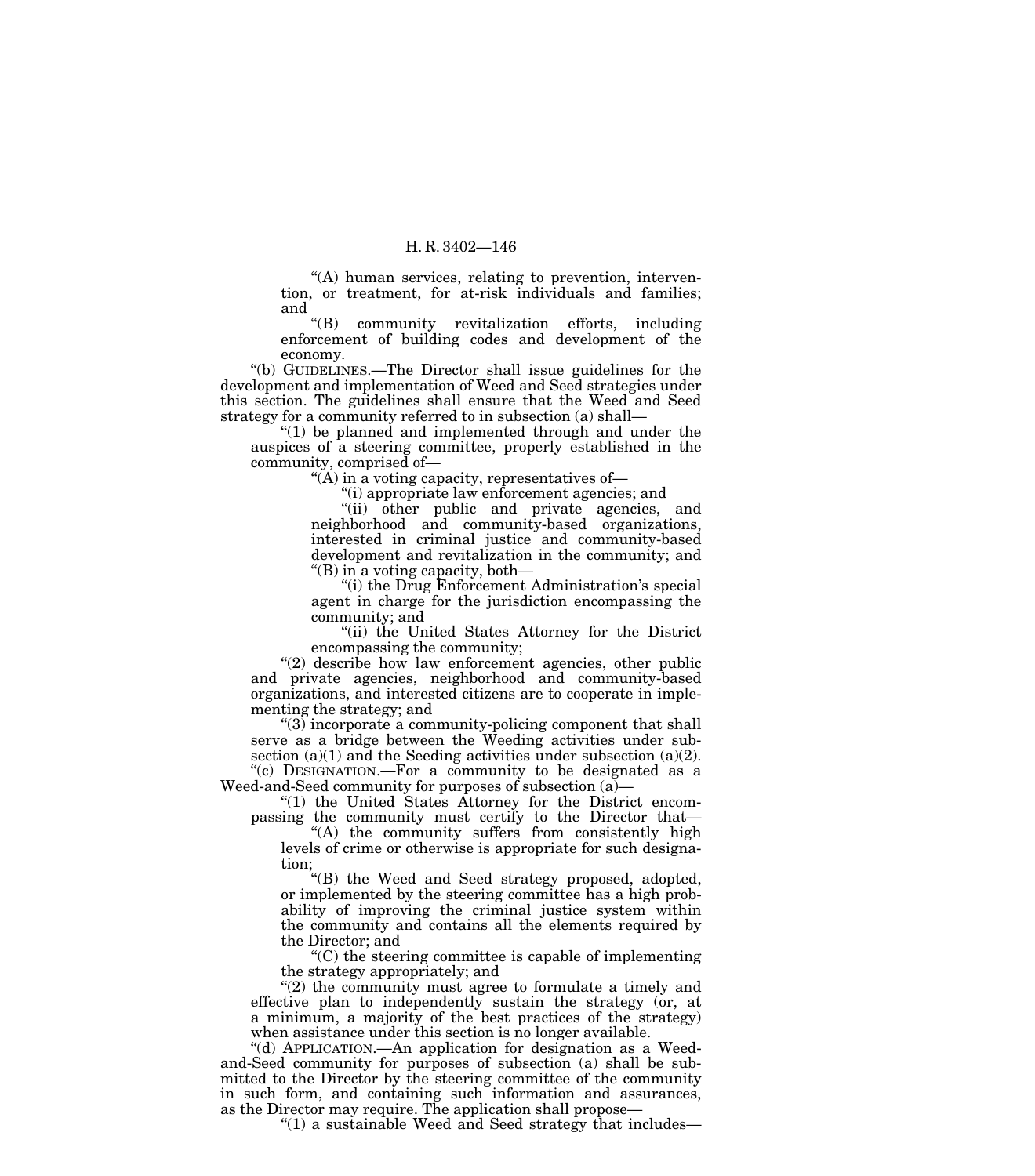"(A) the active involvement of the United States Attorney for the District encompassing the community, the Drug Enforcement Administration's special agent in charge for the jurisdiction encompassing the community, and other Federal law enforcement agencies operating in the vicinity;

''(B) a significant community-oriented policing component; and

''(C) demonstrated coordination with complementary neighborhood and community-based programs and initiatives; and

 $(2)$  a methodology with outcome measures and specific objective indicia of performance to be used to evaluate the effectiveness of the strategy.

''(e) GRANTS.—

" $(1)$  In GENERAL.—In implementing a strategy for a community under subsection (a), the Director may make grants to that community.

"(2) USES.—For each grant under this subsection, the community receiving that grant may not use any of the grant amounts for construction, except that the Assistant Attorney General may authorize use of grant amounts for incidental or minor construction, renovation, or remodeling.

"(3) LIMITATIONS.—A community may not receive grants under this subsection (or fall within such a community)—

"(A) for a period of more than 10 fiscal years;

''(B) for more than 5 separate fiscal years, except that the Assistant Attorney General may, in single increments and only upon a showing of extraordinary circumstances, authorize grants for not more than 3 additional separate fiscal years; or

"( $\ddot{C}$ ) in an aggregate amount of more than \$1,000,000, except that the Assistant Attorney General may, upon a showing of extraordinary circumstances, authorize grants for not more than an additional \$500,000.

"(4) DISTRIBUTION.—In making grants under this subsection, the Director shall ensure that—

"(A) to the extent practicable, the distribution of such grants is geographically equitable and includes both urban and rural areas of varying population and area; and

''(B) priority is given to communities that clearly and effectively coordinate crime prevention programs with other Federal programs in a manner that addresses the overall needs of such communities.

"(5) FEDERAL SHARE.—(A) Subject to subparagraph  $(B)$ , the Federal share of a grant under this subsection may not exceed 75 percent of the total costs of the projects described in the application for which the grant was made.

"(B) The requirement of subparagraph  $(A)$ -

''(i) may be satisfied in cash or in kind; and

"(ii) may be waived by the Assistant Attorney General upon a determination that the financial circumstances affecting the applicant warrant a finding that such a waiver is equitable.

''(6) SUPPLEMENT, NOT SUPPLANT.—To receive a grant under this subsection, the applicant must provide assurances that the amounts received under the grant shall be used to supplement, not supplant, non-Federal funds that would otherwise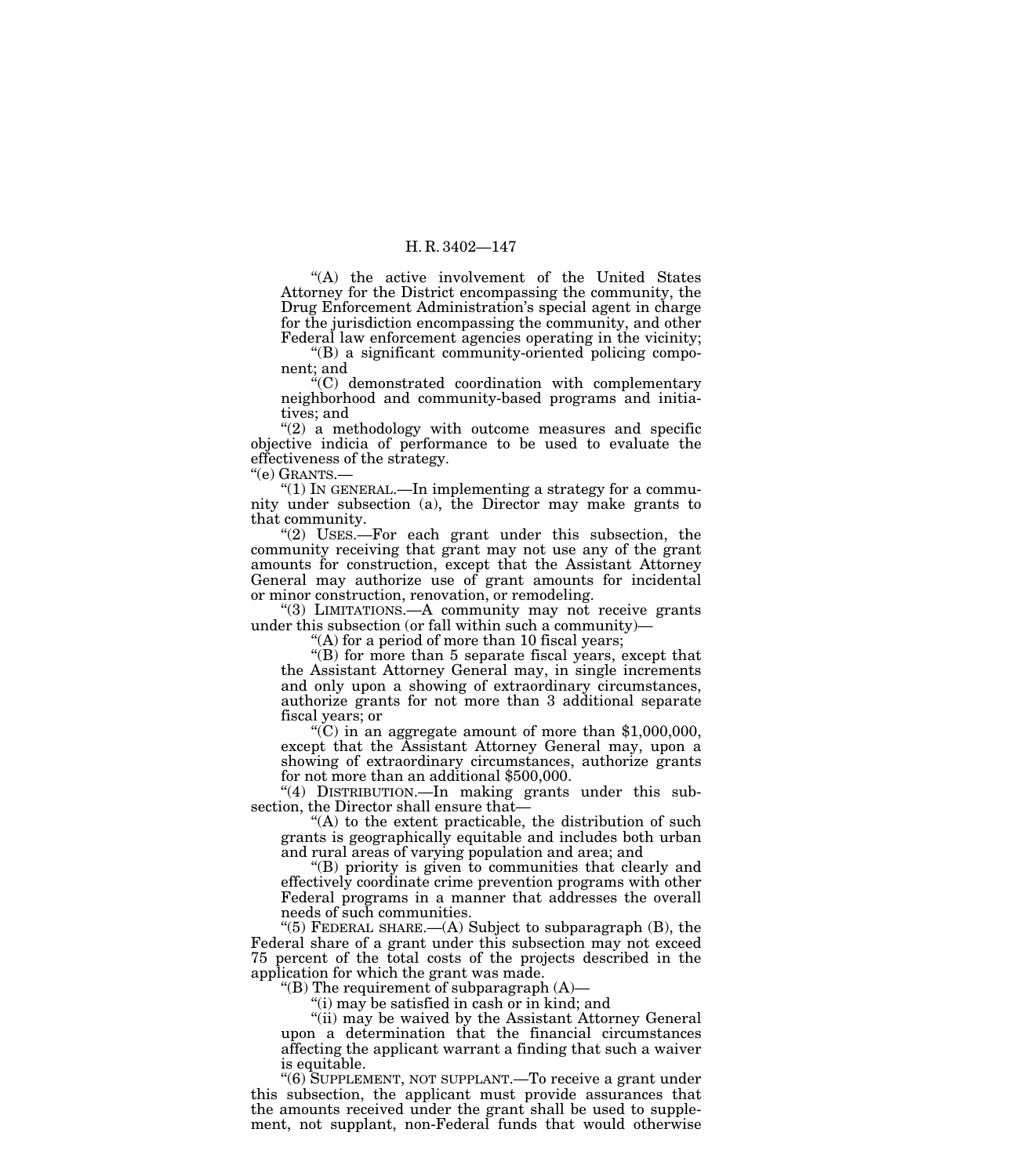be available for programs or services provided in the community.

#### **''SEC. 105. INCLUSION OF INDIAN TRIBES.**

''For purposes of sections 103 and 104, the term 'State' includes an Indian tribal government.''.

(b) ABOLISHMENT OF EXECUTIVE OFFICE OF WEED AND SEED; TRANSFERS OF FUNCTIONS.—

 $(1)$  ABOLISHMENT.—The Executive Office of Weed and Seed is abolished.

(2) TRANSFER.—There are hereby transferred to the Office of Weed and Seed Strategies all functions and activities performed immediately before the date of the enactment of this Act by the Executive Office of Weed and Seed Strategies.

(c) EFFECTIVE DATE.—This section and the amendments made by this section take effect 90 days after the date of the enactment of this Act.

#### **CHAPTER 3—ASSISTING VICTIMS OF CRIME**

#### **SEC. 1131. GRANTS TO LOCAL NONPROFIT ORGANIZATIONS TO IMPROVE OUTREACH SERVICES TO VICTIMS OF CRIME.**

Section 1404(c) of the Victims of Crime Act of 1984 (42 U.S.C. 10603(c)), as most recently amended by section 623 of the USA PATRIOT Act (Public Law 107–56; 115 Stat. 372), is amended—  $(1)$  in paragraph  $(1)$ —

> (A) in the matter preceding subparagraph (A), by striking the comma after "Director";

(B) in subparagraph (A), by striking "and" at the end: (C) in subparagraph (B), by striking the period at

the end and inserting ''; and''; and (D) by adding at the end the following new subpara-

graph: ''(C) for nonprofit neighborhood and community-based victim service organizations and coalitions to improve outreach and services to victims of crime.'';

 $(2)$  in paragraph  $(2)$ -

 $(A)$  in subparagraph  $(A)$ —

(i) by striking "paragraph  $(1)(A)$ " and inserting "paragraphs  $(1)(A)$  and  $(1)(C)$ "; and

 $(ii)$  by striking "and" at the end;

(B) in subparagraph (B), by striking the period at the end and inserting ''; and''; and

(C) by adding at the end the following new subparagraph:

"(C) not more than  $$10,000$  shall be used for any single grant under paragraph  $(1)(C)$ .".

#### **SEC. 1132. CLARIFICATION AND ENHANCEMENT OF CERTAIN AUTHORI-TIES RELATING TO CRIME VICTIMS FUND.**

Section 1402 of the Victims of Crime Act of 1984 (42 U.S.C. 10601) is amended as follows:

(1) AUTHORITY TO ACCEPT GIFTS.—Subsection (b)(5) of such section is amended by striking the period at the end and inserting the following: '', which the Director is hereby authorized to accept for deposit into the Fund, except that the Director is not hereby authorized to accept any such gift, bequest, or donation that—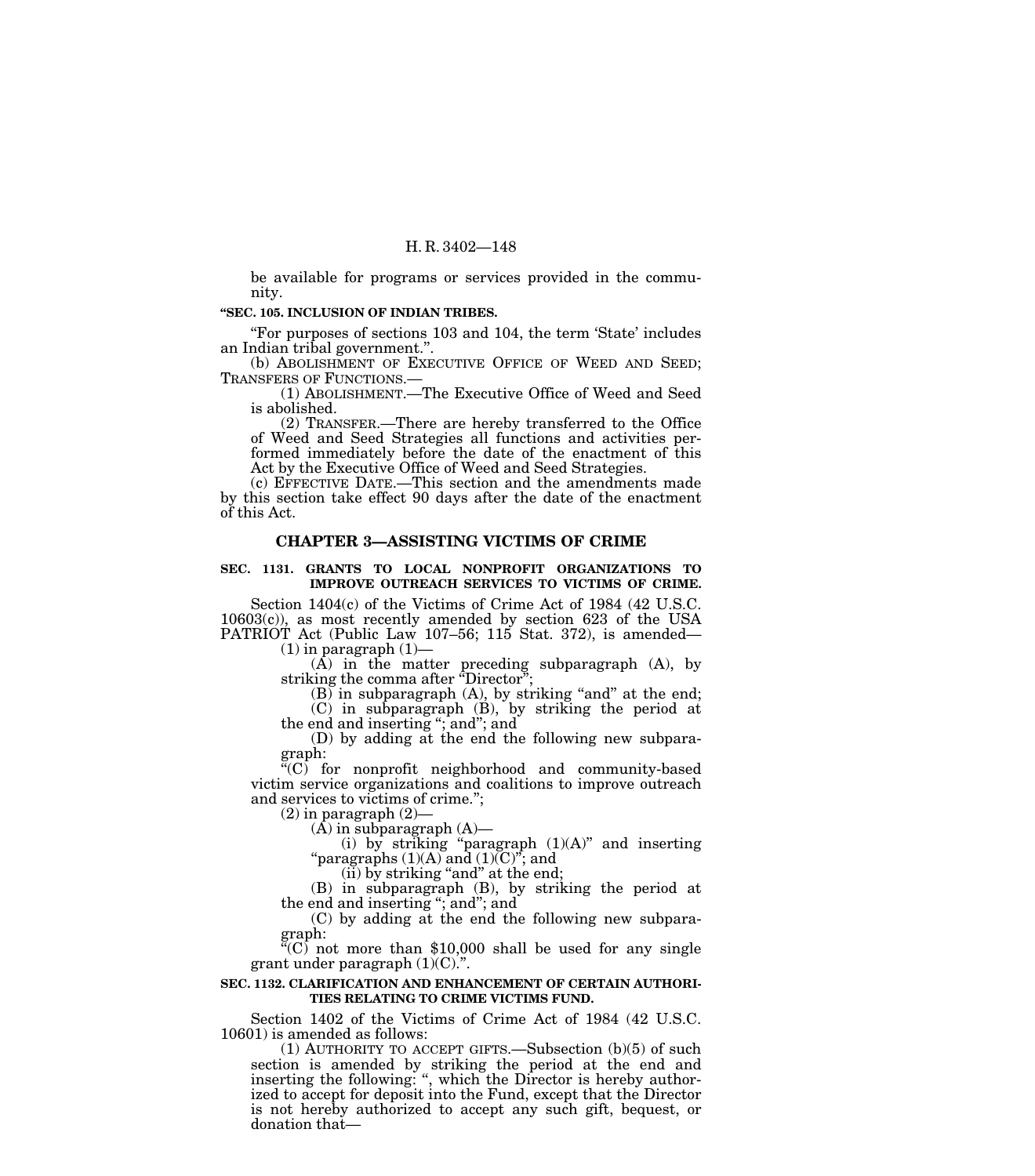''(A) attaches conditions inconsistent with applicable laws or regulations; or

''(B) is conditioned upon or would require the expenditure of appropriated funds that are not available to the Office for Victims of Crime.''.

(2) AUTHORITY TO REPLENISH ANTITERRORISM EMERGENCY RESERVE.—Subsection  $(d)(5)(A)$  of such section is amended by striking "expended" and inserting "obligated".

(3) AUTHORITY TO MAKE GRANTS TO INDIAN TRIBES FOR VICTIM ASSISTANCE PROGRAMS.—Subsection (g) of such section is amended—

 $(A)$  in paragraph  $(1)$ , by striking ", acting through the Director,'';

(B) by redesignating paragraph (2) as paragraph (3); and

(C) by inserting after paragraph (1) the following new paragraph:

"(2) The Attorney General may use  $5$  percent of the funds available under subsection  $(d)(2)$  (prior to distribution) for grants to Indian tribes to establish child victim assistance programs, as appropriate.''.

## **SEC. 1133. AMOUNTS RECEIVED UNDER CRIME VICTIM GRANTS MAY BE USED BY STATE FOR TRAINING PURPOSES.**

(a) CRIME VICTIM COMPENSATION.—Section 1403(a)(3) of the Victims of Crime Act of 1984 (42 U.S.C.  $10602(a)(3)$ ) is amended by inserting after "may be used for" the following: "training purposes and''.

(b) CRIME VICTIM ASSISTANCE.—Section 1404(b)(3) of such Act  $(42 \text{ U.S.C. } 10603(b)(3))$  is amended by inserting after "may be used for'' the following: ''training purposes and''.

## **SEC. 1134. CLARIFICATION OF AUTHORITIES RELATING TO VIOLENCE AGAINST WOMEN FORMULA AND DISCRETIONARY GRANT PROGRAMS.**

(a) CLARIFICATION OF STATE GRANTS.—Section 2007 of the Omnibus Crime Control and Safe Streets Act of 1968 (42 U.S.C. 3796gg–1) is amended—

 $(1)$  in subsection  $(c)(3)(A)$ , by striking "police" and inserting ''law enforcement''; and

 $(2)$  in subsection  $(d)$ -

(A) in the second sentence, by inserting after "each application'' the following: ''submitted by a State''; and

(B) in the third sentence, by striking ''An application'' and inserting ''In addition, each application submitted by a State or tribal government''.

(b) CHANGE FROM ANNUAL TO BIENNIAL REPORTING.—Section 2009(b) of such Act (42 U.S.C. 3796gg–3) is amended by striking "Not later than" and all that follows through "the Attorney General shall submit" and inserting the following: "Not later than one month after the end of each even-numbered fiscal year, the Attorney General shall submit''.

#### **SEC. 1135. CHANGE OF CERTAIN REPORTS FROM ANNUAL TO BIENNIAL.**

(a) STALKING AND DOMESTIC VIOLENCE.—Section 40610 of the Violence Against Women Act of 1994 (title IV of the Violent Crime Control and Law Enforcement Act of 1994; 42 U.S.C. 14039) is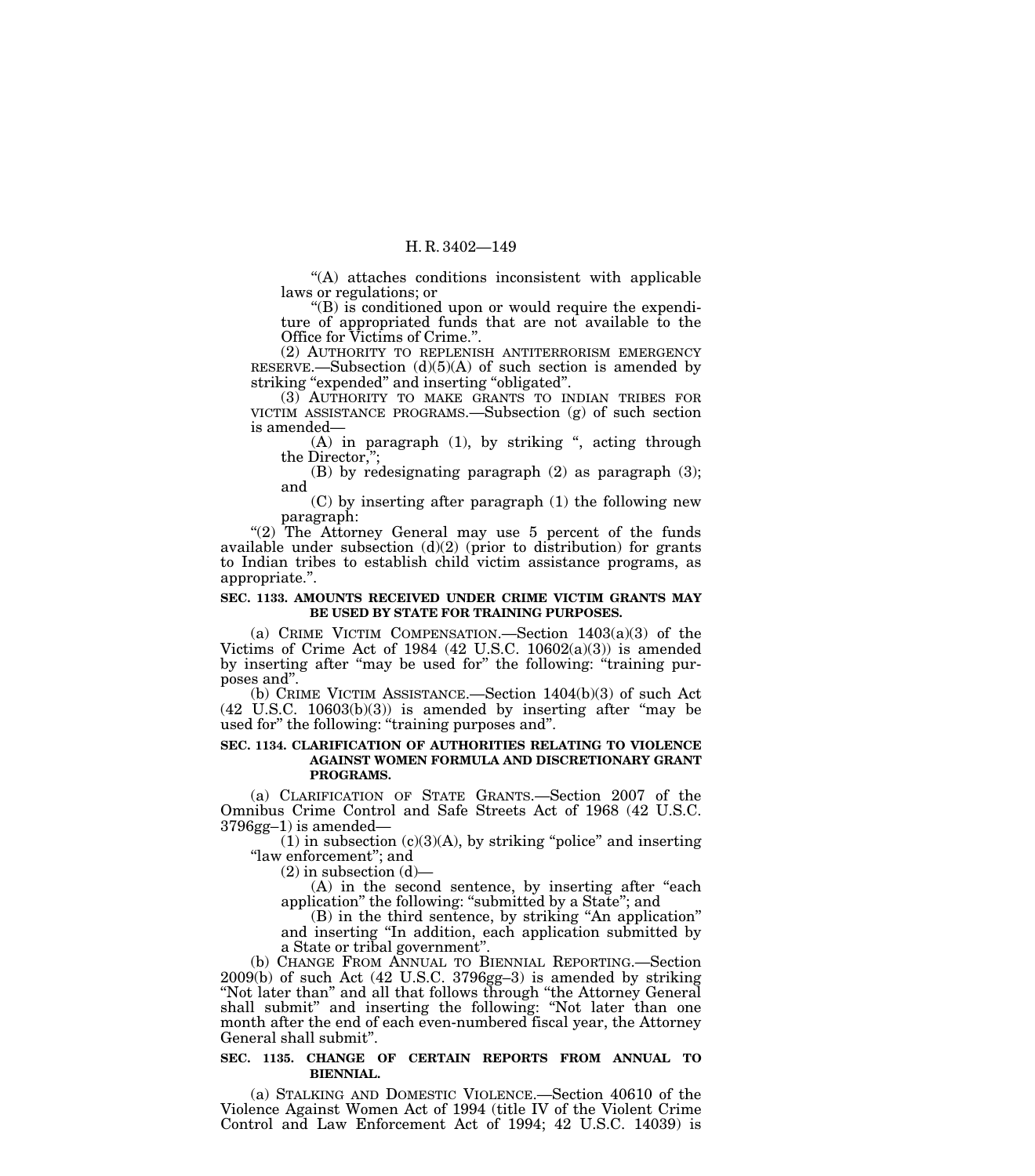amended by striking ''The Attorney General shall submit to the Congress an annual report, beginning one year after the date of the enactment of this Act, that provides'' and inserting ''Each evennumbered fiscal year, the Attorney General shall submit to the Congress a biennial report that provides''.

(b) SAFE HAVENS FOR CHILDREN.—Subsection 1301(d)(l) of the Victims of Trafficking and Violence Protection Act of 2000 (42 U.S.C. 10420(d)(l)) is amended in the matter preceding subparagraph (A) by striking ''Not later than 1 year after the last day of the first fiscal year commencing on or after the date of enactment of this Act, and not later than 180 days after the last day of each fiscal year thereafter,'' and inserting ''Not later than 1 month after the end of each even-numbered fiscal year,''.

(c) STOP VIOLENCE AGAINST WOMEN FORMULA GRANTS.—Subsection 2009(b) of the Omnibus Crime Control and Safe Streets Act of 1968 (42 U.S.C. 3796gg–3), is amended by striking ''Not later than'' and all that follows through ''the Attorney General shall submit'' and inserting the following: ''Not later than 1 month after the end of each even-numbered fiscal year, the Attorney General shall submit''.

(d) GRANTS TO COMBAT VIOLENT CRIMES AGAINST WOMEN ON CAMPUS.—Subsection 826(d)(3) of the Higher Education Amendments Act of 1998 (20 U.S.C. 1152  $(d)(3)$ ) is amended by striking from ''Not'' through and including ''under this section'' and inserting ''Not later than 1 month after the end of each even-numbered fiscal year''.

(e) TRANSITIONAL HOUSING ASSISTANCE GRANTS FOR CHILD VIC-TIMS OF DOMESTIC VIOLENCE, STALKING, OR SEXUAL ASSAULT.— Subsection 40299(f) of the Violence Against Women Act of 1994 (42 U.S.C. 13975(f)) is amended by striking ''shall annually prepare and submit to the Committee on the Judiciary of the House of Representatives and the Committee on the Judiciary of the Senate a report that contains a compilation of the information contained in the report submitted under subsection (e) of this section.'' and inserting ''shall prepare and submit to the Committee on the Judiciary of the House of Representatives and the Committee on the Judiciary of the Senate a report that contains a compilation of the information contained in the report submitted under subsection (e) of this section not later than one month after the end of each even-numbered fiscal year.''.

#### **SEC. 1136. GRANTS FOR YOUNG WITNESS ASSISTANCE.**

(a) IN GENERAL.—The Attorney General, acting through the Bureau of Justice Assistance, may make grants to State and local prosecutors and law enforcement agencies in support of juvenile and young adult witness assistance programs.

(b) USE OF FUNDS.—Grants made available under this section may be used—

(1) to assess the needs of juvenile and young adult witnesses;

(2) to develop appropriate program goals and objectives; and

(3) to develop and administer a variety of witness assistance services, which includes—

(A) counseling services to young witnesses dealing with trauma associated in witnessing a violent crime;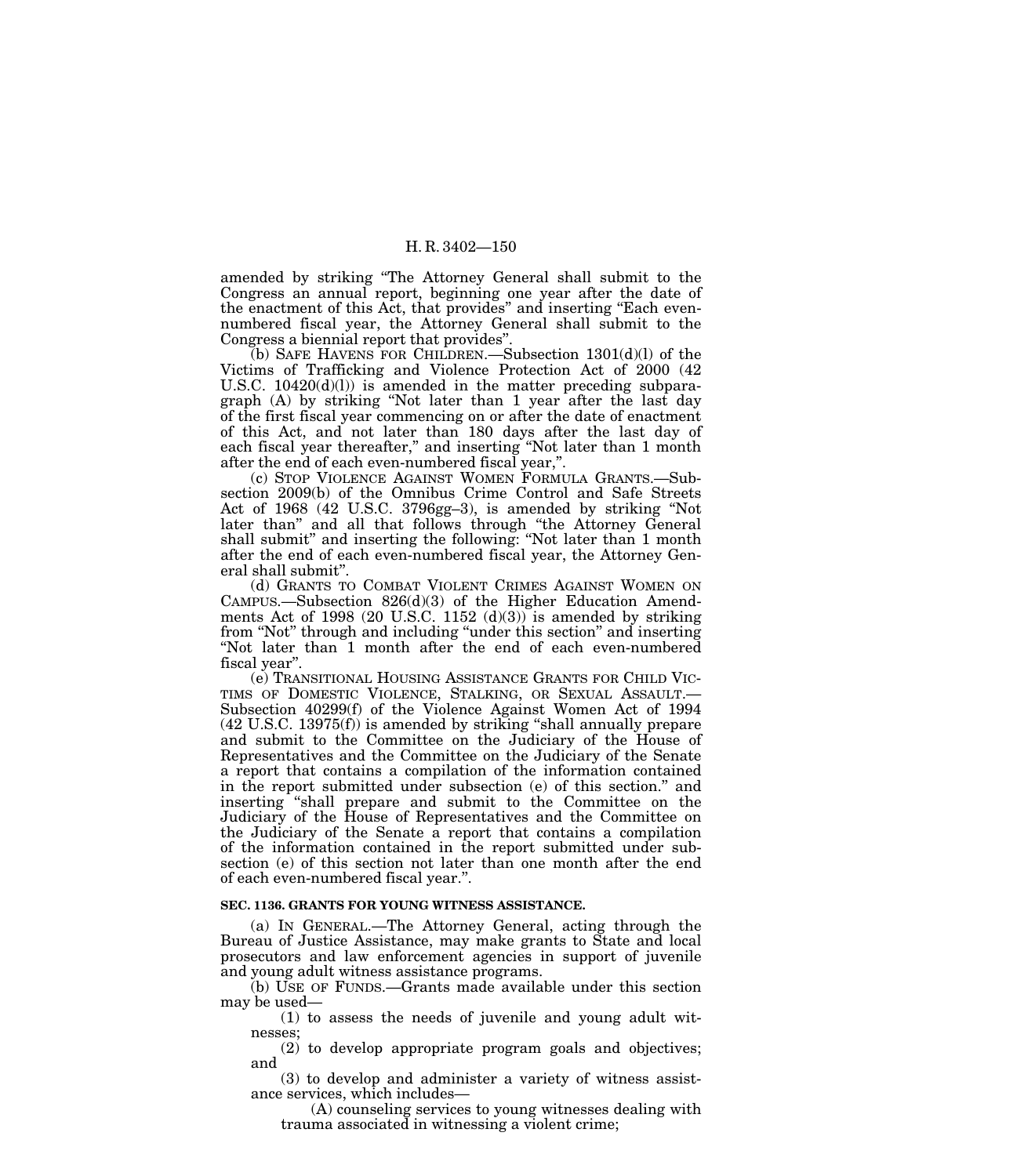(B) pre- and post-trial assistance for the youth and their family;

(C) providing education services if the child is removed from or changes their school for safety concerns;

(D) protective services for young witnesses and their families when a serious threat of harm from the perpetrators or their associates is made; and

(E) community outreach and school-based initiatives that stimulate and maintain public awareness and support. (c) DEFINITIONS.—In this section:

(1) The term ''juvenile'' means an individual who is age 17 or younger.

(2) The term ''young adult'' means an individual who is age 21 or younger but not a juvenile.

(3) The term ''State'' includes the District of Columbia, the Commonwealth of Puerto Rico, the Virgin Islands, American Samoa, Guam, and the Northern Mariana Islands.

(d) AUTHORIZATION OF APPROPRIATIONS.—There are authorized to be appropriated to carry out this section \$3,000,000 for each of fiscal years 2006 through 2009.

## **CHAPTER 4—PREVENTING CRIME**

## **SEC. 1141. CLARIFICATION OF DEFINITION OF VIOLENT OFFENDER FOR PURPOSES OF JUVENILE DRUG COURTS.**

Section 2953(b) of the Omnibus Crime Control and Safe Streets Act of 1968 (42 U.S.C. 3797u–2(b)) is amended in the matter preceding paragraph (1) by striking ''an offense that'' and inserting ''a felony-level offense that''.

## **SEC. 1142. CHANGES TO DISTRIBUTION AND ALLOCATION OF GRANTS FOR DRUG COURTS.**

(a) MINIMUM ALLOCATION REPEALED.—Section 2957 of such Act (42 U.S.C. 3797u–6) is amended by striking subsection (b) and inserting the following:

''(b) TECHNICAL ASSISTANCE AND TRAINING.—Unless one or more applications submitted by any State or unit of local government within such State (other than an Indian tribe) for a grant under this part has been funded in any fiscal year, such State, together with eligible applicants within such State, shall be provided targeted technical assistance and training by the Community Capacity Development Office to assist such State and such eligible applicants to successfully compete for future funding under this part, and to strengthen existing State drug court systems. In providing such technical assistance and training, the Community Capacity Development Office shall consider and respond to the unique needs of rural States, rural areas and rural communities.''.

(b) AUTHORIZATION OF APPROPRIATIONS.—Section 1001(25)(A) of title I of the Omnibus Crime Control and Safe Streets Act of 1968  $(42 \text{ U.S.C. } 3793(25)(\text{A}))$  is amended by adding at the end the following:

> "(v)  $$70,000,000$  for each of fiscal years 2007 and 2008.''.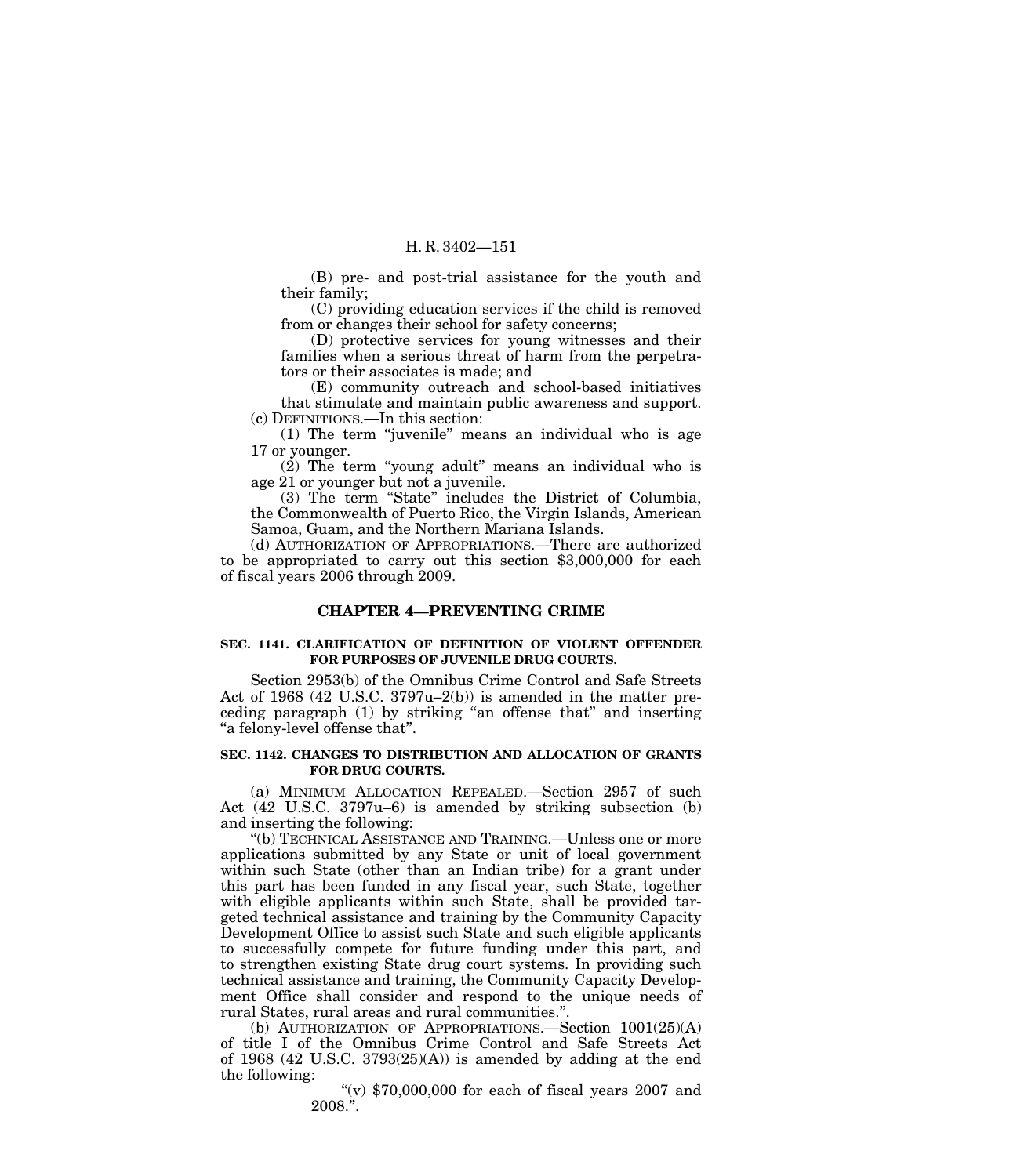## **SEC. 1143. ELIGIBILITY FOR GRANTS UNDER DRUG COURT GRANTS PROGRAM EXTENDED TO COURTS THAT SUPERVISE NON-OFFENDERS WITH SUBSTANCE ABUSE PROBLEMS.**

Section  $2951(a)(1)$  of such Act  $(42 \text{ U.S.C. } 3797u(a)(1))$  is amended by striking ''offenders with substance abuse problems'' and inserting ''offenders, and other individuals under the jurisdiction of the court, with substance abuse problems''.

#### **SEC. 1144. TERM OF RESIDENTIAL SUBSTANCE ABUSE TREATMENT PROGRAM FOR LOCAL FACILITIES.**

Section 1904 of the Omnibus Crime Control and Safe Streets Act of 1968 (42 U.S.C. 3796ff–3) is amended by adding at the end the following new subsection:

"(d) DEFINITION.—In this section, the term 'residential substance abuse treatment program' means a course of individual and group activities, lasting between 6 and 12 months, in residential treatment facilities set apart from the general prison population—

" $(1)$  directed at the substance abuse problems of the prisoners;

"(2) intended to develop the prisoner's cognitive, behavioral, social, vocational and other skills so as to solve the prisoner's substance abuse and other problems; and

"(3) which may include the use of pharmacotherapies, where appropriate, that may extend beyond the treatment period.''.

#### **SEC. 1145. ENHANCED RESIDENTIAL SUBSTANCE ABUSE TREATMENT PROGRAM FOR STATE PRISONERS.**

(a) ENHANCED DRUG SCREENINGS REQUIREMENT.—Subsection (b) of section 1902 of the Omnibus Crime Control and Safe Streets Act of 1968 (42 U.S.C. 3796ff— $1(b)$ ) is amended to read as follows:

''(b) SUBSTANCE ABUSE TESTING REQUIREMENT.—To be eligible to receive funds under this part, a State must agree to implement or continue to require urinalysis or other proven reliable forms of testing, including both periodic and random testing—

 $(1)$  of an individual before the individual enters a residential substance abuse treatment program and during the period in which the individual participates in the treatment program; and

 $(2)$  of an individual released from a residential substance abuse treatment program if the individual remains in the custody of the State.''.

(b) AFTERCARE SERVICES REQUIREMENT.—Subsection (c) of such section is amended—

(1) in the matter preceding paragraph (1), by striking "ELIGIBILITY FOR PREFERENCE WITH AFTER CARE COMPO-**NENT**'' and inserting ''**AFTERCARE SERVICES REQUIREMENT**''; and

(2) by amending paragraph (1) to read as follows:

 $(1)$  To be eligible for funding under this part, a State shall ensure that individuals who participate in the substance abuse treatment program established or implemented with assistance provided under this part will be provided with after care services.''; and

(3) by adding at the end the following new paragraph: "(4) After care services required by this subsection shall be funded through funds provided for this part.''.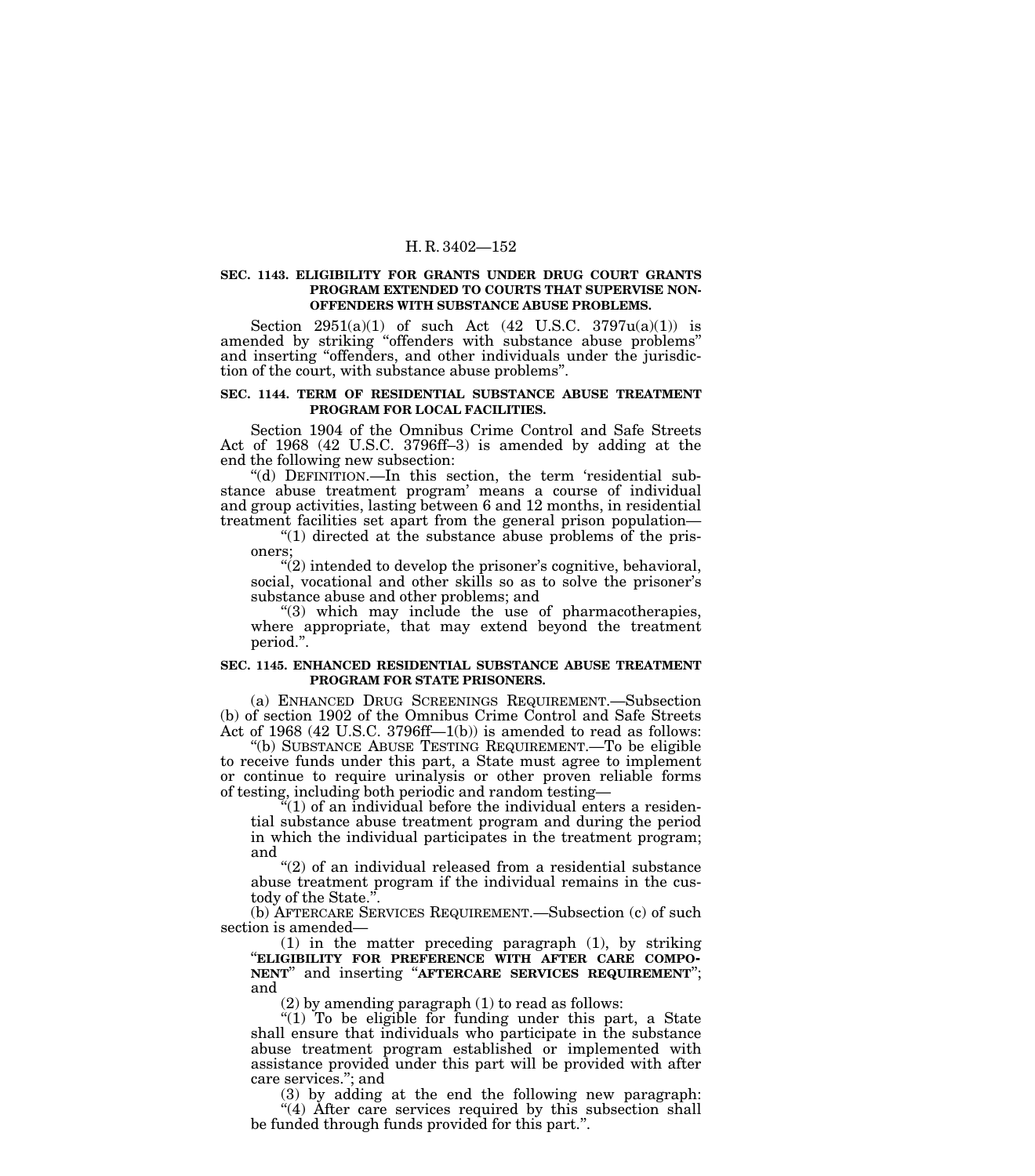(c) PRIORITY FOR PARTNERSHIPS WITH COMMUNITY-BASED DRUG TREATMENT PROGRAMS.—Section 1903 of such Act (42 U.S.C. 3796ff–2) is amended by adding at the end the following new subsection:

''(e) PRIORITY FOR PARTNERSHIPS WITH COMMUNITY-BASED DRUG TREATMENT PROGRAMS.—In considering an application submitted by a State under section 1902, the Attorney General shall give priority to an application that involves a partnership between the State and a community-based drug treatment program within the State.''.

#### **SEC. 1146. RESIDENTIAL SUBSTANCE ABUSE TREATMENT PROGRAM FOR FEDERAL FACILITIES.**

Section 3621(e) of title 18, United States Code, is amended—

(1) by striking paragraph (4) and inserting the following: "(4) AUTHORIZATION OF APPROPRIATIONS.—There are authorized to carry out this subsection such sums as may be necessary for each of fiscal years 2007 through 2011."; and

 $(2)$  in paragraph  $(5)(A)$ 

 $(A)$  in clause (i) by striking "and" after the semicolon;  $(B)$  in clause (ii) by inserting "and" after the semicolon; and

(C) by adding at the end the following:

which may include the use of pharmacoptherapies, if appropriate, that may extend beyond the treatment period;''.

## **CHAPTER 5—OTHER MATTERS**

## **SEC. 1151. CHANGES TO CERTAIN FINANCIAL AUTHORITIES.**

(a) CERTAIN PROGRAMS THAT ARE EXEMPT FROM PAYING STATES INTEREST ON LATE DISBURSEMENTS ALSO EXEMPTED FROM PAYING CHARGE TO TREASURY FOR UNTIMELY DISBURSEMENTS.—Section 204(f) of Public Law 107–273 (116 Stat. 1776; 31 U.S.C. 6503 note) is amended—

 $(1)$  by striking "section  $6503(d)$ " and inserting "sections" 3335(b) or 6503(d)''; and

(2) by striking ''section 6503'' and inserting ''sections 3335(b) or 6503''.

(b) SOUTHWEST BORDER PROSECUTOR INITIATIVE INCLUDED AMONG SUCH EXEMPTED PROGRAMS.—Section 204(f) of such Act is further amended by striking "pursuant to section  $501(a)$ " and inserting ''pursuant to the Southwest Border Prosecutor Initiative (as carried out pursuant to paragraph (3) (117 Stat. 64) under the heading relating to Community Oriented Policing Services of the Department of Justice Appropriations Act, 2003 (title I of division B of Public Law  $108-\overline{7}$ , or as carried out pursuant to any subsequent authority) or section 501(a)''.

(c) ATFE UNDERCOVER INVESTIGATIVE OPERATIONS.—Section 102(b) of the Department of Justice and Related Agencies Appropriations Act, 1993, as in effect pursuant to section 815(d) of the Antiterrorism and Effective Death Penalty Act of 1996 shall apply with respect to the Bureau of Alcohol, Tobacco, Firearms, and Explosives and the undercover investigative operations of the Bureau on the same basis as such section applies with respect to any other agency and the undercover investigative operations of such agency.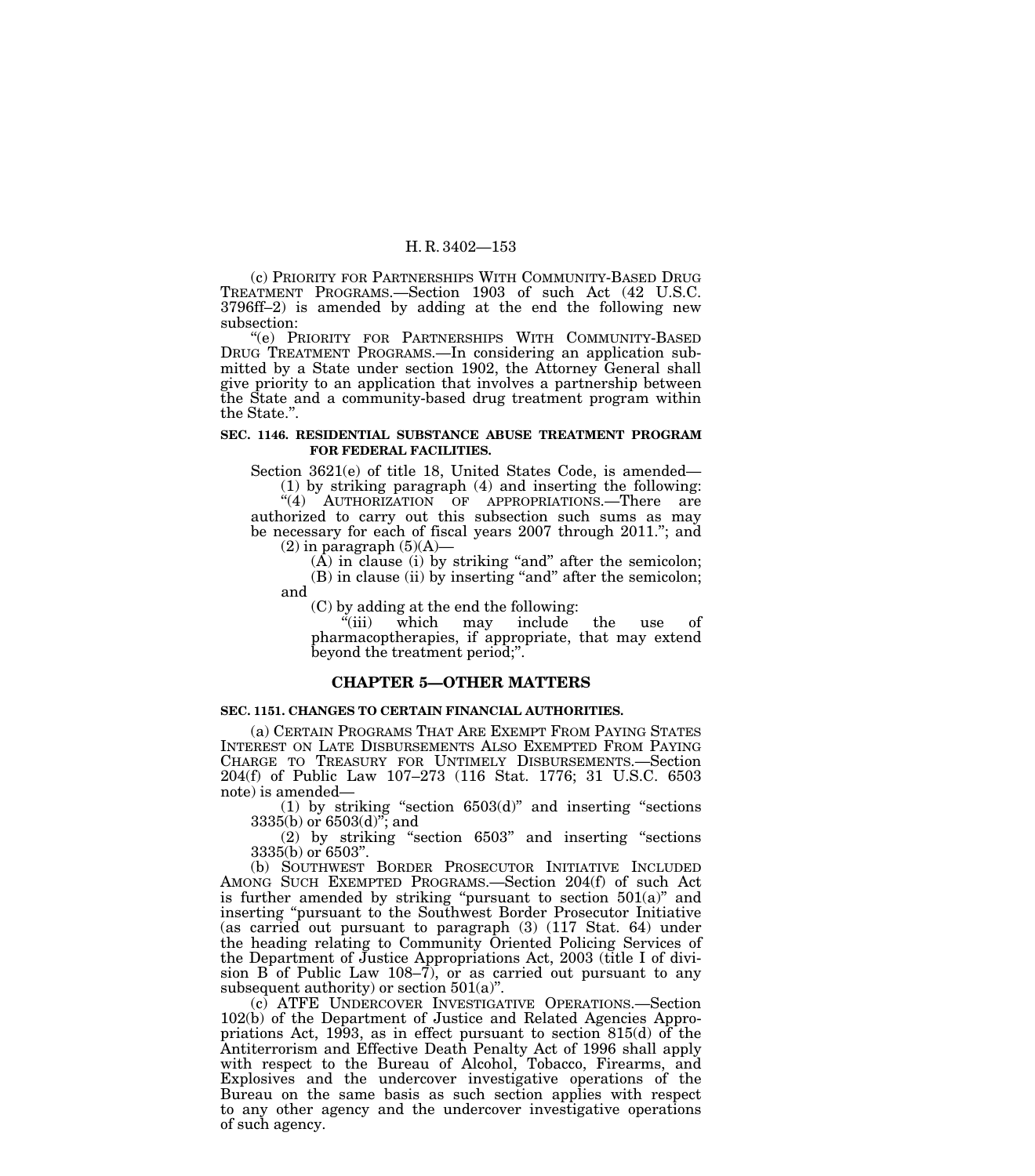#### **SEC. 1152. COORDINATION DUTIES OF ASSISTANT ATTORNEY GEN-ERAL.**

(a) COORDINATE AND SUPPORT OFFICE FOR VICTIMS OF CRIME.— Section 102 of the Omnibus Crime Control and Safe Streets Act of 1968 (42 U.S.C. 3712) is amended in subsection  $(a)(5)$  by inserting after ''the Bureau of Justice Statistics,'' the following: ''the Office for Victims of Crime,''.

(b) SETTING GRANT CONDITIONS AND PRIORITIES.—Such section is further amended in subsection  $(a)(6)$  by inserting ", including placing special conditions on all grants, and determining priority purposes for formula grants'' before the period at the end.

#### **SEC. 1153. SIMPLIFICATION OF COMPLIANCE DEADLINES UNDER SEX-OFFENDER REGISTRATION LAWS.**

(a) COMPLIANCE PERIOD.—A State shall not be treated, for purposes of any provision of law, as having failed to comply with section 170101 (42 U.S.C. 14071) or 170102 (42 U.S.C. 14072) of the Violent Crime Control and Law Enforcement Act of 1994 until 36 months after the date of the enactment of this Act, except that the Attorney General may grant an additional 24 months to a State that is making good faith efforts to comply with such sections.

(b) TIME FOR REGISTRATION OF CURRENT ADDRESS.—Subsection  $(a)(1)(B)$  of such section 170101 is amended by striking "unless" such requirement is terminated under" and inserting "for the time period specified in''.

#### **SEC. 1154. REPEAL OF CERTAIN PROGRAMS.**

(a) SAFE STREETS ACT PROGRAM.—The Criminal Justice Facility Construction Pilot program (part F; 42 U.S.C. 3769–3769d) of title I of the Omnibus Crime Control and Safe Streets Act of 1968 is repealed.

(b) VIOLENT CRIME CONTROL AND LAW ENFORCEMENT ACT PRO-GRAMS.—The following provisions of the Violent Crime Control and Law Enforcement Act of 1994 are repealed:

(1) LOCAL CRIME PREVENTION BLOCK GRANT PROGRAM.— Subtitle B of title III (42 U.S.C. 13751–13758).

(2) ASSISTANCE FOR DELINQUENT AND AT-RISK YOUTH.—Subtitle G of title III (42 U.S.C. 13801–13802).

(3) IMPROVED TRAINING AND TECHNICAL AUTOMATION.—Subtitle E of title XXI (42 U.S.C. 14151).

(4) OTHER STATE AND LOCAL AID.—Subtitle F of title XXI (42 U.S.C. 14161).

## **SEC. 1155. ELIMINATION OF CERTAIN NOTICE AND HEARING REQUIRE-MENTS.**

Part H of title I of the Omnibus Crime Control and Safe Streets Act of 1968 is amended as follows:

(1) NOTICE AND HEARING ON DENIAL OR TERMINATION OF GRANT.—Section 802 (42 U.S.C. 3783) of such part is amended—

(A) by striking subsections (b) and (c); and

(B) by striking "(a)" before "Whenever,".

(2) FINALITY OF DETERMINATIONS.—Section 803 (42 U.S.C. 3784) of such part is amended—

(A) by striking '', after reasonable notice and opportunity for a hearing,''; and

(B) by striking '', except as otherwise provided herein''.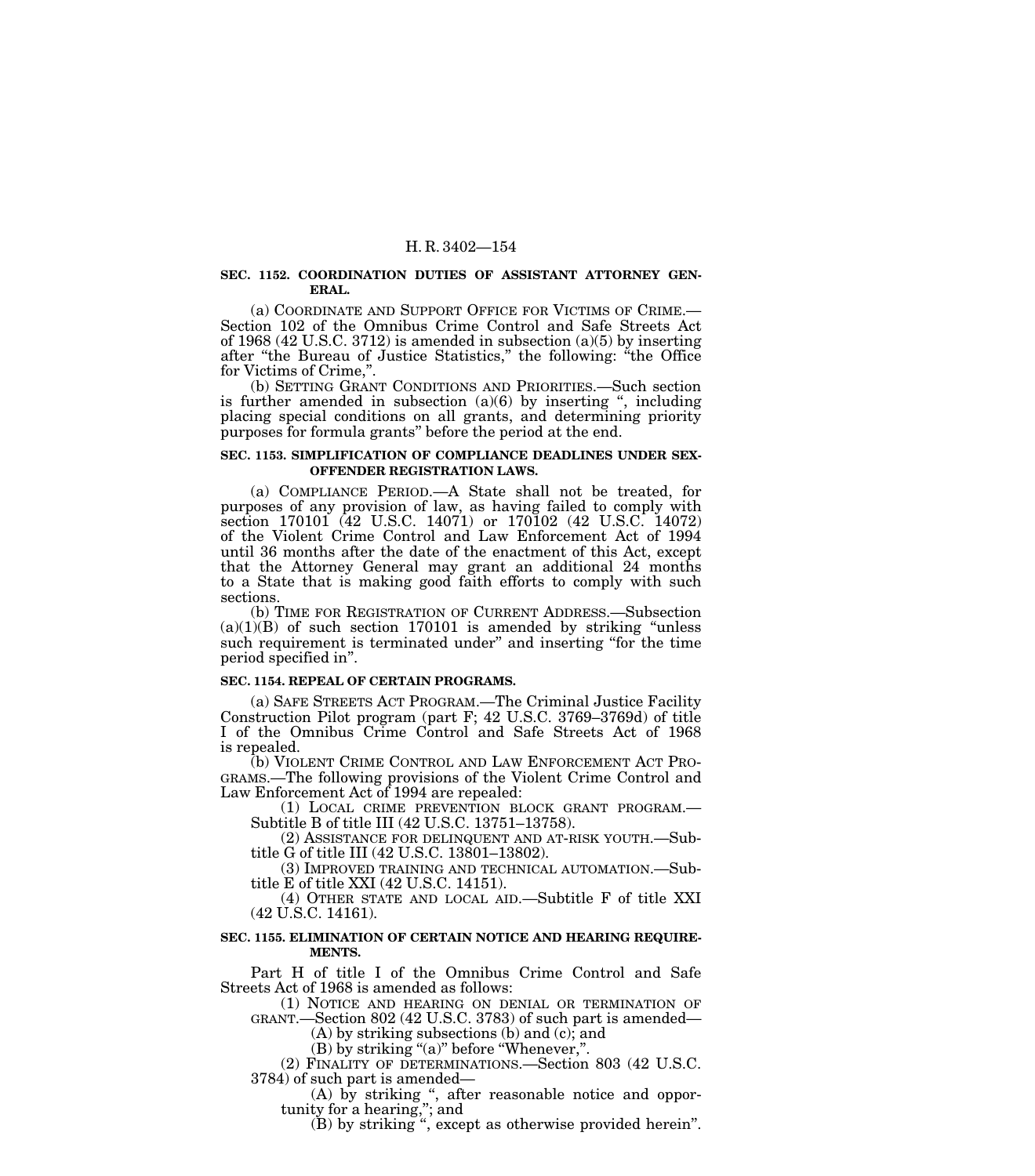(3) REPEAL OF APPELLATE COURT REVIEW.—Section 804 (42 U.S.C. 3785) of such part is repealed.

## **SEC. 1156. AMENDED DEFINITIONS FOR PURPOSES OF OMNIBUS CRIME CONTROL AND SAFE STREETS ACT OF 1968.**

Section 901 of title I of the Omnibus Crime Control and Safe Streets Act of 1968 (42 U.S.C. 3791) is amended as follows:

(1) INDIAN TRIBE.—Subsection  $(a)(3)(C)$  of such section is amended by striking "(as that term is defined in section 103 of the Juvenile Justice and Delinquency Prevention Act of 1974 (42 U.S.C. 5603))''.

(2) COMBINATION.—Subsection (a)(5) of such section is amended by striking ''program or project'' and inserting ''program, plan, or project''.

(3) NEIGHBORHOOD OR COMMUNITY-BASED ORGANIZA- TIONS.—Subsection (a)(11) of such section is amended by striking ''which'' and inserting '', including faith-based, that''.

(4) INDIAN TRIBE; PRIVATE PERSON.—Subsection (a) of such section is further amended—

(A) in paragraph  $(24)$  by striking "and" at the end; (B) in paragraph (25) by striking the period at the

end and inserting a semicolon; and (C) by adding at the end the following new paragraphs:

"(26) the term 'Indian Tribe' has the meaning given the term 'Indian tribe' in section 4(e) of the Indian Self-Determination and Education Assistance Act (25 U.S.C. 450b(e)); and

" $(27)$  the term 'private person' means any individual (including an individual acting in his official capacity) and any private partnership, corporation, association, organization, or entity (or any combination thereof).''.

#### **SEC. 1157. CLARIFICATION OF AUTHORITY TO PAY SUBSISTENCE PAY-MENTS TO PRISONERS FOR HEALTH CARE ITEMS AND SERVICES.**

Section 4006 of title 18, United States Code, is amended— (1) in subsection (a) by inserting after ''The Attorney General" the following: "or the Secretary of Homeland Security, as applicable,''; and

 $\tilde{2}$ ) in subsection (b)(1)–

(A) by striking ''the Immigration and Naturalization Service'' and inserting ''the Department of Homeland Security'';

(B) by striking ''shall not exceed the lesser of the amount'' and inserting ''shall be the amount billed, not to exceed the amount'';

(C) by striking ''items and services'' and all that follows through ''the Medicare program'' and inserting ''items and services under the Medicare program''; and

(D) by striking ''; or'' and all that follows through the period at the end and inserting a period.

## **SEC. 1158. OFFICE OF AUDIT, ASSESSMENT, AND MANAGEMENT.**

(a) IN GENERAL.—Part A of title I of the Omnibus Crime Control and Safe Streets Act of 1968 is amended by adding after section 104, as added by section 211 of this Act, the following new section:

**''SEC. 105. OFFICE OF AUDIT, ASSESSMENT, AND MANAGEMENT.** 

''(a) ESTABLISHMENT.—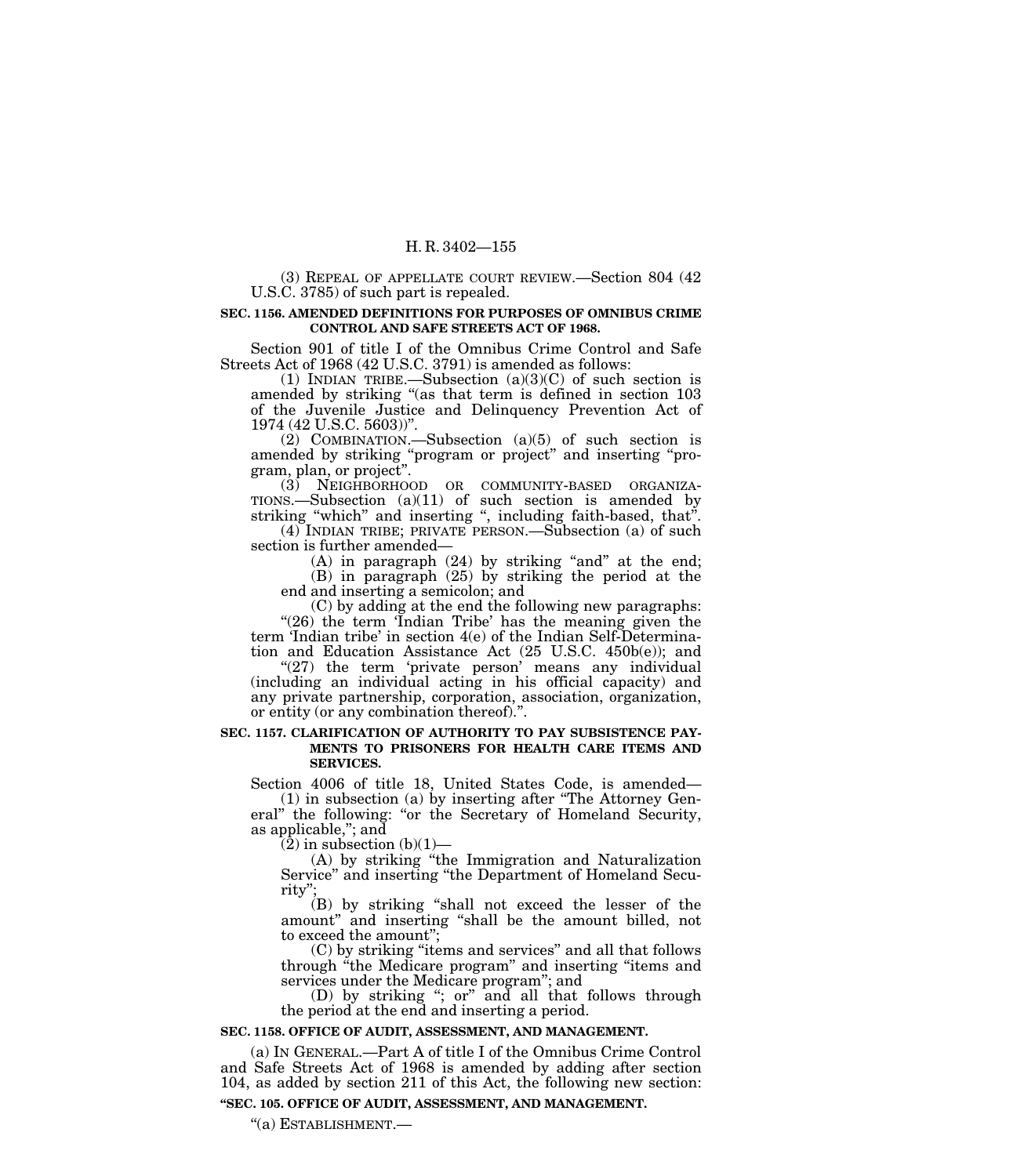" $(1)$  In GENERAL.—There is established within the Office an Office of Audit, Assessment, and Management, headed by a Director appointed by the Attorney General. In carrying out the functions of the Office, the Director shall be subject to the authority, direction, and control of the Attorney General. Such authority, direction, and control may be delegated only to the Assistant Attorney General, without redelegation.

''(2) PURPOSE.—The purpose of the Office shall be to carry out and coordinate program assessments of, take actions to ensure compliance with the terms of, and manage information with respect to, grants under programs covered by subsection (b). The Director shall take special conditions of the grant into account and consult with the office that issued those conditions to ensure appropriate compliance.

''(3) EXCLUSIVITY.—The Office shall be the exclusive element of the Department of Justice, other than the Inspector General, performing functions and activities for the purpose specified in paragraph (2). There are hereby transferred to the Office all functions and activities, other than functions and activities of the Inspector General, for such purpose performed immediately before the date of the enactment of this Act by any other element of the Department.

''(b) COVERED PROGRAMS.—The programs referred to in subsection (a) are the following:

"(1) The program under part  $Q$  of this title.

"(2) Any grant program carried out by the Office of Justice Programs.

''(3) Any other grant program carried out by the Department of Justice that the Attorney General considers appropriate.

''(c) PROGRAM ASSESSMENTS REQUIRED.—

''(1) IN GENERAL.—The Director shall select grants awarded under the programs covered by subsection (b) and carry out program assessments on such grants. In selecting such grants, the Director shall ensure that the aggregate amount awarded under the grants so selected represent not less than 10 percent of the aggregate amount of money awarded under all such grant programs.

" $(2)$  RELATIONSHIP TO NIJ EVALUATIONS.—This subsection does not affect the authority or duty of the Director of the National Institute of Justice to carry out overall evaluations of programs covered by subsection (b), except that such Director shall consult with the Director of the Office in carrying out such evaluations.

''(3) TIMING OF PROGRAM ASSESSMENTS.—The program assessment required by paragraph (1) of a grant selected under paragraph (1) shall be carried out—

''(A) not later than the end of the grant period, if the grant period is not more than 1 year; and

''(B) at the end of each year of the grant period, if the grant period is more than 1 year.

''(d) COMPLIANCE ACTIONS REQUIRED.—The Director shall take such actions to ensure compliance with the terms of a grant as the Director considers appropriate with respect to each grant that the Director determines (in consultation with the head of the element of the Department of Justice concerned), through a program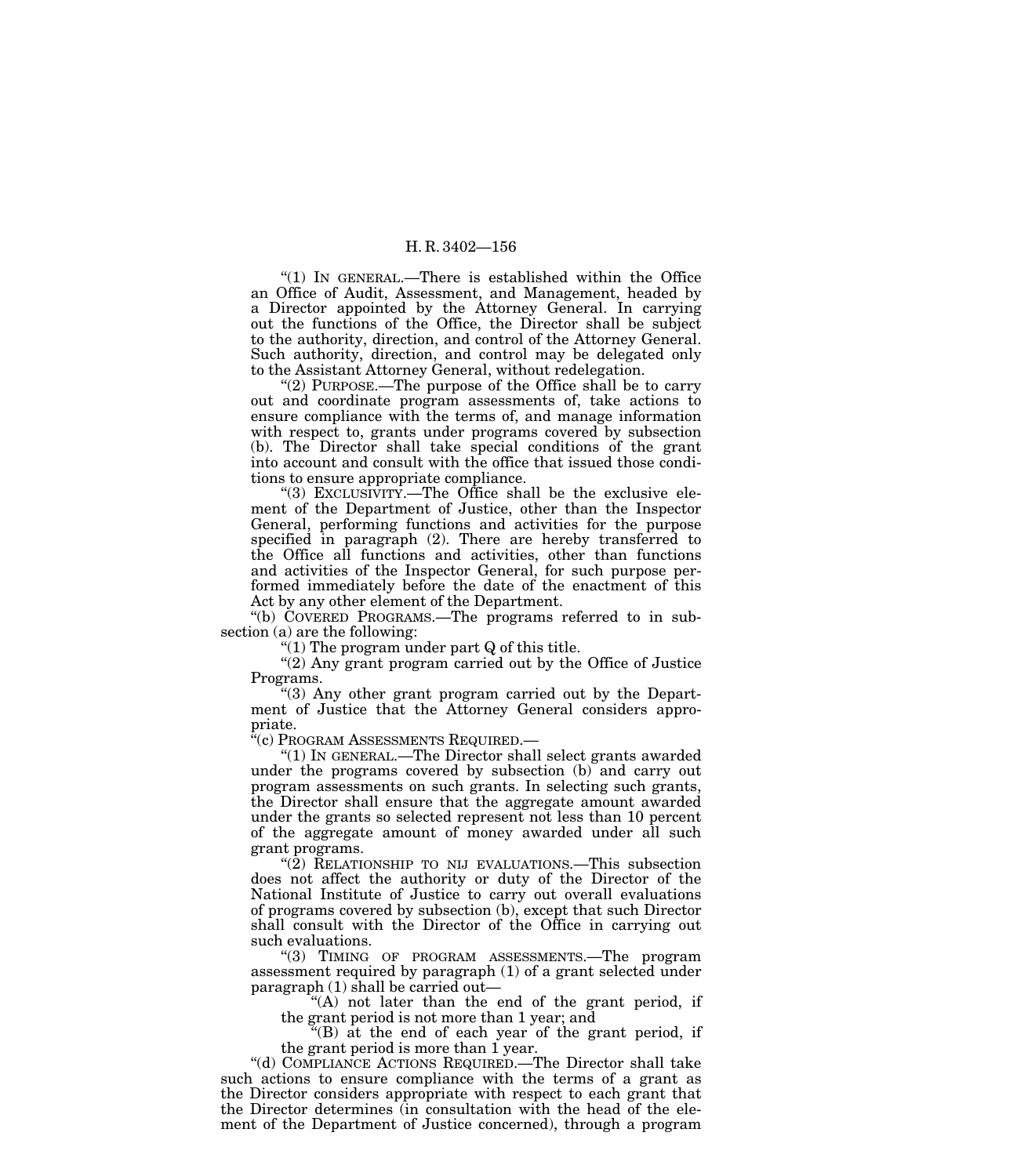assessment under subsection (a) or other means, is not in compliance with such terms. In the case of a misuse of more than 1 percent of the grant amount concerned, the Director shall, in addition to any other action to ensure compliance that the Director considers appropriate, ensure that the entity responsible for such misuse ceases to receive any funds under any program covered by subsection (b) until such entity repays to the Attorney General an amount equal to the amounts misused. The Director may, in unusual circumstances, grant relief from this requirement to ensure that an innocent party is not punished.

''(e) GRANT MANAGEMENT SYSTEM.—The Director shall establish and maintain, in consultation with the chief information officer of the Office, a modern, automated system for managing all information relating to the grants made under the programs covered by subsection (b).

"(f) AVAILABILITY OF FUNDS.—Not to exceed 3 percent of all funding made available for a fiscal year for the programs covered by subsection (b) shall be reserved for the Office of Audit, Assessment and Management for the activities authorized by this section.''.

(b) EFFECTIVE DATE.—This section and the amendment made by this section take effect 90 days after the date of the enactment of this Act.

#### **SEC. 1159. COMMUNITY CAPACITY DEVELOPMENT OFFICE.**

(a) IN GENERAL.—Part A of title I of the Omnibus Crime Control and Safe Streets Act of 1968 is amended by adding after section 105, as added by section 248 of this Act, the following new section:

# **''SEC. 106. COMMUNITY CAPACITY DEVELOPMENT OFFICE.**

''(a) ESTABLISHMENT.— ''(1) IN GENERAL.—There is established within the Office a Community Capacity Development Office, headed by a Director appointed by the Attorney General. In carrying out the functions of the Office, the Director shall be subject to the authority, direction, and control of the Attorney General. Such authority, direction, and control may be delegated only to the Assistant Attorney General, without redelegation.

''(2) PURPOSE.—The purpose of the Office shall be to provide training to actual and prospective participants under programs covered by section 105(b) to assist such participants in understanding the substantive and procedural requirements for participating in such programs.

"(3) EXCLUSIVITY.—The Office shall be the exclusive element of the Department of Justice performing functions and activities for the purpose specified in paragraph (2). There are hereby transferred to the Office all functions and activities for such purpose performed immediately before the date of the enactment of this Act by any other element of the Department. This does not preclude a grant-making office from providing specialized training and technical assistance in its area of expertise.

''(b) MEANS.—The Director shall, in coordination with the heads of the other elements of the Department, carry out the purpose of the Office through the following means:

''(1) Promoting coordination of public and private efforts and resources within or available to States, units of local government, and neighborhood and community-based organizations.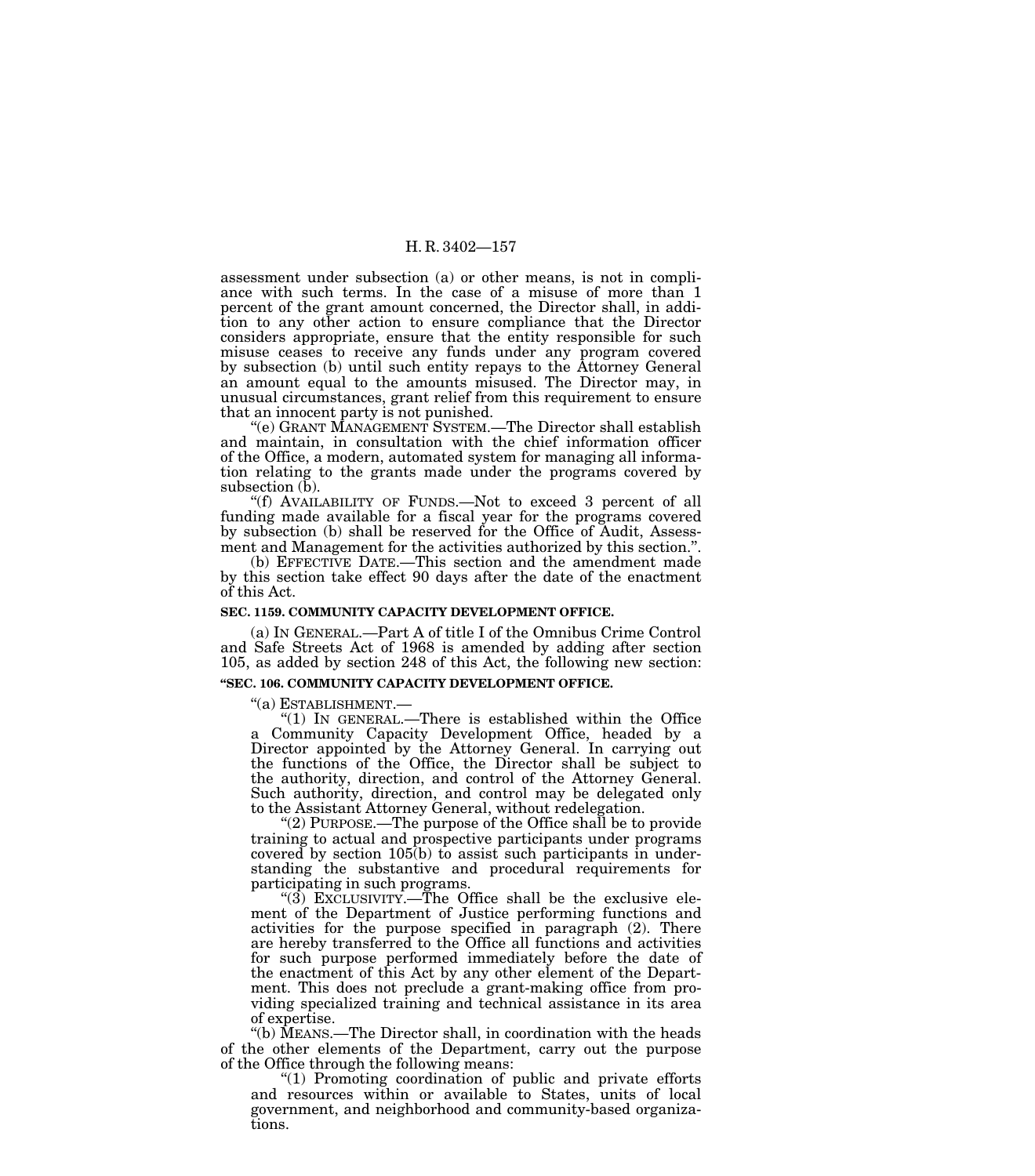''(2) Providing information, training, and technical assistance.

''(3) Providing support for inter- and intra-agency task forces and other agreements and for assessment of the effectiveness of programs, projects, approaches, or practices.

" $(4)$  Providing in the assessment of the effectiveness of neighborhood and community-based law enforcement and crime prevention strategies and techniques, in coordination with the National Institute of Justice.

''(5) Any other similar means.

"(c) LOCATIONS.—Training referred to in subsection (a) shall be provided on a regional basis to groups of such participants. In a case in which remedial training is appropriate, as recommended by the Director or the head of any element of the Department, such training may be provided on a local basis to a single such participant.

''(d) BEST PRACTICES.—The Director shall—

''(1) identify grants under which clearly beneficial outcomes were obtained, and the characteristics of those grants that were responsible for obtaining those outcomes; and

 $''(2)$  incorporate those characteristics into the training provided under this section.

''(e) AVAILABILITY OF FUNDS.—not to exceed 3 percent of all funding made available for a fiscal year for the programs covered by section 105(b) shall be reserved for the Community Capacity Development Office for the activities authorized by this section.".

(b) EFFECTIVE DATE.—This section and the amendment made by this section take effect 90 days after the date of the enactment of this Act.

## **SEC. 1160. OFFICE OF APPLIED LAW ENFORCEMENT TECHNOLOGY.**

(a) IN GENERAL.—Part A of title I of the Omnibus Crime Control and Safe Streets Act of 1968 is amended by adding after section 106, as added by section 249 of this Act, the following new section:

## **''SEC. 107. DIVISION OF APPLIED LAW ENFORCEMENT TECHNOLOGY.**

''(a) ESTABLISHMENT.—There is established within the Office of Science and Technology, the Division of Applied Law Enforcement Technology, headed by an individual appointed by the Attorney General. The purpose of the Division shall be to provide leadership and focus to those grants of the Department of Justice that are made for the purpose of using or improving law enforcement computer systems.

''(b) DUTIES.—In carrying out the purpose of the Division, the head of the Division shall—

''(1) establish clear minimum standards for computer systems that can be purchased using amounts awarded under such grants; and

 $\sqrt{\left(2\right)}$  ensure that recipients of such grants use such systems to participate in crime reporting programs administered by the Department, such as Uniform Crime Reports or the National Incident-Based Reporting System.''.

(b) EFFECTIVE DATE.—This section and the amendment made by this section take effect 90 days after the date of the enactment of this Act.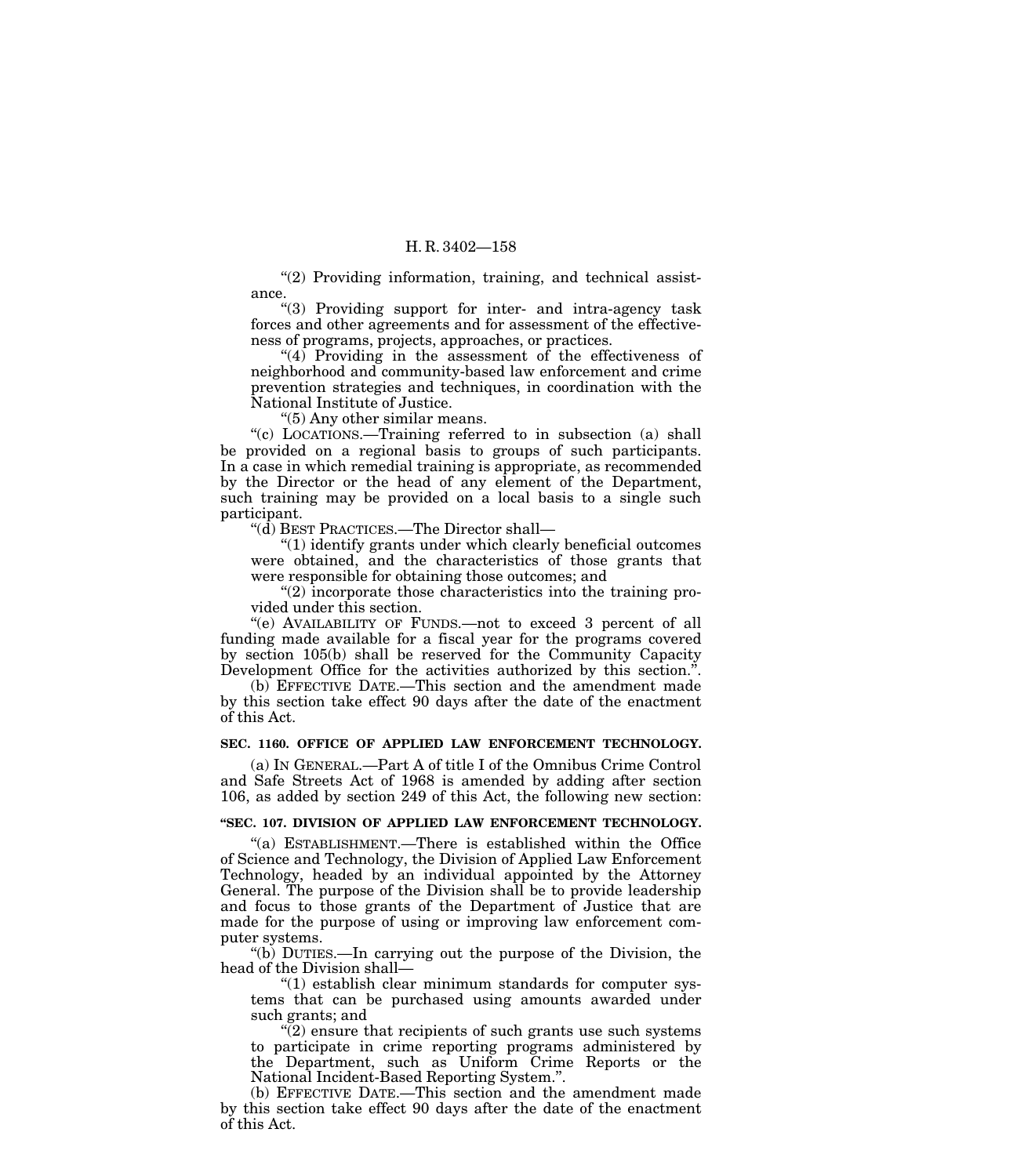## **SEC. 1161. AVAILABILITY OF FUNDS FOR GRANTS.**

(a) IN GENERAL.—Part A of title I of the Omnibus Crime Control and Safe Streets Act of 1968 is amended by adding after section 107, as added by section 250 of this Act, the following new section:

#### **''SEC. 108. AVAILABILITY OF FUNDS.**

''(a) PERIOD FOR AWARDING GRANT FUNDS.—

''(1) IN GENERAL.—Unless otherwise specifically provided in an authorization, DOJ grant funds for a fiscal year shall remain available to be awarded and distributed to a grantee only in that fiscal year and the three succeeding fiscal years, subject to paragraphs (2) and (3). DOJ grant funds not so awarded and distributed shall revert to the Treasury.

"(2) TREATMENT OF REPROGRAMMED FUNDS. DOJ grant funds for a fiscal year that are reprogrammed in a later fiscal year shall be treated for purposes of paragraph (1) as DOJ grant funds for such later fiscal year.

"(3) TREATMENT OF DEOBLIGATED FUNDS.—If DOJ grant funds were obligated and then deobligated, the period of availability that applies to those grant funds under paragraph (1) shall be extended by a number of days equal to the number of days from the date on which those grant funds were obligated to the date on which those grant funds were deobligated.

''(b) PERIOD FOR EXPENDING GRANT FUNDS.—DOJ grant funds for a fiscal year that have been awarded and distributed to a grantee may be expended by that grantee only in the period permitted under the terms of the grant. DOJ grant funds not so expended shall revert to the Treasury.

"(c) DEFINITION.—In this section, the term 'DOJ grant funds' means, for a fiscal year, amounts appropriated for activities of the Department of Justice in carrying out grant programs for that fiscal year.

''(d) APPLICABILITY.—This section applies to DOJ grant funds for fiscal years beginning with fiscal year  $2006$ .".

(b) EFFECTIVE DATE.—This section and the amendment made by this section take effect 90 days after the date of the enactment of this Act.

## **SEC. 1162. CONSOLIDATION OF FINANCIAL MANAGEMENT SYSTEMS OF OFFICE OF JUSTICE PROGRAMS.**

(a) CONSOLIDATION OF ACCOUNTING ACTIVITIES AND PROCURE-MENT ACTIVITIES.—The Assistant Attorney General of the Office of Justice Programs, in coordination with the Chief Information Officer and Chief Financial Officer of the Department of Justice, shall ensure that—

(1) all accounting activities for all elements of the Office of Justice Programs are carried out under the direct management of the Office of the Comptroller; and

(2) all procurement activities for all elements of the Office are carried out under the direct management of the Office of Administration.

(b) FURTHER CONSOLIDATION OF PROCUREMENT ACTIVITIES.— The Assistant Attorney General, in coordination with the Chief Information Officer and Chief Financial Officer of the Department of Justice, shall ensure that, on and after September 30, 2008—

(1) all procurement activities for all elements of the Office are carried out through a single management office; and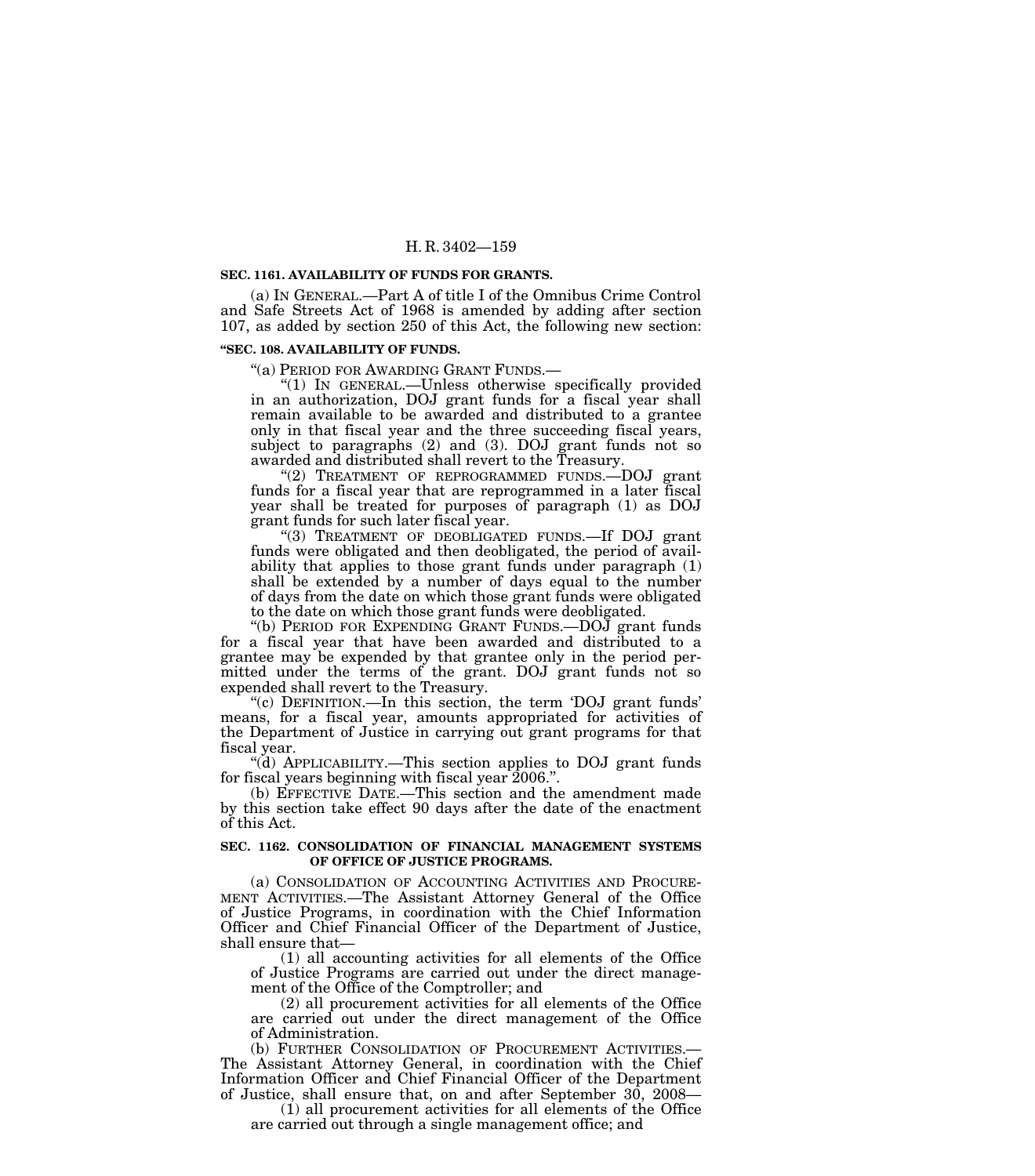(2) all contracts and purchase orders used in carrying out those activities are processed through a single procurement system.

(c) CONSOLIDATION OF FINANCIAL MANAGEMENT SYSTEMS.—The Assistant Attorney General, in coordination with the Chief Information Officer and Chief Financial Officer of the Department of Justice, shall ensure that, on and after September 30, 2010, all financial management activities (including human resources, payroll, and accounting activities, as well as procurement activities) of all elements of the Office are carried out through a single financial management system.

(d) ACHIEVING COMPLIANCE.—

(1) SCHEDULE.—The Assistant Attorney General shall undertake a scheduled consolidation of operations to achieve compliance with the requirements of this section.

(2) SPECIFIC REQUIREMENTS.—With respect to achieving compliance with the requirements of—

(A) subsection (a), the consolidation of operations shall be initiated not later than 90 days after the date of the enactment of this Act; and

(B) subsections (b) and (c), the consolidation of operations shall be initiated not later than September 30, 2006, and shall be carried out by the Office of Administration, in consultation with the Chief Information Officer and the Office of Audit, Assessment, and Management.

#### **SEC. 1163. AUTHORIZATION AND CHANGE OF COPS PROGRAM TO SINGLE GRANT PROGRAM.**

(a) IN GENERAL.—Section 1701 of title I of the Omnibus Crime Control and Safe Streets Act of 1968 (42 U.S.C. 3796dd) is amended—

(1) by amending subsection (a) to read as follows:

"(a) GRANT AUTHORIZATION.—The Attorney General shall carry out a single grant program under which the Attorney General makes grants to States, units of local government, Indian tribal governments, other public and private entities, and multi-jurisdictional or regional consortia for the purposes described in subsection  $(b)$ .";

(2) by striking subsections (b) and (c);

 $(3)$  by redesignating subsection  $(d)$  as subsection  $(b)$ , and in that subsection—

(A) by striking ''ADDITIONAL GRANT PROJECTS.—Grants made under subsection (a) may include programs, projects, and other activities to—'' and inserting ''USES OF GRANT AMOUNTS.—The purposes for which grants made under subsection (a) may be made are—";

(B) by redesignating paragraphs (1) through (12) as paragraphs (6) through (17), respectively;

 $(C)$  by inserting before paragraph  $(6)$  (as so redesignated) the following new paragraphs:

" $(1)$  rehire law enforcement officers who have been laid off as a result of State and local budget reductions for deployment in community-oriented policing;

 $(2)$  hire and train new, additional career law enforcement officers for deployment in community-oriented policing across the Nation;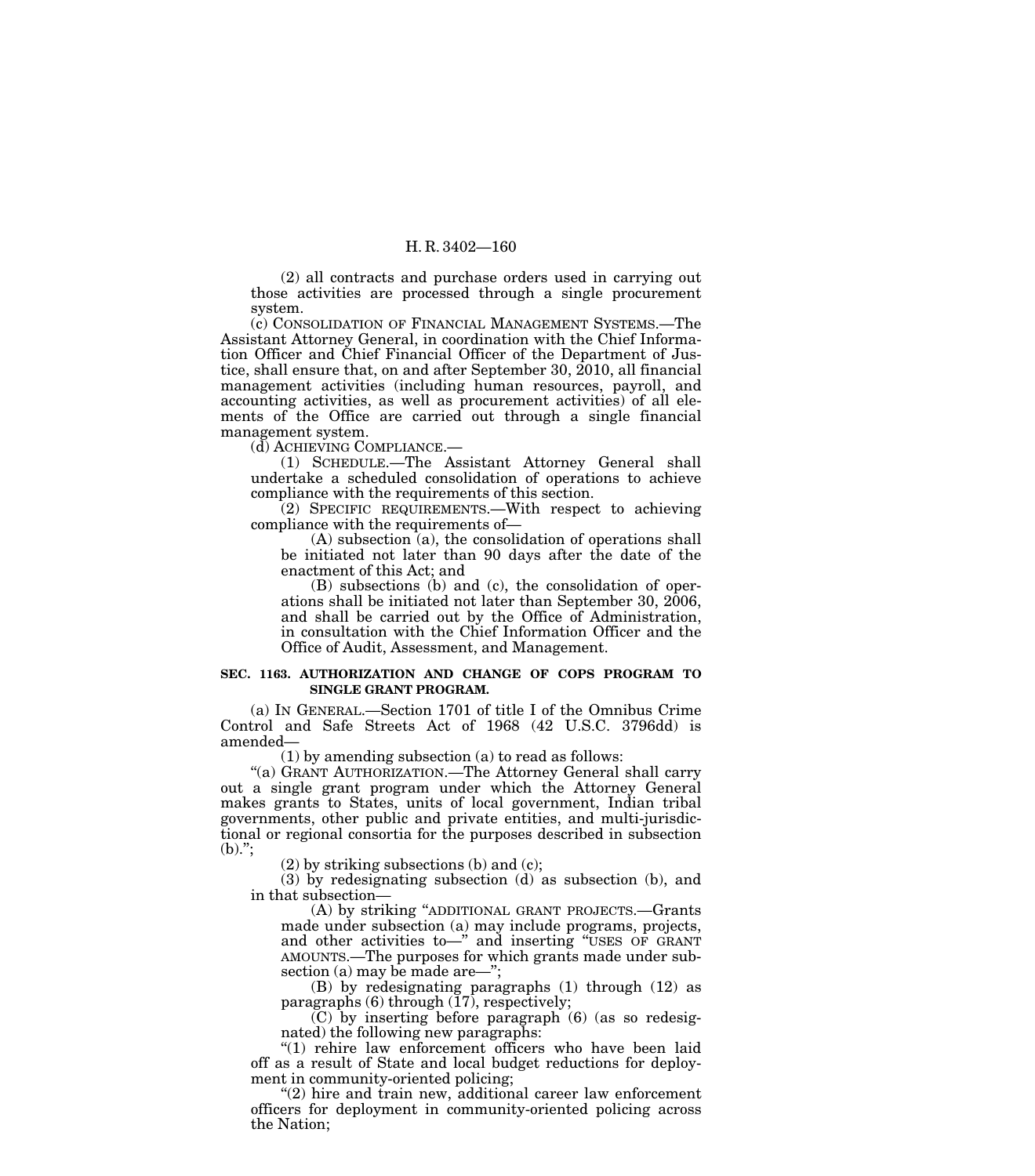"(3) procure equipment, technology, or support systems, or pay overtime, to increase the number of officers deployed in community-oriented policing;

"(4) award grants to pay for offices hired to perform intelligence, anti-terror, or homeland security duties;''; and

(D) by amending paragraph (9) (as so redesignated) to read as follows:

''(9) develop new technologies, including interoperable communications technologies, modernized criminal record technology, and forensic technology, to assist State and local law enforcement agencies in reorienting the emphasis of their activities from reacting to crime to preventing crime and to train law enforcement officers to use such technologies;";

(4) by redesignating subsections (e) through (k) as subsections (c) through (i), respectively; and

(5) in subsection (c) (as so redesignated) by striking ''subsection (i)" and inserting "subsection  $(g)$ ".

(b) CONFORMING AMENDMENT.—Section 1702 of title I of such Act (42 U.S.C. 3796dd–1) is amended in subsection (d)(2) by striking "section 1701(d)" and inserting "section 1701(b)".

(c) AUTHORIZATION OF APPROPRIATIONS.—Section  $1001(a)(11)$  of title I of such Act  $(42 \text{ U.S.C. } 3793(a)(11))$  is amended—

(1) in subparagraph (A) by striking ''expended—'' and all that follows through ''2000'' and inserting ''expended \$1,047,119,000 for each of fiscal years 2006 through 2009''; and

 $(2)$  in subparagraph  $(B)$ —

(A) by striking "section  $1701(f)$ " and inserting "section  $1701(d)$ "; and

(B) by striking the third sentence.

## **SEC. 1164. CLARIFICATION OF PERSONS ELIGIBLE FOR BENEFITS UNDER PUBLIC SAFETY OFFICERS' DEATH BENEFITS PROGRAMS.**

(a) PERSONS ELIGIBLE FOR DEATH BENEFITS.—Section 1204 of the Omnibus Crime Control and Safe Streets Act of 1968 (42 U.S.C. 3796b), as most recently amended by section 2(a) of the Mychal Judge Police and Fire Chaplains Public Safety Officers' Benefit Act of 2002 (Public Law  $107-196$ ; 116 Stat. 719), is amended—

(1) by redesignating paragraphs (7) and  $(8)$  as paragraphs (8) and (9), respectively;

(2) by inserting after paragraph (6) the following new paragraph:

"(7) 'member of a rescue squad or ambulance crew' means an officially recognized or designated public employee member of a rescue squad or ambulance crew;''; and

(3) in paragraph (4) by striking ''and'' and all that follows through the end and inserting a semicolon.

 $(\overline{4})$  in paragraph  $(6)$  by striking "enforcement of the laws" and inserting "enforcement of the criminal laws (including juvenile delinquency).''.

(b) CLARIFICATION OF LIMITATION ON PAYMENTS IN NON-CIVILIAN CASES.—Section 1202(5) of such Act (42 U.S.C. 3796a(5)) is amended by inserting "with respect" before "to any individual".

(c) WAIVER OF COLLECTION IN CERTAIN CASES.—Section 1201 of such Act (42 U.S.C. 3796) is amended by adding at the end the following: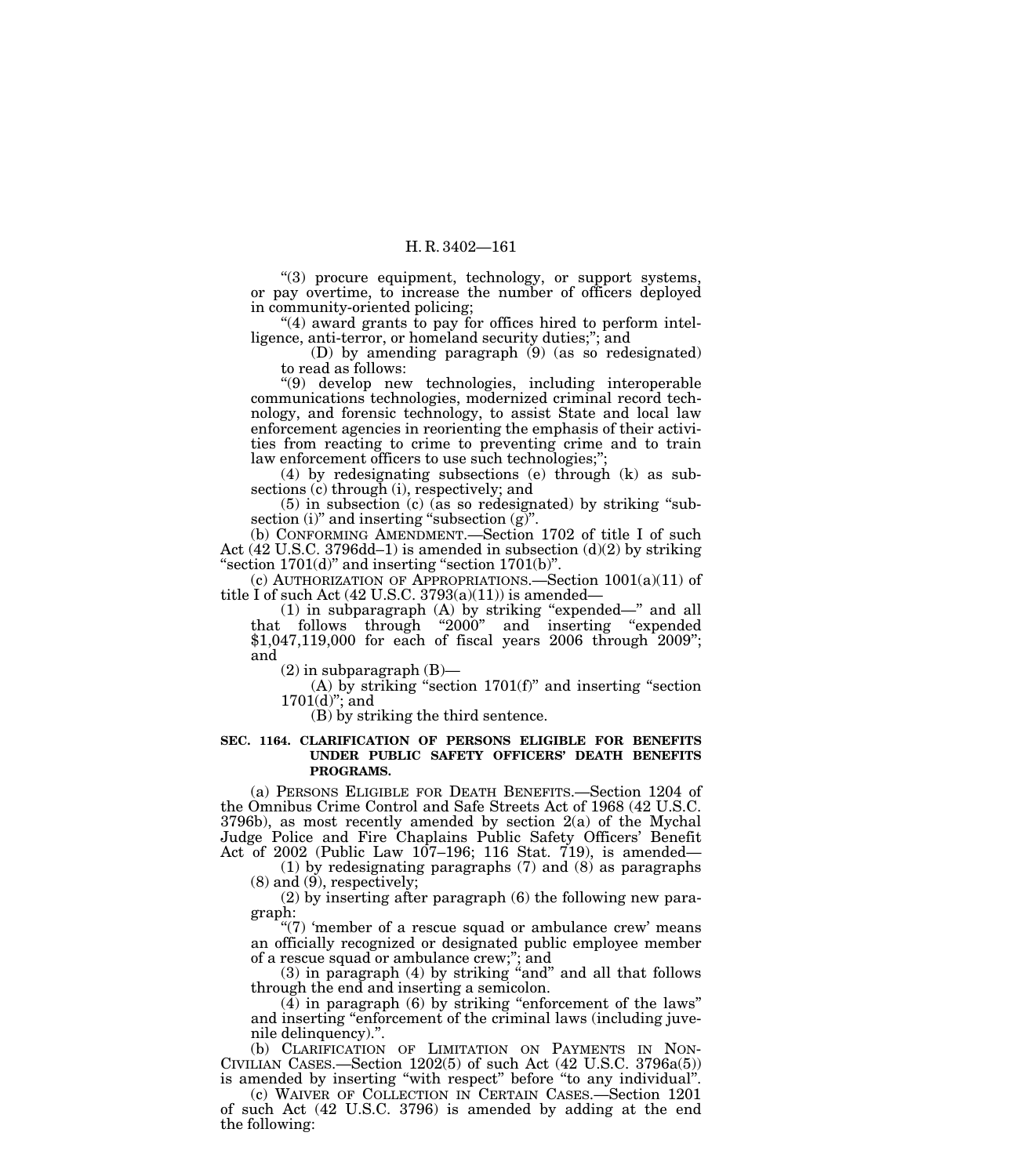"(m) The Bureau may suspend or end collection action on an amount disbursed pursuant to a statute enacted retroactively or otherwise disbursed in error under subsection (a) or (c), where such collection would be impractical, or would cause undue hardship to a debtor who acted in good faith.''.

(d) DESIGNATION OF BENEFICIARY.—Section 1201(a)(4) of such Act  $(42 \text{ U.S.C. } 3796(a)(4))$  is amended to read as follows:

"(4) if there is no surviving spouse or surviving child—

"(A) in the case of a claim made on or after the date that is 90 days after the date of the enactment of this subparagraph, to the individual designated by such officer as beneficiary under this section in such officer's most recently executed designation of beneficiary on file at the time of death with such officer's public safety agency, organization, or unit, provided that such individual survived such officer; or

 $\mathrm{``(B)}$  if there is no individual qualifying under subparagraph (A), to the individual designated by such officer as beneficiary under such officer's most recently executed life insurance policy on file at the time of death with such officer's public safety agency, organization, or unit, provided that such individual survived such officer; or''.

(e) CONFIDENTIALITY.—Section  $1201(1)(a)$  of such Act (42 U.S.C.  $3796(a)$ ) is amended by adding at the end the following:

''(6) The public safety agency, organization, or unit responsible for maintaining on file an executed designation of beneficiary or recently executed life insurance policy pursuant to paragraph (4) shall maintain the confidentiality of such designation or policy in the same manner as it maintains personnel or other similar records of the officer.''.

## **SEC. 1165. PRE-RELEASE AND POST-RELEASE PROGRAMS FOR JUVE-NILE OFFENDERS.**

Section 1801(b) of the Omnibus Crime Control and Safe Streets Act of 1968 (42 U.S.C. 3796ee(b)) is amended—

 $(1)$  in paragraph  $(15)$  by striking "or" at the end;

(2) in paragraph (16) by striking the period at the end and inserting ''; or''; and

(3) by adding at the end the following:

 $(17)$  establishing, improving, and coordinating pre-release and post-release systems and programs to facilitate the successful reentry of juvenile offenders from State or local custody in the community.''.

#### **SEC. 1166. REAUTHORIZATION OF JUVENILE ACCOUNTABILITY BLOCK GRANTS.**

Section 1810(a) of the Omnibus Crime Control and Safe Streets Act of 1968  $(42 \text{ U.S.C. } 3796 \text{gg} - 10(a))$  is amended by striking "2002 through 2005'' and inserting ''2006 through 2009''.

#### **SEC. 1167. SEX OFFENDER MANAGEMENT.**

Section 40152 of the Violent Crime Control and Law Enforcement Act of 1994 (42 U.S.C. 13941) is amended by striking subsection (c) and inserting the following:

''(c) AUTHORIZATION OF APPROPRIATIONS.—There are authorized to be appropriated to carry out this section \$5,000,000 for each of fiscal years 2006 through 2010.''.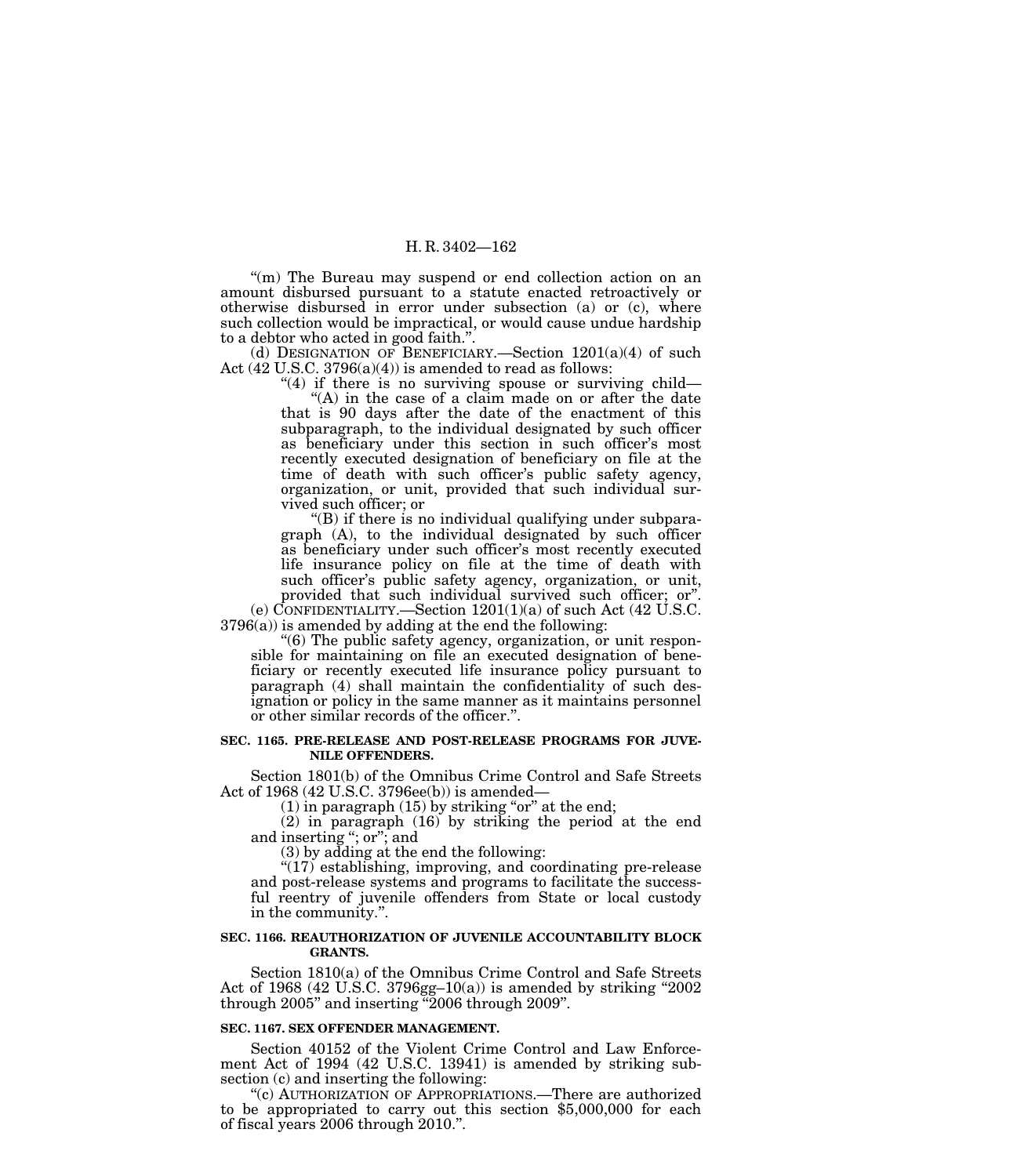#### **SEC. 1168. EVIDENCE-BASED APPROACHES.**

Section 1802 of the Omnibus Crime Control and Safe Streets Act of 1968 is amended—

(1) in subsection  $(a)(1)(B)$  by inserting ", including the extent to which evidence-based approaches are utilized'' after ''part''; and

(2) in subsection  $(b)(1)(A)(ii)$  by inserting ", including the extent to which evidence-based approaches are utilized'' after ''part''.

## **SEC. 1169. REAUTHORIZATION OF MATCHING GRANT PROGRAM FOR SCHOOL SECURITY.**

(a) IN GENERAL.—Section 2705 of the Omnibus Crime Control and Safe Streets Act of 1968 (42 U.S.C. 3797e) is amended by striking "2003" and inserting "2009".

(b) PROGRAM TO REMAIN UNDER COPS OFFICE.—Section 2701 of the Omnibus Crime Control and Safe Streets Act of 1968 (42 U.S.C. 3797a) is amended in subsection (a) by inserting after ''The Attorney General" the following: ", acting through the Office of Community Oriented Policing Services,''.

#### **SEC. 1170. TECHNICAL AMENDMENTS TO AIMEE'S LAW.**

Section 2001 of division C, Public Law 106–386 (42 U.S.C. 13713), is amended—

(1) in each of subsections (b),  $(c)(1)$ ,  $(c)(2)$ ,  $(c)(3)$ ,  $(e)(1)$ , and (g) by striking the first upper-case letter after the heading and inserting a lower case letter of such letter and the following: ''Pursuant to regulations promulgated by the Attorney General hereunder,'';

(2) in subsection (c), paragraphs (1) and (2), respectively, by—

(A) striking ''a State'', the first place it appears, and inserting "a criminal-records-reporting State"; and

 $(B)$  striking " $(3)$ ," and all that follows through "subsequent offense'' and inserting ''(3), it may, under subsection (d), apply to the Attorney General for \$10,000, for its related apprehension and prosecution costs, and \$22,500 per year (up to a maximum of 5 years), for its related incarceration costs with both amounts for costs adjusted annually for the rate of inflation'';

 $(3)$  in subsection  $(c)(3)$ , by-

 $(A)$  striking "if—" and inserting "unless—";

(B) striking—

 $(i)$  "average";

(ii) ''individuals convicted of the offense for which,''; and

(iii) "convicted by the State is"; and

(C) inserting ''not'' before ''less'' each place it appears. (4) in subsections (d) and (e), respectively, by striking ''transferred'';

 $(5)$  in subsection  $(e)(1)$ , by

(A) inserting ''pursuant to section 506 of the Omnibus Crime Control and Safe Streets Act of 1968'' before ''that''; and

(B) striking the last sentence and inserting ''No amount described under this section shall be subject to section 3335(b) or 6503(d) of title 31, United States Code''.;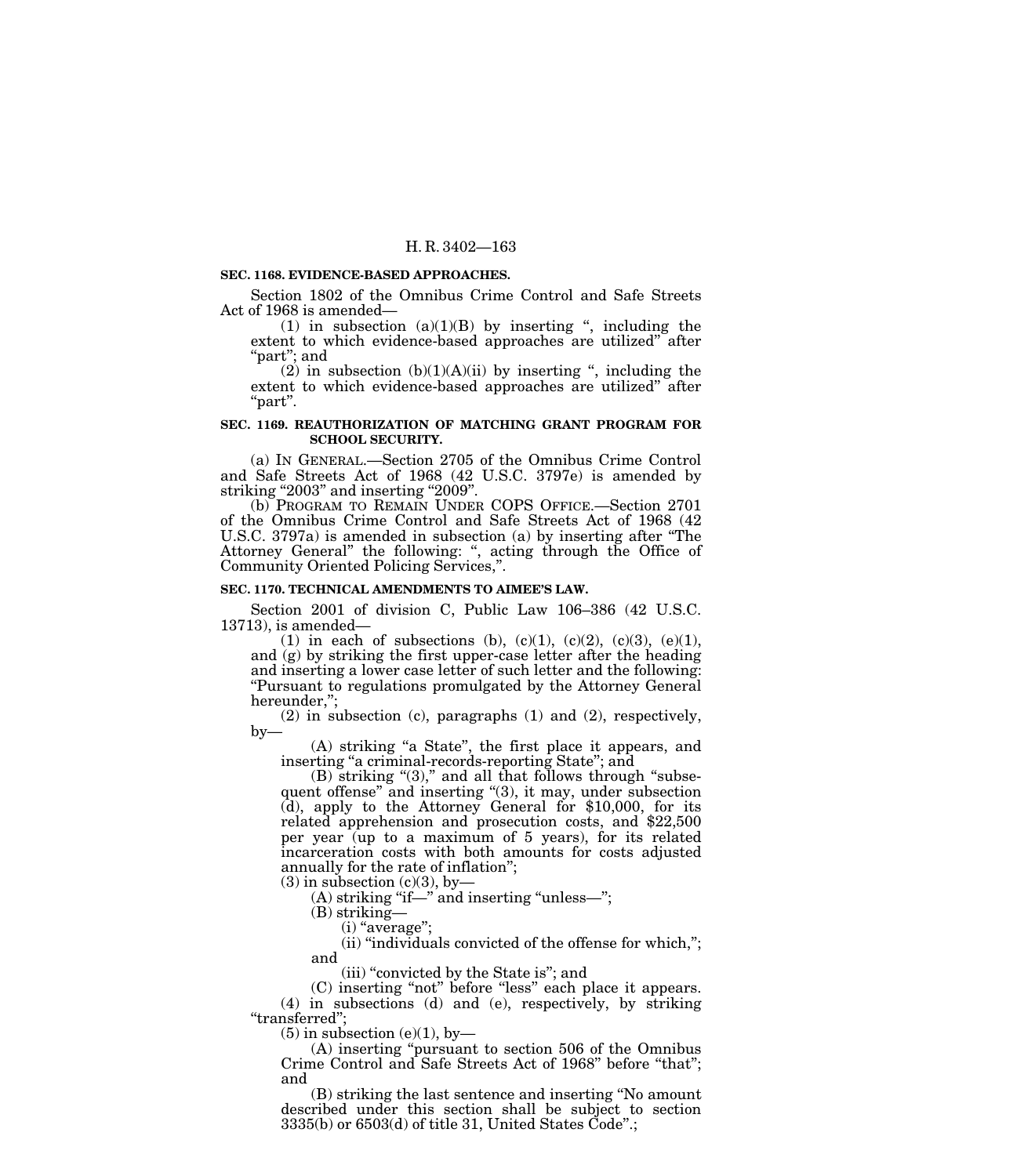$(6)$  in subsection  $(i)(1)$ , by striking "State-" and inserting ''State (where practicable)-''; and

 $(7)$  by striking subsection  $(i)(2)$  and inserting:

"(2) REPORT.—The Attorney General shall submit to Congress—

"(A) a report, by not later than 6 months after the date of enactment of this Act, that provides national estimates of the nature and extent of recidivism (with an emphasis on interstate recidivism) by State inmates convicted of murder, rape, and dangerous sexual offenses;

''(B) a report, by not later than October 1, 2007, and October 1 of each year thereafter, that provides statistical analysis and criminal history profiles of interstate recidivists identified in any State applications under this section; and

''(C) reports, at regular intervals not to exceed every five years, that include the information described in para $graph (1).$ ".

# **Subtitle C—MISCELLANEOUS PROVISIONS**

## **SEC. 1171. TECHNICAL AMENDMENTS RELATING TO PUBLIC LAW 107– 56.**

(a) STRIKING SURPLUS WORDS.— (1) Section 2703(c)(1) of title 18, United States Code, is amended by striking "or" at the end of subparagraph (C).

(2) Section  $1960(b)(1)(C)$  of title 18, United States Code, is amended by striking ''to be used to be used'' and inserting ''to be used''.

(b) PUNCTUATION AND GRAMMAR CORRECTIONS.—Section 2516(1)(q) of title 18, United States Code, is amended—

 $(1)$  by striking the semicolon after the first close parenthesis; and

(2) by striking ''sections'' and inserting ''section''.

(c) CROSS REFERENCE CORRECTION.—Section 322 of Public Law 107–56 is amended, effective on the date of the enactment of that section, by striking "title 18" and inserting "title 28".

## **SEC. 1172. MISCELLANEOUS TECHNICAL AMENDMENTS.**

(a) TABLE OF SECTIONS OMISSION.—The table of sections at the beginning of chapter 203 of title 18, United States Code, is amended by inserting after the item relating to section 3050 the following new item:

''3051. Powers of Special Agents of Bureau of Alcohol, Tobacco, Firearms, and Explosives''.

(b) REPEAL OF DUPLICATIVE PROGRAM.—Section 316 of Part A of the Runaway and Homeless Youth Act (42 U.S.C. 5712d), as added by section 40155 of the Violent Crime Control and Law Enforcement Act of 1994 (Public Law 103–322; 108 Stat. 1922), is repealed.

(c) REPEAL OF PROVISION RELATING TO UNAUTHORIZED PRO-GRAM.—Section 20301 of Public Law 103–322 is amended by striking subsection (c).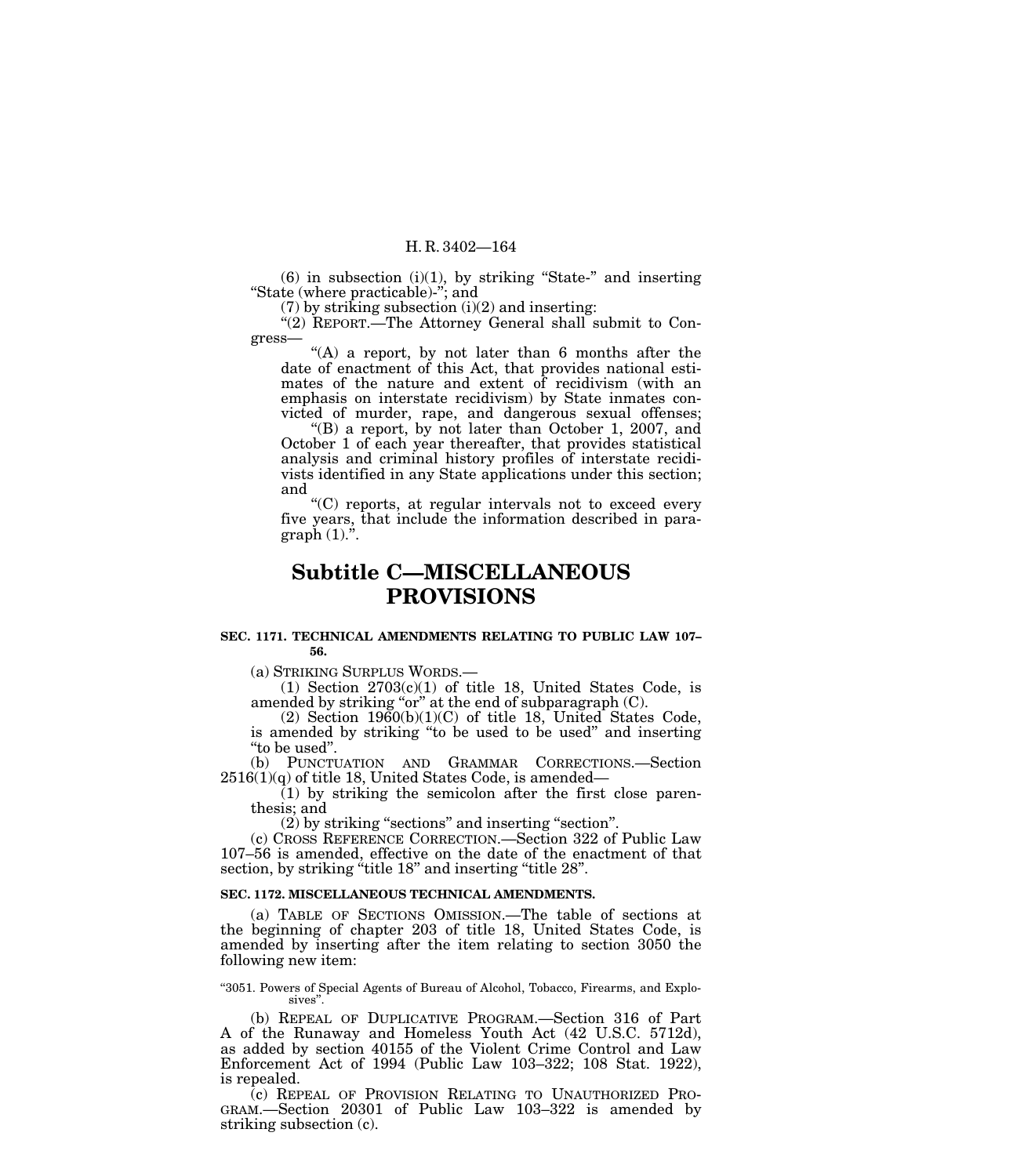#### **SEC. 1173. USE OF FEDERAL TRAINING FACILITIES.**

(a) FEDERAL TRAINING FACILITIES.—Unless authorized in writing by the Attorney General, or the Assistant Attorney General for Administration, if so delegated by the Attorney General, the Department of Justice (and each entity within it) shall use for any predominantly internal training or conference meeting only a facility that does not require a payment to a private entity for use of the facility.

(b) ANNUAL REPORT.—The Attorney General shall prepare an annual report to the Chairmen and ranking minority members of the Committees on the Judiciary of the Senate and of the House of Representatives that details each training and conference meeting that requires specific authorization under subsection (a). The report shall include an explanation of why the facility was chosen, and a breakdown of any expenditures incurred in excess of the cost of conducting the training or meeting at a facility that did not require such authorization.

#### **SEC. 1174. PRIVACY OFFICER.**

(a) IN GENERAL.—The Attorney General shall designate a senior official in the Department of Justice to assume primary responsibility for privacy policy.

(b) RESPONSIBILITIES.—The responsibilities of such official shall include advising the Attorney General regarding—

(1) appropriate privacy protections, relating to the collection, storage, use, disclosure, and security of personally identifiable information, with respect to the Department's existing or proposed information technology and information systems;

(2) privacy implications of legislative and regulatory proposals affecting the Department and involving the collection, storage, use, disclosure, and security of personally identifiable information;

(3) implementation of policies and procedures, including appropriate training and auditing, to ensure the Department's compliance with privacy-related laws and policies, including section 552a of title 5, United States Code, and Section 208 of the E-Government Act of 2002 (Public Law 107–347);

(4) ensuring that adequate resources and staff are devoted to meeting the Department's privacy-related functions and obligations;

(5) appropriate notifications regarding the Department's privacy policies and privacy-related inquiry and complaint procedures; and

(6) privacy-related reports from the Department to Congress and the President.

(c) REVIEW OF PRIVACY RELATED FUNCTIONS, RESOURCES, AND REPORT.—Within 120 days of his designation, the privacy official shall prepare a comprehensive report to the Attorney General and to the Committees on the Judiciary of the House of Representatives and of the Senate, describing the organization and resources of the Department with respect to privacy and related information management functions, including access, security, and records management, assessing the Department's current and future needs relating to information privacy issues, and making appropriate recommendations regarding the Department's organizational structure and personnel.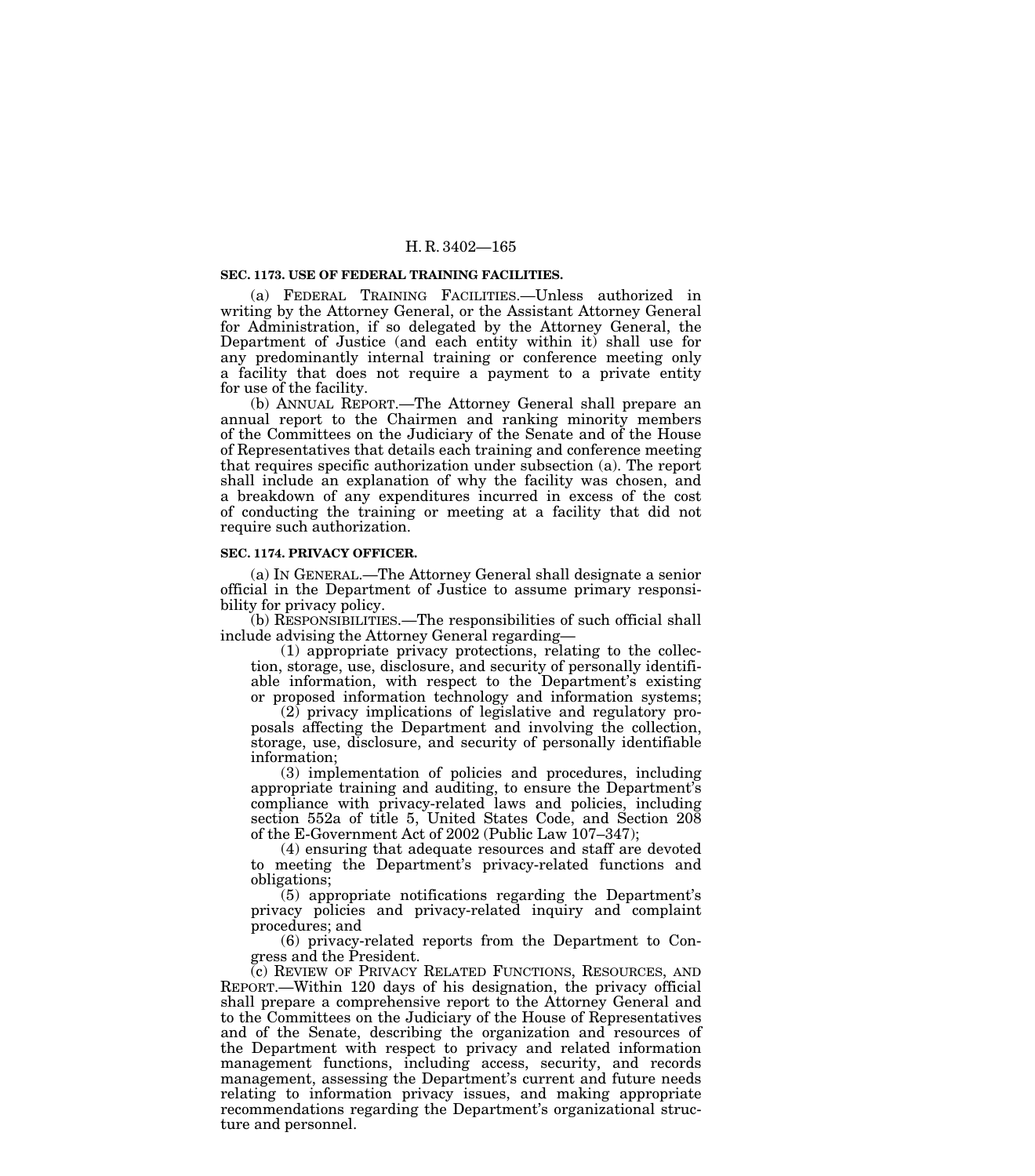(d) ANNUAL REPORT.—The privacy official shall submit a report to the Committees on the Judiciary of the House of Representatives and of the Senate on an annual basis on activities of the Department that affect privacy, including a summary of complaints of privacy violations, implementation of section 552a of title 5, United States Code, internal controls, and other relevant matters.

## **SEC. 1175. BANKRUPTCY CRIMES.**

The Director of the Executive Office for United States Trustees shall prepare an annual report to the Congress detailing—

 $(1)$  the number and types of criminal referrals made by the United States Trustee Program;

(2) the outcomes of each criminal referral;

(3) for any year in which the number of criminal referrals is less than for the prior year, an explanation of the decrease; and

(4) the United States Trustee Program's efforts to prevent bankruptcy fraud and abuse, particularly with respect to the establishment of uniform internal controls to detect common, higher risk frauds, such as a debtor's failure to disclose all assets.

## **SEC. 1176. REPORT TO CONGRESS ON STATUS OF UNITED STATES PER-SONS OR RESIDENTS DETAINED ON SUSPICION OF TER-RORISM.**

Not less often than once every 12 months, the Attorney General shall submit to Congress a report on the status of United States persons or residents detained, as of the date of the report, on suspicion of terrorism. The report shall—

(1) specify the number of persons or residents so detained; and

(2) specify the standards developed by the Department of Justice for recommending or determining that a person should be tried as a criminal defendant or should be designated as an enemy combatant.

## **SEC. 1177. INCREASED PENALTIES AND EXPANDED JURISDICTION FOR SEXUAL ABUSE OFFENSES IN CORRECTIONAL FACILI-TIES.**

(a) EXPANDED JURISDICTION.—The following provisions of title 18, United States Code, are each amended by inserting "or in any prison, institution, or facility in which persons are held in custody by direction of or pursuant to a contract or agreement with the Attorney General" after "in a Federal prison,":

 $(1)$  Subsections (a) and (b) of section 2241.

(2) The first sentence of subsection (c) of section 2241.

(3) Section 2242.

(4) Subsections (a) and (b) of section 2243.

(5) Subsections (a) and (b) of section 2244.

(b) INCREASED PENALTIES.—

(1) SEXUAL ABUSE OF A WARD.—Section 2243(b) of such title is amended by striking "one year" and inserting "five years''.

(2) ABUSIVE SEXUAL CONTACT.—Section 2244 of such title is amended by striking "six months" and inserting "two years" in each of subsections  $(a)(4)$  and  $(b)$ .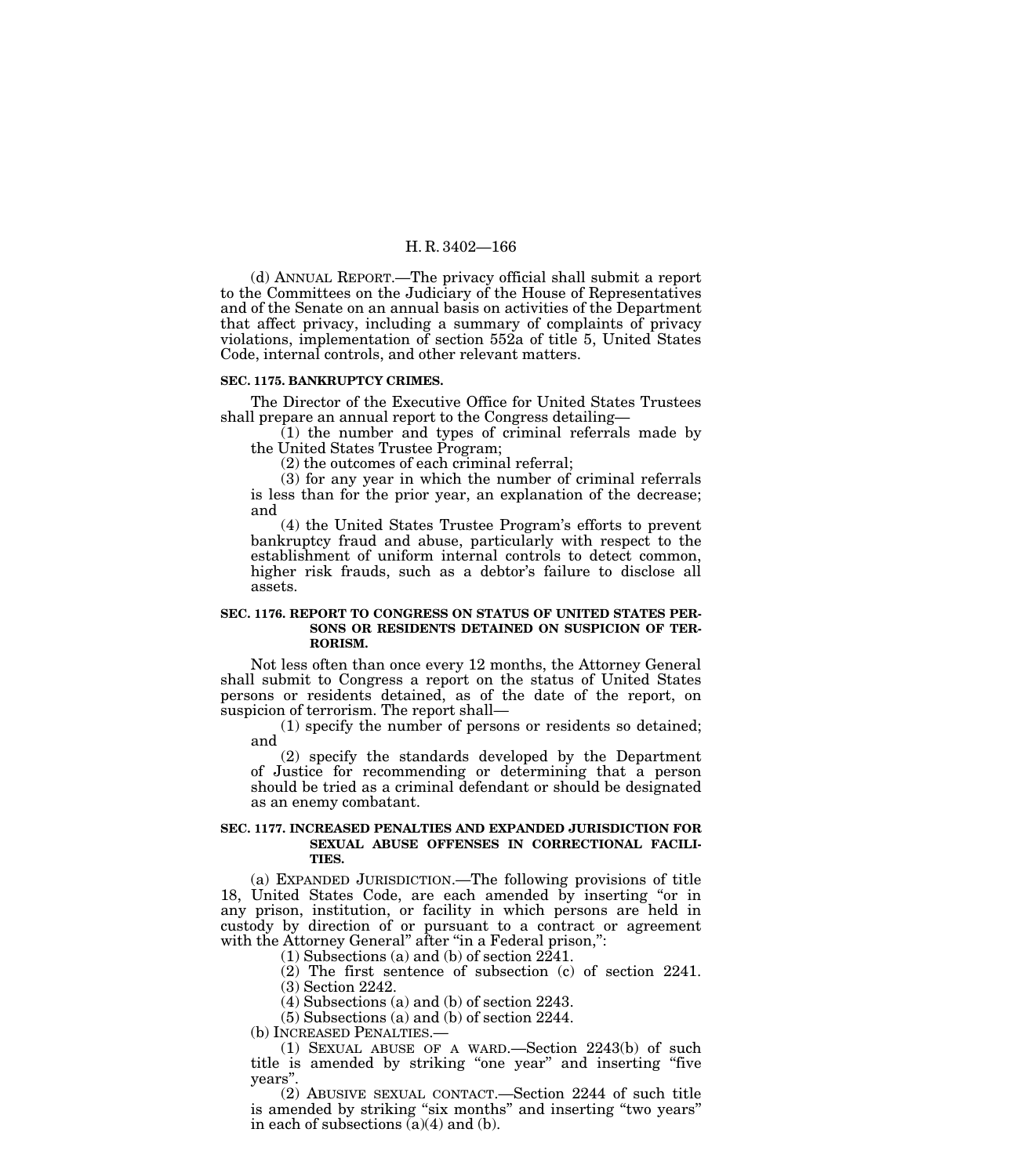#### **SEC. 1178. EXPANDED JURISDICTION FOR CONTRABAND OFFENSES IN CORRECTIONAL FACILITIES.**

Section 1791(d)(4) of title 18, United States Code, is amended by inserting "or any prison, institution, or facility in which persons are held in custody by direction of or pursuant to a contract or agreement with the Attorney General'' after ''penal facility''.

#### **SEC. 1179. MAGISTRATE JUDGE'S AUTHORITY TO CONTINUE PRELIMI-NARY HEARING.**

The second sentence of section 3060(c) of title 18, United States Code, is amended to read as follows: ''In the absence of such consent of the accused, the judge or magistrate judge may extend the time limits only on a showing that extraordinary circumstances exist and justice requires the delay.''.

#### **SEC. 1180. TECHNICAL CORRECTIONS RELATING TO STEROIDS.**

Section 102(41)(A) of the Controlled Substances Act (21 U.S.C.  $802(41)(A)$ , as amended by the Anabolic Steroid Control Act of 2004 (Public law 108–358), is amended by—

(1) striking clause (xvii) and inserting the following:

''(xvii) 13β-ethyl-17β-hydroxygon-4-en-3-one;''; and

(2) striking clause (xliv) and inserting the following:

''(xliv) stanozolol (17α-methyl-17β-hydroxy-[5α]-androst-2 eno[3,2-c]-pyrazole);".

#### **SEC. 1181. PRISON RAPE COMMISSION EXTENSION.**

Section 7 of the Prison Rape Elimination Act of 2003 (42 U.S.C. 15606) is amended in subsection  $(d)(3)(A)$  by striking "2 years'' and inserting ''3 years''.

## **SEC. 1182. LONGER STATUTE OF LIMITATION FOR HUMAN TRAF-FICKING-RELATED OFFENSES.**

(a) IN GENERAL.—Chapter 213 of title 18, United States Code, is amended by adding at the end the following new section:

## **''§ 3298. Trafficking-related offenses**

''No person shall be prosecuted, tried, or punished for any non-capital offense or conspiracy to commit a non-capital offense under section 1581 (Peonage; Obstructing Enforcement), 1583 (Enticement into Slavery), 1584 (Sale into Involuntary Servitude), 1589 (Forced Labor), 1590 (Trafficking with Respect to Peonage, Slavery, Involuntary Servitude, or Forced Labor), or 1592 (Unlawful Conduct with Respect to Documents in furtherance of Trafficking, Peonage, Slavery, Involuntary Servitude, or Forced Labor) of this title or under section 274(a) of the Immigration and Nationality Act unless the indictment is found or the information is instituted not later than 10 years after the commission of the offense."

(b) CLERICAL AMENDMENT.—The table of sections at the beginning of such chapter is amended by adding at the end the following new item:

#### ''3298. Trafficking-related offenses''.

(c) MODIFICATION OF STATUTE APPLICABLE TO OFFENSE AGAINST CHILDREN.—Section 3283 of title 18, United States Code, is amended by inserting '', or for ten years after the offense, whichever is longer" after "of the child".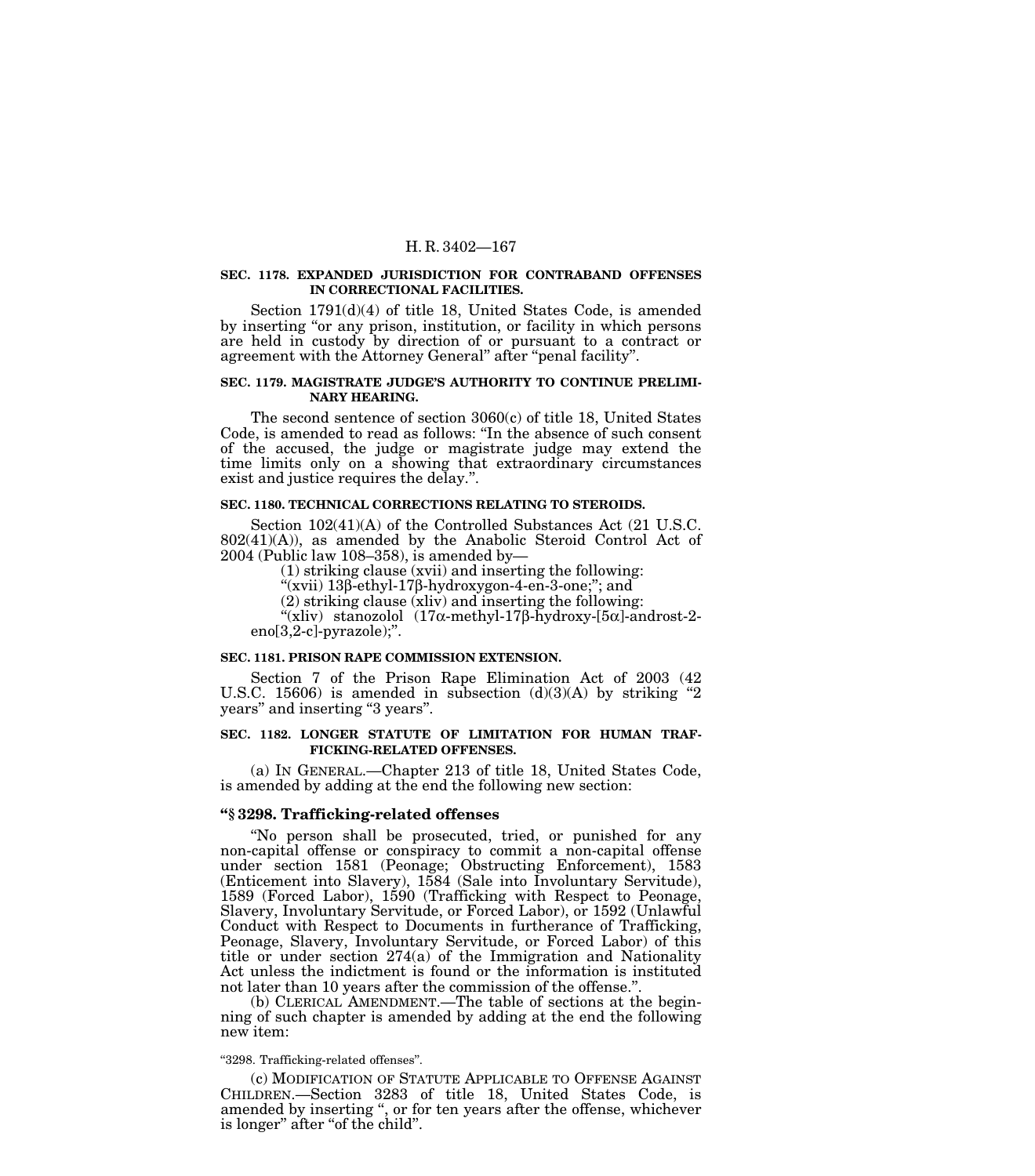#### **SEC. 1183. USE OF CENTER FOR CRIMINAL JUSTICE TECHNOLOGY.**

(a) IN GENERAL.—The Attorney General may use the services of the Center for Criminal Justice Technology, a nonprofit ''center of excellence'' that provides technology assistance and expertise to the criminal justice community.

(b) AUTHORIZATION OF APPROPRIATIONS.—There are authorized to be appropriated to the Attorney General to carry out this section the following amounts, to remain available until expended:

(1) \$7,500,000 for fiscal year 2006.

 $(2)$  \$7,500,000 for fiscal year 2007.

(3) \$10,000,000 for fiscal year 2008.

#### **SEC. 1184. SEARCH GRANTS.**

(a) IN GENERAL.—Pursuant to subpart 1 of part E of title I of the Omnibus Crime Control and Safe Streets Act of 1968, the Attorney General may make grants to SEARCH, the National Consortium for Justice Information and Statistics, to carry out the operations of the National Technical Assistance and Training Program.

(b) AUTHORIZATION OF APPROPRIATIONS.—There are authorized to be appropriated to the Attorney General to carry out this section \$4,000,000 for each of fiscal years 2006 through 2009.

## **SEC. 1185. REAUTHORIZATION OF LAW ENFORCEMENT TRIBUTE ACT.**

Section 11001 of Public Law 107–273 (42 U.S.C. 15208; 116 Stat. 1816) is amended in subsection (i) by striking "2006" and inserting "2009".

#### **SEC. 1186. AMENDMENT REGARDING BULLYING AND GANGS.**

Paragraph (13) of section 1801(b) of the Omnibus Crime Control and Safe Streets Act of 1968 (42 U.S.C. 3796ee(b)) is amended to read as follows:

''(13) establishing and maintaining accountability-based programs that are designed to enhance school safety, which programs may include research-based bullying, cyberbullying, and gang prevention programs;''.

## **SEC. 1187. TRANSFER OF PROVISIONS RELATING TO THE BUREAU OF ALCOHOL, TOBACCO, FIREARMS, AND EXPLOSIVES.**

(a) ORGANIZATIONAL PROVISION.—Part II of title 28, United States Code, is amended by adding at the end the following new chapter:

## **''CHAPTER 40A—BUREAU OF ALCOHOL, TOBACCO, FIREARMS, AND EXPLOSIVES**

''Sec.

''599A. Bureau of Alcohol, Tobacco, Firearms, and Explosives ''599B. Personnel management demonstration project''.

(b) TRANSFER OF PROVISIONS.—The section heading for, and subsections (a), (b), (c)(1), and (c)(3) of, section 1111, and section 1115, of the Homeland Security Act of 2002 (6 U.S.C. 531(a), (b),  $(c)(1)$ , and  $(c)(3)$ , and 533) are hereby transferred to, and added at the end of chapter 40A of such title, as added by subsection (a) of this section.

(c) CONFORMING AMENDMENTS.—

(1) Such section 1111 is amended—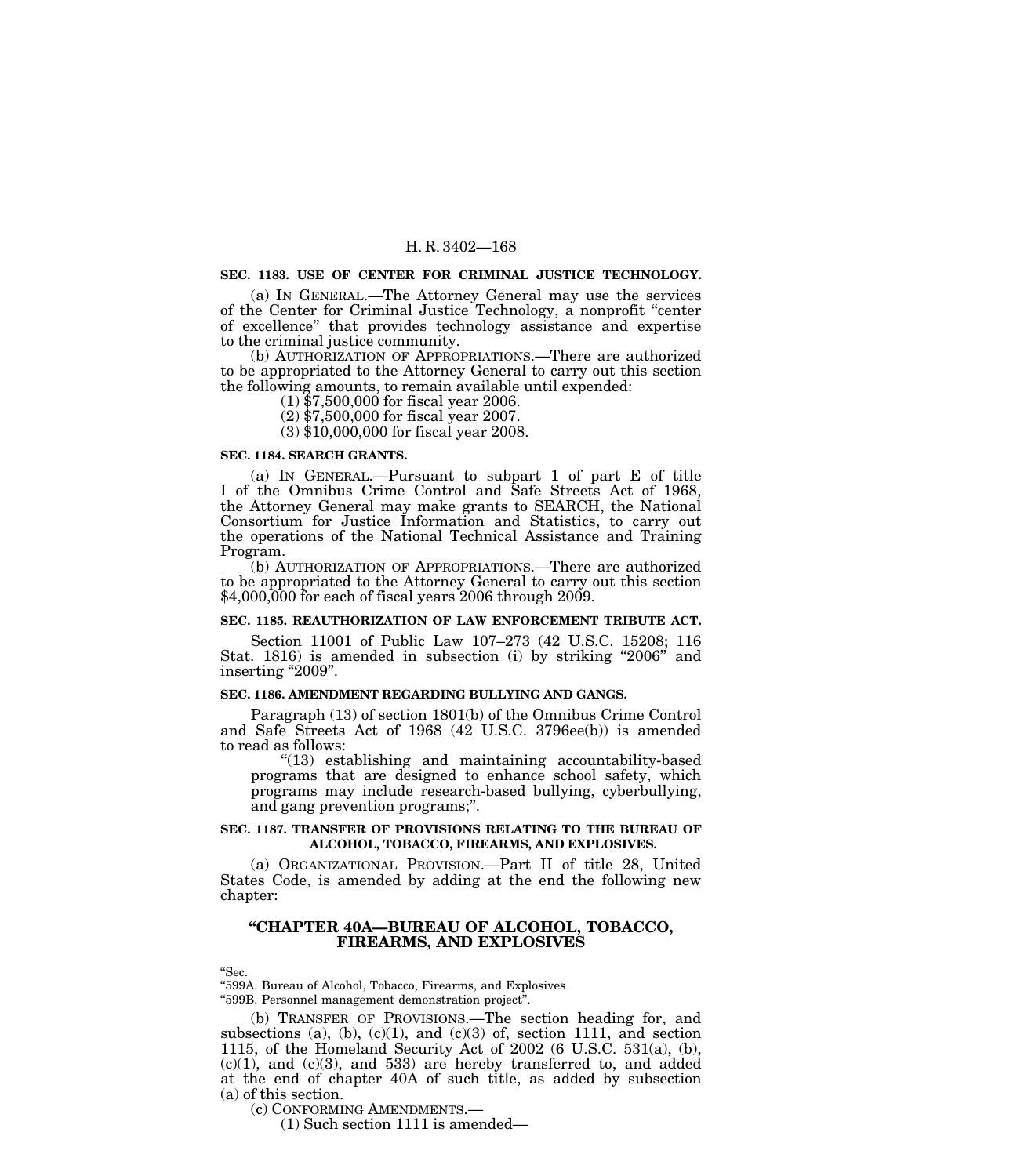(A) by striking the section heading and inserting the following:

## **''§ 599A. Bureau of alcohol, tobacco, firearms, and Explosives'';**

and

 $(B)$  in subsection  $(b)(2)$ , by inserting "of section 1111 of the Homeland Security Act of 2002 (as enacted on the date of the enactment of such Act)" after "subsection  $(c)$ ", and such section heading and such subsections (as so amended)

shall constitute section 599A of such title.

(2) Such section 1115 is amended by striking the section heading and inserting the following:

## **''§ 599B. Personnel Management demonstration project'';**

and such section (as so amended) shall constitute section 599B of such title.

(d) CLERICAL AMENDMENT.—The chapter analysis for such part is amended by adding at the end the following new item:

**''40A. Bureau of Alcohol, Tobacco, Firearms, and Explosives 2599A''.**

## **SEC. 1188. REAUTHORIZE THE GANG RESISTANCE EDUCATION AND TRAINING PROJECTS PROGRAM.**

Section 32401(b) of the Violent Crime Control Act of 1994 (42 U.S.C. 13921(b)) is amended by striking paragraphs (1) through (6) and inserting the following:

"(1)  $$20,000,000$  for fiscal year 2006;

''(2) \$20,000,000 for fiscal year 2007;

 $(3)$  \$20,000,000 for fiscal year 2008;

 $(4)$  \$20,000,000 for fiscal year 2009; and

''(5) \$20,000,000 for fiscal year 2010.''.

#### **SEC. 1189. NATIONAL TRAINING CENTER.**

(a) IN GENERAL.—The Attorney General may use the services of the National Training Center in Sioux City, Iowa, to utilize a national approach to bring communities and criminal justice agencies together to receive training to control the growing national problem of methamphetamine, poly drugs and their associated crimes. The National Training Center in Sioux City, Iowa, seeks a comprehensive approach to control and reduce methamphetamine trafficking, production and usage through training.

(b) AUTHORIZATION OF APPROPRIATIONS.—There are authorized to be appropriated to the Attorney General to carry out this section the following amounts, to remain available until expended:

(1) \$2,500,000 for fiscal year 2006.

(2) \$3,000,000 for fiscal year 2007.

(3) \$3,000,000 for fiscal year 2008.

(4) \$3,000,000 for fiscal year 2009.

#### **SEC. 1190. SENSE OF CONGRESS RELATING TO ''GOOD TIME'' RELEASE.**

It is the sense of Congress that it is important to study the concept of implementing a ''good time'' release program for nonviolent criminals in the Federal prison system.

## **SEC. 1191. PUBLIC EMPLOYEE UNIFORMS.**

(a) IN GENERAL.—Section 716 of title 18, United States Code, is amended—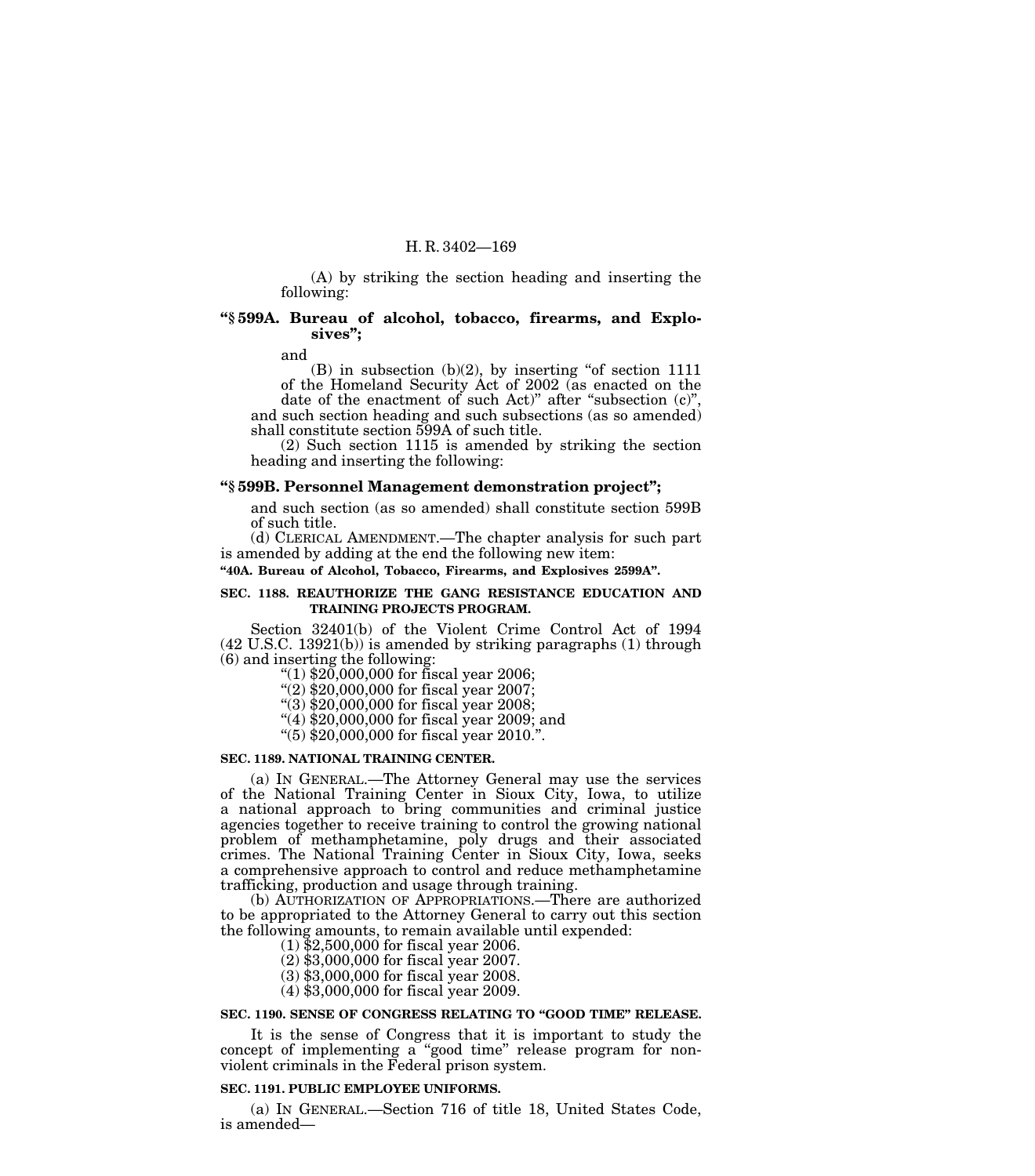(1) by striking ''police badge'' each place it appears in subsections (a) and (b) and inserting "official insignia or uniform'';

(2) in each of paragraphs (2) and (4) of subsection (a), by striking "badge of the police" and inserting "official insignia or uniform'';

 $(3)$  in subsection  $(b)$ —

(A) by striking ''the badge'' and inserting ''the insignia or uniform'';

(B) by inserting ''is other than a counterfeit insignia or uniform and'' before ''is used or is intended to be used''; and

(C) by inserting ''is not used to mislead or deceive, or'' before ''is used or intended'';

 $(4)$  in subsection  $(c)$ —

(A) by striking "and" at the end of paragraph  $(1)$ ;

(B) by striking the period at the end of paragraph (2) and inserting ''; and'';

(C) by adding at the end the following:

"(3) the term 'official insignia or uniform' means an article of distinctive clothing or insignia, including a badge, emblem or identification card, that is an indicium of the authority of a public employee;

"(4) the term 'public employee' means any officer or employee of the Federal Government or of a State or local government; and

 $(5)$  the term 'uniform' means distinctive clothing or other items of dress, whether real or counterfeit, worn during the performance of official duties and which identifies the wearer as a public agency employee.''; and

(5) by adding at the end the following:

"(d) It is a defense to a prosecution under this section that the official insignia or uniform is not used or intended to be used to mislead or deceive, or is a counterfeit insignia or uniform and is used or is intended to be used exclusively—

 $(1)$  for a dramatic presentation, such as a theatrical, film, or television production; or

 $(2)$  for legitimate law enforcement purposes."; and

(6) in the heading for the section, by striking ''**POLICE BADGES**'' and inserting ''**PUBLIC EMPLOYEE INSIGNIA AND UNI-FORM**''.

(b) CONFORMING AMENDMENT TO TABLE OF SECTIONS.—The item in the table of sections at the beginning of chapter 33 of title 18, United States Code, relating to section 716 is amended by striking ''Police badges'' and inserting ''Public employee insignia and uniform''.

(c) DIRECTION TO SENTENCING COMMISSION.—The United States Sentencing Commission is directed to make appropriate amendments to sentencing guidelines, policy statements, and official commentary to assure that the sentence imposed on a defendant who is convicted of a Federal offense while wearing or displaying insignia and uniform received in violation of section 716 of title 18, United States Code, reflects the gravity of this aggravating factor.

## **SEC. 1192. OFFICIALLY APPROVED POSTAGE.**

Section 475 of title 18, United States Code, is amended by adding at the end the following: ''Nothing in this section applies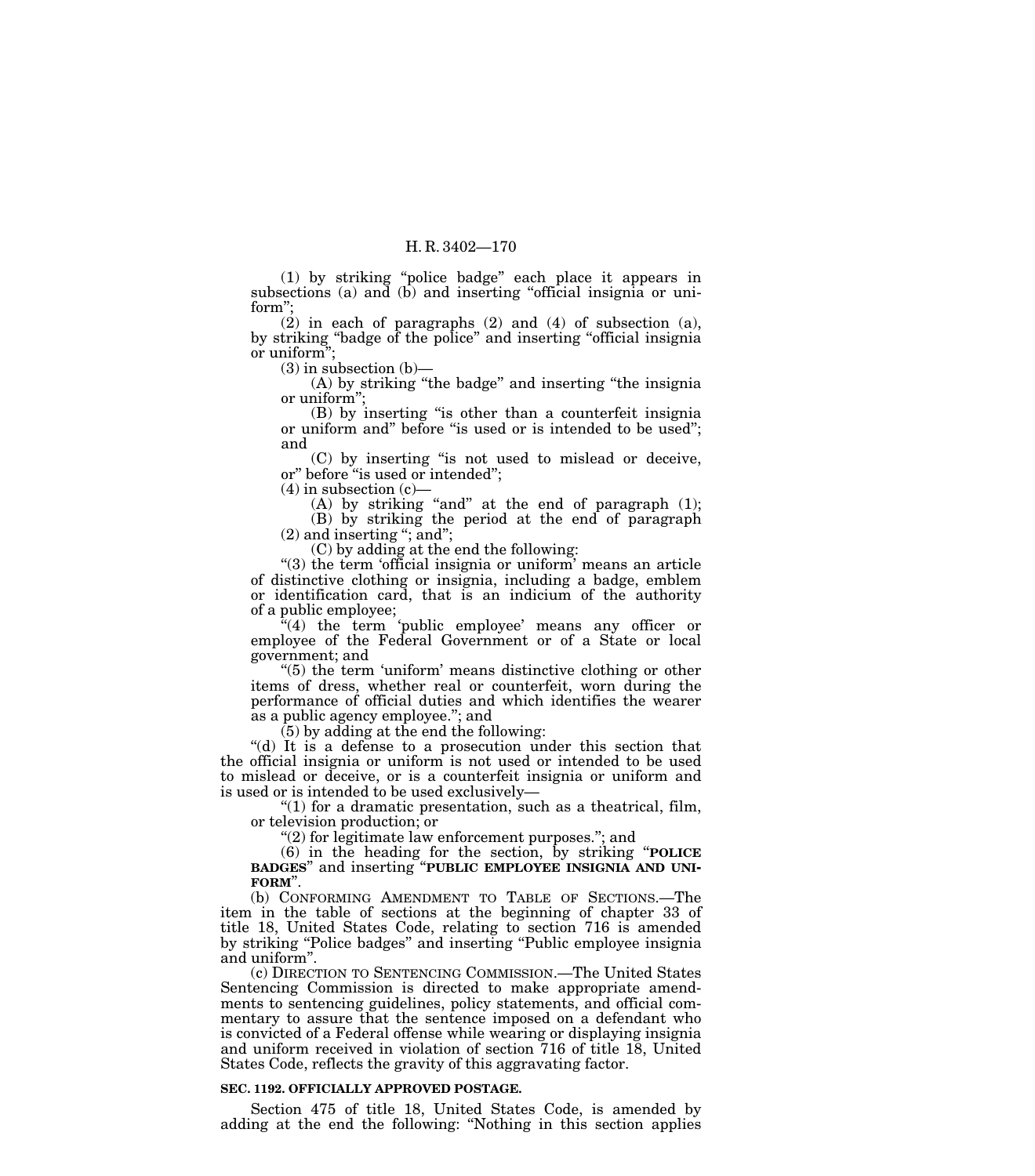to evidence of postage payment approved by the United States Postal Service.''.

#### **SEC. 1193. AUTHORIZATION OF ADDITIONAL APPROPRIATIONS.**

In addition to any other amounts authorized by law, there are authorized to be appropriated for grants to the American Prosecutors Research Institute under section 214A of the Victims of Child Abuse Act of 1990 (42 U.S.C. 13003) \$7,500,000 for each of fiscal years 2006 through 2010.

#### **SEC. 1194. ASSISTANCE TO COURTS.**

The chief judge of each United States district court is encouraged to cooperate with requests from State and local authorities whose operations have been significantly disrupted as a result of Hurricane Katrina or Hurricane Rita to provide accommodations in Federal facilities for State and local courts to conduct their proceedings.

## **SEC. 1195. STUDY AND REPORT ON CORRELATION BETWEEN SUB-STANCE ABUSE AND DOMESTIC VIOLENCE AT DOMESTIC VIOLENCE SHELTERS.**

The Secretary of Health and Human Services shall carry out a study on the correlation between a perpetrator's drug and alcohol abuse and the reported incidence of domestic violence at domestic violence shelters. The study shall cover fiscal years 2006 through 2008. Not later than February 2009, the Secretary shall submit to Congress a report on the results of the study.

## **SEC. 1196. REAUTHORIZATION OF STATE CRIMINAL ALIEN ASSISTANCE PROGRAM.**

(a) AUTHORIZATION OF APPROPRIATIONS.—Section 241(i)(5) of the Immigration and Nationality Act  $(8 \text{ U.S.C. } 1231(i)(5))$  is amended by striking ''appropriated'' and all that follows through the period and inserting the following: ''appropriated to carry out this subsection—

''(A) \$750,000,000 for fiscal year 2006;

''(B) \$850,000,000 for fiscal year 2007; and

" $(C)$  \$950,000,000 for each of the fiscal years 2008 through  $2011$ ."

(b) LIMITATION ON USE OF FUNDS.—Section 241(i)(6) of the Immigration and Nationality Act (8 U.S.C. 1231(i)(6)) is amended to read as follows:

''(6) Amounts appropriated pursuant to the authorization of appropriations in paragraph (5) that are distributed to a State or political subdivision of a State, including a municipality, may be used only for correctional purposes.''.

(c) STUDY AND REPORT ON STATE AND LOCAL ASSISTANCE IN INCARCERATING UNDOCUMENTED CRIMINAL ALIENS.—

(1) IN GENERAL.—Not later than 1 year after the date of the enactment of this Act, the Inspector General of the United States Department of Justice shall perform a study, and report to the Committee on the Judiciary of the United States House of Representatives and the Committee on the Judiciary of the United States Senate on the following:

(A) Whether there are States, or political subdivisions of a State, that have received compensation under section 241(i) of the Immigration and Nationality Act (8 U.S.C. 1231(i)) and are not fully cooperating in the Department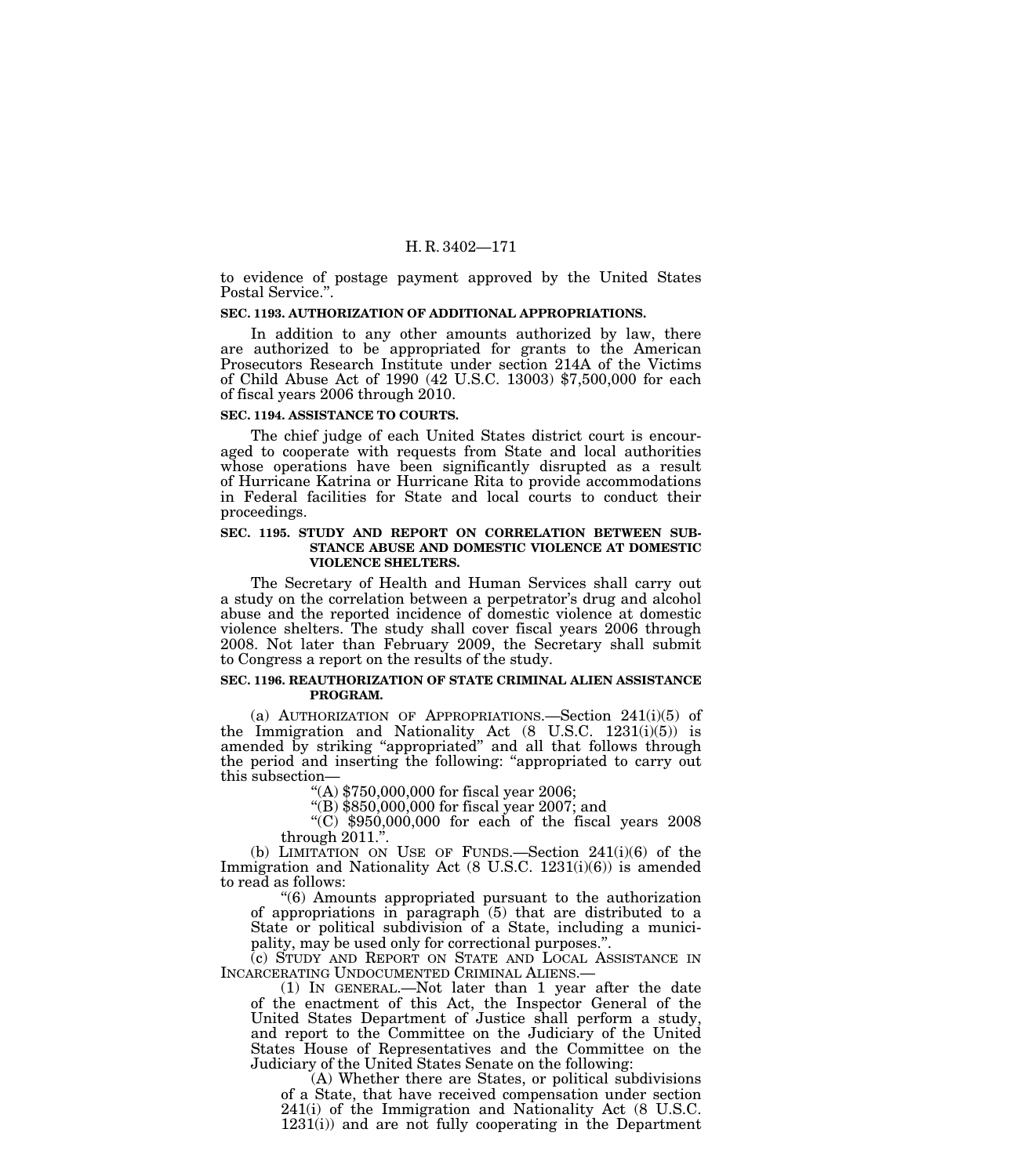of Homeland Security's efforts to remove from the United States undocumented criminal aliens (as defined in paragraph (3) of such section).

(B) Whether there are States, or political subdivisions of a State, that have received compensation under section 241(i) of the Immigration and Nationality Act (8 U.S.C.  $1231(i)$ ) and that have in effect a policy that violates section 642 of the Illegal Immigration Reform and Immigrant Responsibility Act of 1996 (8 U.S.C. 1373).

 $(C)$  The number of criminal offenses that have been committed by aliens unlawfully present in the United States after having been apprehended by States or local law enforcement officials for a criminal offense and subsequently being released without being referred to the Department of Homeland Security for removal from the United States.

(D) The number of aliens described in subparagraph (C) who were released because the State or political subdivision lacked space or funds for detention of the alien.

(2) IDENTIFICATION.—In the report submitted under paragraph (1), the Inspector General of the United States Department of Justice—

(A) shall include a list identifying each State or political subdivision of a State that is determined to be described in subparagraph  $(A)$  or  $(B)$  of paragraph  $(1)$ ; and

(B) shall include a copy of any written policy determined to be described in subparagraph (B).

## **SEC. 1197. EXTENSION OF CHILD SAFETY PILOT PROGRAM.**

Section 108 of the PROTECT Act (42 U.S.C. 5119a note) is amended—

 $(1)$  in subsection  $(a)$ —

(A) in paragraph (2)(B), by striking ''A volunteer organization in a participating State may not submit background check requests under paragraph (3).'';

(B) in paragraph (3)—

 $(i)$  in subparagraph  $(A)$ , by striking "a 30-month" and inserting "a 60-month";

(ii) in subparagraph  $(A)$ , by striking "100,000" and inserting  $"200,000"$ ; and

(iii) by striking subparagraph (B) and inserting the following:

''(B) PARTICIPATING ORGANIZATIONS.—

''(i) ELIGIBLE ORGANIZATIONS.—Eligible organizations include—

''(I) the Boys and Girls Clubs of America;

''(II) the MENTOR/National Mentoring Partnership;

''(III) the National Council of Youth Sports; and

''(IV) any nonprofit organization that provides care, as that term is defined in section 5 of the National Child Protection Act of 1993 (42 U.S.C. 5119c), for children.

''(ii) PILOT PROGRAM.—The eligibility of an organization described in clause  $(i)(IV)$  to participate in the pilot program established under this section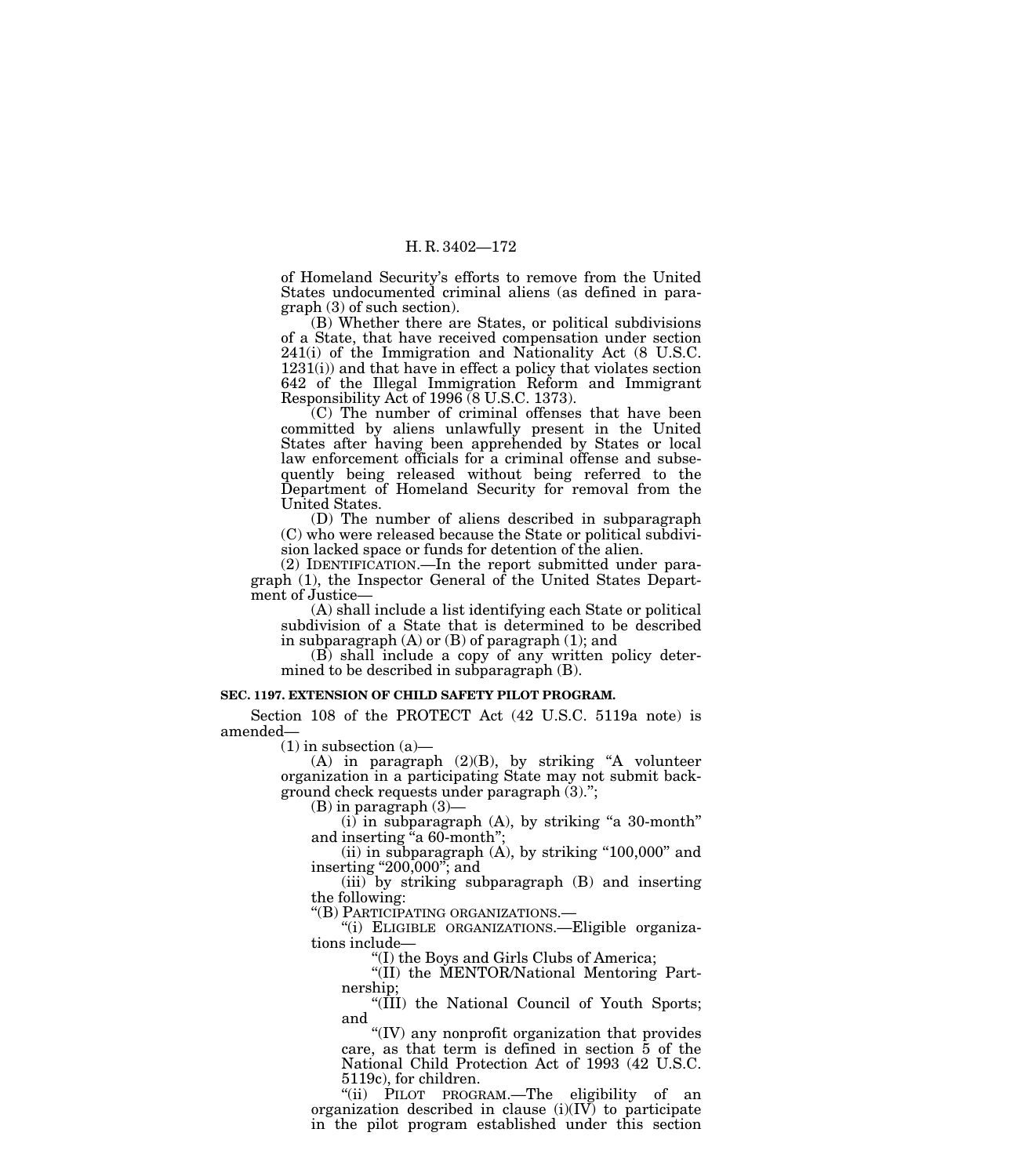shall be determined by the National Center for Missing and Exploited Children, with the rejection or concurrence within 30 days of the Attorney General, according to criteria established by such Center, including the potential number of applicants and suitability of the organization to the intent of this section. If the Attorney General fails to reject or concur within 30 days, the determination of the National Center for Missing and Exploited Children shall be conclusive.'';

(iv) by striking subparagraph (C) and inserting the following:<br>"(C) APPLICANTS FROM PARTICIPATING ORGANIZA-

TIONS.—Participating organizations may request background checks on applicants for positions as volunteers and employees who will be working with children or supervising volunteers.'';

(v) in subparagraph (D), by striking ''the organizations described in subparagraph  $(C)$ <sup>n</sup> and inserting ''participating organizations''; and

 $(vi)$  in subparagraph  $(F)$ , by striking "14 business" days" and inserting "10 business days";

 $(2)$  in subsection  $(c)(1)$ , by striking "and  $2005$ " and inserting ''through 2008''; and

 $(3)$  in subsection  $(d)(1)$ , by adding at the end the following: ''(O) The extent of participation by eligible organizations in the state pilot program.''.

#### **SEC. 1198. TRANSPORTATION AND SUBSISTENCE FOR SPECIAL SES-SIONS OF DISTRICT COURTS.**

(a) TRANSPORTATION AND SUBSISTENCE.—Section 141(b) of title 28, United States Code, as added by section 2(b) of Public Law 109–63, is amended by adding at the end the following:

''(5) If a district court issues an order exercising its authority under paragraph (1), the court shall direct the United States marshal of the district where the court is meeting to furnish transportation and subsistence to the same extent as that provided in sections 4282 and 4285 of title 18.''.

(b) AUTHORIZATION OF APPROPRIATIONS.—There are authorized to be appropriated such sums as may be necessary to carry out paragraph (5) of section 141(b) of title 28, United States Code, as added by subsection (a) of this section.

#### **SEC. 1199. YOUTH VIOLENCE REDUCTION DEMONSTRATION PROJECTS.**

(a) ESTABLISHMENT OF YOUTH VIOLENCE REDUCTION DEM- ONSTRATION PROJECTS.— (1) IN GENERAL.—The Attorney General shall make up

to 5 grants for the purpose of carrying out Youth Violence Demonstration Projects to reduce juvenile and young adult violence, homicides, and recidivism among high-risk populations.

(2) ELIGIBLE ENTITIES.—An entity is eligible for a grant under paragraph (1) if it is a unit of local government or a combination of local governments established by agreement for purposes of undertaking a demonstration project. (b) SELECTION OF GRANT RECIPIENTS.—

(1) AWARDS.—The Attorney General shall award grants for Youth Violence Reduction Demonstration Projects on a competitive basis.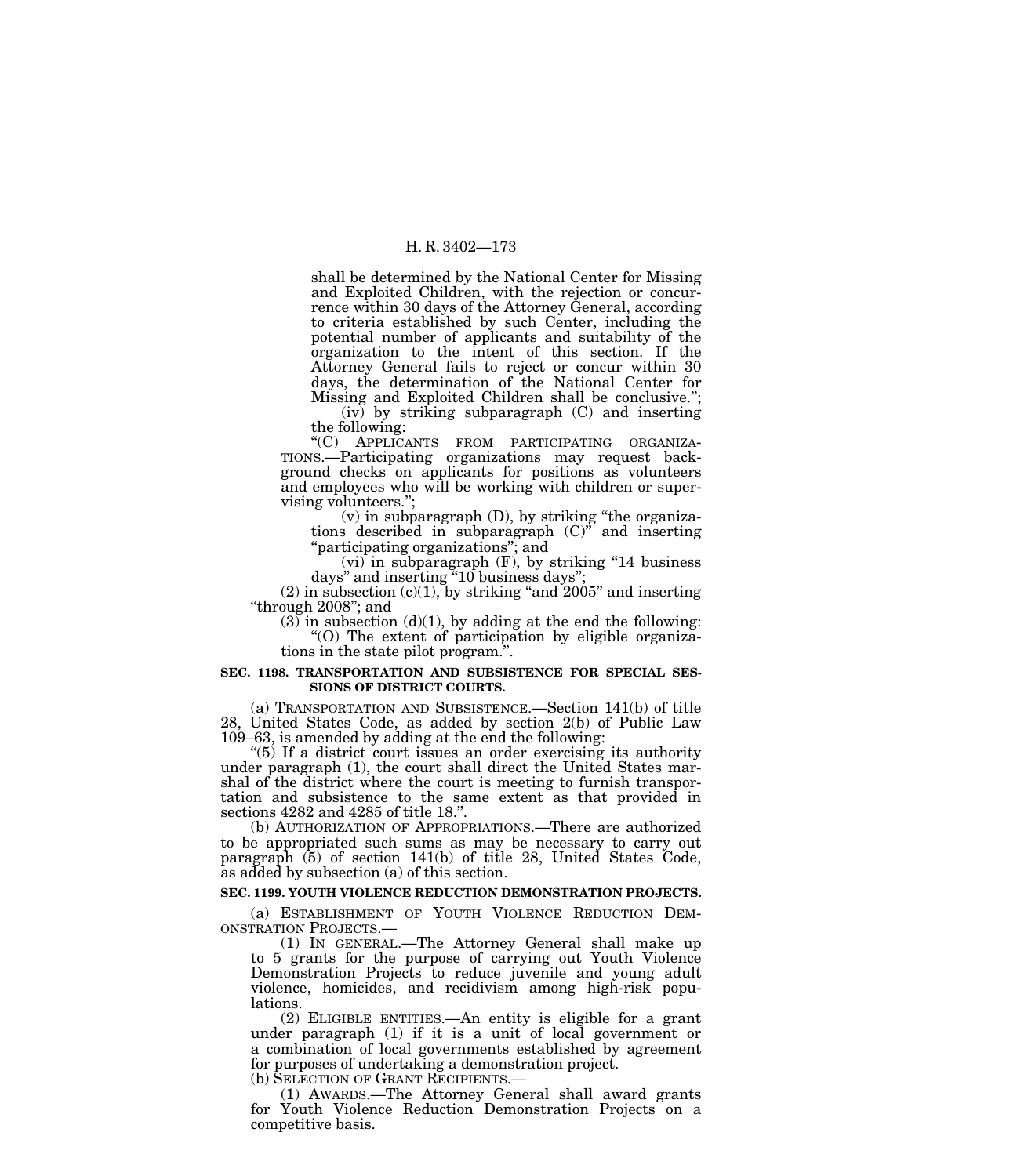(2) AMOUNT OF AWARDS.—No single grant award made under subsection (a) shall exceed \$15,000,000 per fiscal year.

(3) APPLICATION.—An application for a grant under paragraph (1) shall be submitted to the Attorney General in such a form, and containing such information and assurances, as the Attorney General may require, and at a minimum shall propose—

(A) a program strategy targeting areas with the highest incidence of youth violence and homicides;

(B) outcome measures and specific objective indicia of performance to assess the effectiveness of the program; and

(C) a plan for evaluation by an independent third party. (4) DISTRIBUTION.—In making grants under this section, the Attorney General shall ensure the following:

(A) No less than 1 recipient is a city with a population exceeding 1,000,000 and an increase of at least 30 percent in the aggregated juvenile and young adult homicide victimization rate during calendar year 2005 as compared to calendar year 2004.

(B) No less than one recipient is a nonmetropolitan county or group of counties with per capita arrest rates of juveniles and young adults for serious violent offenses that exceed the national average for nonmetropolitan counties by at least 5 percent.

(5) CRITERIA.—In making grants under this section, the Attorney General shall give preference to entities operating programs that meet the following criteria:

(A) A program focusing on—

(i) reducing youth violence and homicides, with an emphasis on juvenile and young adult probationers and other juveniles and young adults who have had or are likely to have contact with the juvenile justice system;

(ii) fostering positive relationships between program participants and supportive adults in the community; and

(iii) accessing comprehensive supports for program participants through coordinated community referral networks, including job opportunities, educational programs, counseling services, substance abuse programs, recreational opportunities, and other services.

(B) A program goal of almost daily contacts with and supervision of participating juveniles and young adults through small caseloads and a coordinated team approach among case managers drawn from the community, probation officers, and police officers.

(C) The use of existing structures, local government agencies, and nonprofit organizations to operate the program.

(D) Inclusion in program staff of individuals who live or have lived in the community in which the program operates; have personal experiences or cultural competency that build credibility in relationships with program participants; and will serve as a case manager, intermediary, and mentor.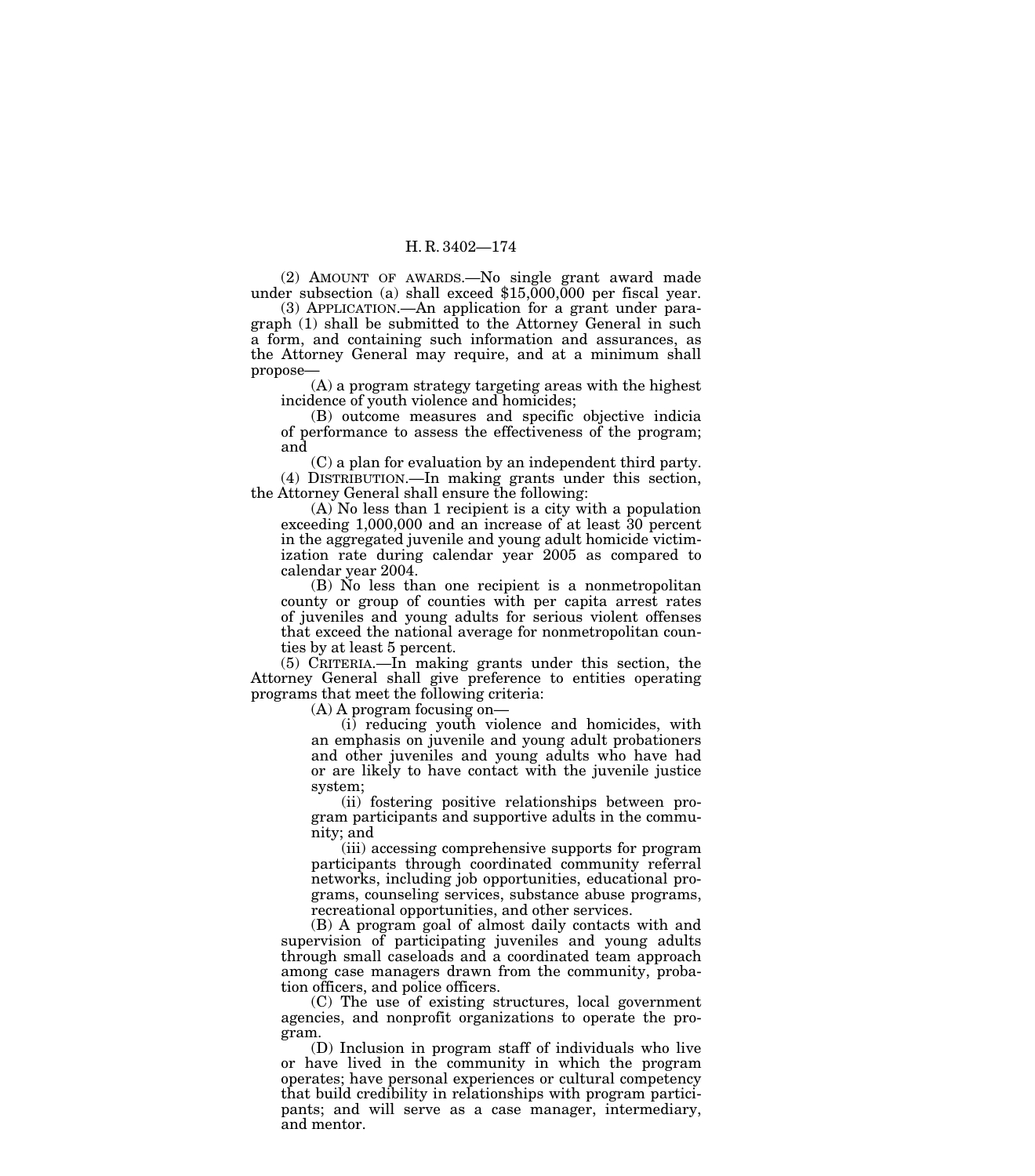(E) Fieldwork and neighborhood outreach in communities where the young violent offenders live, including support of the program from local public and private organizations and community members.

(F) Imposition of graduated probation sanctions to deter violent and criminal behavior.

(G) A record of program operation and effectiveness evaluation over a period of at least five years prior to the date of enactment of this Act.

(H) A program structure that can serve as a model for other communities in addressing the problem of youth violence and juvenile and young adult recidivism.

(c) AUTHORIZED ACTIVITIES.—Amounts paid to an eligible entity under a grant award may be used for the following activities:

(1) Designing and enhancing program activities.

(2) Employing and training personnel.

(3) Purchasing or leasing equipment.

(4) Providing services and training to program participants and their families.

(5) Supporting related law enforcement and probation activities, including personnel costs.

(6) Establishing and maintaining a system of program records.

(7) Acquiring, constructing, expanding, renovating, or operating facilities to support the program.

(8) Evaluating program effectiveness.

(9) Undertaking other activities determined by the Attorney General as consistent with the purposes and requirements of the demonstration program.

(d) EVALUATION AND REPORTS.—

(1) INDEPENDENT EVALUATION.—The Attorney General may use up to \$500,000 of funds appropriated annually under this such section to—

(A) prepare and implement a design for interim and overall evaluations of performance and progress of the funded demonstration projects;

(B) provide training and technical assistance to grant recipients; and

(C) disseminate broadly the information generated and lessons learned from the operation of the demonstration projects.

 $(2)$  REPORTS TO CONGRESS.—Not later than 120 days after the last day of each fiscal year for which 1 or more demonstration grants are awarded, the Attorney General shall submit to Congress a report which shall include—

(A) a summary of the activities carried out with such grants;

(B) an assessment by the Attorney General of the program carried out; and

(C) such other information as the Attorney General considers appropriate.

(e) FEDERAL SHARE.—

(1) IN GENERAL.—The Federal share of a grant awarded under this Act shall not exceed 90 percent of the total program costs.

(2) NON-FEDERAL SHARE.—The non-Federal share of such cost may be provided in cash or in-kind.